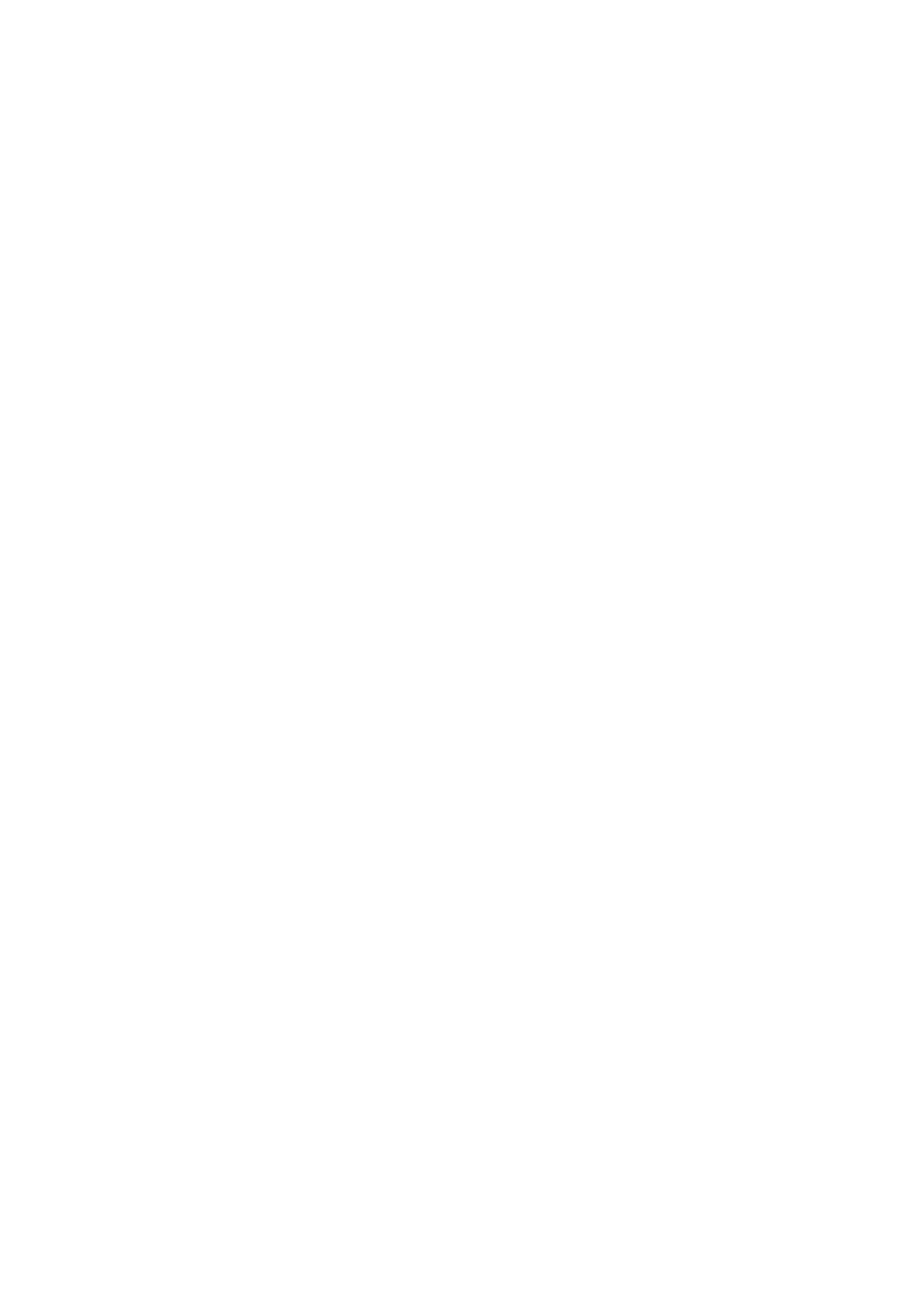## Contents

| I                          | Introduction                                                                                                                          | 5                    |
|----------------------------|---------------------------------------------------------------------------------------------------------------------------------------|----------------------|
| 1                          | Homogeneous symmetric varieties                                                                                                       | 5                    |
| $\bf{2}$                   | The wonderful symmetric variety                                                                                                       | 9                    |
| 3                          | Line bundles on the wonderful symmetric variety                                                                                       | 10                   |
| 4                          | Toric varieties<br>4.1<br>4.2<br>Line bundles<br>4.3<br>S-toric varieties and étale coverings of $S$                                  | 12<br>12<br>16<br>23 |
| 5.                         | Complete symmetric varieties                                                                                                          | 25                   |
| 6                          | Line bundles on a complete symmetric variety                                                                                          | $\bf{27}$            |
| $\mathbf H$<br>$7^{\circ}$ | Multiplication of sections<br>Ample line bundles and line bundles generated by global sec-                                            | 32                   |
|                            | tions                                                                                                                                 | 32                   |
| 8                          | Reduction to the complete toric variety                                                                                               | 39                   |
| 9                          | Reduction to the open toric variety                                                                                                   | 41                   |
|                            | 10 Stable subvarieties                                                                                                                | 49                   |
|                            | 11 Line bundles on an exceptional complete symmetric variety                                                                          | 55                   |
|                            | 12 Open projectively normal toric varieties<br>12.2 Open toric varieties of dimension 2 and a singular family in di-                  | 56<br>56             |
|                            | mension $3 \cdot \cdot \cdot \cdot \cdot \cdot \cdot$<br>12.3 Two families of open toric varieties of dimension at least $3 \ldots$ . | 57<br>64             |
| ш                          | Fano varieties                                                                                                                        | 70                   |
|                            | 13 Wonderful Fano symmetric varieties                                                                                                 | 71                   |
|                            | 14 A finiteness theorem for Fano complete symmetric varieties                                                                         | 73                   |
|                            | 15 (Almost) Fano open toric varieties of dimension 2                                                                                  | 74                   |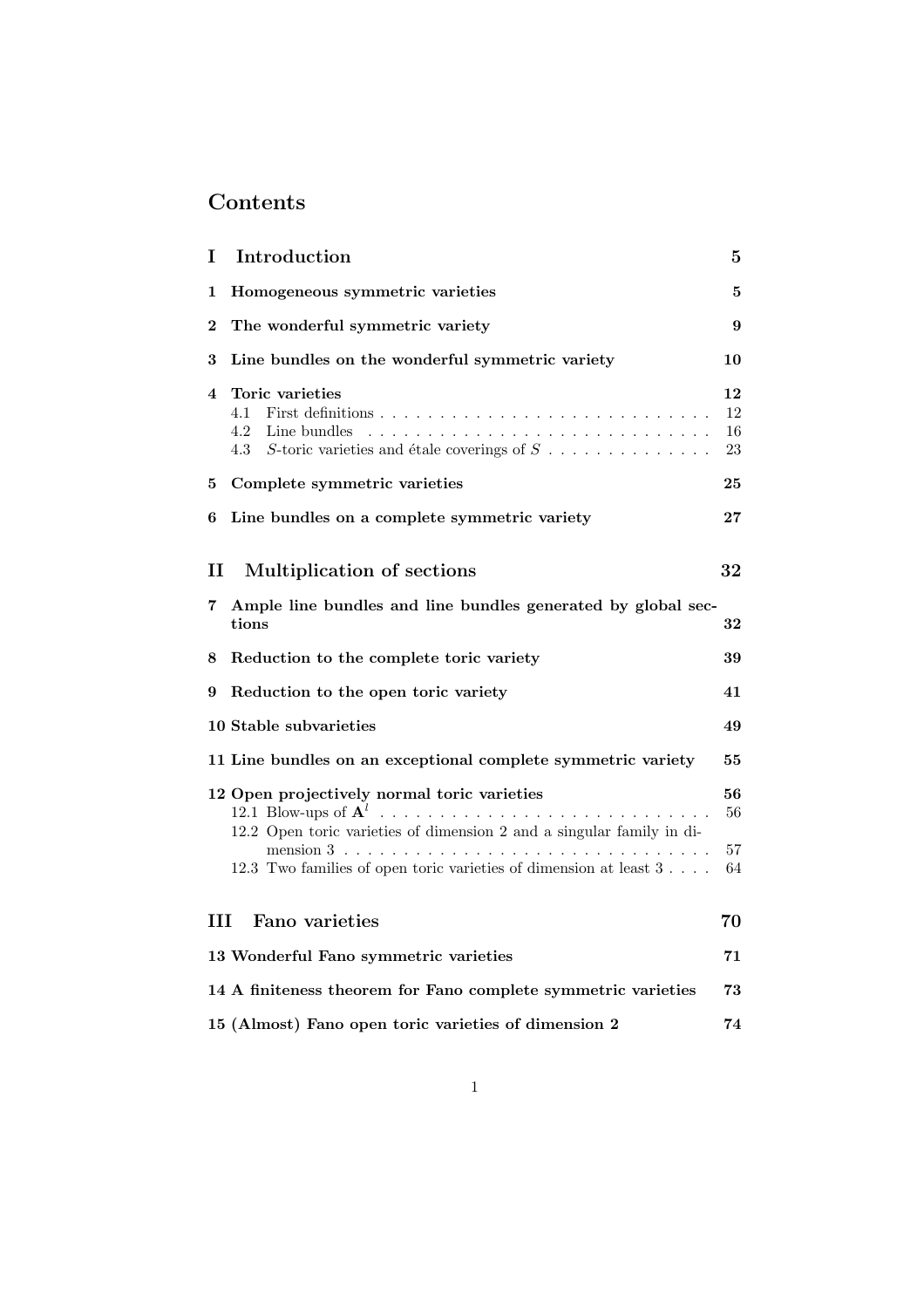| 16 Fano toric varieties of dimension at least 3                 |     |
|-----------------------------------------------------------------|-----|
| 17 Introduction to the open Fano toric varieties of dimension 3 | 83  |
| 18 Open Fano toric varieties of dimension 3                     | 88  |
| 19 Complete symmetric varieties of rank at least 3              | 106 |
| 20 Complete Fano symmetric varieties I                          | 107 |
| 21 Complete Fano symmetric varieties II                         | 121 |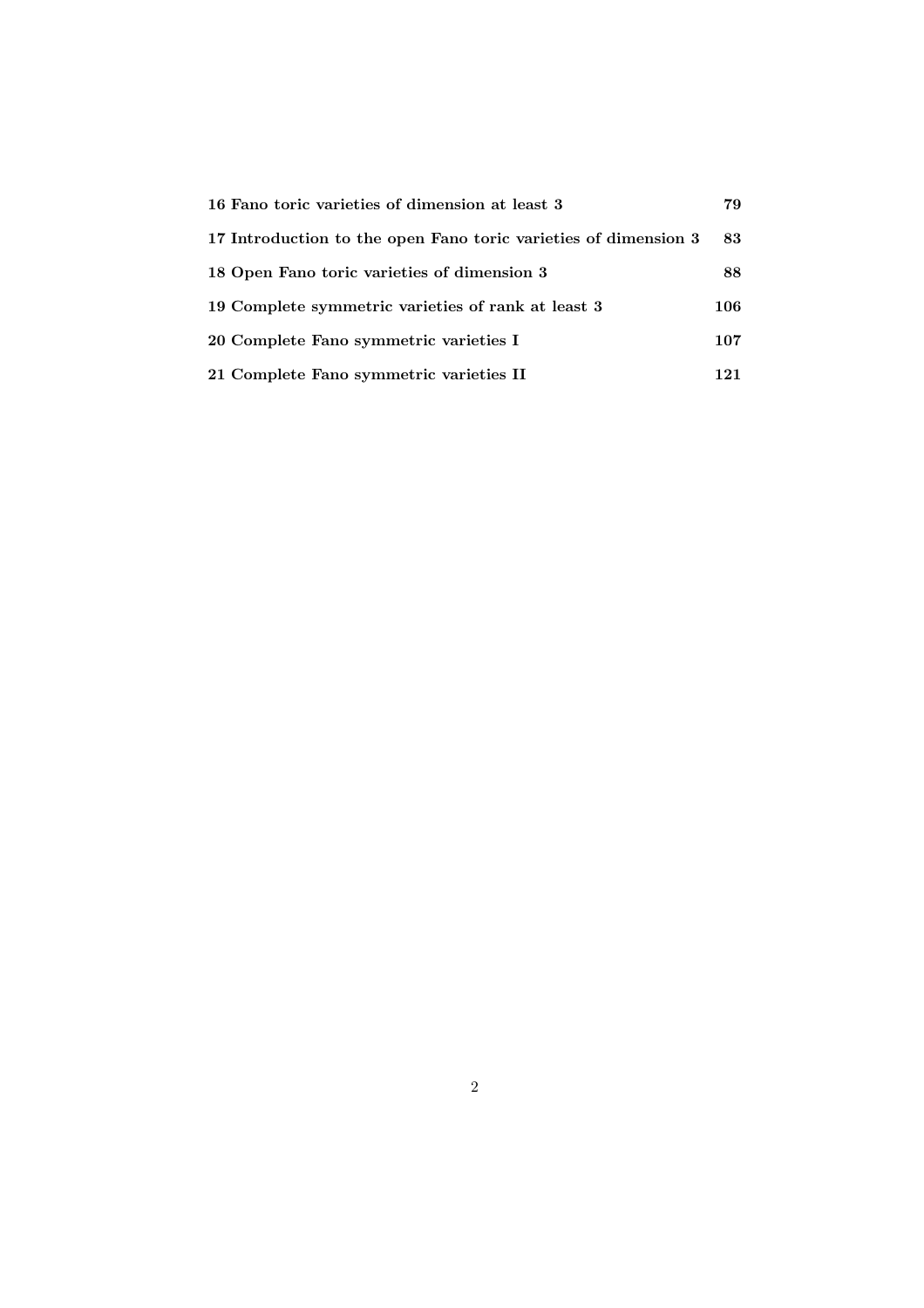In this thesis we establish some properties of complete symmetric varieties. Let  $\overline{G}$  be an adjoint semisimple group over **C** and let  $\theta$  be an involution of  $\overline{G}$ . We define  $\overline{H}$  as the subgroup of the elements fixed by  $\theta$  and we will say that  $\overline{G}/\overline{H}$  is a homogeneous symmetric variety. De Concini and Procesi [CSV I] have defined a wonderful completion of  $\overline{G}/\overline{H}$  and this is the unique wonderful completion of  $\overline{G}/\overline{H}$ . They [CSV II] have also classified the complete symmetric varieties, i.e. the  $\overline{G}$ -varieties with a dense open orbit isomorphic to  $\overline{G}/\overline{H}$  and a  $\overline{G}$ -equivariant map  $Y \to X$  extending the identity of  $\overline{G}/\overline{H}$ . Indeed they showed that there is an equivalence of categories between the category of complete symmetric varieties and the category of toric varieties over an affine space  $A<sup>l</sup>$  considered as a  $(C^*)<sup>l</sup>$ variety in the obvious way, where  $l$  is the rank of  $G/H$ . Moreover there is a one-to-one correspondence between the completion Y of  $\overline{G}/\overline{H}$  which lie over X and the elements of a special class of complete toric varieties. One can show that the complete toric variety  $Z<sup>c</sup>$  corresponding to a complete symmetric variety Y is a subvariety of  $Y$  and the open toric variety  $Z$  corresponding to  $Y$  is open subvariety of  $Z^c$ .

In this thesis, unless explicitly stated, we shall always assume that the complete symmetric variety Y is smooth. Recall that by  $\left[{\rm CSV~II}\right]$  it then follows that: 1) any orbit closure in  $Y$  is also smooth; 2) the associated toric varieties  $Z$  and  $Z<sup>c</sup>$  are both smooth. Our first result is a classification of the projective complete symmetric varieties. In particular we will prove that a complete symmetric variety is projective if and only if the corresponding complete toric variety is projective. Therefore we can use results for the classification of the projective toric varieties.

Next we will study the projective normality of the complete symmetric varieties. Chirivì and Maffei [CM II] have proved that, given any two line bundles. say  $L_1$  and  $L_2$ , generated by global sections on the wonderful complete symmetric variety  $X$ , the product of sections

$$
H^0(X, L_1) \otimes H^0(X, L_1) \longrightarrow H^0(X, L_1 \otimes L_2)
$$

is surjective. This result implies easily the projective normality of  $X$  with respect to any projective embedding by a complete linear system. We will try to generalize this results to any complete symmetric variety. First we will prove that the surjectivity of the product of sections of two ample line bundles on a complete symmetric variety is equivalent to the surjectivity of the product of sections of the restrictions of the line bundles to the corresponding complete toric variety. Thus we will have reduced the problem to a problem on toric varieties. But it is very difficult to verify the surjectivity of the product of sections of any two ample line bundles on a generic complete toric variety. However, we can simplify the problem for the special class of complete toric varieties which we are considering. Indeed we will prove that the surjectivity of the product of sections of two ample line bundle on  $Z<sup>c</sup>$ , say  $L_1$  and  $L_2$ , is equivalent to the surjectivity of the product of sections of the restrictions of the line bundles to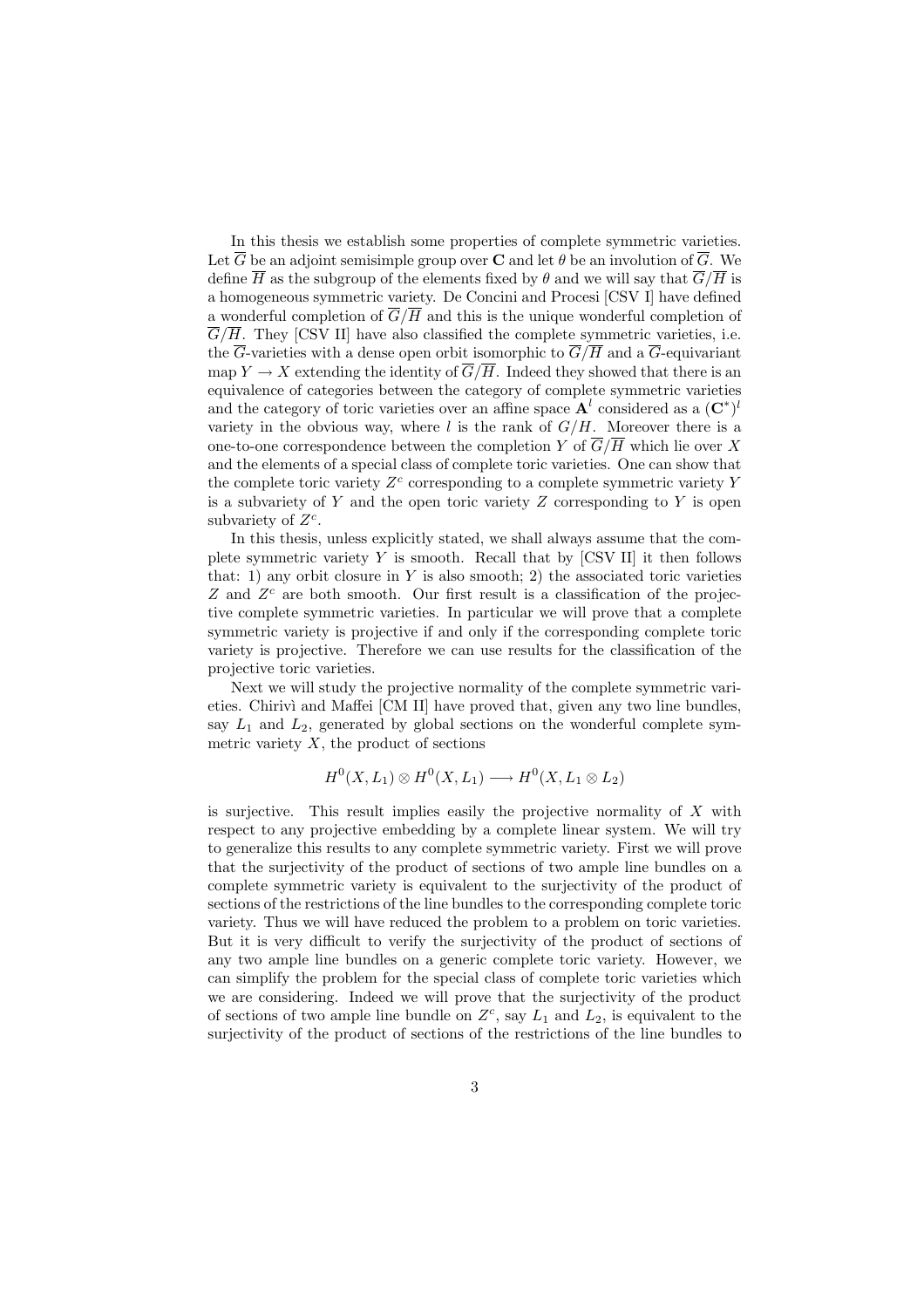Z. This problem is much simpler, because  $H^0(Z, L_1|Z)$  and  $H^0(Z, L_2|Z)$  are infinite dimensional vector spaces and it is sufficient to prove that the a suitable finite dimensional subspace of  $H^0(Z,(L_1 \otimes L_2)|Z)$  is contained in the image of the product of sections. Indeed we will prove that, given any ample line bundle L on  $Z^c$ ,  $H^0(Z, L|Z)$  is generated by  $H^0(Z^c, L|Z^c)$  as an  $\mathcal{O}_Z(Z)$ -module. Next we will find a infinite number of varieties of every dimension such that, for any ample line bundle  $L$  on a such variety  $Z$ , the product of sections of  $L$ 

$$
H^0(Z, L) \otimes H^0(Z, L) \longrightarrow H^0(Z, L \otimes L)
$$

is surjective. In particular we will prove that all the smooth toric varieties proper over  $\mathbf{A}^2$  have this property.

In the last part of this work we will study the Fano complete symmetric varieties. A variety is called a Fano variety if its anticanonical bundle is ample. It easy to show that the anticanonical bundle of the wonderful symmetric variety is always generated by global sections. We will classify the homogeneous symmetric varieties  $\overline{G}/\overline{H}$  whose wonderful completion is a Fano variety. In particular we will show that the wonderful completion of  $\overline{G}/\overline{H}$  is usually Fano, for example if the involution on the root system is different from  $-id$ , but there are cases for which the wonderful completion of  $\overline{G}/\overline{H}$  is not Fano, for example the homogeneous symmetric varieties associated to the involutions of type CI.

More generally, we want to know which complete symmetric varieties are Fano varieties. Bifet [Bi] has shown that there is a deep relation between the line bundles on a complete symmetric variety and the line bundles on the corresponding toric variety. It is known that there are only a finite number of complete toric Fano varieties of every fixed dimension (see [VK]), up to isomorphisms, and they are classified in low dimension. Thus we can expect that the same facts are true for the complete symmetric varieties. We will prove that there are only a finite number of Fano complete symmetric varieties for every  $\overline{G}/\overline{H}$ . We will classify them for every  $\overline{G}/\overline{H}$  whose rank is 2. More generally we will classify, for every  $\overline{G}/\overline{H}$ , the Fano complete varieties obtainable through a sequence of blow-ups along closed orbits from the wonderful variety. We will show that there are at most two Fano complete symmetric varieties with such property. Unluckily, if the rank of  $\overline{G}/\overline{H}$  is strictly greater than 2, this condition is very restrictive. If the rank of  $\overline{G}/\overline{H}$  is 3 we can say a bit more. In this case we will classify the Fano complete symmetric varieties obtainable from the wonderful variety through a sequence of blow-ups along  $\overline{G}$  stable subvarieties. This condition is not much restrictive. Indeed it is easy to construct example of varieties that does not satisfy these hypothesis, but usually they are not projective, so a fortiori they are not Fano varieties. We will prove that there are at most eleven Fano complete symmetric varieties with such property. The most important part of the proof of the previous classifications will be the classifications of the corresponding open toric varieties with ample anticanonical bundle.

We will also classify the complete symmetric varieties of rank 2 whose anticanonical bundle is generated by global sections. We will show that there is only a finite number of complete symmetric varieties with such property for every  $\overline{G}/\overline{H}$  of rank 2, but this number is arbitrarily large.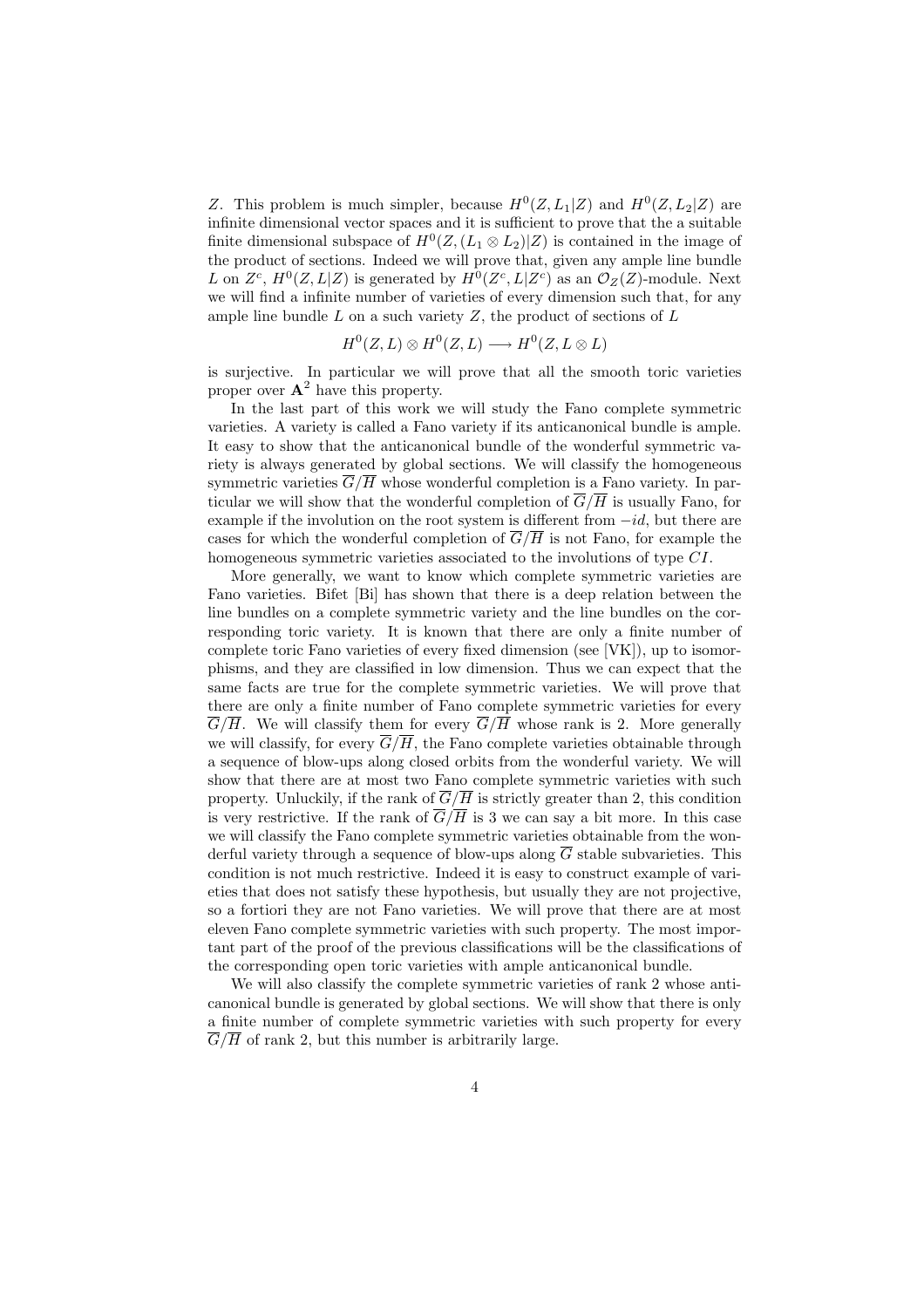## Part I Introduction

#### 1 Homogeneous symmetric varieties

First of all, we will describe some preliminary results and we will fix the notations. In this section we want to describe some properties of the homogeneous symmetric varieties. For details on the homogeneous symmetric varieties see [He],  $[A]$ ,  $[Bu]$ ,  $[K]$  or  $[W]$ . Let G be a connected and simply-connected semisimple algebraic group over **C** and let  $\theta$  be an involution of G, we define H as the normalizer of the subgroup of invariants  $G^{\theta}$ .

#### **Definition 1.1** We will say that  $G/H$  is a (homogeneous) symmetric variety.

Sometimes we will say that  $G/H$  is the symmetric variety associated to  $(G, \theta)$ . We shall denote by  $\overline{G}$  the adjoint group associated to G, i.e. the quotient of G by the center  $Z(G)$ . One can show that there is an one-to-one correspondence between the involutions of  $G$  and the involutions of  $G$ . Moreover an involution of G and the corresponding involution of  $\overline{G}$  induce the same involution of the Lie algebra g of G (and  $\overline{G}$ ). One can show that  $G/H$  is isomorphic to the quotient of  $\overline{G}$  by the subgroup  $\overline{G}^{\theta}$  of invariants with respect to the involution associated to  $\theta$ . Observe that there is an one-to-one correspondence between the involutions of  $G$  and the involutions of  $\mathfrak g$  because  $G$  is connected and simply-connected. By abuse of notation, we call  $\theta$  also the involution on  $\mathfrak g$ associated to  $\theta$ .

As example of a symmetric variety we can consider any adjoint group  $\overline{G}$ considered as a  $G \times G$  homogeneous space. Here the involution is  $(G \times G, \theta)$ with  $\theta((x, y)) = (y, x)$  for each  $x, y \in G$ .

**Definition 1.2** We will say that  $G/H$  is simple if either G is a simple semisimple group or  $G/H$  is a simple adjoint group.

If  $G/H$  is not simple then there are two connected and simply-connected semi-simple group  $G_1$  and  $G_2$  such that  $G = G_1 \times G_2$ . Moreover there are an involution  $\theta_1$  on  $G_1$  and an involution  $\theta_2$  on  $G_2$  such that  $\theta((x, y)) = (\theta(x), \theta(y)),$ so  $G/H = G_1/H_1 \times G_2/H_2$ . In this case we will write  $(G, \theta) = (G_1, \theta_1) \times (G_2, \theta_2)$ .

 $\theta$  acts diagonally on g and it has two eigenvalues, namely 1 and  $-1$ . The 1-eigenspace h is the Lie algebra of  $H$ . Observe that h is also the Lie algebra of the subgroup of  $\theta$  fix-points. Moreover H is the largest subgroup of G whose Lie algebra is h. Notice that the  $(-1)$ -eigenspace is isomorphic to the tangent space of the symmetric variety  $G/H$  at  $H$ . We want to describe it explicitly, but first we have to choose a suitable maximal torus of G and a suitable Borel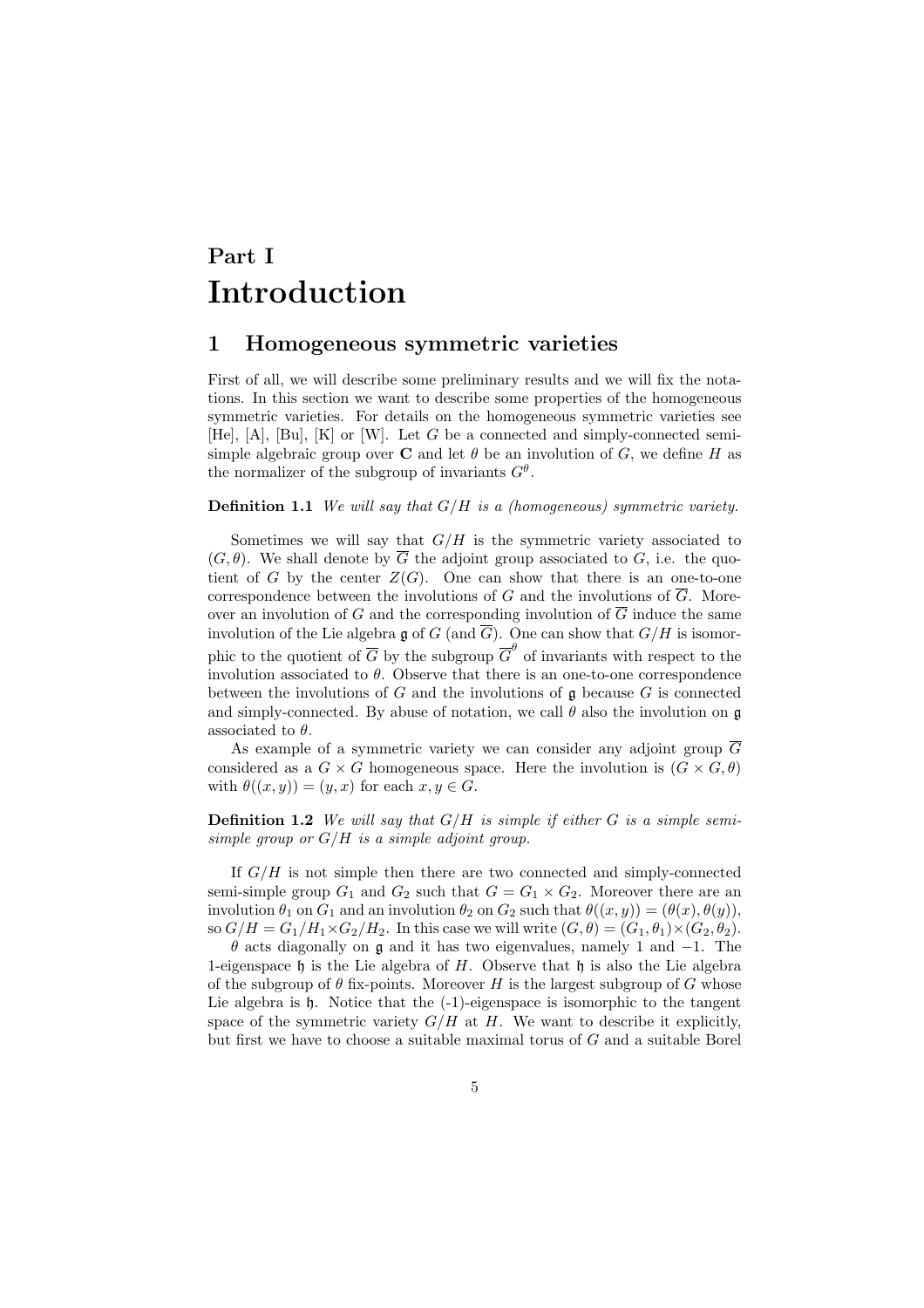subgroup of G. We will say that a stable torus is split if  $\theta(t) = t^{-1}$  for each element t of the torus.

**Definition 1.3** Let  $T^1 \subset G$  be a split torus of maximal dimension l. We will say that  $l$  is the rank of the symmetric variety  $G/H$ .

Choose any maximal torus T which contains  $T^1$ , one can show that T is  $\theta$ -stable.

**Notation 1** Let  $T^0$  be the identity component of the subgroup  $T \cap G^{\theta}$  of invariants of T, we will define S as the quotient  $T^1/(T^1 \cap T^0)$  of  $T^1$  by the intersection of  $T^1$  with  $T^0$ .

Observe that  $T^1 \cap T^0$  consists of elements of order two, namely elements t such that  $t = t^{-1}$ . The Lie algebra t of T is  $\theta$ -stable, so we can write  $\mathfrak{t} = \mathfrak{t}_0 \oplus \mathfrak{t}_1$ where  $t_0$  is the 1-eigenspace and  $t_1$  is the (-1)-eigenspace.  $t_0$  is the Lie algebra of  $T^0$  and  $\mathfrak{t}_1$  is the Lie algebra of  $T^1$ . Since t is  $\theta$  stable,  $\theta$  induces an involution on  $\mathfrak{t}^*$  that we call again  $\theta$ . Moreover this involution of  $\mathfrak{t}^*$  stabilizes the root system  $\phi$  of G and it preserves the Killing form. Observe that we can identify  $\mathfrak{t}^*$  with the complexification  $\chi^*(T) \otimes_{\mathbf{Z}} \mathbf{C}$  of the group of characters  $\chi^*(T)$  of T. Moreover  $\chi^*(T)$  is the lattice of integral weights of the root system of g and it is stabilized by  $\theta$ . We have the maps



where the vertical map is the inclusion and the horizontal one is the quotient map. These maps induce maps on the corresponding groups of characters.



If we extend by linearity these maps to maps of real vector spaces, then The extend by indicative independent map of real vector spaces, then<br>the map  $\chi^*(S) \longrightarrow \chi^*(T^1)$  becomes an isomorphism, so we have a surjective map  $\chi^*(T)_{\mathbf{R}} \longrightarrow \chi^*(S)_{\mathbf{R}}$ . Moreover the restriction of this map to the (-1)-eigenspace is an isomorphism, so we can identify  $\chi^*(S)$  with a lattice M contained in  $\chi^*(T)_{\mathbf{R}}$ . (Given an abelian group A we set  $A_{\mathbf{R}} := A \otimes \mathbf{R}$ ).

**Definition 1.4** Let N be the dual  $Hom(M, Z)$  of M, where M is identified to the group of characters of S. Thus  $N$  is the group of 1-parameter subgroups of S.

Notice that  $S = N \otimes_{\mathbf{Z}} \mathbf{C}^*$ .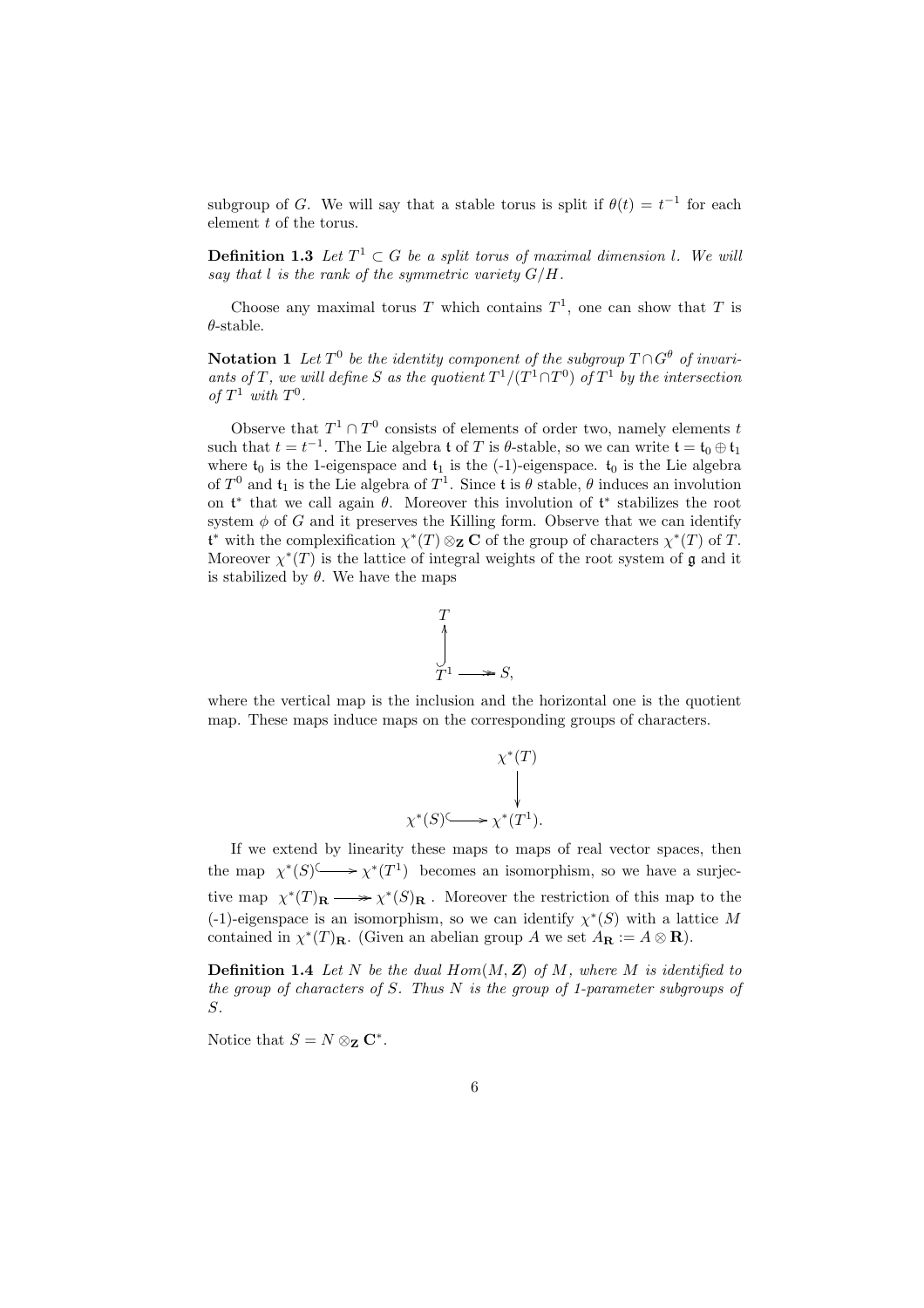**Notation 2** We call  $\phi_0$  the subset  $\{\alpha \in \phi | \theta(\alpha) = \alpha\}$  of  $\phi$  formed by the roots fixed by  $\theta$ . Moreover we set  $\phi_1 = \phi - \phi_0$ .

One can show that the maximality of  $\dim(T^1)$  is equivalent to the fact that  $\theta | \mathfrak{g}_{\alpha} = id_{\mathfrak{g}_{\alpha}}$  for each  $\alpha \in \phi_0$  (here  $\mathfrak{g}_{\alpha}$  is the root space corresponding to  $\alpha$ ). We can choose a Borel subgroup such that the associated set  $\phi^+$  of positive roots has the following property: if we set  $\phi_1^+ = \phi_1 \cap \phi^+$  and  $\phi_0^+ = \phi_0 \cap \phi^+$  then  $\theta(\phi_1^+) = -\phi_1^+$ , namely the image of any positive root  $\alpha$  by  $\theta$  is either  $\alpha$  itself or is a negative root. Finally we can give an explicitly description of h.

Proposition 1.1  $\mathfrak{h} = \mathfrak{t}_0 \oplus \bigoplus$  $_{\alpha\in\phi_0}\mathfrak{g}_\alpha\oplus\bigoplus$  $\alpha \in \phi_1^+$   $C(x_\alpha + \theta(x_\alpha))$ , where  $x_\alpha$  is any fixed not zero element of  $\mathfrak{g}_{\alpha}$ .

This proposition implies the Iwasawa decomposition: the (-1)-eigenspace of L **g** is isomorphic to  $\mathfrak{t}_1 \oplus \bigoplus_{\alpha \in \phi_1^+} \mathfrak{g}_\alpha$ . Indeed this space is isomorphically projected onto the tangent space of  $G/H$  at H. In particular the dimension of  $G/H$ is dim  $t_1 + 1/2|\phi_1|$ . Observe that  $BH \subset G$  is dense in G because Lie $(B) \supset$  $\mathfrak{t}_1 \oplus \bigoplus_{\alpha \in \phi_1^+} \mathbf{C} x_{\alpha}$ . Thus  $G/H$  has a dense B orbit, namely  $G/H$  is a spherical variety.

We can associate a possibly non reduced root system to the involution  $\theta$ . This root system is usually called the restricted root system of  $(G, \theta)$  (or the relative root system of  $(G, \theta)$ ).  $\phi$  is sometimes called the absolute root system of  $(G, \theta)$ . Let  $\Gamma$  be the set of simple roots of  $\phi$ , we set  $\Gamma_0 = \Gamma \cap \phi_0$  and  $\Gamma_1 = \Gamma \cap \phi_1$ . For any root  $\alpha$  we set  $\alpha^s = \alpha - \theta(\alpha)$ . If  $\alpha^s$  is not zero, we say that it is a restricted root. Observe that  $\alpha^s$  is not zero if and only if  $\alpha$  belongs to  $\phi_1$ .

**Proposition 1.2** The set  $\widetilde{\phi} = {\alpha^s | \alpha \in \phi_1}$  is a possibly not reduced root system of rank l in  $M_R$ . We call it the restricted root system.

Sometimes the restricted root system is defined as  $\{\alpha^s/2 \mid \alpha \in \phi_1\}$ , because  $(\alpha^{s}/2)(t) = (\alpha)(t)$  for each  $t \in \mathfrak{t}_{1}$ . Moreover  $(\alpha^{s}/2)(t) = (\alpha^{s})(t) = 0$  for each  $t \in \mathfrak{t}_0$ . A basis of the restricted root system is the set  $\widetilde{\Gamma} = \{ \alpha^s \mid \alpha \in \Gamma_1 \}$  (notice that  $\Gamma_1 \subset \phi_1$  so  $\alpha^s \neq 0$  for each  $\alpha \in \Gamma_1$ ). Moreover we can choose an order of the simple roots such that  $\Gamma_1 = \{\alpha_1, ..., \alpha_l, \alpha_{l+1}, ..., \alpha_r\}$  and the  $\alpha_i^s$  are distinct for  $i = 1, ..., l$ , so  $\widetilde{\Gamma} = {\alpha_1^s, ..., \alpha_l^s}.$ 

Now we want to describe the Weyl group of  $\widetilde{\phi}$  and the lattice of integral weights of  $\phi$ .

Proposition 1.3 (See proposition 1.1.3.3 in [W]) One can identify the Weyl group  $W^1$  of the restricted root system with the group  $\{w \in W : w \cdot \mathfrak{t}_1 \subset \mathfrak{t}_1\}/W_0$ , where W is the Weyl group of  $\phi$  and  $W_0$  is the Weyl group of the root system  $\phi_0$  (in  $\chi^*(T^0)_R$ ).

**Notation 3** By  $\Lambda$  we denote the lattice of integral weights of  $\phi$  and by  $\Lambda^+$  the set of dominant weights.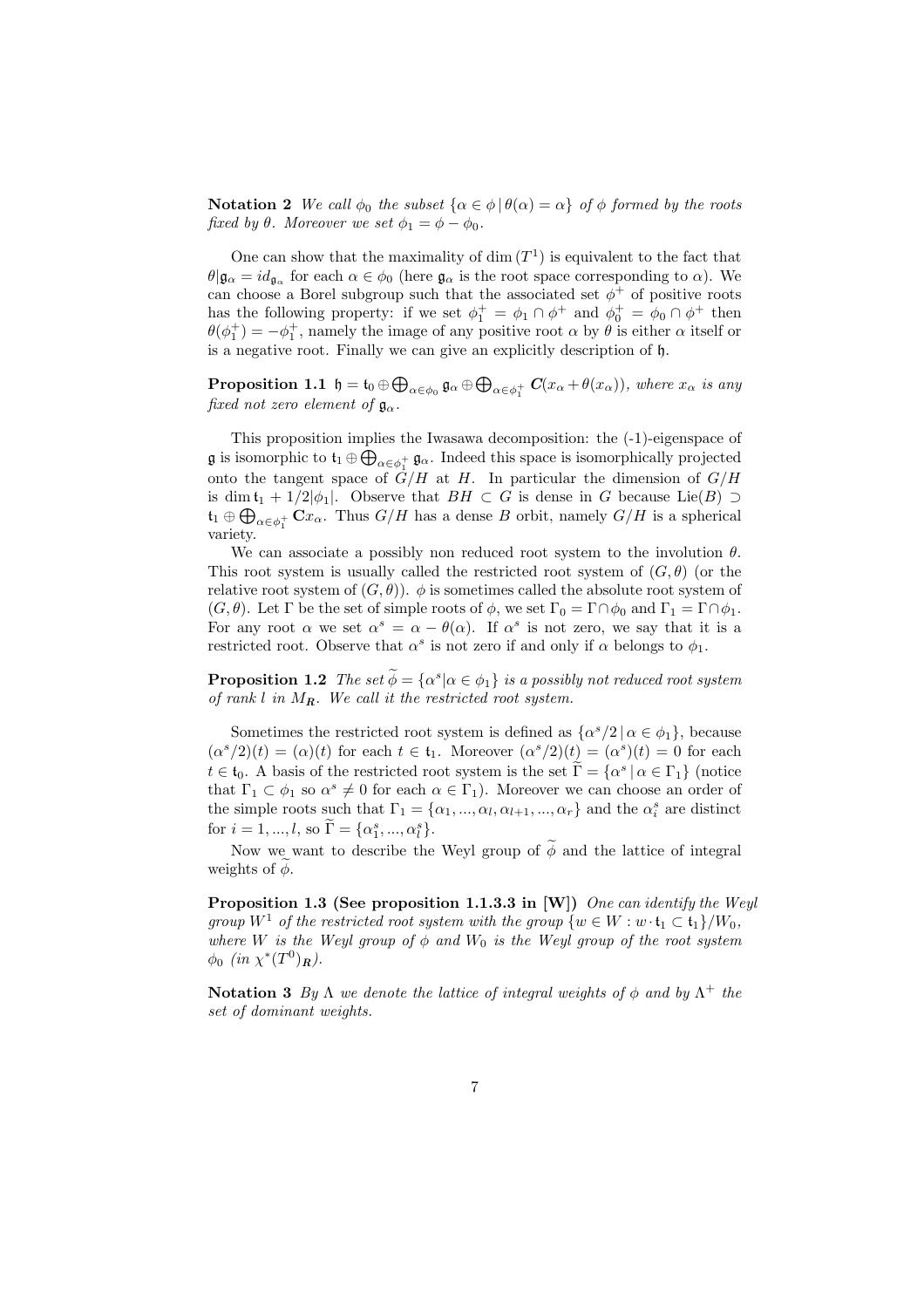Let  $\omega_{\alpha}$  be the fundamental weight corresponding to the simple root  $\alpha$  and let  $\langle , \rangle$  be the scalar product of  $\Lambda_{\mathbf{R}}$ . Observe that  $\langle , \rangle$  induces the scalar product of  $M_{\rm R}$ , so we denote this last scalar product again by  $\langle , \rangle$ . Given a dominant weight  $\lambda$ , let  $V_{\lambda}$  be the irreducible representation of G of highest weight  $\lambda$ .

**Definition 1.5** We will say that a dominant weight  $\lambda$  is a spherical weight if there is a not zero vector  $k \in V_{\lambda}$  fixed by h, namely  $h \cdot k = 0$  for each  $h \in \mathfrak{h}$ .

If  $\lambda$  is a spherical weight then k is unique up to a scalar and we call it  $k_{\lambda}$ .

**Definition 1.6** We will say that a dominant weight  $\lambda$  is special if  $\theta(\lambda) = -\lambda$ .

Observe that if  $\lambda$  is a special weight then it belongs to  $M_{\rm R}$ . One can show that the spherical weights are special. Viceversa given a special weight  $\lambda$  then  $2\lambda$  is spherical. One can show:

**Proposition 1.4 (Lemma 2.1 in [CM I])** Let  $\Omega^+$  be the set of spherical weights and let  $\Omega$  be the lattice generated by the spherical weights, then  $\Omega \cap \Lambda^+$  $\Omega^+$ .

Notice that  $\Omega$  contains M. We want to describe more explicitly the relation between spherical weights and special weights. The involution  $\theta$  induce an involution  $\bar{\theta}$  of the set  $\Gamma_1$  of the simple roots not fixed by  $\theta$ . Indeed, given any  $\alpha \in \Gamma_1$  there is an (unique)  $\overline{\theta}(\alpha)$  in  $\Gamma_1$  such that  $\theta(\alpha) = -\overline{\theta}(\alpha) - \beta_\alpha$ , where  $\beta_{\alpha}$  is a positive linear combination of simple roots fixed by  $\theta$ . Moreover  $\theta(\omega_{\alpha}) = -\omega_{\overline{\theta}(\alpha)}$  for each  $\alpha$  in  $\Gamma_1$ . Observe that, given a weight  $\lambda$ ,  $\theta(\lambda) = -\lambda$  if and only if  $\lambda = \sum_{\alpha \in \Gamma_1} n_{\alpha} \omega_{\alpha}$  with  $n_{\overline{\theta}(\alpha)} = n_{\alpha}$  for each  $\alpha$  in  $\Gamma_1$ . Let  $\widetilde{\omega}_i = \omega_{\alpha_i}$ if  $\theta(\alpha_i) = \alpha_i$  and let  $\tilde{\omega}_i = \omega_{\alpha_i} + \omega_{\overline{\theta}(\alpha_i)}$  if  $\theta(\alpha_i) \neq \alpha_i$ . Thus a dominant weight  $\lambda$  is special if and only  $\lambda = \sum_{i=1}^{l} n_i \tilde{\omega}_i$  for suitable positive integers  $n_1, ..., n_l$ . Moreover  $\tilde{\omega}_1, ..., \tilde{\omega}_l$  are free generators of the lattice generated by the special weights, namely  $\{\lambda \in \Lambda : \theta(\lambda) = -\lambda\}$ . We will say that a special weight  $\lambda$  is regular if  $n_i > 0$  for each  $i = 1, ..., l$ . Now we can describe  $\Omega$  explicitly.

Proposition 1.5 (Theorem 2.3 in [CM I])  $\Omega = \bigoplus_{i=1}^{l} \mathbf{Z} a_i \widetilde{\omega}_i$  where  $a_i \in$  ${1,2}$  for each i.  $a_i$  is equal to 2 if  $\theta(\alpha_i) = -\alpha_i$ , while it is equal to 1 if  $\theta(\alpha_i) \neq -\alpha_i$ . In particular  $a_i = 1$  if  $\overline{\theta}(\alpha_i) \neq \alpha_i$ . Moreover, for each i and j we have  $\langle a_i\tilde{\omega}_i, (\alpha_j^s)^\vee \rangle = b_i\delta_{i,j}$  where  $(\alpha_j^s)^\vee$  is the coroot associated to  $\alpha_j^s$  and  $b_i \in \{1,2\}$ .  $b_j = 2$  if and only if  $2\alpha_j^s \in \widetilde{\phi}$ . In particular, if  $\widetilde{\phi}$  is reduced then  $a_1\widetilde{\omega}_1,...,a_l\widetilde{\omega}_l$  are the fundamental weights dual to  $(\alpha_1^s)^\vee,...,(\alpha_l^s)^\vee$ .

Given a weight  $\lambda$  we define the  $\Omega$ -support of  $\lambda$  as the set  $supp_{\Omega}(\lambda) = {\alpha^s \in \Omega}$  $\widetilde{\Gamma}$  |  $(\lambda, \alpha^s) \neq 0$ . Observe that a special weight  $\lambda$  is regular if and only if  $supp_{\Omega}(\lambda) = \widetilde{\Gamma}.$ 

Notation 4 Let  $C^+$  be the positive Weyl chamber of the restricted root system.

Observe that  $C^+ = \Lambda_{\mathbf{R}}^+ \cap M_{\mathbf{R}}$ .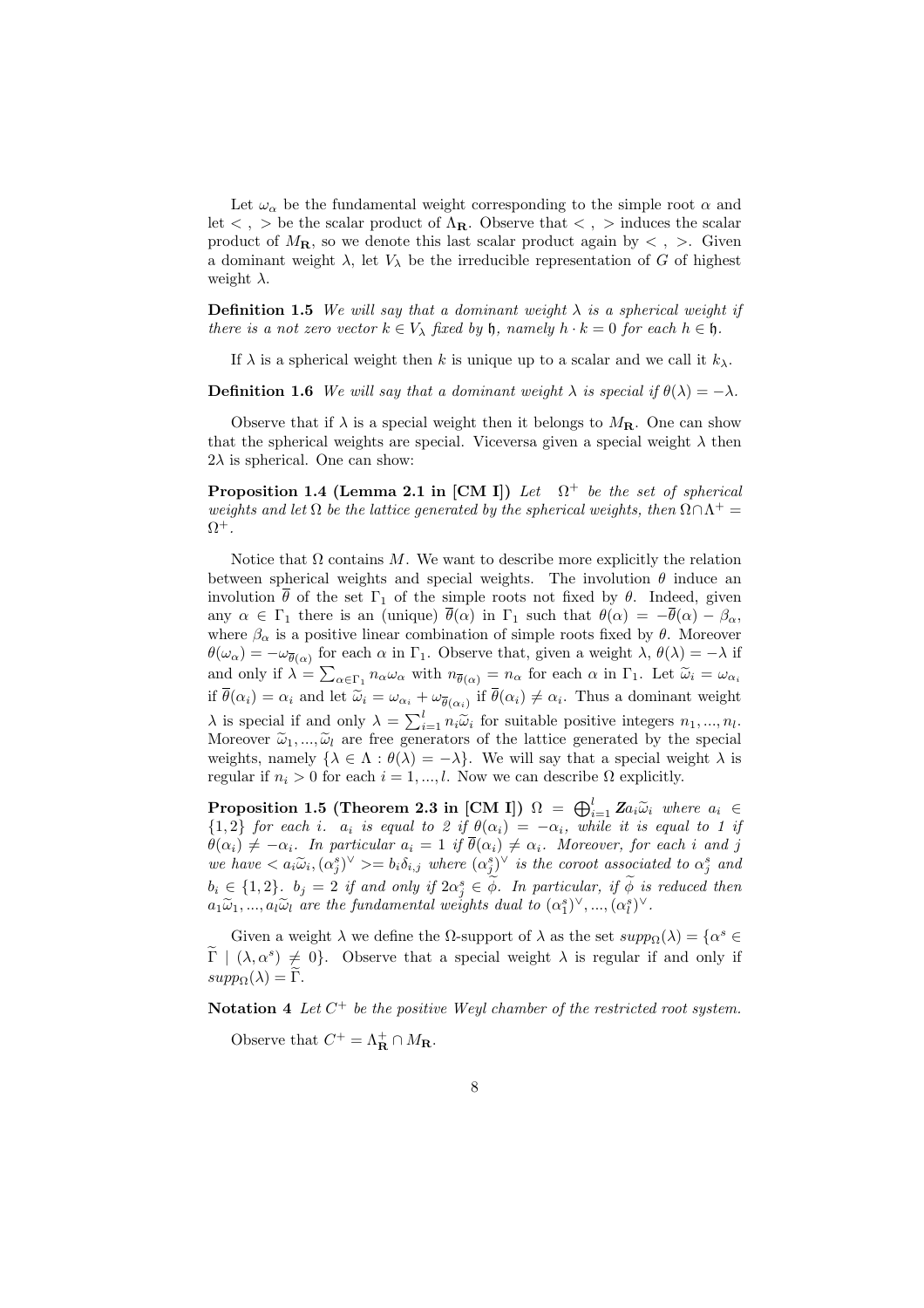### 2 The wonderful symmetric variety

Now we want to describe the wonderful compactification of  $G/H$ . Let  $\lambda$  be a spherical weight such that  $supp_{\Omega}(\lambda) = \tilde{\Gamma}$  and let V be a finite dimensional representation of  $\mathfrak g$  such that  $V = V_\lambda \oplus V'$  for a suitable representation V'. Let  $k_{V'} \in V'$  be a vector fixed by h, so also  $k = k_{\lambda} + k_{V'}$  is fixed by h. Suppose  $\kappa_V \in V$  be a vector lixed by i, so also  $\kappa = \kappa_{\lambda} + \kappa_{V'}$  is lixed by i. Suppose<br>that each weight of  $k_{V'}$  has the form  $\lambda - \sum_{i=1}^{l} n_i \alpha_i^s$  where the  $n_i$  are positive integers and they are not all zero. Let  $[k]$  be the class of k in  $P(V)$ , we define X as the closure of  $G[k]$  in  $P(V)$ . The maps  $q \to q[k]$  induce an embedding  $G/H \hookrightarrow X$  that is called the "minimal compactification" of  $G/H$ . Moreover this construction is independent from the choice of the weight  $\lambda$  and of the representation  $V'$ .

We can give another description of the minimal compactification of  $X$ . Let  $\lambda_1, ..., \lambda_m$  be spherical weights whose  $\Omega$ -supports are disjoint and such that  $supp_{\Omega}(\lambda_1) \cup ... \cup supp_{\Omega}(\lambda_m) = \Gamma$ . If we define  $x_0$  as the point

$$
([h_{\lambda_1}],...,[h_{\lambda_m}]) \in \mathbf{P}(V_{\lambda_1}) \times ... \times \mathbf{P}(V_{\lambda_m}),
$$

then we can extend the map  $G/H \ni gH \to gx_0 \in \mathbf{P}(V_{\lambda_1}) \times ... \times \mathbf{P}(V_{\lambda_m})$  to an isomorphism  $X \to Gx_0$ .

We will need a local description of  $X$ . Let  $V$  be as before and choose a basis of weight vectors. We define  $\tilde{A}$  as the affine open set of  $P(V)$  where the coordinate corresponding to the highest weight  $v_\lambda$  is not zero. Let  $A = A \cap X$ and observe that A is  $U^-$  stable, where  $U^-$  is the unipotent group associated to  $-\phi_1^+$ , namely  $U^- = \prod_{-\alpha \in \phi_1^+} U_\alpha$  as a variety. One can show that the closure of  $T[k]$  in  $\widetilde{A}$  is an affine space  $\mathbf{A}^l$  with coordinates  $-\alpha_1^s, ..., -\alpha_l^s$ . Moreover the map  $\varphi: U^- \times \mathbf{A}^l \to A$  given by  $\varphi(g, v) = g \cdot v$  is an isomorphism. For each *i*, let  $X_{-\alpha_i^s}$  be the divisor of X whose intersection with  $U^{-} \times \mathbf{A}^l$  is the locus of zeroes of  $-\alpha_i^s$ . Notice that there is an unique closed orbit in  $P(V)$  and it is contained in  $X$ . This implies that  $X$  is covered by the  $G$ -translates open sets of A. Let P be the parabolic subgroup of G associated to  $\Gamma_0$ , namely the parabolic subgroup whose Lie algebra is  $\mathfrak{t} \oplus \bigoplus_{\alpha \in \phi_{\Gamma_0} \cup \phi^+} \mathfrak{g}_\alpha$ , where  $\phi_{\Gamma_0}$  is the root system generated by  $\Gamma_0$ . The previous observations allow ourselves to prove the following theorem.

**Theorem 2.1 (Theorem 3.1 in [CSV I])** Let  $X$  be the minimal compactification  $G/H$ , then:

- 1. X is a smooth projective G-variety;
- 2.  $X\setminus (G \cdot [k])$  is a divisor with normal crossings. It has irreducible components  $X_{-\alpha_1^s},...,X_{-\alpha_l^s}$  and they are smooth subvarieties of X.
- 3. the G-orbits of X correspond to the subset of  $\{1, 2, ..., l\}$  so that the orbit closures are the intersections  $X_{-\alpha_{i_1}^s} \cap ... \cap X_{-\alpha_{i_k}^s}$ .
- 4. there is an unique closed orbit  $\bigcap_{i=1}^l X_{-\alpha_i^s}$  and it is isomorphic to  $G/P$ .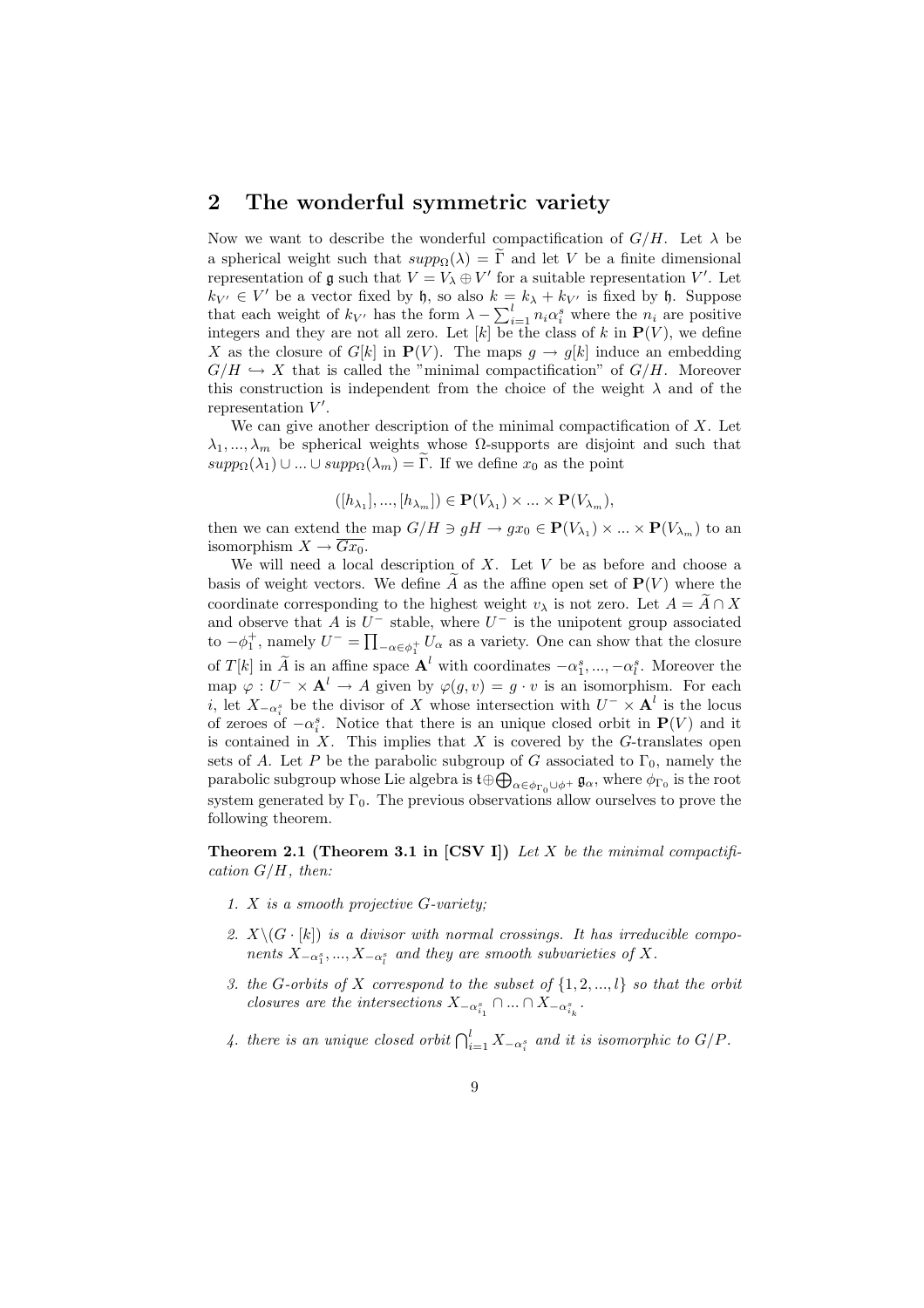This proposition shows that  $X$  is a wonderful variety according to the definition of Luna [L]. Moreover it is the unique wonderful compactification of  $G/H$ , so we will often call it the wonderful symmetric variety.

## 3 Line bundles on the wonderful symmetric variety

We want to study the Picard group of  $X$ . First of all we consider some properties which are valid on a much more general class of varieties.

Proposition 3.1 Let G be a connected and simply-connected semi-simple algebraic group and let V be a smooth complete G-variety. Suppose that G acts trivially on  $Pic(V)$ . Then, given any line bundle L on V, there is a (canonical) linearization of L and  $H^i(V, L)$  is a G representation for each i. Thus  $Pic(V)$ is isomorphic to the group  $Pic_G(V)$  of the G-linearized line bundles.

It easy to see that if  $V$  is a spherical  $G$ -variety then our assumption are satisfied and we can say more.

**Proposition 3.2** Let  $\widetilde{G}$  a connected reductive group and let V be a spherical  $\widetilde{G}$ -variety, namely a (smooth)  $\widetilde{G}$ -variety with a dense orbit with respect to a fixed Borel subgroup of  $\widetilde{G}$ . If L is any linearized line bundle on V then  $H^0(V, L)$  is a multiplicity-free  $\tilde{G}$ -representation, namely every  $\tilde{G}$  irreducible representation appears in  $H^0(V, L)$  with multiplicity at most 1.

The following proposition implies that we can identify  $Pic(X)$  with a sublattice  $\Lambda_X$  of the lattice of weights.

**Proposition 3.3 (Proposition 8.1 in [CSV I])** The map  $Pic(X) \rightarrow Pic(G/P)$ induced by the canonical inclusion is injective.

Remember that we can identify  $Pic(G/P)$  with a sublattice of the lattice of weights. Indeed  $Pic(G/P) \equiv Pic_G(G/P)$  because  $G/P$  is a spherical variety and a linearized line bundle  $L \in Pic_G(G/P)$  corresponds to the opposite  $\lambda$  of the character  $-\lambda$  with which T acts on the fibre over  $P \in G/P$ . Explicitly we can define L as follows. We can extent  $\lambda$  to a one-dimensional representation V of P. We define L as the quotient of of  $G \times V$  by the action of P defined as follows:  $p(g, v) = (gp^{-1}, \lambda(p)v)$  for each  $p \in P$  and  $(g, v) \in G \times V$ . The projection  $L \to G/P$  is induced by the projection  $G \times V \to G \to G/P$  and G acts on L by  $h[(q, v)] = [(hg, v)]$  for each  $h, g \in G$  and  $v \in V$ .

Because of the previous proposition, we denote a line bundle on  $X$  with  $L_{\lambda}$  if its image is the weight  $\lambda$ . Let  $\lambda$  be a dominant weight such that  $\mathbf{P}(V_{\lambda})$ contains a line r fixed by H, for example  $\lambda \in \Omega^+$ . One can show that the map  $G/H \ni gH \to gr$  can be extended to a morphism  $\psi_{\lambda}: X \to \mathbf{P}(V_{\lambda})$ . The line bundle  $\psi_{\lambda}^*O(1)$  is  $L_{\lambda}$ . Indeed if we restrict  $\psi_{\lambda}^*O(1)$  to  $G/P$  we obtain the line bundle that correspond to  $\lambda$  (in the previous correspondence between  $Pic(G/P)$ )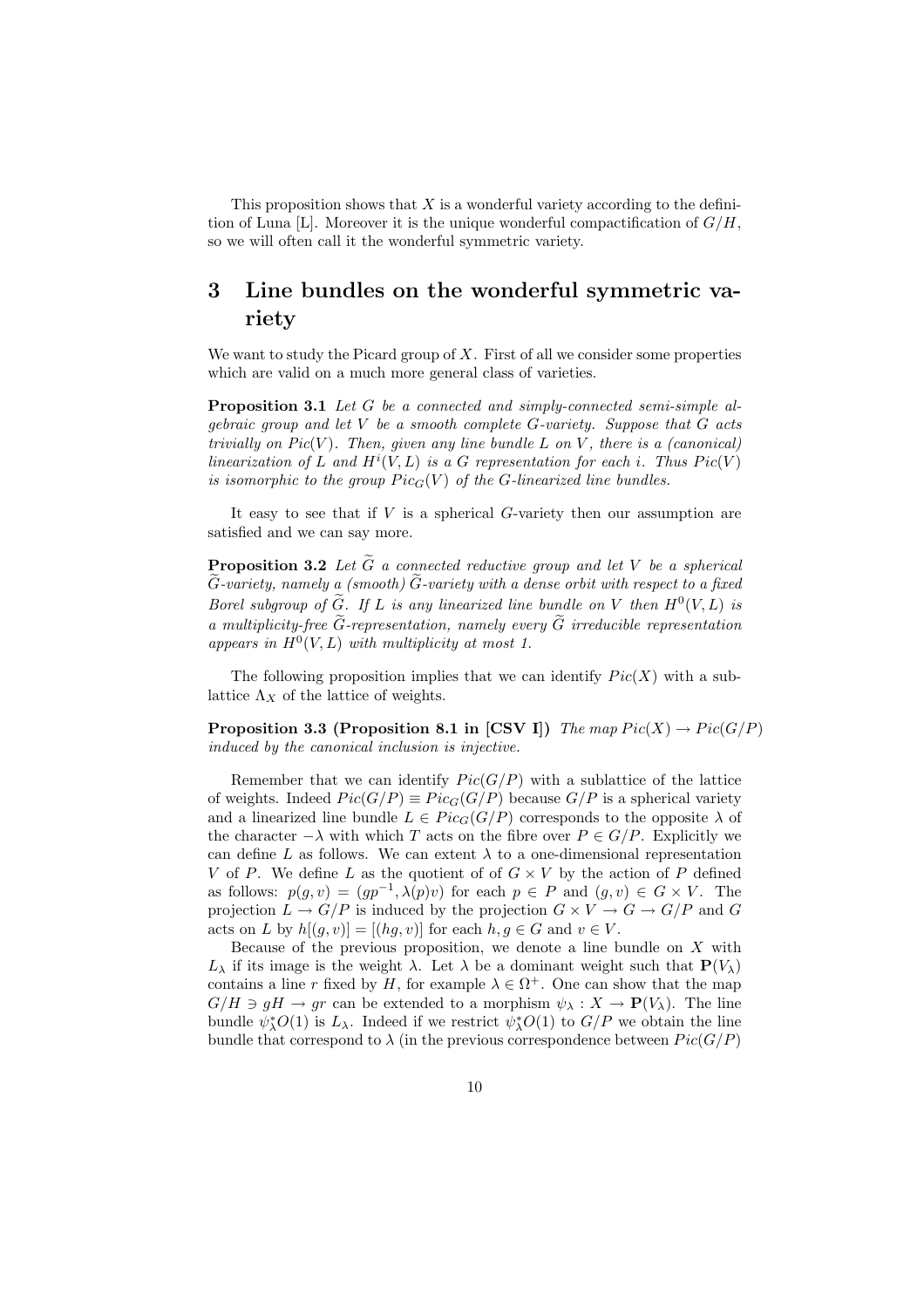and a sublattice of  $\Lambda$ ). If  $L_{\mu}$  is a line bundle on X such that  $\mu$  is dominant, then there is a sub-representation of  $H^0(X, L_\mu)$  isomorphic to  $V_\mu^*$ , obtained by pullback of  $H^0(\mathbf{P}(V_\mu), \mathcal{O}(1))$  to X. Moreover this representation is unique because  $H^0(X, L_\mu)$  is multiplicity free. So we can call it  $V_\mu^*$  without ambiguity. Moreover

**Lemma 3.1 (Lemma 4.6 in [CS])**  $Pic(X)$  is the lattice generated by the dominant weights  $\lambda$  such that  $P(V_\lambda)^H$  is not trivial. Moreover if  $P(V_\lambda)^H$  is not trivial then it is a point.

We want give a more explicit description of  $Pic(X)$ . Remember that there is an involution  $\theta$  of  $\Gamma_1$ .

**Definition 3.1** We will say that a root  $\alpha \in \Gamma_1$  is an exceptional root if  $\overline{\theta}(\alpha) \neq \alpha$ and  $\langle \alpha, \theta(\alpha) \rangle \neq 0$ . Moreover we will say that  $G/H$  is exceptional if there is an exceptional root. We will say that a compactification of  $G/H$  is exceptional if  $G/H$  is exceptional.

Observe that  $\bar{\theta}(\alpha)$  is exceptional if and only if  $\alpha$  is. Moreover one can show that, if  $G/H$  is exceptional, then the restricted root system  $\widetilde{\phi}$  is not reduced.

**Theorem 3.1 (Theorem 4.8 in [CS])**  $Pic(X)$  is generated by the spherical weights and by the fundamental weights corresponding to the exceptional roots.

Notice that, given an exceptional root  $\alpha \in \Gamma_1$ ,  $\theta(\omega_\alpha) = -\omega_{\overline{\theta}(\alpha)}$  and  $\omega_\alpha + \omega_{\overline{\theta}(\alpha)}$ is a spherical weight. We will need the following lemma on the line bundles corresponding to the opposite of the simple restricted roots.

Proposition 3.4 (Corollary 8.2 in [CSV I]) There is a G-invariant section  $s_{-\alpha_i^s} \in H^0(X, O(X_{-\alpha_i^s}))$  whose divisor is  $X_{-\alpha_i^s}$ . Moreover this section is unique up to a non zero scalar.

In the first part of this work we want to generalize the following theorem.

**Theorem 3.2 (Theorem A in [CM II])** Let  $L_{\lambda}$  and  $L_{\mu}$  be two line bundles generated by global sections on X. Then the product of sections

$$
M_{\lambda,\mu}: H^0(X, L_\lambda) \times H^0(X, L_\mu) \to H^0(X, L_{\lambda+\mu})
$$

is surjective.

In [CM II] the previous theorem is stated with the hypothesis that  $\lambda$  and  $\mu$ are dominants. But we will prove that a line bundle  $L_{\lambda}$  is generated by global sections if and only if  $\lambda$  is dominant, so our assumptions are equivalent to those ones in [CM II]. As a consequence of the previous theorem we have (see for example [Ha] Exercise II.5.14):

**Corollary 3.1** Let  $L$  be a line bundle on  $X$  generated by global sections and consider the map  $X \to P(H^0(X, L)^*)$  defined by L. Then the cone over the image of X is normal.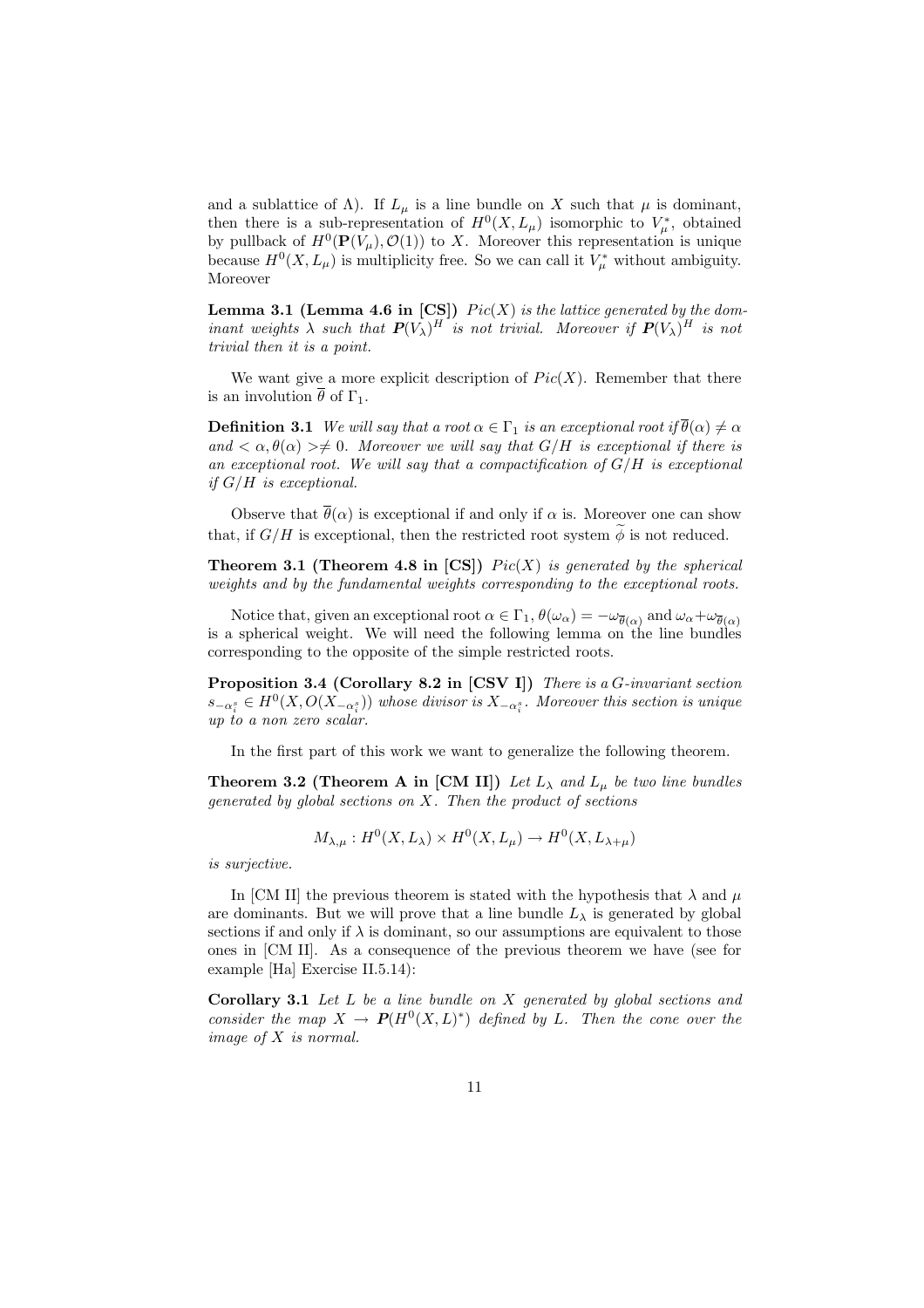### 4 Toric varieties

In this section we want to collect some results about toric varieties. For details on toric varieties see [F], [O] or [Da]. See [G] for more results about polytopes and see [R] for more results about convex functions.

It is known that there is an equivalence of categories between the category of embeddings of  $G/H$  over X and the the category of embeddings of S over  $\mathbf{A}^{l}$ . This suggests to describe the toric varieties before describing the embeddings of  $G/H$  over X. Moreover this description will be useful to understand the combinatorial constructions that we will do on the embeddings of  $G/H$  over X. Indeed these constructions are very similar to the ones used in the theory of toric varieties, but are more difficult to describe geometrically. For these reasons we will be very detailed in this section.

#### 4.1 First definitions

Let S be the torus  $N \otimes_{\mathbf{Z}} \mathbf{C}^* = Spec(\mathbf{C}[M])$  where M is a finitely generated free abelian group and N is the dual  $Hom(M, \mathbb{Z})$  of M. We can identify M with the character group of  $S$  and  $N$  with group of 1-parameter subgroups of S. Given  $m \in M$  we call  $\chi^m$  the associated function on S, so  $\chi^{m+m'} = \chi^m \cdot \chi^{m'}$ for all  $m, m' \in M$ . The  $\chi^m$  form a basis of semi-invariant vectors for the Srepresentation  $\mathbf{C}[M]$ . We want to remark that we define the action of the torus on his ring of coordinate as follows:  $(t \cdot f)(t') = f(t^{-1} \cdot t)$  for each  $f \in \mathbb{C}[M]$ and  $t, t' \in T$ . Thus  $\chi^m$  is a seminvariant function with weight  $-m$ . Usually the action is defined as follows:  $(t \cdot f)(t') = f(t \cdot t)$ ; so that  $\chi^m$  is a seminvariant function with weight  $m$ . This is possible because  $T$  is an abelian group, but we will need to study torus which are subgroup of not abelian group, so we do not use the second definition. We want to describe the S-toric varieties. These are the normal S-varieties which contain an open orbit isomorphic to S. Every toric varieties is associated to a fan in  $N$ , so we have to define fans. First of all we introduce the notion of a convex rational polyhedral cone.

**Definition 4.1**  $\sigma$  is a convex rational polyhedral cone in  $N_R$  if there are vectors  $v_1, ..., v_n$  in N such that  $\sigma$  is the cone generated by  $v_1, ..., v_n$ , namely tors  $v_1, ..., v_n$  in *N* such that  $\sigma$  is the cone generated by  $v_1, ..., v_n$ , namely  $\sigma = \sum_{i=1}^n \mathbf{R}^+ v_i$ . We will denote  $\sigma$  by  $\sigma(v_1, ..., v_n)$ .  $\sigma$  is a strongly convex rational polyhedral cone if, moreover, it contains no line.

In what follows we are going to tacitly assume that all cones contained in  $N_{\rm R}$  are strongly convex rational polyhedral cones.

**Definition 4.2** The cone  $\sigma^{\vee} = \{x \in M_{R} \mid x(y) \ge 0 \,\forall y \in \sigma\}$  in  $M_{R}$  is called the dual cone of  $\sigma$ . Let  $\sigma^{\perp} = \{x \in M_{\mathbf{R}} | x(y) = 0 \ \forall y \in \sigma\}$  be the subspace of  $M_R$  of vectors vanishing on  $\sigma$ .

Observe that  $\sigma^{\vee}$  is a convex rational polyhedral cone and that  $\sigma^{\vee} + (-\sigma^{\vee}) =$  $M_{\mathbf{R}}$ , but it may be not strongly convex. Indeed  $\sigma^{\perp}$  is the largest vector space contained in  $\sigma^{\vee}$ . The dimension of  $\sigma$  is the dimension of smallest subspace of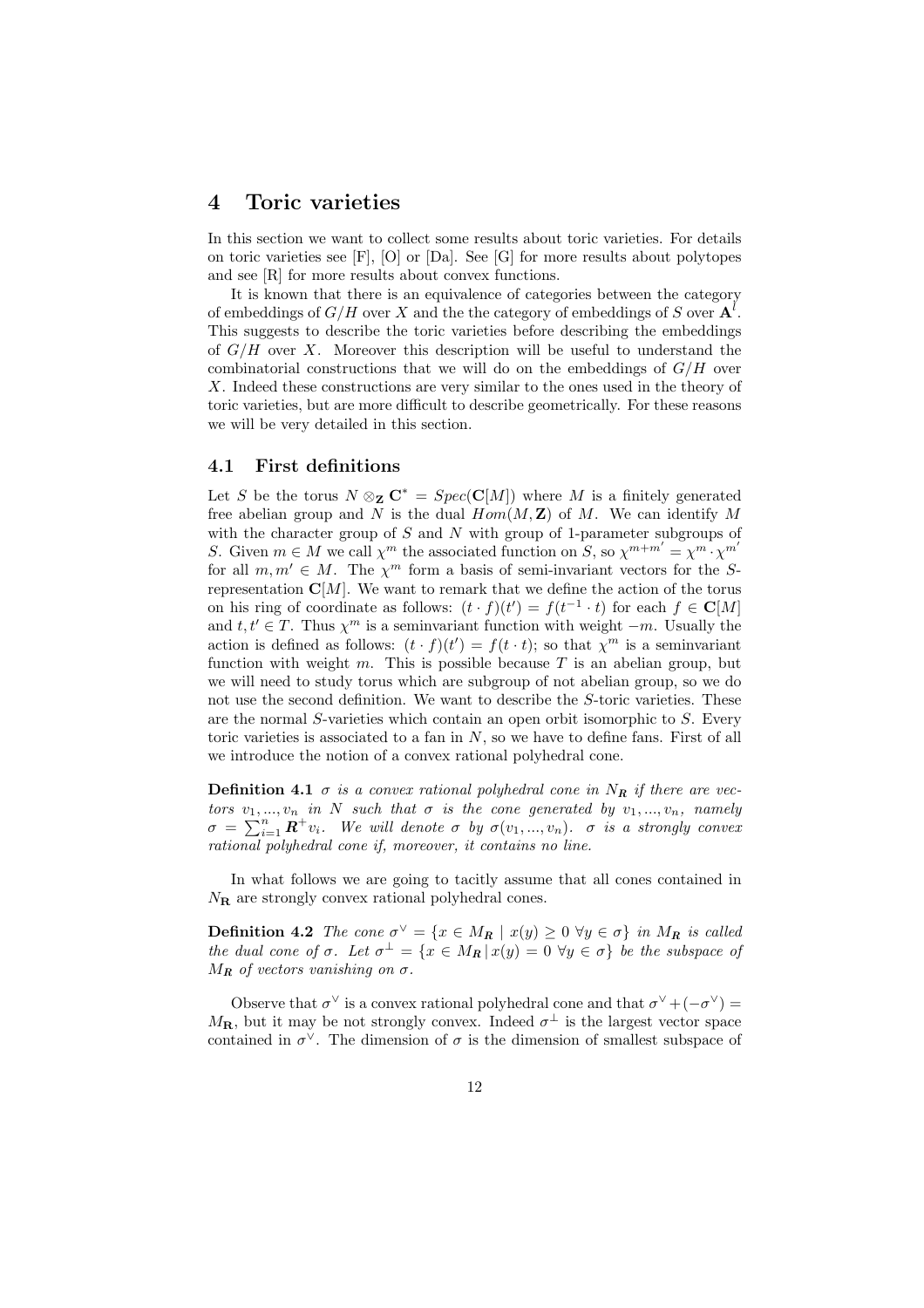$N_{\mathbf{R}}$  containing  $\sigma$ , namely  $\sigma + (-\sigma)$ . A not empty subset  $\tau$  of  $\sigma$  is a face of  $\sigma$  if there is a  $m \in \sigma^{\vee}$  such that  $\tau = \sigma \cap \{m\}^{\perp} = \{y \in \sigma | m(y) = 0\}$ . This means that there is semi-space  $V = \{x \in N_{\mathbf{R}} : m(x) \geq 0\}$  such that  $\sigma$  is contained in V and  $\tau$  is the intersection of  $\sigma$  and of the border  $\{x \in N_{\mathbf{R}} : m(x) = 0\}$ of V. Notice that  $\{0\}$  is a face of every cone, so we usually do not mention it. Indeed  $\{0\}$  corresponds to any vector m in  $\sigma^{\vee}\setminus\sigma^{\perp}$  (this is true because we have assumed that  $\sigma$  is strongly convex). If  $\sigma = \sigma(v_1, ..., v_n)$  then its faces are the cones  $\sigma(v_{i_1},...,v_{i_k})$ . A face  $\tau$  of  $\sigma$  is a strongly convex rational polyhedral cone. Moreover, given v and v' in  $\sigma$ ,  $v + v'$  belongs to  $\tau$  if and only if both v and v' belong to  $\tau$ .

**Definition 4.3** A fan  $\Delta$  in N is a set of (strongly convex rational polyhedral) cones with the following two properties:

- 1) if  $\sigma \in \Delta$  and  $\tau$  is a face of  $\sigma$  then  $\tau \in \Delta$ ;
- 2) if  $\sigma, \sigma' \in \Delta$  then the intersection  $\sigma \cap \sigma'$  is a face both of  $\sigma$  and  $\sigma'$ .

The union  $|\Delta| = \bigcup_{\sigma \in \Delta} \sigma$  is called the support of  $\Delta$ . Let  $\Delta(i)$  be the subset of  $\Delta$  formed by the cones of dimension i.

Usually we will not mention the cone 0 that belongs to each fan. Observe that a fan is uniquely determined by its maximal elements. Now we will describe the toric variety Z associated to a fan  $\Delta$ . Z has an open cover  $\{U_{\sigma}\}_{{\sigma}\in\Delta}$ formed by open sets stabilized by the action of S. The open set  $U_{\sigma}$  is isomorphic to  $Spec \mathbb{C}[M \cap \sigma^{\vee}]$  and the intersection of two of these open sets, say  $U_{\sigma}$  and  $U_{\sigma'}$ , is the open set  $U_{\sigma \cap \sigma'}$  associated to the intersection of the associated cones. In particular, if  $\sigma' \subset \sigma$  then  $U_{\sigma'} \subset U_{\sigma}$ . Notice that S corresponds to the cone  $\{0\}$ . For example  $\mathbb{C}^n$  is the toric variety associated to the fan formed by the faces of  $\sigma(v_1, ..., v_l)$ , where  $\{v_1, ..., v_l\}$  is a basis of N. We can identify S with  $(\mathbb{C}^*)^n$  and it acts on  $\mathbb{C}^n$  by  $(t_1, ..., t_l) \cdot (x_1, ..., x_l) =$  $(t_1x_1, ..., t_lx_1)$  for each  $(t_1, ..., t_l) \in (\mathbb{C}^*)^n$  and  $(x_1, ..., x_l) \in \mathbb{C}^n$ . The stable open sets of  $\mathbb{C}^n$  are the sets  $\{(x_1, ..., x_l) : x_{i_1} \neq 0, ..., x_{i_r} \neq 0\}$  for each subset of  $\{1, ..., l\}$ . Let  $\{m_1, ..., m_l\}$  be the basis of M dual to  $\{v_1, ..., v_l\}$ . We have  ${\bf C}[M]={\bf C}[\chi^{m_1},\chi^{-m_1},...,\chi^{m_l},\chi^{-m_l}]$  and  $\mathcal{O}_{{\bf C}^n}({\bf C}^n)={\bf C}[\chi^{m_1},...,\chi^{m_l}].$  Observe that  $\sigma(v_1,...,v_l)^{\vee} = \sigma(m_1,...,m_l)$ . The ring of coordinates of  $\{(x_1,...,x_l):$  $x_{i_1} \neq 0, ..., x_{i_r} \neq 0$  is  $\mathbf{C}[\chi^{m_1}, ..., \chi^{m_l}, \chi^{-m_{i_1}}, ..., \chi^{-m_{i_r}}]$ , so this is the open set associated to  $\sigma(v_1, ..., \hat{v}_{i_1}, ..., \hat{v}_{i_r}, ..., v_l)$ . The action of S on C[M] is such that  $t \cdot \chi^m = -m(t)\chi^m$  for each  $t \in S$  and  $m \in M$ , so  $\mathbb{C}[M \cap \sigma^{\vee}]$  is a subrepresentation. Thus S acts on  $U_{\sigma}$ . Moreover the  $U_{\sigma}$  are the only S-stable open sets of  $Z$ . Observe that the dimension of the variety  $Z$  is equal to the rank of N.

Now we give some example of geometric properties of a toric variety and of the equivalent conditions on the associated fan: 1) a toric variety  $Z$  is affine if and only if its fan consists of all the faces of a single cone; 2) a toric variety  $Z$  is complete if and only if the support of the associated fan is the whole of space, namely  $|\Delta| = N_{\mathbf{R}}$ ; 3) Z is smooth if and only if for each  $\sigma \in \Delta$  there is a subset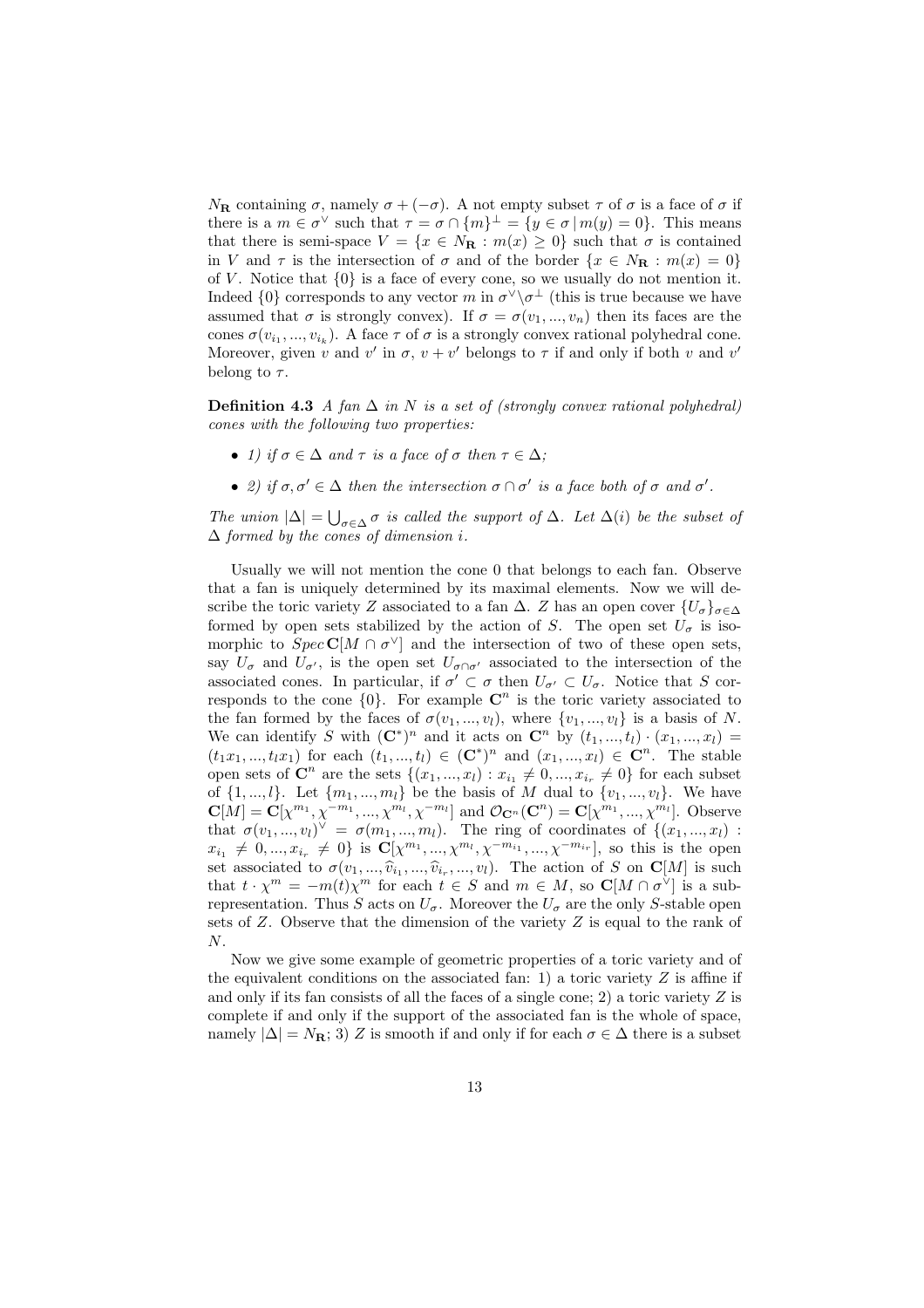$\{v_1, ..., v_r\}$  of a basis of N such that  $\sigma = \sigma(v_1, ..., v_r)$ . These facts imply that the only affine smooth toric variety associated to a cone of maximal dimension is the affine space.

Let  $S_1 = N_1 \otimes_{\mathbf{Z}} \mathbf{C}^*$  and  $S_2 = N_2 \otimes_{\mathbf{Z}} \mathbf{C}^*$  be two tori, then every map  $S_1 \rightarrow S_2$  corresponds to a map  $\varphi : N_1 \rightarrow N_2$ . We call  $\varphi$  also the extension of  $\varphi$  by linearity to a map  $N_1 \otimes_{\mathbf{Z}} \mathbf{R} \to N_2 \otimes_{\mathbf{Z}} \mathbf{R}$ . Let  $Z_i$  be a  $S_i$ -toric variety for each i and let  $\Delta_i$  be the fan of  $Z_i$  for each i. There is at most one map  $Z_1 \rightarrow Z_2$ extending  $\varphi$ . It exists if and only if for each  $\sigma \in \Delta_1$  there is a cone  $\sigma' \in \Delta_2$ such that  $\varphi(\sigma) \subset \sigma'$ . Suppose that there is a such map, then it is proper if and such that  $\varphi(\sigma) \subset \sigma$ . Suppose that there is a such map, then it is proper if and<br>only if for each  $\sigma' \in \Delta_2$  we have  $\varphi^{-1}(\sigma') = \bigcup_{\sigma \in \Delta_1: \varphi(\sigma) \subset \sigma'} \sigma$ . In particular if  $S_1 = S_2$  and  $\varphi$  is the identity then  $Z_1 \to Z_2$  is proper if and only if  $|\Delta_1| = |\Delta_2|$ .

Let Z be a S-toric variety and let  $\Delta$  be its fan. We want to describe the bijective correspondence between the orbits of Z and the cones in  $\Delta$ . Before we need to describe the quotients of S. Observe that  $S = Hom_{\mathbf{Z}}(M, \mathbf{C}^*)$  and  $U_{\sigma} = Hom_{sg}(M \cap \sigma^{\vee}, \mathbf{C}^*)$  for each  $\sigma \in \Delta$  (here  $Hom_{sg}( , )$ ) means morphisms of semigroups). Let  $\sigma$  be a cone in  $N_{\mathbf{R}}$ , then the torus  $S' = Hom_{\mathbf{Z}}(M \cap \sigma^{\perp}, \mathbf{C}^*)$ is a quotient of  $S$ , where the quotient map

$$
S = Hom_{\mathbf{Z}}(M, \mathbf{C}^*) \longrightarrow S' = Hom_{sg}(M \cap \sigma^{\perp}, \mathbf{C}^*)
$$

is given by restriction and it is associated to the inclusion  $\mathbf{C}[M \cap \sigma^{\perp}] \hookrightarrow \mathbf{C}[M]$ . Let  $N_{\sigma}$  be the sublattice of N generated by  $\sigma$  (as a group) and let  $N(\sigma) = N/N_{\sigma}$ , then  $S' = N(\sigma) \otimes_{\mathbf{Z}} \mathbf{C}^*$  and the quotient map  $S \longrightarrow S'$  is obtained tensoring the quotient map  $N \longrightarrow N(\sigma)$  by  $\mathbb{C}^*$ .

Proposition 4.1 (See proposition 1.6 in [O] or page 54 in [F]) For each  $\sigma \in \Delta$  we can regard the quotient algebraic torus  $o_{\sigma} := Hom_{\mathbf{Z}}(M \cap \sigma^{\perp}, \mathbf{C}^*)$  of S as a S-orbit in Z. Every S-orbit is of this form and, in this way,  $\Delta$  is in one-to-one correspondence with the set of S-orbits in Z. Moreover the following holds:

- 1.  $o_{\{0\}} = U_{\{0\}} = S$ .
- 2. for each  $\sigma \in \Delta$ , the dimension of  $o_{\sigma}$  is equal to the codimension  $l-dim(\sigma)$ of  $\sigma$  in  $N_{\rm R}$ .
- 3. For  $\sigma, \tau \in \Delta$ ,  $\tau$  is a face of  $\sigma$  if and only if  $o_{\sigma}$  is contained in the closure of  $o_{\tau}$ .
- 4. For  $\sigma \in \Delta$ ,  $o_{\sigma}$  is the unique closed S-orbit in  $U_{\sigma}$  and we have  $U_{\sigma}$  =  $\tau\subset_{\sigma}$   $o_{\tau}$  (observe that  $o_{\sigma}$  may not be closed in Z).
- 5. There is a one-to-one correspondence between  $\Delta$  and the closed subvarieties of Z stabilized by the action of S: every  $\sigma \in \Delta$  correspond to closure  $Z_{\sigma}$  of  $o_{\sigma}$ . Moreover  $Z_{\sigma} = \bigcup_{\tau \supset \sigma} o_{\tau}$ .
- 6. Let  $n \in N$  and let  $\sigma \in \Delta$ . Then we have  $n \in \sigma$  if and only if the oneparameter subgroup  $\gamma_n$  corresponding to n has the property that  $\lim_{t\to 0} \gamma_n(t)$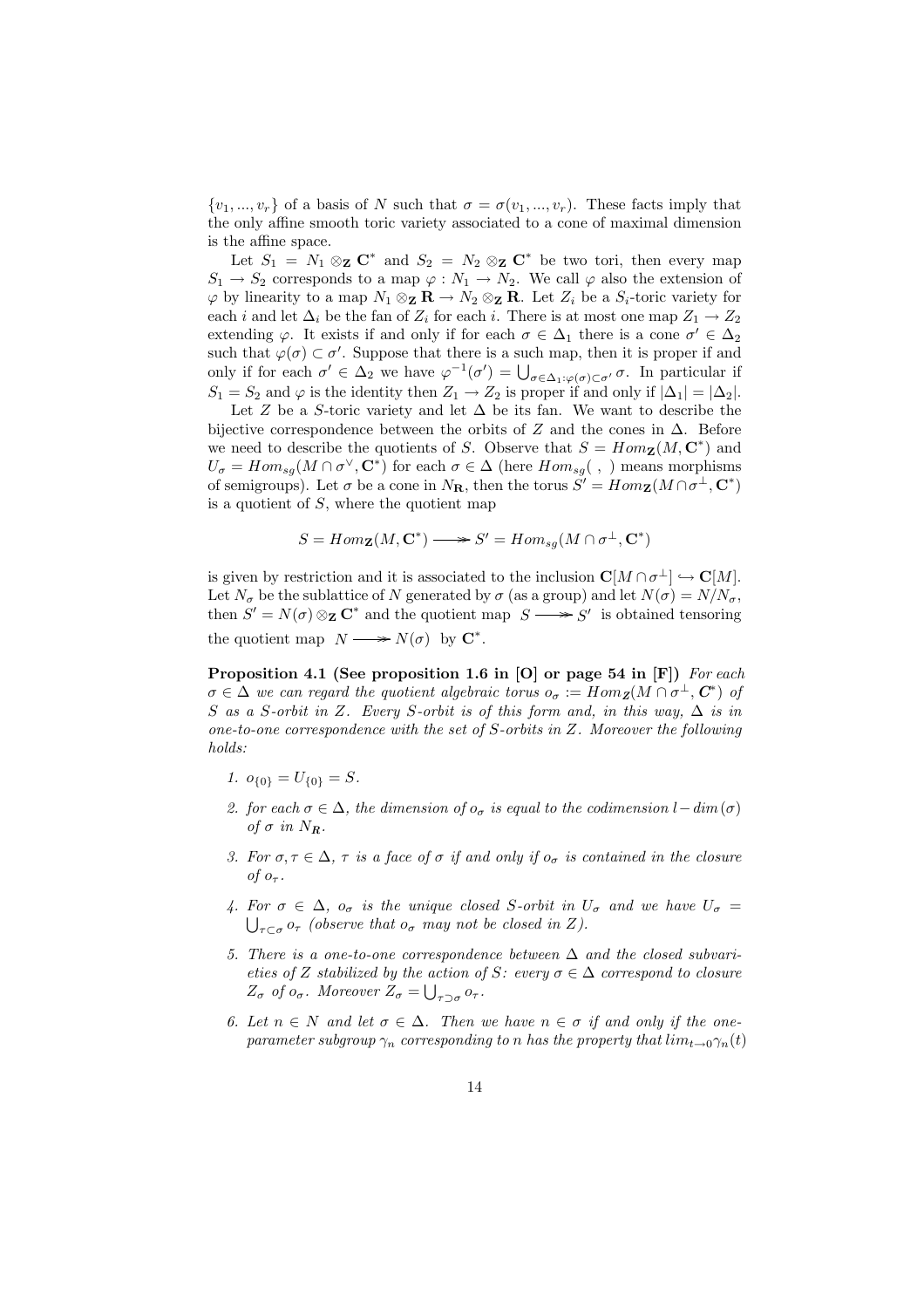exists in  $U_{\sigma}$ . In this case, the limit coincides with the identity element of  $o<sub>\tau</sub>$  regarded as an algebraic torus, where  $\tau$  is the face of  $\sigma$  which contains n in its relative interior.

For example if  $Z = \mathbf{C}^l$  then the orbit  $o_{\sigma(v_{i_1},...,v_{i_r})}$  associated to  $\sigma(v_{i_1},...,v_{i_r})$ is the set  $\{(x_1, ..., x_l) : x_i = 0 \text{ if and only if } i \in \{i_1, ..., i_r\}\}.$  Its closure is the set  $\{(x_1, ..., x_l) : x_i = 0 \text{ if } i \in \{i_1, ..., i_r\}\}.$  The ring of coordinates of  $o_{\sigma(v_{i_1},...,v_{i_r})}$  is  $\mathbf{C}[\chi^{m_i},\chi^{-m_i}]_{i\notin \{i_1,...,i_r\}}$ , while the ring of coordinates of its closure is  $\mathbf{C}[\chi^{m_i}]_{i \notin \{i_1,\ldots,i_r\}}$ . If  $\sigma$  has dimension equal to dim N, then  $o_{\sigma}$  is a S stable point which we call  $x_{\sigma}$ .

The inclusion  $o_{\sigma} = Hom_{\mathbf{Z}}(M \cap \sigma^{\perp}, \mathbf{C}^*) \hookrightarrow U_{\sigma} = Hom_{\mathbf{Z}}(M \cap \sigma^{\vee}, \mathbf{C}^*)$  is given by extension by zero. The extension by zero of a group homomorphism is a semigroup homomorphism because  $\sigma^{\perp}$  is a face of  $\sigma^{\vee}$ , so given  $u, u' \in \sigma^{\vee}$ ,  $u + u'$  belongs to  $\sigma^{\perp}$  if and only if both u and u' belong to  $\sigma^{\perp}$ .

We want to describe the stable closed subvarieties of  $Z$  more closely. For each  $\tau \in \Delta$ ,  $Z_{\tau}$  is a toric variety with respect to the torus  $o_{\tau}$ . The fan of  $Z_{\tau}$  in  $N(\tau)$  is  $\{\sigma + N_{\tau} \otimes_{\mathbf{Z}} \mathbf{R}/N_{\tau} \otimes_{\mathbf{Z}} \mathbf{R} : \sigma \in \Delta \text{ and } \tau \subset \sigma\}.$  Observe that  $Z_{\tau}$  intersects  $U_{\sigma}$  if and only if  $\sigma \supset \tau$ . In this case  $Z_{\tau} \cap U_{\sigma}$  is isomorphic to  $Spec \mathbf{C}[M \cap \tau^{\perp} \cap \sigma^{\vee}] = Hom_{sg}(M \cap \tau^{\perp} \cap \sigma^{\vee}, \mathbf{C})$ . We want to describe the closed immersion  $Z_{\tau} \hookrightarrow Z$ .  $Z_{\tau}$  is covered by the  $U_{\sigma}$  with  $\sigma \supset \tau$ . The closed immersion  $Z_{\tau} \cap U_{\sigma} = Hom_{sg}(M \cap \tau^{\perp} \cap \sigma^{\vee}, \mathbf{C}) \hookrightarrow U_{\sigma} = Hom_{sg}(M \cap \sigma^{\vee}, \mathbf{C})$  is given by extension by zero. The extension by zero of a semigroup homomorphism is a semigroup homomorphism because  $\tau^{\perp} \cap \sigma^{\vee}$  is a face of  $\sigma^{\vee}$ . The closed immersion  $Z_{\tau} \cap U_{\sigma} = Hom_{sg}(M \cap \tau^{\perp} \cap \sigma^{\vee}, \mathbf{C}) \hookrightarrow U_{\sigma} = Hom_{sg}(M \cap \sigma^{\vee}, \mathbf{C})$ corresponds to the projection  $\mathbf{C}[M \cap \sigma^{\vee}] \longrightarrow \mathbf{C}[M \cap \tau^{\perp} \cap \sigma^{\vee}]$  that takes m to m if  $m \in M \cap \tau^{\perp} \cap \sigma^{\vee}$  and it takes m to 0 otherwise. This projection is a ring homomorphism because  $\tau^{\perp} \cap \sigma^{\vee}$  is a face of  $\sigma^{\vee}$ . These maps are compatible, namely if  $\tau \subset \sigma \subset \sigma'$ , then the following diagram commutes

$$
Z_{\tau} \cap U_{\sigma} \longrightarrow Z_{\tau} \cap U_{\sigma'}
$$
  

$$
\downarrow \qquad \qquad \downarrow
$$
  

$$
U_{\sigma} \longleftarrow \qquad \qquad \downarrow
$$
  

$$
U_{\sigma'} \longleftarrow \qquad \qquad U_{\sigma'}.
$$

Indeed we can rewrite this diagram as

$$
Hom_{sg}(M \cap \tau^{\perp} \cap \sigma^{\vee}, \mathbf{C}) \longrightarrow Hom_{sg}(M \cap \tau^{\perp} \cap (\sigma')^{\vee}, \mathbf{C})
$$
  
\n
$$
\uparrow \qquad \qquad \downarrow
$$
  
\n
$$
Hom_{sg}(M \cap \sigma^{\vee}, \mathbf{C}) \longrightarrow Hom_{sg}(M \cap (\sigma')^{\vee}, \mathbf{C})
$$

where the vertical maps are extensions by zero and the horizontal ones are restrictions. Notice that  $\sigma \subset \sigma'$  implies  $\sigma^{\vee} \supset (\sigma')^{\vee}$ .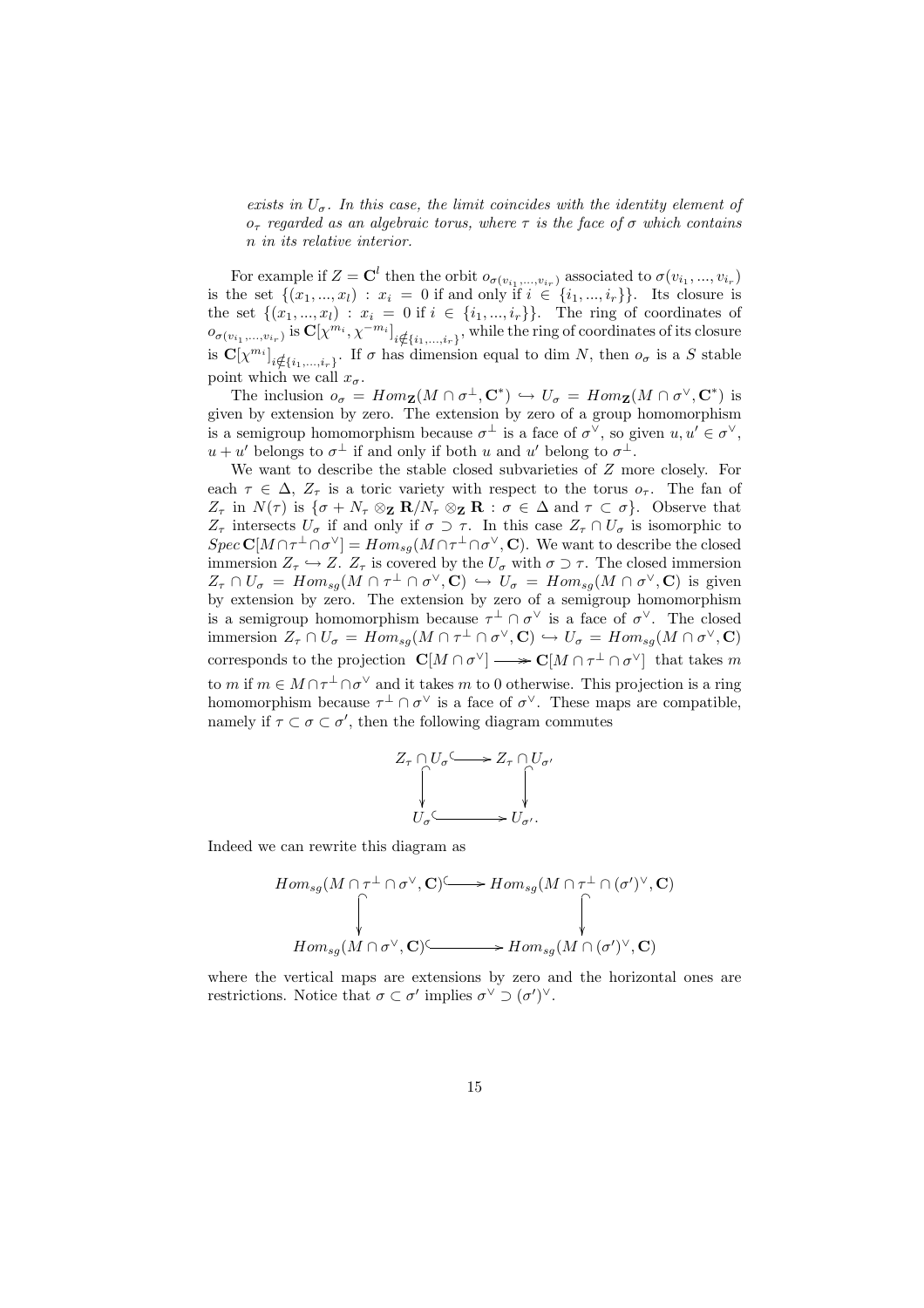#### 4.2 Line bundles

In the following we will consider only smooth toric varieties such that the maximal cones of the associated fan have all dimension equal to dim S. Moreover we call  $l$  the dimension of  $S$ . In this case  $Z$  is covered by the open sets associated to the *l*-dimensional cones, namely  $Z = \bigcup_{\sigma \in \Delta(l)} U_{\sigma}$ . Moreover  $U_{\sigma}$  is isomorphic to  $\mathbb{C}^n$  for each  $\sigma \in \Delta(l)$ . Observe that this hypotheses are satisfied by every smooth complete toric variety.

Now we want to study the line bundles on  $Z$ , but it is easier to describe the equivariant line bundles. We want to observe that, without the previous hypothesis on the maximal cones of  $\Delta$ , most of the following facts are false.

**Definition 4.4** A real valued function  $h : |\Delta| \to \mathbf{R}$  on the support of  $\Delta$  is called a  $(\Delta, M)$ -linear function if it is **Z**-valued on  $N \cap |\Delta|$  and it is linear on each  $\sigma \in \Delta$ . Let  $SF(\Delta, M)$  be the additive group of the  $(\Delta, M)$ -linear functions.

Remark. We can think h as function  $h : N_{\mathbf{R}} \to \mathbf{R} \cup \{-\infty\}$  such that  $h(x)$  is finite if and only if  $x \in |\Delta|$ .

**Definition 4.5** Let h be a  $(\Delta, M)$ -linear function and let  $\sigma$  be a cone in  $\Delta(l)$ . We set  $h|\sigma$  as the unique linear function which coincides with h on  $\sigma$ .

Notice that  $h|\sigma \in M$  for each h and  $\sigma$ .

**Definition 4.6** Let  $h : N_R \to \mathbb{R} \cup \{-\infty\}$ . We say that h is M-piecewise linear if there is a fan  $\Delta$  for which h is  $(\Delta, M)$ -linear.

We have a natural map  $M \longrightarrow SF(\Delta, M)$  that takes  $m \in M$  to the restriction of m to  $|\Delta|$ . This map is injective, so we can think M as a subset of  $SF(\Delta, M)$ . An equivariant line bundle on Z is a line bundle  $\pi : L \to V$  with an algebraic action of S on L such that  $\pi$  is equivariant (namely  $\pi(tz) = t\pi(z)$ ) for each  $t \in S$  and  $z \in L$ ) and the action of each  $t \in S$  on L induces a linear map from  $\pi^{-1}(x)$  to  $\pi^{-1}(tx)$  for each  $x \in V$ . Let  $Pic_S(V)$  be the set of isomorphism classes of equivariant line bundles on V. Let  $Div_S(V)$  be the subgroup of  $Div(V)$  generated by the S-stable divisors. By proposition 4.1 we subgroup of  $Div(V)$  generated by the 5-stable divisors. By proposition 4.1 we<br>have  $Div(S(V)) = \bigoplus_{\tau \in \Delta(1)} ZZ_{\tau}$ . The following theorem relates the previous groups. We will say that a vector  $v \in M$  is primitive if there is no  $v' \in M$  such that  $v = av'$  for a suitable integer  $a > 1$ . Given a cone  $\tau \in \Delta(1)$  there is an unique primitive vector  $\varrho(\tau)$  contained in  $\tau$ . Moreover, given any cone  $\sigma \in \Delta$ ,  $\sigma = \sum_{\tau \in \Delta(1), \tau \subset \sigma} \mathbf{R}^+ \varrho(\tau).$ 

#### Theorem 4.1 (See proposition 2.1 and proposition 2.4 in  $[0]$  or pages 63ff in  $|F|$ )

1. We have an isomorphism  $SF(\Delta, M) \xrightarrow{\cong} Pic_S(Z)$  which associates an equivariant line bundle  $L_h$  to each  $\Delta$ -linear function h.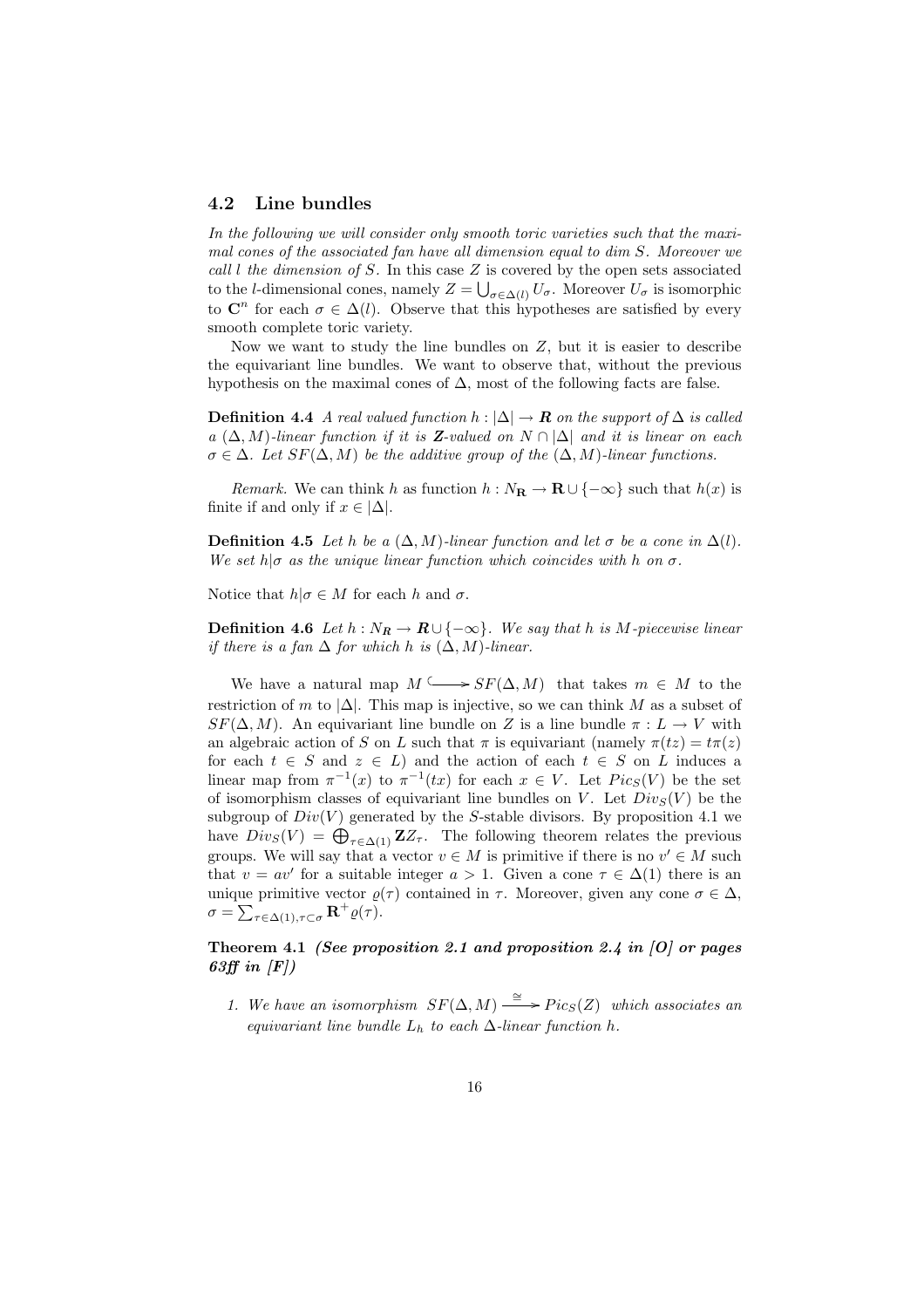2. Suppose that  $h \in SF(\Delta, M)$ . If  $m \in M$  satisfies

$$
m(n) \geq h(n)
$$
 for all  $n \in |\Delta|$ ,

then we have a semi-invariant section  $\varphi: Z \to L_h$  of  $L_h$  of weight  $-m$ , namely  $\varphi(tx) = m(t)(t\varphi(x))$  for each  $x \in Z$ .

3. We have an isomorphism  $SF(\Delta, M) \stackrel{\cong}{\longrightarrow} Div_S(Z)$  which takes h to the divisor

$$
D_h := \sum_{\tau \in \Delta(1)} -h(\varrho(\tau))Z_{\tau}.
$$

In particular  $D_m$  is the principal divisor associated to the rational function  $\chi^{-m}$  on Z.

- 4. For  $h \in SF(\Delta, M)$  the sheaf of germs of sections of  $L_h$  coincides with the invertible sheaf  $\mathcal{O}_Z(Z_h)$  associated to the S-invariant divisor  $Z_h$ . This sheaf has an action of S and it can be regarded naturally as a S-stable  $\mathcal{O}_Z$ -submodule of the direct image  $j_*\mathcal{O}_S$  with respect to the embedding j:  $S \to Z$ .
- 5. We have the short exact sequence:

$$
0 \to M \to Pic_S(Z) \to Pic(Z) \to 0
$$

Moreover  $Pic(Z)$  is free abelian.

The map  $M \to Pic_S(Z)$  is the composition of the injection  $M \to SF(\Delta, M)$ and the isomorphism  $SF(\Delta, M) \rightarrow Pic_S(Z)$ . We want to give some ideas of the proof. Let  $\sigma$  and  $\gamma$  be two cones in  $\Delta(l)$ . Observe that  $(h|\sigma)(n)$  =  $(h|\gamma)(n) = h(n)$  for each  $n \in \sigma \cap \gamma$ , so  $h|\sigma - h|\gamma$  is contained in  $M \cap (\sigma \cap \gamma)^{\perp} \subset$  $M \cap (\sigma \cap \gamma)^{\vee}$ . Thus  $h|\sigma - h|\gamma$  and  $h|\gamma - h|\sigma$  are regular functions on  $U_{\sigma \cap \gamma}$ . Remember that Z is covered by the open sets  $U_{\sigma}$  associated to the maximal cones  $\sigma \in \Delta(l)$ . Hence we can define a line bundle  $L_h = \bigcup_{\sigma \in \Delta(l)} (U_\sigma \times \mathbf{C})$ over Z by gluing  $U_{\sigma} \times \mathbf{C}$  and  $U_{\gamma} \times \mathbf{C}$  along  $U_{\sigma \cap \gamma} \times \mathbf{C}$  by the isomorphism  $\varphi_{\gamma,\sigma}: U_{\sigma}\times{\bf C}\supset U_{\sigma\cap\gamma}\times{\bf C}\stackrel{\cong}{\longrightarrow} U_{\sigma\cap\gamma}\times{\bf C}\subset U_{\gamma}\times{\bf C}\;\;$  defined by  $\varphi_{\gamma,\sigma}(x,c)=$  $(x, \chi^{h|\sigma-h|\gamma}(x)c)$  for  $(x, c) \in U_{\sigma \cap \gamma} \times \mathbb{C}$ . The projections to the first factors glue themselves together to give a map  $L_h \rightarrow Z$ . S acts on  $L_h$  by  $t(x, c)$  =  $(tx, \chi^{-h|\sigma}(t)c)$  for each  $t \in S$  and each  $(x, c) \in U_{\sigma} \times \mathbf{C}$ .

If h is linear and equal to m then obviously  $L_m$  is the trivial bundle  $Z \times \mathbf{C}$ , because  $m|\sigma = m|\gamma$  for each  $\sigma$  and  $\gamma$  in  $\Delta(l)$ . In this case S acts on  $L_m$  by  $t(x, c) = (tx, \chi^{-m}(t)c).$ 

Let  $m \in M$  be such that  $m(n) \geq h(n)$  for all  $n \in |\Delta|$ , then  $m - h|\sigma \in$  $M \cap \sigma^{\vee}$  for each  $\sigma \in \Delta(l)$  and  $\chi^{m-h|\sigma}$  is a regular function on  $U_{\sigma}$ . Hence there is a section  $\varphi: Z \to L_h$  whose restriction  $\varphi | U_{\sigma}: U_{\sigma} \to U_{\sigma} \times \mathbf{C}$  is defined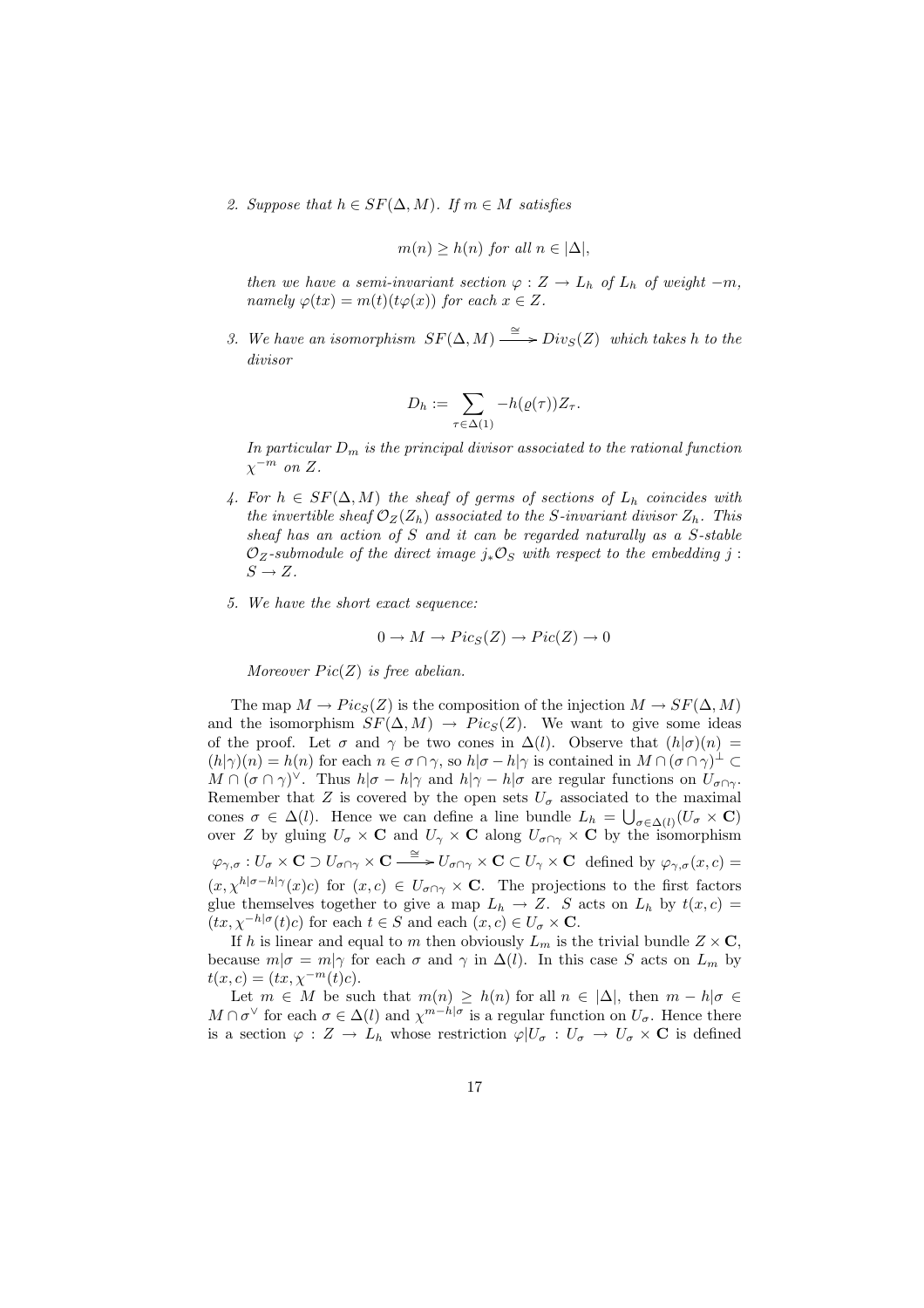by  $(\varphi|U_{\sigma})(x) = (x, \chi^{m-h|\sigma}(x))$ . This section is obviously semi-invariant with weight  $-m$ .

For the third point observe that h is determined by his values on the primitive vectors  $\varrho(\tau)$  with  $\tau \in \Delta(1)$ , because  $\sigma = \sum_{\tau \in \Delta(1), \varrho \subset \sigma} \mathbf{R}^+ \varrho(\tau)$  for each  $\sigma \in \Delta$ . Notice that, for each  $\sigma \in \Delta(l)$ , the restriction of  $\mathcal{O}_Z(D_h)$  to the open set  $U_{\sigma}$ is  $\mathcal{O}_{\sigma} \cdot \chi^{h|\sigma}$  and  $-h|\sigma$  is the character with which S acts on the fibre over the S-stable point  $x_{\sigma}$  associated to  $\sigma$ . It is easily seen that  $\mathcal{O}_Z(D_h)$  is the sheaf of germs of sections of  $L_h$  and that it is a S-stable  $\mathcal{O}_Z$ -submodule of  $j_*\mathcal{O}_S$ . Notice that  $L_h$  is uniquely determined by the characters  $h/\sigma$ . This fact will be true also for the complete symmetric varieties.

We now want to describe the canonical bundle of a smooth toric variety.

**Proposition 4.2** (see page 70 in [O]) Let Z be any smooth toric variety with fan  $\Delta$  and let k be the  $(\Delta, M)$  linear function such that  $k(\rho(\tau)) = 1$  for each  $\tau \in \Delta(1)$ . Then  $D_h$  is a canonical divisor.

Now we want to describe the space of the sections of  $L_h$  as an S-module.

Proposition 4.3 (See lemma 2.3 in [O] or page 66 in [F] ) For each  $h \in$  $SF(\Delta, M),$ 

$$
Q_h = \{ m \in M_R : m(n) \ge h(n) \ \forall \ n \in |\Delta| \}
$$

is a (possibly empty) convex polyhedron. Moreover

$$
H^0(Z;L_h) = \bigoplus_{m \in Q_h \cap M} C\chi^m,
$$

where  $\chi^m$  is a semi-invariant section of weight  $-m$ .

*Proof.* Observe that  $H^0(U_\sigma, j_*\mathcal{O}_S) = H^0(S, \mathcal{O}_S) = \mathbf{C}[M]$ . Moreover  $H^0(U_\sigma, L_h) = H^0(U_\sigma, \mathcal{O}_Z(D_h))$  is a subspace of  $H^0(U_\sigma, j_*\mathcal{O}_S)$  for each  $\sigma \in \Delta(l)$ and  $\{\chi^m : m \in (h|\sigma) + M \cap \sigma^{\vee}\}\$ is a basis of semi-invariant sections because and  $\{\chi^m : m \in (n|0) + M + o^m\}$  is a basis of semi-invariant sections because  $\mathcal{O}_Z(D_h)|U_\sigma = O_\sigma \cdot \chi^{h|\sigma}$ . Moreover  $H^0(Z, L_h) = \bigcap_{\sigma \in \Delta(l)} H^0(U_\sigma, L_h)$ . The proposition follows because  $(h|\sigma) + M \cap \sigma^{\vee} = \{m \in M : m(n) \ge (h|\sigma)(n) =$  $h(n) \forall n \in \sigma$ .  $\Box$ 

We will see that we can recover  $L_h$  from  $Q_h$  if  $L_h$  is generated by global sections. We can consider also higher cohomology groups. In this case we suppose that  $Z$  is complete for simplicity.

Proposition 4.4 (See theorem 2.6 in [O] or lemma on page 75 in [F]) Let Z be a complete variety. For each  $h \in SF(\Delta, M)$  and each positive integer q, S acts on the cohomology group  $H^q(Z, L_h)$ . For each  $m \in M$ , the eigenspace  $H^q(Z, L_h)$ <sub>m</sub> with respect to the character m is  $H^q(N_R, N_R \backslash Z(h, m), C)$  where  $Z(h,m) = \{n \in N_R : m(n) \ge h(n)\}.$  Thus we have a direct sum decomposition

$$
H^{q}(Z, L_{h}) = \bigoplus_{m \in M} H^{q}(N_{R}, N_{R} \backslash Z(h, m), C) \chi^{m}.
$$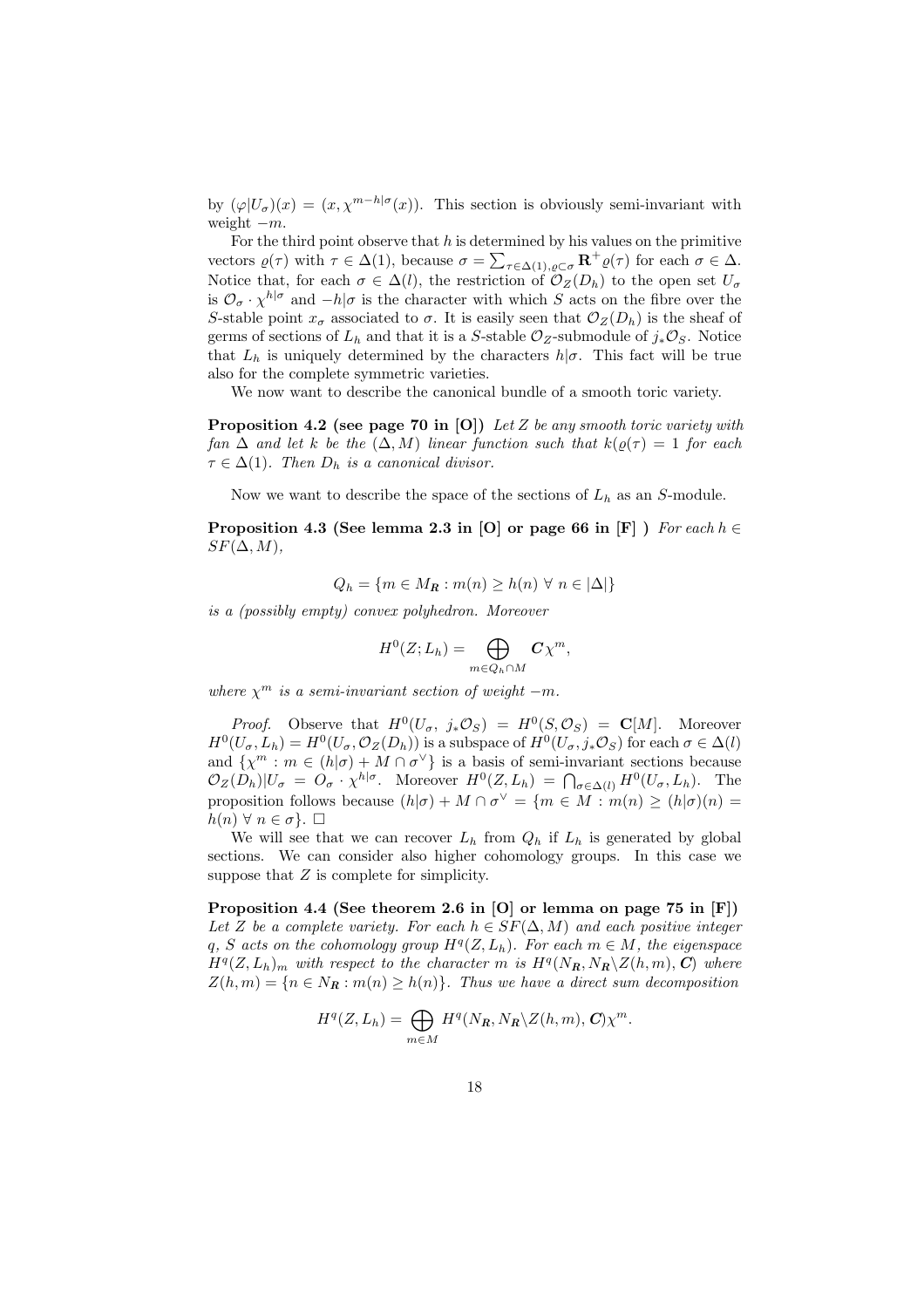Now we want to describe the line bundles generated by global sections, respectively the ample line bundles. To do this we need the definition of a convex function.

Definition 4.7 Let h be a M-piecewise linear function. We will say that h is (upper) convex if  $h(n) + h(n') \leq h(n + n')$  for all  $n, n' \in N_R$ .

If h is  $\Delta$ -linear, then it is convex if and only if  $h(n) + h(n') \leq h(n+n')$  for all  $n, n' \in |\Delta|$  (this definition is the reason why we have chosen  $-\infty$  instead of  $\infty$ ). The convexity of h means that the graph of h lies under the graph of  $h|\sigma$  for each  $\sigma \in \Delta(l)$ . Sometimes the function identically equal to  $-\infty$  is considered a convex function, but we prefer to exclude it because it does not correspond to any line bundle on a toric variety.

Definition 4.8 Given a convex  $h \in SF(\Delta, M)$  we will say that h is strictly convex on  $\Delta$  if  $h|\sigma \neq h|\gamma$  for each  $\sigma \in \Delta(l)$  and  $\gamma \in \Delta(l)$  distinct.

This condition means that, for each  $\sigma \in \Delta(l)$ , the graph of h on the complement of  $\sigma$  lies strictly under the graph of  $h|\sigma$ . Observe that this condition depends on the fan  $\Delta$ , while the convexity is a condition that depends only on h. We will use the fact that these definitions can be stated without assuming that h has integral values on  $N \cap |\Delta|$ .

Proposition 4.5 (See theorem 2.7 in [O] or lemma on page 68 in [F]) Let  $h \in SF(\Delta, M)$ .  $L_h$  is generated by global sections if and only if h is convex.

The necessity of the condition is easy to show. Let  $\sigma \in \Delta(l)$  then  $U_{\sigma}$  is an affine space and  $x_{\sigma}$  is the unique S-stable point in  $U_{\sigma}$ . We have  $O(L_h)|U_{\sigma}$  =  $\mathbf{C}[M \cap \sigma^{\vee}]\chi^{h|\sigma}$ , so  $\chi^{h|\sigma}$  is the unique section, up to a not zero scalar, which does not vanish on  $x_{\sigma}$ . Thus, if  $L_h$  is generated by global sections, then  $h|\sigma \geq h$ for each  $\sigma \in \Delta(l)$ . This means that h is convex.

Proposition 4.6 (See corollary 2.4 in [O] or pages 70ff in [F]) Let Z be a (possibly singular) complete toric variety and let  $h \in SF(\Delta, M)$ . Then  $L_h$  is ample if and only if h is strictly convex on  $\Delta$ .

Proposition 4.7 (Demazure) (See corollary 2.5 in [O] or [De]) Let Z be a smooth complete toric variety and let  $h \in SF(\Delta, M)$ . Then  $L_h$  is ample if and only if it is very ample. In particular  $L_h$  is very ample if and only if h is strictly convex on  $\Delta$ .

We will extend the last two theorems to the case of toric varieties proper on the affine space.

Proposition 4.8 Suppose that Z is a (possibly singular) toric variety proper over  $A^l$  and let  $h \in SF(\Delta, M)$ . Then  $L_h$  is ample if and only if h is strictly convex on  $\Delta$ . If Z is smooth, then  $L_h$  is ample if and only if it is very ample.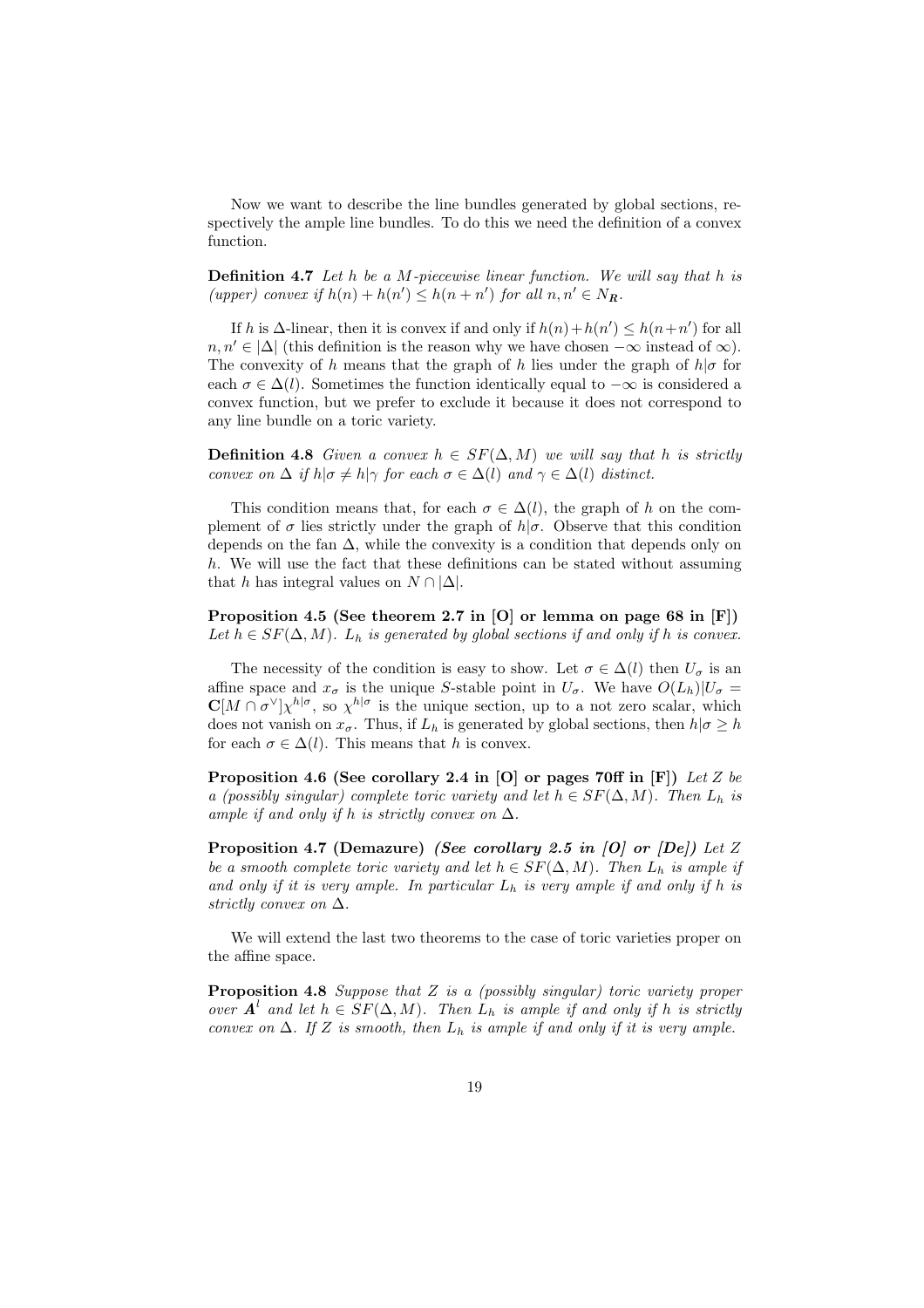Let  $L_h$  be a very ample line bundle on a smooth toric variety Z. Given  $\sigma \in \Delta(l)$ , the description following the theorem 4.1 implies that the only seminvariant section which does not vanish on  $x_{\sigma}$  is the seminvariant section with weight h| $\sigma$ . Thus there are not cones  $\sigma, \sigma' \in \Delta(l)$  such that  $\sigma \neq \sigma'$  and  $h|\sigma = h|\sigma'$ , otherwise  $x_{\sigma}$  and  $x_{\sigma'}$  would have the same image through any immersion  $\varphi: Z \to \mathbf{P}(V)$  such that  $L_h = \varphi^*(\mathcal{O}(1))$ . This is in particular true if Z is as in proposition 4.8. The fact the  $L_h$  is ample if h is strictly convex on  $\Delta$  will be a consequence of a more precise statement. More precisely we will define a complete toric variety  $Z<sup>c</sup>$  and an ample line bundle L on  $Z<sup>c</sup>$  such that Z is an open subvariety of  $Z<sup>c</sup>$  and  $L<sub>h</sub>$  is the restriction of L to Z.

We now mention some properties of convex functions and convex sets. Remember that a set Q is convex if, for each  $p, p' \in Q$ , Q contains the segment with endpoints  $p$  and  $p'$ . Moreover  $Q$  is a polyhedron, or polyhedral convex set, if it is the intersection of a finite number of semi-spaces (in general a convex set is the intersection of an infinite number of semi-spaces). If a polyhedron is compact then it is the convex hull of a finite number of points and we will say that it is a polytope. We will say that a polyhedron is rational if all its vertices belong to M.

#### Theorem 4.2 (See theorem 13.2 in [R] or theorem A.18 in [O])

Let  $C(M_R)$  be the set of not-empty convex sets in  $M_R$  and let  $SF(N_R)$  be the set of functions  $h : M_R \to \mathbb{R} \cup \{-\infty\}$  which are positively homogeneous and upper convex, namely  $h(av) = ah(v)$  and  $h(v + v') \geq h(v) + h(v')$  for each  $a \in \mathbb{R}^+$ and  $v, v' \in N_R$ .

1. We have mutually inverse maps  $C(M_R) \rightarrow SF(N_R)$  and  $SF(N_R) \rightarrow$  $C(M_{\bf R})$ , which respectively send Q to  $h<sub>O</sub>$  and h to  $Q<sub>h</sub>$ , defined as follows:

$$
h_Q(v) = \inf\{m(v); \ m \in Q\} \quad \text{for } v \in N_R
$$

$$
Q_h = \{ m \in M_R : m(v) \ge h(v), \ \forall \ v \in N_R. \}
$$

- 2. Under the map above, the sum  $Q + Q'$  and a positive multiple aQ correspond respectively to the sum function  $h + h'$  and the positive multiple ah.
- 3. Q is compact if and only if  $h_Q$  has finite value everywhere.

This theorem implies that, given a line bundle  $L<sub>h</sub>$  generated by global sections, we can recover h from the polyhedron  $Q_h$ , so we can recover  $L_h$  from  $Q_h$ .  $h_K$  is called the support function for K.

Proposition 4.9 (See theorem A.18 in [O]) The following conditions are equivalent:

•  $h \in SF(N_R)$  is the support function for a convex polyhedral set under the correspondence of the theorem 4.2;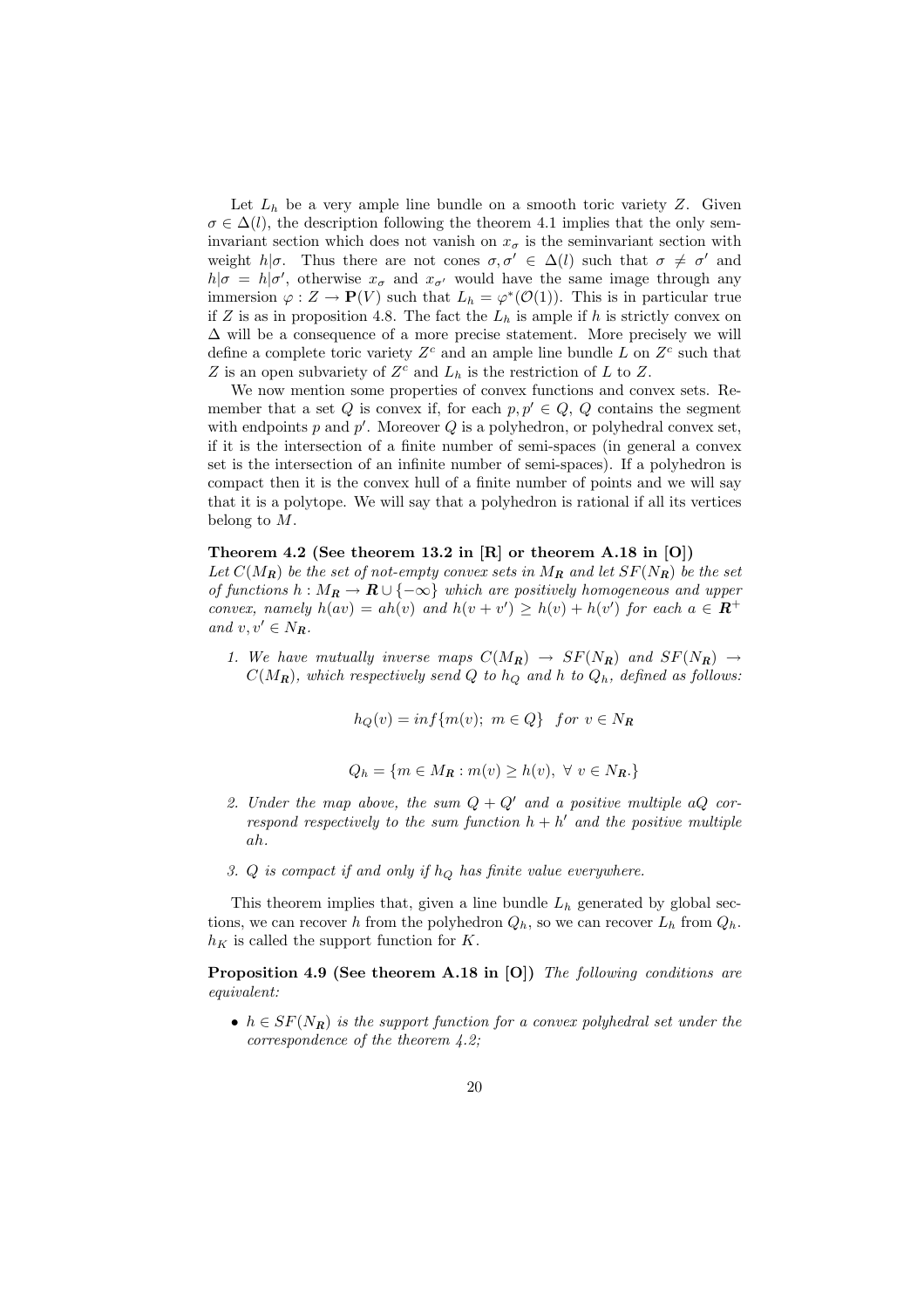• there exists a finite decomposition of  $h^{-1}(\mathbf{R})$  into a union of convex polyhedral cones, such that the restriction of h to each convex polyhedral cone in the decomposition is a linear function. These cones do not intersect in their relative interiors.

Moreover for any given polyhedron  $Q$ , there exists the coarsest such decomposition  $\Delta$ , which satisfies the following properties:

• Define

$$
P^{\dagger} = \{ v \in N_{\mathbf{R}} : m(v) = h(v) \,\,\forall v \in P \}
$$

for each nonempty face P of Q. Then the map sending P to P<sup>†</sup> gives rise to a bijection {nonempty faces of  $Q$ }  $\rightarrow \Delta$ 

- $dim P + dim P^{\dagger} = dim N_R$  for each nonempty face P of Q
- if  $P_1 \supset P_2$  for nonempty faces  $P_1$  and  $P_2$ , then  $P_1^{\dagger} \subset P_2^{\dagger}$
- If  $\gamma \in \Delta$  and  $\gamma = P^{\dagger}$ , then

$$
P = \{ m \in Q : m(v) = h(v) \,\,\forall \,\, m \in \gamma \} \in \{nonempty \,\, faces \,\, of \,\, Q \}
$$

Notice that h is a M-piecewise linear function if and only if  $Q_h$  is a rational polyhedron. Indeed the vertices of  $Q_h$  are the  $h|\sigma$  with  $\sigma$  in  $\Delta(l)$ . We want to remark that the cones in the previous proposition may be not strongly convex. Indeed, they are all strongly convex if and only if  $Q_h$  has dimension equal to the dimension of  $N_{\rm R}$ . In this case the set of the previous cones and their faces is a fan  $\Delta$  in N. If moreover  $|\Delta| = N_{\mathbf{R}}$ , then h is the piecewise linear function associated to an ample line bundle on the complete toric variety corresponding to ∆.

This proposition implies easily the following corollaries.

**Corollary 4.1** Let Z be a complete toric variety and let  $L_h$  be a line bundle on Z generated by global sections. Suppose that  $Q_h$  has dimension equal to the rank of N, then there is a complete (possibly singular) toric variety  $Z'$  dominated by Z and an ample line bundle  $L'$  on  $Z'$  such that  $L_h$  is the pullback of  $L'$ .

**Corollary 4.2** Let Z be a toric variety proper over  $A^l$  and let  $L_h$  be a line bundle on Z generated by global sections. Then there is a (possibly singular) toric variety  $Z'$  dominated by  $Z$  and an ample line bundle  $L'$  on  $Z'$  such that  $L_h$  is the pullback of L'. Moreover Z' is proper over  $\mathbf{A}^l$ .

Now we want to describe the projective toric varieties. Before we need to define the polar convex set and the gauge function of a convex set containing 0.

**Definition 4.9** Let Q be a convex set in  $M_R$  containing 0, then the set  $Q^\circ$  :=  ${n \in N_R : m(n) \ge -1 \forall m \in Q}$  is called the polar convex set of Q. Let  $h: M_R \to \mathbf{R} \cup \{-\infty\}$  be the function such that  $h(0) = 0$  and  $h(u) = -\inf\{r \in$  $\mathbf{R}^+$ :  $u \in rQ$  if  $u \neq 0$ . h is called the gauge function of Q.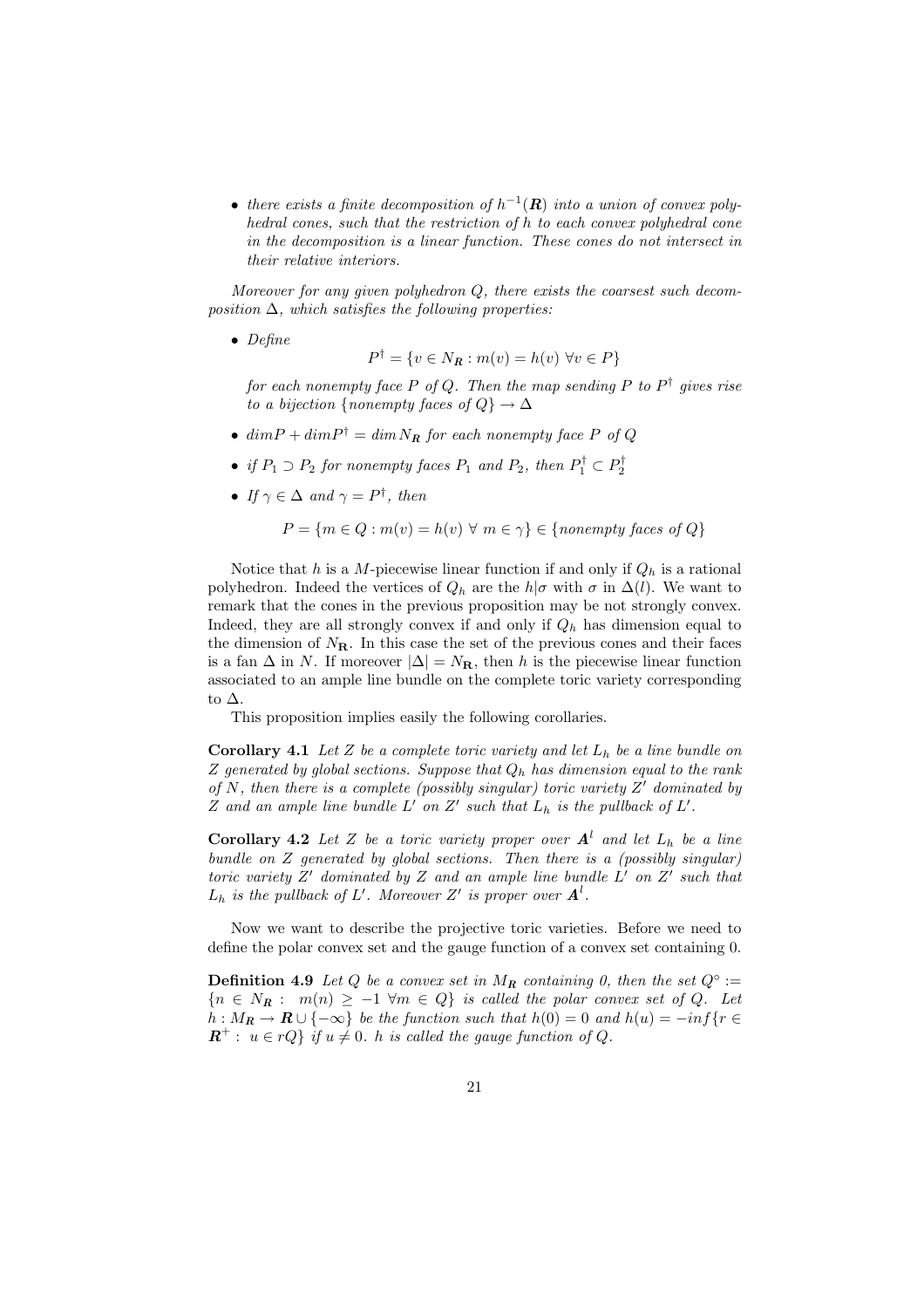**Proposition 4.10 (see p. 28, 125, 174 on [R])** Let  $Q$  be a convex set in  $M_{\rm R}$  containing 0, then  $Q^{\circ}$  is a convex set. Moreover:

- $Q^{\circ}$  contains 0 and  $(Q^{\circ})^{\circ} = Q;$
- Q is a polyhedral convex set if and only if  $Q^{\circ}$  is a polyhedral convex set;
- Q is limited if and only if 0 is contained in the interior of  $Q^\circ$ . Dually, 0 is contained in the interior of Q if and only if  $Q^{\circ}$  is limited;
- the gauge function h of Q is the support function of  $Q^{\circ}$  and  $Q = \{m \in$  $M_{\mathbf{R}}: h(m) \geq -1$ .

One can show the following proposition using the proposition 4.6, the theorem 4.2, the proposition 4.9 and the proposition 4.10.

**Proposition 4.11** Let  $\Delta$  be the fan of a complete toric variety and let h be a  $(\Delta, M)$  linear function. The following conditions are equivalent:

- h is strictly convex on  $\Delta$ ;
- $Q_h$  is a rational polytope in  $M_R$  with vertices  $\{h | \sigma : \sigma \in \Delta(l)\}\$ . Moreover  $h|\sigma \neq h|\sigma'$  for each  $\sigma, \sigma' \in \Delta(l)$  different, i.e. the number of vertices of  $Q_h$  is equal to the cardinality of  $\Delta(l)$ ;
- $Q_h^{\circ}$  is a rational polytope in  $N_R$  with vertices  $\{-\frac{1}{h(\varrho(\tau))}\rho(\tau): \tau \in \Delta(1)\}.$

If one of this condition is verified then the cones of  $\Delta$  are generated by the faces of  $Q_h^{\circ}$ .

Corollary 4.3 Let  $\Delta$  be the fan of a complete toric variety Z. Then Z is projective if and only if there is rational polytope  $P$  in  $N_R$  containing 0 as an internal point and such that the faces of  $\Delta$  are generated by the faces of P.

We have similar properties for the smooth toric varieties  $Z$  proper over  $\mathbf{A}^{l}$ .

**Proposition 4.12** Let Z a smooth toric variety proper over  $A^l$ , let  $\Delta$  be the fan of Z and let  $L_h$  be a linearized line bundle on Z.  $L_h$  is ample if and only if  $Q_h^{\circ}$  is a rational polytope in  $N_R$  with vertices  $\{-\frac{1}{h(\varrho(\tau))}\rho(\tau): \tau \in \Delta(1)\} \cup \{0\}.$ In this case the cones of  $\Delta$  are generated by the faces of  $Q<sub>h</sub><sup>°</sup>$  not containing 0.

Recall that there is a basis  $\{v_1, ... v_l\}$  of N such that the fan of  $\mathbf{A}^l$  is formed by the faces of  $\sigma(v_1,...v_l)$ .

**Corollary 4.4**  $Z$  is quasiprojective if and only if there is a rational polytope  $Q$ in N<sub>R</sub> with the following properties: 1) Q is contained in  $\sigma(v_1,...v_l)$ ; 2) there are positive constants  $a_1, ..., a_l$  such that  $0, a_1v_1, ..., a_lv_l$  are vertices of Q and 3) the cones of  $\Delta$  are generated by the faces of  $Q<sub>h</sub><sup>°</sup>$  not containing 0.

Observe that Q may have other vertices besides  $0, a_1v_1, ..., a_lv_l$ .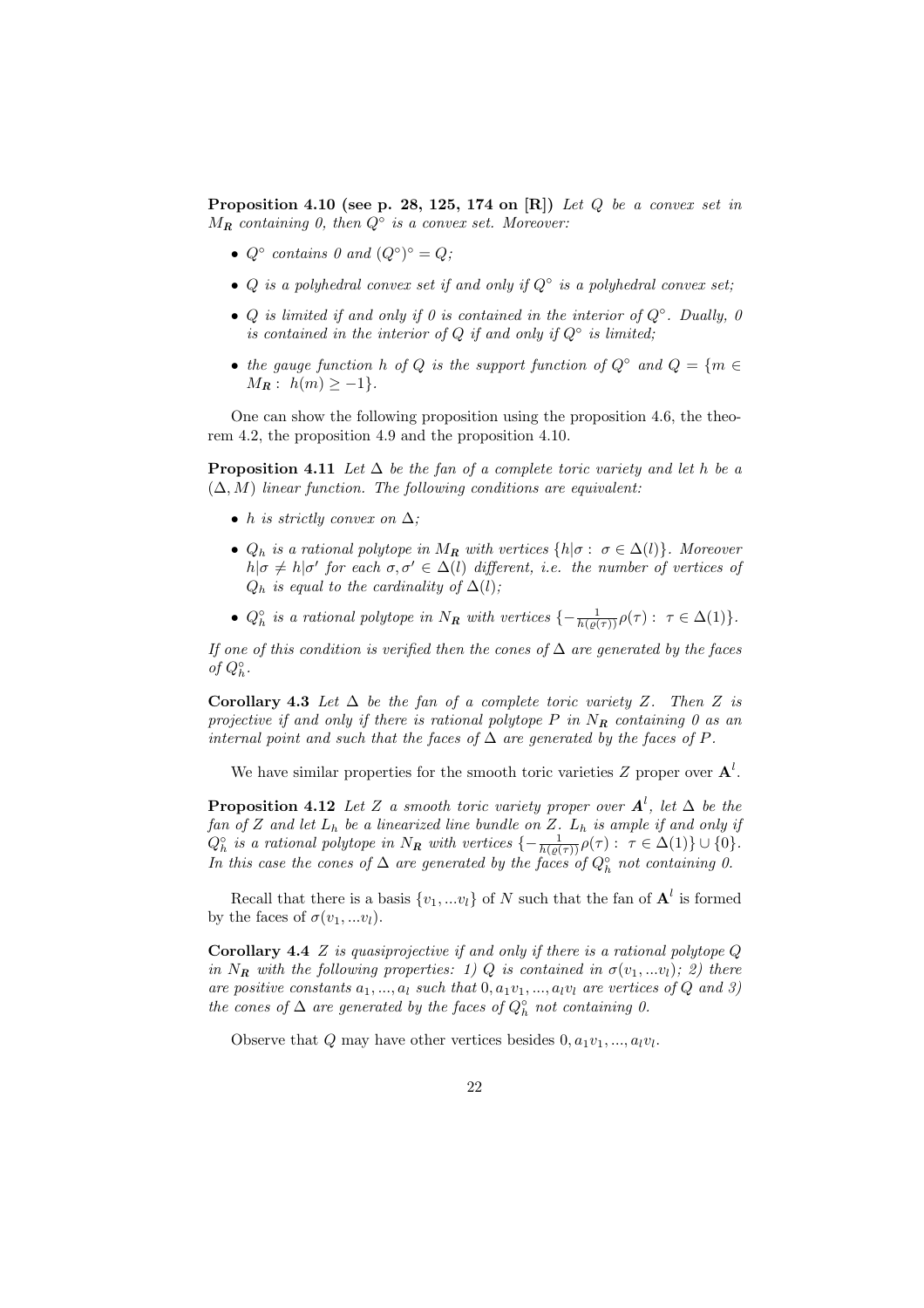#### 4.3 S-toric varieties and étale coverings of  $S$

Let  $S'$  be a torus and suppose that it is an étale covering of  $S$ , i.e. there is a morphism of algebraic group  $\pi : S' \to S$  with finite kernel and such that S is the quotient group of S' by  $ker \pi$ . If Z is a S-toric variety then we have a canonical action of S' on Z. Indeed, for each  $t \in S'$  and  $z \in Z$  we can set  $t \cdot z := \pi(t) \cdot z$ . We want to study the S' linearized line bundles on Z. In the following we recollect some results which are easily implied by the results of the previous section about the S linearized line bundles. Recall that we consider only smooth toric varieties such that all the maximal cones of the associated fan have dimension equal to dim S.

Let  $L$  be a line bundle on  $Z$ . First of all, a  $S$ -linearization of  $L$  induces canonically a S'-linearization of L. This action is defined as follows:  $t \cdot x :=$  $\pi(t) \cdot x$  for each  $t \in S'$  and  $x \in L$ . Notice that there are S'-linearized line bundles whose linearization is not induced by a S-linearization. We now define some examples. Let  $M'$  be the character group of  $S'$ , we have an injective map  $\pi^*: M \hookrightarrow M'$ . For each  $m \in M'$  we can define a S'-linearization of the trivial bundle  $Z \times \mathbf{C}$  as follows:  $t \cdot (z, c) = (t \cdot z, -m(t)c)$  for each  $t \in S'$  and  $(z, c) \in Z \times \mathbf{C}$ . We call  $L_m$  the S'-linearized line bundle given by the trivial bundle with the previous  $S'$  linearization. Observe that if m does not belong to M then the  $S'$  linearization of  $L_m$  is not induced by a S linearization.

The following proposition is implied by the proposition 4.1

Proposition 4.13 We have the following commutative diagram with exact rows and injective columns



In particular  $Pic_{S'}(Z) = Pic_{S}(Z) + M'.$ 

We want to remark that one can prove that  $\ker(Pic_{S'}(Z) \longrightarrow Pic(Z))$  is isomorphic to  $M'$  using the fact that the character group of  $S'$  is discrete. We want to define a group similar to  $SF(\Delta, M)$ . Notice that M has finite index in  $M'$ , so we can think  $M'$  as a lattice in  $M_{\mathbf{R}}$  containing M. Moreover given any lattice with such properties, say  $\tilde{M}$ , there is a étale covering of S, namely  $Spec[\tilde{M}]$ , whose character group is the given lattice.

**Definition 4.10** A real valued function  $h : |\Delta| \to \mathbf{R}$  on the support of  $\Delta$  is called a  $(\Delta, M')$ -linear function if h is linear on each  $\sigma \in \Delta$ . Let  $h|\sigma$  be the unique linear function which coincide with h on  $\sigma$ . We request moreover that h|σ belongs to M' and that  $h|\sigma_1 - h|\sigma_2$  belongs to M for each  $\sigma$ ,  $\sigma_1$  and  $\sigma_2$  in  $\Delta(l)$ . Let  $SF(\Delta, M')$  be the additive group of the  $(M', \Delta)$ -linear functions.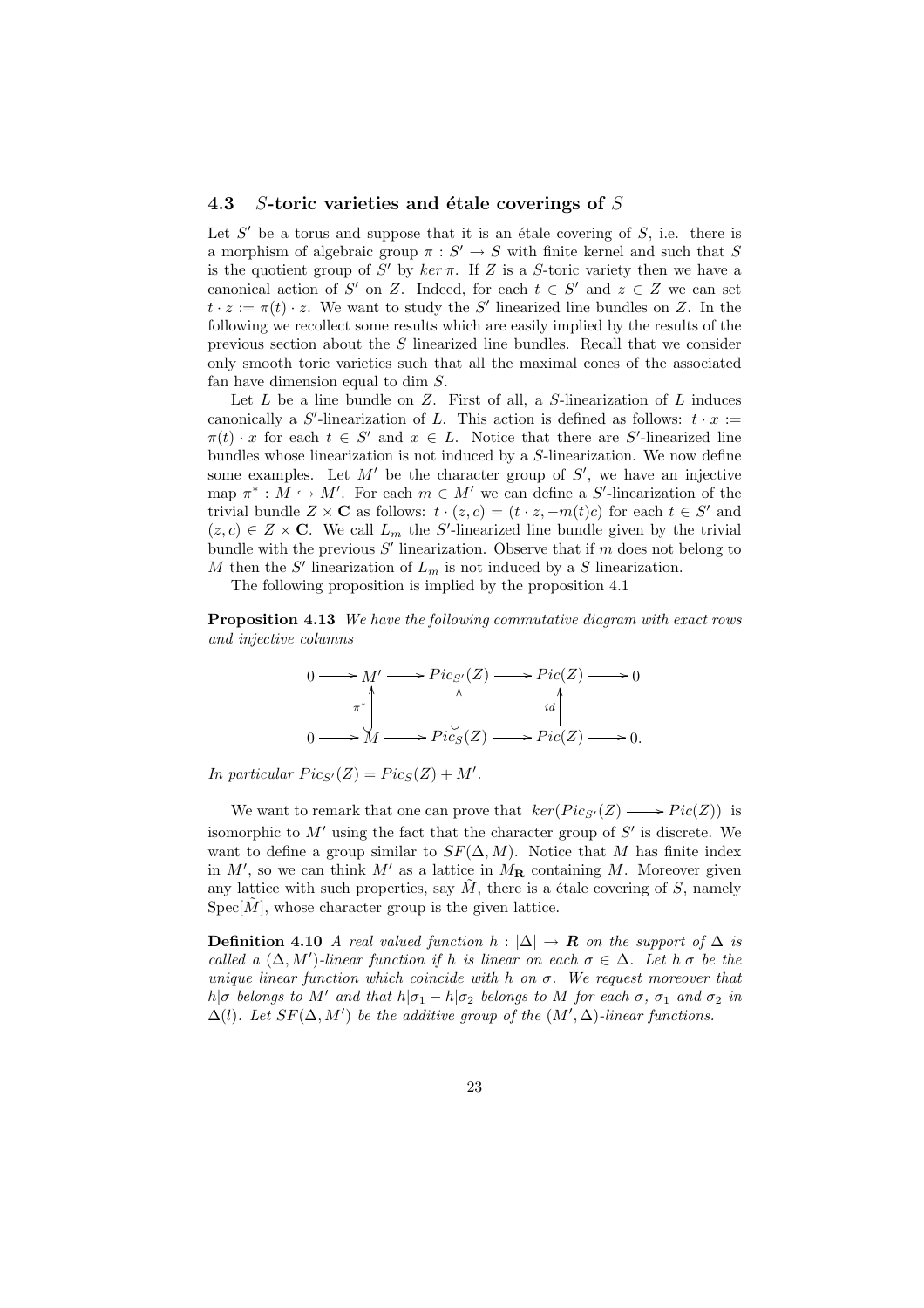Sometimes we say that an element h of  $SF(\Delta, M')$  is a  $\Delta$  linear function. We can again think a  $\Delta$ -linear function as a function  $h : N_{\mathbf{R}} \to \mathbf{R} \cup \{-\infty\}$ . As before we say that a  $(\Delta, M')$  linear function h is convex if  $h(v + v') \ge h(v) + h(v')$  for each  $v, v' \in |\Delta|$ . We say that h is strictly convex on  $\Delta$  if moreover  $h|\sigma \neq h|\sigma'$  for each  $\sigma, \sigma' \in \Delta(l)$ . Observe that, given any  $h \in SF(\Delta, M')$ , there is a positive integer *n* such that *nh* is  $(\Delta, M)$ -linear function.

**Definition 4.11** Let  $h : N_R \to \mathbb{R} \cup \{-\infty\}$ . We say that h is piecewise linear if there is a fan  $\Delta$  and a lattice M' for which h is a  $(\Delta, M')$ -linear function.

We can associate a S'-linearized line bundle  $L_h$  on Z to each  $h \in SF(\Delta, M')$ in a similar way to the S-linearized line bundles associated to an elements of  $SF(\Delta, M)$  (see theorem 4.1). The line bundle  $L_h$  is associated to the Cartier divisor  ${U_{\sigma}}, \chi^{-h|\sigma}$ <sub> $\sigma \in \Delta(l)$ </sub> and the S'-linearization is defined as follows:  $t \cdot (x, c) =$  $(t \cdot x, \chi^{-h|\sigma}(t)c)$  for each  $t \in S'$  and  $(x, c) \in U_{\sigma} \times \mathbf{C}$ .

Notation 5 Suppose that we have fixed a lattice M' and a fan  $\Delta$  associated to a S-toric variety Z. Let  $\sigma$  be an arbitrarily fixed cone in  $\Delta(l)$ . For each  $(\Delta, M')$ linear function h we denote with  $v_h$  the linear function  $h | \sigma$ .

Given two  $(\Delta, M')$ -piecewise linear function, say h and k, we have  $v_{h+k}$  =  $v_h + v_k$ . The definitions immediately imply that, given any  $(\Delta, M')$  linear function h, the function  $h' = h - v_h$  is a  $(\Delta, M)$  linear function. Moreover h is strictly convex on  $\Delta$  (respectively convex) if and only h is. Given a  $(\Delta, M')$ linear function h, the S'-linearized line bundle  $L_h$  on Z is the product of  $L_{h-v_h}$ and of  $L_{v_h}$ . Observe that the S'-linearization of  $L_{h-v_h}$  is induced by a Slinearization and that  $L_{v_h}$  is trivial as a line bundle. The following proposition is immediately implied by the theorem 4.1 and by the propositions 4.5, 4.7, 4.8 and 4.13.

**Proposition 4.14** The map  $SF(\Delta, M') \rightarrow Pic_{S'}(Z)$  the takes h in  $L_h$  is an isomorphism. Moreover:

- $L_h$  is generated by global sections if and only if h is convex;
- Suppose that  $|\Delta|$  is  $N_R$  or  $\sigma(v_1, ..., v_l)$ . Then  $L_h$  is ample if and only if h is strictly convex on  $\Delta$ . Moreover  $L_h$  is very ample if and only if it is ample.

Given any  $h \in SF(\Delta, M'), H^0(Z, L_h)$  is a S' representation. Moreover this representation has a basis of seminvariant sections because  $S'$  is a torus. The set of the weights of these sections is obviously contained in  $M'$ . If we change the linearization of  $L_h$ , i.e. if we multiply  $L_h$  by a linearized line bundle  $L_m$ , then this set of weights is translated with respect to the vector  $m$ . Because of the proposition 4.3 there is an one-to-one correspondence between a basis of seminvariant sections of  $H^0(Z, L_h)$  and the set of the rational points of  $Q_{h-v_h}$ . Hence, we have the following proposition: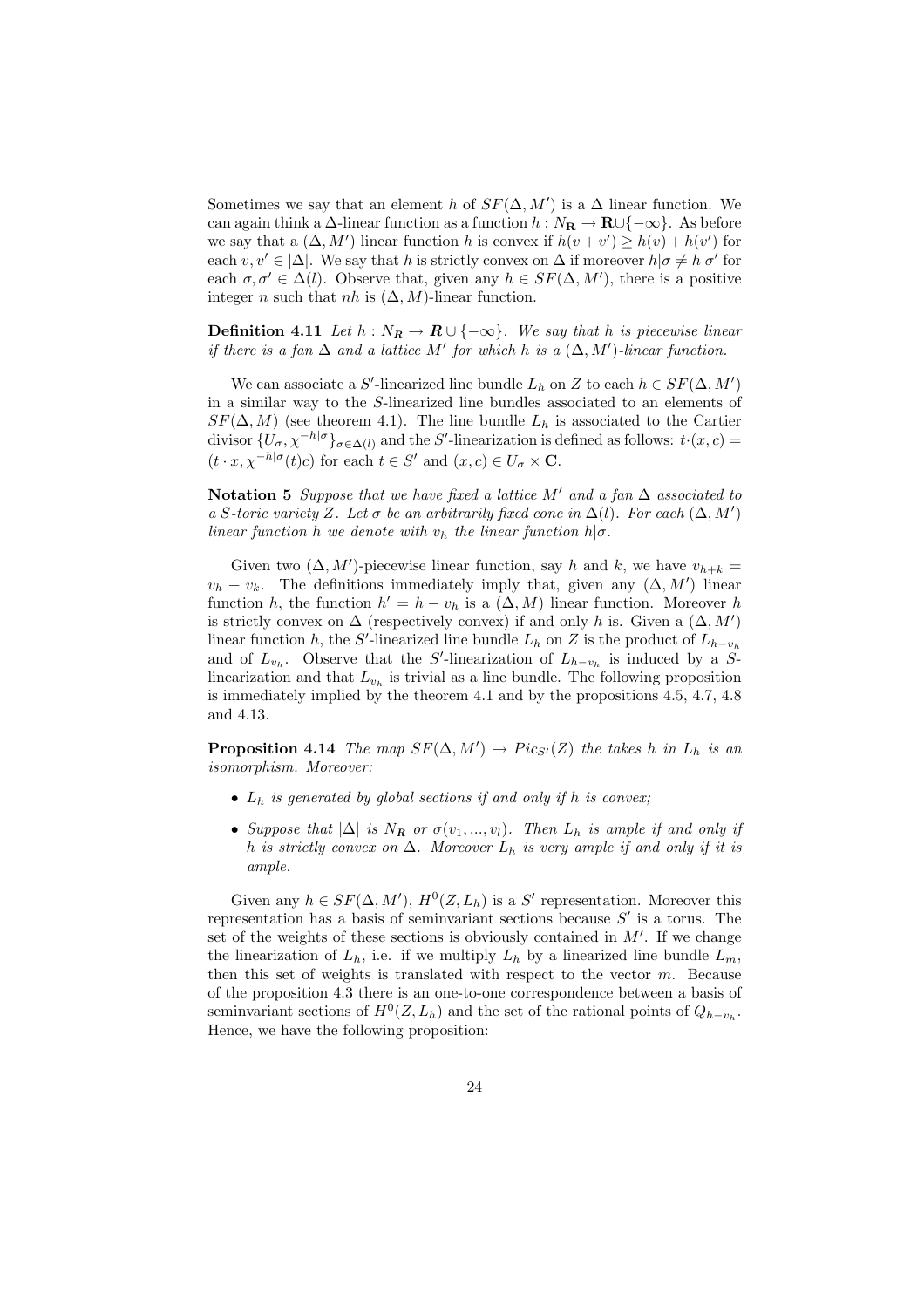Proposition 4.15 For each  $h \in SF(\Delta, M'),$ 

$$
H^0(Z;L_h) = \bigoplus_{m \in Q_h \cap (M+v_h)} C\chi^m,
$$

where  $\chi^m$  is a semi-invariant section of weight  $-m$ .

Notice that any piecewise linear function  $h$  corresponds to a translate of a suitable rational polyhedron under the correspondence of the theorem 4.2. Indeed  $Q_h - v_h$  is the rational polyhedron  $Q_{h-v_h}$ .

## 5 Complete symmetric varieties

A  $G/H$  embedding is a complete irreducible G-variety with a G-equivariant open embedding  $\varphi : G/H \to Y$ . We say that Y is a smooth  $G/H$ -embedding if Y is a smooth variety.

**Definition 5.1** Let Y be a  $G/H$ -embedding. We will say that Y is a complete symmetric variety if there is a commutative diagram



where  $\pi: Y \to X$  is a G-equivariant proper map.

First of all, we want to describe the relation between the complete symmetric varieties and the toric varieties proper over  $A^l$ . Let P be the S-principal fibre varieties and the toric varieties proper over  $\mathbf{A}$ . Let P be the S-principal libre<br>bundle on X associated to the vector bundle  $\bigoplus_{i=1}^{l} O(X_{-\alpha_i^s})$ . Remember that the  $X_{-\alpha_i^s}$  are the stable divisors of X and that for each i there is a G-invariant section  $s_i \in H^0(X, O(X_{\neg \alpha_i^s}))$  with divisor  $X_{\neg \alpha_i^s}$ . Moreover  $s_i$  is unique up to a not zero scalar. The section  $\bigoplus_{i=1}^{l} s_i$  of  $\bigoplus_{i=1}^{l} O(X_{-\alpha_i^{s}})$  defines an embedding  $X \to P \times_S \mathbf{A}^l$  because  $P \times_S \mathbf{A}^l$  is isomorphic to  $\bigoplus_{i=1}^{l} O(X_{-\alpha_i^s})$ . If  $Z \to \mathbf{A}^l$  is a toric variety over  $\mathbf{A}^l$ , we define  $Y = X_Z$  as the fibre product of

$$
P \times_S Z
$$
\n
$$
\downarrow
$$
\n
$$
X \longrightarrow P \times_S \mathbf{A}^l.
$$

Theorem 5.1 (Proposition 5.1, theorem 5.2 and theorem 5.3 in [CSV II]) Let Z be any toric variety over  $A^l$ , and let  $X_Z$  be as before.

1. G acts on Y and the projection  $\pi: Y \to X$  is equivariant.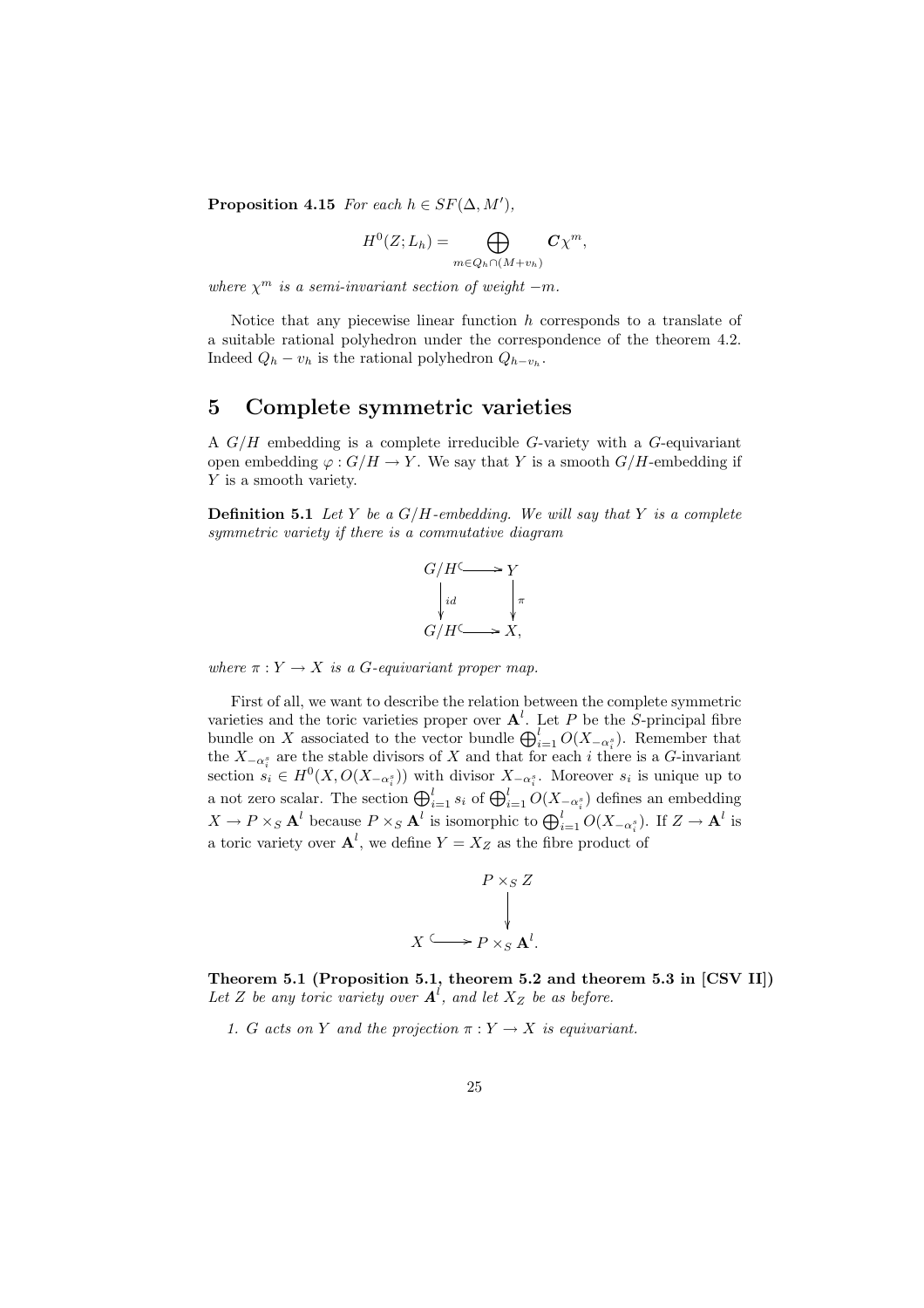- 2. If  $Z_1 \rightarrow Z_2$  is an S-equivariant map then the induced map  $X_{Z_1} \rightarrow X_{Z_2}$  is G-equivariant.
- 3. The G orbits of Y are in one-to-one correspondence with the S-orbits of Z. Moreover the codimension of an orbit  $O$  in  $Y$  is equal to the codimension of corresponding orbit o in  $Z$ , so it is equal to the dimension of the cone associated to o.
- 4.  $\pi^{-1}(\mathbf{A}^l)$  is the closure in  $\pi^{-1}(U^- \times \mathbf{A}^l)$  of the open S-orbit in  $\pi^{-1}(\mathbf{A}^l)$ .
- 5.  $\pi^{-1}(U^{-} \times A^{l}) \cong U^{-} \times \pi^{-1}(A^{l})$  in a  $U^{-} \times T$  equivariant way.
- 6. The map  $Y \to \pi^{-1}(\mathbf{A}^l)$  is an equivalence between the category of complete symmetric varieties and the category of toric varieties proper over  $A^l$ . Moreover Y is smooth if and only if  $\pi^{-1}(A^l)$  is smooth.
- 7. The closure of S in X is the toric variety  $Z_0^c$  associated to the fan formed by the Weyl chambers and their faces.
- 8. There is an one to one correspondence between complete symmetric varieties and complete toric S-varieties over  $Z_0^c$  whose fan is  $W^1$  invariant.

In this thesis, unless explicitly stated, we shall always assume that the complete symmetric variety  $Y$  is smooth. In this case it follows that: 1) any orbit closure in Y is also smooth; 2) the complete toric variety corresponding to Y is smooth. We now introduce some notations that we will often use.

Notation 6 Let X be the wonderful complete variety and let Y be the complete symmetric variety over X associated to a toric variety Z over  $A^l$ . We will denote by  $Z^c$  the closure of Z in Y. Observe that  $Z^c$  is the closure of S in Y. We will call  $\Delta$  the fan of Z and  $\Delta^c$  the fan of Z<sup>c</sup>. We shall denote the fan of  $Z_0 := A^l$  by  $\Delta_0$  and the fan of  $Z_0^c$  by  $\Delta_0^c$ . Remember that  $o_\gamma$  is the S-orbit of Z associated to  $\gamma \in \Delta$ . We will call  $O_{\tau}$  the G-orbit of Y corresponding to  $o_{\tau}$ . We shall denote by  $Z_{\gamma}$  the stable subvariety of Z associated to  $\gamma \in \Delta$ , by  $Z_{\gamma}^{c}$  the stable subvariety of  $Z<sup>c</sup>$  associated to  $\gamma \in \Delta<sup>c</sup>$  and by  $Y_{\gamma}$  the stable subvariety of Y associated to  $\gamma \in \Delta$ .

Observe that, given  $\gamma \in \Delta$ ,  $Z_{\gamma}$  may be properly included in  $Z_{\gamma}^{c}$ .

**Definition 5.2** We define  $\{f_1, ..., f_l\}$  as the basis of M such that  $f_i = -\alpha_i^s$ for each i. Moreover we define  $\{e_1, ..., e_l\}$  as the basis of N dual to the basis  ${f_1, ..., f_l}.$ 

Observe that  $e_i$  is a negative multiple of  $\tilde{w}_i$ , so it is a negative multiple of the i-th fundamental weight of the restricted root system.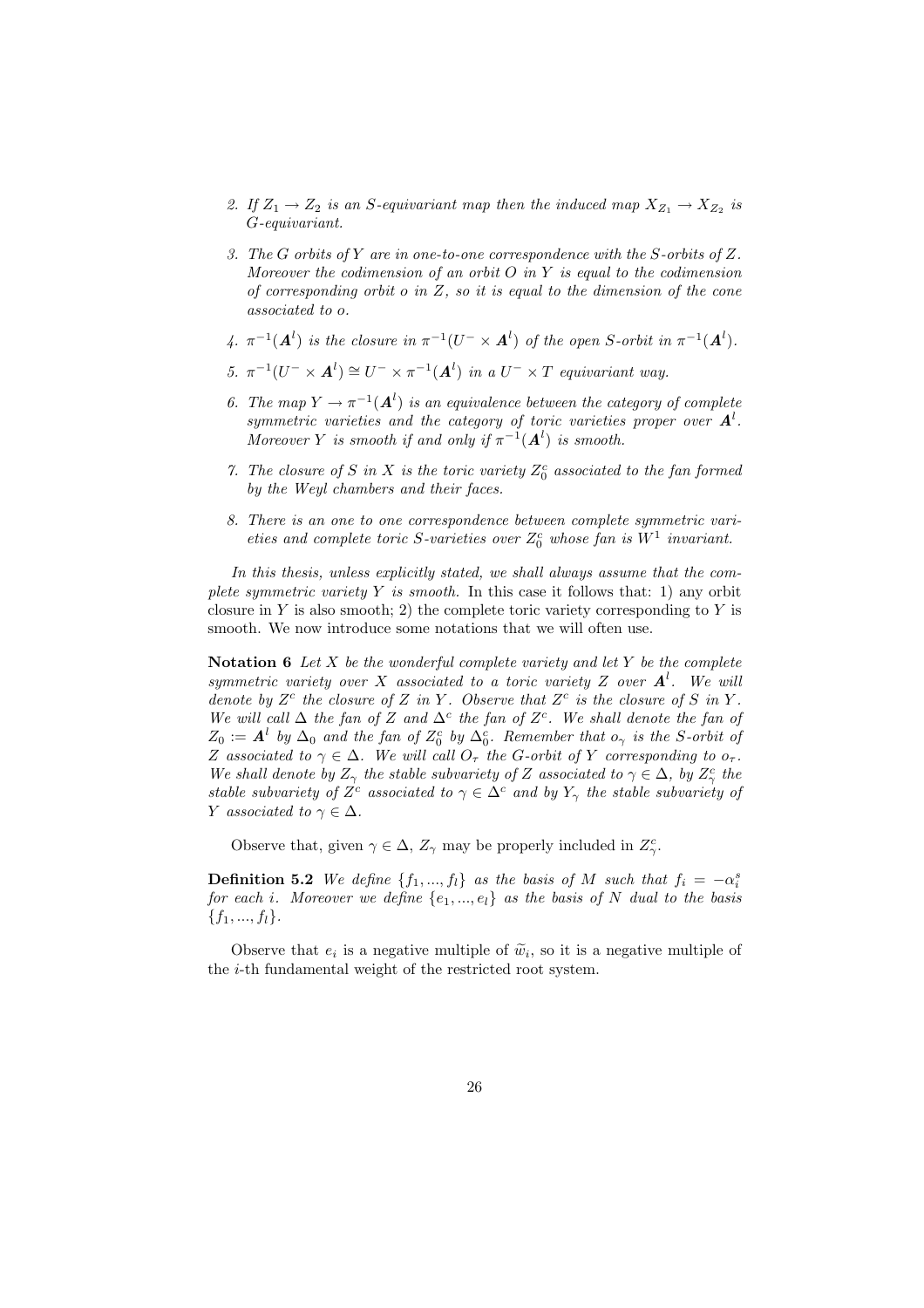### 6 Line bundles on a complete symmetric variety

Now we want to describe the Picard group of  $Y$  following [Bi]. Remember that the closed orbits  $O_{\sigma}$  of Y are in one-to-one correspondence with the maximal cones of ∆. Moreover they are all isomorphic to the unique closed orbit of X through the restriction of the projection, so we can identify  $Pic(O_{\sigma})$  with  $Pic(G/P)$  for each  $\sigma \in \Delta(l)$ . Remember that we can identify  $Pic(X)$  with a sublattice  $\Lambda_X$  of the lattice  $\Lambda$  of integral weights. One can easily show that  $Cl(Z)$ is freely generated by the divisors  $Z_{\tau}$  associated to the cones  $\tau \in \Delta(1) \backslash \Delta_0(1)$ . Remember that  $Cl(Z)$  is the divisor class group of Z, i.e. the quotient of the divisor group of Z by the group of principal divisors. Notice that  $Cl(Z)$  is isomorphic to  $Pic(Z)$ . The following theorem gives a complete description of  $Pic(Y).$ 

**Theorem 6.1 (Theorem 2.4 in [Bi])** Let  $Y = X_Z$  be a complete symmetric variety. Then

1. The maps  $Z \xrightarrow{i} Y \xrightarrow{\pi} X$  induce the split exact sequence

$$
0 \longrightarrow Pic(X) \xrightarrow{\pi^*} Pic(Y) \xrightarrow{i^*} Pic(Z) \longrightarrow 0,
$$

so  $Pic(Y)$  is (not canonically) isomorphic to  $Pic(X) \oplus Pic(Z)$ .

2. A section  $Cl(Z) \to Cl(Y)$  of the split short exact sequence

$$
0 \longrightarrow Cl(X) \longrightarrow Cl(Y) \longrightarrow Cl(Z) \longrightarrow 0
$$

is given by sending the free generators  $[Z_{\tau}]$ , with  $\tau \in \Delta(1) \backslash \Delta_0(1)$ , to  $[Y_{\tau}]$ . Thus

$$
Cl(Y) = \pi^*Cl(X) \oplus \bigoplus_{\tau \in \Delta(1) \setminus \Delta_0(1)} \mathbf{Z}[Y_{\tau}].
$$

3. The morphism given by the restriction to the closed orbits

$$
c_1^G: Pic(Y) \to \prod_{\sigma \in \Delta(l)} Pic(O_{\sigma})
$$

is injective and its image can be identified with the lattice

$$
\Lambda_Y = \{ h = (h|\sigma) \in \prod_{\sigma \in \Delta(l)} \Lambda_X \subset \prod_{\sigma \in \Delta(l)} \Lambda : h|\sigma - h|\sigma' \in M \cap (\sigma \cap \sigma')^{\perp}
$$

$$
\forall \sigma, \sigma' \in \Delta(l). \}
$$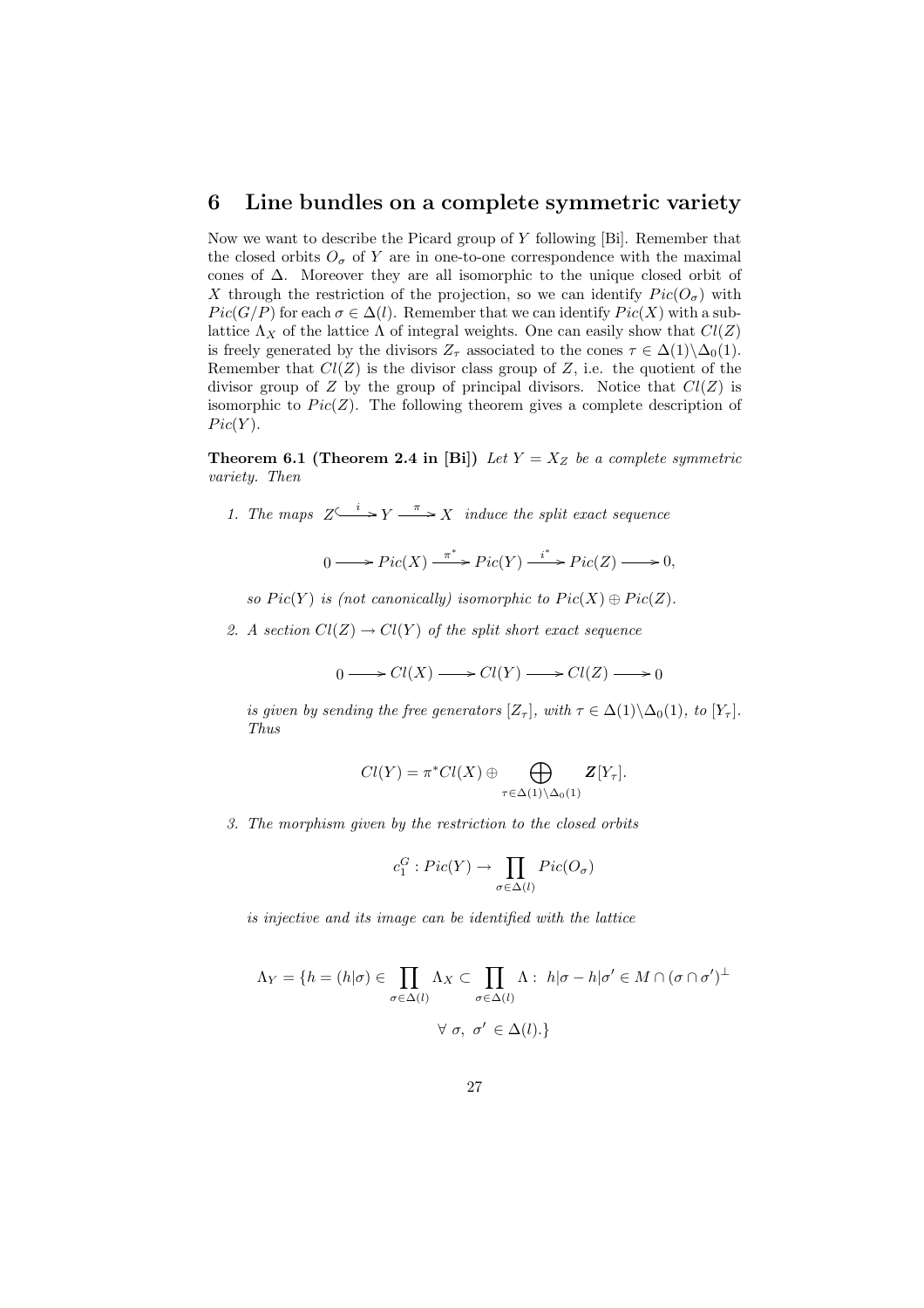We will indicate with  $L<sub>h</sub>$  the line bundle whose image is h. Using the proposition 3.1, we get that  $Pic(Y)$  is isomorphic to the group of equivariant line bundles  $Pic_G(Y)$ . Given a line bundle  $L_h$ ,  $-h_\sigma$  is the character of the action of T on the fibre over the T-stable point  $O_{\sigma} \cap Z$ .

**Definition 6.1** Let h be in  $\Lambda_Y$ . We will say that h is almost spherical if  $h | \sigma \in \Omega$ for each  $\sigma \in \Delta(l)$ . Moreover we will say that h is spherical if  $h|\sigma$  is a spherical weight for each  $\sigma \in \Delta(l)$ .

Remember that  $h|\sigma$  is spherical if and only if it is dominant and it belongs to Ω.

We define also  $h^c$  as the set  $(h|\sigma)$  where  $\sigma$  varies in  $\Delta^c(l)$  and  $-h|\sigma$  is the character of the action of T on the fibre over the T-stable point  $x_{\sigma} \in Z^c$ . We say that  $h^c$  is (almost) spherical if h is. Notice that  $h^c$  is almost spherical if and only if  $h|\sigma \in \Omega$  for each  $\sigma \in \Delta^c(l)$ . The proof of the following proposition is trivial.

**Proposition 6.1** If h is almost spherical, then we can think h as a  $(\Delta, \Lambda_X)$  linear function and  $h^c$  as a  $(\Delta^c, \Lambda_X)$  linear function. Moreover  $h^c$  is  $W^1$  invariant, thus, if  $w \in W^1$  and  $v \in |\Delta|$ , then  $h^c(w \cdot v) = h(v)$ .

Now we want to do some remarks on the  $h$  that are not almost spherical. Let  $l+s$  be the rank of  $Pic(X)$ , we can order the simple roots of  $\phi$  so that  $\alpha_1, ..., \alpha_s$ are exceptional roots and  $Pic(X)$  is generated by the spherical weights and by the fundamental weights  $\omega_{\alpha_1},...,\omega_{\alpha_s}$  corresponding respectively to  $\alpha_1,...,\alpha_s$ . by the fundamental weights  $\omega_{\alpha_1},...,\omega_{\alpha_s}$  corresponding respectively to  $\alpha_1,...,\alpha_s$ .<br>Thus  $Pic(Y) \cong Pic(Z) \oplus \Omega \oplus \bigoplus_{i=1}^s \mathbf{Z} \omega_{\alpha_i}$ . Therefore, given any dominant weight  $\mu$  in  $\Lambda_X$ , there are integers  $a_i$  and a spherical weight  $\mu'$  such that  $\mu = \mu' + \mu'$  $a_i\omega_{\alpha_i}$ . Observe that  $\omega_{\alpha_i} - \theta(\omega_{\alpha_i}) = \omega_{\alpha_i} + \omega_{\bar{\theta}(\alpha_i)}$  is a spherical weight. Thus we can suppose that the  $a_i$  are positive up to exchange some  $\alpha_i$  with  $\bar{\theta}(\alpha_i)$ . We will say that  $\mu$  is regular if  $\mu'$  is regular or, equivalently, if the restriction of the line bundle  $L_{\mu}$  to the closed orbit of X is ample. Given any  $h \in \Lambda_Y$ there are integers  $a_i$  and an almost spherical  $\Delta$ -linear function  $h'$  such that there are integers  $a_i$  and an almost spherical  $\Delta$ -linear function  $n$  such that  $h = h' + \sum a_i \omega_{\alpha_i}$  (given two maximal cones  $\sigma$  and  $\sigma'$ ,  $h|\sigma - h|\sigma'$  is a integral combination of restricted simple roots). If  $h|\sigma$  is dominant (respectively regular) for each  $\sigma \in \Delta(l)$  then we can assume that the  $h'|\sigma$  are dominant (respectively regular). Moreover we can assume that the  $a_i$  are positive up to exchange some  $\alpha_i$  with  $\bar{\theta}(\alpha_i)$ . We will say that h is convex, respectively strictly convex on  $\Delta$ , if h' is. Moreover, given any  $h \in \Lambda_Y$  and  $\sigma \in \Delta(l)$ ,  $h - h | \sigma$  is a  $(\Delta, \Lambda_X)$ linear function and  $h^c - h/\sigma$  is a  $(\Delta^c, \Lambda_X)$  linear function. We will say by abuse of notation that h is a  $(\Delta, \Lambda_X)$ -linear function and h<sup>c</sup> is a  $(\Delta^c, \Lambda_X)$ -linear function.

Let  $L$  be any line bundle on  $Y$ . We want to describe the space of sections of  $L$  on  $Y$ . We will describe also the space of sections of the restriction of L to Z, respectively to  $Z<sup>c</sup>$ . Remember that  $H<sup>0</sup>(Y, L)$  is a multiplicity free representation of  $G$ , because  $Y$  is a spherical variety (see proposition 3.2). In the same way  $H^0(Z, L|Z)$  and  $H^0(Z<sup>c</sup>, L|Z<sup>c</sup>)$  are multiplicity-free T-representations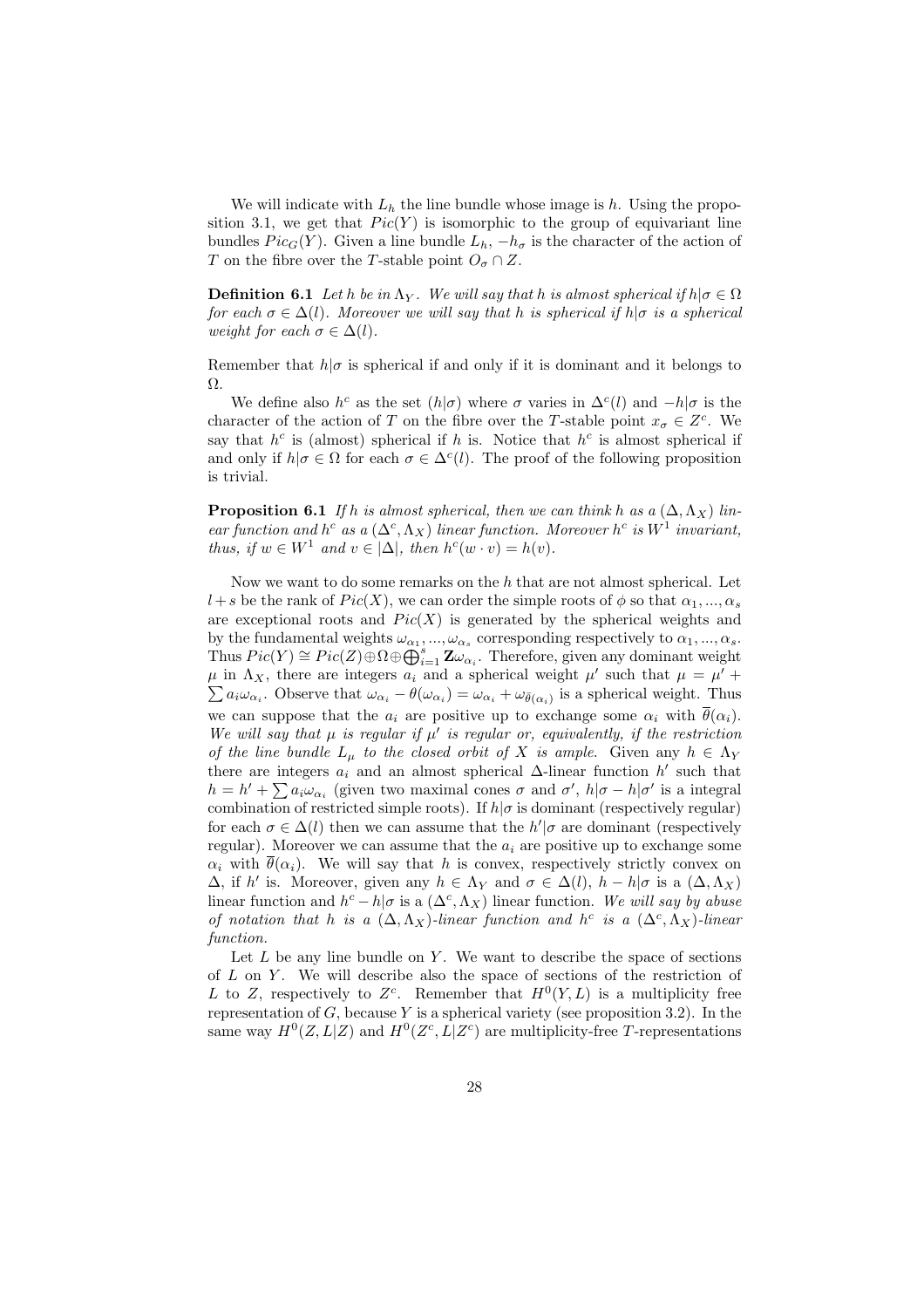because  $Z$  and  $Z<sup>c</sup>$  have a dense T-orbit. We need a proposition that generalizes proposition 3.4. Remember that  $Y_\tau$  is the divisor associated to  $\tau \in \Delta(1)$ .

**Lemma 6.1 (Lemma 2.7 in [Bi])** Let  $d^{\tau}$  be the  $\Delta$ -linear function  $c_1^G(Y_{\tau})$  associated to  $Y_{\tau}$ . Then  $d^{\tau}( \varrho(\tau') ) = - \delta_{\tau, \tau'}$ , in particular  $d^{\tau}$  is **Z**-valued on  $|\Delta| \cap N$ . Moreover there is a unique, up to scalar, G-invariant section  $s_{\tau}$  in  $H(Y, L_{d^{\tau}})$ whose divisor is  $Y_{\tau}$ .

Now we want to define sets in bijective correspondence with bases respectively of  $H^0(Y, L)$ ,  $H^0(Z, L|Z)$  and  $H^0(Z^c, L|Z^c)$ .

Definition 6.2 Given  $h \in \Lambda_Y$  let

$$
\Pi(Z, h) = \{ \mu \in \bigcap_{\sigma \in \Delta(l)} (h | \sigma + (M \cap \check{\sigma})) \},
$$

$$
\Pi(Z^c, h) = \{ \mu \in \bigcap_{\sigma \in \Delta^c(l)} (h | \sigma + (M \cap \check{\sigma}))
$$

and

$$
\Pi(Y, h) = \Pi(Z, h) \cap \Lambda^+.
$$

Before we describe the sections of  $L<sub>h</sub>$ , we want to rewrite the conditions for a weight to belongs to  $\Pi(Z, h)$ , respectively to  $\Pi(Z^c, h)$ .

**Lemma 6.2** Let  $\lambda$  be a weight in  $\Lambda_X$  and let h be in  $\Lambda_Y$ . Then the following conditions are equivalent:

- 1.  $\lambda \in \Pi(Z, h)$
- 2.  $\lambda \geq h$  as functions on  $|\Delta|$
- 3.  $h = \lambda + \sum_{\tau \in \Delta(1)} a_{\tau} d^{\tau}$  where  $a_{\tau}$  is a positive integer for each  $\tau \in \Delta(1)$ .

**Lemma 6.3** Let  $\lambda$  be a weight in  $\Lambda_X$  and let h be in  $\Gamma_Y$ . Then the following conditions are equivalent:

- 1.  $\lambda \in \Pi(Z^c, h)$
- 2.  $\lambda \geq h^c$  as functions on  $N_R$

Notice that  $\Pi(Y, h)$  is contained in  $\Lambda_X$ .

**Theorem 6.2 (Theorem 3.4 in [Bi])** Let  $L_h$  be a line bundle on Y. Then

$$
H^0(Y, L_h) = \bigoplus_{\mu \in \Pi(Y, h)} V_{\mu}^*.
$$

In particular  $H^0(Y, L_h) \neq 0$  if and only if  $\Pi(Y, h)$  is not empty.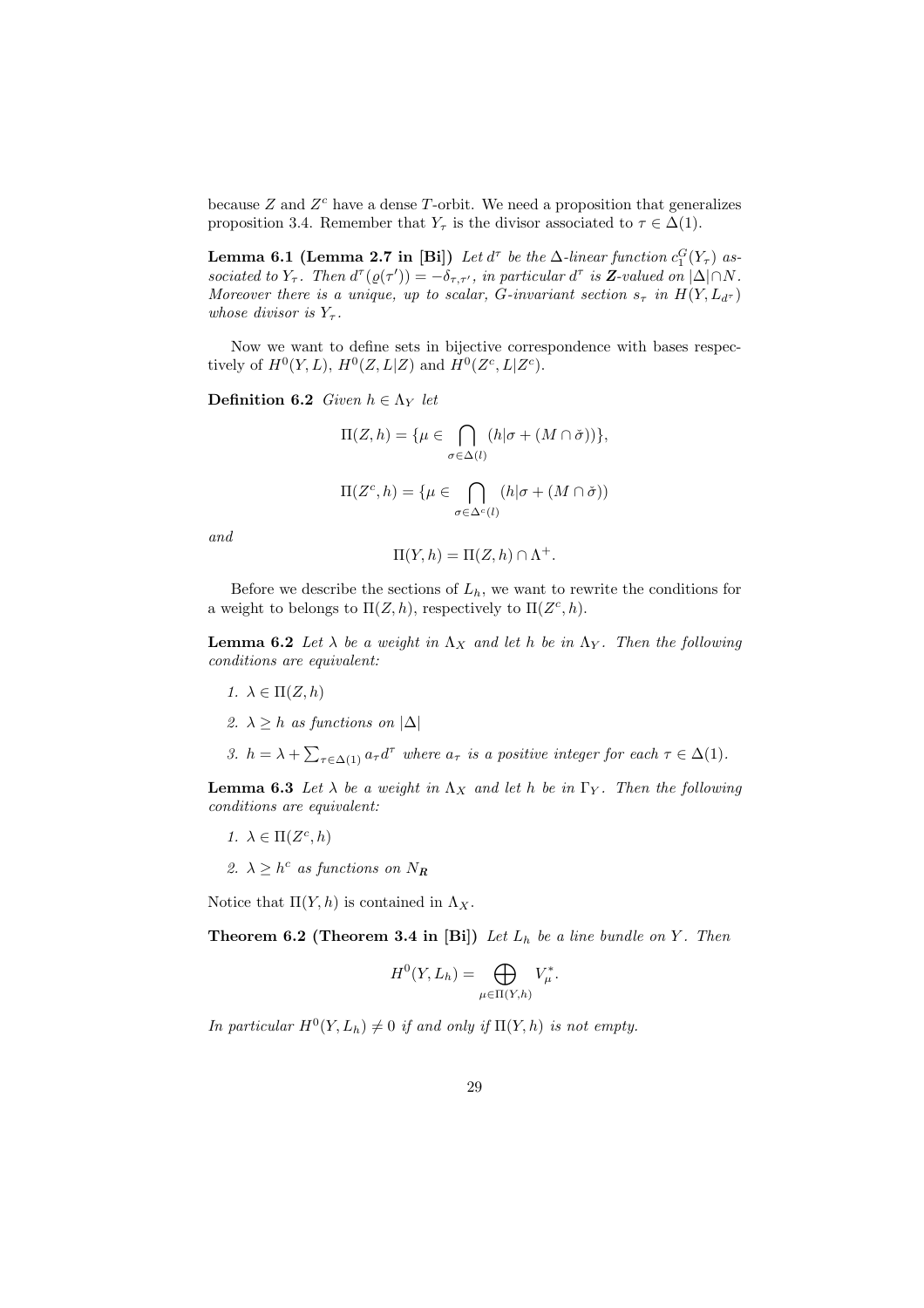We want to give an idea of one build of  $H^0(Y, L_h)$ . Let  $\lambda \in \Pi(Y, h)$ . Remember that  $H^0(X, L_\lambda)$  contains  $V_\lambda^*$ . Moreover  $H^0(X, L_\lambda) \subset H^0(Y, \pi^* L_\lambda)$ , so  $H^0(Y, \pi^*L_\lambda)$  contains a lowest weight vector  $v_{-\lambda}$  of weight  $-\lambda$ . There so  $H^1(Y, \pi^T L_\lambda)$  contains a lowest weight vector  $v_{-\lambda}$  of weight  $-\lambda$ . There<br>are positive constants  $a_\tau$  such that  $h - \lambda = \sum_{\tau \in \Delta(1)} a_\tau d^\tau$  because of the lemma 6.2. Thus  $v_{-\lambda} \cdot \prod s_{\tau}^{a_{\tau}}$  is a not-zero section of  $H^{0}(Y, L_{h})$  with weight  $-\lambda$  because the sections  $s_\tau$  are G-invariant. Moreover  $v_{-\lambda} \cdot \prod s_\tau^{a_\tau}$  is invariant by the unipotent part of the opposite  $B^-$  of the fixed Borel group of G. Thus  $H^0(Y, L_h) \supseteq \bigoplus_{\mu \in \Pi(Y, h)} V^*_{\mu}$ . Because of the previous theorem we give the following definition:

**Definition 6.3** Given h in  $\Lambda_Y$  and  $\lambda$  in  $\Pi(Y, h)$ , we write  $h = \lambda + \sum_{\tau \in \Delta(1)} a_{\tau} d^{\tau}$ **EXECUTE: EXECUTE: EXECUTE: EXECUTE: EXECUTE: EXECUTE: EXECUTE: EXECUTE: EXECUTE: EXECUTE: EXECUTE: EXECUTE: EXECUTE: EXECUTE: EXECUTE: EXECUTE: EXECUTE: EXECUTE: EXECUTE: EXECUTE:**

More generally, let  $L_h$  and  $L_{h'}$  be two line bundles on Y such that  $h' \geq h$ , namely  $h - h' = \sum_{\tau \in \Delta(1)} a_{\tau} d^{\tau}$  for positive  $a_{\tau}$ . Then the product by the Gmanter  $n = \sum_{\tau \in \Delta(1)} a_{\tau} a_{\tau}$  for positive  $a_{\tau}$ . Then the product by the G-<br>invariant section  $\prod s_{\tau}^{a_{\tau}}$  of  $L_{h-h'}$  defines an injective G-equivariant linear map from  $H^0(Y, L_{h'})$  to  $H^0(Y, L_h)$ .

The following proposition is immediately implied by the proposition 4.15. Indeed the T linearization of  $L_h$  induces a  $T^1$  linearization of  $L_h$ .

**Proposition 6.2** Let  $L_h$  be a line bundle on Y. Then

•

•

$$
H^0(Z, L_h | Z) = \bigoplus_{\mu \in \Pi(Z, h)} C \chi^{\mu},
$$

where  $\chi^{\mu}$  is a T-seminvariant section of weight  $-\mu$ . In particular  $H^{0}(Z, L_{h}|Z)$  $\neq 0$  if and only if  $\Pi(Z, h)$  is not empty.

$$
H^0(Z^c, L_h | Z^c) = \bigoplus_{\mu \in \Pi(Z^c, h)} C \chi^{\mu}.
$$

In particular  $H^0(Z^c, L_h | Z^c) \neq 0$  if and only if  $\Pi(Z^c, h)$  is not empty.

Remark. Let  $\pi : Y \to Y'$  be an G-equivariant morphism between two complete symmetric varieties and let  $L_h$  be a line bundle on  $Y'$ . Then the pullback  $\pi^*(L_h)$  is the line bundle on Y associated to h because of the last point of the theorem 6.1. Moreover  $H^0(Y, \pi^*(L_h)) = H^0(Y', L_h)$  because of the lemma 6.2.

Now we want to explain some relations between the previous sets.

Corollary 6.1 (Corollary 4.1 in [Bi]) Given  $h \in \Gamma_Y$ , we have the equality

$$
\Pi(Y, h) = \Pi(Z^c, h) \cap \Lambda^+.
$$

In particular the sections of  $L_h$  over  $Z^c$  (or over Z) determine the sections of  $L_h$  over  $Y$ .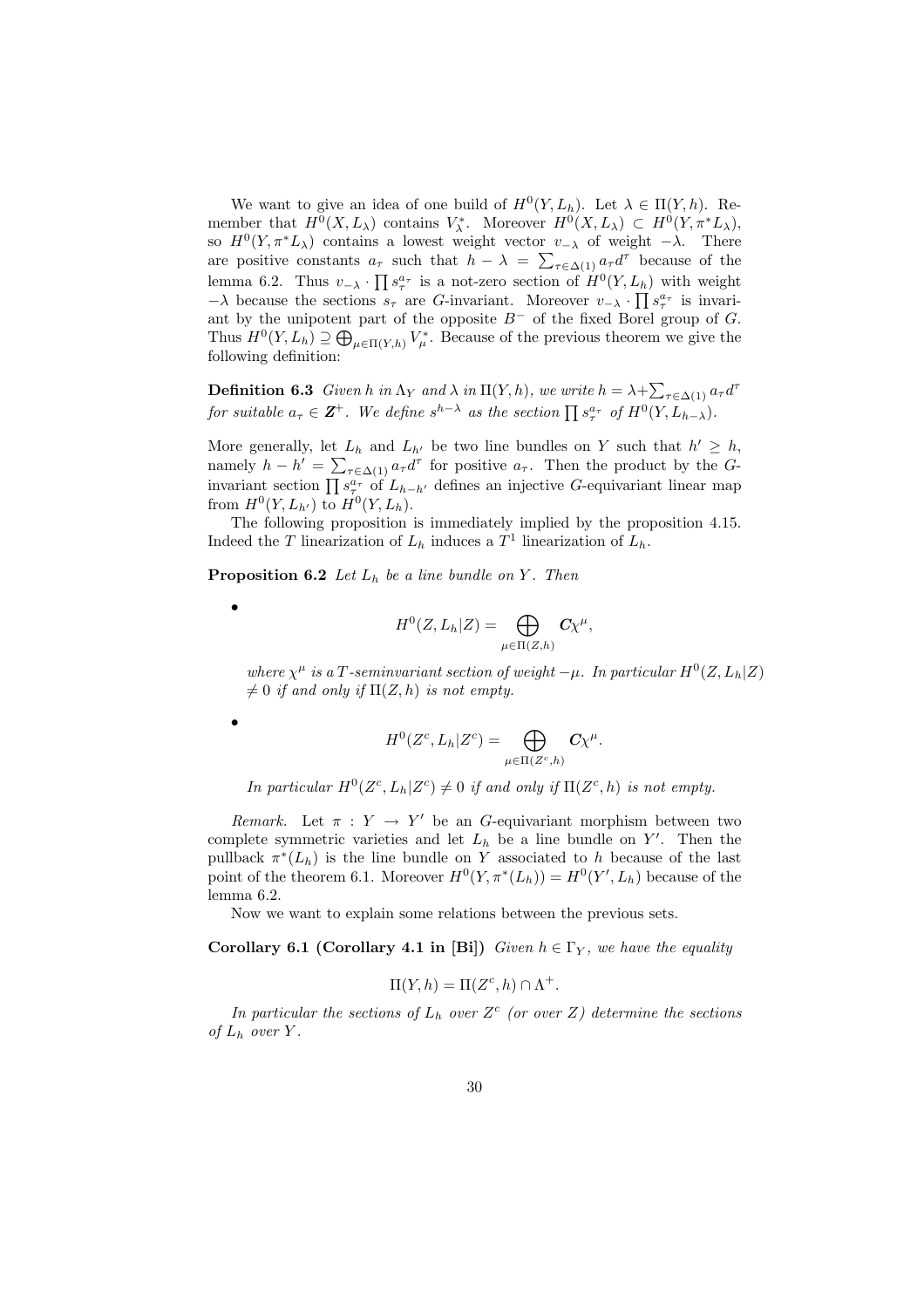*Proof.* Remember that  $\Pi(Y, h) = \Pi(Z, h) \cap \Lambda^+$ , so it is sufficient to prove that  $\Pi(Y, h) \subset \Pi(Z^c, h)$ . Let  $\mu \in \Pi(Y, h)$ , then there is a lowest weight section  $s_{-\mu} \in H^0(Y, L_h)$  of weight  $-\mu$ . It is U<sup>-</sup> invariant, so it cannot vanish on  $Z^c$ , for otherwise it would vanish on the dense open set  $U^{-} \times Z^{c}$ , thus on Y.  $\Box$ 

If  $h$  is almost spherical, we can say more.

Proposition 6.3 (Proposition 4.2 and theorem 4.2 in [Bi]) If  $h \in \Lambda_Y$  is almost spherical, then

$$
\Pi(Z^c, h) = \bigcup_{w \in W^1} w \cdot \Pi(Y, h).
$$

Moreover the restriction map  $H^0(Y, L_h) \to H^0(Z^c, L_h | Z^c)$  is surjective.

We prove only the second part of the proposition. Let  $w \cdot \mu \in \Pi(Z^c, h)$  with  $\mu \in \Pi(Y, h)$ . Let  $s \in V^*_{\mu} \subset H^0(Y, L_h)$  be a section of weight  $-w \cdot \mu$ , then we can choose another basis of the root system such that s is a lowest weight vector. Observe that we have already proved that a such section cannot vanish on  $Z<sup>c</sup>$ .

Remember that there is a polyhedron associated to every linearized line bundle on a toric variety. We want to do the same with the line bundles on a complete symmetric variety.

**Definition 6.4** Let Y be a complete symmetric variety and let  $L_h$  be a line bundle on Y such that h is almost spherical i.e.  $h | \sigma \in \Omega$  for each  $\sigma \in \Delta(l)$ . We define the polytope associated to h (and  $L_h$ ) as the polytope

$$
P_h = \{ m \in M_R : m(v) \ge h^c(v) \,\,\forall v \in |\Delta^c| \}.
$$

Moreover we define the polyhedron associated to h as the polyhedral convex set

$$
Q_h = \{ m \in M_R : m(v) \ge h(v) \,\,\forall v \in |\Delta| \}.
$$

Observe that  $P_h = \{m \in M_{\mathbf{R}} : m(\varrho(\tau)) \geq h^c(\varrho(\tau)) \ \forall \ \tau \in \Delta^c(1)\}\$ and  $Q_h = \{m \in M_\mathbf{R} : m(\varrho(\tau)) \geq h(\varrho(\tau)) \,\forall \tau \in \Delta(1)\}\.$   $P_h$  is the polytope associated to  $h^c$  in the correspondence of the theorem 4.2. Under such correspondence,  $Q_h$  is associated to h (here we think h as a function  $h : N_{\mathbf{R}} \to \mathbf{R} \cup \{-\infty\}$  such that it has finite value exactly on  $|\Delta|$ ). Notice that  $\Pi(Z^c, h) = P_h \cap (M + v_h)$ ,  $\Pi(Z, h) = Q_h \cap (M + v_h)$  and  $\Pi(Y, h) = P_h \cap C^+ \cap (M + v_h)$ . (In the figure we draw an example for the wonderful variety corresponding to an involution such that the restricted root system has type  $A_2$ ).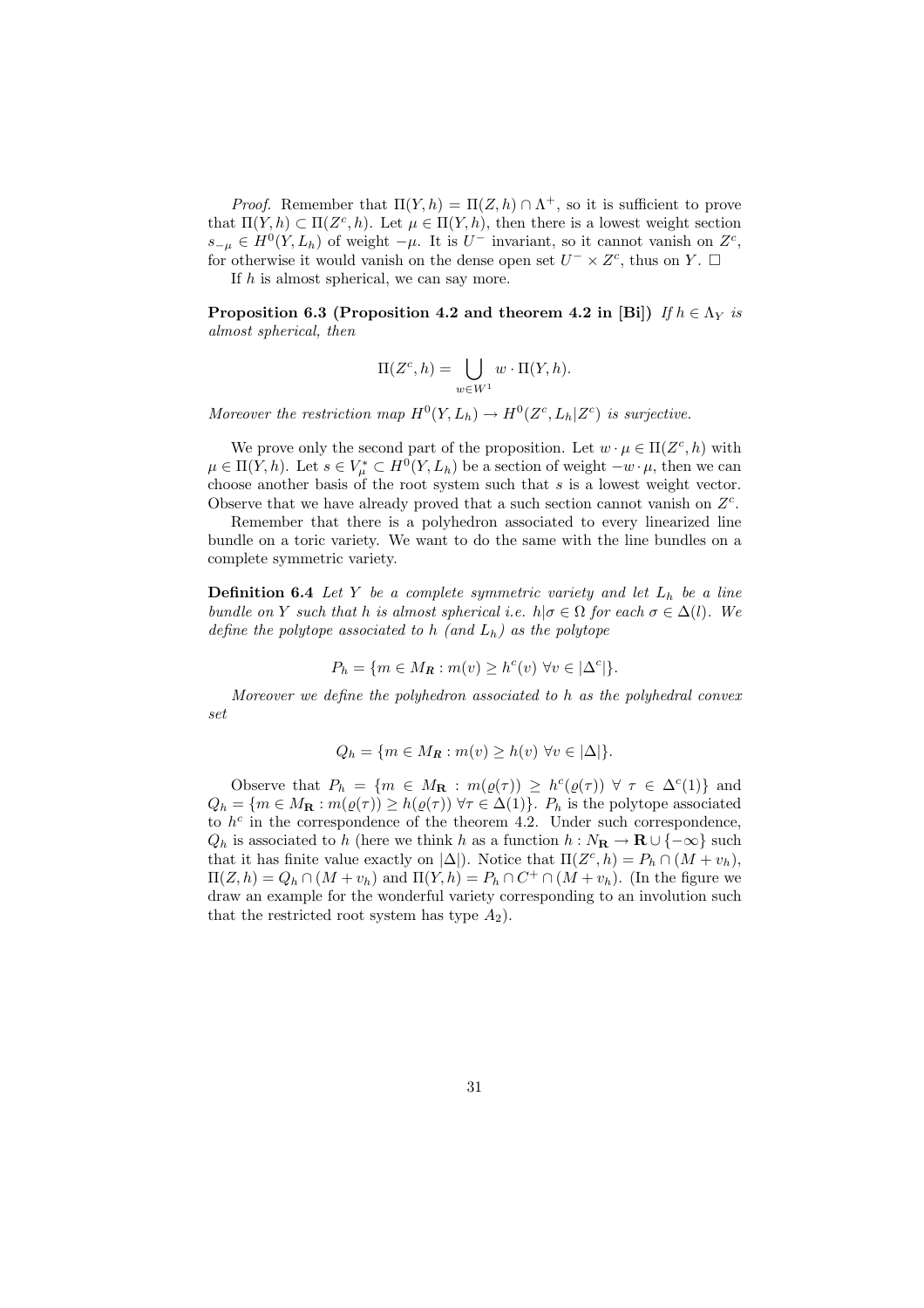

We now study an example. Take the wonderful symmetric variety  $X$  and let  $L_{\lambda}$  be a line bundle on X. In this case  $\mu \in \Pi(X, \lambda)$  if and only if  $\lambda$  is greater than  $\mu$  in the dominant order, i.e.  $\lambda - \mu$  is a linear combination of the roots with positive integral coefficients (theorem 8.3 in [CSV I]). Remember that  $\mu \in \Pi(X, \lambda)$  if and only if  $\mu \geq \lambda$  as functions on  $\sigma(e_1, ..., e_l)$  (lemma 6.2). Observe that in this case  $Q_h$  is the polyhedron  $\{m \in M_\mathbf{R} : m(e_i) \geq \lambda(e_i)\}\$ . If Ubserve that in this case  $Q_h$  is the polyhedron  $\{m \in M_{\mathbf{R}} : m(e_i) \ge \lambda(e_i)\}\.$  If we write  $m = \sum m_i \alpha_i^s$  and  $\lambda = \sum \lambda_i \alpha_i^s$  then the inequalities of  $Q_h$  are  $m_i \le \lambda_i$ . The proof of the following lemma is trivial.

**Lemma 6.4** Let  $\lambda$  and  $\mu$  be two weights in  $\Omega$ . Then the following conditions are equivalent.

- 1.  $\mu \geq \lambda$  as functions  $\sigma(e_1, ..., e_l) \to \mathbf{R}$ ;
- 2.  $\lambda \geq \mu$  in the dominant order, i.e.  $\lambda \mu = \sum a_i \alpha_i^s$  where  $a_i$  is a positive integer for each i.

Thus we have shown that for the wonderful variety  $X$  the theorem 6.2 is a restatement of the theorem 8.3 in [CSV I]. Given two weights  $\lambda$  and  $\mu$  (in  $\Omega$ ) we will say that  $\lambda \geq \mu$  if  $\lambda - \mu$  has positive values everywhere on  $\sigma(e_1, ..., e_l)$ .

## Part II Multiplication of sections

## 7 Ample line bundles and line bundles generated by global sections

Brion [Br] has found a characterization of the ample line bundles (respectively the line bundles generated by global sections) on a spherical variety. Now we want to find different conditions for a line bundle on a complete symmetric variety to be generated by global sections, respectively to be ample.

**Proposition 7.1** Let  $L_h$  be a line bundle on Y. Then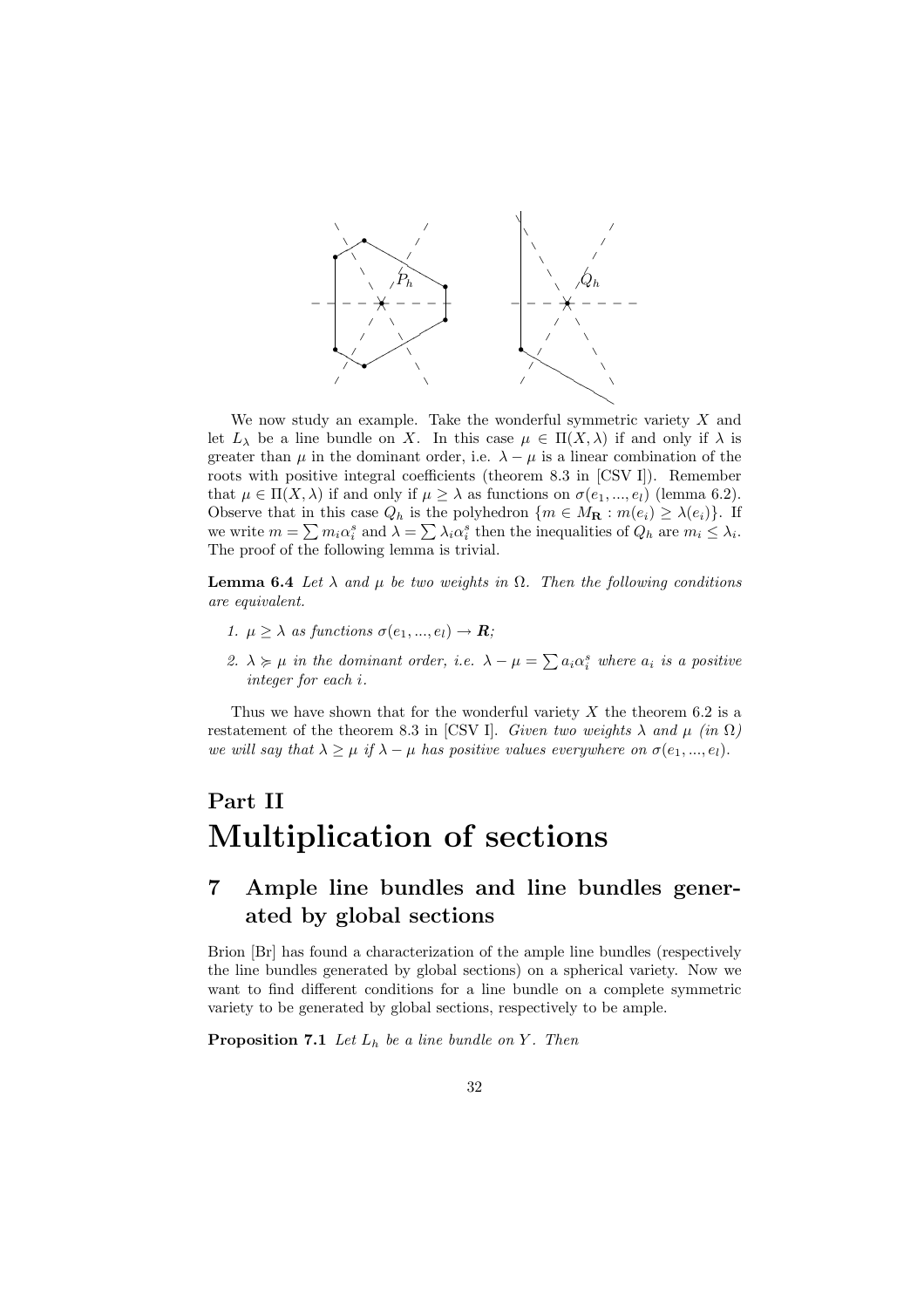- 1.  $L_h$  is generated by global sections if and only if h is convex and  $h|\sigma$  is dominant for each  $\sigma \in \Delta(l)$ .
- 2.  $L_h$  is very ample if and only if h is strictly convex on  $\Delta$  and  $h|\sigma$  is a regular weight for each  $\sigma \in \Delta(l)$ .
- 3.  $L_h$  is ample if and only if it is very ample.

Proof. The necessity of the conditions in the first two points is easy to show. Indeed, if  $L_h$  is generated by global sections, then also the restriction of  $L_h$  to Z is generated by global sections, so h is convex. Moreover,  $L_h|O_\sigma$  is generated by global sections for each closed orbit  $O_{\sigma}$ , so  $h|\sigma$  is dominant for each  $\sigma \in \Delta(l)$ . One can show the necessity of the condition in the second point in the same way.

We want prove the sufficiency of the condition in the first point, but before we will prove a lemma.

**Lemma 7.1** If h is convex and h| $\sigma$  is dominant then the restriction map to the closed orbit  $O_{\sigma}$ 

$$
H^0(Y, L_h) \to H^0(O_\sigma, L_h | O_\sigma)
$$

#### is surjective.

*Proof.* Since  $h|\sigma$  is dominant,  $L_h|O_\sigma$  is generated by global sections and  $H^0(O_\sigma, L_h | O_\sigma)$  is the irreducible G-representation  $V_{h|\sigma}^*$ . Moreover  $h|\sigma$  belongs to  $\Pi(Y, h)$  because of the convexity of h. Thus there is a lowest weight vector  $\varphi \in H^0(Y, L_h)$  of weight  $-h | \sigma$ . Hence, because of the reductivity of G, it is sufficient to prove that the restriction of  $\varphi$  to  $O_{\sigma}$  is not zero. Observe that  $\varphi = \varphi' \cdot \prod s_{\tau_i}^{a_i}$  where  $\varphi'$  is a lowest weight vector of  $V_{\lambda_{\sigma}}^* \subset H^0(Y, L_{h|\sigma})$  and  $a_i > 0$ only if  $\tau_i$  is not contained in  $\sigma$ . Remember that the line bundle on Y associated to  $h|\sigma$  is the pull-back of the line bundle on X associated to  $h|\sigma$  and that  $H^0(Y, L_{h|\sigma}) = H^0(X, L_{h|\sigma})$ . Moreover  $\varphi' \mid O_{\sigma} \neq 0$  because of the observations following the proposition 3.3. Hence  $\varphi|O_{\sigma}\neq 0$  because  $s_{\tau_i}$  vanishes exactly on  $Y_{\tau_i}$  for each  $\tau_i$ .  $\Box$ 

Now we can prove the sufficiency of the condition in the first point. Observe that the locus of base points is closed and stable for the action of  $G$ . So, either it is empty or it contains a closed orbit  $O_{\sigma}$ . Since  $h|\sigma$  is dominant,  $L_h|O_{\sigma}$ is generated by global sections. Hence, given any  $y \in O_{\sigma}$  there is a section  $\widetilde{s} \in H^0(O_\sigma, L_h | O_\sigma)$  such that  $\widetilde{s}(y) \neq 0$ . Thus, because of the previous lemma, there is a section  $s \in H^0(Y, L_h)$  such that its restriction to  $O_{\sigma}$  is  $\tilde{s}$ , so  $s(y) \neq 0$ . This is a contradiction.

Now we want to show the sufficiency of the condition in the second point if  $h|\sigma$  is a spherical weight for each  $\sigma \in \Delta(l)$ . First of all we want to show that  $L_h|Z$  is very ample. We will prove a stronger result, namely that  $L_h|Z^c$  is very ample. This fact is equivalent to the strictly convexity of  $h^c$  on  $\Delta^c$ .  $h^c$  is convex because of the first point of the proposition. Suppose by contradiction that there are two distinct maximal cones  $\sigma$  and  $\sigma'$  such that  $h|\sigma = h|\sigma'$ . We can suppose that  $\sigma$  belongs to  $\Delta$  because of the symmetry of  $\Delta^c$  with respect to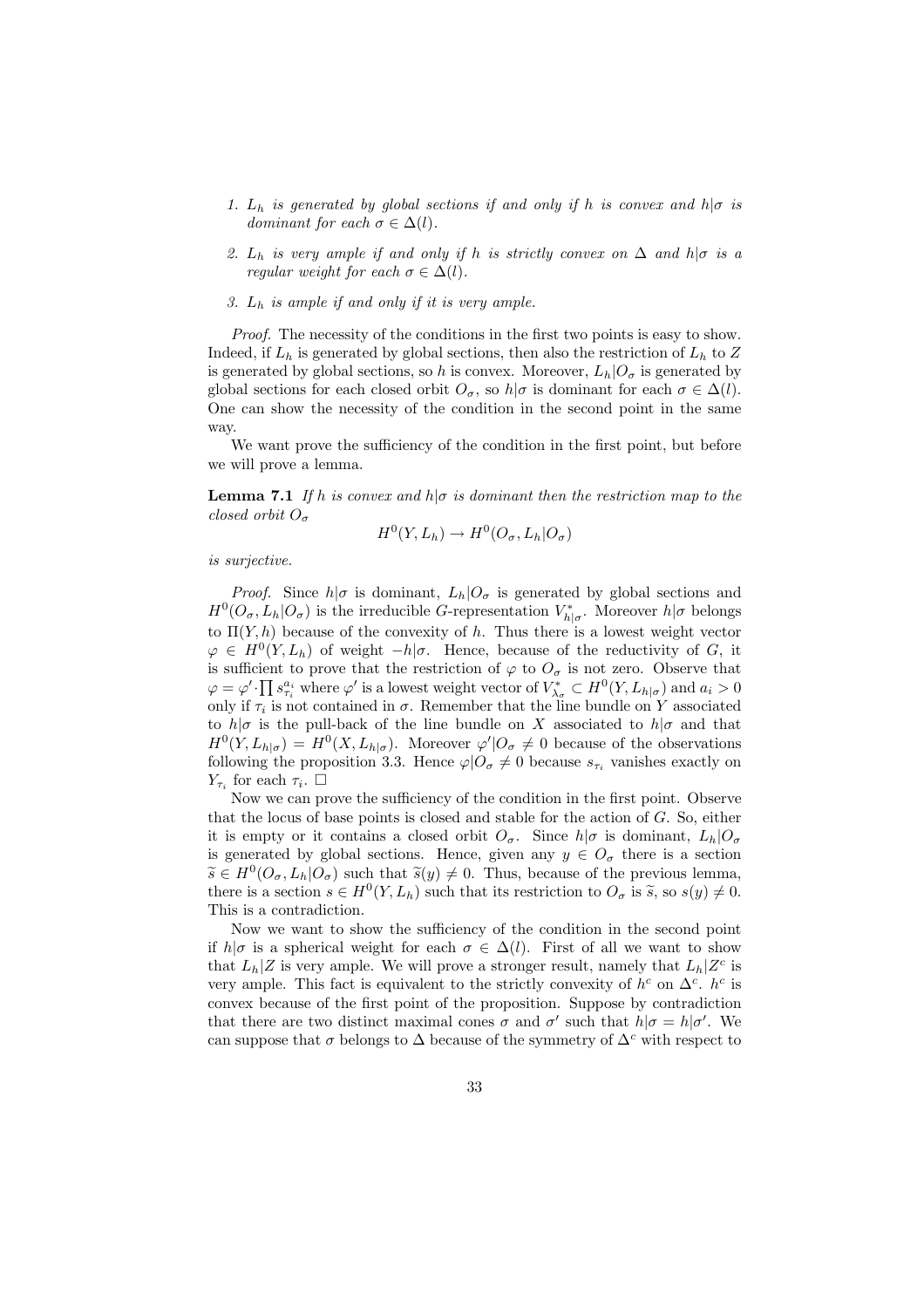the Weyl group. Thus  $\sigma'$  cannot belong to  $\Delta$  because h is strictly convex on  $\Delta$ . Let  $\gamma$  be the locus of the points v such that  $h(v) = (h|\sigma)(v)$ . We know that  $\gamma$  is a convex cone by the corollary 4.9. By hypothesis there is an hyperplane  $H$  such that it is secant to  $\gamma$  and its intersection with  $\sigma(e_1, ..., e_l)$  is a face of  $\sigma(e_1, ..., e_l)$ . There is an unique i such that  $e_i$  does not belong to this hyperplane. For each j let  $s_i$  be the orthogonal reflection with respect to the hyperplane generated by  $e_1, ..., \hat{e}_j, ..., e_l$ . There is a vector  $v \in \gamma \cap |\Delta|$  such that also  $s_i v$  belongs to  $\gamma$  and we can suppose that v belongs to the interior of  $|\Delta|$ . Indeed there is a vector v' that belongs to  $\gamma \cap |\Delta| \cap H$  because of the convexity of  $\gamma$  (there is a vector of  $\gamma$ in the interior of  $\sigma$ , a fortiori in the interior of  $|\Delta|$  and there is another vector of  $\gamma$  in the interior of  $\sigma'$  and a fortiori outside of  $|\Delta|$ ). So we can choose v in a suitable neighborhood of  $v'$ .



By hypothesis we know that  $h^c(v) = h(v) = (h|\sigma)(v)$  and that  $h^c(s_i v) =$  $(h|\sigma)(s_i v) = (s_i \cdot (h|\sigma))(v)$ , so  $(h|\sigma)(v) = (s_i(h|\sigma))(v)$  because of the invariance of  $h^c$  by  $W^1$ . Observe that  $h|\sigma - s_i \cdot h|\sigma$  is a multiple of  $\alpha_i^s$  because of the definition of  $s_i$ . It is a strictly positive multiple of  $\alpha_i^s$  because  $h|\sigma$  is a regular weight (this implies that  $h|\sigma$  is a strongly dominant weight with respect to the restricted root system). Thus  $((h|\sigma) - s_i(h|\sigma))(v)$  is strictly positive because v is in the interior of  $|\Delta|$ ; this is a contradiction. Observe that we have proved a more general statement. Let Z be a possibly singular toric variety proper over  $\mathbf{A}^l$  and let  $L_{h^c}$  be a line bundle on  $Z^c$  such that  $h^c$  is invariant for the action of  $W^1$ . If  $h^c|\sigma$  is a regular weight for each  $\sigma \in \Delta(l)$ ,  $h^c$  is a convex function and h is strictly convex on the fan of Z, then  $L_{h<sup>c</sup>}$  is ample. Moreover one can easily prove that  $h^c$  is convex if its restriction to  $\sigma(e_1, ..., e_l)$  is convex and  $h^c | \sigma$ is a dominant weight for each  $\sigma \in \Delta(l)$ . Indeed  $h^c$  defines a line bundle on the completion  $(Z')^c$  of a resolution of singularities Z' of Z and this line bundle is generated by global sections by the first part of the proposition. We will use this facts to prove the proposition 4.8.

Since  $L_h$  is generated by global sections, we have an equivariant morphism  $\varphi: Y \to \mathbf{P}(V)$  with  $V = H^0(Y, L)^*$ . Let U be the locus where  $\varphi$  is not an immersion. We could try to prove this point like the previous one, namely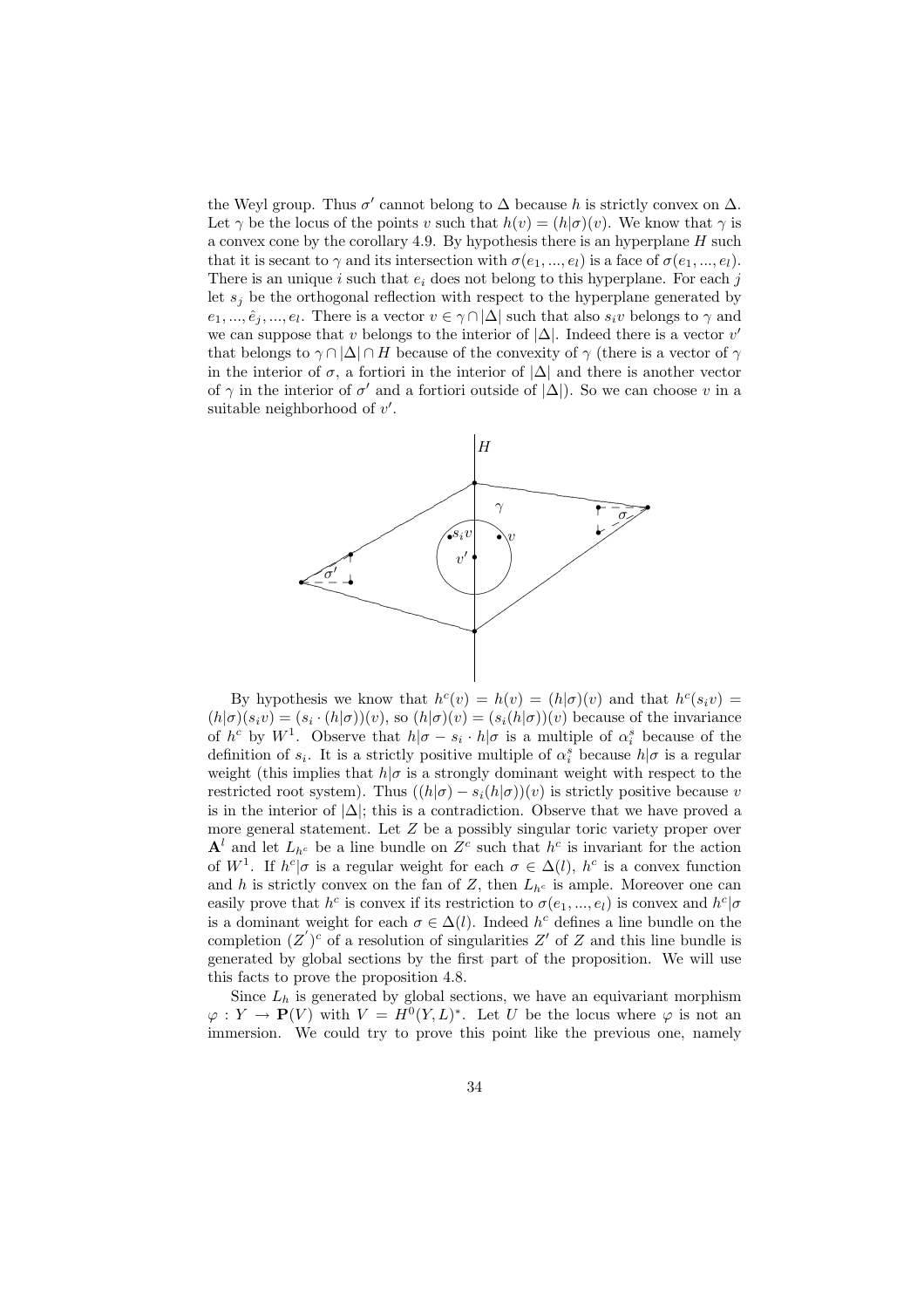using the fact that the restriction of  $L<sub>h</sub>$  to  $Z$ , respectively to any closed orbit is very ample. Instead we will use the stronger fact that  $L_h|Z^c$  is ample and the proposition 6.3, namely the surjectivity of the restriction of the sections from Y to  $Z<sup>c</sup>$ . Observe that the restriction of the sections to  $Z$  is clearly not surjective.

Now we want to show that  $U$  is stable and closed in the Euclidean topology. U is the union of two loci: the locus  $U_1$  of the points where the differential of  $\varphi$ is not injective and the locus  $U_2$  of the points where  $\varphi$  is not injective.  $U_1$  and  $U_2$  are G-stable because  $\varphi$  is equivariant.  $U_1$  is closed because it is the locus of the zeroes of the jacobian of  $\varphi$ . Now we want to prove that the closure of  $U_2$  is contained in U. Let  $\{x_n\}$  be any sequence in  $U_2$  and suppose that it converges to  $x \in Y$ . We have to show that x belongs to U. By hypothesis there is a sequence  $\{y_n\}$  in  $U_2$  such that  $x_n \neq y_n$  and  $\varphi(x_n) = \varphi(y_n)$  for each n. Since Y is compact, we can suppose, up to take sub-sequences, that  $\{y_n\}$  has limit y in Y. Moreover we have  $\varphi(x) = \lim_{n \to \infty} (\varphi(x_n)) = \lim_{n \to \infty} (\varphi(y_n)) = \varphi(y)$ because of the continuity of  $\varphi$ . If  $x \neq y$  then  $x \in U_2$ . Hence we can suppose that  $x = y$ . Suppose by contradiction that x does not belong to U, so it does not belong to  $U_1$ . Because of the Dini theorem there is a open neighborhood W of x such that  $\varphi|W$  is a diffeomorphism onto the image  $\varphi(W)$ . This is a contradiction because there is an integer  $n_0$  such that  $x_n$  and  $y_n$  belong to W for each  $n > n_0$ . Observe that if  $U_1$  is empty then x must be different from y.

Suppose that  $U$  is not empty. First suppose that  $U_1$  is not empty, so it contains a closed orbit  $O_{\sigma}$ . Let  $x_{\sigma}$  be the intersection of Z and  $O_{\sigma}$ , so  $x_{\sigma}$  is a point fixed by T. The map  $H^0(Z^c, L_h | Z^c)^* \longrightarrow H^0(Y, L_h)^*$  dual to the restriction map is injective because of the proposition 6.3. Thus we have a commutative diagram

$$
Y \longrightarrow P(H^0(Y, L_h)^*)
$$
  
\n
$$
\uparrow
$$
  
\n
$$
Z^c \longrightarrow P(H^0(Z^c, L_h | Z^c)^*) .
$$

 $\varphi'$  is an immersion because  $h^c$  is strictly convex on  $\Delta^c$ , so  $\varphi(Z^c)$  is isomorphic to  $Z^c$ . Let [h] be the image  $\varphi(H)$  of  $H \in G/H$  and let  $[v_{h|\sigma}]$  be the image of  $x_{\sigma}$ . Observe that  $[v_{h|\sigma}]$  is the class of a highest weight vector of  $V_{h|\sigma} \subset H^0(Y, L_h)^*$ . We can write  $H^0(Y, L_h)^* = V_{h|\sigma} \oplus V'$  for a suitable representation V'. We can we can write  $H^{\circ}(I, L_h) = v_{h|\sigma} \oplus V$  for a suitable representation v. We can choose  $h = v_{h|\sigma} + \sum v_i$  where the  $v_i$  are weight vectors with weights contained in  $h|\sigma + M$ . Indeed the weights of the highest weight vectors of  $H^0(Y, L_h)^*$ are contained in  $h|\sigma + M$  because of the theorem 6.2. The other weight are are contained in  $n|\sigma + M$  because of the theorem 0.2. The other weight are<br>contained in  $h|\sigma + M$  because they are contained in  $\Pi(Y, h) + \bigoplus_{\alpha \in \phi} \mathbf{Z}^+(-\alpha)$ and they are special  $(t \cdot v_i = v_i \text{ for each } t \in T^0)$ . Let  $\widetilde{A}$  be the affine open set of  $\mathbf{P}(H^0(Y, L_h)^*)$  where a lowest weight vector  $s \in H^0(Y, L_h)$  of weight  $-h|\sigma$  is not zero, i.e.  $\widetilde{A} = v_{h|\sigma} + V'_{h|\sigma} \oplus V'$  where  $V_{h|\sigma} = \mathbf{C} v_{h|\sigma} \oplus V'_{h|\sigma}$  in a T-equivariant way. The intersection A of  $\widetilde{A}$  and  $\varphi(Y)$  is  $B^-$  stable. Moreover the intersection of  $\varphi(Z^c)$  and A is  $\varphi(U_\sigma)$ , in particular  $\varphi(x_\sigma)$  belongs to A. Indeed the set of points  $\{x \in \mathbb{Z}^c : s(x) = 0\}$  is the union of the divisor  $\mathbb{Z}_\tau^c$  for  $\tau \nsubseteq \sigma$ .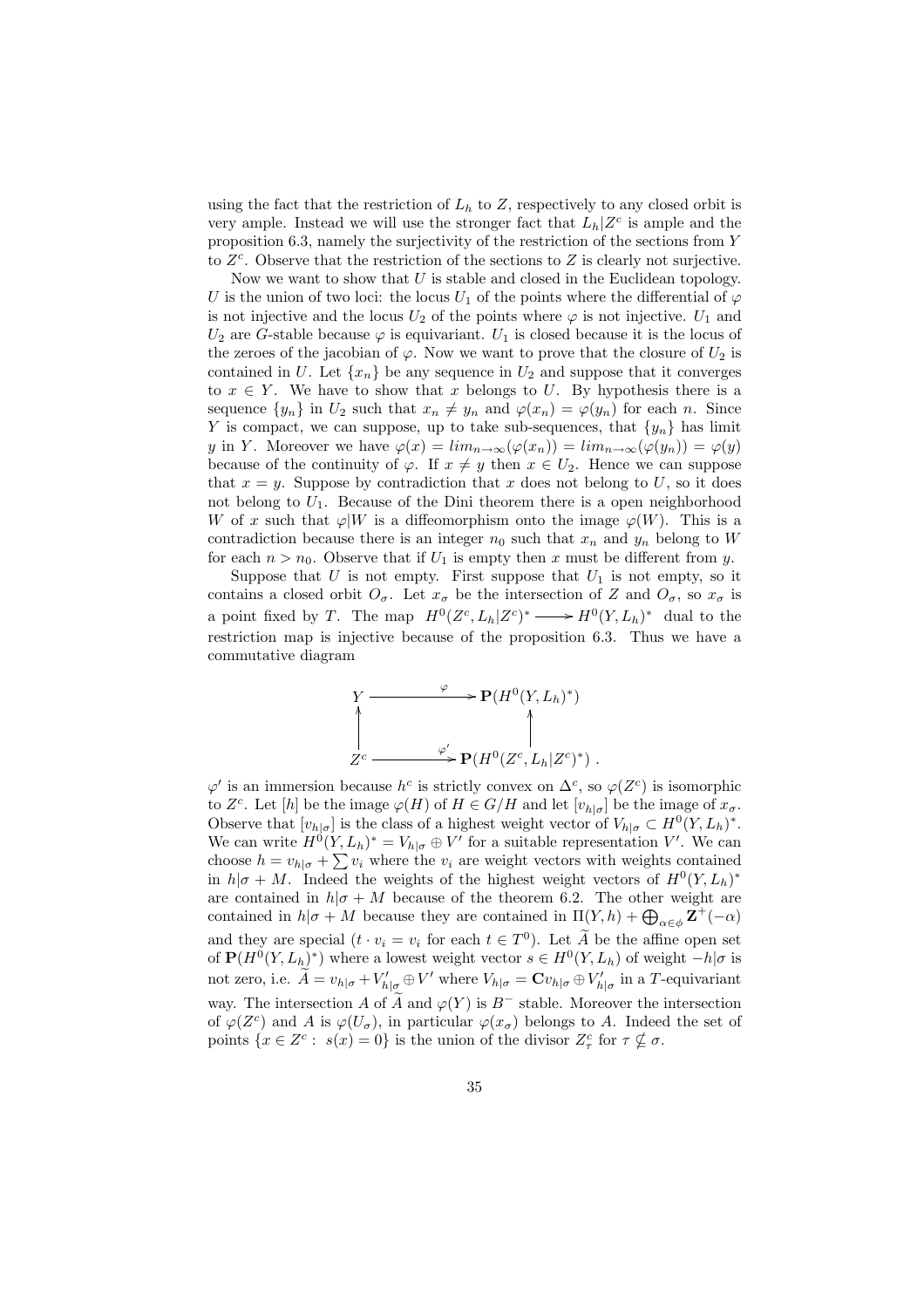We want to study the restriction of  $\varphi$  to  $U^- \cdot U_{\sigma}$ , where  $U^-$  is the unipo-We want to study the restriction of  $\varphi$  to  $U \cdot U_{\sigma}$ , where  $U$  is the unipotent group whose Lie algebra is  $\bigoplus_{\alpha \in -\phi_1^+} \mathfrak{g}_{\alpha}$ . Every irreducible component of  $H^0(Y, L_h)^*$  is isomorphic to its dual in a  $\theta$  linear way (see lemma 1.6 [CSV I]), so  $H^0(Y, L_h)^*$  is isomorphic to its dual in a  $\theta$  linear way. Thus there is a not degenerate bilinear form (,) on  $H^0(Y, L_h)^*$  with following properties: 1) given any two distinct irreducible component  $V_1$  and  $V_2$  of  $H^0(Y, L_h)^*$ , they are orthogonal; 2)  $(gu, v) = (u, \theta(g^{-1})v)$  for each  $g \in G$ ,  $u, v \in H^0(Y, L_h)^*$ ; 3)  $(xu, v) = (u, -\theta(x)v)$  for each  $x \in \mathfrak{g}, u, v \in H^0(Y, L_h)^*$ . Let  $\Upsilon'$  be the tangent space in  $v_{h|\sigma}$  to the orbit  $U^{-} \cdot v_{h|\sigma}$  and let  $\Upsilon$  the space generated by  $\Upsilon'$  and  $v_{h|\sigma}$ . One can show that the restriction of ( , ) to  $\Upsilon$  is non-degenerate,  $\Upsilon$  is stable under P and the orthogonal  $\Upsilon^{\perp}$  is stable under  $\theta(P)$  (see lemma 2.4 [CSV I]). A fundamental part of the proof is the following lemma:

### Lemma 7.2 (see lemma 2.5 in [CSV I])  $U_{\sigma} \subset v_{h|\sigma} + \Upsilon^{\perp}$ .

*Proof.* Remember that  $h = v_{h|\sigma} + \sum v_i$  where the weight of  $v_i$  belongs to  $h|\sigma + M$  for each i. We have to show that each  $v_i$  belongs to  $\Upsilon^{\perp}$ . Given weight vectors  $v_1, v_2 \in H^0(Y, L_h)^*$  with weights respectively  $\lambda_1$  and  $\lambda_2$ , we have  $\lambda_1(t)(v_1, v_2) = (tv_1, v_2) = (v_1, \theta(t^{-1})v_2) = -\theta(\lambda_2)(t)(v_1, v_2)$ . Thus  $\lambda_1 = -\theta(\lambda_2)$ if  $(v_1, v_2) \neq 0$ . So it is sufficient to study the  $v_i$  contained in  $V_{h|\sigma}$  and with weight  $h|\sigma - \sum n_i \alpha_i^s$  equal to  $h|\sigma - \alpha$  for a suitable  $a \in \phi_1^+$ . Notice that in this case the  $n_i$  are all positive. Let h' be the orthogonal projection of h to  $V_{h|\sigma}$ and let  $v_{i_0}$  a such vector, we have  $(x_{\alpha} + \theta(x_{\alpha}))h' = 0$  because h is H stable.  $(x_{\alpha} + \theta(x_{\alpha}))h' - x_{\alpha}v_{i_0}$  is a sum of weight vectors with weights different from  $h|\sigma$ , so  $x_{\alpha}v_{i_0}=0$ . Given weight vectors  $v_1, v_2 \in V_{h|\sigma}$  with weights respectively  $\lambda_1$  and  $\lambda_2$ , we have  $\lambda_1(t)(v_1, v_2) = -\theta(\lambda_2)(t)(v_1, v_2)$ . Thus  $\lambda_1 = -\theta(\lambda_2)$  if  $(v_1, v_2) \neq 0$ , so the only possibly non zero scalar product between  $v_{i_0}$  and a vector of the basis of  $\Upsilon$  is the one with  $x_{\theta(\alpha)}v_{h|\sigma}$ . In this case we have  $(x_{\theta(\alpha)}v_{h|\sigma}, v_{i_0}) = -(v_{h|\sigma}, \theta(x_{\theta(\alpha)})v_{i_0}) = 0$ . Indeed  $\theta(x_{\theta(\alpha)})$  is a multiple of  $x_{\alpha}$ .  $\Box$ 

Let  $\pi$  be the projection of  $H^0(Z^c, L_h | Z^c)^*$  onto  $H^0(Z^c, L_h | Z^c)^*/\Upsilon^{\perp}$ .  $U^- \subset$  $\theta(P)$ , so  $U^-$  acts on  $H^0(Z^c, L_h | Z^c)^*/\Upsilon^{\perp}$  and the projection is equivariant. The affine hyperplane  $\pi(\widetilde{A})$  in  $H^0(Z^c, L_h|Z^c)^*/\Upsilon^{\perp}$  is stable by the action of  $U^-$ . We have the following lemma.

**Lemma 7.3 (see lemma 2.6 in [CSV I])** The map  $j: U^- \to \pi(\widetilde{A})$  defined by  $j(u) = \pi(uv_{h|\sigma})$  is an  $U^-$  equivariant isomorphism.

*Proof.*  $\Upsilon'$  is the tangent space of  $U^{-}v_{h|\sigma}$  at  $v_{h|\sigma}$ , so j is smooth at the identity. Thus j is everywhere smooth because it is  $U^-$  equivariant. j is an open immersion because  $\dim U^- = \dim \pi(\widetilde{A})$  and  $U^-$  has not finite subgroups. Now it is sufficient to observe that an open immersion between two affine space of the same dimension is an isomorphism.  $\Box$ 

Thus the tangent space to  $U_{\sigma}$  at  $v_{h|\sigma}$  is orthogonal to  $\Upsilon$  and the differential of  $\varphi$  is injective in  $x_{\sigma}$ . Hence we have proved that  $U_1 = \emptyset$ , so  $U_2$  is equal to U and it is closed.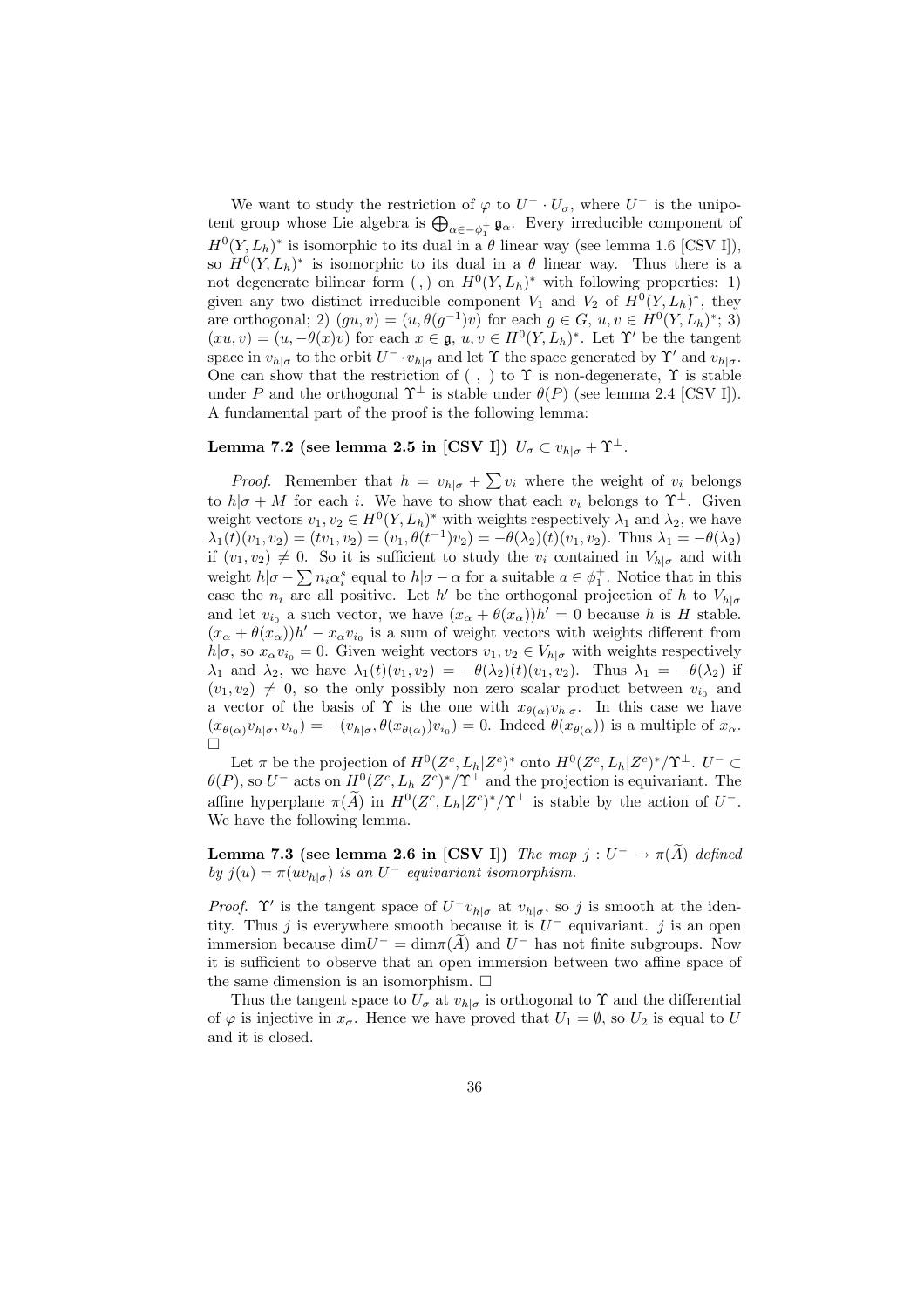Now suppose that  $U_2$  is not empty, so it contains a closed orbit  $O_{\sigma}$ . Given  $x \in O_{\sigma}$ , there is  $y \neq x$  such that  $\varphi(x) = \varphi(y)$ . We want to show that we can choose x and y such that also y belongs to a closed orbit  $O_{\sigma'}$ . First of all, we can suppose that y belongs to Z. Indeed there is  $g \in G$  such that gy belongs to Z. Moreover  $gx \in O_{\sigma}$ ,  $gx \neq gy$  and  $\varphi(gx) = \varphi(gy) = g\varphi(x)$ . Now observe that there is an one parameter subgroup  $\gamma$  of T such that  $y_2 = \lim_{t\to 0} \gamma(t)gy$ is a point of  $Z$  fixed by  $T$ , so  $y_2$  belongs to a closed orbit (see the last point of the proposition 4.1). Moreover  $x_2 = \lim_{t\to 0} \gamma(t)gx$  belongs to  $O_{\sigma}$  and  $\varphi(x_2) =$  $\varphi(y_2)$ . By the previous part of the proof  $x_2$  is different by  $y_2$ .

The closed orbits  $O_{\sigma}$  and  $O_{\sigma'}$  are different because the restriction of L to  $O_{\sigma}$ is very ample. We known that  $H^0(O_\sigma, L|O_\sigma) = V_{h|\sigma}^*$ . Because of the lemma 7.1 there is a global section s, lowest weight vector of weight  $-h|\sigma$ , which does not vanish on  $O_{\sigma}$ . Up to a translation we can suppose that  $s(x) \neq 0$ . Because h is strictly convex on  $\Delta$ , s vanishes on the divisor  $Z_{\tau}$  of Z associated to a cone  $\tau$ contained in  $\sigma'(h|\sigma'-h|\sigma \in \check{\sigma}-\sigma^{\perp})$ . Therefore s vanishes on the divisor  $Y_{\tau}$  of Y because s is  $U^-$  invariant. In particular s vanishes on  $O_{\sigma'}$ , so  $\varphi(x) \neq \varphi(y)$ , a contradiction.

Finally we can consider the exceptional case. First of all we want to recall some facts. Let  $Y$  be a complete exceptional symmetric variety and let  $X$  be the corresponding wonderful variety. We have chosen an order of the simple roots of  $\phi$  such that  $\alpha_1, ..., \alpha_s$  are exceptional roots with the following property:  $Pic(X)$  is generated by the spherical weights and by the fundamental weights  $\omega_{\alpha_1},...,\omega_{\alpha_s}$  corresponding respectively to  $\alpha_1,...,\alpha_s$ . Moreover, given a piecewise function h in  $\Lambda_Y$  such that  $h|\sigma$  is dominant for each  $\sigma \in \Delta(l)$ , there are integers function *n* in  $\Lambda_Y$  such that *n*|*o* is dominant for each  $o \in \Delta(t)$ , there are integers  $a_i$  and a spherical piecewise linear function *h'* such that  $h = h' + \sum a_i \omega_{\alpha_i}$ . We can suppose that  $a_i$  is positive up to exchange  $\alpha_i$  with  $\overline{\theta}(\alpha_i)$ .

If  $L_h$  satisfies the hypotheses of the second point, then  $L_{h'}$  is very ample because  $h'$  is spherical. Moreover,  $L_{h-h'}$  is generated by global sections because because *h* is spherical. Moreover,  $L_{h-h'}$  is generated by global sections because  $h - h' = \sum a_i \omega_{\alpha_i}$ . Thus  $L_h$  is the product of a very ample bundle  $L_{h'}$  and a bundle  $L_{h-h_1}$  generated by global sections, so it is very ample.

The third point is obvious.  $\square$ 

Now, we can prove that a S-linearizated line bundle  $L_h$  on Z is ample if and only if h is strictly convex on  $\Delta$ .

**Proposition 4.8** Suppose that  $Z$  is a (possibly singular) toric variety proper over  $A^{\dagger}$  and let  $h \in SF(\Delta, M)$ . Then  $L_h$  is ample if and only if h is strictly convex on  $\Delta$ . If Z is smooth then  $L_h$  is ample if and only if it is very ample.

*Proof.* Suppose that  $L_h$  is ample, then there is an integer n such that  $L_{nh}$ is very ample, so  $L_{nh}$  is generated by global sections and nh is convex. Hence  $L_{nh}$  is the pullback of a line bundle generated by global sections on a variety Z' dominated by Z with the property that the fan  $\Delta'$  of Z' has the same support of the fan of Z and nh is strictly convex on  $\Delta'$ . (Notice that if a cone is contained in  $\sigma(e_1, ..., e_l)$  then it contains no line). Let  $\varphi : Z \to \mathbf{P}(V)$  be an immersion such that  $L_{nh} = \varphi^* \mathcal{O}(1)$ , then  $\varphi$  factorizes through Z' because  $H^0(Z', L_h) = H^0(Z, L_h)$ . Since  $\varphi$  is an immersion, Z' must be Z and nh is strictly convex on  $\Delta$ , so h is strictly convex on  $\Delta$ . To prove the viceversa will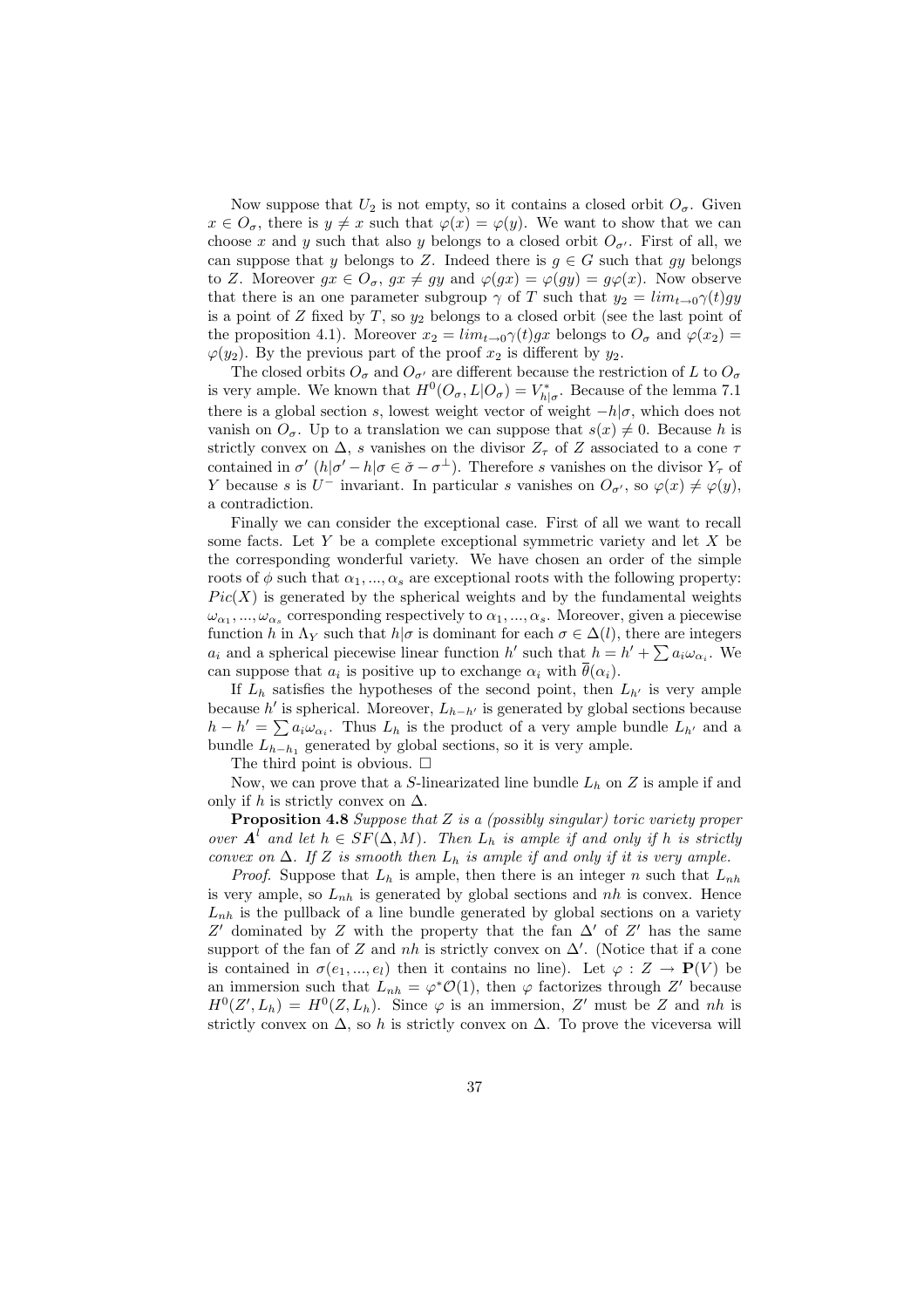be sufficient to prove the following lemma.

**Lemma 7.4** Let Z be is a (possibly singular) toric variety proper over  $A<sup>l</sup>$  and let  $L$  be a line bundle on  $Z$  generated by global sections. Given any homogeneous symmetric variety  $G/H$  of rank l, let  $Z<sup>c</sup>$  be the complete toric variety associated to Z. Then there is a linearized line bundle  $L_{h^c}$  on  $Z^c$  generated by global sections and such that the restriction of  $L_{h^c}$  to Z is L as line bundle. Moreover we can suppose that: 1) h<sup>c</sup> is invariant by  $W^1$ ; 2) h<sup>c</sup> |*σ* is a regular weight for each  $\sigma \in \Delta(l)$ .

We can suppose that  $Z$  is smooth. Otherwise there is a resolution of singularities Z' of Z. Moreover if  $L'_{h^c}$  is a linearized line bundle on  $(Z')^c$  such that  $h^c$  is  $W^1$  invariant and  $L'_{h^c} | Z'$  is the pullback of L, then  $L'_{h^c}$  is the pullback of the line bundle  $L_{h^c}$  on  $Z^c$ . Now it is sufficient to prove the following lemma.

**Lemma 7.5** Let Z be any smooth toric variety proper over  $A<sup>l</sup>$  and let L be any line bundle on Z generated by global sections (respectively any ample line bundle on  $Z$ ). Given any homogeneous symmetric variety  $G/H$  of rank l, let Y be the complete symmetric variety associated to Z. Then there is a line bundle  $L'$  on Y generated by global sections (respectively an ample line bundle  $L'$  on  $Y$ ) whose restriction to  $Z$  is  $L$ . Moreover we can suppose that the restriction of L' to any closed orbit  $O_{\sigma}$  of Y is ample even if L is not ample.

*Proof.* By theorem 6.1 there is a line bundle  $L_h$  on Y whose restriction to Z is  $L$ , but it may have base points. Moreover, we can suppose that  $h$  is almost spherical. Let  $\lambda$  be a regular spherical weight. Observe that the restriction of  $L_{\lambda}$  to Z is trivial. Moreover there is a positive integer n such that  $(h + n\lambda)|\sigma$ is a regular weight for each  $\sigma \in \Delta(l)$ , so  $L' = L_{h+n\lambda}$  satisfies ours requests.  $\Box$ .

Observe that the line bundle  $L'$  is not unique unless  $Z$  is a point. We now can conclude the proof the proposition 4.8. Let  $h$  be a strictly convex function on  $\Delta$ , we can suppose, up to exchange the linearization of  $L_h$ , that  $L_{h^c}$  is ample on  $Z<sup>c</sup>$ . Indeed we can suppose by the lemma 7.4 that  $h<sup>c</sup>$  is  $W<sup>1</sup>$  invariant and that  $h^c|\sigma$  is a regular weight for each  $\sigma \in \Delta(l)$ . Thus  $h^c$  is strictly convex on  $\Delta^c$ by the proof of the proposition 7.1. The last point of the proposition is implied by the Demazure theorem.  $\Box$ 

Remark. We have proved that the line bundle  $L_{h<sup>c</sup>}$  of the lemma 7.4 is ample if  $L$  is ample.

**Theorem 7.1** Let  $Y$  be a complete symmetric variety. The following conditions are equivalent:

- 1. Y is projective;
- 2.  $Z<sup>c</sup>$  is projective;
- 3. Z is quasiprojective.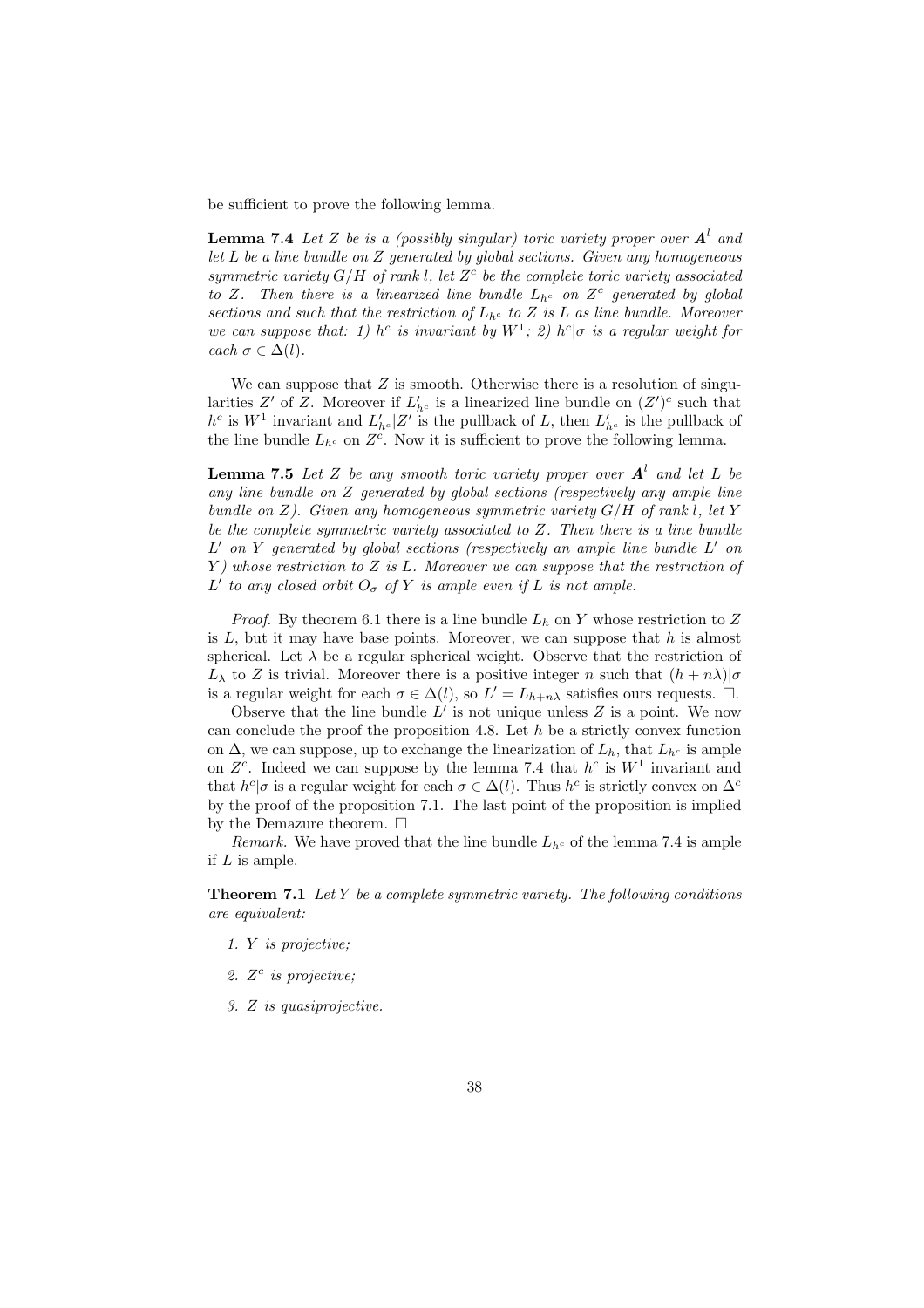Proof. It is sufficient to prove that the third condition implies the first one. If  $Z$  is quasiprojective then there is ample line bundle  $L$  on  $Z$ . Moreover  $L$  is the restriction of an ample line bundle on  $Y$  because of the lemma 7.5, so  $Y$  is projective.  $\Box$ 

Now we want to reformulate the proposition 7.1 using  $h^c$  instead of h. It is immediately implied from proposition 1.5 that a spherical weight is regular if and only if it is a strongly dominant weight for the restricted root system. Given a spherical  $\Delta$ -linear function h we can easily show that h is convex if and only if  $h^c$  is convex. Indeed if h is convex then the corresponding line bundle  $L_h$  on Y is generated by global sections. In particular its restriction to  $Z<sup>c</sup>$  is generated by global sections, thus  $h^c$  is convex. The viceversa is trivial. We have already proved that, given h such that  $h|\sigma$  is a regular spherical weight for each  $\sigma \in \Delta(l)$ , h is strictly convex on  $\Delta$  if and only if  $h^c$  is strictly convex on  $\Delta^c$ . We want to show that if  $h^c$  is an almost spherical convex  $\Delta^c$  linear function then h is a spherical  $\Delta$ -linear function. If  $h^c$  is also strictly convex on  $\Delta^c$ , then  $h|\sigma$  is regular for each  $\sigma \in \Delta(l)$ . Given  $\sigma \in \Delta(l)$ , there is an element  $w \in W^1$  such that  $w \cdot h | \sigma$  is a dominant weight. Observe that  $h | \sigma - w \cdot h | \sigma$  is a function with positive values on  $|\Delta|$ . Moreover  $w \cdot h|\sigma$  is the restriction of  $h^c$  to  $w^{-1} \cdot \sigma$ . Let v be a vector in the interior of  $\sigma$ , so it is a fortiori in the interior of  $|\Delta|$ . Because of the convexity of  $h^c$ , we have  $(w \cdot h|\sigma)(v) \ge h(v) = (h|\sigma)(v)$ , so  $(w \cdot h|\sigma)(v) = (h|\sigma)(v)$ . We have  $w \cdot h|\sigma = h|\sigma$  because v is a vector inside the Weyl chamber  $|\Delta|$ . Thus  $h|\sigma$  is dominant. If  $h^c$  is strictly dominant on  $\Delta^c$ , then  $h|\sigma$  is different from  $w \cdot h|\sigma$  for each  $w \in W^1$ , so  $h|\sigma$  is regular. We have proved the following proposition.

**Proposition 7.2** Let h be an almost spherical  $\Delta$ -linear function, then

- 1.  $h^c$  is convex on  $\Delta^c$  if and only if h is convex on  $\Delta$  and  $h|\sigma$  is dominant for each  $\sigma \in \Delta(l)$ .
- 2. h<sup>c</sup> is strictly convex on  $\Delta^c$  if and only if h is strictly convex on  $\Delta$  and h| $\sigma$ is a regular weight for each  $\sigma \in \Delta(l)$ .

### 8 Reduction to the complete toric variety

In the following we will always suppose that h is an almost spherical  $(\Delta, \Lambda_X)$ linear function, unless we will explicitly say otherwise. We start to study the multiplication of sections of two line bundles on Y. First of all, we want to show that this problem is equivalent to the similar problem on the complete toric variety  $Z<sup>c</sup>$  associated to Y. Let  $L<sub>h</sub>$  and  $L<sub>k</sub>$  be any two line bundles on Y generated by global sections. Let

$$
M_{h,k}: H^0(Y, L_h) \otimes H^0(Y, L_k) \longrightarrow H^0(Y, L_{h+k})
$$

be the product of sections on  $Y$  and let

$$
m_{h,k}^c: H^0(Z^c, L_h | Z^c) \otimes H^0(Z^c, L_k | Z^c) \longrightarrow H^0(Z^c, L_{h+k} | Z^c)
$$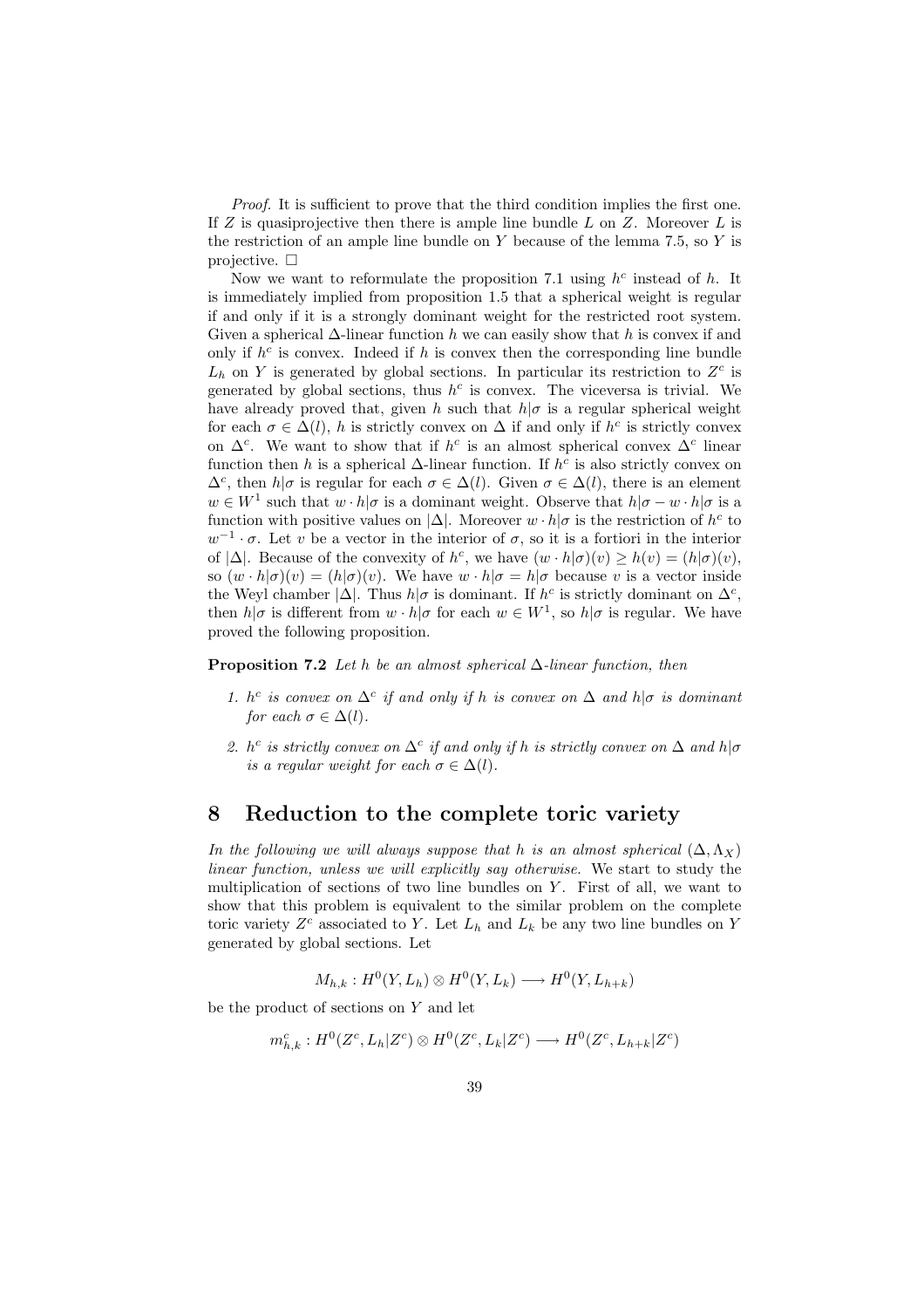be the product of sections of the restrictions to  $Z<sup>c</sup>$  of these line bundles.

**Theorem 8.1** Suppose that h and k are two convex spherical  $\Delta$ -linear function. Then  $M_{h,k}$  is surjective if and only if  $m_{h,k}^c$  is surjective.

Proof. The necessity of the condition is implied by the surjectivity of the restriction maps from Y to  $Z<sup>c</sup>$ . Indeed if  $i: Z<sup>c</sup> \to Y$  is the canonic inclusion then  $m_{h,k}^c \circ (i^* \otimes i^*) = i^* \circ M_{h,k}.$ 

$$
H^{0}(Y, L_{h}) \otimes H^{0}(Y, L_{k}) \longrightarrow H^{0}(Y, L_{h+k})
$$
  
\n
$$
\downarrow i^{*} \otimes i^{*} \qquad \qquad \downarrow i^{*}
$$
  
\n
$$
H^{0}(Z^{c}, L_{h}|_{Z^{c}}) \otimes H^{0}(Z^{c}, L_{k}|_{Z^{c}}) \longrightarrow H^{0}(Z^{c}, L_{h+k}|_{Z^{c}})
$$

Now suppose that  $m_{h,k}^c$  is surjective. It is sufficient to show that the image of  $M_{h,k}$  contains a basis of semi-invariant sections. If h and k are linear then they are the pullbacks of two line bundles generated by global sections on the wonderful variety X, so  $M_{h,k}$  is surjective by the theorem 3.2. In general, given  $\nu \in \Pi(Y, h+k)$  there are  $\lambda \in \Pi(Z^c, h)$  and  $\mu \in \Pi(Z^c, k)$  such that  $\nu = \lambda + \mu$ . Moreover there are elements  $w_1$  and  $w_2$  in the Weyl group  $W^1$  such that  $w_1 \cdot \lambda$  and  $w_2 \cdot \mu$  are dominant weights. Observe that  $\nu \geq w_1 \cdot \lambda + w_2 \cdot \mu$ on  $|\Delta|$ . Moreover  $w_1 \cdot \lambda \geq h$  and  $w_2 \cdot \mu \geq k$  because  $h^c$  and  $k^c$  are convex and invariant for the action of  $W^1$ . Thus  $s^{h-w_1\cdot\lambda}H^0(Y,L_{w_1\cdot\lambda})\subset H^0(Y,L_h)$  and  $s^{k-w_2\cdot \mu}H^0(Y, L_{w_2\cdot \mu}) \subset H^0(Y, L_k)$  (remember that if  $h-w_1\cdot \lambda = \sum_{\tau \in \Delta(1)} a_\tau d^\tau$ then  $s^{h-w_1\cdot\lambda} \in H^0(Y, L_{h-w_1\cdot\lambda})$  is the section  $\prod s_\tau^{\alpha_\tau}$ , where the  $s_\tau \in H(Y, L_{d\tau})$ are the sections of the lemma 6.1). Let  $\varphi \in H^0(Y, L_{w_1} \lambda + w_2 \mu)$  be a lowest weight vector of weight  $-\nu$ . We know that  $\varphi$  is contained in  $Im M_{w_1 \cdot \lambda, w_2 \cdot \mu}$ . Thus  $s^{h+k-w_1\cdot\lambda-w_2\cdot\mu}\varphi$  is contained in  $s^{h+k-w_1\cdot\lambda-w_2\cdot\mu}Im M_{w_1\cdot\lambda,w_2\cdot\mu} \subset Im M_{h,k}$ and it is not zero.  $\Box$ 

We can prove the following proposition without assuming the surjectivity of  $m_{h,k}^c$ . Given two convex spherical  $\Delta$ -linear function, say h and k, let  $\Pi(Y, h, k)$ be the set of the weights of the lowest weight vectors contained in  $Im M_{h,k}$ .

**Proposition 8.1**  $\Pi(Y, h, k)$  is saturated with respect to the dominant order of the roots in  $\widetilde{\phi}$ .

*Proof.*  $\Pi(Y, h+k)$  is saturated because  $-\alpha_i^s$  has positive values on  $|\Delta|$  for each  $i = 1, ..., l$ . Indeed, given a spherical weight  $\mu$  dominated by a spherical each  $i = 1, ..., i$ . Indeed, given a spherical weight  $\mu$  dominated by a spherical weight  $\lambda$  in  $\Pi(Y, h + k)$  then  $\mu = \lambda - \sum a_i \alpha_i^s$  where  $a_i$  is a positive integer for each *i*. So  $\mu \geq \lambda \geq h$  and  $\mu$  belongs to  $\Pi(Y, h + k)$ .

Given  $\nu \in \Pi(Y, h, k)$  there are two weights  $\lambda \in \Pi(Y, h)$  and  $\mu \in \Pi(Y, k)$  such that  $\nu = \lambda + \mu$ . (By hypothesis there are sections  $s_1^i \in H^0(Y, L_h)$  and sections that  $\nu = \lambda + \mu$ . (By hypothesis there are sections  $s_1 \in H^1(T, L_h)$  and sections  $s_2^i \in H^0(Y, L_k)$  such that  $s_{\nu} := M_{h,k}(\sum s_1^i \otimes s_2^i)$  is a semi-invariant section of weight  $\nu$ . We define  $\lambda$  as the weight of  $s_1^j$  and  $\mu$  as the weight of  $s_2^j$  for a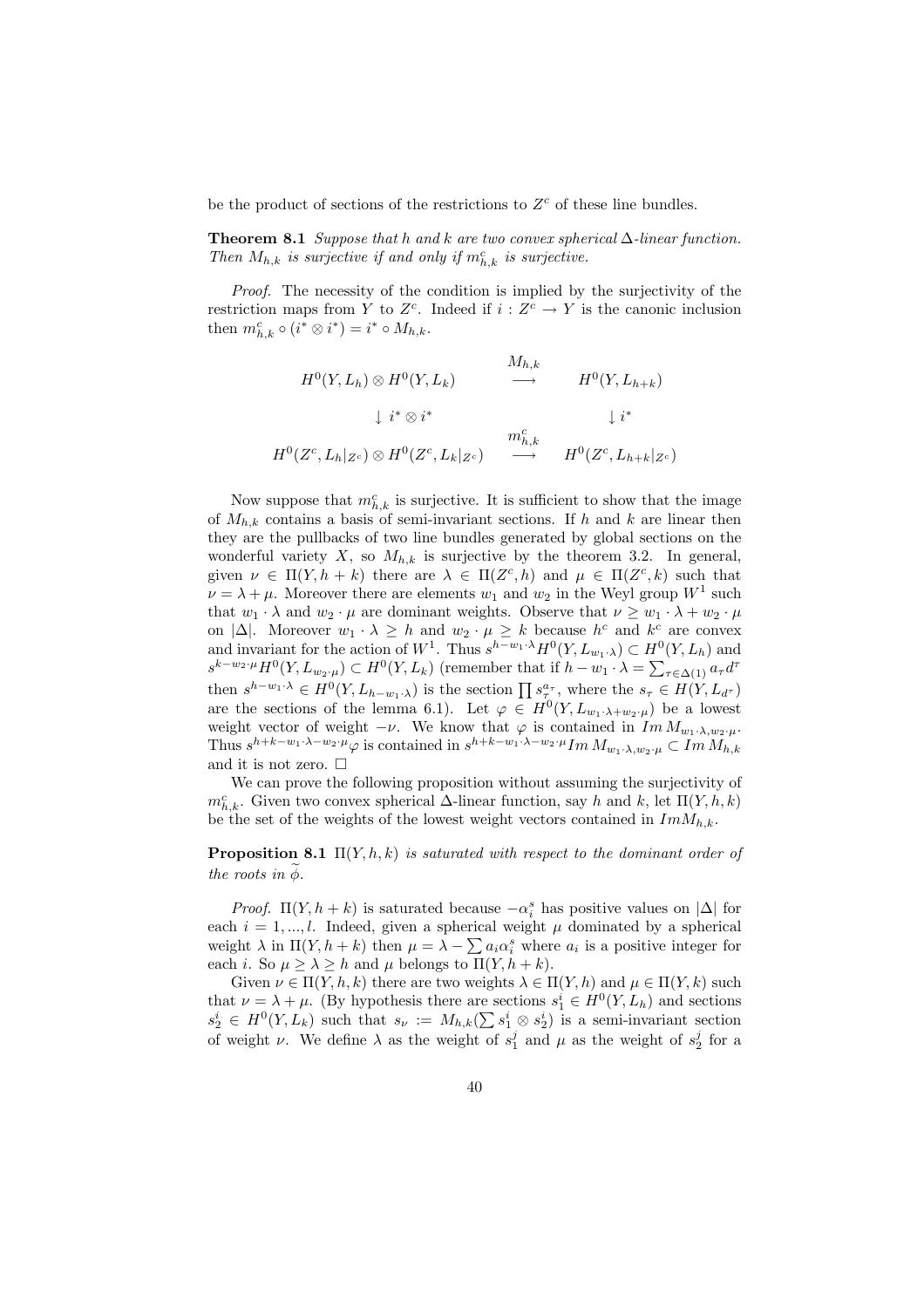suitable j). Moreover there are element  $w_1, w_2$  in the Weyl group  $W^1$  such that  $w_1 \cdot \lambda$  and  $w_2 \cdot \mu$  are dominant weights. Observe that  $\nu \geq w_1 \cdot \lambda + w_2 \cdot \mu$  on  $|\Delta|$ , so  $\nu \in \prod(Y, w_1 \cdot \lambda + w_2 \cdot \mu)$ . Let  $\nu'$  be a spherical weight dominated by  $\nu$ , then  $\nu' \in \Pi(Y, w_1 \cdot \lambda + w_2 \cdot \mu)$  because this set is saturated. Let  $\varphi$  be a lowest weight vector of weight  $\nu'$ . Because of the surjectivity of  $M_{w_1 \cdot \lambda, w_2 \cdot \mu}$  we have  $\varphi \in s^{h+k-w_1 \cdot \lambda - w_2 \cdot \mu} Im M_{w_1 \cdot \lambda, w_2 \cdot \mu} \subset Im M_{h,k}$ .

# 9 Reduction to the open toric variety

In this section we want to show that, given two ample line bundles, the product of sections on  $Z<sup>c</sup>$  is surjective if and only if the product of sections on  $Z$  is surjective. Moreover we will study the relation between the sections of  $L/Z$  and the sections of  $L|Z^c$  for any ample line bundle L on Y. Remember that we have fixed a  $\sigma \in \Delta(l)$  and we have set  $v_h = h|\sigma$  for each  $h \in SF(\Delta, \Lambda_X)$ . Moreover  $(Z, h) = Q_h \cap (M + v_h)$  and  $\Pi(Z^c, h) = P_h \cap (M + v_h)$ .

Now we want to prove some relations between  $P_h$  and  $Q_h$ , but before we have to define some notations. Recall that  $\{e_1, ..., e_l\}$  is the basis of  $N_{\mathbf{R}}$  dual to the basis  $\{f_1, ..., f_l\}$  of  $M_{\mathbf{R}}$ . We have to define a second basis  $\{g_1, ..., g_l\}$  of  $M_{\rm R}$  because the fundamental Weyl chamber  $C^+$  is more easily defined using the basis the fundamental weights than the basis of the simple roots.  $g_i$  is a positive multiple of  $-\tilde{\omega}_i$ . Remember that there are positive constants  $a_i$  such  $a_i\widetilde{\omega}_i$  is the *i*-th fundamental weight of  $\widetilde{\phi}$ . If  $\widetilde{\phi}$  is reduced we define  $g_i$  as  $-a_i\widetilde{\omega}_i$ , while if the type of  $\widetilde{\phi}$  is  $BC_l$  then  $-g_i$  is the *i*-th fundamental weight of the root system of type  $B_l$  contained in  $\widetilde{\phi}$ . In general  $-g_i$  is the *i*-th fundamental weight of the unique reduced root system contained in  $\phi$  which share a basis with  $\phi$ .  $g_1, ..., g_l$  generate a lattice which contains M. Let  $\{\check{g}_1, ..., \check{g}_l\}$  be the dual basis of  $\{g_1, ..., g_l\}$ . We will seldom use this last basis. Given a point p dual basis of  $\{g_1, ..., g_l\}$ . We will sell set this fast basis. Given a point p<br>in  $M_{\mathbf{R}}$  we will use the following notations:  $p = \sum x_i f_i = \sum x_i g_i$ , using the "normal" coordinates for the basis  $\{f_1, ..., f_l\}$  and the "dotted" coordinates for the basis  $\{q_1, ..., q_l\}$ . (In the following figures we consider the case in which the restricted root system is of type  $A_2$  and Z is  $\mathbf{A}^2$ .



Observe that  $C^+ = \{ \sum \dot{x}_i g_i : \dot{x}_i \leq 0 \,\forall i \}$ , namely  $C^+ = \sigma(-g_1, ..., -g_l)$ .

The equations of  $Q_h$  are of the form  $\sum b_i x_i \geq b$  where the  $b_i$  are positive The equations of  $Q_h$  are of the form  $\sum a_i x_i \ge 0$  where the  $b_i$  are positive<br>constants. So, given any  $m \in Q_h$ , we have  $m + \bigoplus \mathbf{R}^+(f_i) \subset Q_h$ , i.e.  $Q_h$  is stable by translation with respect to vectors in  $\sigma(f_1, ..., f_l)$ .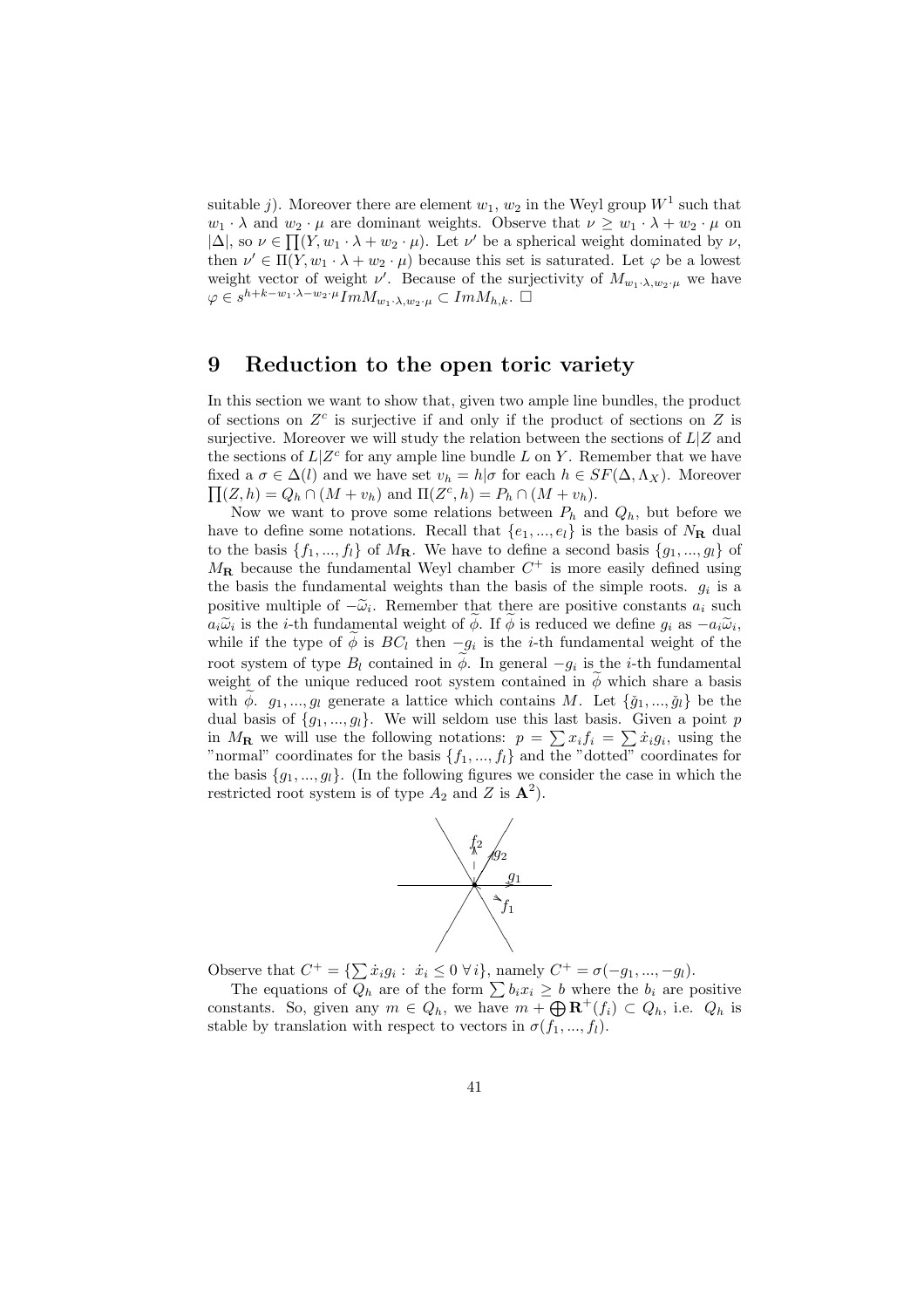Let  $H_j$  be the hyperplane of  $M_{\mathbf{R}}$  generated by  $g_1, ..., \hat{g}_j, ..., g_l$ , so the intersection of  $H_j$  and  $C^+$  is a Weyl wall. Let  $s_j$  be the orthogonal reflection with respect to  $H_j$ . Observe that, if  $P_h$  contains a point p, then it contains all the translates of p by  $W^1$ . Moreover, given any point  $p \in P_h$ ,  $P_h$  contains the orthogonal projection  $\frac{1}{2}(p + s_j p)$  of p to  $H_j$  for each j. Because  $h^c$  is strictly convex on  $\Delta^c$ , there is no vertex of  $P_h$  contained in  $H_j$ . Indeed, given a vertex  $h|\sigma$  of  $P_h$ , then  $s_j \cdot h|\sigma$  is different from  $h|\sigma$ .



**Proposition 9.1** Let h be a spherical  $\Delta$ -linear function such that h<sup>c</sup> is strictly convex on  $\Delta^c$ . Then  $Q_h \cap C^+ = P_h \cap C^+$  and  $Q_h = P_h \cap C^+ + \sigma(f_1, ..., f_l)$ .

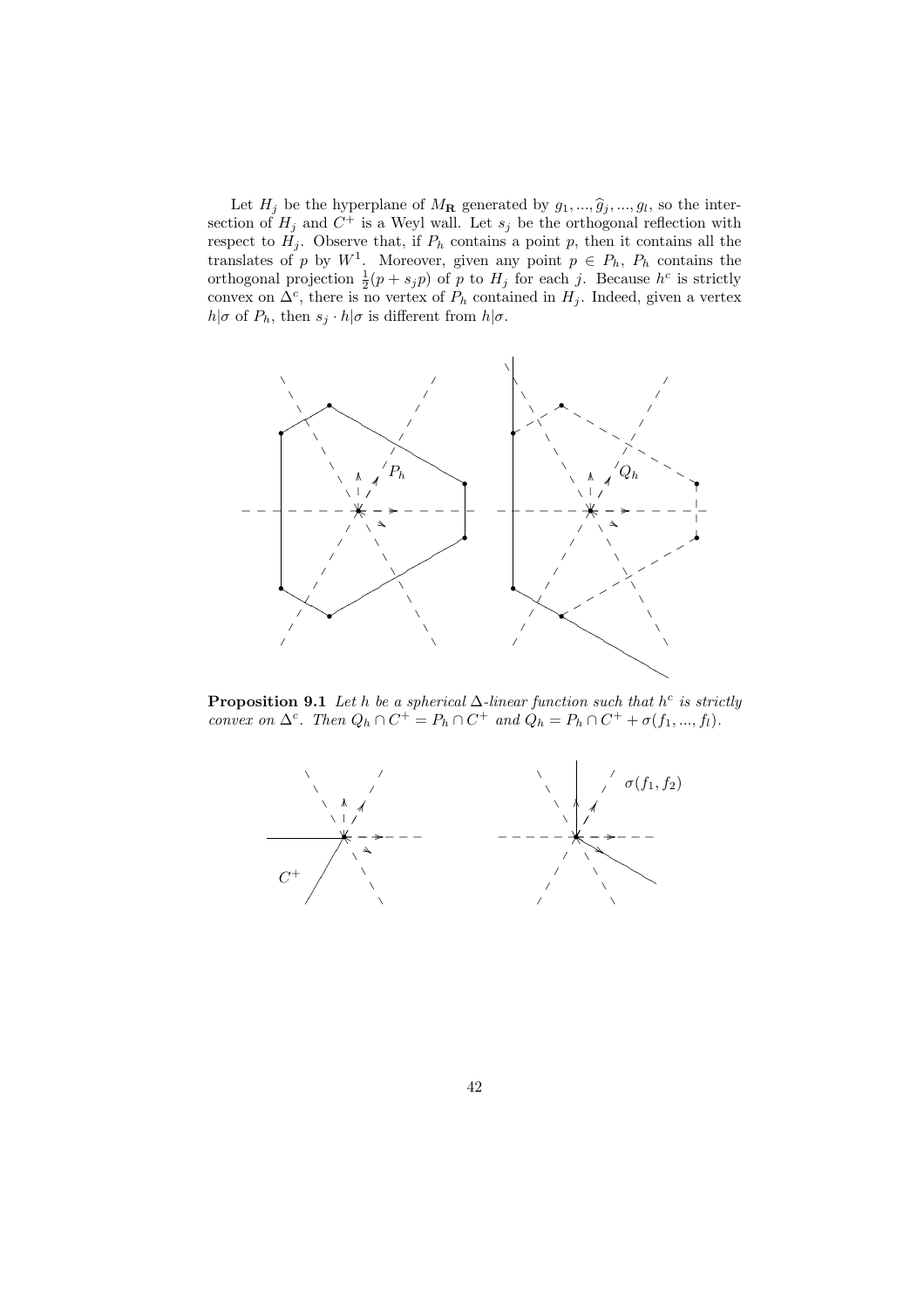

Remember that the function associated to a polyhedron  $K$  is the piecewise linear function  $h_K$  such that  $h_k(n) := \inf\{m(n); m \in K\}$  for each  $n \in N_{\mathbf{R}}$ , so  $h_K$  has values in R∪−∞. Moreover it has always finite values if and only if K is compact. There is a decomposition in convex cones of the convex set  $\{n \in N_{\mathbf{R}}:\}$  $h_K(n) \in \mathbf{R}$  such that there is an one-to-one correspondence between the cones of such decomposition and the faces of  $K$ . In particular there is an one-to-one correspondence between the 1-dimensional cones of such decomposition and the  $(l-1)$ -dimensional faces of K. This faces are in one-to-one correspondence with the semi-spaces that define K. Given a such cone  $\tau$  the associated semi-space is  $\{m \in M_{\mathbf{R}} : m(\varrho(\tau)) \geq h_K(\varrho(\tau))\}.$ 

First of all we will show that  $P_h \cap C^+ = Q_h \cap C^+$ . The function  $h_{Q_h}$ associated to  $Q_h$  is equal to h on  $|\Delta|$  and it has value  $-\infty$  on the complementary set. The semi-spaces defining  $Q_h \cap C^+$  are  $\{m \in M_\mathbf{R} : m(\varrho(\tau)) \ge h(\varrho(\tau))\}$  for each  $\tau \in \Delta(1)$  and  $\{m \in M_{\mathbf{R}} : m(\check{g}_i) \leq 0\}$  for each i. It is evident that  $P_h \cap C^+ \subseteq Q_h \cap C^+$ , so it is sufficient to show that  $Q_h \cap C^+ \subseteq P_h$ . As a matter of fact it is sufficient to show that  $Q_h \cap C^+ \cap M_{\mathbf{Q}} \subseteq P_h$  because  $P_h$ is closed. The semi-spaces defining  $P_h$  are  $\{m \in M_\mathbf{R} : m(\varrho(\tau)) \ge h^c(\varrho(\tau))\}$ for each  $\tau \in \Delta^c(1)$ . Given any  $m \in Q_h \cap C^+ \cup M_{\mathbf{Q}}$  and any  $\tau \in \Delta^c(1)$ we have to show that  $m(\varrho(\tau)) \geq h^c(\varrho(\tau))$ . Because of the symmetry of  $\Delta^c$ , there are  $w \in W^1$  and  $\tau' \in \Delta(1)$  such that  $\rho(\tau) = w \cdot \rho(\tau')$ . Observe that there are  $w \in W$  and  $\tau \in \Delta(1)$  such that  $\varrho(\tau) = w \cdot \varrho(\tau)$ . Observe that  $w^{-1} \cdot m - m$  is a linear combination  $\sum c_i f_i$  of the  $f_i$  with positive coefficients,  $w \rightarrow m-m$  is a linear combination  $\sum c_i j_i$  of the  $j_i$  with positive coefficients,<br>so  $m(\varrho(\tau)) = m(w \cdot \varrho(\tau')) = (w^{-1} \cdot m)(\varrho(\tau')) = m(\varrho(\tau')) + \sum c_i f_i(\varrho(\tau')) \geq$  $m(\varrho(\tau')) \ge h(\varrho(\tau')) = h^{c}(\varrho(\tau)).$ 

Now we want to show that  $Q_h = P_h \cap C^+ + \sigma(f_1, ..., f_l)$ . The decomposition in cones of  $N_{\mathbf{R}}$  associated to  $h_{P_h\cap C^+}$  has 1-dimensional cones  $\{\sigma(\check{g}_1), ..., \sigma(\check{g}_l)\}\cup$  $\Delta(1)$ .  $h_{P_h \cap C^+}$  has finite values on all  $N_{\mathbf{R}}$ , it is equal to h on  $|\Delta|$  and vanishes on the vectors  $\check{g}_1, ..., \check{g}_l$ . The function associated to  $\sigma(f_1, ..., f_l)$  vanishes on  $|\Delta|$ and has value  $-\infty$  on the complementary set. Thus their sum is the function associated to  $Q_h$ . So the claim follows by the theorem 4.2, namely by the fact that  $h_Q + h_{Q'} = h_{Q+Q'}$  for each polyhedrons Q and Q'.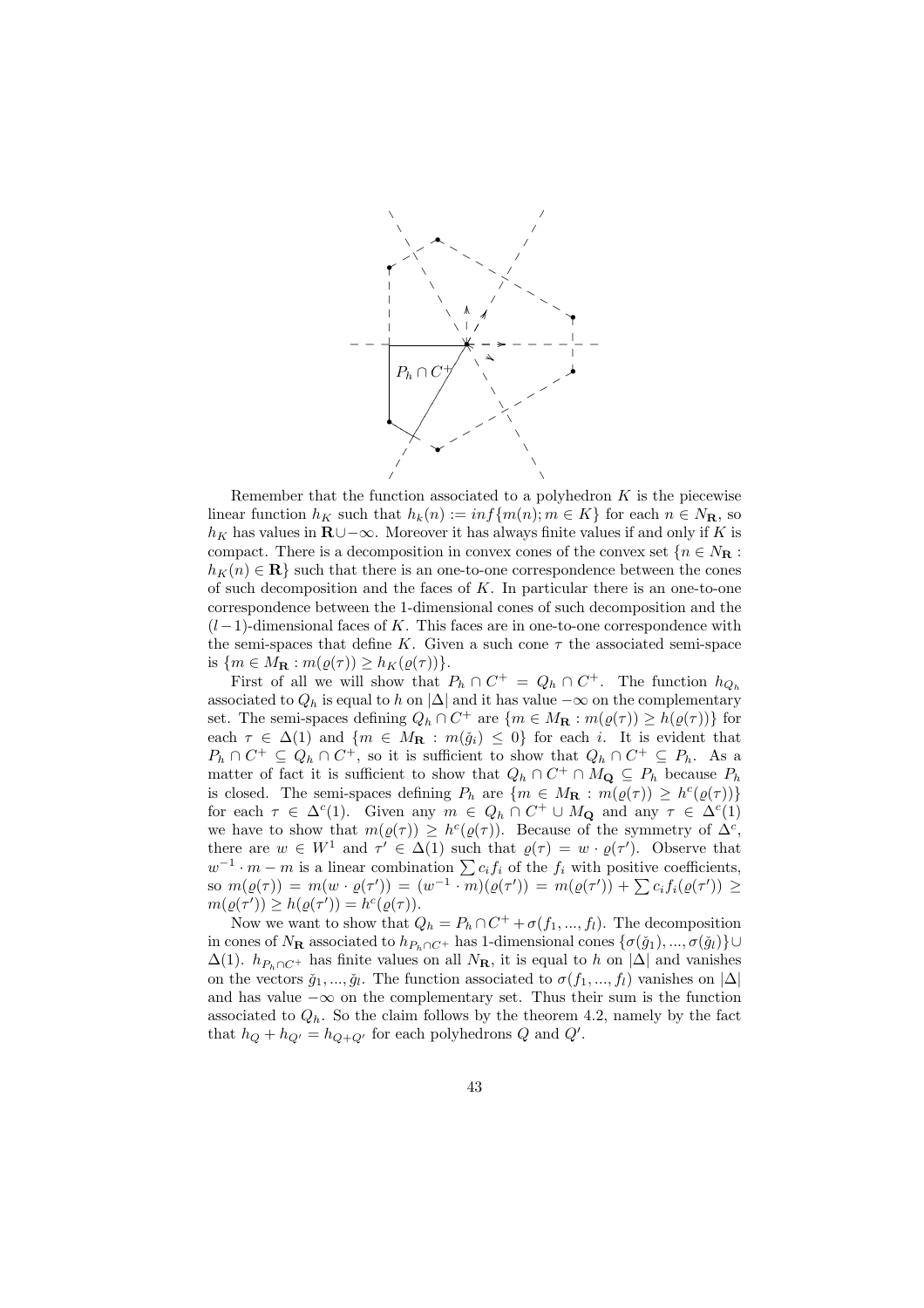We can prove a stronger statement on the "rational" points of  $Q_h$  and  $P_h$ .

**Proposition 9.2** Let h be a spherical  $\Delta$ -linear function such that h<sup>c</sup> is strictly **Proposition 9.2** Let *n* be a spherical  $\Delta$ -unear junction such that *n*<sup>-</sup> is st<br>convex on  $\Delta^c$ . Then  $Q_h \cap (v_h + M) = P_h \cap C^+ \cap (v_h + M) + \sum_{i=1}^l \mathbf{Z}^+ f_i$ .

Remark Observe that  $H^0(Z, L|Z)$  is a  $O_{Z^c}(Z^c)$ -module through the restriction map  $O_{Z^c}(Z^c) \to O_Z(Z)$  and  $H^0(Z^c, L|Z^c)$  is a  $O_{Z^c}(Z^c)$ -submodule of  $H^0(Z, L|Z)$ . This proposition imply that  $H^0(Z, L|Z)$  is generated by  $H^0(Z^c, L|Z^c)$ as an  $O_Z(Z)$ -module.

*Proof.* We need some lemmas. Recall that  $s_j$  is the orthogonal reflection with respect to  $H_j$ . Observe that  $f_j$  is orthogonal to  $H_j$  and let  $\widetilde{f}_i = \frac{1}{2}(f_i + s_i f_j)$ for each  $i \neq j$ . Observe that  $\widetilde{f}_i \in H_j$  for each  $i \neq j$ . Moreover  $\{\widetilde{f}_i\}_{i \neq j}$  is a basis of  $H_j$ .  $-f_i$  and  $-f_j$  are distinct simple restricted roots, so they form an obtuse angle. Hence  $\tilde{f}_i = f_i + d_i f_j$  for a suitable positive integer  $d_i$ . We have the following easy consequence of the proposition 9.1.

Lemma 9.1  $Q_h \cap H_j = P_h \cap H_j \cap C^+ + \bigoplus_{i \neq j} \boldsymbol{R}^+ \tilde{f}_i.$ 

 $\Box$ 

*Proof.* Let  $p = p' + \sum r_i f_i \in Q_h \cap H_j$  with  $p' \in P_h \cap C^+$  and  $r_i$  positive *Proof.* Let  $p = p + \sum r_i j_i \in Q_h \cap T_j$  with  $p \in F_h \cap C$  and  $r_i$  positive constants. Then  $p = \frac{1}{2}(p' + s_j p') + \sum r_i \frac{1}{2}(f_j + s_j f_i)$ . Hence is sufficient to observe that  $\frac{1}{2}(p' + s_j p')$  belongs to  $P_h \cap H_j \cap C^+$  (it is the projection of p' to  $H_i$ ).  $\Box$ 

Let  $R_j = \{p + af_i \mid p \in Q_h \cap H_i \text{ and } -1/2 \leq a \leq 1/2\}$ . First of all we want to describe the conditions for a point  $m \in M_{\mathbf{R}}$  to belong to  $R_j$ . Fixed any j, we define another basis  $u_1, ..., u_l$  of  $M_{\mathbf{R}}$  such that  $u_j = f_j$  and  $u_i = g_i$  if any j, we define another basis  $u_1, ..., u_l$  of  $M_{\mathbf{R}}$  such that  $u_j = j_j$  and  $u_i = g_i$  in  $i \neq j$ . The conditions for a point  $p = \sum y_i u_i$  to belong to  $Q_h \cap H_j$  are  $y_j = 0$  $i \neq j$ . The conditions for a point  $p = \sum y_i u_i$  to belong to  $Q_h \cap H_j$  are  $y_j = 0$  plus conditions of the form  $\sum_{i \neq j} n_i y_i \geq n$ . Thus the conditions for a point plus conditions of the form  $\sum_{i \neq j} n_i y_i \geq n$ . Thus the conditions for a point  $p = \sum y_i u_i$  to belong to  $R_j$  are the inequalities of the form  $\sum_{i \neq j} n_i y_i \geq n$  that define  $Q_h ∩ H_j$  plus the inequalities  $-1/2 ≤ y_j ≤ 1/2$ . A fundamental part of the proof is the following lemma on the  $R_i$ . This lemma is the unique part of the proof in which we will use the strictly convexity of  $h^c$ .

**Lemma 9.2**  $R_i$  is contained in Q for each j.

44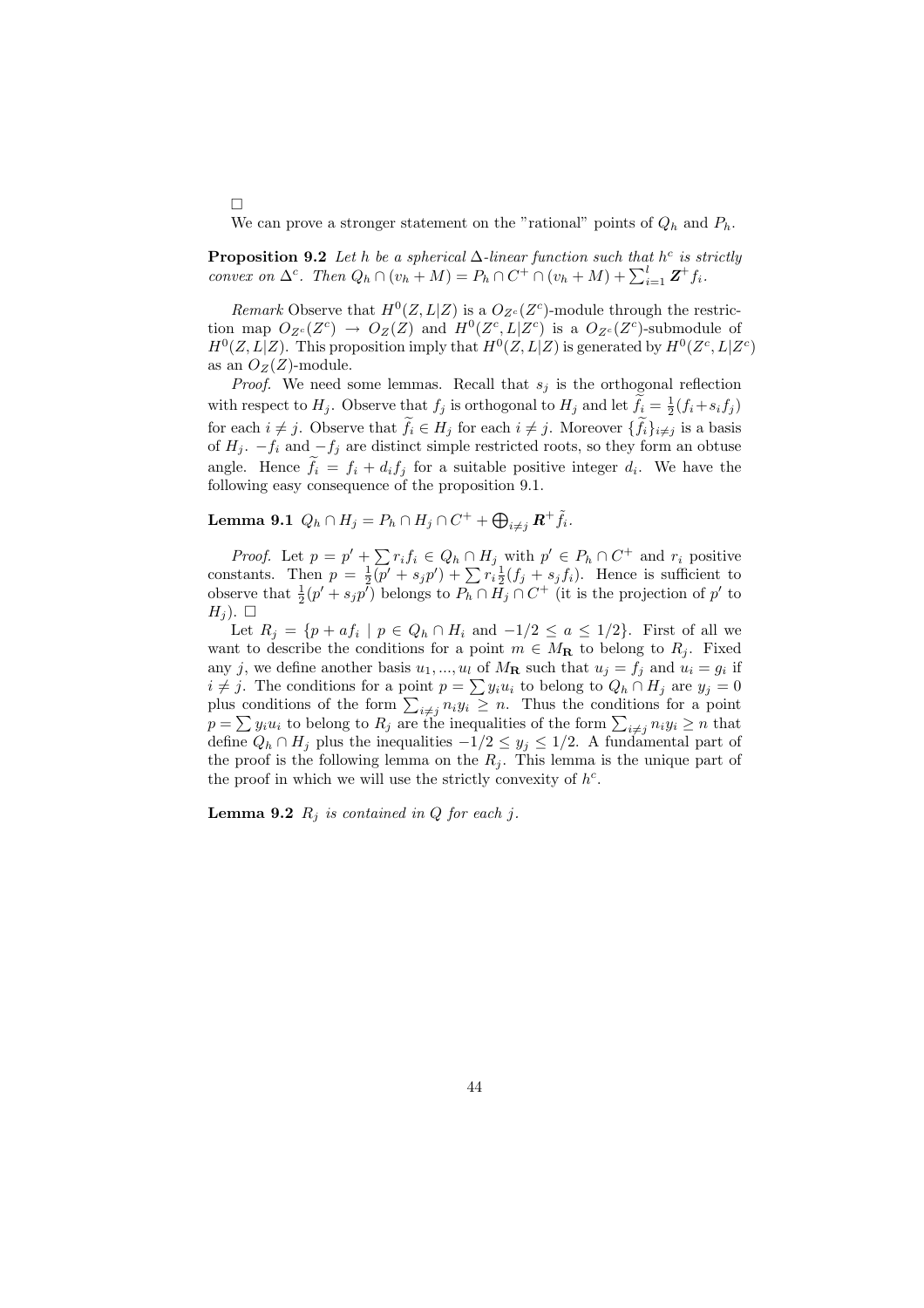

*Proof.* Observe that it is sufficient to show that  $P_h \cap H_j \cap C^+ + [-1/2, 1/2] f_j \subset$  $Q_h$  because of the previous lemma.



Because of the convexity of  $Q_h$  it is sufficient to show that  $Q_h$  contains the points  $p' \pm (1/2) f_j$  for each vertex  $p'$  of  $P_h \cap H_j$ .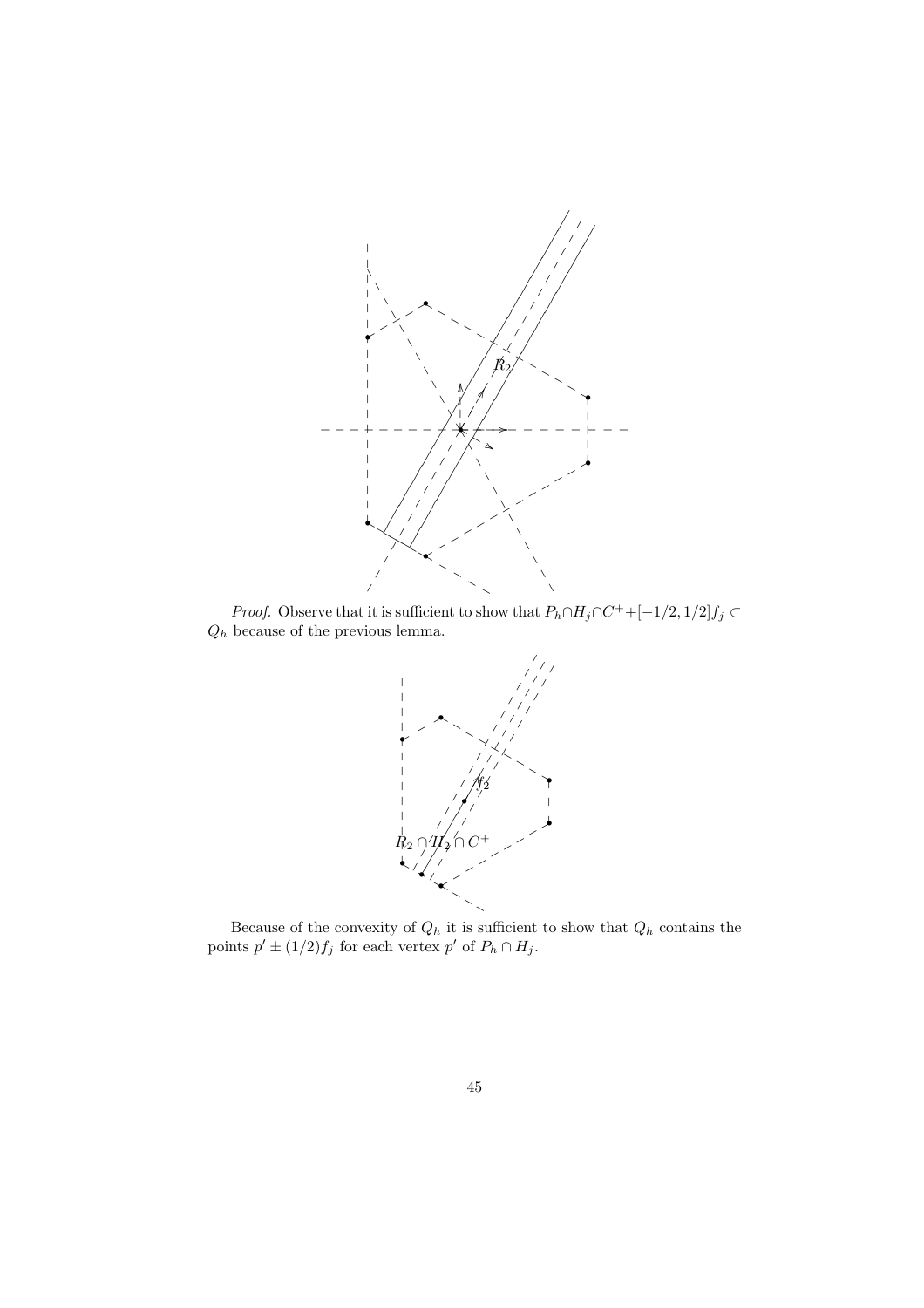

Observe that the vertices of  $P_h \cap H_j$  are orthogonal projections to  $H_j$  of suitable vertices of  $P_h$ . Indeed let p' a vertex of  $P_h \cap H_j$  and let p be the endpoint different by  $p'$  of the segment intersection of  $P_h$  with the semi-line outgoing from p' and parallel to  $f_j$ . If p is not a vertex of  $P_h$  then p is an interior point of a segment I contained in  $P_h$ . Thus p' is an interior point of the projection of I to  $H_j$  and this segment is contained in  $P_h$  by the symmetry of  $P_h$ , a contradiction.

If  $q' + af_j$  with  $q' \in Q_h \cap H_j$  belongs to  $M + v_h$ , then  $s_j(q' + af_j) = q' - af_j$ , so 2a ∈ **Z**. Observe that if q is a vertex of  $P_h \cap H_i$ , then there is a constant a such that  $q+af_j$  is a vertex of  $P_h$ , so it is sufficient to show that the intersection of  $P_h$  with the line parallel to  $f_i$  and passing through any vertex of  $P_h \cap H_i$ is not a point. If there is a vertex p of  $P_h \cap H_j$  without such property, then p is vertex of  $P_h$  belonging to  $H_j$ , a contradiction. Indeed there is no segment contained in  $P_h$  that contains p as an internal point. (If I is a such segment then the projection to  $H_j$  of I would be contained in  $P_h \cap H_j$  and would contain p, so it has to be p because p is a vertex of  $P_h \cap H_j$ . Hence I is parallel to  $f_j$ .  $\Box$ 

Now, we can conclude the proof of the proposition 9.2 (look to the following figure). Let p be a point contained in  $Q_h \cap (M + v_h)$  and suppose that  $p =$ The integral of the appendix contained in  $Q_h \cap (M + v_h)$  and suppose that  $p = x_i f_i = \sum \dot{x}_i g_i$ . If  $\dot{x}_i \leq 0$  for each i, then  $p \in P_h \cap C^+$ . Otherwise there is an  $\sum x_i j_i = \sum x_i g_i$ . If  $x_i \leq 0$  for each  $i$ , then  $p \in P_h \cap C$ . Otherwise there is an index j such that  $\dot{x}_j > 0$ . We know that  $p = p' + \sum a_i f_i$  where  $p' \in P \cap C^+$  and the  $a_i$  are positive constants, but the  $a_i$  may not be integers. If  $\dot{x}_i \geq 2$  then  $a_i \geq$ 1. Indeed the j-th coordinate of  $f_i$  with respect to  $\{g_1, ..., g_l\}$  is 2 if  $i = j$  and it is negative otherwise. Thus the point  $p - [a_j]f_j = p' + (a_j - [a_j])f_j + \sum_{i \neq j} a_i f_i$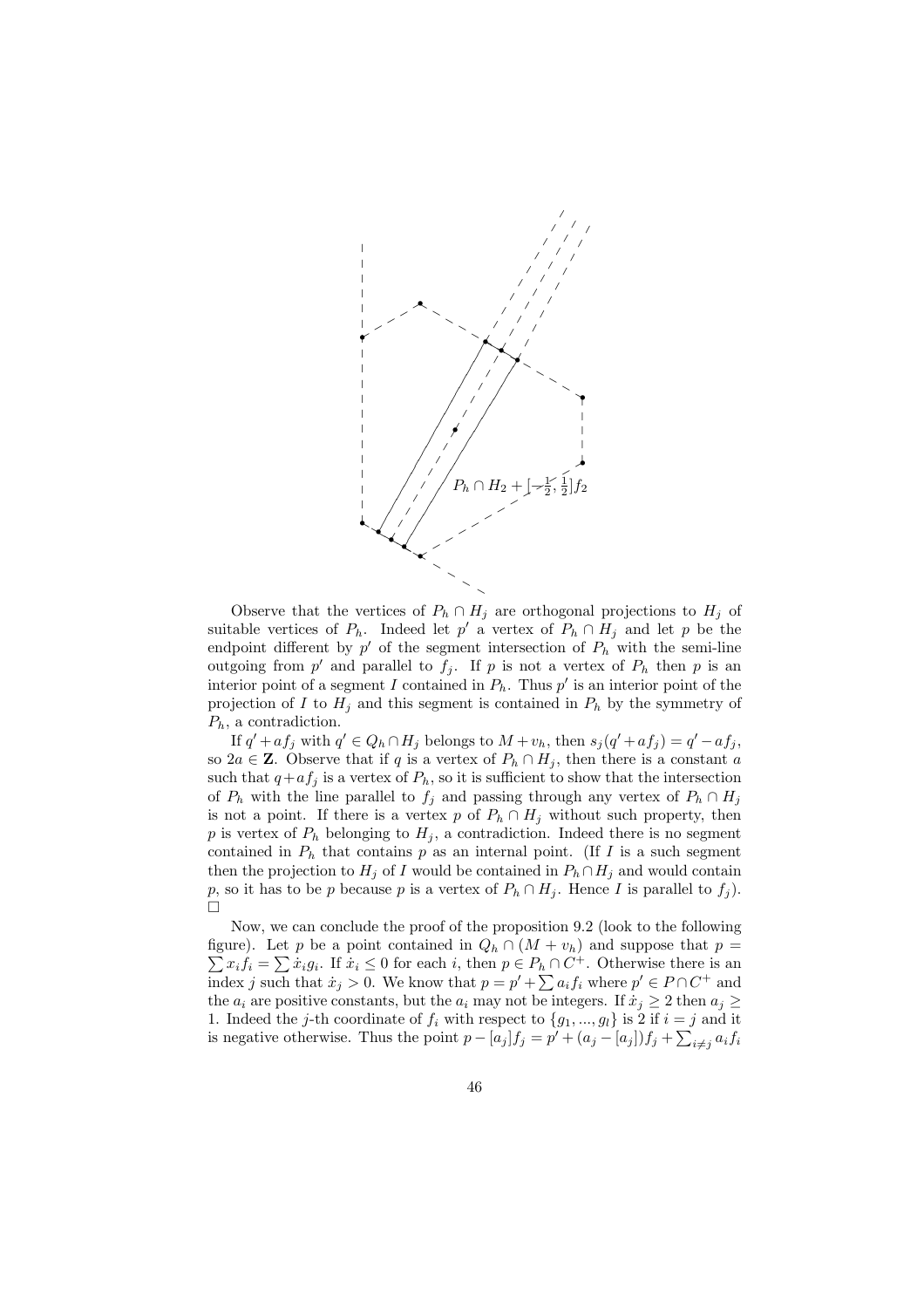belongs to  $Q_h \cap (M + v_h)$  and it has j-th coordinate with respect to  $\{g_1, ..., g_l\}$ strictly less than 2  $([a_j]$  is the integral part of  $a_j$ ). Moreover, this coordinate can be at most 1 because  $p - [a_j]f_j$  is a weight. We can suppose that it is exactly 1, so  $p - [a_j]f_j - (1/2)f_j$  belongs to  $Q_h \cap H_j$  and it is the projection of  $p - [a_j]f_j$  to  $H_j$ . Thus  $p - [a_j]f_j$  belong to  $R_j$ , so also  $p - [a_j]f_j - f_j$  belongs to  $R_j$  and its j-th coordinate with respect to  $\{g_1, ..., g_l\}$  is negative. Moreover  $p - (p - [a_j]f_j - f_j) = ([a_j] + 1)f_j$  is a linear combination of the  $f_i$  with positive integral coefficients. If there is an index k such that  $p - [a_j]f_j - f_j$  has negative k-th coordinate with respect to  ${g_1, ..., g_l}$ , then we reiterate the process. The process has to end in a finite number of steps because  $Q_h$  is contained in the process has to end in a linite number of<br>semi-space  $\{\sum x_i \ge h(e_1 + ... + e_l)\}\.$ 



Now we want to show a combinatorial condition equivalent to the suriectivity of the product of sections.

**Lemma 9.3** Let h and k be two spherical  $\Delta$ -linear functions such that h<sup>c</sup> and  $k^c$  are strictly convex on  $\Delta^c$ . Then  $m_{h,k}$  is surjective if and only

$$
Q_h \cap (v_h + M) + Q_k \cap (v_k + M) = Q_{h+k} \cap (v_{h+k} + M).
$$

Moreover  $m_{h,k}^c$  is surjective if and only

$$
P_h \cap (v_h + M) + P_k \cap (v_k + M) = P_{h+k} \cap (v_{h+k} + M).
$$

Proof. We prove only the first part of lemma because the proof of the second one is very similar. Suppose that  $m_{h,k}$  is surjective and let  $\nu \in Q_{h+k} \cap (v_{h+k} +$ M). Hence there is a seminvariant section  $s \in H^0(Z, L_{h+k}|Z)$  of weight  $\nu$  and there are seminvariant sections  $t_i \in H^0(Z, L_h|Z)$  and  $u_i \in H^0(Z, L_k|Z)$  such there are seminvariant sections  $t_i \in H^{\infty}(\mathbb{Z}, L_h|\mathbb{Z})$  and  $u_i \in H^{\infty}(\mathbb{Z}, L_k|\mathbb{Z})$  such that  $m_{h,k}(\sum t_i \otimes u_i) = s$ . Let  $\lambda_i$  be the weight of  $t_i$  and let  $\mu_i$  be the weight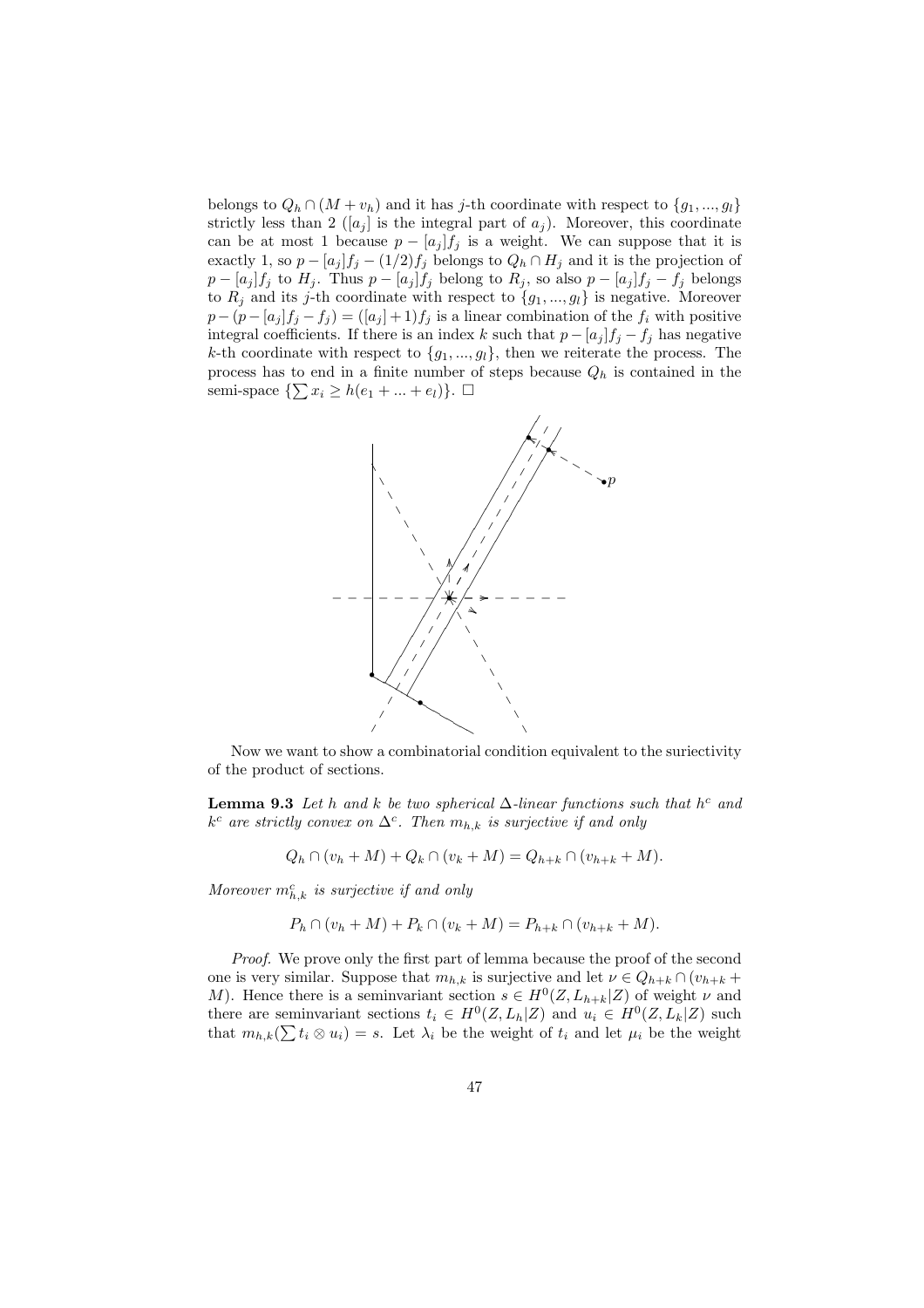of  $u_i$ , we can suppose that  $\lambda_1 + \mu_1 = \nu$  up to exchange the indices. Moreover  $\lambda_1 \in Q_h \cap (v_h + M)$  and  $\mu_1 \in Q_k \cap (v_k + M)$ . Viceversa suppose that

$$
Q_h \cap (v_h + M) + Q_k \cap (v_k + M) = Q_{h+k} \cap (v_{h+k} + M).
$$

It sufficient to prove that the image of  $m_{h,k}$  contains a basis of seminvariant sections. Given any seminvariant section s of weight  $\nu$ , there are  $\lambda \in Q_h \cap (v_h +$ M) and  $\mu \in Q_k \cap (v_k + M)$  such that  $\lambda + \mu = \nu$ . Let  $t \in H^0(Z, L_h | Z)$  be a seminvariant section of weight  $\lambda$  and let  $u \in H^0(Z, L_h|Z)$  be a seminvariant section of weight  $\mu$ , we known that  $m_{h,k}(t \otimes u)$  is a not zero multiple of s.  $\Box$ 

Now we can prove the most important theorem on the product of sections.

**Theorem 9.1** Let h and k be two spherical  $\Delta$ -linear functions such that h<sup>c</sup> and  $k^c$  are strictly convex on  $\Delta^c$ . Then  $m_{h,k}$  is surjective if and only if  $m_{h,k}^c$  is surjective.

We have shown that the theorem is equivalent to the following more combinatorial statement:

$$
Q_h \cap (v_h + M) + Q_k \cap (v_k + M) = Q_{h+k} \cap (v_{h+k} + M)
$$

if and only if

$$
P_h \cap (v_h + M) + P_k \cap (v_k + M) = P_{h+k} \cap (v_{h+k} + M).
$$

*Proof.* The sufficiency of the condition is easy. Given a point  $p \in Q_{h+k}$ *Proof.* The sunctency of the condition is easy. Given a point  $p \in Q_{h+k} \cap (M + v_{h+k})$  we know that  $p = p' + \sum c_i f_i$  where  $p' \in P_{h+k} \cap C^+ \cap (M + v_{h+k})$ and the  $c_i$  are positive integers. Moreover there are  $p_h \in P_h \cap (M + v_h)$  and and the  $c_i$  are positive integers. Moreover there are  $p_h \in P_h \cap (M + v_h)$  and  $p_k \in P_k \cap (M + v_k)$  such that  $p' = p_h + p_k$ . Thus  $p = (p_h + \sum c_i f_i) + p_k$  and  $p_k \in F_k \cap (M + v_k)$  such that  $p = p_h$ <br>  $p_h + \sum c_i f_i$  belongs to  $Q_h \cap (M + v_h)$ .

Suppose now that  $Q_h \cap (v_h + M) + Q_k \cap (v_k + M) = Q_{h+k} \cap (v_{h+k} + M)$ . Let suppose now that  $Q_h \cap (v_h + M) + Q_k \cap (v_k + M) = Q_{h+k} \cap (v_{h+k} + M)$ . Let  $m = \sum z_i f_i = \sum \dot{z}_i g_i$  be a point in  $P_{h+k} \cap (M + v_{h+k})$ . We can suppose that m belongs to  $C^+$  by the symmetry of the polytopes  $P_h$  and  $P_k$ . By hypothesis there are two points  $p'_0 \in Q_h \cap (M + v_h)$  and  $q'_0 \in Q_k \cap (M + v_k)$  such that  $p'_0 + q'_0 = m$ . First, we will show that we can choose  $p'_0$  and  $q'_0$  such that  $p'_0$ belongs to  $P_h$ . Indeed we know that  $p'_0 = p_0 + w$  where  $p'_0 \in P_h \cap C^+ \cap (M + v_h)$ belongs to  $P_h$ . Indeed we know that  $p_0 = p_0 + w$  where  $p_0 \in P_h \cap C \cap (M + v_h)$ <br>and  $w \in \bigoplus \mathbf{Z}^+ f_i$ , so  $m = p_0 + q_0$  where  $q_0 := q'_0 + w$  belongs to  $Q_k \cap (M + v_k)$ .

Proceeding as in the proposition 9.2, we can define a sequence of pairs of points  $\{(p_i, q_i)\}_{i=0,\dots,r}$  with the following properties: 1)  $p_i \in Q_h \cap (M + v_h)$ for each i; 2)  $q_i \in Q_k \cap (M + v_h)$  for each i; 3)  $m = p_i + q_i$  for each i; 4)  $(p_0, q_0)$  is as before; 5)  $(p_{i+1}, q_{i+1}) = (p_i + f_{j_i}, q_i - f_{j_i})$  for a suitable  $j_i$  and 6)  $q_r \in P_k$ . Indeed we can define the  $\{q_i\}$  as in the proposition 9.2 and then we set  $p_i = m - q_i$ . Now it is sufficient to show by induction that we can choose the indices  $j_i$  so that  $p_i$  belongs to  $P_h$  for each i. We known that  $p_0 \in P_h$ . Now suppose that  $p_n$  belongs to  $P_h$  by inductive hypothesis. Suppose that Now suppose that  $p_n$  belongs to  $F_h$  by inductive hypothesis. Suppose that  $p_n = \sum x_i f_i = \sum \dot{x}_i g_i$  and  $q_n = \sum y_i f_i = \sum \dot{y}_i g_i$ . If  $q_n \in P_k$  we define  $r = n$  and there is nothing to prove. Otherwise there is an index  $j_n$  such that  $y_{j_n} > 0$  and it is sufficient to prove that  $p_n + f_{j_n}$  belongs to  $P_h$ . Observe that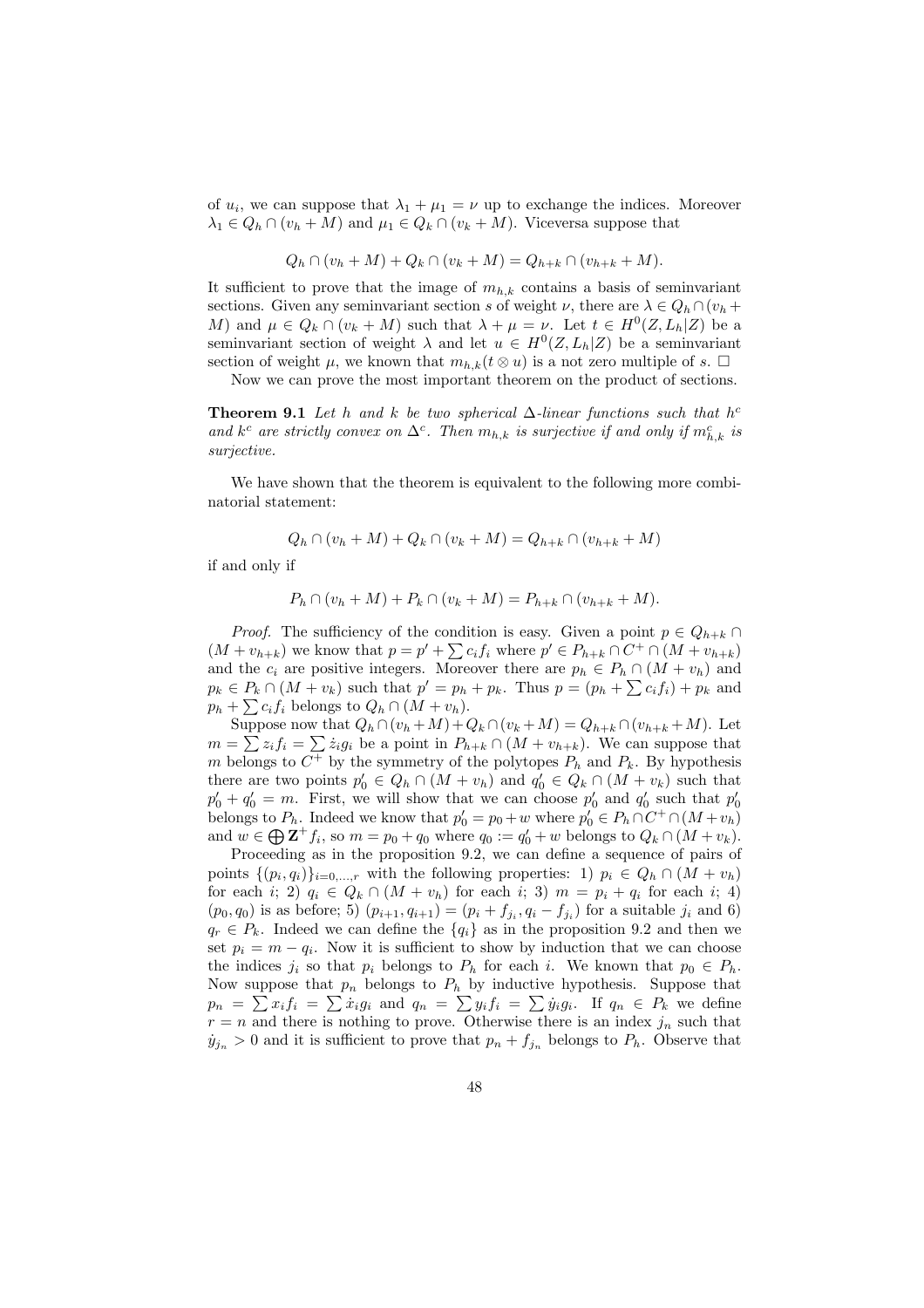$-\dot{x}_{i_j} = -(\dot{x}_{i_j} + \dot{y}_{i_j}) + \dot{y}_{i_j} > 0$ , so  $-\dot{x}_{i_j} \ge 1$  because it is an integer. Moreover  $s_{j_n} p_n = p_n - (2 \langle p_n, f_{j_n} \rangle / \langle f_{j_n}, f_{j_n} \rangle) f_{j_n} = p_n - \dot{x}_{j_n} f_{j_n}$  belongs to  $P_h$ .  $P_h$ is convex and it contains the points  $p_n$  and  $s_{j_n} p_n$ , so it contains  $p_n + f_{j_n}$ . Thus we can choose  $p_{n+1} = p_n + f_{j_n}$ .  $\Box$ 

Remark. 1) The previous theorem is valid with the weaker hypotheses that  $h$ , k are convex and that  $h|\sigma, k|\sigma$  are regular spherical weights for each  $\sigma \in \Delta(l)$ . Indeed these hypotheses implies that no vertex of  $P_h$  (respectively of  $P_k$ ) is contained in a Weyl wall.

2) Suppose that  $h = k$  is convex and that  $h/\sigma$  is a regular spherical weights for each  $\sigma \in \Delta(l)$ . By the corollary 4.2 we have reduced ourselves to study the product of sections of an ample line bundle on a possibly singular toric variety Z' over  $A^l$ . This suggests to consider only ample line bundles.

3) It is sufficient to consider the case in which  $h|\sigma$  and  $k|\sigma$  belongs to the lattice of roots for each  $\sigma \in \Delta(l)$ . Indeed if f is any spherical convex  $\Delta$ -linear function, then the weights  $f|\sigma$  are all contained in the orbit  $v_f + M$  of the lattice  $\Omega$  with respect to the action of M. For each  $f \in SF(\Delta, \Lambda_X)$  let  $a_f$  be a positive integer such that  $(a_f + 1)v_f$  belongs to the lattice M generated by the restricted roots. Recall that  $h|\sigma$  and  $k|\sigma$  are regular for each  $\sigma \in \Delta(l)$ . Then  $h' = h + a_h v_h$  and  $k' = k + a_k v_k$  are convex spherical  $\Delta$ -linear function such that  $h'|\sigma$  and  $k'|\sigma$  are regular weights contained in M for each  $\sigma \in \Delta(l)$ . Moreover h' (respectively k') is strictly convex on  $\Delta$  if and only if h (respectively k) is strictly convex on  $\Delta$ . Because of the previous theorem, the surjectivity of  $M_{h,k}$ is equivalent to the surjectivity of  $M_{h',k'}$ . Indeed the restriction of  $L_{v_f}$  to Z is trivial for each  $f$ .

4) Because of the previous proposition we can reduce ourselves to consider 4) because of the previous only completions of  $\prod PSL(2)$ .

# 10 Stable subvarieties

In some case we can reduce the study of the product of sections of two ample line bundles  $L_h$  and  $L_k$  on Z to the study of the product of sections of the restrictions of these line bundles to stable closed subvarieties. Indeed we will prove the following fact. Let s be a global section of  $L_{h+k}$  which does not vanish on a divisor  $Z_{\tau}$ . If  $s|Z_{\tau}$  is in the image of the product of sections of  $L_h|Z_{\tau}$  and  $L_k|Z_\tau$ , then s is in the image of the product of sections of  $L_h$  and  $L_k$ . Before we will prove a proposition of independent importance, namely the surjectivity of the restriction of sections from a smooth complete toric variety  $Z<sup>c</sup>$  to any closed S-stable subvariety. In this sections we will allow  $Z<sup>c</sup>$  to be any smooth complete toric variety, unless we say otherwise.

**Proposition 10.1** Let  $Z^c$  any smooth complete S-toric variety and let L be any ample line bundle on  $Z^c$ . Given two cones  $\gamma \subset \gamma'$  in  $\Delta^c$ , the restriction

$$
H^0(Z^c_\gamma,L|Z^c_\gamma) \longrightarrow H^0(Z^c_{\gamma'},L|Z^c_{\gamma'})
$$

is surjective.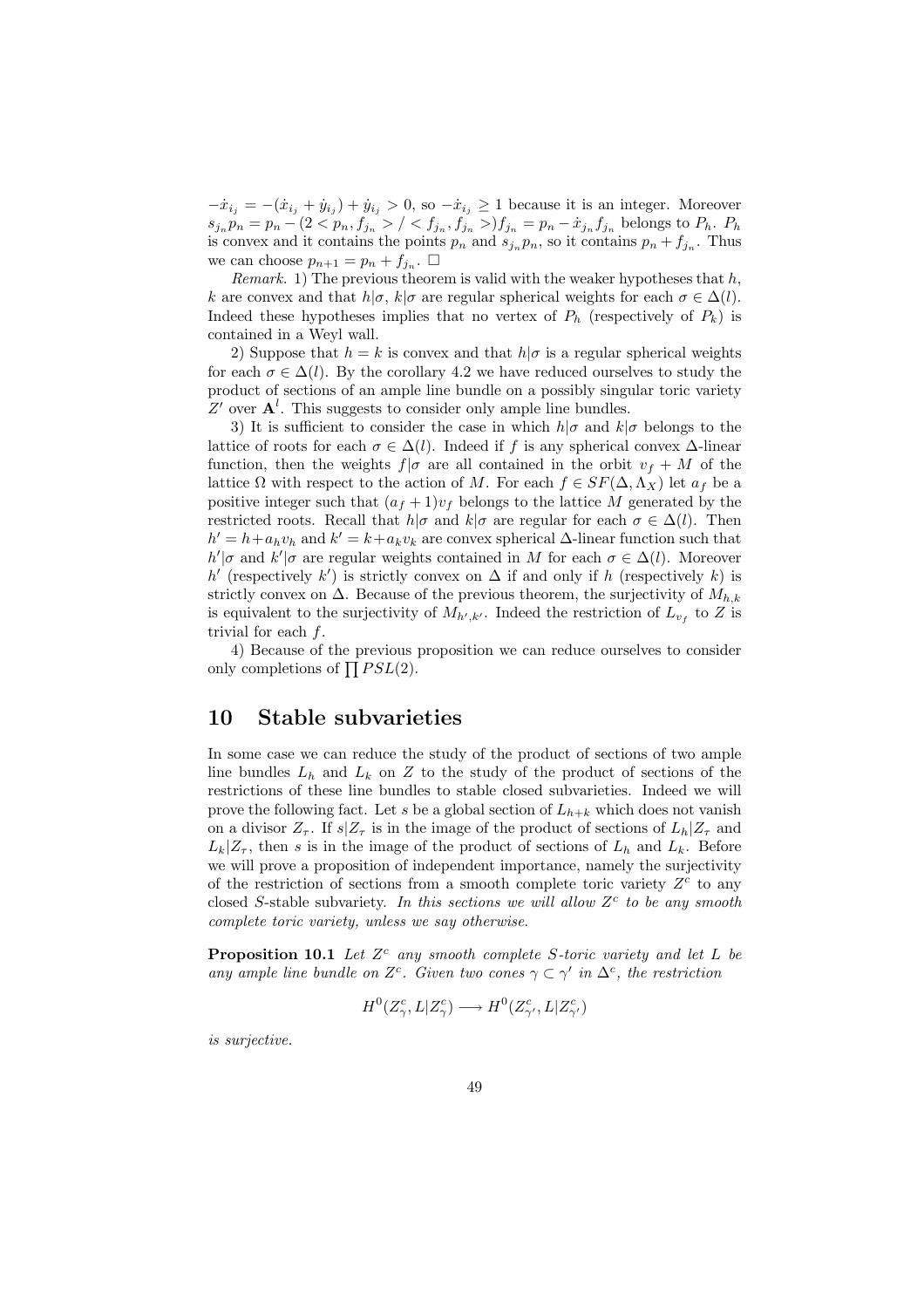Proof. The fundamental part of the proof is the following lemma.

**Lemma 10.1** Let  $\gamma$  be a cone in  $\Delta^c$  and let  $L_k$  be any linearizated ample line bundle on  $Z^c$ , then  $H^i(Z^c_\gamma, L_{k-\sum_{\tau\in I}d^\tau} | Z^c_\gamma) = 0$  for each  $i > 0$  and each subset I of  $\{\tau: \tau \in \Delta^c(1), \tau \not\subset \gamma \text{ and } \tau + \gamma \in \Delta^c\}.$ 

Proof.  $d^{\tau}$  is the  $\Delta^c$ -linear function such that  $d^{\tau}(\tau') = -\delta_{\tau,\tau'}$  for each  $\tau' \in$  $\Delta^c(1)$ . Observe that the lemma does not depend by the linearization of the line bundle  $L_k$ . Let  $J_{\gamma} = \{ \tau : \tau \in \Delta^c(1), \tau \notin \gamma \text{ and } \tau + \gamma \in \Delta^c \}.$  Notice that there is an one-to-one correspondence between  $J_{\gamma}$  and the S-stable divisors of  $Z_{\gamma}^c$ . If x belongs to the open orbit of  $Z_{\gamma}^c$ , namely  $Z_{\gamma}^c = \overline{S \cdot x}$ , then  $Z_{\gamma}^c$  is a toric variety with respect to the torus  $S' = S/\text{Stab}(x)$ . Observe that  $\text{Stab}(x)$  does not depend on the choice of x because S is abelian. Let  $N_{\gamma}$  be the sublattice of N generated by  $\gamma$ , then  $N(\gamma) = N/N_{\gamma}$  is the group of one parameter subgroups of S' and  $M \cap \gamma^{\perp}$  is the character group of S'. Moreover the fan of  $Z_{\gamma}^{c}$  in  $N(\gamma)$ is composed of the cones  $(\sigma + N_{\gamma} \otimes \mathbf{R})/N_{\gamma} \otimes \mathbf{R}$  where  $\sigma$  varies in the set of cones in  $\Delta^c$  which contain  $\gamma$ . We can choose a S-linearization of  $L_k$  such that the induced S-linearization of  $L_k|Z_{\gamma}^c$  is compatible with a unique S'-linearization of  $L_k|Z^c_\gamma$  through the quotient map  $S \mapsto S'$ . This is equivalent to choose k that vanishes on  $\gamma$ . Indeed the character  $k|\sigma$ , with which S acts on any S-fixed point  $x_{\sigma}$ , is induced by a character of S' if and only if  $k|\sigma$  vanishes on  $\gamma$ , namely  $k|\sigma \in M \cap \gamma^{\perp} = \chi^*(S')$ . In this case k induces a piecewise linear function on  $N(\gamma) \otimes \mathbf{R}$ , which is associated to the previous S'-linearization of  $L_k | Z^c_\gamma$ , so we call it k by abuse of notation. Let r be the dimension of  $Z_{\gamma}^c$  or, equivalently, the dimension of  $N(\gamma) \otimes \mathbf{R}$ . Observe that dim  $\gamma = l - r$ .

We want to show the lemma by decreasing induction on the dimension of  $\gamma$  and on the cardinality |I| of I. If dim  $\gamma = l$  then  $Z_{\gamma}^{c}$  is a point and the proposition is trivial. In the following we will suppose that dim  $\gamma < l$ . Let  $K =$  $(L_{-\Sigma_{\tau \in J_{\gamma}}d^{\tau}})|Z_{\gamma}^{c}$  be the canonical bundle of  $Z_{\gamma}^{c}$  and let  $L' = (L_{k-\Sigma_{\tau \in J_{\gamma}}d^{\tau}})|Z_{\gamma}^{c}$ . By the Serre duality we have  $H^{i}(Z_{\gamma}^{c}, L') = 0$  for each  $i > 0$  if  $H^{i}(Z_{\gamma}^{c}, L')^{-1} \otimes K$  = 0 for each  $i < \dim Z_{\gamma}^c$ .  $((L')^{-1} \otimes K)^{-1} = L_k|_{Z_{\gamma}^c}$  is very ample, so the Kodaira vanishing theorem implies that  $H^{i}(Z_{\gamma}^c,(L')^{-1}\otimes K)=0$  for each  $i<\dim Z_{\gamma}^c$ .

Thus we have showed the basis of induction. Finally we can suppose that there is  $\varsigma \in J_{\gamma} - I$ , so we have the following short exact sequence

$$
0 \longrightarrow L_{k-\Sigma d^{\tau}-d^{\varsigma}}|Z_{\gamma}^c \stackrel{s_{\varsigma}}{\longrightarrow} L_{k-\Sigma d^{\tau}}|Z_{\gamma}^c \longrightarrow L_{k-\Sigma d^{\tau}}|Z_{\gamma+\upsilon}^c \longrightarrow 0
$$

where the second map is the restriction and the first one is the product by an invariant section  $s_{\varsigma}$  of  $L_{d\varsigma}$  (observe that  $0 \geq d^{\varsigma}$  over  $N_{\mathbf{R}}$ , so there is a seminvariant section of weight 0, namely an invariant section). The proposition is true on the first term by induction on  $|I|$  and is true on the third one by induction on the dimension of  $\gamma$ , so it is true also on the second term.  $\Box$ 

Now we can prove the proposition. By induction we can suppose that dim  $Z_{\gamma}^c = \text{dim } Z_{\gamma'}^c + 1$ , so there is  $\tau \in \Delta^c(1)$  such that  $\gamma' = \gamma + \tau$ . We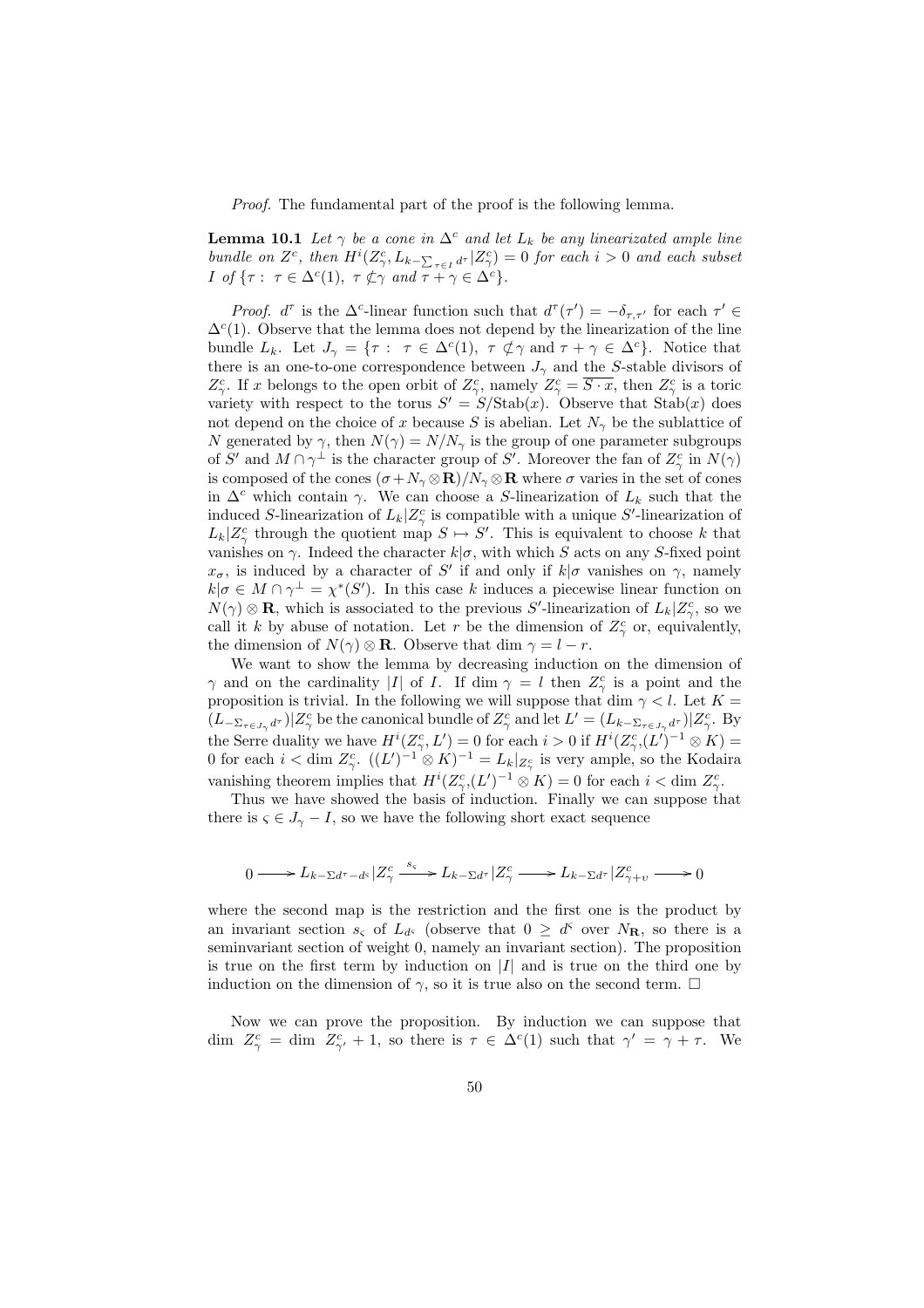choose a linearization associated to a function  $k$ . There is the following short exact sequence

$$
0\longrightarrow L_{k-d^\tau}\vert Z_\gamma^c\overset{s_\tau}{\longrightarrow}L_k\vert Z_\gamma^c\longrightarrow L_k\vert Z_{\gamma'}^c\longrightarrow0
$$

The proposition is implied by  $H^1(Z_\gamma^c, L_{k-d\tau}) = 0. \ \Box$ 

Now we want to prove a corollary about complete symmetric varieties, but we do not need it in the following sections.

**Corollary 10.1** Let  $L_h$  be an ample line bundle on Y such that h is spherical. Given two cones  $\gamma \subset \gamma'$  in  $\Delta$ , the restriction

$$
H^0(Y_\gamma, L_h | Y_\gamma) \longrightarrow H^0(Y_{\gamma'}, L_h | Y_{\gamma'})
$$

is surjective.

Proof. It is sufficient to show that all the lowest weight vectors belong to the image. Let  $v' \in H^0(Y_{\gamma'}, L_h|Y_{\gamma'})$  be any lowest weight vector and let  $-\mu$  be the weight of  $v'$ . Let  $Z<sup>c</sup>$  be the complete toric variety associate to Y. We know that v' does not vanish on  $Z_{\gamma'}^c$  because  $Y_{\gamma'}$  has a dense  $U^{-} \times T$  orbit. Thus there is a seminvariant section  $s \in H^0(Z_\gamma^c, L_h | Z_\gamma^c)$  whose restriction to  $Z_{\gamma'}^c$  is  $v' | Z_{\gamma'}^c$ . Because  $\mu$  is dominant, there is a lowest weight vector  $v \in H^0(Y_\gamma, L_h | Y_\gamma)$  whose restriction to  $Z_{\gamma}^c$  is equal to s. Thus the restriction of v to  $Z_{\gamma'}^c$  coincides with the restriction of v' to  $Z_{\gamma'}^c$ , so the restriction of v to  $Y_{\gamma'}$  is v' because we are studying multiplicity-free representations.  $\Box$ 

Now we want to prove a proposition that in some case allows ourselves to reduce the study of the product of sections of two lines bundles on Z to the study of the product of sections of the restrictions of the previous lines bundles to a suitable divisor. Before we prove a similar proposition on any complete smooth toric variety  $Z<sup>c</sup>$ .

**Proposition 10.2** Let  $Z^c$  be a smooth complete toric variety and let  $L_h$  and  $L_k$  be two ample linearizated line bundles on  $Z<sup>c</sup>$ . Let  $\tau$  be a cone in  $\Delta<sup>c</sup>(1)$  and let s be a global section of  $L_{h+k}$  which does not vanish on  $Z_{\tau}^c$ . If  $s|Z_{\tau}^c$  belongs to the image of the product  $m_{\tau}^{c}$  of sections of the restrictions of  $L_{h}$  and  $L_{k}$  to  $Z_{\tau}^c$ , then s belongs to the image of the product  $m^c$  of sections of  $L_h$  and  $L_k$ .

*Proof.* We can suppose that  $s$  is a semi-invariant section because there *Froof.* We can suppose that s is a semi-invariant section because there is a basis of semi-invariant sections. Indeed we can write  $s = \sum s_{\nu_i}$  where  $s_{\nu_i}$  is a semi-invariant section of weight  $\nu_i$  for each i. Suppose that  $s|Z^c_\tau =$  $s_{\nu_i}$  is a semi-invariant section of weight  $\nu_i$  for each  $i$ . Suppose that  $s | \nzeta = m_\tau^c \left( \sum t_{\lambda_j} \otimes r_{\mu_j} \right)$  where  $t_{\lambda_j}$  is a semi-invariant section of weight  $\lambda_j$  for each j and  $\overline{r}_{\mu_j}$  is a semi-invariant section of weight  $\mu_j$  for each j. Then  $s_{\nu_i}|Z^c =$  $m_{\tau}^{c}(\sum_{j:\lambda_{j}+\mu_{j}=\nu_{i}}^{s}t_{\lambda_{j}}\otimes r_{\mu_{j}}),$  so  $s_{\nu_{i}}|Z^{c}$  belongs to the image of  $m_{\tau}^{c}$  for each i. Moreover, if  $s_{\nu_i}$  belongs to the image of  $m^c$  for each i, then s belongs to the image of m.

Let s be a semi-invariant section of weight  $\mu$  that does not vanish on  $Z_{\tau}^c$ , so  $\mu(\varrho(\tau)) = (h+k)(\varrho(\tau)).$  Suppose that  $s|Z_{\tau}^c$  belongs to the image of  $m_{\tau}^c$ . Because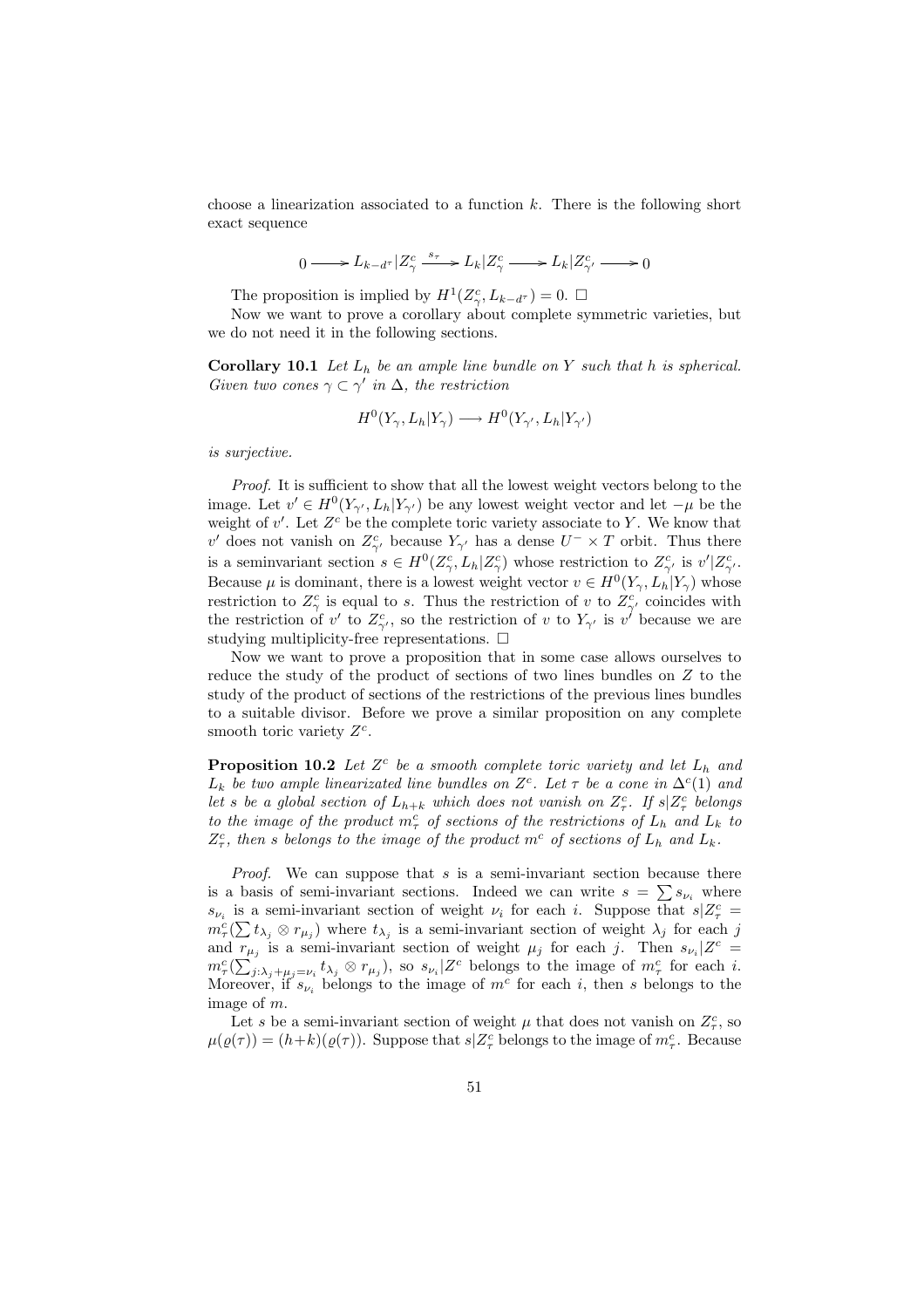of the previous proposition, there are sections  $s_i' \in \Gamma(Z^c, L_h)$  and  $s_i'' \in \Gamma(Z^c, L_k)$ of the previous proposition, there are sections  $s_i \in I(Z^*, L_h)$  and  $s_i \in I(Z^*, L_k)$ <br>such that  $m_{\tau}^c(\sum s_i'|Z_{\tau}^c \otimes s_i''|Z_{\tau}^c)$  is the restriction of s to  $Z_{\tau}^c$ . Thus  $m_{\tau}^c(\sum s_i' \otimes$  $s_i''$ ) = s because the space of sections is a multiplicity-free representation.  $\Box$ 

Now we can prove the proposition on Z.

**Proposition 10.3** Let Z be a smooth toric variety over  $A^l$ . Let  $L_h$  and  $L_k$  be any two ample line bundles on Z. Let  $\tau \in \Delta(1)$  and let s be a section of  $L_{h+k}$ that does not vanish on  $Z_{\tau}$ . If  $s|Z_{\tau}$  belongs to the image of the product  $m_{h,k}^{\tau}$  of sections of  $L_h|Z_\tau$  and  $L_k|Z_\tau$ , then s belongs to the image of the product  $m_{h,k}$ of sections of  $L_h$  and  $L_k$ .

Proof. We can proceed as in the previous proposition if we show that the restriction map is surjective.

**Proposition 10.4** Let Z be a smooth toric variety over  $A<sup>l</sup>$  and let L be an ample line bundles on Z. Given any two cones  $\gamma$ ,  $\gamma'$  in  $\Delta$  with  $\gamma' \subset \gamma$ , then the restriction map

$$
H^0(Z_{\gamma'}, L | Z_{\gamma'}) \to H^0(Z_{\gamma}, L | Z_{\gamma})
$$

is surjective.

*Proof.* It is clearly sufficient to consider the case in which  $\gamma' = \{0\}$ , i.e.  $Z = Z_{\gamma'}$ . We want to use the proposition 10.1, so we will define a completion  $Z<sup>c</sup>$  of Z and an ample line bundle on  $Z<sup>c</sup>$  whose restriction to Z is L. We  $\mathbf{Z}^{\text{-}}$  or  $\mathbf{Z}$  and an ample line bundle on  $\mathbf{Z}^{\text{-}}$  whose restriction to  $\mathbf{Z}$  is  $\mathbf{L}$ . We can think  $\mathbf{A}^{l}$  as an open subvariety of  $\prod_{i=1}^{l} \mathbf{P}^{1}$ . We define a scalar product on  $N_{\mathbf{R}}$  such that  $\{e_1, ..., e_l\}$  is an orthonormal basis. Let  $W^1$  be the group generated by the reflections with respect to the coordinate hyperplanes; it is isomorphic to  $\prod_{i=1}^{l} \mathbf{Z}/2\mathbf{Z}$ . The fan  $\Delta_0^c$  of  $\prod_{i=1}^{l} \mathbf{P}^1$  is invariant by  $W^1$  and we can suppose that the fan  $\Delta_0$  of  $\mathbf{A}^l$  is the intersection  $\Delta_0^c \cap \sigma(e_1, ..., e_l) := \{ \sigma \in$  $\Delta_0^c$ :  $\sigma \subset \sigma(e_1, ..., e_l)$ . Let  $Z^c$  be the toric variety over  $\prod_{i=1}^{l} \mathbf{P}^1$  whose fan  $\Delta_0^c$ is  $W^1 \cdot \Delta = \{w \cdot \gamma : w \in W^1, \gamma \in \Delta\}$  (here  $\Delta$  is the fan of  $Z$ ). Notice that  $W^1$ acts on M by duality.

Let h be the  $\Delta$ -linear function associated to a linearization of L and let  $h^c$ be the  $\Delta^c$  linear function defined as follows:  $h^c(w \cdot v) = h(v)$  for each  $w \in W^1$ and  $v \in \sigma(e_1, ..., e_l)$ . Because of the lemma 7.4 we can choose h such that the line bundle  $L_{h^c}$  is ample on  $Z^c$ .

We need a lemma that relates the sections over  $Z_{\gamma}$  with the sections over  $Z_{\gamma}^{c}$ . Before we will introduce some notations and we will do some observations on the fans corresponding respectively to  $Z_{\gamma}^c$  and  $Z_{\gamma}$ . Let  $\Delta^c(\tau)$  (respectively  $\Delta(\gamma)$ ) be the set of cones in  $\Delta^c$  (respectively in  $\Delta$ ) which contain  $\gamma$  and let  $\Delta^c(n)(\gamma)$ (respectively  $\Delta(n)(\gamma)$ ) be the set of *n*-dimensional cones in  $\Delta^c$  (respectively in (respectively  $\Delta(n)(\gamma)$ ) be the set of *n*-dimensional cones in  $\Delta^+$  (respectively in  $\Delta$ ) which contain  $\gamma$ . Write  $\gamma = \sum_{i=1}^m \mathbf{Z}^+ \varrho(\tau_i)$ , where the  $\tau_i$  are opportune cones in  $\Delta(1)$ .

 $Z_{\gamma}$  and  $Z_{\gamma}^{c}$  are toric varieties with respect to the torus S' associated to  $\bigoplus_{i=1}^{l} \mathbf{Z} e_i / \sum_{i=1}^{m} \mathbf{Z} \varrho(\tau_i)$ . The fan of  $Z_{\gamma}$  is  $\{\sigma + \mathbf{R}\gamma/\mathbf{R}\gamma : \sigma \in \Delta(\tau)\}\$  and the fan of  $Z_{\tau}^c$  is  $\{\sigma + \mathbf{R}\gamma/\mathbf{R}\gamma : \sigma \in \Delta^c(\tau)\}\$ . Up to reordering the indices we can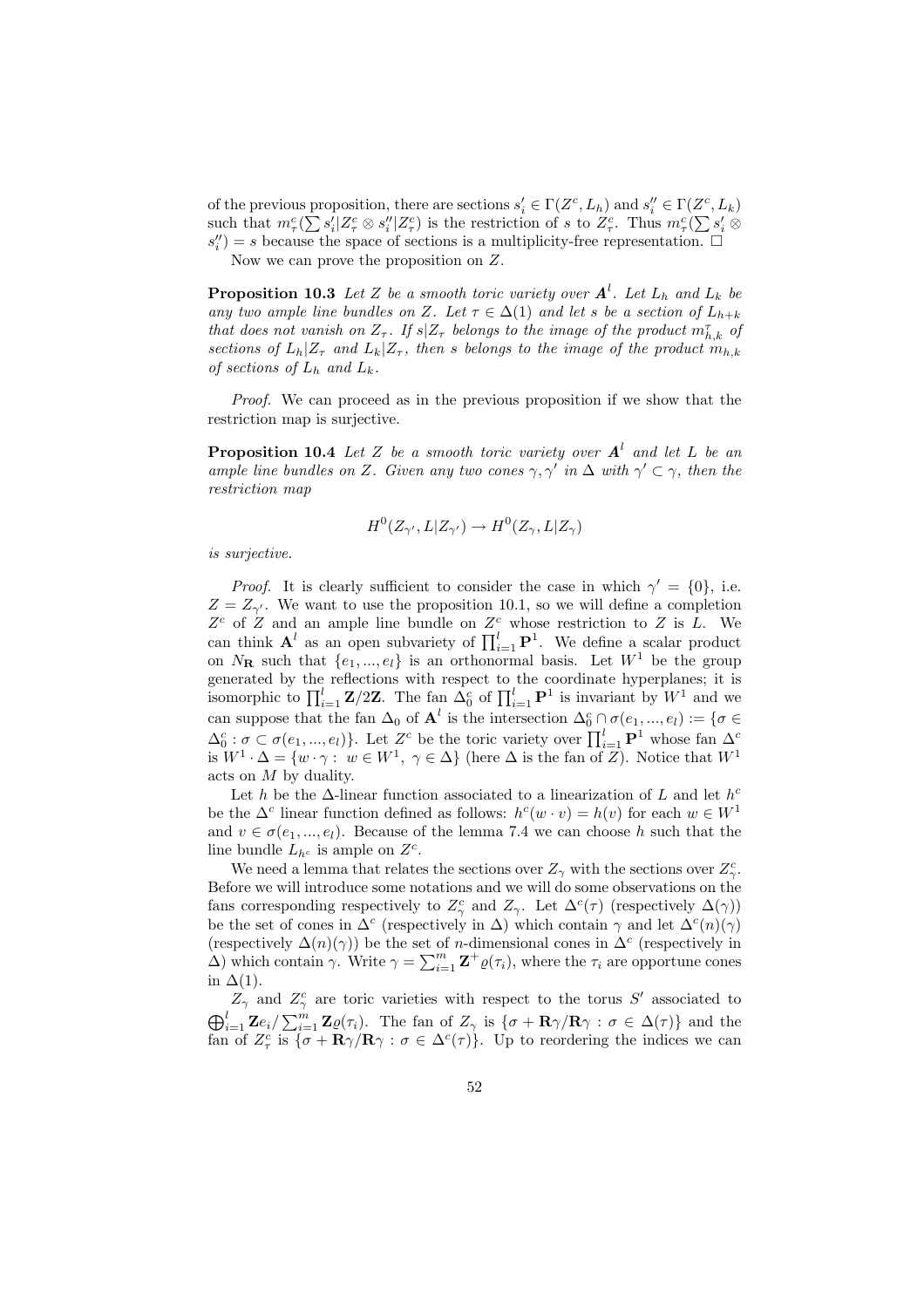suppose that  $\gamma$  is contained in  $\sigma(e_{r+1},...,e_l)$ , but it is not contained in any face of  $\sigma(e_{r+1},...,e_l)$ . Thus, for each i, we can write  $\rho(\tau_i) = \sum_{j=r+1}^{l} a_i^j e_j$ where the  $a_i^j$  are positive integers. For each i let  $\tilde{e}_i$  be the class of  $e_i$  modulo  $\mathbf{R}\gamma$ . Up to exchange the indices, we can suppose that  $\{\widetilde{e}_1, ..., \widetilde{e}_{l-m}\}\$ is a basis of  $\bigoplus_{i=1}^{l}$  Re<sub>i</sub>/R<sub> $\gamma$ </sub> and that the support of the fan corresponding to  $Z_{\tau}$  is a  $\sigma(\widetilde{e}_1, ..., \widetilde{e}_{l-m}, -\widetilde{e}_{r+1}, ..., -\widetilde{e}_{l-m}).$ 

For each j let  $s_j \in W^1$  be the orthogonal reflection corresponding to  $e_j$ . Let  $W^1$  be the subgroup of  $W^1$  generated by  $s_1, ..., s_r$ .  $W^1$  fixes  $\varrho(\tau_i)$  for each i, so it acts on  $\bigoplus_{i=1}^{l} \mathbf{Z} e_i / \sum_{i=1}^{m} \mathbf{Z} \varrho(\tau_i)$ . We have  $\Delta(\gamma) = \Delta^c(\gamma) \cap \sigma(\tilde{e}_1, ..., \tilde{e}_{l-m}, -\tilde{e}_{r+1},$  $(\ldots,-\widetilde e_{l-m}) := \{\sigma \in \Delta^c(\gamma): \sigma + \mathbf{R} \gamma/\mathbf{R} \gamma \;\; \subset \;\; \sigma(\widetilde e_1,...,\widetilde e_{l-m}, -\widetilde e_{r+1},...,-\widetilde e_{l-m})\}$ and we will prove that  $\Delta^c(\gamma) = \widetilde{W}^1 \cdot \Delta(\gamma)$ . Indeed for each  $\sigma$  in  $\Delta^c(l)(\gamma)$  there is  $w \in W^1$  such that  $w \cdot \sigma$  belong to  $\Delta(l)(\gamma)$ . Moreover  $s_j \sigma$  contains  $s_j \varrho(\tau_i) = \varrho(\tau_i)$ for each  $j \leq r$  and for each i; instead, given  $w \in W^1$  –  $\text{span}_{W^1}(s_1, ..., s_r)$ , there is i such that  $w\varrho(\tau_i)$  is not contained in  $\sigma(e_1, ..., e_r)$ , so  $w \cdot \sigma$  does not contain  $\rho(\tau_i)$  because  $Z^c$  dominates  $\prod_{i=1}^{l} \mathbf{P}^1$ .

One can show that  $H^0(\overline{Z_\gamma}, L_h | Z_\gamma)$  has a basis of semi-invariant sections for the action of S. The weights of such sections are opposite to the elements of the action of 5. In<br> $\Pi(Z_\gamma, h) := \{m \in \bigcap$  $\sigma \in \Delta(l)(\gamma)$   $h | \sigma + M \cap \gamma^{\perp} \cap \check{\sigma}$ . Also  $H^0(Z_{\gamma}^c, L_{h^c} | Z_{\gamma}^c)$  has a basis of semi-invariant sections for the action of S and the weights of such sections are opposite to the elements of  $\Pi(Z_{\gamma}^c, h) := \{m \in \bigcap_{\sigma \in \Delta^c(l)(\gamma)} h | \sigma + M \cap \gamma^{\perp} \cap \check{\sigma} \}.$ 

Up to change  $h^c$  by an element of  $\bigoplus_{i=r+1}^{l} \mathbf{Z} f_i$ , we can suppose that  $h^c(\varrho(\tau_i))$ = 0 for each i, so that there is an action of S' on  $L_{h<sup>c</sup>}|Z_{\tau}^c$  compatible with the action of S through the quotient map. In this case  $h^c$  induces a piecewise action or S through the quotient map. In this case  $n^2$  induces a piecewise<br>linear function  $\tilde{h}^c$  on  $(\bigoplus \mathbf{R}e_i)/\mathbf{R}\gamma$  and h induces a piecewise linear function  $\tilde{h}$ on  $\sigma(\widetilde{e}_1, ..., \widetilde{e}_{l-m}, -\widetilde{e}_{r+1}, ..., -\widetilde{e}_{l-m})$ .  $h^c$  is  $\widetilde{W}$  invariant, so  $\tilde{h}^c$  is  $\widetilde{W}$  invariant. Observe that now  $h^c$  may be not  $W^1$  invariant. Moreover the restriction of  $\tilde{h}^c$ to  $\sigma(\tilde{e}_1, ..., \tilde{e}_{l-m}, -\tilde{e}_{e+r}, ..., -\tilde{e}_{l-m})$  is equal to  $\tilde{h}$ . Let  $\tilde{Q}_h$  be the polyhedron in  $(M \cap \gamma^{\perp}) \otimes \mathbf{R}$  corresponding to  $\widetilde{h}$  and let  $\widetilde{P}_h$  be the polytope in  $(M \cap \gamma^{\perp}) \otimes \mathbf{R}$ corresponding to  $\tilde{h}^c$ . Notice that  $\Pi(Z_\gamma, h) = \tilde{Q}_h \cap M \cap \gamma^{\perp}$  and  $\Pi(Z_\gamma^c, h) =$  $\widetilde{P}_h \cap M \cap \gamma^{\perp}.$ 

We now want to prove some relations like the ones stated in the propositions 9.1 and 9.2. The proof will be much simpler because  $\{e_1, ..., e_l\}$  is an orthonormal basis. For each j in  $\{r+1,\ldots,l-m\}$  there is  $\tilde{f}_j$  in  $f_j$  +  $\sigma(-f_{l-m+1},..., -f_l)$  such that  $\{f_1,...,f_r,\tilde{f}_{r+1},...,\tilde{f}_{l-m}\}$  is a basis of  $(M \cap \gamma^{\perp}) \otimes$ **R**. Let  $\widetilde{C}^{+} = \sigma(-f_1, ..., -f_r, -\widetilde{f}_{r+1}, ..., -\widetilde{f}_{l-m}, \widetilde{f}_{r+1}, ..., \widetilde{f}_{l-m}).$ 

**Lemma 10.2** 1.  $\widetilde{Q}_h = \widetilde{P}_h \cap \widetilde{C}^+ + \sigma(f_1, ..., f_r);$ 

2.  $\Pi(Z_{\gamma}, h) = \Pi(Z_{\gamma}^c, h) \cap \widetilde{C}^+ + \bigoplus_{i=1}^r \mathbf{Z}^+ f_i.$ 

*Proof.* Notice that, if r is equal to 0, then  $Z_{\tau}$  is equal to  $Z_{\tau}^{c}$  and there is nothing to prove. Thus we can suppose that  $r \geq 1$ .

For each  $j \leq r$  let  $H_j$  be the hyperplane of  $(M \cap \gamma^{\perp}) \otimes \mathbf{R}$  generated by  $f_1, ..., \hat{f}_j, ..., f_r, \tilde{f}_{r+1}, ..., \tilde{f}_{l-m}$  and notice that the border of  $\tilde{C}^+$  is the union of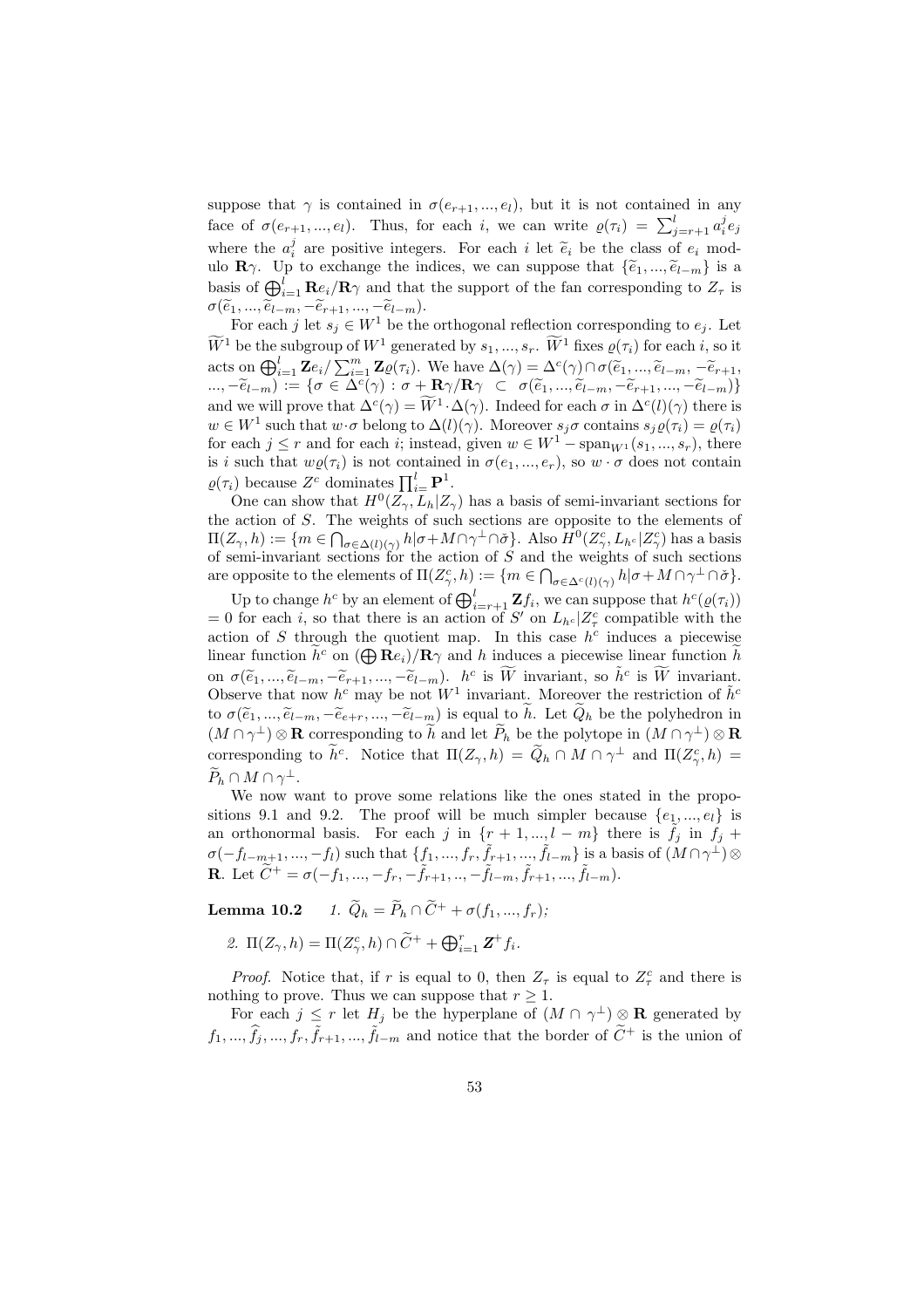the  $H_j$ .  $s_j$  acts on  $(M \cap \gamma^{\perp}) \otimes \mathbf{R}$  as the orthogonal reflection with respect to  $H_j$ . Observe that, if  $\widetilde{P}_h$  contains a point p, then it contains all the translates of p by  $\widetilde{W}^1$  because  $\tilde{h}^c$  is  $\widetilde{W}^1$  invariant. Moreover, given any point  $p \in \widetilde{P}_h$ ,  $\widetilde{P}_h$ contains the orthogonal projection  $\frac{1}{2}(p + s_j p)$  of p to  $H_j$  for each j. Since  $h^c$  is strictly convex on  $\Delta^c$ , there is no vertex of  $\widetilde{P}_h$  contained in  $H_j$ . Indeed, given a vertex  $\tilde{h}^c|\sigma$  of  $\tilde{P}_h$ , then  $s_j \cdot \tilde{h}^c|\sigma$  is different from  $\tilde{h}^c|\sigma$ .<br>The equations of  $\tilde{Q}_h$  are of the form  $\sum_{i=1}^{l-m} d_i x_i \geq d$  where the  $d_i$  with  $i \leq r$ 

are positive constants. So, given any  $m \in \tilde{Q}_h$ , we have  $m + \sigma(f_1, ..., f_r) \subset \tilde{Q}_h$ , i.e.  $\tilde{Q}_h$  is stable by translation with respect to vectors in  $\sigma(f_1, ..., f_r)$ .

We now show that  $\widetilde{P}_h \cap \widetilde{C}^+ = \widetilde{Q}_h \cap \widetilde{C}^+$ . It is evident that  $\widetilde{P}_h \cap \widetilde{C}^+ \subseteq \widetilde{Q}_h \cap \widetilde{C}^+$ , so it is sufficient to show that  $\widetilde{Q}_h \cap \widetilde{C}^+ \subseteq \widetilde{P}_h$ . As a matter of fact it is sufficient to show that  $\widetilde{Q}_h \cap \widetilde{C}^+ \cap (M \cap \gamma^{\perp}) \otimes \mathbf{Q} \subseteq \widetilde{P}_h$  because  $\widetilde{P}_h$  is closed. The semi-spaces defining  $\widetilde{P}_h$  are  $\{p \in (M \cap \gamma^{\perp}) \otimes \mathbf{R} : p(\varrho(\tau) + \mathbf{R}\gamma) \geq \widetilde{h}^c(\varrho(\tau) + \mathbf{R}\gamma)\}\)$  for each  $\tau \in \Delta^c(\gamma)(1)$ . Thus, given any  $p \in \widetilde{Q}_h \cap \widetilde{C}^+ \cap (M \cap \gamma^{\perp})_{\mathbf{Q}}$  and any  $\tau \in \Delta^c(\gamma)(1)$ , we have to show that  $p(\varrho(\tau)+\mathbf{R}\gamma) \geq \tilde{h}^c(\varrho(\tau)+\mathbf{R}\gamma)$ . Because of the symmetry of  $\Delta^c(\gamma)$ , there are  $w \in \widetilde{W}^1$  and  $\tau' \in \Delta(1)(\gamma)$  such that  $\varrho(\tau) = w \cdot \varrho(\tau')$ . Observe  $\Delta^{\mathcal{L}}(\gamma)$ , there are  $w \in W$  and  $\tau \in \Delta(1)(\gamma)$  such that  $\varrho(\tau) = w \cdot \varrho(\tau)$ . Observe<br>that  $w \cdot p - p$  belongs to  $\sigma(f_1, ..., f_r)$ . Write  $w \cdot p - p = \sum c_i f_i$ , so we have  $p(\varrho(\tau) + \mathbf{R}\gamma) = p(w \cdot \varrho(\tau') + \mathbf{R}\gamma) = (w \cdot p)(\varrho(\tau') + \mathbf{R}\gamma) = p(\varrho(\tau') + \mathbf{R}\gamma) +$  $\hat{c}_i \hat{f}_i(\varrho(\tau')+\mathbf{R}\gamma) \geq \hat{p}(\varrho(\tau')+\mathbf{R}\gamma) \geq \tilde{h}(\varrho(\tau')+\mathbf{R}\gamma) = \tilde{h}^c(\varrho(\tau)+\mathbf{R}\gamma).$ 

We can now show the first point of the lemma. The decomposition in cones of  $(N(\gamma))$ **R** associated to  $h_{\tilde{P}_h\cap\tilde{C}^+}$  has 1-dimensional cones  $\{\sigma(-\tilde{e}_1), ..., \sigma(-\tilde{e}_r)\}\cup$  $\Delta(1)(\gamma)$ .  $h_{\tilde{P}_h\cap\tilde{C}^+}$  has finite values on all  $(N(\gamma))$ **R**, it is equal to  $\tilde{h}$  on  $\sigma(\tilde{e}_1, ...,$  $\tilde{e}_{l-m}$ ,  $-\tilde{e}_{r+1}, ..., -\tilde{e}_{l-m}$  and vanishes on the vectors  $-\tilde{e}_1, ..., -\tilde{e}_r$ . The function associated to  $\sigma(f_1, ..., f_r)$  vanishes on  $\sigma(\tilde{e}_1, ..., \tilde{e}_{l-1}, -\tilde{e}_{r+1}, ..., -\tilde{e}_{l-1})$  and has value  $-\infty$  on the complementary set. Thus their sum is the function associated to  $Q_h$ , so the claim follows by the theorem 4.2.

Now, we can conclude the proof of the lemma. Let  $p$  be a point contained in  $\Pi(Z_\gamma, h)$ . We know that  $p = p' + \sum_{i=1}^r a_i f_i$  where  $p' \in \widetilde{P}_h \cap \widetilde{C}^+$  and the  $a_i$ are positive constants, but the  $a_i$  may be not integers. Now it is sufficient to<br>change that  $x' + \sum_{i=1}^{r} (a_i - a_i) f_i$  belongs to  $\Pi(Z_0, b) \cap \widetilde{C}^+$  (here lead is the observe that  $p' + \sum_{i=1}^r (a_i - [a_i]) f_i$  belongs to  $\Pi(Z_\gamma^c, h) \cap \tilde{C}^+$  (here  $[a_i]$  is the integral part of  $a_i$ ). Indeed, for each  $j \leq r$ , the j-th coordinate of p' is negative,  $(a_j - [a_j]) < 1$  and  $p' + \sum_{i=1}^r (a_i - [a_i]) f_i = p - \sum_{i=1}^r [a_i] f_i$  is a rational point.  $\Box$ 

Now we can conclude the proof of the propositions 10.4 and thus also the proof of the proposition 10.3. Clearly it is sufficient to show that the image of the restriction contains all the semi-invariant sections. Let s be any semi-invariant restriction contains an the semi-invariant sections. Let s be any semi-invariant section of L on  $Z_{\gamma}$  and let p be its weight; we can write  $p = p' + \sum_{i=1}^{r} a_i f_i$  where p' is the weight of a section s' of L on  $Z_{\gamma}^{c}$  and the  $a_{i}$  are positive integers. Observe that  $p(\varrho(\tau_i) + \mathbf{R}\gamma) = \tilde{h}(\varrho(\tau_i) + \mathbf{R}\gamma) = h(\varrho(\tau_i))$  for each i, so  $p'(\varrho(\tau_i) + \mathbf{R}\gamma) =$  $\tilde{h}(\varrho(\tau_i)+\mathbf{R}\gamma)=h(\varrho(\tau_i))$  for each i. There is a section s'' on  $Z^c$  whose restriction on  $Z_{\tau}^c$  is s' by the proposition 10.1. Thus  $p' \in Q_{h^c} \cap M$ , so  $p \in Q_h \cap M$  and there is a semi-invariant section  $\varphi$  of  $L_h$  on Z with weight p. This section does not vanish on  $Z_{\tau}$  because  $p(\rho(\tau)) = h(\rho(\tau))$ , so  $\varphi | Z_{\tau}$  is a not zero multiple of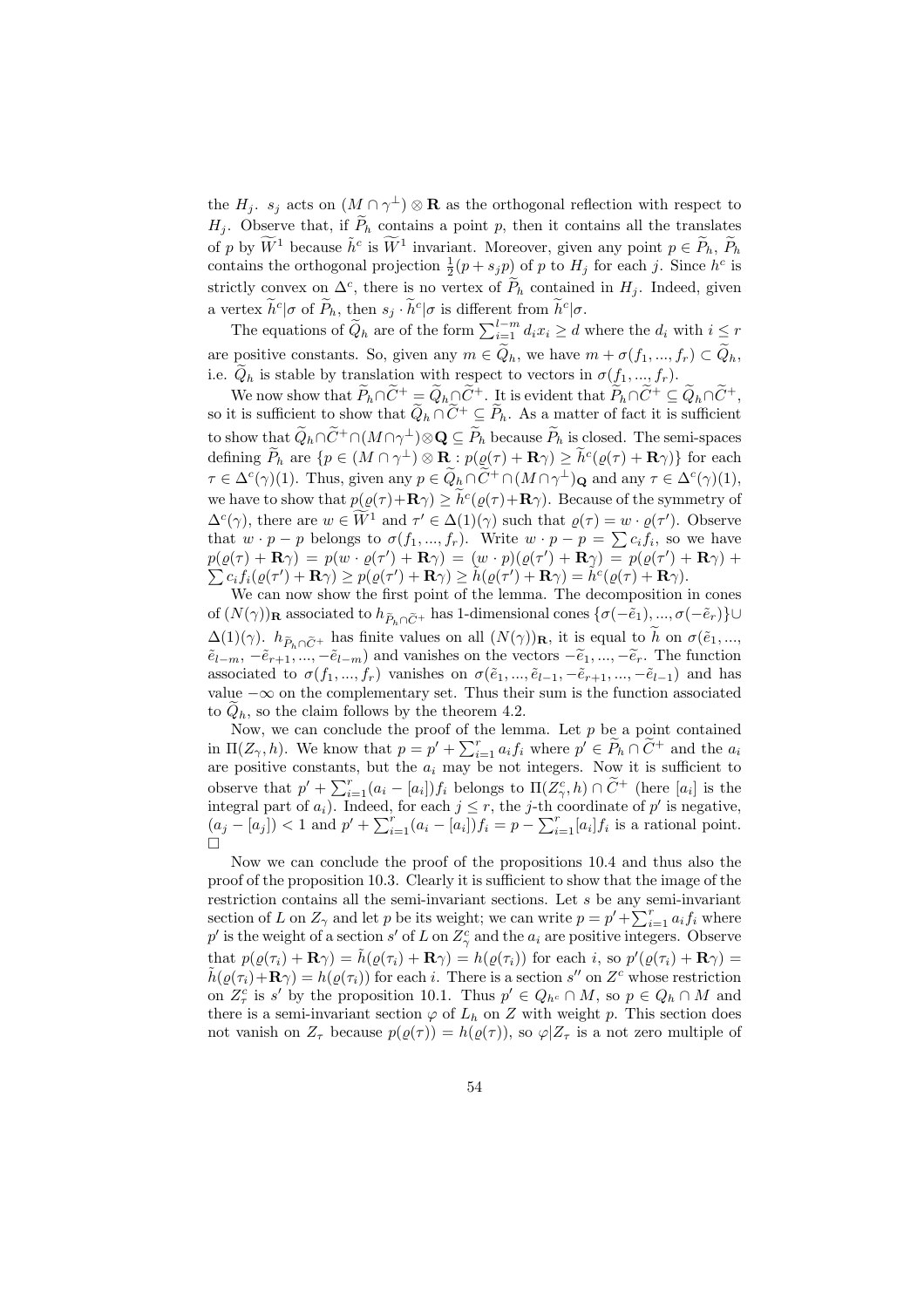# 11 Line bundles on an exceptional complete symmetric variety

Let Y be an exceptional complete symmetric variety, let  $Z$  be the associated open toric variety and let  $\Delta$  be the fan of Z. Let h be a spherical strictly convex  $(\Delta, \Lambda_X)$ -linear function such that  $h|\sigma$  is regular for each  $\sigma \in \Delta(l)$ . We know that the multiplication  $M_{h,h}$  of sections on Y is surjective if and only if the multiplication  $m_{h,h}$  of sections on Z is surjective. In this section we want to generalize this fact to the h which are not spherical.

Remember that  $Pic(X)$  is generated by the spherical weights and by the fundamental weights  $\omega_{\alpha_1},...,\omega_{\alpha_s}$  corresponding to the exceptional roots  $\alpha_1,...,\alpha_s$ .

**Proposition 11.1** Let  $L_{h'}$  be an ample line bundle on Y such that  $M_{h',h'}$  is **Proposition 11.1** Let  $L_h$  be an ample time bandle on T such that  $M_{h',h'}$  is<br>surjective and let  $a_1,...,a_l$  be positive integers. If we define  $h = h' + \sum a_i \omega_{\alpha_i}$ then the product  $M_{h,h}$  of sections of  $L_h$  over Y is surjective.

*Proof.* Observe that  $L_h$  is an ample bundle on Y. We will prove the propo-*Froof.* Observe that  $L_h$  is an ample bundle on T. We will prove the proposition by induction on  $\sum a_i$ .  $M_{h,h}$  is trivially surjective if  $\sum a_i = 0$ . We need a lemma on the maps  $M_{h,\omega_{\alpha_i}}$ .

**Lemma 11.1** Let  $L_h$  be an ample line bundle on Y and let  $\omega \in {\{\omega_{\alpha_1}, ..., \omega_{\alpha_s}\}}$ . Then  $M_{h,\omega}$  is surjective.

*Proof.* In the following  $V^*_{\lambda}$  is the unique subrepresentation of  $H^0(Y, L_{\lambda})$ which contains a lowest weight vector  $v_\lambda$  of weight  $-\lambda$ . We have  $H^0(Y, L_h) =$  $\Delta \in \Pi(Y,h)$  s<sup>h→</sup> $V_{\lambda}^{*}$ ,  $H^{0}(Y, L_{h+\omega}) = \bigoplus_{\mu \in \Pi(Y,h+\omega)} s^{h+\omega-\mu} V_{\mu}^{*} = \bigoplus_{\mu \in \Pi(Y,h+\omega)} s^{h+\omega-\mu} V_{\mu}^{*}$  $\lambda \in \Pi(Y,h)$  $s^{h-\lambda}V^*_{\omega+\lambda}$  and  $H^0(Y, L_\omega) = V^*_{\omega}$ . The last equality is implied by the fact that  $\omega$  is a minuscule weight i.e. it is non zero and there is no dominant weight  $\lambda$  such  $\omega - \lambda \in \Lambda^+$  (see lemma 4.3 in [CS], proposition 1.12 in [S], pages 532 and following ones in [He]). The lemma is implied by the fact that, for each  $\lambda \in \Pi(Y, h)$ ,  $M_{h,\omega}(s^{h-\lambda}v_\lambda \otimes v_\omega)$  is a lowest weight vector of weight  $-\lambda - \omega$ .  $\Box$ 

We now go back to the proposition. Let j be an index such that  $a_j > 0$  and define  $h = h - \omega_i$ . We have the following commutative diagram

$$
H^{0}(Y, L_{\tilde{h}}) \otimes H^{0}(Y, L_{\tilde{h}}) \otimes H^{0}(Y, L_{\omega_{j}}) \otimes H^{0}(Y, L_{\omega_{j}}) \longrightarrow H^{0}(Y, L_{h}) \otimes H^{0}(Y, L_{h})
$$
\n
$$
\downarrow m_{1}
$$
\n
$$
H^{0}(Y, L_{2\tilde{h}}) \otimes H^{0}(Y, L_{\omega_{j}}) \otimes H^{0}(Y, L_{\omega_{j}})
$$
\n
$$
\downarrow m_{2}
$$
\n
$$
H^{0}(Y, L_{2\tilde{h}+\omega_{j}}) \otimes H^{0}(Y, L_{\omega_{j}}) \xrightarrow{M_{2\tilde{h}+\omega_{j}, \omega_{j}}} H^{0}(Y, L_{2h}).
$$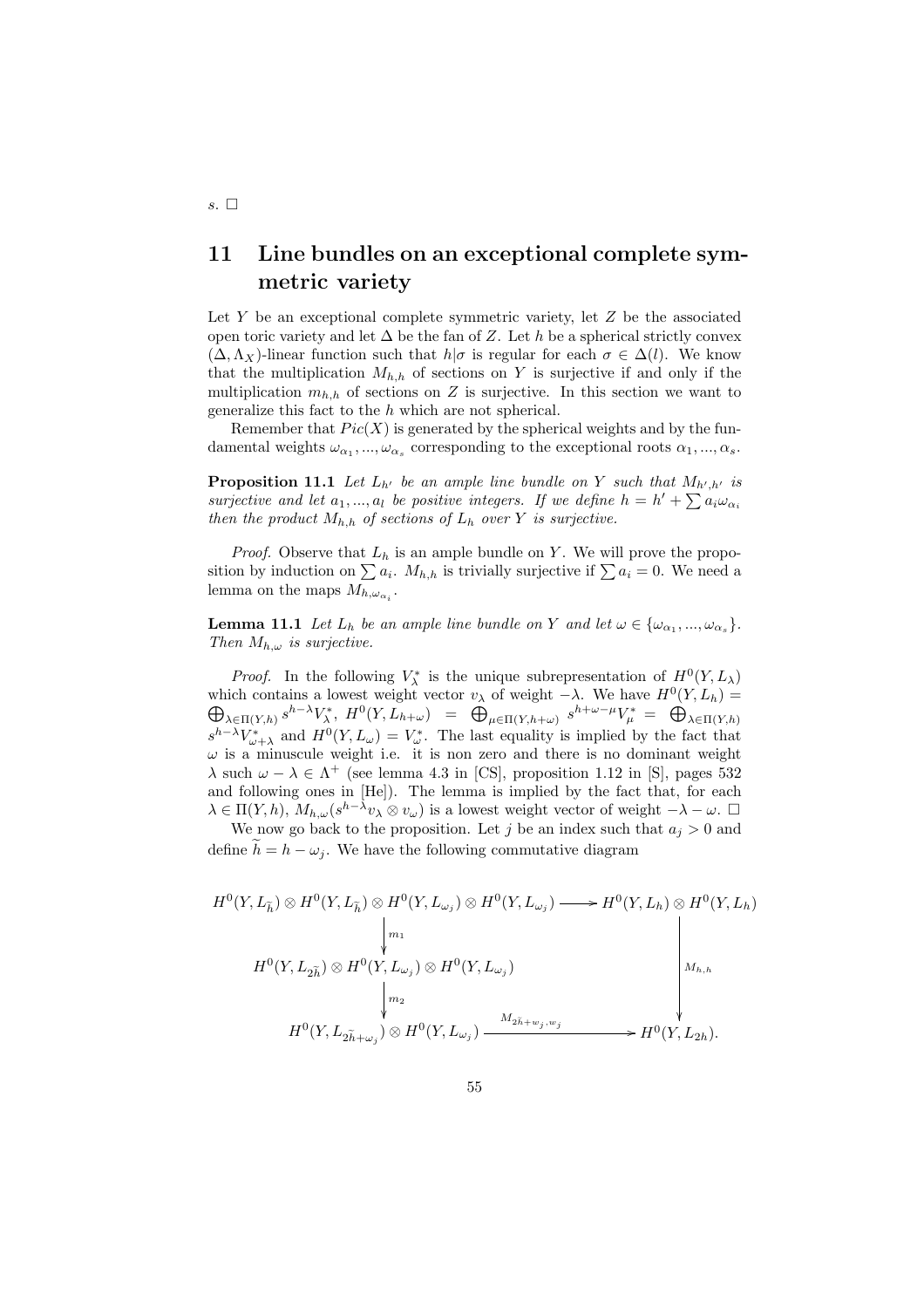$m_1$  is surjective by induction,  $m_2$  and  $M_{2\tilde{h}+w_j,w_j}$  are surjective because of the previous lemma, so  $M_{h,h}$  is surjective.  $\square$ 

**Theorem 11.1** Let  $L_h$  be an ample line bundle on Y. If  $m_{h,h}$  is surjective then  $M_{h,h}$  is surjective.

*Proof.* We know that, up to exchange  $\alpha_i$  with  $\overline{\theta}(\alpha_i)$  for some i in  $\{1, ..., l\}$ , *there* are positive integers  $a_1, ..., a_l$  such that  $h' = h - \sum a_i w_i$  is a spherical piecewise linear function and  $L_{h'}$  is ample. The restriction of  $L_h$  to Z is isomorphic to the restriction of  $L_{h'}$  to Z, so  $m_{h',h'}$  is surjective. Thus  $M_{h',h'}$  is surjective because of the theorem 9.1. Hence  $M_{h,h}$  is surjective by the previous proposition.  $\Box$ 

# 12 Open projectively normal toric varieties

Now we want to describe some families of open toric varieties such that, if  $L_h$ is an ample line bundle on a such variety, then the product  $m_{h,h}$  of sections is surjective. One family is formed by all the varieties of dimension 2 proper over  $\mathbf{A}^2$ . Moreover we will find an infinite number of varieties that have such property for every given dimension. In some cases we will prove that, given any two ample line bundles  $L_h$  and  $L_k$  on a fixed variety, then the product  $m_{h,k}$  is surjective. In the following we will identify M with  $\mathbf{Z}^l$ .

# 12.1 Blow-ups of  $A^l$

Now we study the class of varieties that are blow-ups of  $A<sup>l</sup>$  along a stable closed subvariety. This is the unique case in which we will prove that given any two line bundles  $L_h$  and  $L_k$  generated by global sections then the product of sections is surjective.

**Proposition 12.1** Let Z be the blow-up of  $A<sup>l</sup>$  along the stable closed subvariety associated to  $\sigma(e_1, ..., e_r)$ . Let  $L_h$  and  $L_k$  be two line bundles generated by global sections on  $Z$ , then the product of sections  $m_{h,k}$  is surjective.

The inequalities for  $Q_h$  are  $z_i \geq a_i$  for each  $i = 1, ..., l$  and  $z_1 + ... + z_r \geq b$ . The inequalities for  $Q_k$  are  $z_i \geq c_i$  for each  $i = 1, ..., l$  and  $z_1 + ... + z_r \geq d$ . Here  $a_i, b$ ,  $c_i$  and d are suitable integers. Let m be any point in  $Q_{h+k} \cap M$ , then there are  $\tilde{m}_1 \in Q_h$  and  $\tilde{m}_2 \in Q_k$  such that  $\tilde{m}_1 + \tilde{m}_2 = m$ , but they may have not integral coordinates. We want to move  $\tilde{m}_1$  and  $\tilde{m}_2$  a little, so that we will obtain two points with integral coordinates that belong respectively to  $Q_h$  and to  $Q_k$ . More precisely we will move  $\tilde{m}_1$  by a vector v whose coordinates have values between  $-1$  and 1, so we will have to move  $\tilde{m}_2$  by the vector  $-v$  whose coordinates have again values between  $-1$  and 1. If  $\tilde{m}_1 = (x_1, ..., x_l)$  then  $x_i \ge a_i$ . Let  $[x_i]$  be the integral part of  $x_i$  and let  $\epsilon_i = -[(x_i] - x_i)]$  ( $\epsilon_i$  is 0 if  $x_i$  is an integer and it is 1 otherwise).  $[x_i] + \epsilon_i \geq [x_i] \geq a_i$  because the  $a_i$  are integers. Likewise, if  $\tilde{m}_2 = (y_1, ..., y_l)$  then  $[y_i] + \epsilon_i \geq [y_i] \geq d_i$  (observe that  $\epsilon_i = -[(y_i] - y_i)]$ ).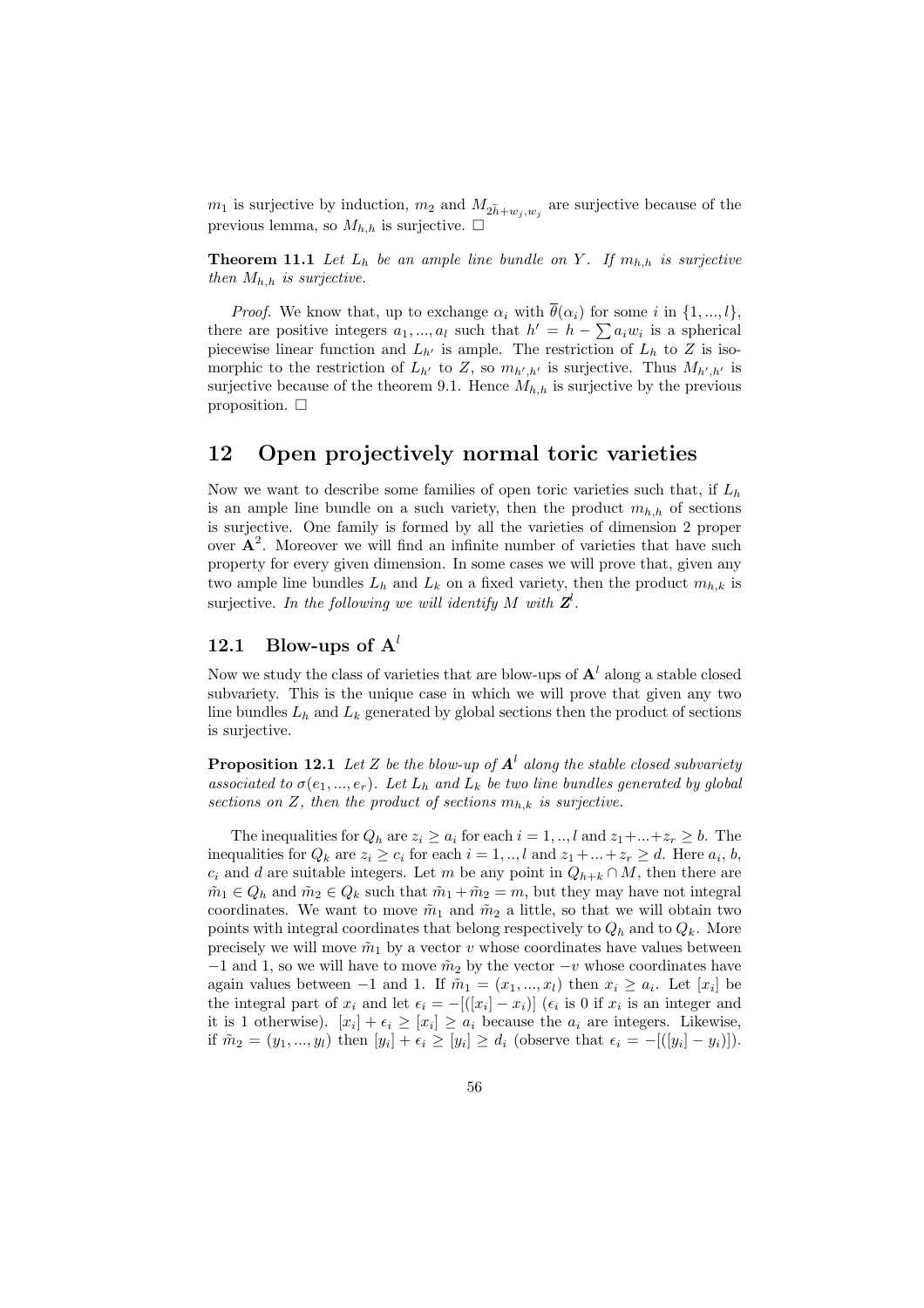If  $([y_1], ..., [y_l])$  belongs to  $Q_k$ , then we define  $m_1 = ([x_1] + \epsilon_1, ..., [x_l] + \epsilon_l)$  and  $m_2 = ([y_1], ..., [y_l])$ . Clearly these points satisfy our requests. In the same way, if  $([x_1], ..., [x_l])$  belongs to  $Q_h$ , then we define  $m_1 = ([x_1], ..., [x_l])$  and way, in  $([x_1], ..., [x_l])$  belongs to  $Q_h$ , then we define  $m_1 = ([x_1], ..., [x_l])$  and  $m_2 = ([y_1] + \epsilon_1, ..., [y_l] + \epsilon_l)$ . Thus we can suppose that  $\sum_{i=1}^r [x_i] \leq b$  and  $\sum_{i=1}^{r} [y_i] \leq d$ . We define  $m_1 = ([x_1] + \epsilon_1, ..., [x_s] + \epsilon_s, [x_{s+1}], ..., [x_l])$  for an index s lesser than r and such that  $b = h(e_1 + ... + e_r) = \sum_{i=1}^{r} [x_i] + \sum_{i=1}^{s} \epsilon_i = m_1(e_1 + ... + e_r)$ . There is a such s because  $\sum_{i=1}^{r} [x_i] - b$  is  $\sum_{i=1}^r([x_i]+\epsilon_i)\geq b+d-\sum_{i=1}^r([y_i])\geq b$  and  $\epsilon_i\in\{0,1\}$  for each i. Moreover we define  $m_2 = m - m_1 = ([y_1], ..., [y_s], [y_{s+1}] + \varepsilon_{s+1}, ..., [y_l] + \varepsilon_l)$ . To verify that  $m_2 \in Q_k$  it is sufficient to show that  $\sum_{i=1}^s [y_i] + \sum_{i=s+1}^r ([y_i] + \epsilon_i) \geq$  $d = k(e_1 + \ldots + e_r)$ . This is implied by the inequality  $m_2(e_1 + \ldots + e_r)$  $(m - m_1)(e_1 + \ldots + e_r) \ge (h + k)(e_1 + \ldots + e_r) - h(e_1 + \ldots + e_r).$ 

Now we study a similar family of varieties, but we require that the two line bundles  $L_h$  and  $L_k$  are equal.

**Corollary 12.1** Let Z be the open toric variety obtained from  $A<sup>l</sup>$  through the sequence of blow-ups along the subvarieties associated respectively to  $\sigma(e_1, e_2)$ ,  $\sigma(e_2, e_3), \ldots, \sigma(e_{r-1}, e_r)$ . Let  $L_h$  be any line bundle generated by global sections on Z, then the product of sections  $m_{h,h}$  is surjective.

*Proof.* The inequalities for  $Q_h$  are:  $z_i \geq a_i$  for each  $i = 1, ..., l$  and  $z_{i-1} + z_i \geq$  $b_i$  for each  $i = 2, ..., r$ , where the  $a_i$  and the  $b_i$  are suitable integers. Let  $m =$  $(x_1, ..., x_l) \in Q_{2h} \cap M = 2Q_h \cap M$ . Observe that  $m' = (x_1/2, ..., x_l/2) \in Q_h$  and  $m'+m'=m$ . We define  $\epsilon_i = -[(x_i/2)-x_i/2)]$ ,  $m_1 = ([x_1/2]+\epsilon_1, [x_2/2], [x_3/2]+$  $\epsilon_3, ..., [x_s/2] + \epsilon_s, [x_{s+1}/2], ..., [x_l/2])$  and  $m_2 = m - m_1$  for a suitable s. If r is odd then we choose  $s = r$ , otherwise we define  $s = r - 1$ . These points belong to  $Q_h \cap M$  because  $[x_{i-1}/2] + [x_i/2] + (\epsilon_{i-1} + \epsilon_i)/2 \geq b_i$  for each i. □

## 12.2 Open toric varieties of dimension 2 and a singular family in dimension 3

Now we consider the family of smooth toric varieties proper over  $A^2$ .

**Theorem 12.1** Let Z be any smooth toric variety proper over  $A^2$ . Let  $L_{h_1}$ and  $L_{h_2}$  be two linearized line bundles generated by global sections and suppose that  $h_1$  and  $h_2$  are strictly convex on the same fan, then the product of sections  $m_{h_1,h_2}$  is surjective.

The hypotheses mean that there is a variety  $Z'$  and two ample line bundle  $L'_h$  and  $L'_k$  over Z' such that  $L_h$  is the pullback of  $L'_h$  and  $L_k$  is the pullback of  $L'_k$ . We want to remark that Z' may be singular.

*Proof.* Let  $h_3 = h_1 + h_2$  and let  $\Delta$  be the fan of Z. It is obviously sufficient to prove that the image of  $m_{h_1,h_2}$  contains a basis of semi-invariant sections, so it is sufficient to prove that

$$
Q_{h_3} \cap M = Q_{h_1} \cap M + Q_{h_2} \cap M.
$$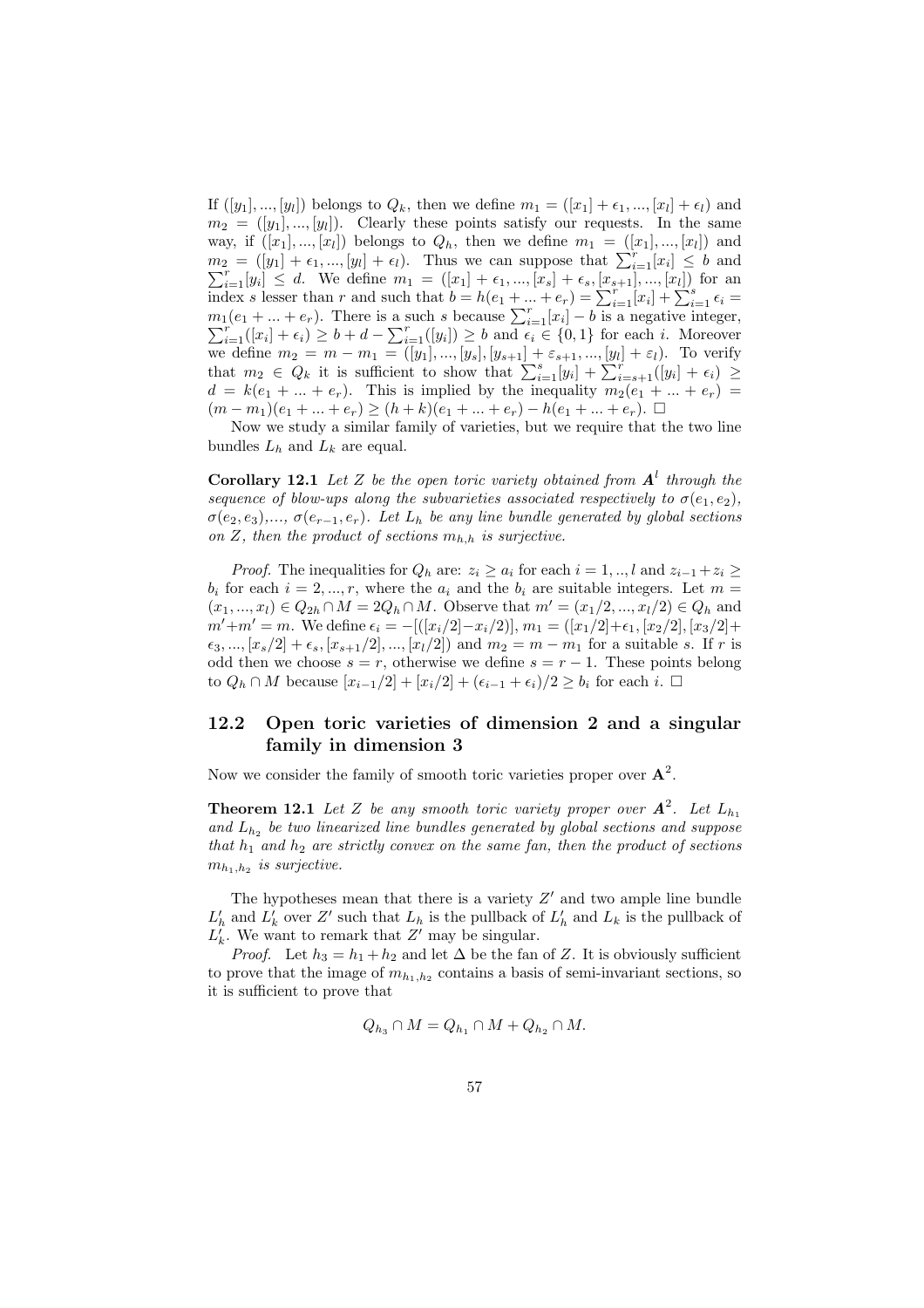We want to decompose each  $Q_{h_i}$  in more simple polyhedrons. More precisely we will decompose each  $Q_{h_i}$  in two types of polyhedrons with vertices in  $M: 1$ ) cones of form  $p+\sigma(f_1, f_2)$  for a suitable point p and 2) triangles. These triangles will have a very particular form, indeed we require that the fan associated to any such triangle  $\tilde{T}$  has 1-dimensional cones generated respectively by  $-v_1, -v_2$ and  $v_1 + v_2$ . Moreover we require that  $\{v_1, v_2\}$  is a basis of M and that  $v_1$ and  $v_2$  are contained in  $\sigma(e_1, e_2)$ . This mean that  $\widetilde{T}$  is a rectangular isosceles triangle with respect to the scalar product for which  $\{v_1, v_2\}$  is an orthonormal basis. Observe that in general the other triangles are not rectangular isosceles triangles with respect to this scalar product.

Let  $m = (x_1, x_2)$  be any point in  $Q_{h_3} \cap M$ . If there is a vertex  $p^3$  of  $Q_{h_3}$ whose coordinates are both lesser than the corresponding coordinates of  $m$  then m is contained in the polyhedron  $p^3 + \sigma(f_1, f_2)$ , so we are reduce ourselves to study two polyhedrons associated to the pullbacks of two line bundles on  $A^2$ . Indeed there is a maximal cone  $\sigma \in \Delta$  such that  $p^3 = h_3 | \sigma$ , so  $p^3 = h_1 | \sigma + h_2 | \sigma$ where  $h_1|\sigma$  is a vertex of  $Q_{h_1}$  and  $h_2|\sigma$  is a vertex of  $Q_{h_2}$ . Thus  $p^3 + \sigma(f_1, f_2)$  =  $(h_1|\sigma + \sigma(f_1, f_2)) + (h_2|\sigma + \sigma(f_1, f_2))$  where  $h_j|\sigma + \sigma(f_1, f_2)$  is the polyhedron associated to the linearized line bundle  $L_{h_j | \sigma}$ . Observe that  $L_{h_j | \sigma}$  is the pullback of a linearized line bundle on  $\mathbf{A}^2$  because  $h_j | \sigma$  is linear.



Otherwise for each j there are vertices  $p_1^j$ ,  $p_2^j$  of  $Q_{h_j}$  with the following properties. Write  $p_i^j = (z_1^{i,j}, z_2^{i,j})$  for each i and j and define  $p_3^j = (y_1^{2,j}, y_2^{1,j})$ for each j. m belongs to the triangle  $T^3$  with vertices  $p_1^3$ ,  $p_2^3$  and  $p_3^3$ . Moreover  $T^3 = T^1 + T^2$  where  $T^j$  is the triangle with vertices  $p_1^j$ ,  $p_2^j$  and  $p_3^j$  for each j. Indeed we can define  $p_1^3$ ,  $p_2^3$  as the two vertices  $(z_1^{1,3}, z_2^{1,3})$ ,  $(z_1^{2,3}, z_2^{2,3})$  of a side of  $Q_{h_3}$  such that  $z_1^{1,3} \leq x_1 \leq z_1^{2,3}$ , so  $x_2 \leq z_2^{1,3}$  because otherwise m belongs to  $(z_1^{1,3}, z_2^{1,3}) + \sigma(f_1, f_2)$ . If  $p_1^3 = h_3 | \sigma_1$  and  $p_2^3 = h_3 | \sigma_2$  then we set  $p_1^j = h_j | \sigma_1$ and  $p_2^j = h_j | \sigma_2$  for each j. Observe that  $p_3^j$  belongs to  $Q_{h_j}$  for each j, so  $T^j$  is contained in  $Q_{h_j}$  for each j. Moreover the fans associated to these triangles are equal to the fan with 1-dimensional cones  $\sigma(-e_1)$ ,  $\sigma(-e_1)$  and  $\sigma(a_1e_1+a_2e_2)$  for suitable integers  $a_1$  and  $a_2$ . This means that, given i and j in  $\{1, 2, 3\}$ , for each side of  $T^i$  there is a side of  $T^j$  parallel to the previous one. We remark that this last fact is true because we have supposed that  $h_1$  and  $h_2$  are strictly convex on the same fan. (In the pictures we consider the case in which  $h_1 = h_2$ ).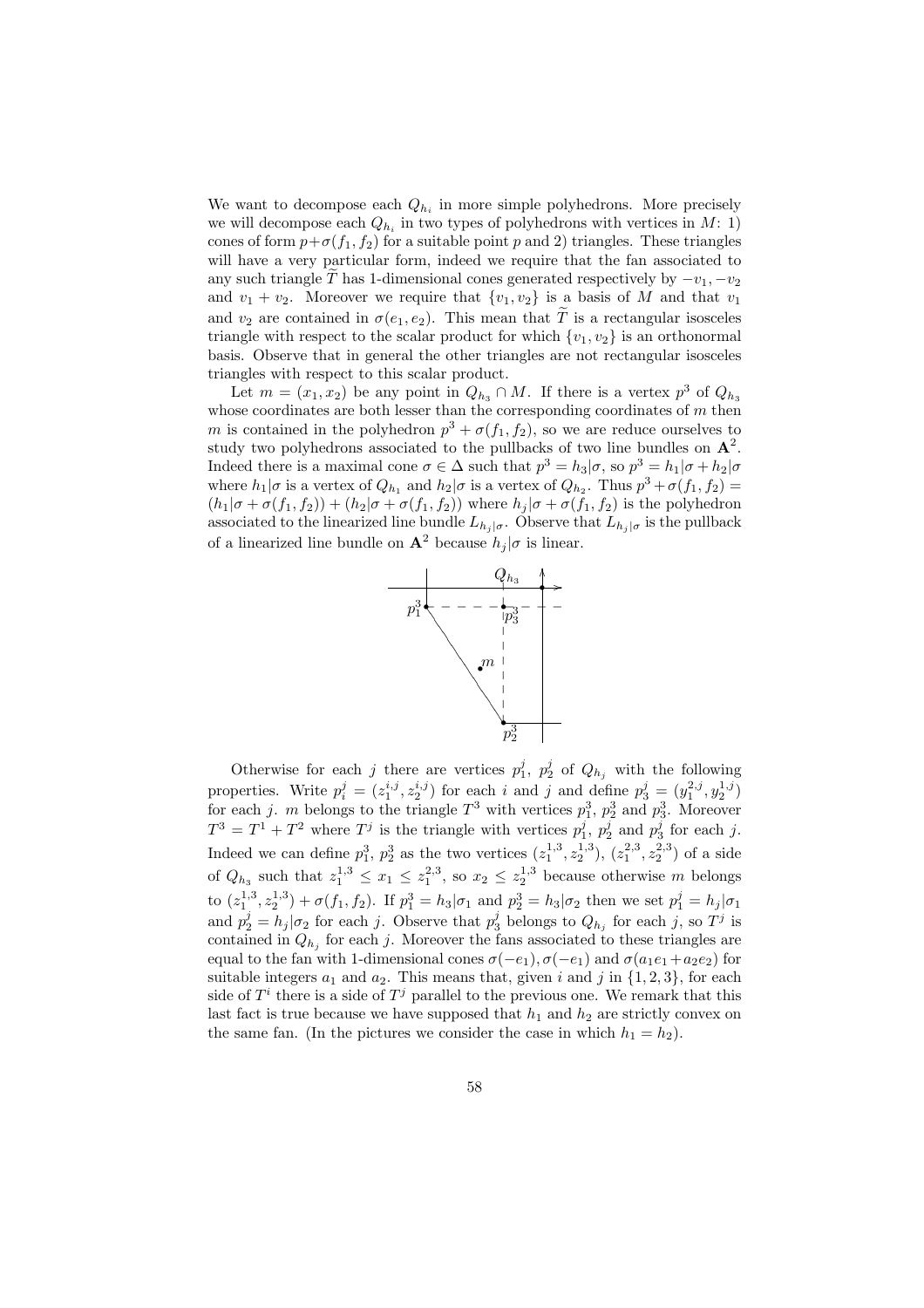We need the following easy consequence of the proposition 12.1. Define a scalar product (,) such that  $\{f_1, f_2\}$  is a orthonormal basis. In this proof, when we will say that a side  $L$  of a polytope  $P$  is orthogonal to a vector  $v$ , we will always suppose that  $(p, v) \geq 0$  for each  $p \in P$  (and  $(x, v) = 0$  for each  $x \in L$ ). Notice that a plane H is the locus of zeroes of  $x_1e_1 + x_2e_2 \in N$  if and only if it is orthogonal to  $x_1f_1 + x_2f_2$ .

**Lemma 12.1** Let  $T^1$  and  $T^2$  be two triangles with sides orthogonal respectively  $to -v_1$ ,  $-v_2$  and  $v_1 + v_2$ . If  $\{v_1, v_2\}$  is a bases of M then

 $(T^1 + \sigma(v_1, v_2)) \cap M + (T^2 + \sigma(v_1, v_2)) \cap M = (T^1 + T^2 + \sigma(v_1, v_2)) \cap M$ 

*Proof.* It is sufficient to observe that, for each j,  $T^j + \sigma(v_1, v_2)$  is the polyhedron associated to a linearized ample line bundle on the blow-up of  $A^2$  in the stable point. (Here we think  $\mathbf{A}^2$  as the toric variety associated to  $\sigma(v_1, v_2)$ ).  $\Box$ 

In general, we want decompose the triangles  $T<sup>j</sup>$  in triangles that satisfy the hypothesis of the lemma. Moreover we require that, if T and  $\sigma(v_1, v_2)$  are as in the lemma, then  $\sigma(v_1, v_2)$  is contained in  $\sigma(f_1, f_2)$ . Thus if  $T \subset T^j$  then  $T+\sigma(v_1, v_2)$  is contained in  $T^j+\sigma(f_1, f_2)$ . Notice that  $T^j+\sigma(f_1, f_2)$  is contained in  $Q_{h_j}$ . Thus it is sufficient to define such decompositions.

We will define a sequence of open toric varieties  $Z_r \to Z_{r-1} \to \dots \to Z_0$  such that: 1) they are toric varieties with respect to the torus  $Spec C[N], 2)$   $Z_i$  is the blow-up of  $Z_{i-1}$  in a stable point, 3)  $Z_0 = \mathbf{A}^2$  and 4)  $Z_r$  dominates the toric variety whose fan is  $\{\sigma(f_1, a_1f_1+a_2f_2), \sigma(f_2, a_1f_1+a_2f_2), \sigma(f_1), \sigma(f_2), \sigma(a_1f_1+a_2f_2)\}$  $a_2f_2$ }. We need these varieties only to define some triangles, but we are not interested to study line bundles on such varieties. Let  $\Delta_i$  be the fan of  $Z_i$  and suppose that we have already defined  $Z_{i-1}$ . We can assume that there is an unique maximal cone  $\sigma_{i-1} \in \Delta_{i-1}$  which contains  $a_1f_1 + a_2f_2$  (otherwise we define  $r = i-1$ ). Let  $Z_i$  be the blow-up of  $Z_{i-1}$  in the stable point associated to  $\sigma_{i-1}$ . For each i let  $u_{i-1}$  and  $w_{i-1}$  be the two primitive vectors that generated  $\sigma_{i-1}$ . If  $a_1f_1 + a_2f_2 = a_{i-1}u_{i-1} + b_{i-1}w_{i-1}$ , then we claim that  $a_i \le a_{i-1}$ ,  $b_i \leq b_{i-1}$  and  $0 < a_i + b_i < a_{i-1} + b_{i-1}$ . Hence the process has to stop in a finite number of steps and  $a_r + b_r = 1$ . Now we prove the claim. We can suppose, up to exchange  $u_i$  and  $w_i$ , that  $a_1f_1 + a_2f_2 \in \sigma(u_{i-1}, u_{i-1} + w_{i-1})$ . We define  $u_i = u_{i-1}$  and  $w_i = u_{i-1} + w_{i-1}$ , so  $a_i = a_{i-1} - b_{i-1} < a_{i-1}$  and  $b_i = b_{i-1}$ . Observe that  $a_i \geq 0$  because  $a_1 f_1 + a_2 f_2 \in \sigma(u_{i-1}, u_{i-1} + w_{i-1}).$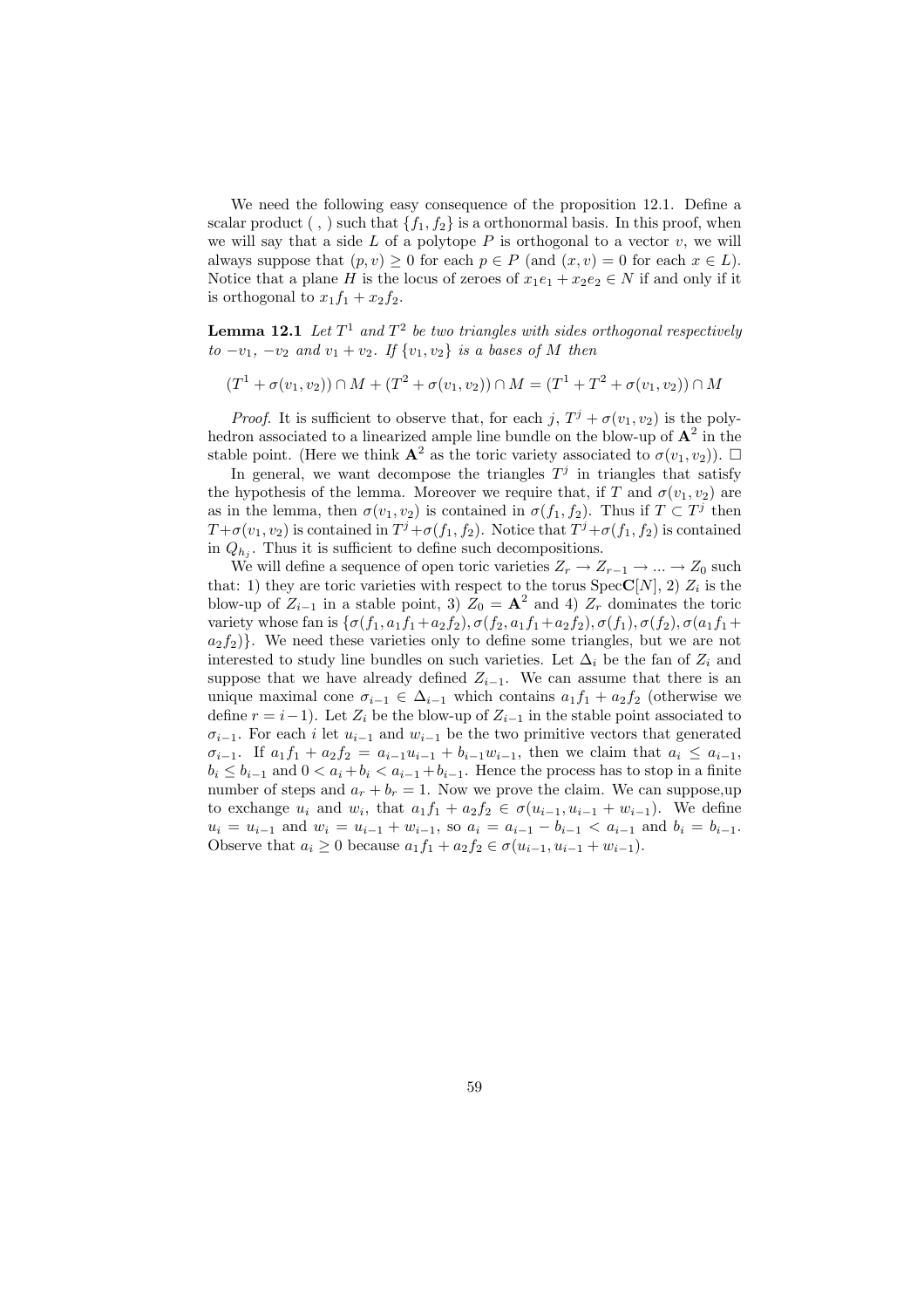

We want to decompose the triangles  $T^j$  in r triangles  $T_i^j$  with integral vertices.  $T_i^j$  will have sides orthogonal respectively to  $-u_{i-1}$ ,  $-w_{i-1}$  and  $u_{i-1}$  +  $w_{i-1}$ . For each j we define  $T_0^j = T^j$ . We define recursively  $T_{-i-1}^j$  as the set  $T^j_{-i} - T^j_{i+1}$ . We will prove inductively that  $T^j_{-i}$  is a triangle with sides orthogonal respectively to  $-u_i$ ,  $-w_i$  and  $a_1f_1 + a_2f_2$ . For each j and for each  $i < r-2$  we decompose  $T_{-i}^j$  in the two triangles  $T_{i+1}^j$  and  $T_{-i-1}^j$ . Moreover, for each j we decompose  $T_{-r+2}^j$  in the two triangles  $T_{r-1}^j$  and  $T_r^j$ . We want that  $T_i^3 = T_i^1 + T_i^2$  for each *i*. Moreover  $T_i^1$ ,  $T_i^2$  and  $T_i^3$  will be associated to the same fan for each *i*. Let  $p_{1,i}^j$ ,  $p_{2,i}^j$  and  $p_{3,i}^j$  be the vertices of  $T_{-i}^j$ . We suppose that  $p_{3,i}^j$  does not belong to the side of  $T^j_{-i}$  orthogonal to  $a_1f_1 + a_2f_2$ . (In the figure we consider the case in which  $h_1 = h_2$ , so  $T_3 = 2T_1 = 2T_2$ .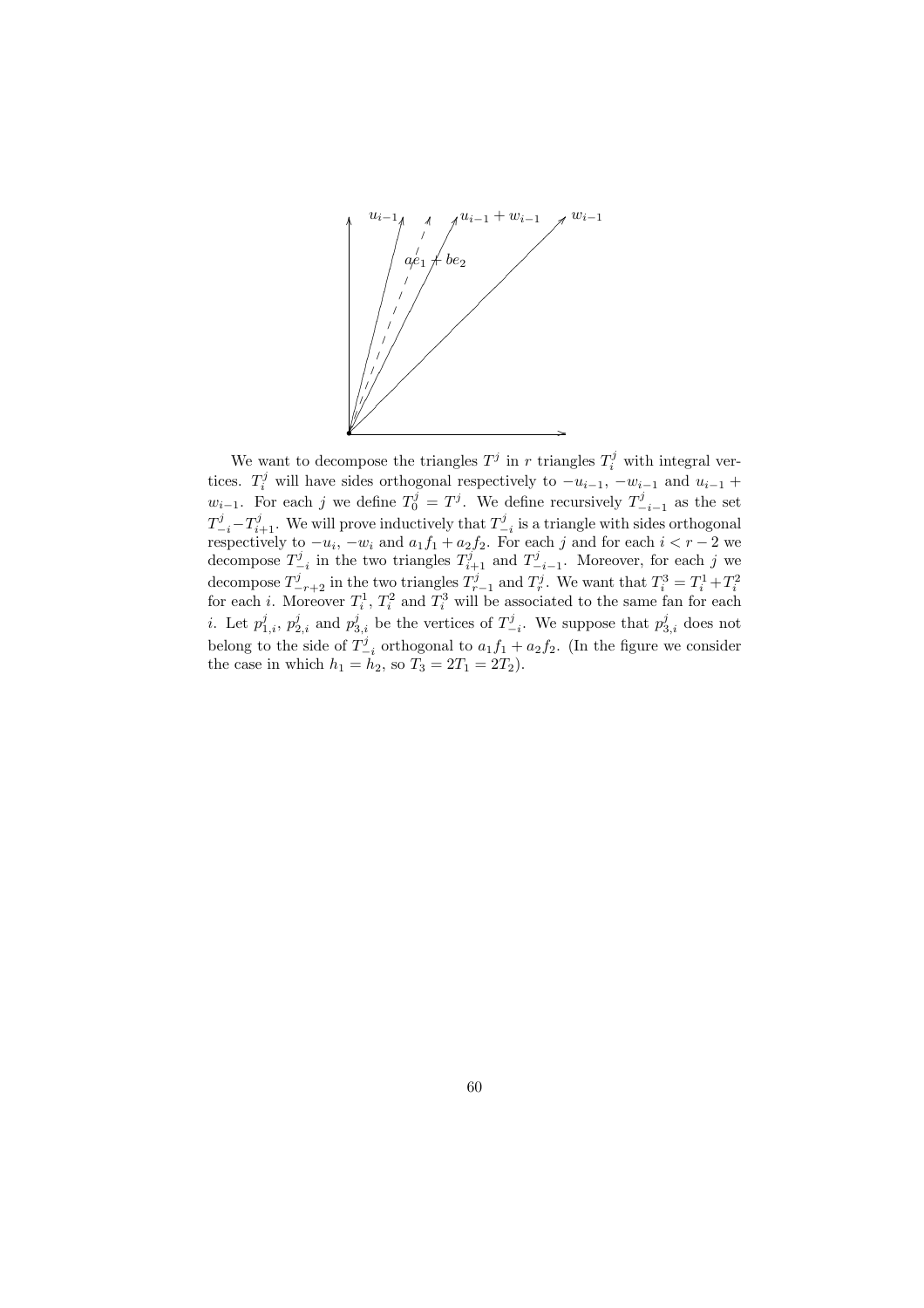

We decompose  $T_{-i}^j$  in two triangles by intersecting  $T_{-i}^j$  with a line  $r_i^j$  orthogonal to  $v_i + w_i$  and passing for a vertex  $p_{k,i}^j$  for a suitable  $k \in \{1, 2\}$  independent by j. Let  $\widetilde{T}_{i+1}^j$  be the triangle that contains  $p_{3,i}^j$  and let  $\widetilde{T}_{-i-1}^j$  be the other triangle. Observe that  $r_i^1$ ,  $r_i^2$  and  $r_i^3$  are parallel, so the fans associated to  $\widetilde{T}_{i+1}^1$ ,  $\widetilde{T}_{i+1}^2$  and  $\widetilde{T}_{i+1}^3$  (respectively to  $\widetilde{T}_{-i-1}^1$ ,  $\widetilde{T}_{-i-1}^2$  and  $\widetilde{T}_{-i-1}^3$ ) are equal. Observe that the convex function associated to  $\widetilde{T}_{i+1}^j$  is uniquely determined by the knowledge of the fan associated to  $\widetilde{T}_{i+1}^j$  and by the knowledge of any two vertices of  $\widetilde{T}_{i+1}^j$ (indeed the three 1-dimensional cones of the fan associated to  $\widetilde{T}_{i+1}^j$  are contained in the union of any two different two-dimensional cones of the fan associated to  $\widetilde{T}_{i+1}^j$ ). Thus  $\widetilde{T}_{i+1}^3 = \widetilde{T}_{i+1}^1 + \widetilde{T}_{i+1}^2$  because each  $\widetilde{T}_{i+1}^j$  share two vertices with  $T_{-i}^j$ . In the same way we can prove that  $\tilde{T}_{-i-1}^3 = \tilde{T}_{-i-1}^1 + \tilde{T}_{-i-1}^2$ . We have to prove that  $\widetilde{T}_{i+1}^j = T_{i+1}^j$  for each i and j.

We can suppose that  $a_1f_1 + a_2f_2 \in \sigma(u_i + w_i, u_i)$  up to exchange  $u_i$  and  $w_i$ . Let  $p_{1,i}^j = (x_1^j, x_2^j)$  be the vertex  $T_{-i}^j$  not contained in the side orthogonal to  $u_i$ , let  $p_{2,i}^j$  be the vertex of  $T_{-i}^j$  not contained in the side orthogonal to  $-w_i$ and let  $p_3^j = (z_1^j, z_2^j)$  be the vertex of  $T_{-i}^j$  not contained in the side orthogonal to  $a_1 f_1 + a_2 f_2$ . Let  $r_i^j$  be the line orthogonal to  $u_i + w_i$  and passing along  $p_{1,i}^j$ . Observe that  $r_i^j$  intersects the side orthogonal to  $-u_i$  in the point  $q_i^j = (z_1^j, z_2^j +$  $x_1^j - z_1^j$  and this point has integral coordinates. We have decomposed  $T_{-i}^j$  in two triangles: 1) the triangle  $T_{i+1}^j$  with sides orthogonal respectively to  $-u_i$ ,  $-w_i$ ,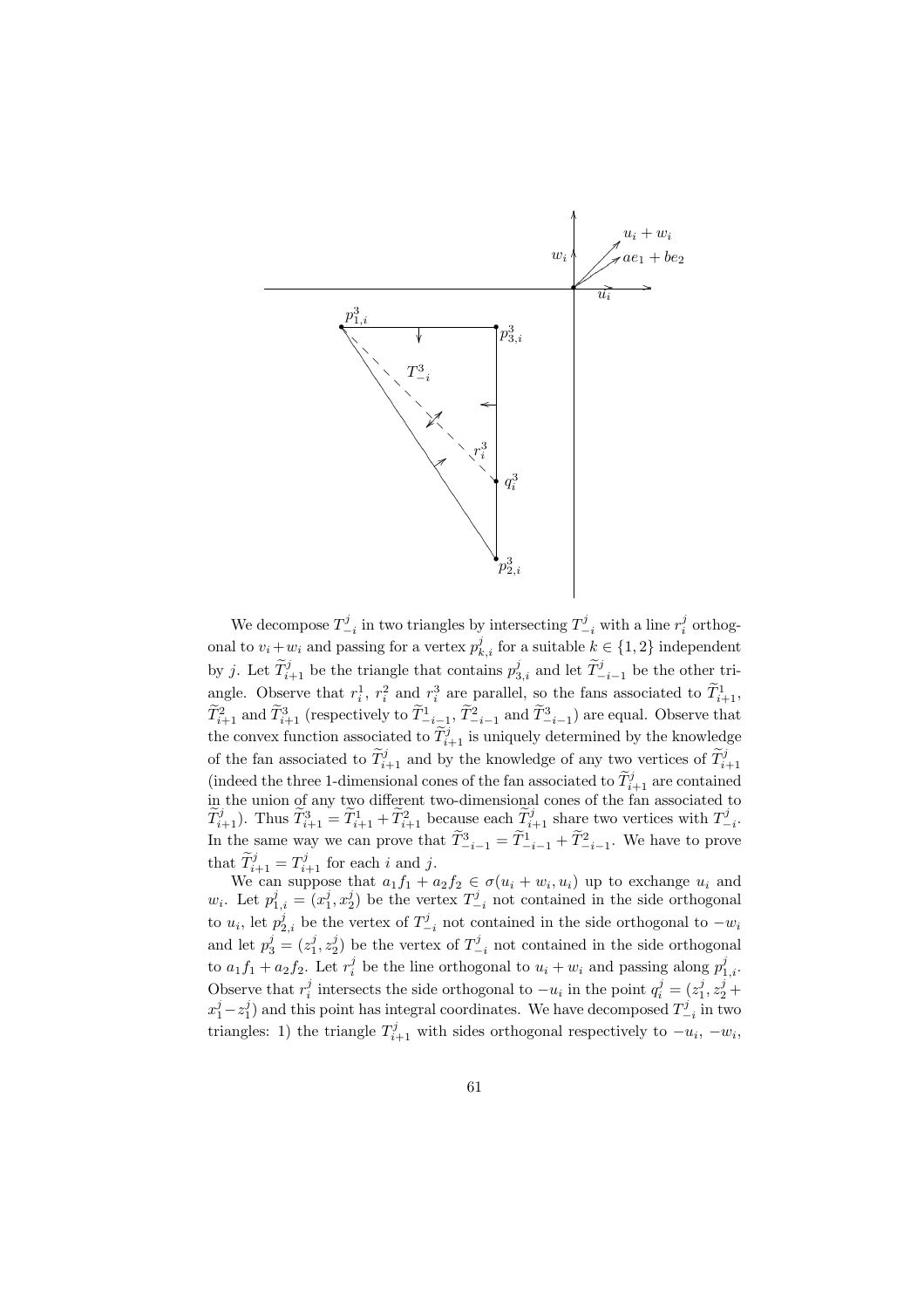$u_i + w_i$  and with vertices  $p_1^j, p_3^j, q^j; 2$  the triangle  $T_{-i-1}^j$  with sides orthogonal respectively to  $-u_i$ ,  $-u_i - w_i$ ,  $a_1 f_1 + a_2 f_2$  and with vertices  $p_1^j$ ,  $q^j$ ,  $p_2^j$ . For the case of  $T_{r-2}^j$  it is sufficient to observe that  $a_1f_1 + a_2f_2 = u_{r-1} + (u_{r-1} + w_{r-1}),$ up to exchange  $u_{r-1}$  and  $w_{r-1}$ . □

Now we consider a class of line bundles on varieties of dimension 3. This line bundles are the pullbacks of ample lines bundles on varieties which are usually singular.

Proposition 12.2 Let h be a piecewise linear function which is strictly convex on the fan  $\Delta$  with maximal cones  $\sigma(e_1, e_2, ae_1+ae_2+e_3)$ ,  $\sigma(e_1, e_3, ae_1+ae_2+e_3)$ and  $\sigma(e_2, e_3, ae_1+ae_2+e_3)$ . Here a is a strictly positive integer. Then  $Q_{2h} \cap M =$  $Q_h \cap M + Q_h \cap M$ .

Remember that h defines a line bundle generated by global sections on every toric variety proper over the toric variety associated to  $\Delta$ . Moreover the toric variety associated to  $\Delta$  is proper over  $\mathbf{A}^3$  and it is smooth if and only if  $a = 1$ . (Look to the figure for an example of  $Q_h$ ).



Proof. We want to proceed as in the previous theorem. We can again decompose  $Q_{2h}$  in a simplex P and some cones  $p + \sigma(f_1, f_2, f_3)$ . So we can reduce ourselves to prove that  $(2P + \sigma(f_1, f_2, f_3)) \cap M = (P + \sigma(f_1, f_2, f_3)) \cap M +$  $(P + \sigma(f_1, f_2, f_3)) \cap M$ . We again define a scalar product such that  $\{f_1, f_2, f_3\}$ is an orthonormal basis.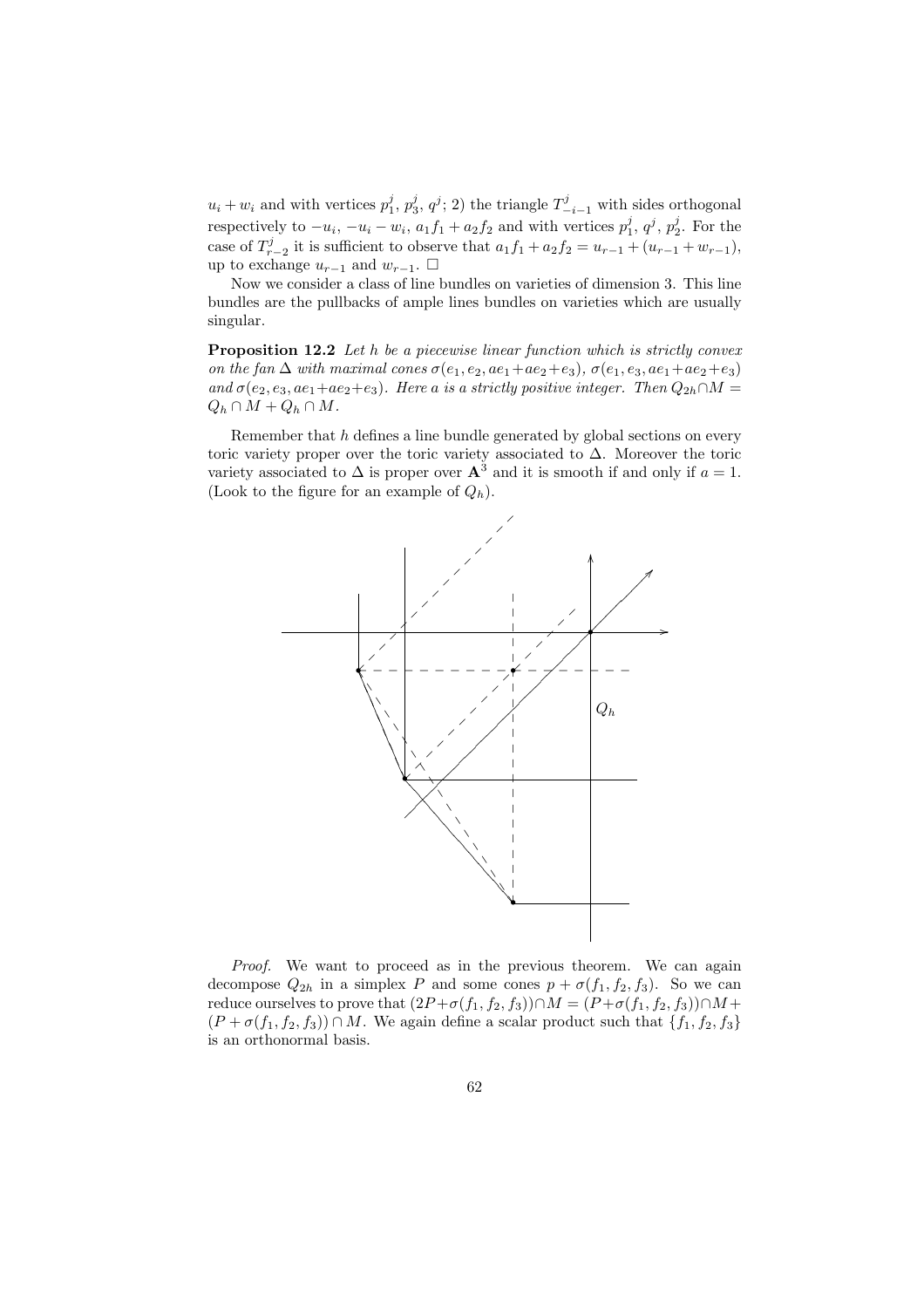

P has three faces parallel to the coordinate planes and the fourth is orthogonal to  $af_1+af_2+f_3$ . We can suppose, up to a translation, that the origin 0 is the vertex of P which does not belong to the face orthogonal to  $ae_1 + ae_2 + e_3$ . Let  $(-b, 0, 0), (0, -b, 0)$  and  $(0, 0, -c)$  be the other vertices of P. We have  $c = ba$ , so  $c \geq b$ . We want to decompose P in simplices with rational vertices. Let R be a such simplex. We suppose that there is a basis  $\{v_1, v_2, v_3\}$  of M such that R is intersection of the semispaces  $\{x \mid (x, v_i) \leq b_i\}$  with  $i = 1, 2, 3$  and  ${x \mid (x, v_1 + v_2 + v_3) \ge b}$  where  $b_1, b_2, b_3, b$  are opportune integers. Moreover we require that  $\sigma(v_1, v_2, v_3)$  is contained in  $\sigma(f_1, f_2, f_3)$ . It is again sufficient to define such decomposition because of the proposition 12.1. For simplicity we consider only the first step of the decomposition of P.

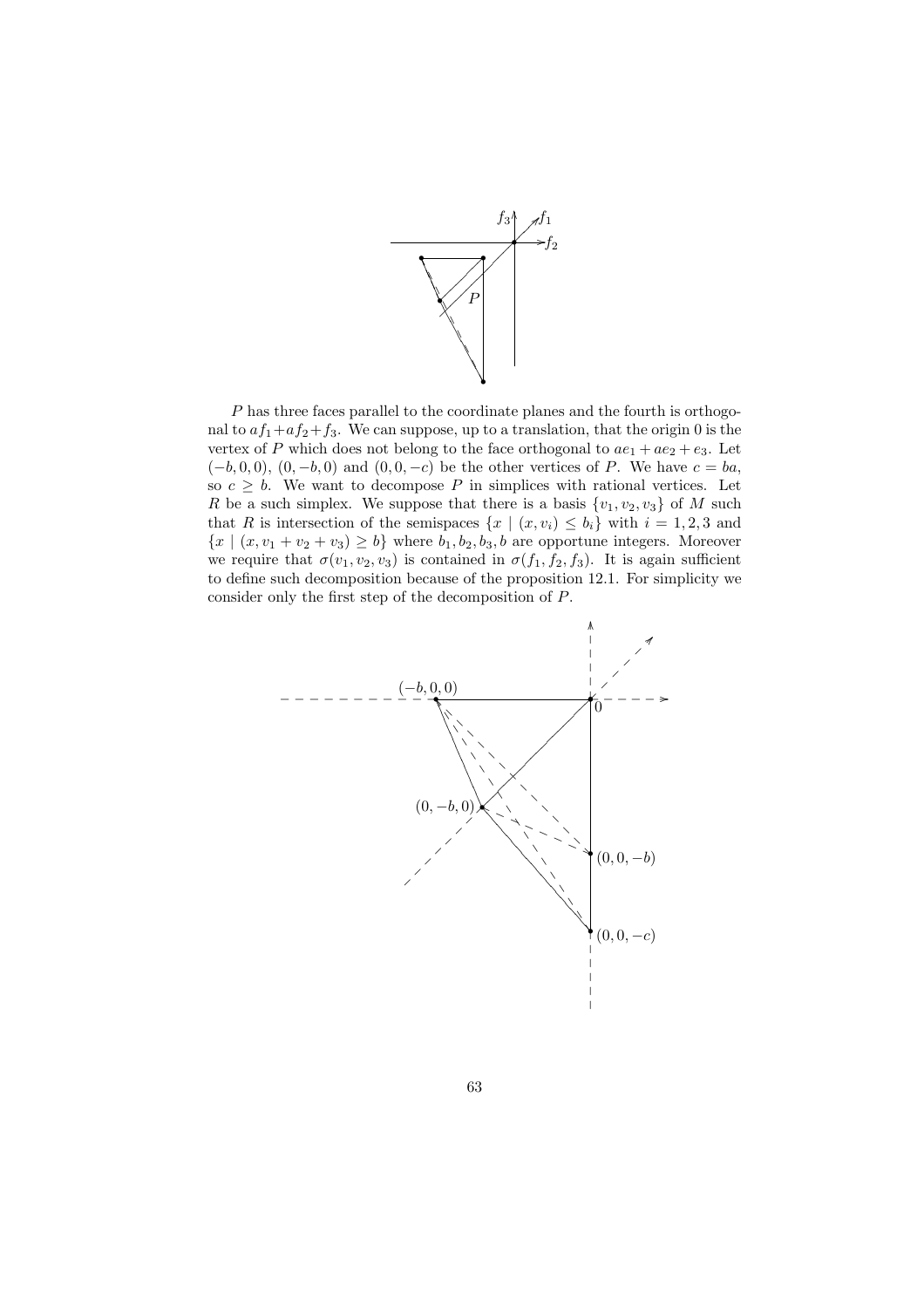We decompose P intersecting it with the plane orthogonal to  $f_1 + f_2 + f_3$ and passing through the vertices  $(-b, 0, 0)$  and  $(0, -b, 0)$ . This plane intersects the side of P parallel to  $\mathbf{R} f_3$  in  $(0, 0, -b)$ . We obtain two simplices with integral vertices. The first one has faces orthogonal respectively to  $-f_1$ ,  $-f_2$ ,  $-f_3$  and  $f_1+f_2+f_3$ . This simplex has vertices  $(0,0,0), (-b,0,0), (0,-b,0)$  and  $(0,0,-b)$ . The second simplex has faces orthogonal respectively to  $-f_1$ ,  $-f_2$ ,  $-f_1-f_2-f_3$ and  $af_1 + af_2 + f_3$ . This simplex T has vertices  $(-b, 0, 0), (0, -b, 0), (0, 0, -b)$ and  $(0, 0, -c)$ . Observe that  $\sigma(f_1, f_2, f_1+f_2+f_3)$  is contained in  $\sigma(f_1, f_2, f_3)$ , so  $T + \sigma(f_1, f_2, f_1 + f_2 + f_3)$  is contained in  $P + \sigma(f_1, f_2, f_3)$ . Moreover T is a simplex of the same type of P and  $af_1 + af_2 + f_3 = (a-1)f_1 + (a-1)f_2 + (f_1 + f_2 + f_3)$ , i.e. the coordinate with respect to the new basis are decreased. We will reiterate the process until we obtain a basis with respect to which  $af_1 + af_2 + f_3$  has all coordinate equal to 1, so that we can use the proposition 12.1.  $\Box$ 

#### 12.3 Two families of open toric varieties of dimension at least 3

Now we want to show that there is an infinite number of open toric varieties of any fixed dimension (greater than 2) such that the product of sections of any two ample line bundles is surjective. The principal instrument in what follows is the proposition 10.3. We will consider a very special class of varieties. Let  $L<sub>h</sub>$  and  $L_k$  be any two ample line bundles on a variety of this family. Let s be a semiinvariant section of the product  $L_{h+k}$  such that its weight p has the following mvariant section of the product  $L_{h+k}$  such that its weight p has the following<br>property: there is not a weight p' in  $\prod(Z, h+k)$  such that  $p \in p' + \sigma(f_1, ..., f_l)$ . Then s does not vanish on a suitable divisor. This means that  $H^0(Z, L_{h+k})$  is generated as a  $O_Z(Z)$  module by the seminvariant sections that do not vanish on a suitable divisor.

**Proposition 12.3** Let Z be the open toric variety obtained from  $A<sup>l</sup>$  through the sequence of blow-ups along the stable subvarieties associated respectively to  $\sigma(e_1, ..., e_l)$ ,  $\sigma(e_1, ..., e_{l-1}, (\sum_{i=1}^{l-1} e_i) + e_l)$ ,  $\sigma(e_1, ..., e_{l-1}, 2(\sum_{i=1}^{l-1} e_i) + e_l)$ ,  $\ldots, \sigma(e_1,$  $e_1, ..., e_{l-1}, i(∑_{i=1}^{l-1} e_i) + e_l), ..., σ(e_1, ..., e_{l-1}, (n-1)(∑_{i=1}^{l-1} e_i) + e_l).$  Let  $L_h$  and  $L_k$  be  $e_1, ..., e_{l-1}, i(∑_{i=1}^{l-1} e_i) + e_l)$ . any two ample line bundles on Z, then the product of sections  $m_{h,k}$  is surjective.

Let  $\Delta$  be the fan of Z. The *l*-dimensional cones in  $\Delta$  are the following: Let  $\Delta$  be the land  $\Delta$ . The *t*-dimensional cones in  $\Delta$  are the lonowing:<br>  $\sigma(e_1, ..., \hat{e_j}, ..., e_l, \sum_{i=1}^l e_i)$  with  $j = 1, ..., l-1; \sigma(e_1, ..., \hat{e_j}, ..., e_{l-1}, (i-1)(\sum_{i=1}^{l-1} e_i)$  $+e_l, i(\sum_{i=1}^{l-1} e_i)+e_l)$  with  $j=1,...,l-1$  and  $i=2,...n;$   $\sigma(e_1,...,e_{l-1}, n(\sum_{i=1}^{l-1} e_i)+e_l)$  $e_l$ ). (In the figure we have drawn the 3-dimensional variety with  $n = 3$ ).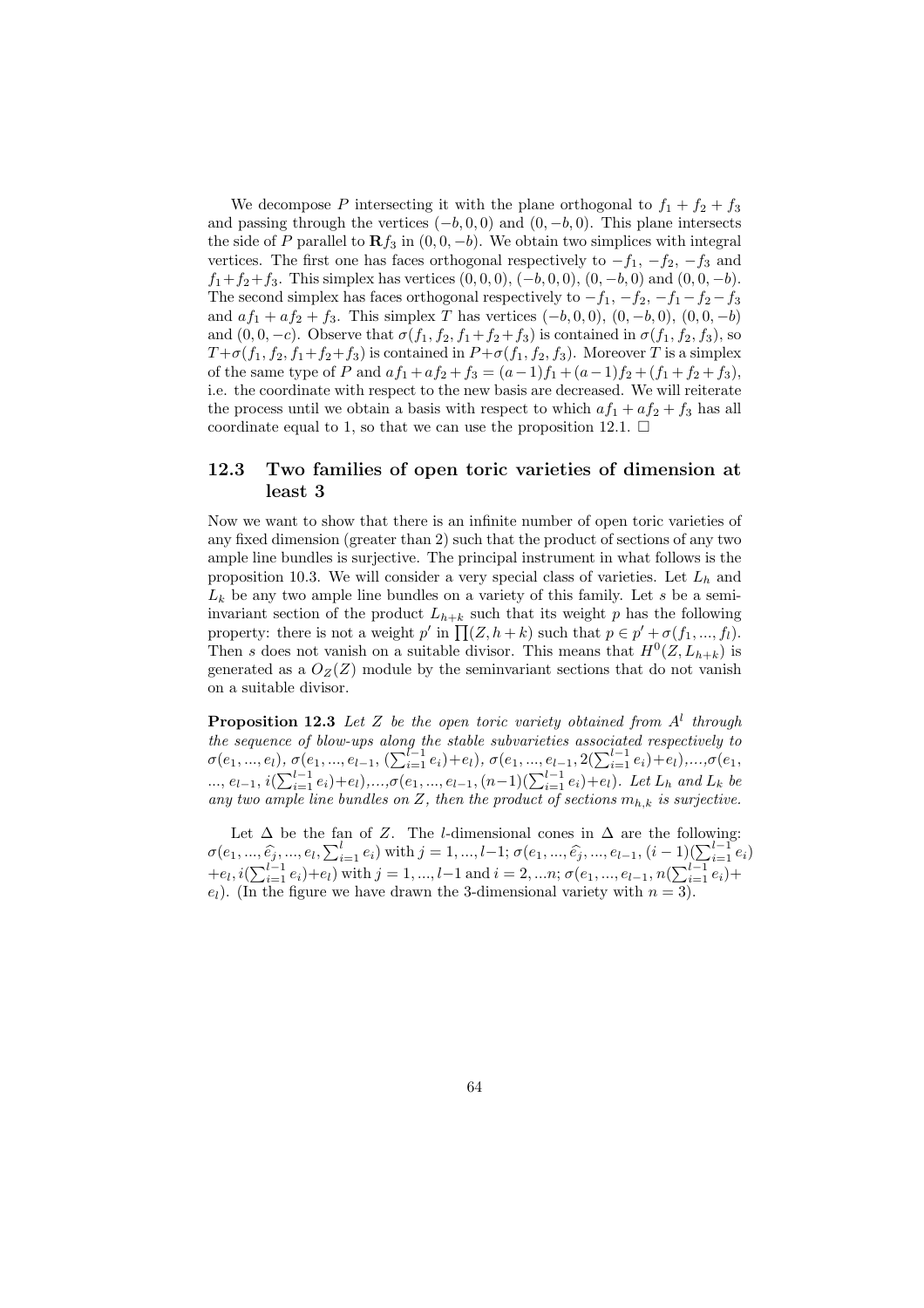

*Proof.* Observe that we have already considered the case  $n = 1$  in proposition 12.1, so we can suppose  $n \geq 2$ . Up to changing the linearizations of the line bundles we can suppose that  $h(e_j) = k(e_j) = 0$  for each j. Observe that, if  $(Q_h \cap M) + (Q_k \cap M)$  contains a weight p, then it contains any weight that, if  $(Q_h \cap M) + (Q_k \cap M)$  contains a weight p, then it contains any weight  $p + \sum a_i f_i$  where the  $a_i$  are positive integers. So we can consider only the "minimal" weights. Let  $p \in Q_{h+k} \cap M$  be any "minimal" weight, we claim that there is a cone  $\tau \in \Delta(1)$  such that  $p(\varrho(\tau)) = (h + k)(\varrho(\tau))$ . This means that any semi-invariant section of weight  $p$  does not vanish on the divisor of  $Z$  associated to  $\tau$ . This claim will allows ourselves to use the proposition 10.3. Thus will be sufficient to prove the surjectivity of the product of sections of the restrictions of  $L_h$  and  $L_k$  to any divisor of Z.

**Claim 12.1** Let p be any weight in  $Q_{h+k} \cap M$  and suppose that there is not a weight p' in  $Q_{h+k} \cap M$  such that  $p \in p' + \sigma(f_1, ..., f_l)$ . Then there is a cone  $\tau \in \Delta(1)$  such that  $p(\rho(\tau)) = (h+k)(\rho(\tau))$ .

*Proof.* The hypotheses imply that  $p - f_l$  does not belong to  $Q_{h+k}$ . Hence there is an *i* such that  $(p - f_l)(i(\sum_{i=1}^{l-1} e_i) + e_l) = p(i(\sum_{i=1}^{l-1} e_i) + e_l) - 1$ there is an i such that  $(p - f_l)(\sqrt{\sum_{i=1}^l c_i}) + c_l = p(\sqrt{\sum_{i=1}^l c_i}) + c_l = 1$ <br>  $(h + k)(i(\sum_{i=1}^{l-1} e_i) + e_l)$  because  $(p - f_l)(e_j) = p(e_j) \ge (h + k)(e_j)$  for each  $j = 1, ..., l-1$ . So  $p(i(\sum_{i=1}^{l-1} e_i) + e_l) = (h+k)(i(\sum_{i=1}^{l-1} e_i) + e_l)$  and we have proved the claim.  $\square$ 

Now it is sufficient to prove the surjectivity of the product of sections of the restrictions of  $L_h$  and  $L_k$  to the divisor  $Z_i$  associated to  $\sigma(i(\sum_{i=1}^{l-1}$  $\sum_{i=j}^{l-1} e_j + e_l$ for each  $i = 0, ..., n$ .  $Z_i$  is a toric variety with respect to the torus whose group of 1-parameter subgroups is  $(\bigoplus_{j=1}^{l} \mathbb{Z}e_j)/\mathbb{Z}(i \sum_{j=1}^{l-1} e_j + e_l)$ . Observe that  $(\bigoplus_{j=1}^{l-1} \mathbb{Z}e_j)/\mathbb{Z}(i \sum_{j=1}^{l-1} e_j+e_l)$  is freely generated by  $\widetilde{e}_1, ..., \widetilde{e}_{l-1}$ , where, for each j,  $\sum_{j=1}^{\infty} \sum_{j=1}^{\infty} \sum_{j=1}^{\infty} \sum_{j=1}^{\infty} e_j + e_l$ . We have three possibilities: i) if  $i = 0$  $e_j$  is the class of  $e_j$  modulo  $i \sum_{j=1}^{\infty} e_j + e_l$ , we have three possibilities: 1) if  $i \equiv 0$ <br>then the fan associated to  $Z_0$  has 1-dimensional cones  $\sigma(\tilde{e}_1), ..., \sigma(\tilde{e}_{l-1}), \sigma(\sum \tilde{e}_i)$ and  $Z_0$  is the blow-up of  $A^{l-1}$  in the stable point; ii) if  $i = n$  then the fan and  $Z_0$  is the blow-up of  $A$  in the stable point; if  $\pi$  is  $i \in \mathbb{N}$  then the fantassociated to  $Z_n$  has 1-dimensional cones  $\sigma(\tilde{e}_1), \ldots, \sigma(\tilde{e}_{l-1}), \sigma(-\sum \tilde{e}_i)$  and  $Z_n$  is the projective space of dimension  $l-1$ ; iii) if  $0 < i < n$  then the fan associated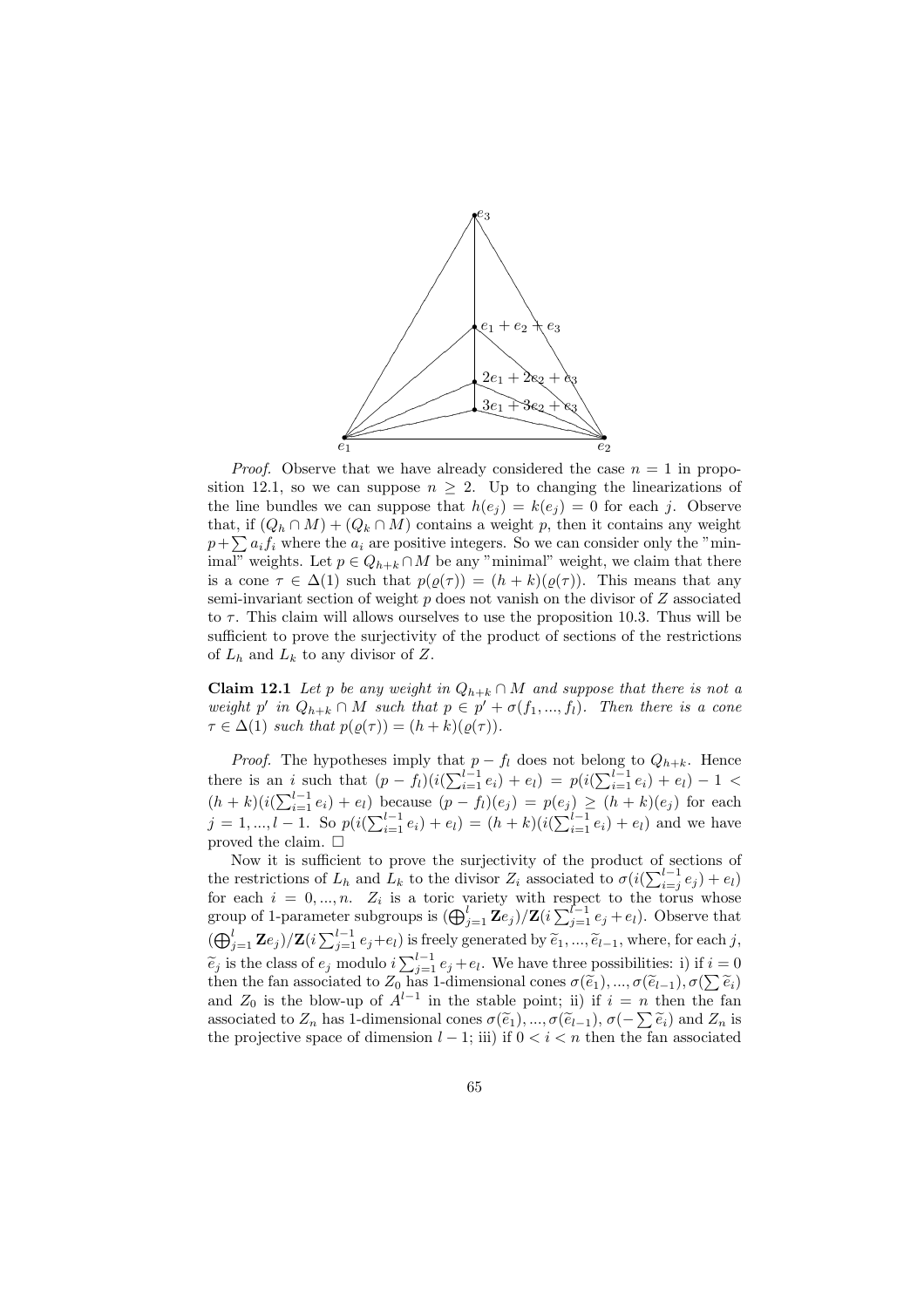to  $Z_0$  has 1-dimensional cones  $\sigma(\tilde{e}_1),...,\sigma(\tilde{e}_{l-1}),\sigma(\sum \tilde{e}_i), \sigma(-\sum \tilde{e}_i)$  and  $Z_i$  is the blow-up of the  $(l-1)$ -dimensional projective space in a stable point. We want to do some remark. Observe that we have already considered the variety  $Z_0$  in proposition 12.1. The varieties  $Z_i$  with  $0 < i < n$  are all isomorphic. Because  $Z_1$  dominates  $Z_n$  it is sufficient to study the product of sections of any two line bundles  $L_{h'}$  and  $L_{k'}$  generated by global sections on  $Z_1$ .

#### **Lemma 12.2** Let  $L_{h'}$  and  $L_{k'}$  be any two line bundles on  $Z_1$  generated by global sections. Then the multiplication of sections is surjective.

*Proof.* We can suppose that  $h'(\tilde{e}_i) = k'(\tilde{e}_i) = 0$  for each i, thus  $L_{h'}$  is the pullback of a line bundle on  $Z_n$  if and only if  $h'(\sum_{i=1}^{l-1} \tilde{e}_i) = 0$ . In the following we identify  $\mathbf{Z}^{l-1}$  with the character group of the torus contained in  $Z_1$ . We proceed as in the proof of the proposition 12.1. Let m be any point in  $Q_{h'+k'}$  with integral coordinates. There are  $\tilde{m}_1 \in Q_{h'}$  and  $\tilde{m}_2 \in Q_{k'}$  such that  $\tilde{m}_1 + \tilde{m}_2 = m$  but they may not have integral coordinates. Let  $a = h'(\sum_{i=1}^{l-1} \tilde{e}_i)$ ,  $b = -h'(-\sum_{i=1}^{l-1} \tilde{e}_i), c = k'(\sum_{i=1}^{l-1} \tilde{e}_i)$  and  $d = -k'(-\sum_{i=1}^{l-1} \tilde{e}_i)$ . The inequalities  $\begin{array}{l} \n\bar{u} = -\bar{u} \ (-\sum_{i=1}^{\infty} e_i), \ c = \kappa \ (\sum_{i=1}^{\infty} e_i) \ \text{ and } \ \bar{u} = -\kappa \ (-\sum_{i=1}^{\infty} e_i). \ \text{ The inequalities} \n\end{array}$  for  $Q_h$  are  $u_i \geq 0$  for each  $i = 1...$ ,  $l-1$  and  $a \leq \sum u_i \leq b$ , while the inequalities for  $Q_{k'}$  are  $u_i \geq 0$  for each  $i = 1..., l - 1$  and  $c \leq \sum u_i \leq d$ . Suppose that  $\sum u_i \leq d$ . Suppose that  $\tilde{m}_1 = (x_1, ..., x_{l-1}), \tilde{m}_2 = (y_1, ..., y_{l-1})$  and  $m = (z_1, ..., z_{l-1}),$  so  $x_i \geq 0, a \leq$  $x_i \leq b, y_i \geq 0$  and  $c \leq \sum y_i \leq d$ . Let  $[x_i]$  be the integral part of  $x_i$  and let  $\epsilon_i = -[(x_i] - x_i)]$  ( $\epsilon_i$  is 0 if  $x_i$  is an integer and it is 1 otherwise). Because 0 is an integer we have  $[x_i] + \epsilon_i \geq [x_i] \geq 0$  for each  $i = 1, ..., l$ ; likewise we have  $[y_i] + \epsilon_i \ge [y_i] \ge 0$  for each  $i = 1, ..., l$ .

We define  $m_1 = ([x_1] + \epsilon_1, ..., [x_{\bar{r}}] + \epsilon_{\bar{r}}, [x_{\bar{r}+1}], ..., [x_{l-1}])$  and  $m_2 = ([y_1], ...,$  $[y_{\bar{r}}], [y_{\bar{r}+1}] + \epsilon_{\bar{r}+1}, ..., [y_{l-1}] + \epsilon_{l-1}$  for a suitable  $\bar{r}$ . Now we want to simplify the notation. In particular we will be evident that the problem does not depend the notation. In particular we will be evident that the problem does not depend<br>on the dimension. Let  $t = \sum_{i=1}^{l-1} \epsilon_i$ ,  $r = \sum_{i=1}^{\bar{r}} \epsilon_i$ ,  $[x] = \sum_{i=1}^{l-1} [x_i]$ ,  $x = \sum_{i=1}^{l-1} x_i$ ,<br> $[y] = \sum_{i=1}^{l-1} [y_i]$  and  $y = \sum_{i$  $[x] \leq x \leq [x] + t$ ,  $[y] \leq y \leq [y] + t$  and  $0 \leq r \leq t$ ; ii)  $a \leq x \leq b$  and  $c \leq y \leq d$ ; (ii)  $\leq x \leq [x] + [y] + t$  and  $0 \leq t \leq t$ , ii)  $a \leq x \leq b$  and  $c \leq y \leq a$ ,<br>iii)  $a + c \leq [x] + [y] + t = x + y \leq b + d$ . Observe that  $\widetilde{m}_1(\sum_{i=1}^{l-1} \widetilde{e}_i) = x$ ,  $m_1(\sum_{i=1}^{l-1} \tilde{e}_i) = [x] + r$ ,  $\tilde{m}_2(\sum_{i=1}^{l-1} \tilde{e}_i) = y$  and  $m_2(\sum_{i=1}^{l-1} \tilde{e}_i) = [y] + t - r$ . It is sufficient to show that there is r such that  $0 \leq r \leq t$ ,  $a \leq [x] + r \leq b$  and  $c \leq [y] + t - r \leq d$ . Observe that r takes all the value between 0 and t when  $\bar{r}$ varies between 0 and  $l-1$ .

1) If  $t + [x] \leq b$  we define r as  $\min\{[y] + t - c, t\}$ . If  $[y] \geq c$  then  $r = t$ , so  $b \geq [x] + t = [x] + r \geq x \geq a$  and  $c \leq [y] \leq y \leq d$ . If  $c \geq [y]$  then  $b \geq [x] + t \geq$  $[x]+r = [x]+[y]+t-c \ge a+c-c = a$  and  $c = [y]+t-([y]+t-c) = [y]+t-r \le d$ .

2) Suppose now that  $[y] + [x] + t \leq b + c$ . If  $c - [y]$  is positive then we define  $r = t + [y] - c$ , so  $t - r = c - [y] (t + [y] \ge y \ge c$  so  $r \ge 0)$ . In this case  $c = [y] + t - r \le d$  and  $a \le [x] + [y] + t - c = [x] + r \le b$ . If  $c - [y]$  is negative then we define  $r = t$ , so  $c \leq [y] = [y] + t - r \leq d$  and  $a \leq x \leq [x] + t = [x] + r \leq c + b - [y] \leq b.$ 

3) Finally suppose that  $t + [x] > b$  and  $[y] + [x] + t > b + c$ . We define  $r = b - [x]$ , so  $a \leq [x] + r = b$  and  $d \geq [y] + [x] + t - b = [y] + t - r \geq c$ .  $\Box$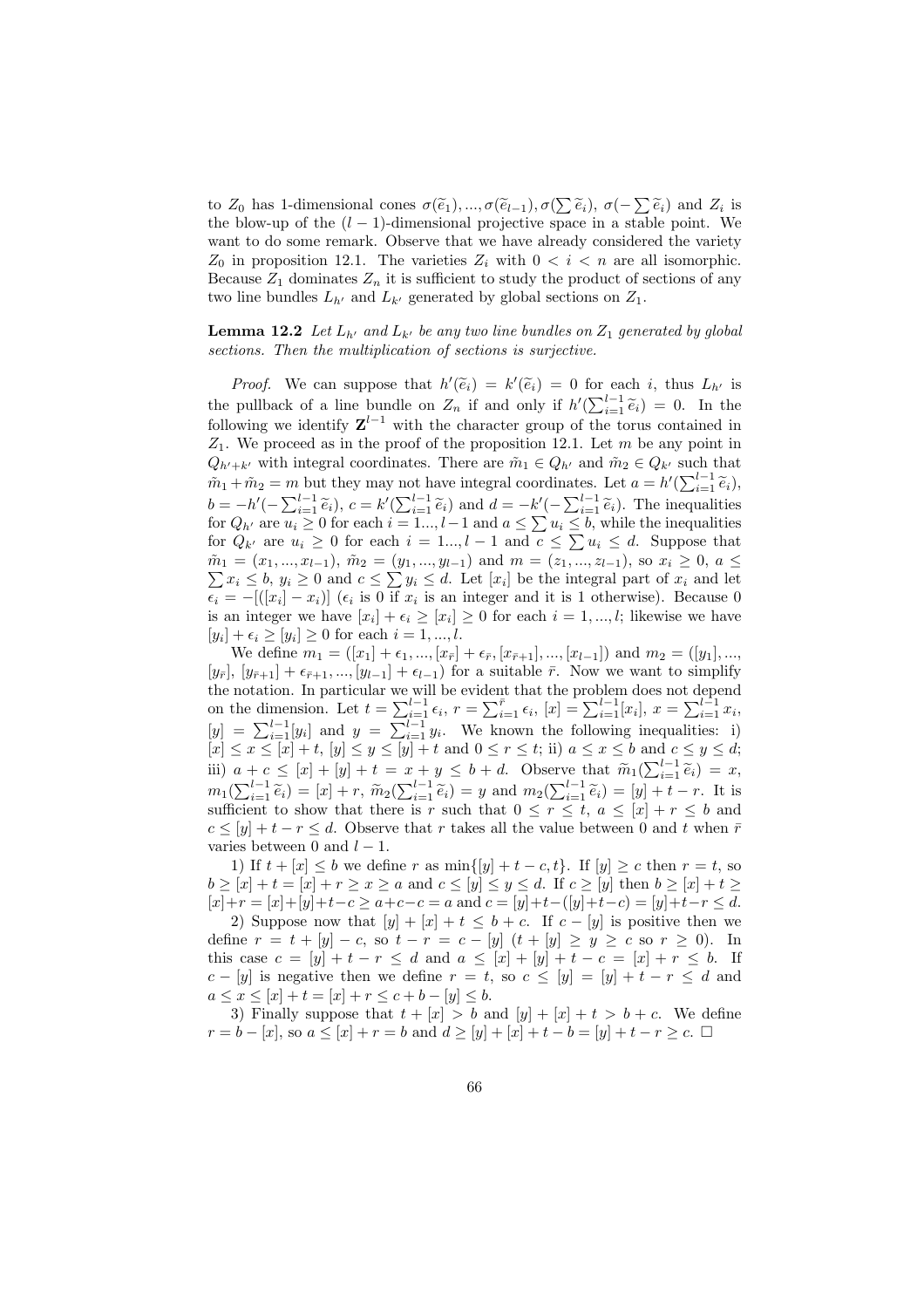We have proved that the "minimal" weights of  $\prod (Z, h+k)$  come from semiinvariant sections that do not vanish on a suitable divisor. Moreover we have not explicitly used the strictly convexity of  $L_h$  and  $L_k$ , indeed we have used it only to prove proposition 10.3. This fact are no longer true if we consider varieties whose fan is a little less symmetric. Notice that the fans of the varieties considered in this proposition are invariant for any automorphism of N which permutes the vectors of the basis, fixing  $e_l$ . In the following we define a class of varieties without such symmetry and obtained by blow-ups from varieties of the previous family.

**Theorem 12.2** Let Z be the open toric variety obtained from  $A<sup>l</sup>$  through the sequence of blow-ups along the stable subvarieties associated respectively to sequence of otov-ups diong the stable subvarientes associated respectively to<br>
σ(e<sub>1</sub>,...,e<sub>l</sub>), σ(e<sub>1</sub>,...,e<sub>l-1</sub>, ( $\sum_{i=1}^{l-1} e_i$ ) + e<sub>l</sub>),..., σ(e<sub>1</sub>,...,e<sub>l-1</sub>, i( $\sum_{i=1}^{l-1} e_i$ ) + e<sub>l</sub>),...,<br>
σ(e<sub>1</sub>,...,e<sub>l-1</sub>, ample line bundles on Z, then the product of sections  $m_{h,h}$  is surjective.

The fan of Z has maximal cones:  $\sigma(e_1, ..., \hat{e_i}, ..., e_l, \sum_{i=1}^l e_i)$  for each  $j = 2, ..., l-1; \sigma(e_1, ..., \hat{e_i}, ..., e_{l-1}, (i-1)(\sum_{i=1}^{l-1} e_i) + e_l, i(\sum_{i=1}^{l-1} e_i) + e_l)$  for each  $j =$  $1, ..., l-1$  and  $i = 2, ..., n$ ; σ(e<sub>1</sub>, ..., e<sub>l-1</sub>, n( $\sum_{i=1}^{l-1} e_i$ )+e<sub>l</sub>); σ(e<sub>2</sub>, ..., e<sub>j</sub>, ..., e<sub>l</sub>,  $\sum_{i=1}^{l} e_i$ ,<br>
e<sub>1</sub> + 2  $\sum_{j=2}^{l} e_j$ ) for each *j* = 2, ..., l; σ(e<sub>2</sub>, ..., e<sub>l</sub>, e<sub>1</sub> + 2  $\sum_{j=2}^{l} e_j$ ) (In t we have drawn the case in which  $l = 3$  and  $n = 3$ ).



*Proof.* Observe that  $Z$  is the blow-up of a variety  $Z'$  of the previous proposition. Z' is obtained from  $A<sup>l</sup>$  through the sequence of blow-ups along the stastition. Σ is obtained from A through the sequence of blow-ups along the stable subvarieties associated respectively to  $\sigma(e_1, ..., e_l)$ ,  $\sigma(e_1, ..., e_{l-1}, (\sum_{i=1}^{l-1} e_i)$  + be subvariently associated respectively to  $\sigma(e_1, ..., e_l)$ ,  $\sigma(e_1, ..., e_{l-1}, (\sum_{i=1}^{l-1} e_i) + e_l)$ ,  $\sigma(e_1, ..., e_{l-1}, (n-1)(\sum_{i=1}^{l-1} e_i) + e_l)$ . Z is the blow-up of Z' along the subvariety associated to  $\sigma(\sum_{i=1}^{l} e_i, e_2, ..., e_l)$ .<br>We introduce some notation to simplify the counts:  $w := e_1 + 2\sum_{j=2}^{l} e_j$  and

 $v_i := i(\sum_{i=1}^{l-1} e_i) + e_l$  for each i. In the proof we allow  $L_h$  to be the pullback of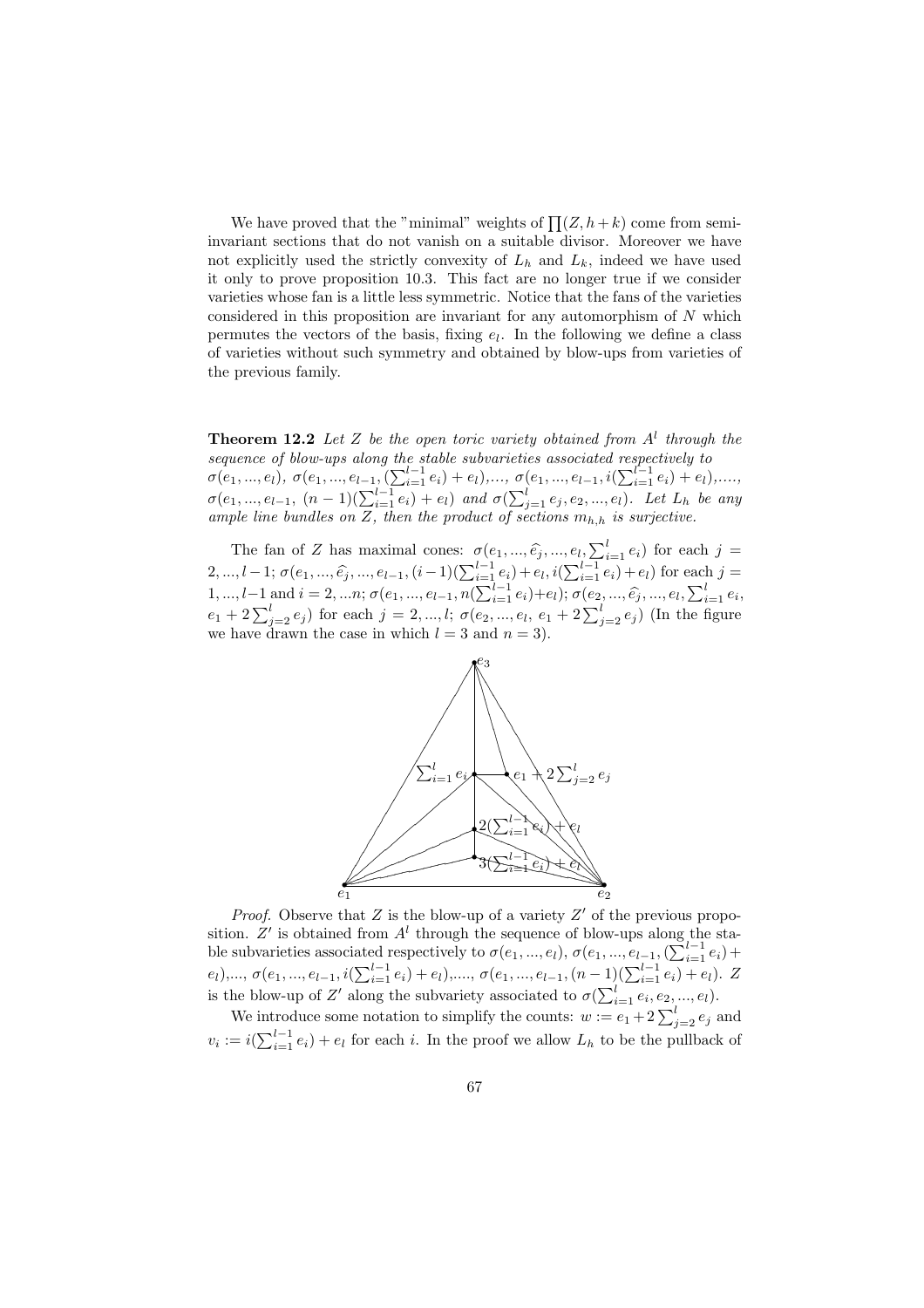an ample linearized line bundle on Z'. In this case  $h(w) = h(v_1) + \sum_{i=2}^{l} h(e_i)$ , while if  $L_h$  is ample on Z then  $h(w) > h(v_1) + \sum_{i=2}^{l} h(e_i)$ . We want to prove the proposition by induction on  $h(w)$  and on the dimension of Z. Observe that if  $h(w) = h(v_1) + \sum_{i=2}^{l} h(e_i)$  then  $m_{h,h}$  is surjective because of the previous proposition. If the dimension of Z is 2, then  $m_{h,h}$  is surjective because of the theorem 12.1, so the basis of the induction is proved. Suppose now that  $h(w) > h(v_1) + \sum_{i=2}^{l} h(e_i)$ . We want to proceed in a similar way to the previous proposition. We can suppose that  $h(e_j) = 0$  for each j. Let  $a_i = h(v_i)$  and  $b = h(w)$ . It is sufficient to show that any  $m \in Q_{2h} \cap M$  belongs to  $(Q_h \cap M)$  +  $(Q_h \cap M)$ . As before, if p belongs to  $(Q_h \cap M) + (Q_h \cap M)$  then  $p + \bigoplus \mathbf{Z}^+ f_i$ is contained in  $(Q_h \cap M) + (Q_h \cap M)$ . Thus we can suppose that  $m - f_l$ does not belong to  $(Q_{2h} \cap M)$ , so either there is an i such that  $m(v_i) = a_i$  or  $m(w) - 2h(w) \in \{0, 1\}.$ 

In the first case we have reduced ourselves to study a divisor because of proposition 10.3. If  $m(w) = 2b$  we again have to study a divisor. We have the following possibilities for the divisor  $Z_{\tau}$  associated to a cone  $\tau$ : i) if  $\rho(\tau) = v_i$ with  $1 < i < n$ , then  $Z_{\tau}$  is isomorphic to a divisor of  $Z'$ , more precisely it is the blow-up of the projective space in a stable point; ii) if  $\rho(\tau)$  is equal to w or to  $v_n$ , then  $Z_\tau$  is the projective space; iii) if  $\varrho(\tau)$  is equal to  $e_1$  or to  $e_l$ , then  $Z_\tau$ is a variety considered in the previous proposition; iv) if  $\rho(\tau) = e_i$  with  $i \neq 1, l$ , then  $Z_{\tau}$  is variety as in the hypotheses of this proposition, but with dimension l − 1; v) if  $\varrho(\tau) = v_1$ , then  $Z_{\tau}$  is the blow-up of the projective space in two Sstable points. If the fan of the projective space has maximal cones  $\sigma(u_1, ..., u_{l-1})$ stable points. It the fail of the projective space has maximal cones  $\sigma(u_1, ..., u_{l-1})$ <br>and  $\sigma(-\sum u_i, u_1, ..., \hat{u}_i, ..., u_{l-1})$  for each  $i = 1, ..., l-1$ , then  $\{u_1, ..., u_{l-1}\}$  is a basis of the lattice and  $Z_{\sigma(v_1)}$  is the blow-up centered in the points associated basis of the lattice and  $\alpha_{\sigma(v_1)}$  is the blow-up centered in the points associated<br>respectively to  $\sigma(u_1, ..., u_{l-1})$  and  $\sigma(-\sum u_i, u_2, ..., u_{l-1})$ . The 1-dimensional respectively to  $\sigma(u_1, ..., u_{l-1})$  and  $\sigma(-\sum u_i, u_2, ..., u_{l-1})$ . The 1-dimensional cones of the fan of  $Z_{\sigma(v_1)}$  are generated respectively by  $u_1, ..., u_{l-1}, \sum u_i, -\sum u_i$ and  $-u_1$ . The unique case which we have not already examined is the last one. Let M' be the character group of the torus contained in  $Z_{\sigma(v_1)}$  and let P be the polytope associated to any ample linearized line bundle on  $Z_{\sigma(v_1)}$ , we have to show that  $2P \cap M' = P \cap M' + P \cap M'$ . P has inequalities:  $0 \leq z_1 \leq a$ ; to show that  $2P \cap M = P \cap M + P \cap M$ . P has inequalities:  $0 \le z_1 \le a$ ;<br>  $0 \le z_j$  for each  $j$ ;  $b \le \sum z_j \le c$   $(a, b$  and c are suitable integers). Let  $m =$  $(x_1, \ldots, x_{l-1})$  be an integral point in 2P. We can proceed as done in the previous proposition for the divisor  $Z'_{\sigma(v_1)}$  of the varieties Z'. Indeed  $m = m/2 + m/2$ ,  $m/2 = (x_1/2, ..., x_{l-1}/2)$  is in P and  $0 \leq [x_1/2] \leq x_1/2 \leq [x_1/2] + \epsilon_1 \leq a$ . Let  $m/2 = (x_1/2, ..., x_{l-1}/2)$  is in P and  $0 \le |x_1/2| \le x_1/2 \le |x_1/2| + \epsilon_1 \le a$ . Let <br> P' be the polytope with equations  $0 \le z_j$  for each j and  $b \le \sum z_j \le c$ , then  $m \in 2P'$  and  $m/2 \in P'$ . Notice that P' is the polytope corresponding to an ample line bundle on the divisor  $Z'_{\sigma(v_1)}$  of  $Z'$ , thus we can use the lemma 12.2. Moreover any point  $(x_1/2 + \epsilon_1, ..., x_r/2 + \epsilon_r, x_{r+1}/2, ..., x_{l-1}/2)$  belongs to P if and only if it belongs to  $P'([x_1/2] + \epsilon_1)$  is the least integer greater of  $x_1/2$ .

Thus we can suppose that  $m(w) = 2b + 1$ . We now want to write some necessary conditions to the strictly convexity of h on the fan  $\Delta$  associated to Z. The condition  $(h|\sigma(v_1, w, e_2, ..., e_{l-1}))(v_i) > h(v_i)$  implies

$$
a_i + (i - 1)b < (2i - 1)a_1
$$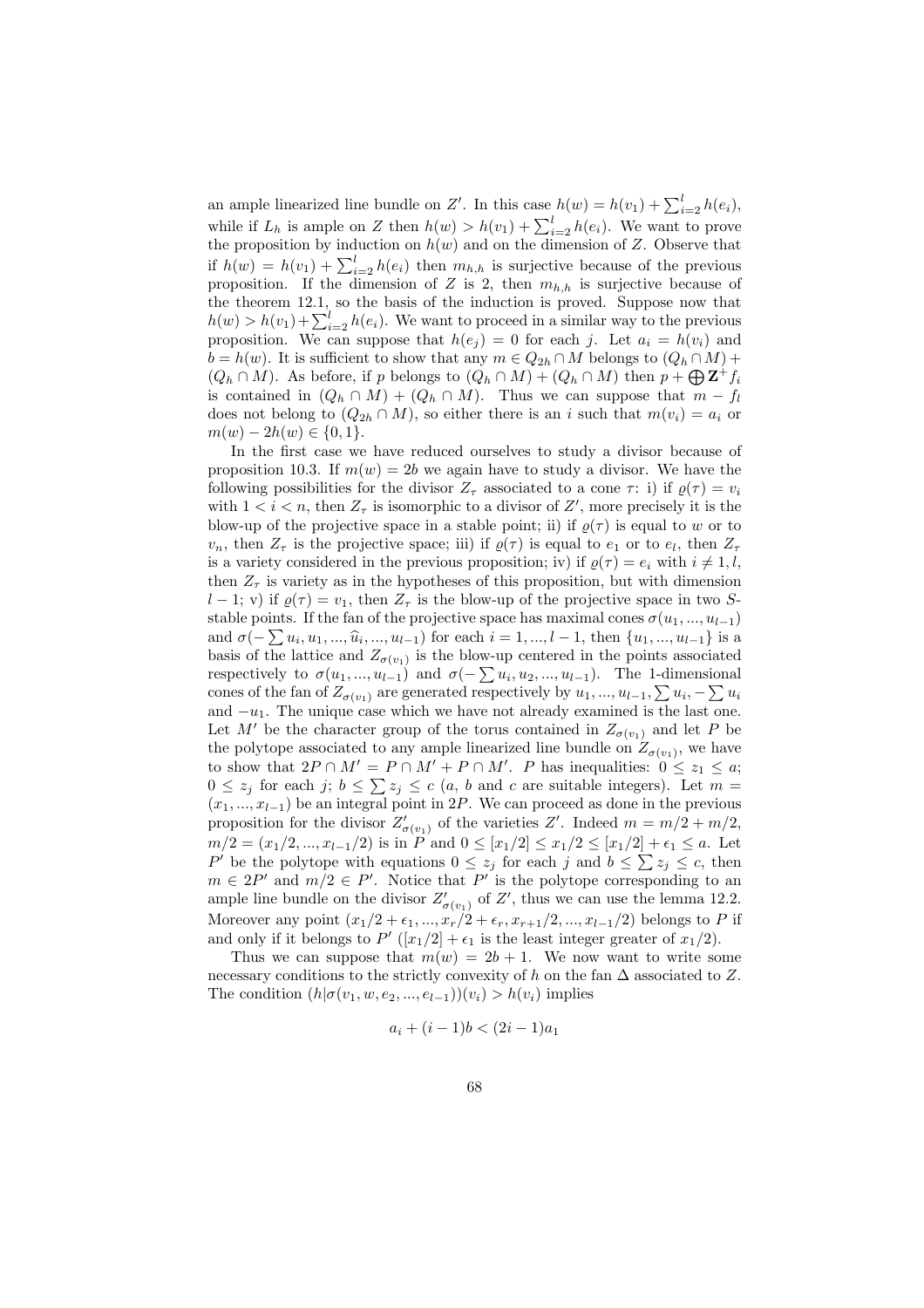for each  $i > 1$ . The conditions  $h | \sigma(w, e_2, ..., e_l)(v_1) > h(v_1), h | \sigma(v_1, e_1, e_3, ..., e_l)$  $(e_2) > h(e_2), h | \sigma(v_1, e_1, e_3, ..., e_l)(w) > h(w)$  and  $h | \sigma(v_1, e_1, e_3, ..., e_l)(v_i)$  $h(v_i)$  imply:

$$
b > a_1 > 0, \quad 2a_1 > b
$$

and

$$
ia_1>a_i
$$

(Indeed  $v_i = (2i - 1)v_1 - (i - 1)w + (i - 1)(e_2 + ... + e_{l-1}), v_1 = w - e_2 - ... - e_l,$  $e_2 = v_1 - e_1 - e_3 - \dots - e_l$ ,  $w = 2v_1 - e_1$  and  $v_i = iv_1 - (i - 1)e_l$ . These inequalities imply  $b > 1$  and  $ib > a_i$ .

Let  $\Delta'$  be the fan of Z' and let h' be the piecewise linear function on  $\Delta$  such that  $h'(e_i) = 0$ ,  $h'(v_i) = h(v_i)$  and  $h'(w) = h(w) - 1$ . We need the following lemma on  $h'$ .

#### **Lemma 12.3** h' is convex on  $\Delta$  and is strictly convex either on  $\Delta$  or on  $\Delta'$ .

*Proof.* Observe that  $h \geq h'$ .

i) Let  $\sigma$  be a *l*-dimensional cone which does not contain w and let  $\tau$  be an 1-dimensional cone not contained in  $\sigma$ , then  $(h'|\sigma)(\varrho(\tau)) = (h|\sigma)(\varrho(\tau)) >$  $h(\varrho(\tau)) \geq h'(\varrho(\tau)).$ 

We now consider the maximal cones that contain w.

ii) Consider  $\sigma(e_2, ..., e_l, w)$ . We have  $h' | \sigma(e_2, ..., e_l, w) = (b-1)f_1$ , so  $(h' | \sigma(e_2, ..., e_l, w))$ ...,  $e_l, w$ ))  $(v_i) = i(b-1) \ge ia_1 > a_i$  for each  $i > 1$ ,  $(h'|\sigma(e_2, ..., e_l, w))(v_1) =$  $b-1 \ge a_1$  and  $(h'|\sigma(e_2, ..., e_l, w))(e_1) = b-1 > 0$ .

iii) Consider the cone  $\sigma(e_2, ..., e_{l-1}, v_1, w)$ . We have  $h' | \sigma(e_2, ..., e_{l-1}, v_1, w) =$  $h|\sigma(e_2, ..., e_{l-1}, v_1, w) - \varphi$  where  $\varphi$  is the linear function such that  $\varphi(w) = 1$ and  $\varphi(e_j) = \varphi(v_1) = 0$  for each  $j = 2, ..., l-1$ , namely  $\varphi = f_l - f_1$ . Thus  $(h'|\sigma(e_2,...,e_{l-1},v_1,w))(v_i) = (h|\sigma(e_2,...,e_{l-1},v_1,w))(v_i) - \varphi(v_i) = (h|\sigma(e_2,...,e_{l-1},v_1,w))(v_i)$  $(e_{l-1}, v_1, w)$   $(v_i) + i - 1 > h(v_i) + i - 1 > h'(v_i)$  for each  $i > 1$ . Moreover  $(h'|\sigma(e_2, ..., e_{l-1}, v_1, w))(e_1) = (h|\sigma(e_2, ..., e_{l-1}, v_1, v_i))(e_1) - \varphi(e_1) = (h|\sigma(e_2, ..., e_{l-1}, v_l, w))(e_1)$  $(e_{l-1}, v_1, w)(e_1) + 1 > 0$  and  $(h'|\sigma(e_2, ..., e_{l-1}, v_1, w))$   $(e_l) = (h|\sigma(e_2, ..., e_{l-1}, v_1, w))$ w))  $(e_l) - \varphi(e_l) = (h | \sigma(e_2, ..., e_{l-1}, v_1, w))$   $(e_l) - 1 \geq 0$ .

iv) Finally we have to consider the cones  $\sigma_j = \sigma(e_2, ..., \hat{e_j}, ..., e_{l-1}, v_1, e_l, w)$ for each  $j = 2, ..., l - 1$ . We have  $h'|\sigma_j = h|\sigma_j - \psi_j$  where  $\psi_j$  is the linear function such that  $\psi_j(w) = 1$  and  $\psi(e_i) = \psi(v_1) = 0$  for each  $i \neq 1, j$ , namely  $\psi_j = f_j - f_1$ . For each  $i > 1$  we have  $(h'|\sigma_j)(v_i) = (h|\sigma_j)(v_i) - \psi_j(v_i) =$  $(h|\sigma_j)(v_i) > h(v_i) = h'(v_i)$ . Moreover  $(h'|\sigma_j)(e_1) = (h|\sigma_j)(e_1) + 1 > 0$  and  $(h|\sigma_j)(e_j) = (h'|\sigma_j)(e_j) - 1 \geq 0.$ 

By induction we can suppose that  $m_{h',h'}$  is surjective, so we can suppose that there are two points  $m_1 \in Q_h \cap M$  and  $m_2 \in Q_{h'} \cap M$  such that  $m_1 + m_2 = m$ (at least one point must belongs to  $Q_h$  because otherwise m does not belong to  $Q_{2h}$ ). If  $m_2$  belong to  $Q_h$  then  $m \in Q_h \cap M + Q_h \cap M$ . Otherwise we have  $m_2(w) = b - 1$  and  $m_1(w) = b + 2$ . Write  $m_1 = (x_1, ..., x_l)$  and  $m_2 = (y_1, ..., y_l)$ (we have identified M with  $\mathbf{Z}^l$ ).

We can suppose that  $m_1 - f_l \notin Q_h$  because  $m_2 + f_l \in Q_h$ . Thus there is i such that  $m_1(v_i) = a_i$ . Moreover we can suppose that  $(m_1+f_1-f_j, m_2-f_1+f_j)$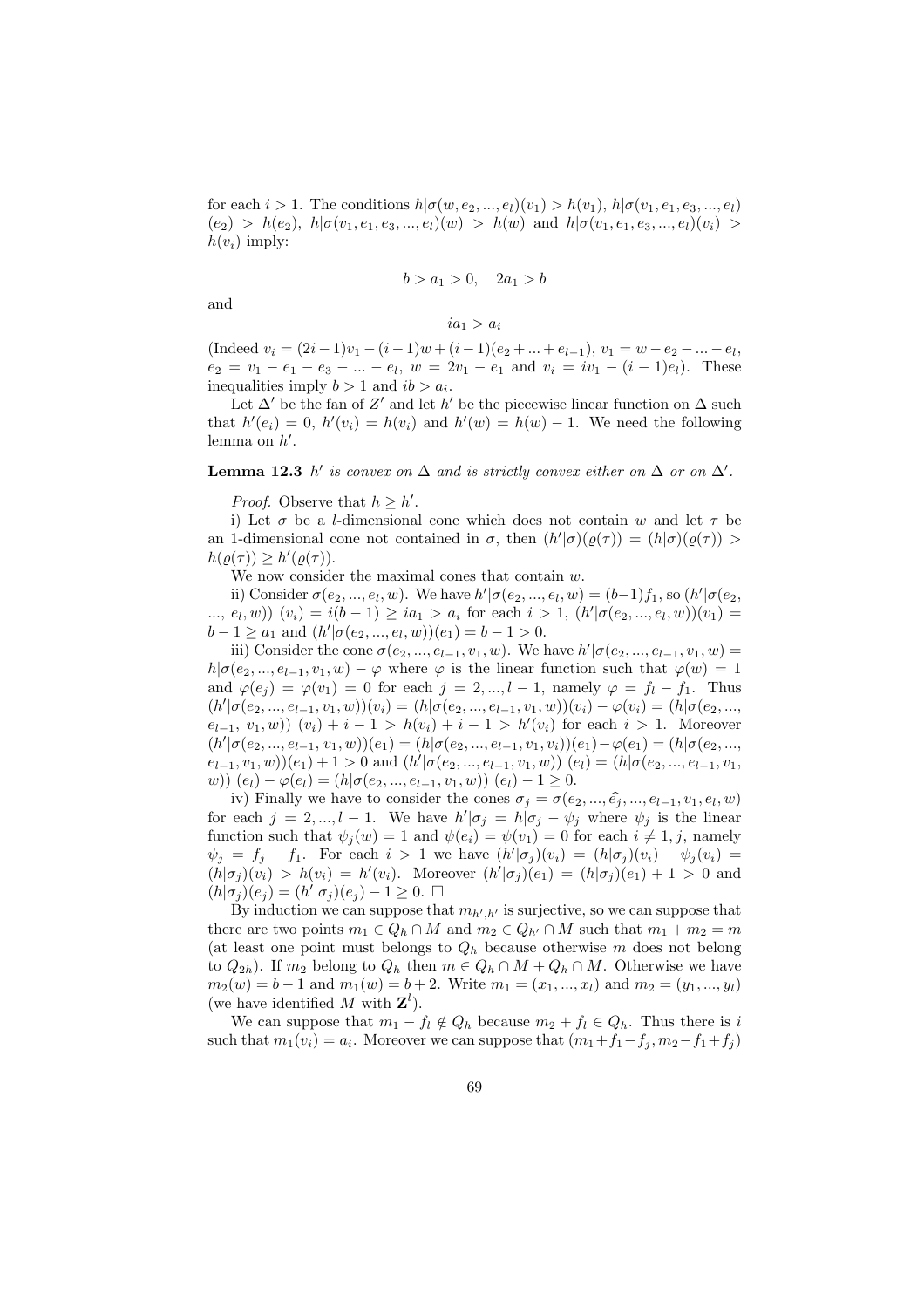does not belong to  $Q_h \times Q_{h'}$  for any  $j = 2, ..., l - 1$ , so  $x_j = 0$  or  $y_1 = 0$ . If  $y_1 = 0$  then  $2a_1 - 1 \ge b - 1 = m_2(w) = 2\sum y_j = 2m_2(v_1) \ge 2a_1$ , so we have obtained a contradiction. Hence  $y_1 \neq 0$  and  $x_j = 0$  for each  $j = 2, ..., l - 1$ . Suppose that there is  $i > 1$  such that  $m_1(v_i) = ix_1 + x_i = a_i$ , then we have

$$
(2i - 1)a_1 \le (2i - 1)(x_1 + x_l) = m_1(v_i) + (i - 1)m_1(w) =
$$
  
=  $a_i + (i - 1)(b + 2) \le (2i - 1)a_1 + 2i - 2$ ,

so  $0 \leq (2i-1)(x_1+x_l-a_1) \leq 2i-2$  (remember that  $a_i + (i-1)b < (2i-1)a_1$ ). We have  $x_1 + x_1 = a_1$  because  $x_1 + x_1 - a_1$  is an integer. Observe that we have showed that  $m_1(v_1) = x_1 + x_l = a_1$  or  $m_1(e_l) = x_l = 0$ . In the last case we have  $x_2 = ... = x_l = 0$  and  $x_1 = b + 2$ . We can suppose that  $(m_1 - f_1, m_2 + f_1)$  does not belong to  $Q_h \times Q_{h'}$ , so there is  $s > 0$  such that  $m_1(v_s) - a_s < s$ . Observe that  $m_1(v_s) = sx_1 = sb + 2s$ , so  $a_s \le sb = m_1(v_s) - 2s < a_s - s < a_s$ , so we have obtained a contradiction. (The inequality  $a_s \leq sb$  is one of the inequalities that we have obtained by the strictly convexity of  $h$ ).

Finally we can suppose that  $x_j = 0$  for each  $j = 2, ..., l - 1, x_1 + x_l = a_1$ and  $x_1 + 2x_l = b + 2$ , so  $x_1 = 2a_1 - b - 2$  and  $x_l = b + 2 - a_1$ . Moreover we can suppose that  $(m_1 + f_1 - f_l, m_2 - f_1 + f_l)$  does not belong to  $Q_h \times Q_{h'}$ , so  $x_l = 0$ ,  $y_1 = 0$  or there is  $i > 1$  such that  $\varepsilon := m_2(v_i) - a_i < i$ . Observe that we have already considered the first two cases.

We have  $a_i \leq m_1(v_i) = ix_1 + x_l = (2i - 1)a_1 - (i - 1)b - 2(i - 1)$ , so  $(2i-1)a_1 \ge a_i + (i-1)b + 2(i-1)$ . Finally

$$
(2i - 1)a_1 \le (2i - 1)(\sum y_j) \le (2i - 1)y_1 + (3i - 2)\sum_{j \neq 1,l} y_j + (2i - 1)y_l =
$$
  
=  $m_2(v_i) + (i - 1)m_2(w) = (i - 1)(b - 1) + a_i + \varepsilon =$   
=  $(i - 1)b + a_i + 2(i - 1) - 3(i - 1) + \varepsilon \le (2i - 1)a_1 - 3(i - 1) + \varepsilon,$ 

so  $3(i-1) \leq \varepsilon \leq i-1$ , a contradiction.  $\Box$ 

# Part III Fano varieties

Now we want to study the Fano complete symmetric variety. The Fano toric variety are already studied. See [VK] for a finiteness theorem of smooth toric variety of arbitrarily fixed dimension. See [Ba2] and [WW] for the classification of Fano toric variety of dimension at most 3. See [Ba3] and [Sa] for a classification of Fano toric 4-folds. See also [Ba1], [Bo], [Re], [Ca1] and [Ca2].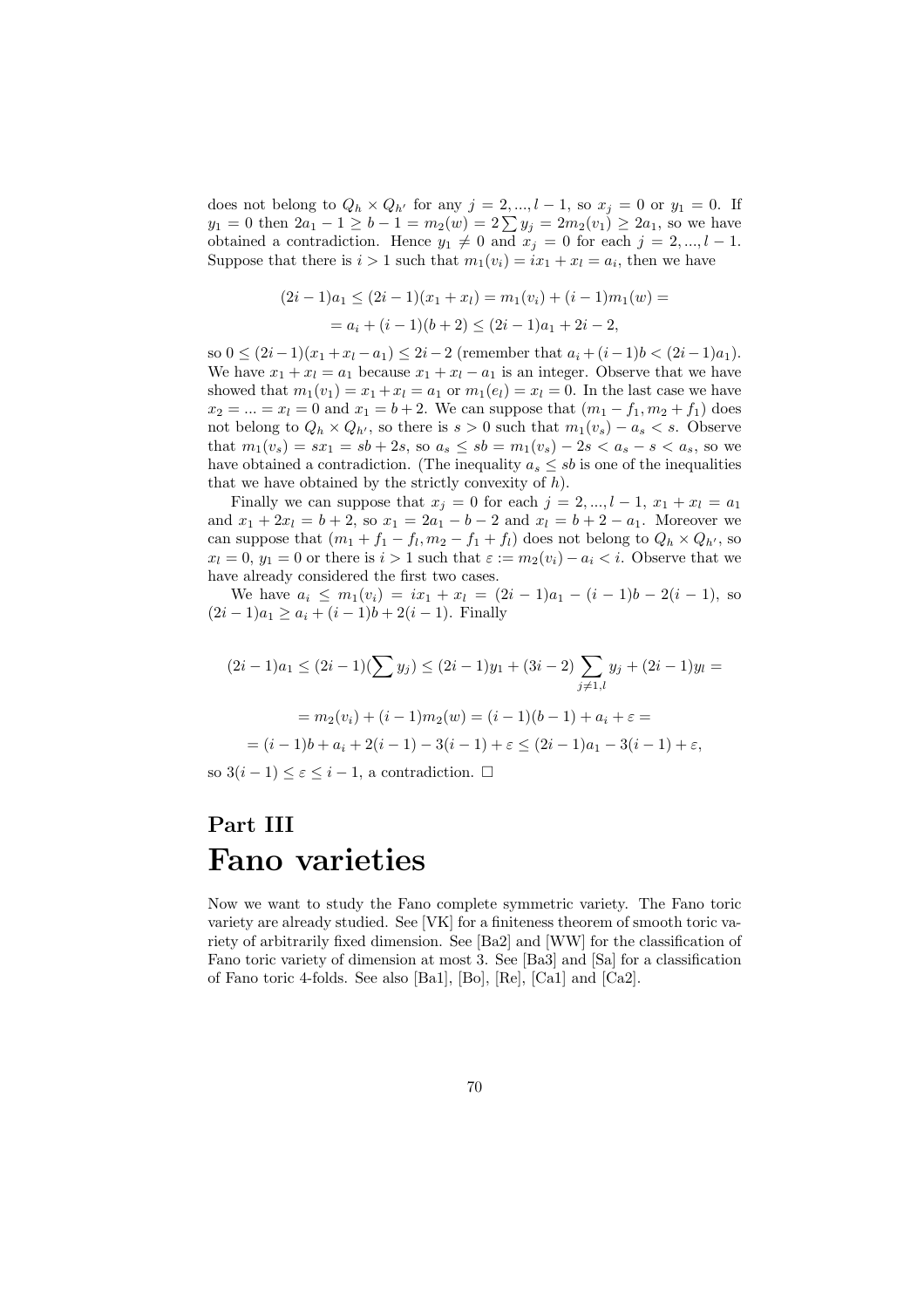#### 13 Wonderful Fano symmetric varieties

We will say that a variety whose anticanonical bundle is generated by global sections is an almost Fano variety. We now want to show that the wonderful symmetric varieties are almost Fano varieties. Moreover we will classify the Fano wonderful symmetric varieties. Before we will explain the combinatorial conditions implying that a complete symmetric variety is an (almost) Fano variety. Let Y be a complete symmetric variety and let  $L_{ky}$  be the anticanonical bundle of Y, i.e.  $L_{-k_Y}$  is the maximal exterior power of the tangent bundle of Y. Let  $Z$  and  $Z<sup>c</sup>$  be respectively the open toric variety and the complete toric variety associated to Y. If there is no confusion we will use the notation  $k$ instead of  $k_Y$ . We want to write k as a sum of two functions "associated" respectively to the anticanonical bundle of Z and to the anticanonical bundles of the closed orbits.

Lemma 13.1 Let  $k_1 = \sum$  $\alpha \in \phi_1^+$   $\alpha$  and let  $k_2 = k - k_1$ , then  $k_2$  is the unique  $\Delta$ -linear function such that  $k_2(\rho(\tau)) = -1$  for each cone  $\tau \in \Delta(1)$ .

*Proof.* Let k' be the unique  $\Delta$ -linear function such that  $k'(\rho(\tau)) = 1$  for each cones  $\tau \in \Delta(1)$ . For example, if Y is wonderful then k' is the restriction of  $-\sum_{i=1}^{l} \alpha_i^s$  to  $|\Delta|$ . We want to show that  $k_2 = -k'$ . We observe that the restriction of  $L_{k'}$  to  $Z^c$  is the canonical bundle of  $Z^c$  (see page 70 in [O]) and the restriction of  $L_{-k_1}$  to any closed orbit O is the canonical bundle of O. Moreover  $k'$  and  $k_1$  are characterized by such proprieties. For  $k_1$  it follows because of the theorem 6.1. For k' it is true because k' is the unique  $\Delta$  linear function such that the associated  $\Delta^c$ -linear function  $(k')^c$  is, up to a linear function, the  $\Delta^c$ function with value 1 on  $\rho(\tau)$  for each  $\tau \in \Delta^c(1)$  (actually  $(k')^c$  is exactly equal to such function). Moreover, given a T-fixed point  $x_{\sigma}$  in Z, the restriction of  $L_{k'}$  to  $U^{-} \times x_{\sigma}$  is the normal bundle of  $U^{-} \times x_{\sigma}$  in  $U^{-} \times Z$ . Remember that the T-fixed points of  $Z<sup>c</sup>$  are the translates of the T-fixed points of Z by the action of  $N_{H^0}(T)$ , so  $L_{k'}$  is characterized by this property. It follows that  $k' = -k_2$ because the restriction of  $L_{-k_2}$  to any closed G-orbit O is the normal bundle of  $O. \Box$ 

*Remark.* 1) Observe that we can write  $k_1 = 2\delta - 2\delta_0$  where  $\delta = \sum_{\alpha \in \Gamma} \omega_{\alpha}$  is the sum of all the positive roots of  $\phi$  and  $\delta_0$  is the sum of the roots in  $\phi_0^{\ddag}$  i.e. it the sum of all the positive roots of  $\varphi$  and  $o_0$  is the sum of the roots in  $\varphi_0$  i.e. it is the sum of all the positive roots of the root system  $\phi_0$  in  $\bigoplus_{\alpha \in \Gamma_0} \mathbf{R}\alpha$  (recall that  $\phi_0$  is the set of the roots fixed by  $\theta$ ).

2) We want to point out that  $k_1$  depends only on the open orbit  $G/H$  of Y, while  $k_2$  depends only on the (open) toric variety Z. Moreover k is always almost spherical.

3) The restriction of  $L_k$  to Z is the anticanonical bundle of Z, indeed the restriction of  $L_{k_1}$  to Z is trivial. Instead the restriction of  $L_k$  to  $Z<sup>c</sup>$  is not the anticanonical bundle of  $Z<sup>c</sup>$ , except in the case in which the involution is trivial, i.e. Y is a point. Indeed, this is the unique case in which  $k_1 = 0$ .

Usually one asks that a Fano variety should be complete, but in order to use the following proposition (whose proof is trivial), we shall also consider the not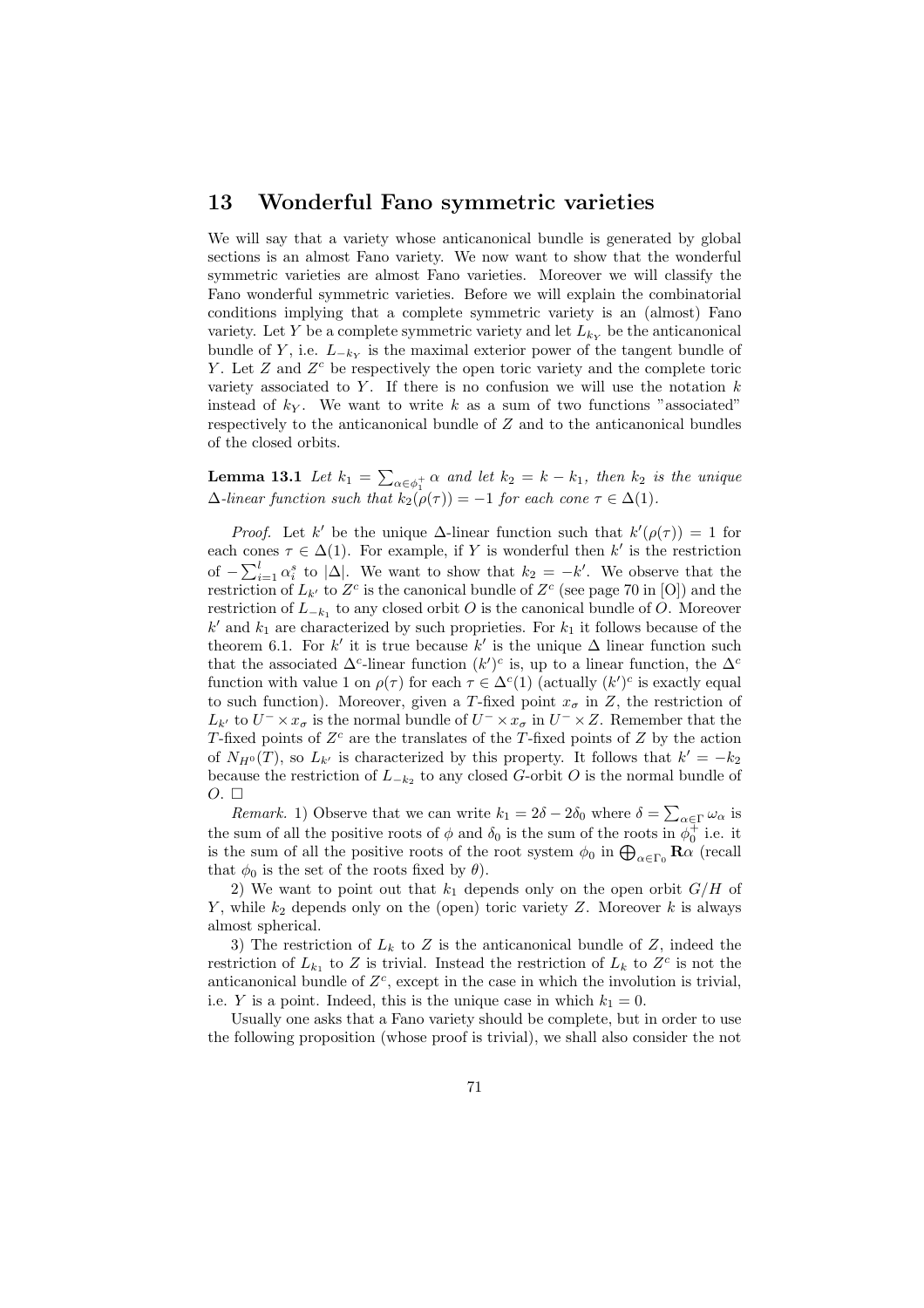complete case extending the definition in the obvious way.

**Proposition 13.1** If Y is a Fano variety, then Z is a Fano variety.

We now can consider the wonderful symmetric varieties. In this case the associated open toric variety is  $\mathbf{A}^l$ , so k is linear and strictly convex on  $\sigma(e_1, ..., e_l)$ . Sociated open toric variety is  $\mathbf{A}$ , so  $\kappa$  is linear and strictly convex on  $\sigma(e_1, ..., e_l)$ .<br>Therefore we have only to verify if the weight  $2\delta - 2\delta_0 + \sum_{i=1}^l \alpha_i^s$  is (strongly) dominant. We can suppose that the variety is simple, because the product of two complete symmetric varieties is an (almost) Fano variety if and only if each factor is an (almost) Fano variety.

Remember that the lattice  $\Omega$  generated by the spherical weights is the lattice of the integral weights of the root system  $\phi$ . Moreover, the fundamental weights  $\widetilde{\omega}'_i$  of  $\widetilde{\phi}$  are such that  $\widetilde{\omega}'_i = a_i(w_{\alpha_i} + w_{\overline{\theta}(\alpha_i)})$  where  $a_i \in \{0,1\}$  for any i. More precisely  $\tilde{\omega}'_i = (w_{\alpha_i} + w_{\bar{\theta}(\alpha_i)})$  if  $\theta(\alpha_i) \neq -\alpha_i$  and  $\tilde{\omega}'_i = 2(w_{\alpha_i} + w_{\bar{\theta}(\alpha_i)})$  if  $\theta(\alpha_i) = -\alpha_i$ . Observe that k is a special weight, so  $\langle k, \beta \rangle = 0$  for any simple root  $\beta$  fixed by  $\theta$ . For each  $i \in \{1,...l\}$  we want to show that  $\langle k, \alpha_i^s \rangle \geq 0$ .

Notice that  $\langle k, \alpha_i^s \rangle = 2 \langle k, \alpha_i \rangle = 2 \langle k, \alpha_{\overline{\theta}(i)} \rangle$ . We can write  $k_1$  as the sum of the two spherical weights  $2\tilde{\delta} = 2\sum_{\alpha_j \in \Gamma_1} \omega_{\alpha_j}$  and  $-2\tilde{\delta_0} = 2\sum_{\alpha_j \in \Gamma_0} \omega_{\alpha_j}$  $2\delta_0$ . Observe that  $\langle -2\tilde{\delta}_0, \alpha_i^s \rangle = 2 < 2 \sum$  $\alpha_j \in \Gamma_0$   $\omega_{\alpha_j} - 2\delta_0$ ,  $\alpha_i \geq 4 < -\delta_0$ ,  $\alpha_i >$  $\geq 0$  because  $\delta_0$  is a positive sum of simple roots fixed by  $\theta$  and  $\lt \beta, \alpha_i > \leq 0$  for  $\geq$  0 because  $o_0$  is a positive sum of simple roots fixed by θ and  $\lt$   $\beta$ ,  $\alpha_i > \leq$  0 for any simple root  $\beta$  fixed by θ. Moreover we can prove that  $2 < \sum_{j=1}^{l} \alpha_j^s$ ,  $\alpha_i^s > / \leq$  $\alpha_i^s, \alpha_i^s \geq -1$  by looking to the Cartan matrix of  $\widetilde{\phi}$ . Therefore, if  $\theta(\alpha_i) \neq -\alpha_i$ we have  $2 < k, \alpha_i^s > / < \alpha_i^s, \alpha_i^s > \geq 2+0-1 = 1$ . Suppose now that  $\theta(\alpha_i) = -\alpha_i$ , so  $\alpha_i^s = 2\alpha_i$  and  $\tilde{\omega}_i' = 2w_i$ . In this case  $2 < 2\tilde{\delta} - 2\tilde{\delta}_0, \alpha_i^s > / < \alpha_i^s, \alpha_i^s > = 1 + \tilde{\delta}_0$  $2 < -2\widetilde{\delta}_0, \alpha_i^s > / < \alpha_i^s, \alpha_i^s > \ge 1$ , so  $(2 < k, \alpha_i^s > / < \alpha_i^s, \alpha_i^s >) \ge 0$ . Therefore the anticanonical bundle of any wonderful symmetric variety is without base points. Moreover if the anticanonical bundle of a wonderful symmetric variety  $X$ is not ample, then there is an (unique) j such that  $\theta(\alpha_j) = -\alpha_j, \, \langle \delta_0, \alpha_j^s \rangle = 0$ and  $\langle \sum_{i=1}^{l} \alpha_i^s, \alpha_j^s \rangle = -1$ . This implies that  $\langle \beta, \alpha_j^s \rangle = 0$  for any simple root  $\beta$  fixed by  $\theta$  and that the restricted root system is reduced and different from  $A_n$  and  $B_n$ . We have three possibilities: 1) there are  $i_1$  e  $i_2$  such that  $\alpha_{i_1}^s, \alpha_{i_2}^s$  generate a root system of type  $C_3$ ; 2) there are  $i_1, i_2$  e  $i_3$  such that  $\alpha_{i_1}^s, \alpha_{i_2}^s, \alpha_{i_3}^s$  generate a root system of type  $D_4$  and 3) there is  $i_1$  such that  $\alpha_{i_1}^s, \alpha_j^s$  generate a root system of type  $G_2$ . Moreover G is simple, i.e. the wonderful symmetric variety is not the completion of a group. Studying the Satake diagram we obtain the following theorem.

**Theorem 13.1** Let  $X$  be a wonderful symmetric variety. Then:

- The anticanonical bundle of  $X$  is generated by global sections.
- X is a Fano variety if and only if its simple factors are Fano varieties.
- A simple wonderful symmetric variety is not a Fano variety if and only if the involution induced on  $M_R$  is  $-id$  and the (restricted) root system is different from  $A_n$  and  $B_n$ .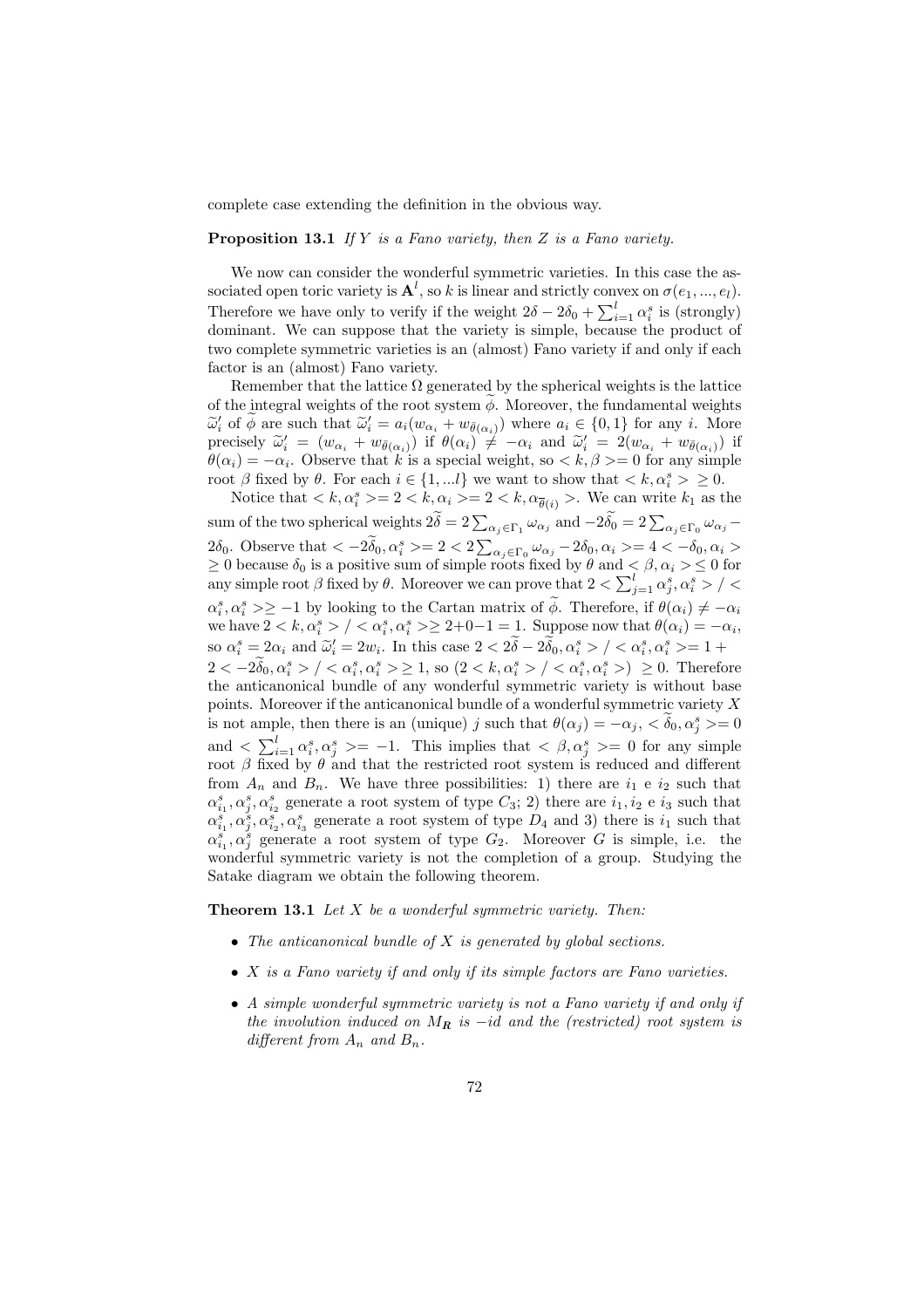- Explicitly, the simple wonderful symmetric varieties whose anticanonical bundle is not ample are associated to:
	- 1. the involution of type CI;
	- 2. the involution of type DI, such the rank of the restricted root system  $\phi$  is equal to the rank of the root system  $\phi$ ;
	- 3. the involution of type EI;
	- 4. the involution of type EV ;
	- 5. the involution of type EV III;
	- 6. the involution of type  $FI$ ;
	- 7. the involution of type G.

# 14 A finiteness theorem for Fano complete symmetric varieties

Now we want to show that there is only a finite number of Fano complete symmetric varieties for each homogeneous symmetric variety.

**Theorem 14.1** For each  $G/H$  there is only a finite number of Fano complete symmetric varieties whose open orbit is isomorphic to  $G/H$ .

*Proof.* Let Y be a Fano complete symmetric variety and let k be the  $\Delta$ linear function associated to the anticanonical bundle of  $Y$ , then  $k$  is strictly convex on  $\Delta$  and Z is a Fano variety. Thus the polar polyhedron  $Q_k^{\circ}$  of  $Q_k$  is the convex hull of the points  $\{\varrho(\tau) : \tau \in \Delta(1)\} \cup \{0\}$  and  $\Delta$  consists of the cones generated by the faces of  $Q_k^{\circ}$  which does not contain 0.

First of all, we want to show that there is an upper bound  $C$  to the number of l-cones in  $\Delta$  and this bound depends only on  $G/H$ . Because  $k_2$  is strictly convex on  $\Delta$ , there is a injective map  $\Delta(l) \rightarrow \Lambda_X$  that takes  $\sigma$  to  $k_2|\sigma$ . Thus it is sufficient to show that there are only a finite number of possibilities for these weights. Because  $k_2$  is strictly convex on  $\Delta$ , we have the inequality  $(k_2|\sigma)(e_i) \geq -1$  for each i. Moreover  $k|\sigma$  is dominant, so  $(k|\sigma)(-e_i) \geq 0$  for each i. Thus  $(k_2|\sigma)(e_i) \leq (2\delta - 2\delta_0)(-e_i)$  for each i. Therefore the  $k_2|\sigma$  belong to the intersection of a fixed polytope and a lattice, so there is only a finite number of them.

Now we want to prove that the volume of  $Q_k^0$  is bounded. (We can define a Now we want to prove that the volume of  $Q_k$  is bounded. (We can define a measure such that, given a basis  $\{v_1, ..., v_l\}$  of M, the parallelepiped  $\{\sum x_i v_i :$  $0 \leq x_i \leq 1 \ \forall i$  has volume one).  $Q_k^0$  has at most C faces of codimension 1 not containing 0, so the volume of  $Q_k^0$  is at most  $C/l!$ . Indeed a simplex with vertices  $\{v_1, \ldots, v_l, 0\}$  has volume  $1/l!$  if  $\{v_1, \ldots, v_l\}$  is a basis of M.

Now we can prove that there is only a finite number of possible 1-dimensional cones. Let P be the convex hull of  $0, e_1, ..., e_l$ . Let  $\tau$  be any such 1-cone, then the convex hull of P and  $\rho(\tau)$  is contained in  $Q_k^0$ , so its volume is smaller than  $C/l'$ . The set of the vectors v, such that the volume of the convex hull of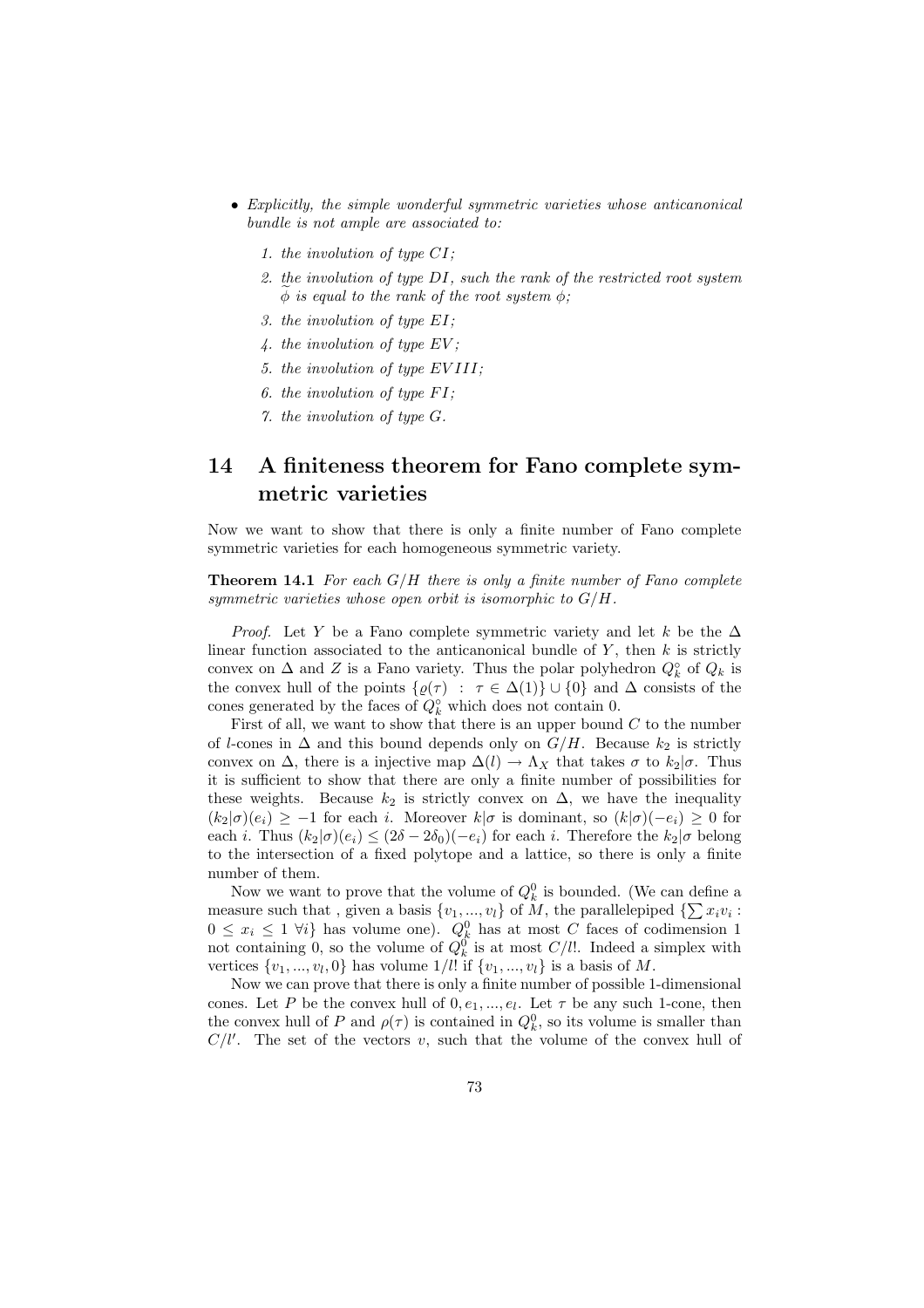P and v is smaller than  $C/l'$ , is a bounded set. Since the  $\rho(\tau)$  belong to N, the number of the possible  $\tau$  is finite. Hence there is only a finite number of complete symmetric varieties.  $\Box$ 

Remark 1) We have not proved that there is a finite number of open Fano toric varieties.

2) We have proved that the rank of the Picard group of a Fano complete symmetric variety is lesser than  $l + s + l \prod_{i=1}^{l}$  $\binom{l}{1} (2\delta - 2\delta_0)(-e_i) + 2$  where 2s is the number of exceptional roots. Thus we have proved the following proposition.

**Proposition 14.1** Let  $G/H$  be a (homogeneous) symmetric variety, then there is a constant  $C$  such that the rank of  $Pic(Y)$  is lesser of  $C$  for each Fano complete symmetric variety Y whose open orbit is isomorphic to  $G/H$ .

## 15 (Almost) Fano open toric varieties of dimension 2

Now we want to classify the toric varieties proper over  $A^2$  with anticanonical bundle ample, respectively without base points. We start with a lemma which is false in higher dimension.

**Lemma 15.1** Let  $Z$  and  $Z'$  be any two (smooth) toric varieties of dimension 2. Suppose that the maximal cones of the fan  $Z$  are 2-dimensional and that  $Z'$ is proper over  $Z$ . If  $Z$  is not a Fano variety, then  $Z'$  is not a Fano variety.

*Proof.* Let  $\Delta$  and  $\Delta'$  be the fans respectively of Z and Z'. Let k and k' be the functions associated to the anticanonical bundles respectively of  $Z$  and  $Z'$ . k is not strictly convex on  $\Delta$ , so there are cones  $\tau \in \Delta(1)$  and  $\sigma \in \Delta(2)$  such that  $(k|\sigma)(\rho(\tau)) \leq k(\rho(\tau)) = -1$  and  $\tau$  is not contained in  $\sigma$ . We know that Z' is obtained from  $Z$  through a sequence of blow-ups (see theorem 1.28 in [O]), thus we can suppose, by the inductive hypothesis, that  $Z'$  is the blow-up of  $Z$ along the fixed point associated to a cone  $\sigma' \in \Delta(2)$ . Observe that  $\tau$  belongs to the fan  $\Delta'$  of Z'. If  $\sigma' \neq \sigma$  then  $\sigma \in \Delta'$  and  $(k'|\sigma)(\rho(\tau)) = (k|\sigma)(\rho(\tau)) \leq$  $-1 = k'(\rho(\tau))$ . Suppose now that  $\sigma' = \sigma = \sigma(v_1, v_2)$  and let  $\check{\sigma} = (\varphi_1, \varphi_2)$ be the dual cone, so  $\varphi_i(v_j) = \delta_{i,j}$  and  $k|\sigma = -(\varphi_1 + \varphi_2)$ . We know that  $\Delta'(2) = (\Delta(2)\setminus{\{\sigma\}}) \cup {\{\sigma(v_1, v_1+v_2), \sigma(v_2, v_1+v_2)\}}$ . If k' is strictly convex on  $\Delta'$ then  $(k'|\sigma(v_1, v_1 + v_2))(\rho(\tau)) = (-\varphi_1)(\rho(\tau)) \ge 0$  and  $(k'|\sigma(v_2, v_1 + v_2))(\rho(\tau)) =$  $(-\varphi_2)(\rho(\tau)) \geq 0$ , so  $(k|\sigma)(\rho(\tau)) = (-\varphi_1 - \varphi_2)(\rho(\tau)) \geq 0$ , a contradiction.  $\Box$ .

Now we can classify the Fano toric varieties proper over  $A^2$ .

**Proposition 15.1** Let Z be a Fano toric variety proper over  $A^2$ , then Z is  $A^2$ or it is the blow-up of  $A^2$  in the unique fixed point.

*Proof.*  $A^2$  is clearly a Fano variety. Let  $Z_1$  be the blow-up of  $A^2$  in the unique fixed point, let  $\Delta_1$  be its fan and let  $k_1$  be the function associated to its anticanonical bundle.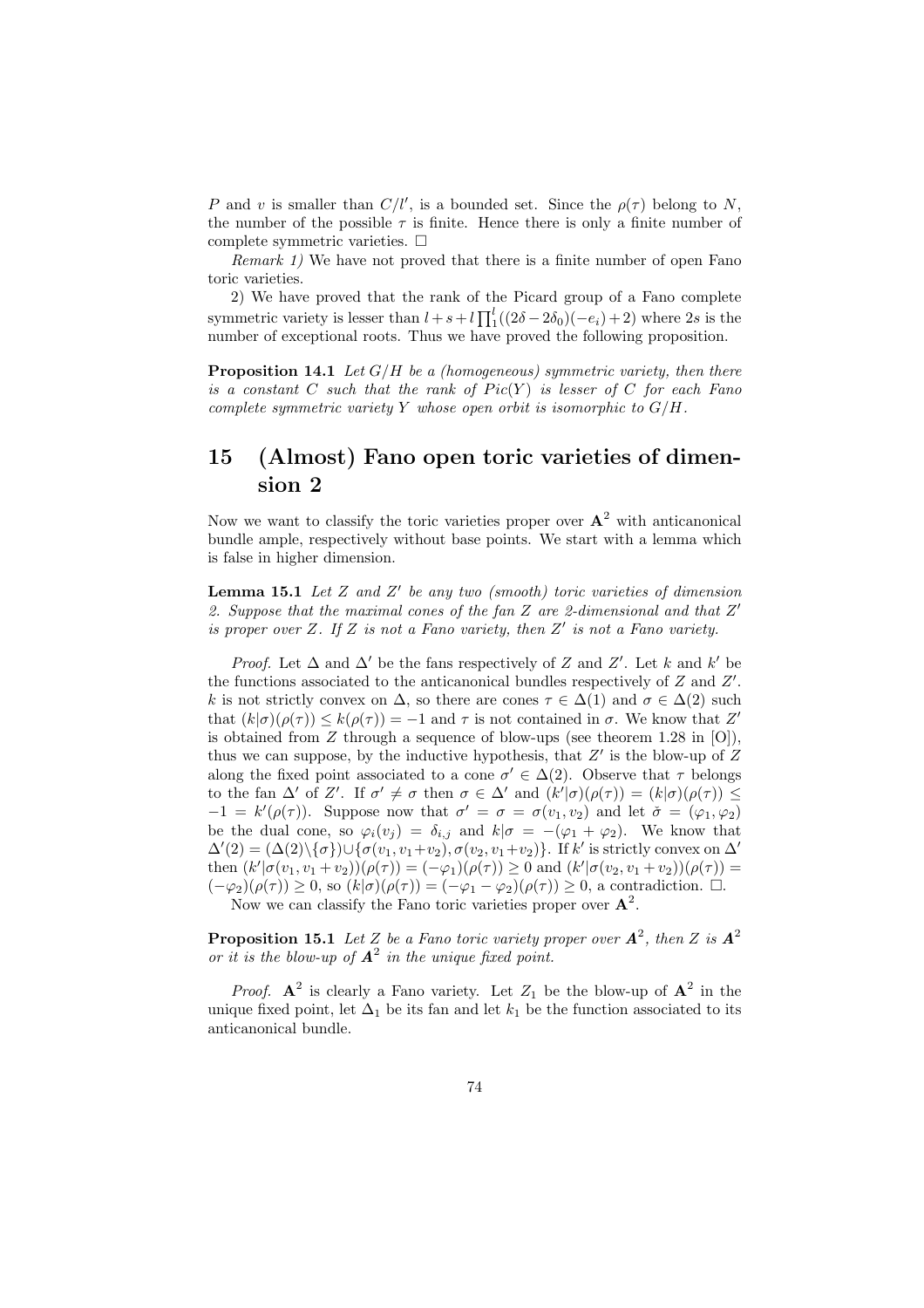

We have  $\Delta_1(2) = {\sigma(e_1, e_1+e_2), \sigma(e_2, e_1+e_2)}$ . Thus  $k_1 | \sigma(e_1, e_1+e_2) = -f_1$ and  $k_1|\sigma(e_2, e_1 + e_2) = -f_2$ , so  $(k_1|\sigma(e_1, e_1 + e_2))$  $(e_2) = -f_1(e_2) = 0$  and  $(k_1|\sigma(e_2, e_1 + e_2))(e_1) = -f_2(e_1) = 0$ . Therefore  $Z_1$  is a Fano variety.

Now we show that these are the only Fano varieties using the previous lemma. Let  $Z_2$  be a blow-up of  $Z_1$ . We can suppose, up to isomorphisms, that  $Z_2$  is the blow-up of  $Z_1$  in the point associated to  $\sigma(e_2, e_1 + e_2)$ .



Let  $\Delta_2$  be the fan of  $Z_2$ , so  $\Delta_2(2) = \{ \sigma(e_1, e_1+e_2), \sigma(e_1+e_2, e_1+2e_2), \sigma(e_1+$  $(2e_2, e_2)$ . Let  $k_2$  be the function associated to the anticanonical bundle of  $Z_2$ , we have  $k_2|\sigma(e_1, e_1 + e_2) = k_2|\sigma(e_1 + e_2, e_1 + 2e_2) = -f_1$ , so  $k_2$  is not strictly convex on  $\Delta_2$  and  $Z_2$  is not a Fano variety. The proposition is implied by the previous lemma.  $\Box$ 

Now we want to classify the almost Fano toric varieties proper over  $A^2$ .

**Proposition 15.2** The almost-Fano toric varieties proper over  $A^2$  are, up to isomorphisms,  $A^2$  and the varieties  $Z_n$ , whose fan  $\Delta_n$  is such that  $\Delta_n(2)$  =  ${\sigma(e_1, e_1+e_2), \sigma(e_1+e_2, e_1+2e_2), ..., \sigma(e_1+(n-1)e_2, e_1+ne_2), \sigma(e_1+ne_2, e_2)}.$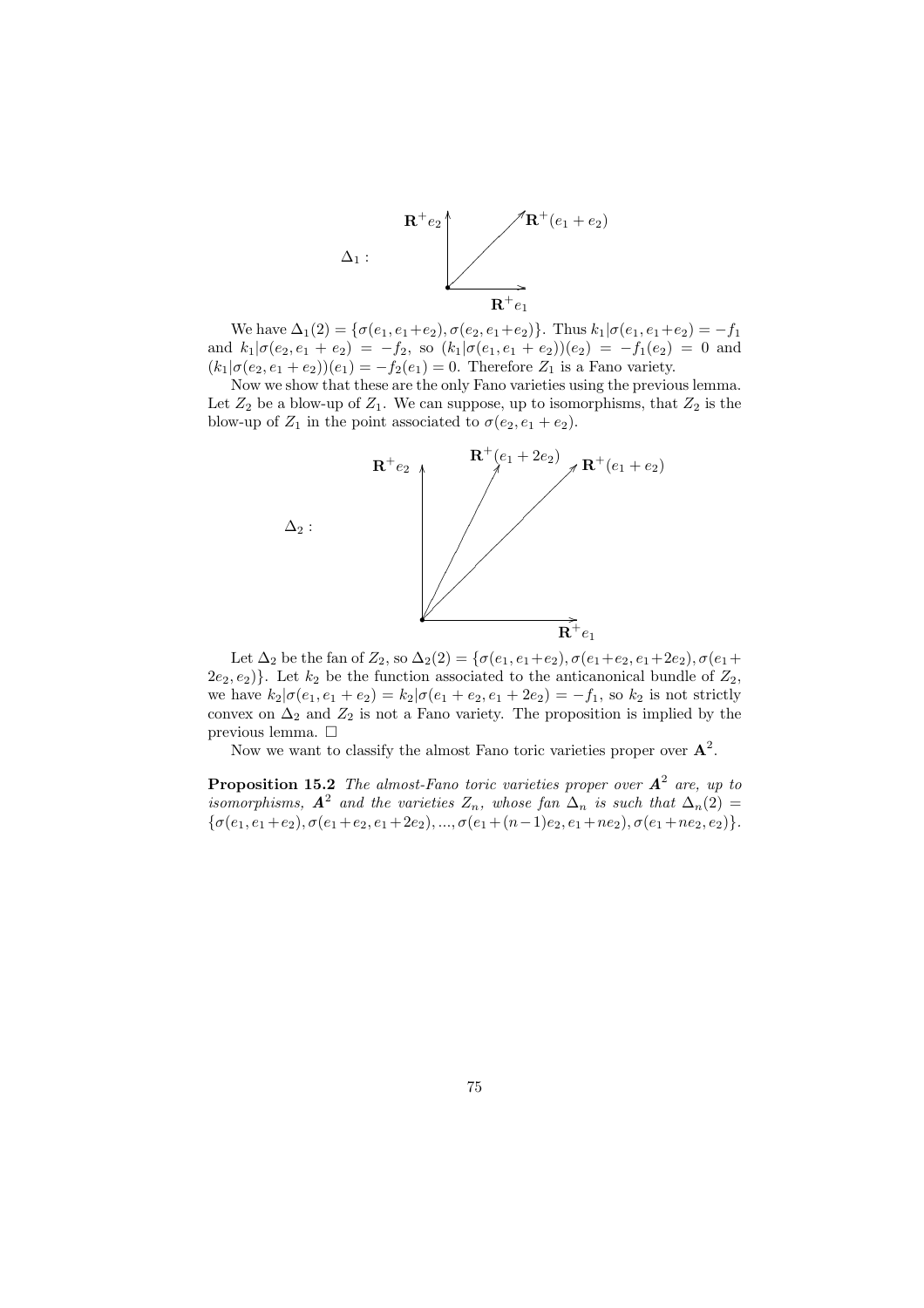

*Proof.* First of all we will show that the varieties  $Z_n$  are almost-Fano. Let  $k_n$  be the function associated to the anticanonical bundle of  $Z_n$ .  $k_n$  is linear on  $\sigma(e_1, e_1 + ne_2)$  and  $k_n | \sigma(e_1, e_1 + ne_2) = -f_1$ ; indeed  $(-f_1)(e_1 + me_2)$ −1 for any m (observe that  $\sigma(e_1, e_1 + ne_2)$  does not belong to  $\Delta_n$  if  $n > 1$ ). Moreover  $(-f_1)(e_2) = 0 > -1$ . We have  $k_n | \sigma(e_1 + ne_2, e_2) = (n-1)f_1 - f_2$  and  $(k_n|\sigma(e_1+ne_2,e_2))(e_1+re_2) = ((n-1)f_1-f_2)(e_1+re_2) = n-1-r > -1$  if  $r < n$ . Therefore k is convex and  $Z_n$  is almost-Fano.

Now we want to show the viceversa. Let  $Z$  be an almost-Fano toric variety proper over  $A^2$  and let  $\Delta$  be its fan. (Recall that Z is obtained from  $A^2$ through a sequence of blow-ups). We can suppose that Z is different from  $A^2$ and  $Z_1$ , so  $\tau = \mathbf{R}^+(e_1 + e_2)$  belongs to the fan  $\Delta$ . We want to show that, up to isomorphisms,  $\Delta$  contains the cones  $\sigma(e_1, e_1 + e_2)$  and  $\sigma(e_1 + e_2, e_1 + 2e_2)$ . First of all we will determine the restrictions of k to the cones containing  $\tau$  and afterwards we will determine the cones themselves. Let  $\sigma \in \Delta(2)$  be a maximal cone containing  $\tau$  and write  $k|\sigma = a_1f_1+a_2f_2$ , so  $(k|\sigma)(e_1+e_2) = a_1+a_2 = -1$ ,  $(k|\sigma)(e_1) = a_1 \geq -1$  and  $(k|\sigma)(e_2) = a_2 \geq -1$ . This implies that the unique possibilities for  $k|\sigma$  are  $-f_1$  and  $-f_2$ . If  $k|\sigma = -f_1$  and  $\sigma = \sigma(e_1 + e_2, b_1e_1 +$  $b_2e_2$ ), then  $-1 = (k|\sigma)(b_1e_1 + b_2e_2) = -b_1$  and  $\sigma = \sigma(e_1 + e_2, e_1 + b_2e_2)$ . In the same way, if  $\lambda = -f_2$  then we have  $\sigma = \sigma(e_1 + e_2, b_1e_1 + e_2)$ . Because of the nonsingularity of  $\sigma$  the only possibilities for  $\sigma$  are  $\sigma(e_1+e_2, e_1), \sigma(e_1+e_2, e_2), \sigma(e_1+e_2, e_1)$  $e_2, e_1 + 2e_2$ ) and  $\sigma(e_1 + e_2, 2e_1 + e_2)$ .  $(b_1 - b_2)$  is the determinant of the matrix of the change of basis from the basis  $\{e_1+e_2, b_1e_1+b_2e_2\}$  to the basis  $\{e_1, e_2\}$ ). We have to show that  $\Delta$  cannot contain both  $\sigma(e_1+e_2, e_1+2e_2)$  and  $\sigma(e_1+e_2, 2e_1+$ e<sub>2</sub>). This would imply that  $(k|\sigma(e_1+e_2, e_1+2e_2))(2e_1+e_2) = (-f_1)(2e_1+e_2)$  $-2 > -1$ , a contradiction. Observe that if  $\Delta$  contains  $\sigma(e_1 + e_2, 2e_1 + e_2)$ , then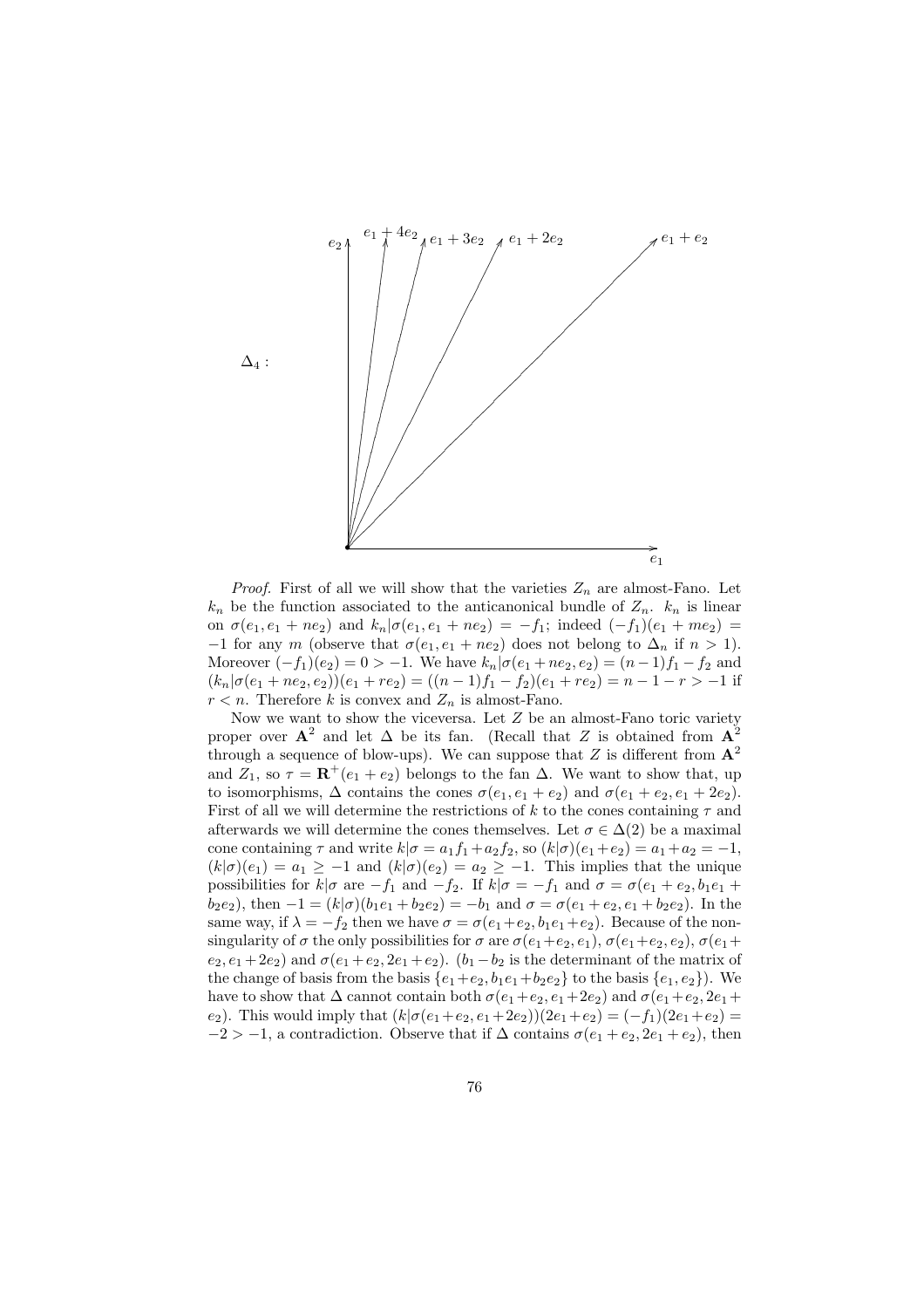Z is isomorphic to a variety whose fan contains  $\sigma(e_1 + e_2, e_1 + 2e_2)$  through the isomorphism induced by the automorphism of  $N$  that exchanges  $e_1$  and  $e_2$ . So we can suppose that  $\Delta$  contains  $\sigma(e_1 + e_2, e_1)$  and  $\sigma(e_1 + e_2, e_1 + 2e_2)$ . Notice that  $\Delta$  contains either  $\sigma(e_1 + e_2, e_1 + 2e_2)$  or  $\sigma(e_1 + e_2, 2e_1 + e_2)$  because Z is not  $Z_1$ .

Because of the non-singularity of Z,  $\Delta$  contains a cone  $\sigma = \sigma(e_1 + ne_2, e_2)$ for a suitable integer n; we want to show that Z is  $Z_n$ . (In the following figures we have drawn the rest of the proof in the case  $n = 4$ .



Let Z' be the open subvariety of Z whose fan  $\Delta'$  is  $\Delta \setminus {\{\sigma(e_1+ne_2, e_2), \sigma(e_2)\}}$ .  $Z$  is an almost-Fano variety, so also  $Z'$  is an almost Fano variety.



We claim that, for all  $m > 1$ , there is an unique variety  $\widetilde{Z}'_m$  with the two following properties: 1) the fan  $\tilde{\Delta}'_m$  of  $\tilde{Z}'_m$  has support  $\sigma(e_1, e_1 + me_2)$ ; 2)  $\tilde{Z}'_m$ is an open subvariety of an almost Fano variety  $\widetilde{Z}_m$  whose fan  $\widetilde{\Delta}_m$  has support  $\sigma(e_1, e_2)$ . Notice that the hypotheses imply that  $\widetilde{Z}'_m$  is an almost-Fano variety. The open subvariety  $Z'_m$  of  $Z_m$  whose fan is  $\Delta_m\setminus{\{\sigma(e_1+me_2,e_2),\sigma(e_2)\}}$ , satisfies these properties. Observe that also Z' satisfies such properties with  $m = n$ ,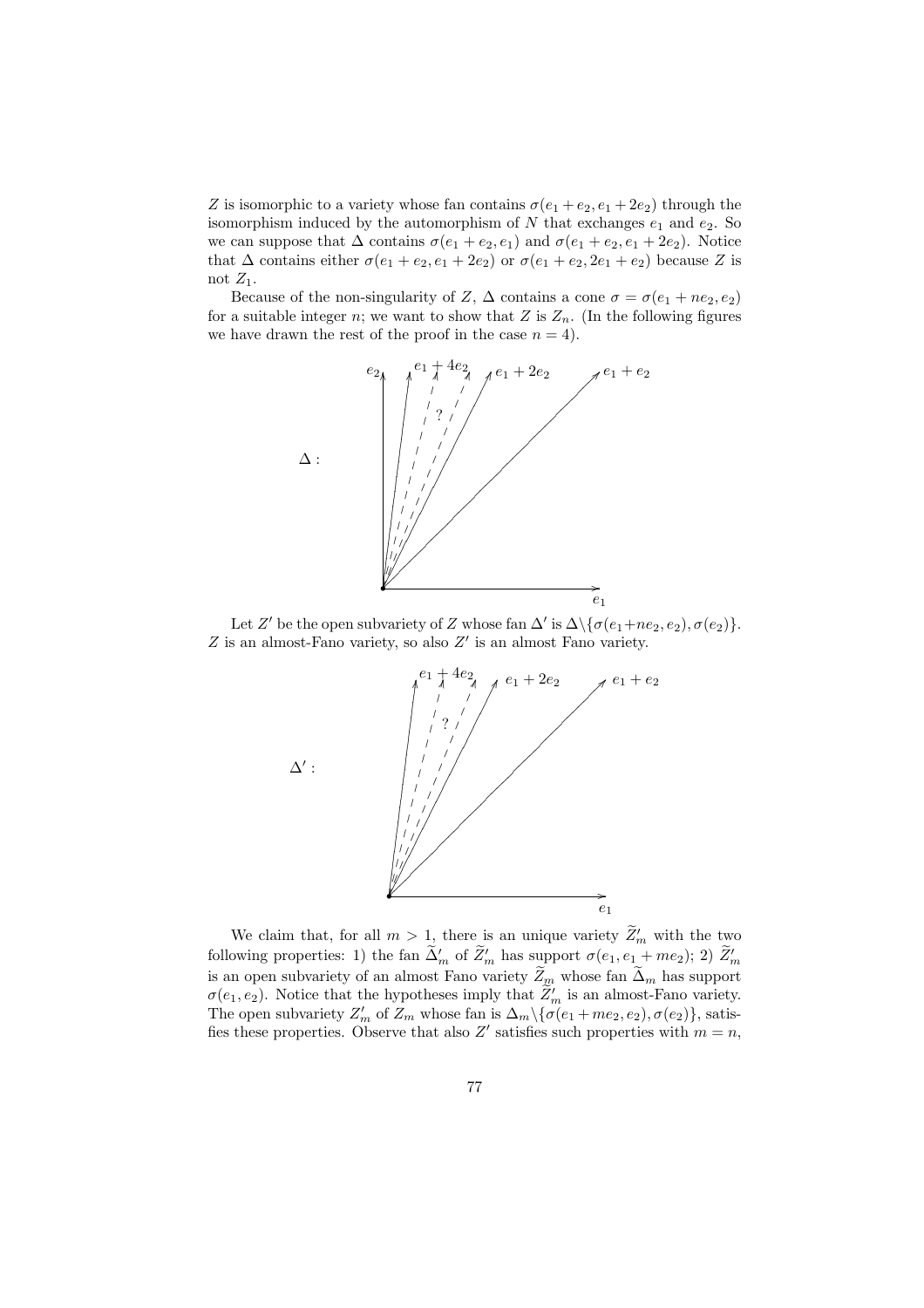so it is sufficient to prove the claim. Indeed if the claim is true then  $Z' = Z'_n$ and  $\Delta' = \Delta_n \setminus {\{\sigma(e_1 + ne_2, e_2), \sigma(e_2)\}}$ . Therefore  $\Delta = \Delta_n$ , so Z is  $Z_n$ .

We show the claim for induction on  $m$ . We have already verified the basis of induction. Let  $\widetilde{Z}'_m$  be a variety that satisfies the hypotheses of the claim and let  $\sigma'$  be the unique cone in  $\tilde{\Delta}'_m(2)$  which contains  $e_1 + me_2$ . Because of the inductive hypothesis it is sufficient to show that  $\sigma' = \sigma(e_1 + me_2, e_1 + (m-1)e_2)$ . In this case the fan  $\widetilde{\Delta}'_m \setminus {\{\sigma(e_1 + me_2, e_1 + (m-1)e_2), \sigma(e_1 + me_2)\}}$  has support  $\sigma(e_1, e_1 + (m-1)e_2)$  and the corresponding variety is an open subvariety of the almost-Fano toric variety  $\widetilde{Z}_m$ , so it is  $\widetilde{Z}_{m-1}'$  by the inductive hypothesis. Therefore  $\widetilde{\Delta}'_m \setminus {\{\sigma(e_1+me_2, e_1+(m-1)e_2), \sigma(e_1+me_2)\}} = \Delta_m \setminus {\{\sigma(e_1+me_2, e_2), \sigma(e_1+me_2, e_2)\}}$  $me_2, e_1 + (m-1)e_2), \sigma(e_2), \sigma(e_1+me_2)\},$  so  $\widetilde{\Delta}'_m = \Delta_m \setminus {\{\sigma(e_1+me_2e_2), \sigma(e_2)\}}.$ 



Let k be the function associated to the anticanonical bundle of a fixed  $\widetilde{Z}_m$ . Notice that the restriction of k to the support of the fan  $\tilde{\Delta}'_m$  of  $\tilde{Z}'_m$  is the function associated to the anticanonical bundle of  $\widetilde{Z}'_m$ . Let  $(k|\sigma') = a_1f_1 + a_2f_2$ , we have  $-1 = (k|\sigma')(e_1 + me_2) = a_1 + ma_2, (k|\sigma')(e_1) = a_1 \ge -1$  and  $(k|\sigma')(e_2) =$  $a_2 \geq -1$ , so the unique possibilities for  $(k|\sigma')$  are  $-f_1$  and  $(m-1)f_1 - f_2$ . We have to determine the constants c and d such that  $\sigma' = \sigma(e_1 + me_2, ce_1 +$ de<sub>2</sub>). Suppose that  $(k|\sigma') = -f_1$ , then  $c = -(k|\sigma')(ce_1 + de_2) = 1$ . Because of the smoothness of  $\sigma'$  we have  $d - m = \pm 1$   $(d - m)$  is the determinant of the matrix of change of basis from  $\{e_1 + me_2, e_1 + de_2\}$  to  $\{e_1, e_2\}$ . Thus we have two possibilities: either  $\sigma' = \sigma(e_1 + me_2, e_1 + (m-1)e_2)$  or  $\sigma' =$  $\sigma(e_1 + me_2, e_1 + (m+1)e_2)$ . We exclude the last one because  $e_1 + (m+1)e_2$ does not belong to  $\sigma(e_1 + me_2, e_1) = |\tilde{\Delta}'_m|$ . If  $(k|\sigma') = (m-1)f_1 - f_2$ , then  $d = (m-1)c + 1$  because  $((m-1)f_1 - f_2)(ce_1 + de_2) = -1$ . Because of the non-singularity of  $\sigma'$  we have  $c - 1 = \pm 1$ , so there are two possibilities: either  $\sigma' = \sigma(e_1 + me_2, e_2)$  or  $\sigma' = \sigma(e_1 + me_2, 2e_1 + (2m-1)e_2)$ . Again we exclude the first one because  $e_2$  does not belong to  $\sigma(e_1 + me_2, e_1)$ . We exclude also the second one because  $-1 = k(ce_1 + de_2) \le (k | \sigma(e_1, e_1 + e_2)) (ce_1 + de_2)$  and  $(k|\sigma(e_1, e_1 + e_2))(2e_1 + (2m - 1)e_2) = (-f_1)(2e_1 + (2m - 1)e_2) = -2 < -1.$ Thus we have proved that  $ce_1 + de_2 = e_1 + (m-1)e_2$ .  $\Box$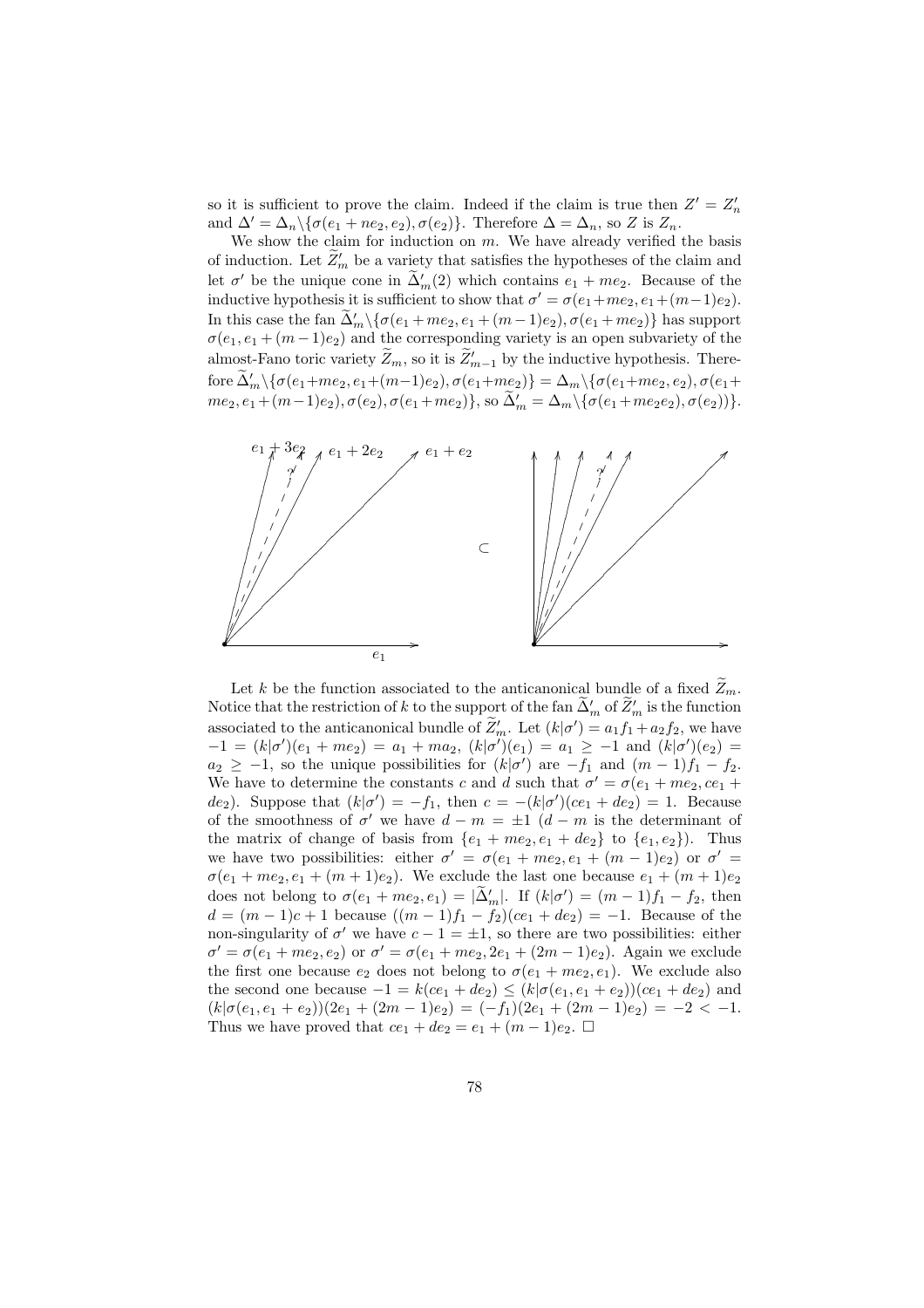#### 16 Fano toric varieties of dimension at least 3

We want to prove a generalization of the lemma 15.1. For example, we could try to prove that given a Fano toric variety  $Z$ , which is the blow-up of a toric variety  $Z'$ , then also  $Z'$  is a Fano variety. Unluckily this is already false in dimension three. Let  $\overline{Z}$  be the toric variety of dimension three whose fan  $\overline{\Delta}$  has maximal cones  $\sigma(e_1, e_2, e_3)$  and  $\sigma(e_1, e_2, e_1 + e_2 - e_3)$ . The function associated to the anticanonical bundle of  $\overline{Z}$  is the restriction of  $-f_1 - f_2 - f_3$  to  $|\overline{\Delta}|$ , so the anticanonical bundle is the trivial bundle and it is not ample. But the blow-up  $\overline{Z}'$  of  $\overline{Z}$  along the closed subvariety  $\overline{Z}_{\sigma(e_1,e_2)}$  associated to  $\sigma(e_1,e_2)$  is a Fano variety. Indeed the fan  $\overline{\Delta}'$  of  $\overline{Z}'$  has maximal cones  $\sigma(e_1, e_3, e_1 + e_2)$ ,  $\sigma(e_2, e_3, e_1 + e_2), \, \sigma(e_1, e_1 + e_2, e_1 + e_2 - e_3)$  and  $\sigma(e_2, e_1 + e_2 - e_3, e_1 + e_2)$ .



Let k be the function associated to the anticanonical bundle of  $\overline{Z}'$ . We have  $(k|\sigma(e_1, e_3, e_1 + e_2))$  $(e_2) = (-f_1 - f_3)(e_2) = 0 > -1, (k|\sigma(e_1, e_3, e_1 + e_2))$  $(e_1 +$  $(e_2 - e_3) = (-f_1 - f_3)(e_1 + e_2 - e_3) = 0 > -1, (k | \sigma(e_2, e_3, e_1 + e_2)) (e_1) =$  $(-f_2 - f_3)(e_1) = 0 > -1, (k | \sigma(e_2, e_3, e_1 + e_2)) (e_1 + e_2 - e_3) = (-f_2 - f_3)(e_1 +$  $(e_2 - e_3) = 0 > -1, (k | \sigma(e_1, e_1 + e_2, e_1 + e_2 - e_3)) (e_2) = (-f_1)(e_2) = 0 > -1,$  $(k|\sigma(e_1, e_1 + e_2, e_1 + e_2 - e_3)(e_3) = (-f_1)(e_3) = 0 > -1, (k|\sigma(e_2, e_1 + e_2, e_1 + e_3)$  $(e_2 - e_3)(e_1) = (-f_2)(e_1) = 0 > -1$  and  $(k | \sigma(e_2, e_1 + e_2, e_1 + e_2 - e_3)) (e_3) =$  $(-f_2)(e_3) = 0 > -1$ . Therefore k is strictly convex on  $\overline{\Delta}'$  and  $\overline{Z}'$  is a Fano variety. It is easy to make higher dimensional example like  $\overline{Z}$ , for example we can take  $\overline{Z} \times \mathbf{A}^{l-2}$  and its blow-up along  $\overline{Z}_{\sigma(e_1,e_2)} \times \mathbf{A}^{l-2}$ . In these examples we always have considered blow-ups along subvarieties of positive dimension. This observation suggests to consider only blow-ups in S-fixed points. Indeed, we will classify the Fano toric variety obtained from  $A<sup>l</sup>$  through a sequence of blow-ups in S-fixed points. Notice that in the lemma 15.1 the variety  $Z'$  is always obtained from Z through a sequence of blow-ups in fixed points.

In this section we will prove a generalization of the lemma 15.1 on a particular class of varieties of arbitrarily fixed dimension l. We consider the class of the smooth toric varieties whose fan contains two cones  $\sigma$  and  $\sigma'$  with the following properties: 1) the intersection  $\sigma \cap \sigma'$  is a cone of dimension  $l-1$ , so we can suppose  $\sigma = \sigma(v_1, ..., v_{l-1}, v_l)$  and  $\sigma' = \sigma(v_1, ..., v_{l-1}, w)$ ; 2)  $v_l + w$  belongs to the intersection  $\sigma \cap \sigma'$  and it is not zero. Now we want to show that this class contains "many" varieties. First of all it is not empty, for example it contains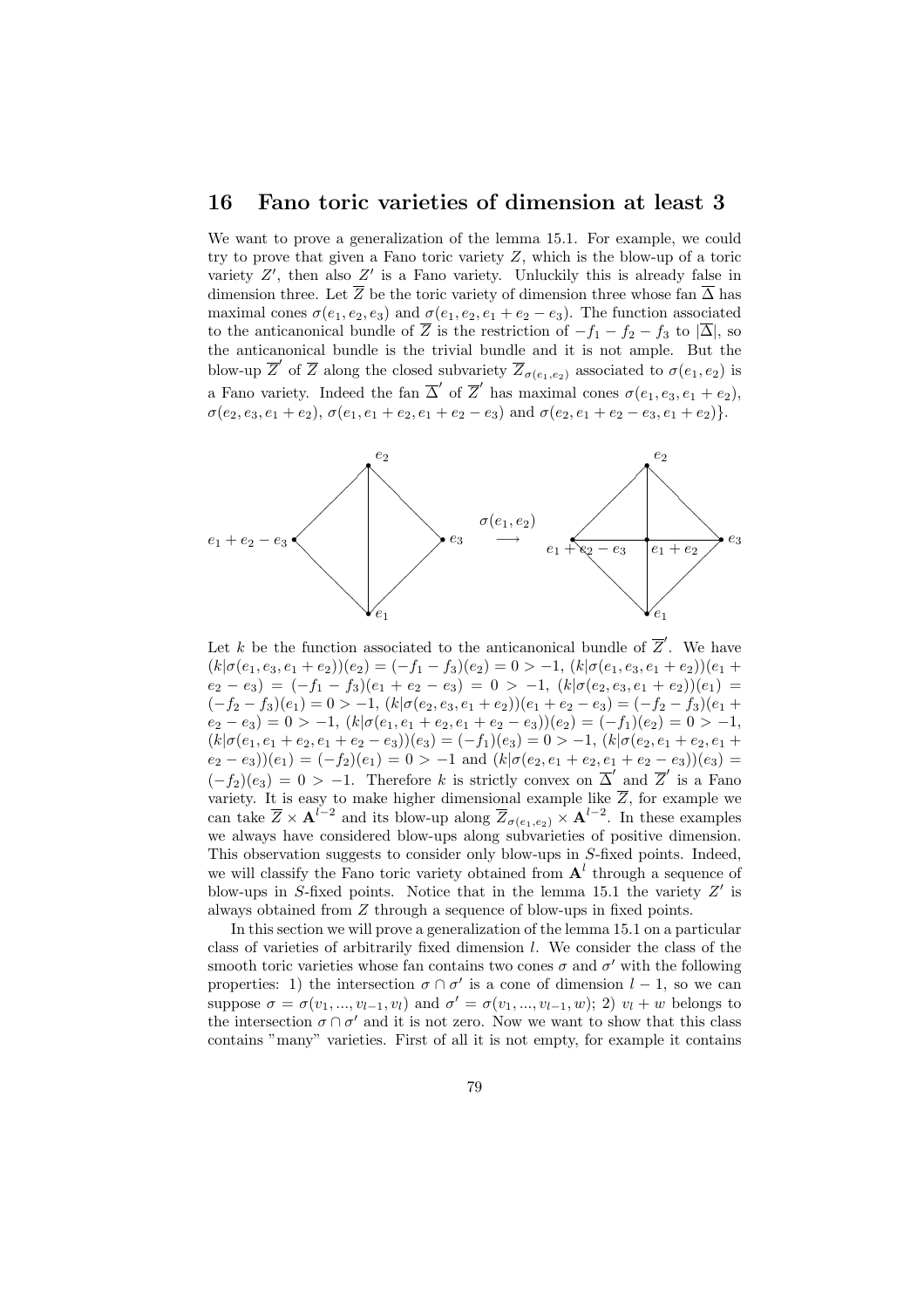the blow-up of  $\mathbf{A}^l$  along a stable subvariety of codimension 2. (In the following figure we draw a 3 dimensional example).



Observe that the hypotheses imply that  $w$  is not a multiple of  $v_l$ . We can show that the first hypothesis is a very weak request, for example it is satisfied by all varieties proper over  $A^l$  and different from  $A^l$ . Indeed, let Z be any toric variety whose fan  $\Delta$  contains a (l − 1)-dimensional cone  $\tau$  which is not contained in the border of  $|\Delta|$ , then there are exactly two cones  $\sigma$  and  $\sigma'$  in  $\Delta$ which contain  $\tau$ .

Moreover, given two cones  $\sigma = \sigma(v_1, ..., v_{l-1}, v_l)$  and  $\sigma' = \sigma(v_1, ..., v_{l-1}, w)$ where we have  $\alpha_l = \alpha(v_1, ..., v_{l-1}, v_l)$  and  $\alpha' = \alpha(v_1, ..., v_{l-1}, w)$ <br>with  $w = \sum a_i v_i$ , we have  $a_l = \pm 1$  because of the smoothness of Z  $(a_l$  is the determinant of the matrix of basis change from the basis  $\{v_1, ..., v_{l-1}, w\}$  to the basis  $\{v_1, ..., v_{l-1}, v_l\}$ . If  $a_l = 1$ , then  $\sigma$  and  $\sigma'$  are contained in the same semi-space V with border  $\mathbf{R}(\sigma \cap \sigma')$ . Thus, given any vector u is in the relative interior of  $\sigma \cap \sigma'$ , u is in the interior of  $\sigma$  (respectively of  $\sigma'$ ) respect to the relative topology of V. Hence  $\sigma \cap \sigma'$  contains an open set of V, a contradiction. Therefore  $a_l = -1$ .



Observe that  $a_l = -1$  implies that  $v_l + w$  is contained in the vector space generated by  $\sigma \cap \sigma'$  and the second hypothesis is equivalent to the request that  $a_i \geq 0$  for any i different from l. This hypothesis is more restrictive, indeed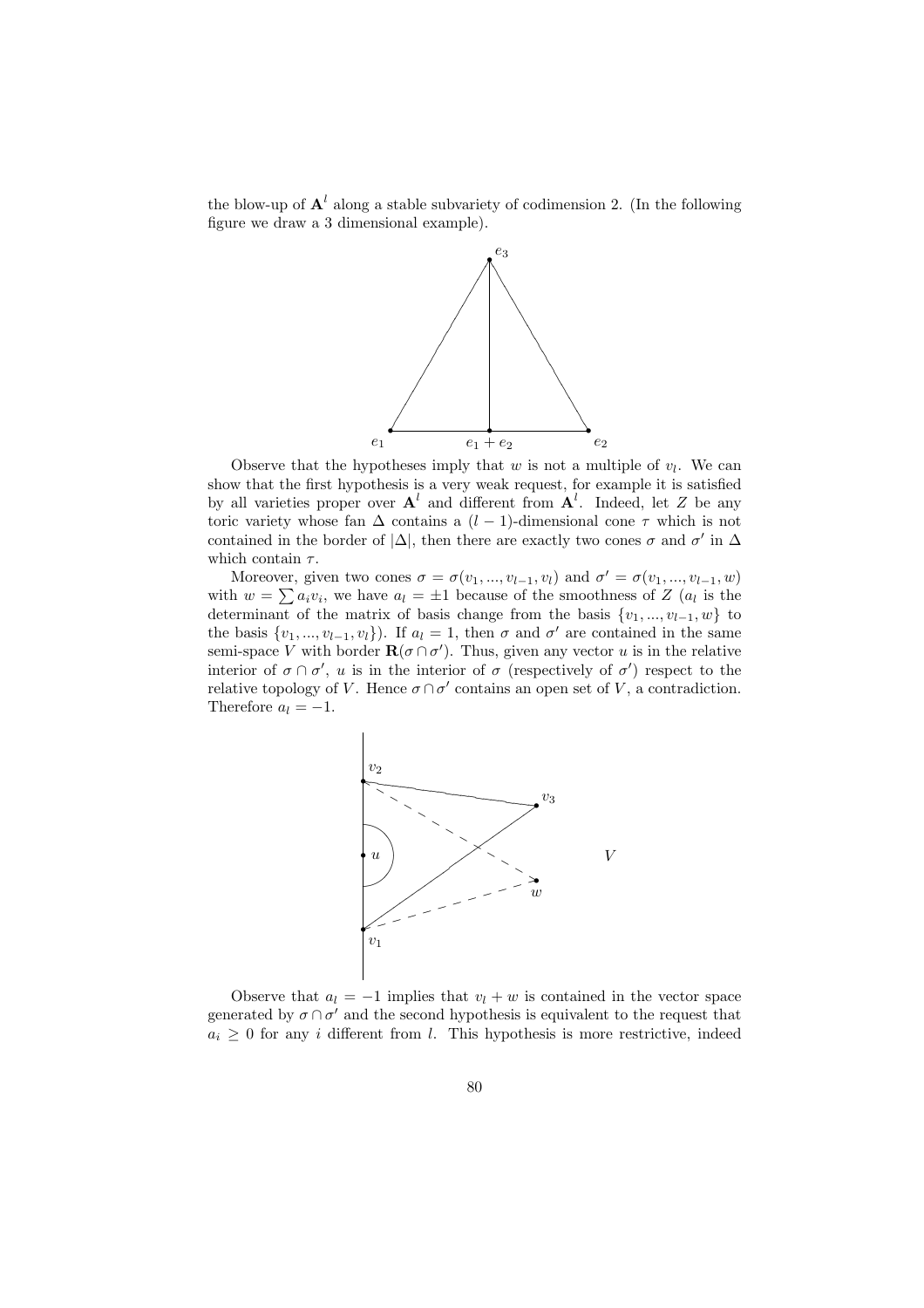$\sigma \cup \sigma'$  is convex if and only if  $v_l + w \in \sigma \cup \sigma'$ . Notice that all the smooth toric varieties proper over  $A^2$  and different from  $A^2$  belong to our class. In higher dimension it is easy to construct varieties whose cones do not satisfy the second hypothesis, for example it is not satisfied by the blow-up of  $A^l$  in the fixed point.



The hypotheses imply that  $\sigma \cup \sigma' = \sigma(v_1, v_2, v_3, w)$  and  $\sigma \cap \sigma' = \sigma(v_1, v_2)$ . Moreover this class of varieties is stable by blow-ups centered in fixed points. Indeed, let Z be a variety which satisfies the hypotheses with respect to  $\sigma$  and  $\sigma'$  and let Z' be a blow-up of Z in a S-fixed point. Then the fan of Z' contain two cones  $\zeta \subseteq \sigma$  and  $\zeta' \subseteq \sigma'$  of dimension l such that  $\zeta \cap \zeta' = \sigma \cap \sigma'$ . These cones are univocally defined by these conditions and they satisfy our request, so  $Z'$  belongs to our class. Now we can prove a generalization of the lemma 15.1.

**Lemma 16.1** Let Z be a toric variety with fan  $\Delta$  and let k be the function associated to the anticanonical bundle of  $Z$ . Let  $Z'$  be any toric variety obtained from Z through a sequence of blow-ups centred in S-fixed points. Suppose that there are two cones  $\sigma = \sigma(v_1, ..., v_{l-1}, v_l)$  and  $\sigma' = \sigma(v_1, ..., v_{l-1}, w)$  in  $\Delta(l)$ such that  $v_l + w$  belongs to the intersection  $\sigma \cap \sigma' = \sigma(v_1, ..., v_{l-1})$  and  $v_l \neq -w$ . If  $(k | \sigma(v_1, ..., v_{l-1}, v_l)) (w) \leq -1$ , then Z' is not a Fano variety.

Observe that  $(k|\sigma(v_1,...,v_{l-1}, v_l)(w) \leq -1$  implies that Z is not a Fano variety. Moreover, we know that  $w = \sum_{i=1}^{l-1} a_i v_i - v_l$  where the  $a_i$  are positive integers.

*Proof.* We can suppose  $l \geq 3$  because of the lemma 15.1. We will show the lemma by induction, so we can suppose that  $Z'$  is the blow-up of  $Z$  centred in the fixed point associated to a cone  $\tilde{\sigma}$  in  $\Delta(l)$ . Let k' be the function associated to the anticanonical bundle of Z'. If  $\tilde{\sigma}$  is different from  $\sigma(v_1, ...,$  $v_{l-1}, v_l$  and  $\sigma(v_1, ..., v_{l-1}, w)$ , then Z' satisfies the hypotheses of the lemma for  $\sigma(v_1, ..., v_{l-1}, v_l)$  and  $\sigma(v_1, ..., v_{l-1}, w)$ . Suppose that  $\tilde{\sigma} = \sigma(v_1, ..., v_{l-1}, v_l)$ ,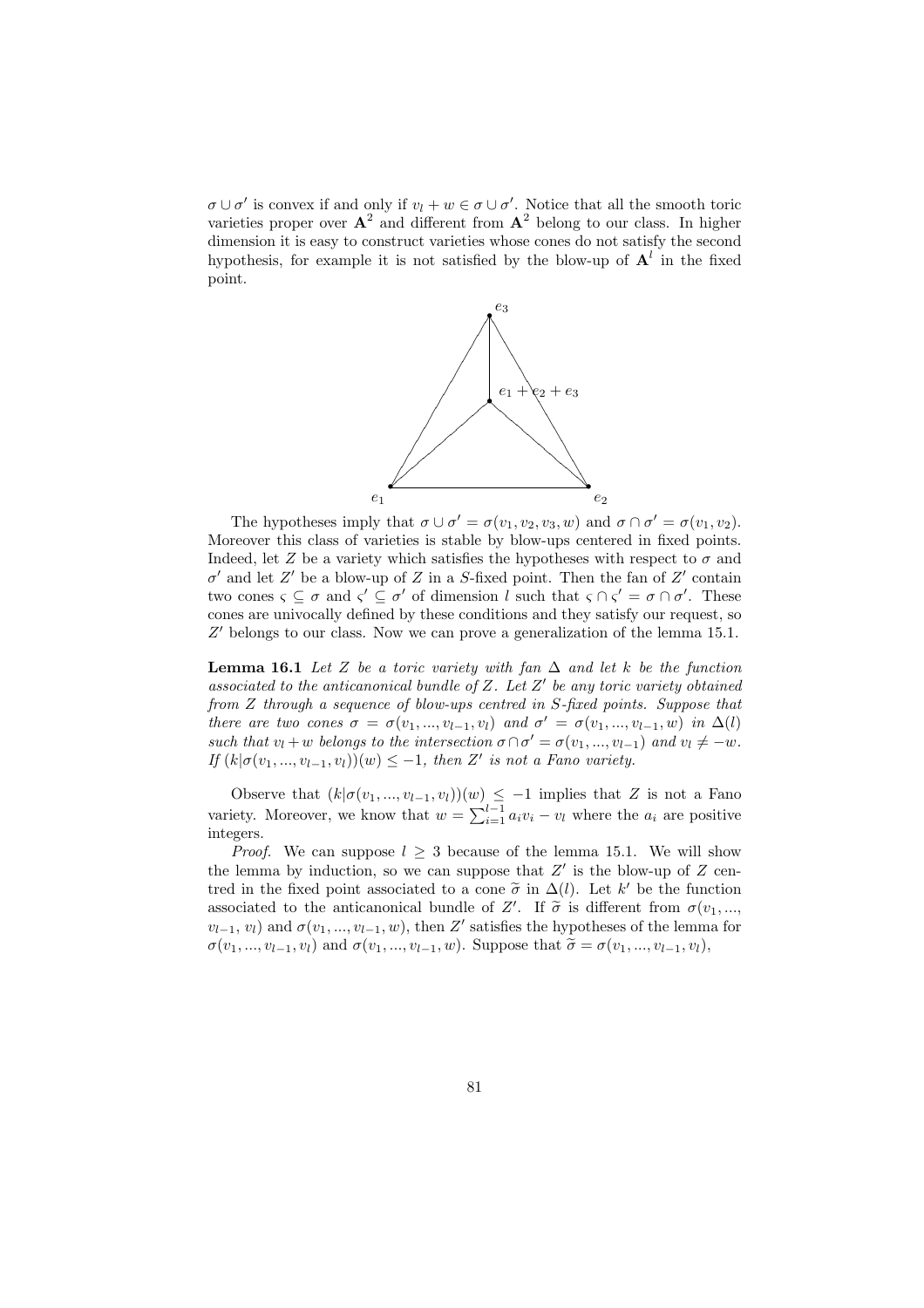

then  $\sigma(v_1, ..., v_{l-1}, \sum_{i=1}^l v_i)$  and  $\sigma(v_1, ..., v_{l-1}, w)$  belong to the fan of Z'. For each j in  $\{1, ..., l\}$ , let  $\varphi_j$  be the linear function such that  $\varphi_j(v_i) = \delta_{i,j}$ . We have  $w + \left(\sum_{i=1}^l v_i\right) = \sum_{i=1}^{l-1} (a_i + 1)v_i$ ,  $k | \sigma(v_1, ..., v_{l-1}, v_l) = -\sum \varphi_i$  and  $\left(k' | \sigma(v_1, ..., v_{l-1}, v_l)\right)$  $v_{l-1}, \sum_{i=1}^{l-1} v_i$ ) –  $\sum_{i=1}^{l-1} (v_i + 1)v_i$ ,  $w_i v_i v_1, ..., v_{l-1}, v_l$ ) –  $\sum_{i=1}^{l} v_i$  and  $(w_i v_i v_1, ..., v_{l-1}, v_l)$ <br>  $v_{l-1}, \sum_{i=1}^{l} v_i)(w) = (-\sum_{i=1}^{l-1} \varphi_i + (l-2)\varphi_l)(w) = (k|\sigma(v_1, ..., v_{l-1}, v_l))(w) + (l-1)\varphi_l(w)$  $1)\varphi_l(w) = (k|\tilde{\sigma})(w) - (l-1) < -1$ , so Z' satisfies the hypotheses of the lemma  $f(x) \neq (w) = (w|v)(w)$  (c 1) < 1, so Σ satisfies the hypotheses of the femotor  $\sigma(v_1, ..., v_{l-1}, \sum_{i=1}^l v_i)$  and  $\sigma(v_1, ..., v_{l-1}, w)$ . Finally we suppose  $\tilde{\sigma} = \sigma'$ .



The fan of Z' contains the cones  $\sigma(v_1, ..., v_{l-1}, v_l)$  and  $\sigma(v_1, ..., v_{l-1}, \sum_{i=1}^{l-1} v_i + w)$ .<br>We have  $v_l + (\sum_{i=1}^{l-1} v_i + w) = \sum_{i=1}^{l-1} (a_i + 1)v_i$  and  $(k | \sigma(v_1, ..., v_{l-1}, v_l))$ (b). We have  $v_l + (\sum_{i=1}^{l-1} v_i + w) = \sum_{i=1}^{l-1} (u_l + 1)v_l$  and  $(w|v(v_1, ..., v_{l-1}, v_l))$ <br>  $(\sum_{i=1}^{l-1} v_i + w) = (k|\sigma(v_1, ..., v_{l-1}, v_l)))(w) - (l-1) < -1$ , so Z' satisfy the hy-<br>
potheses of the lemma for  $\sigma(v_1, ..., v_{l-1}, w_l)$  and  $\sigma(v_1, ..., v_{l-1},$ potheses of the lemma for  $\sigma(v_1, ..., v_{l-1}, v_l)$  and  $\sigma(v_1, ..., v_{l-1}, \sum_{i=1}^{l-1} v_i + w)$ .  $\Box$ 

Now we can classify the Fano toric varieties obtained from  $A<sup>l</sup>$  through a sequence of blow-ups centred in S-fixed points.

**Proposition 16.1** Let Z be a Fano toric variety obtained from  $A<sup>l</sup>$  through a sequence of blow-ups centred in S-fixed points, then either Z is  $A^l$  or Z is the blow-up of  $\boldsymbol{A}^l$  in the origin. Moreover these varieties are Fano.

*Proof.* Let  $Z_1$  be the blow-up of  $A^l$  in the S-stable point, let  $\Delta_1$  be the fan of  $Z_1$  and let  $k_1$  be the function associated to the anticanonical bundle of The maximal cones in  $\Delta_1$  are  $\{\sigma(e_1, ..., \hat{e_i}, ..., e_l, \sum e_i)\}\)$  where j varies in  $Z_1$ . The maximal cones in  $Δ_1$  are { $o(e_1, ..., e_j, ..., e_l, ∑ e_i)$ } where *J* varies in {1, ..., *l*}, while the 1-dimensional cones are  $σ(e_1), ..., σ(e_l)$  and  $σ(∑ e_i)$ . We {1, ...,  $l$ }, while the 1-dimensional cones are  $\sigma(e_1)$ , ...,  $\sigma(e_l)$  and  $\sigma(\sum e_i)$ . We<br>have  $(k|\sigma(e_1,...,\hat{e_i},...,e_l,\sum e_i))(e_j) = (-\sum_{i \neq j} f_j + (l-2)f_j)(e_j) = l-2 > -1$ .  $\mathbf{R}^+e_j$  is the unique 1-dimensional cone not contained in  $\sigma(e_1, ..., \hat{e_j}, ..., e_l, \sum e_i)$ , so  $k_1$  is strictly convex on  $\Delta_1$  and  $Z_1$  is a Fano variety.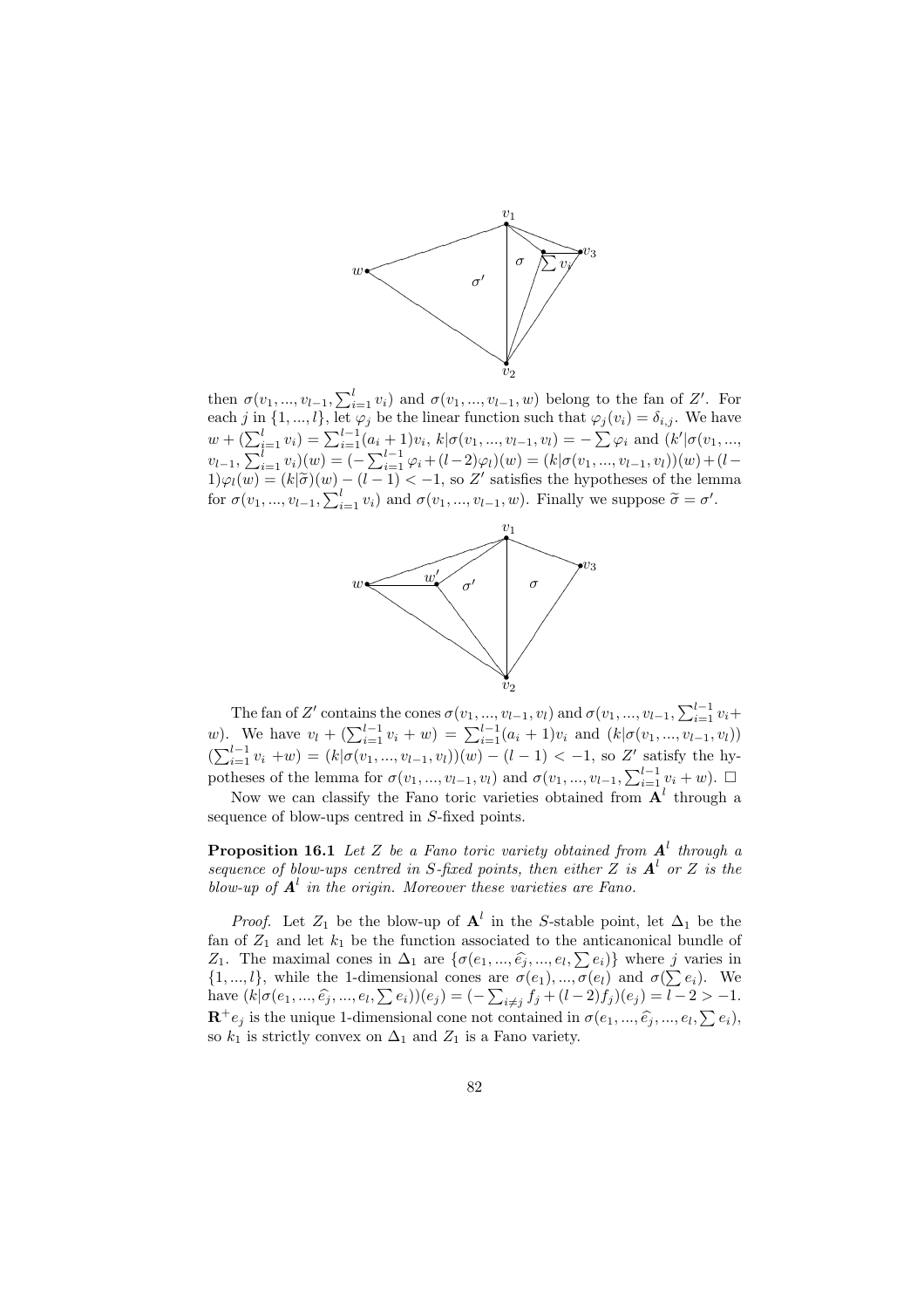The blow-ups of  $Z_1$  in a S fixed point are all isomorphic to the blow-up The blow-ups of  $Z_1$  in a 3 lixed point are all isomorphic to the blow-up  $Z_2$  of  $Z_1$  in the point associated to  $\sigma(e_1, ..., e_{l-1}, \sum e_i)$ . Let  $\Delta_2$  be the fan of  $Z_2$  and let  $k_2$  be the function associated to the anticanonical bundle of  $Z_2$ .  $\Sigma_2$  and let  $\kappa_2$  be the function associated to the anticanonical bundle of  $Z_2$ .<br>The maximal cones in Δ<sub>2</sub> are:  $\sigma(e_1, ..., \hat{e_j}, ..., e_l, \sum_{i=1}^l e_i)$ ,  $\sigma(e_1, ..., \hat{e_j}, ..., e_{l-1}, \sum_{i=1}^l e_i, e_{l-1})$ . It  $\sum_{i=1}^l e_i, 2\sum_{i=1}$ is sufficient to show that  $Z_2$  satisfies the hypotheses of the lemma 16.1 respect to  $\sigma(e_2, ..., e_{l-1}, \sum_{i=1}^l e_i, e_l)$  and  $\sigma(e_2, ..., e_{l-1}, \sum_{i=1}^l e_i, 2 \sum_{i=1}^{l-1} e_i + e_l)$ . We have<br>  $(2 \sum_{i=1}^{l-1} e_i + e_l) + e_l = 2(\sum_{i=1}^l e_i)$  and  $(k_2 | \sigma(e_2, ..., e_{l-1}, \sum_{i=1}^l e_i, e_l)) (2 \sum_{i=1}^{l-1} e_i + e_l)$  $e_l = ((l-2)f_1 - \sum_{i=2}^{l-1} f_i - f_l)(2e_1 + 2\sum_{i=2}^{l-1} e_i + e_l) = 2(l-2) - 2(l-2) - 1 = -1.$ ¤

## 17 Introduction to the open Fano toric varieties of dimension 3

For varieties of dimension 3 we can consider also blow-ups along varieties of positive dimension. The proof will be similar to the previous one, but much more difficult. We study again the class of varieties of the previous section and we will prove a lemma similar to the lemma 16.1, but with stronger hypotheses on the beginning variety  $Z$ . Thus we consider the class of varieties  $Z$  whose fans  $\Delta$  contain two 3-dimensional cones  $\sigma(v_1, v_2, v_3)$  and  $\sigma(v_1, v_2, w)$  with  $w =$  $a_1v_1 + a_2v_2 - v_3$ . We suppose that  $a_1$  and  $a_2$  are positive integers such that  $a_1 + a_2 > 0$ . Up to reordering the indices we can suppose that  $a_1 \ge a_2$ . Recall that  $\sigma(v_1, v_2, v_3) \cup \sigma(v_1, v_2, w)$  is the convex cone  $\sigma(v_1, v_2, v_3, w)$  (but it does not belong to  $\Delta$ ).

Let  $\widetilde{Z}$  be the open subvariety of Z whose fan  $\widetilde{\Delta}$  has maximal cones  $\sigma(v_1, v_2, v_3)$ and  $\sigma(v_1, v_2, w)$ . We want to find the conditions for  $\widetilde{Z}$  to be an (almost) Fano variety. The function associated to the anticanonical bundle of  $\widetilde{Z}$  is the restriction to the support  $|\Delta|$  of the function k associated to the anticanonical bundle of Z. For each j, let  $\varphi_j$  be the linear function such that  $\varphi_j(v_i) = \delta_{i,j}$ , so  $(k|\sigma(v_1, v_2, v_3)) = -\varphi_1 - \varphi_2 - \varphi_3$ . If  $\widetilde{Z}$  is a Fano variety then  $-a_1-a_2+1 = (k|\sigma(v_1, v_2, v_3)(w) \ge 0$ , so  $a_1+a_2=1$ . Therefore  $v_3+w=v_1$  and  $\widetilde{Z}$  is the blow up of  $\mathbf{A}^3$  along a stable subvariety of dimension 1. This is a Fano variety, indeed we have  $(k|\sigma(v_1, v_2, v_3)(w) = (-\varphi_1 - \varphi_2 - \varphi_3)(v_1 - v_3) = 0 > -1$ and  $(k|\sigma(v_1, v_2, w)(v_3) = (-\varphi_1 - \varphi_2)(v_3) = 0 > -1$ . If  $\tilde{Z}$  is an almost Fano variety then either  $\widetilde{Z}$  is a Fano variety or k is linear on  $|\widetilde{\Delta}|$ . If k is linear then  $-a_1 - a_2 + 1 = (k | \sigma(v_1, v_2, v_3)(w) = -1$ , so  $a_1 + a_2 = 2$ . We have two possibilities: either  $w = v_1 + v_2 - v_3$  or  $w = 2v_1 - v_3$ . In the first case we obtain a variety isomorphic to the variety  $\overline{Z}$  of the previous paragraph. This is the case in which we will have more problems, so we will study it in a second time.

**Lemma 17.1** Let  $Z$  be a toric variety which contains an open toric subvariety  $\widetilde{Z}$  whose fan has maximal cones  $\sigma(v_1, v_2, v_3)$  and  $\sigma(v_1, v_2, w)$ . Write  $w + v_3 =$  $a_1v_1 + a_2v_2$  where  $a_1$  and  $a_2$  are positive integers with  $a_1 \ge a_2$ . We suppose that: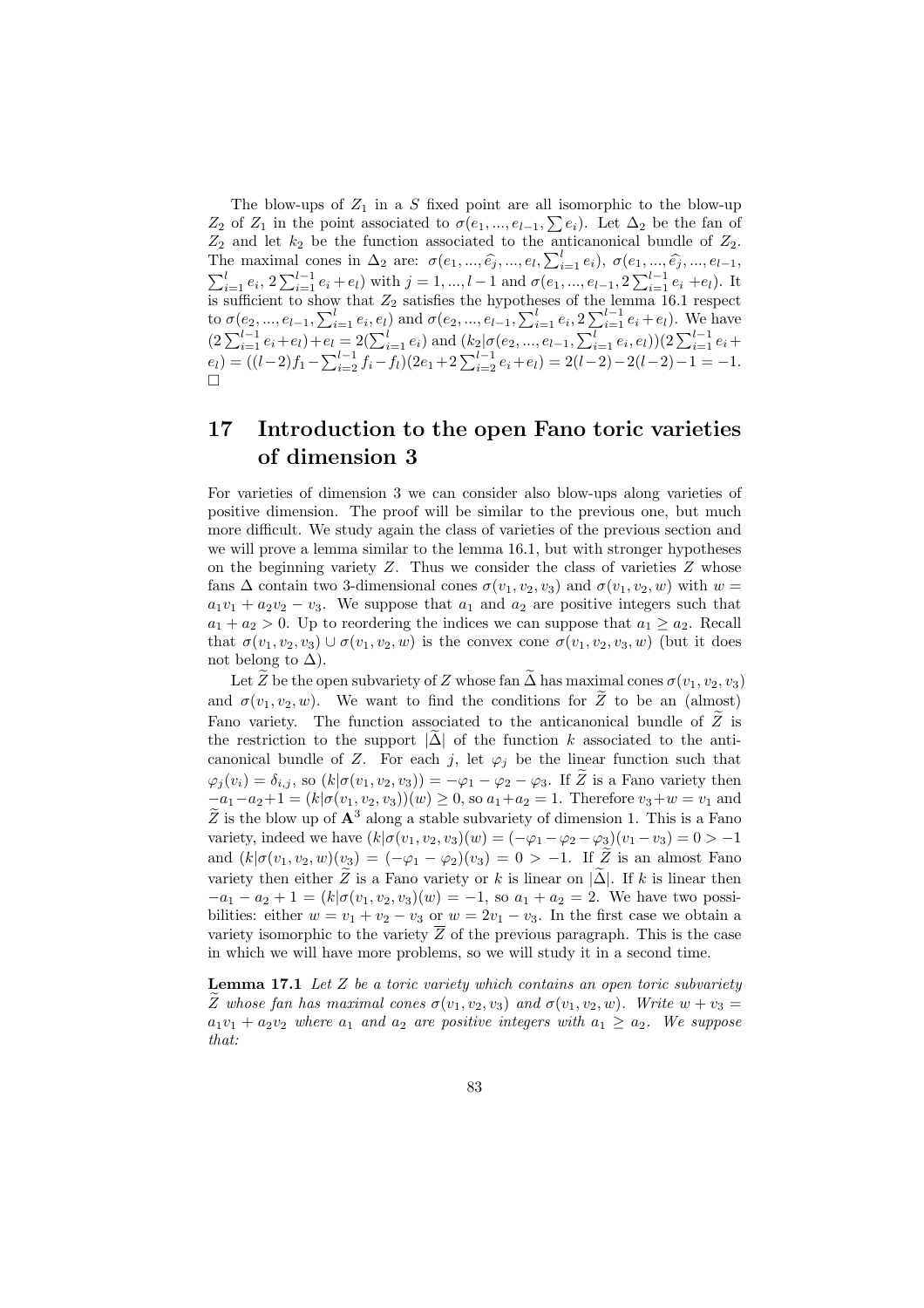- 1.  $a_1 + a_2 \geq 2$ ,
- 2.  $v_3 + w \neq v_1 + v_2$ .

Let  $Z'$  be a toric variety obtained from  $Z$  through a sequence of blow-ups, then Z' is not a Fano variety.

Proof. First of all we want to do some considerations on the hypotheses. i) The inequality  $a_1 + a_2 \geq 2$  is equivalent to the condition  $(k | \sigma(v_1, v_2, v_3|)(w) \leq$  $-1$ , so Z and Z are not Fano varieties. ii) Because of the previous observations the two hypotheses  $a_1 + a_2 \geq 2$  and  $v_3 + w \neq v_1 + v_2$  are equivalent to the inequality  $a_1 \geq 2$ . An useful observation is that the inequality  $a_1 + a_2 > 2$ implies  $a_1 \geq 2$ . We will say that a variety satisfies the hypotheses of the lemma weakly if either it satisfies the hypotheses of the lemma or it contains a variety  $\widetilde{Z}$  isomorphic to  $\overline{Z}$ , while we will sometimes say that a variety satisfies the hypotheses properly if it satisfies the hypotheses. We could try to prove this lemma as the lemma 16.1 by induction. Indeed we will prove that any blowup of Z satisfies the hypotheses of the lemma weakly, but unluckily we cannot prove that  $v_3 + w \neq v_1 + v_2$ . However, first we consider the case in which Z' is a blow up of Z along a closed subvariety and afterwards we try to resolve the problem. We will demonstrate that if  $Z'$  is a blow up of  $Z$  along the subvariety associated to a cone  $\tau$ , then Z' satisfies always the hypotheses weakly and it satisfies the hypotheses of the lemma properly if  $\tau \neq \sigma(v_1, v_2)$ . In general we have a sequence  $Z = Z_0 \leftarrow Z_1 \leftarrow ... \leftarrow Z_i \leftarrow ... \leftarrow Z_r = Z'$  where  $Z_{i+1}$  is the blow-up of  $Z_i$  along the stable subvariety associated to a suitable cone  $\tau_i$ . If  $Z_j$  satisfies the hypotheses, then  $Z_{j+1}$  will satisfies the hypotheses weakly, in particular  $Z_{i+1}$  is not a Fano variety. If  $Z_{i+1}$  satisfies the hypotheses properly we can proceed by induction. Otherwise  $Z_{i+1}$  contains a variety isomorphic to  $\overline{Z}$ . Let  $\Delta$  be the fan of such variety. In this case we have two possibilities: either this fan  $\Delta$  is contained in the fan of  $Z_i$  for all  $i > j$  or there are  $j < h < r$ such that  $\Delta$  is not contained in the fan of  $Z_{h+1}$ , but it is contained in the fan of  $Z_i$  for all  $j < i \leq h$ . In the first case  $Z_i$  satisfies the hypotheses weakly for all  $i > j$ , in particular Z' is not a Fano variety. In the second case we will prove that  $Z_{h+1}$  satisfies the hypotheses of the lemma.

Now we suppose that  $Z'$  is the blow-up of  $Z$  along the closed subvariety associated to a cone  $\tau$ . Let  $\Delta'$  be the fan of Z'. If  $\tau$  is not contained in  $\sigma(v_1, v_2, v_3, w)$ then there is nothing to prove because  $\sigma(v_1, v_2, v_3)$  and  $\sigma(v_1, v_2, w)$  belong to  $\Delta'$ . We now suppose that  $\tau$  is contained in  $\sigma(v_1, v_2, v_3, w)$  but it is not contained in  $\sigma(v_1, v_2)$ . Observe that the hypotheses are symmetric in the two cones  $\sigma(v_1, v_2, v_3)$  and  $\sigma(v_1, v_2, w)$ , so we can suppose that  $\tau \subset \sigma(v_1, v_2, w)$ . We have three possibilities:  $\tau = \sigma(v_1, w)$ ,  $\tau = \sigma(v_2, w)$  and  $\tau = \sigma(v_1, v_2, w)$ .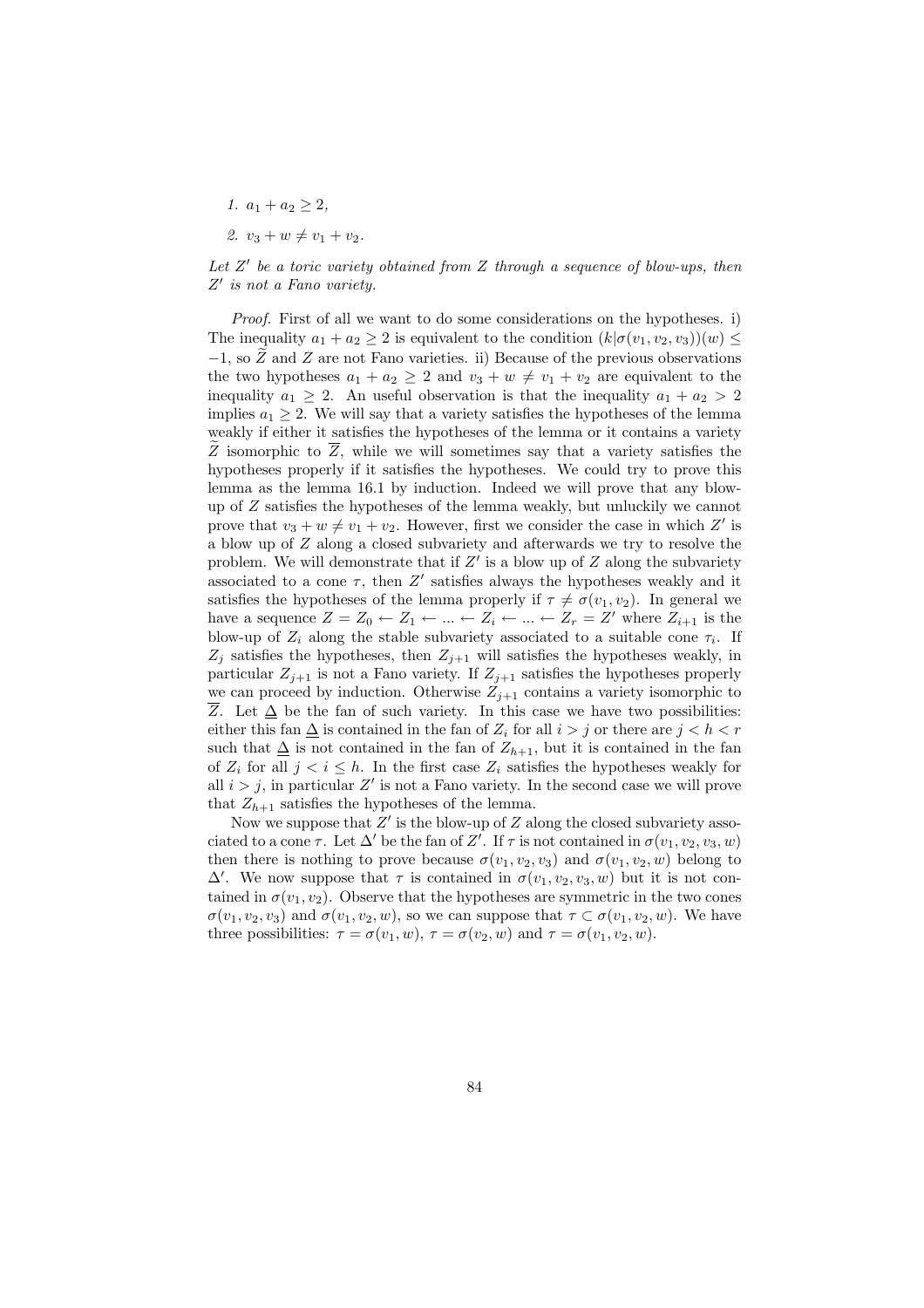

We always have  $\Delta'(1) = \Delta(1) \cup {\bf R}^+(w + b_1v_1 + b_2v_2)$  with  $b_1, b_2 \in \{0, 1\}.$  $\Delta'$  contains the cones  $\sigma(v_1, v_2, v_3)$  and  $\sigma(v_1, v_2, w + b_1v_1 + b_2v_2)$ . We have  $(w + b_1v_1 + b_2v_2) + v_3 = (a_1 + b_1)v_1 + (a_2 + b_2)v_1$  with  $(a_1 + b_1) + (a_2 + b_2) > 2$ , so  $Z'$  satisfies the hypotheses of the lemma. We want to remark that this part of the prove does not require the last hypothesis.

Finally let  $\tau = \sigma(v_1, v_2)$ .



The fan of Z' contains the cones  $\sigma(v_1, v_1 + v_2, v_3)$  and  $\sigma(v_1, v_1 + v_2, w)$ . We have  $v_3 + w = (a_1 - a_2)v_1 + a_2(v_1 + v_2)$  with  $(a_1 - a_2) + a_2 = a_1 \geq 2$ . So Z' satisfies the hypotheses of the lemma weakly. We want to emphasize that this is the first case in which we have used the last hypothesis.

Now we can consider the general case. We have a sequence  $Z = Z_0 \leftarrow Z_1 \leftarrow$  $\ldots \leftarrow Z_i \leftarrow \ldots \leftarrow Z_r = Z'$  where  $Z_{i+1}$  is the blow-up of  $Z_i$  along the subvariety associated to a suitable cone  $\tau_i$ . Let  $\Delta_i$  be the fan of  $Z_i$  for each i. Suppose that  $Z_j$  satisfies the hypotheses of the lemma with respect to  $\sigma(v_1^j, v_2^j, v_3^j)$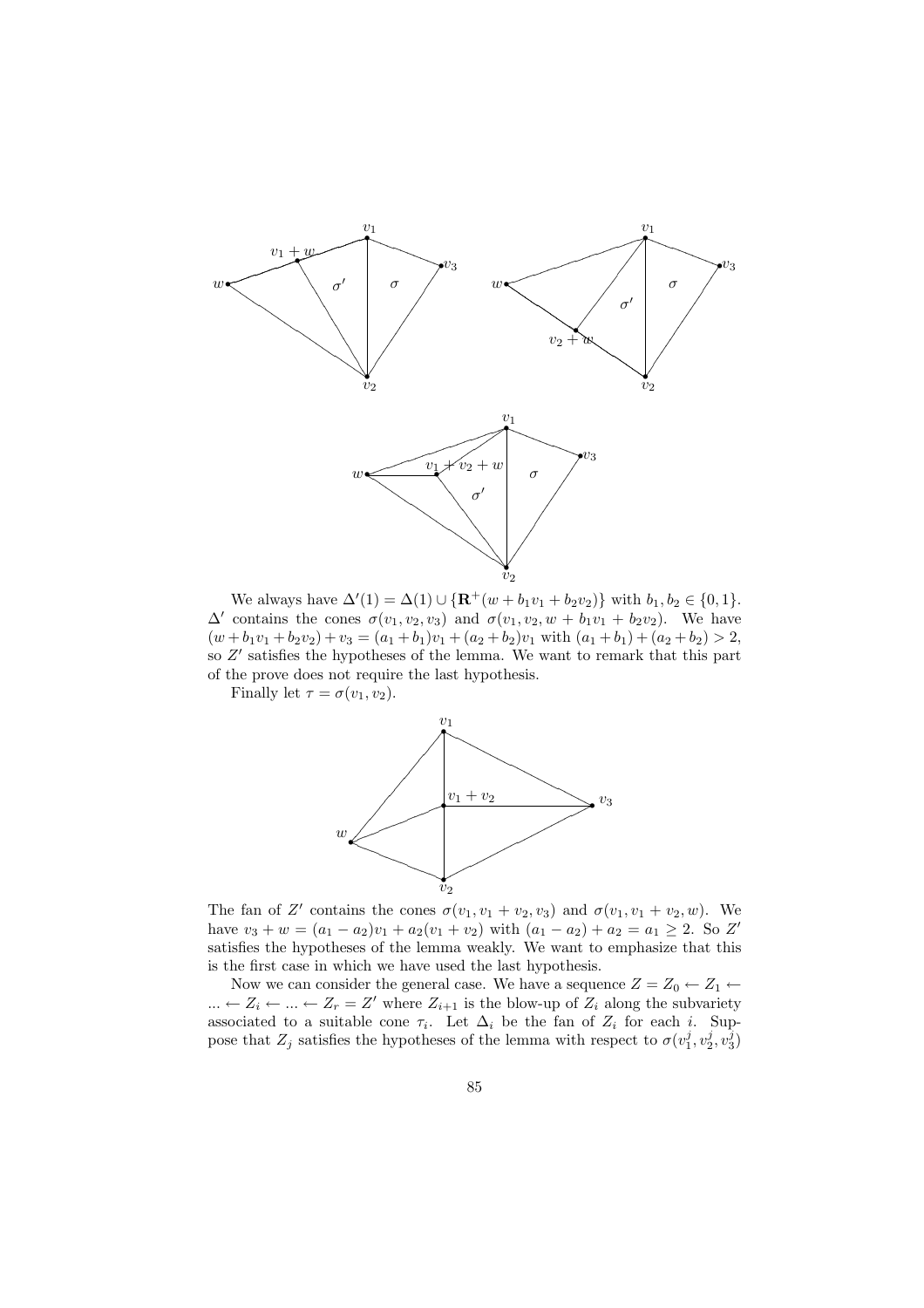and  $\sigma(v_1^j, v_2^j, w^j)$ . If  $\tau_j \neq \sigma(v_1^j, v_2^j)$  then  $Z_{j+1}$  satisfies the hypotheses of the lemma, in particular it is not a Fano variety. Hence we can suppose that  $\tau_j = \sigma(v_1^j, v_2^j)$ . Let  $\sigma(v_1^{j+1}, v_2^{j+1}, v_3^{j+1})$  and  $\sigma(v_1^{j+1}, v_2^{j+1}, w^{j+1})$  in  $\Delta_{j+1}$  be two cones with respect to which  $Z_{j+1}$  satisfies the hypotheses weakly. If  $Z_{j+1}$  satisfies the hypotheses with respect to  $\sigma(v_1^{j+1}, v_2^{j+1}, v_3^{j+1})$  and  $\sigma(v_1^{j+1}, v_2^{j+1}, w^{j+1})$ , then we can proceed by induction. Otherwise  $\overline{Z}$  is isomorphic to the variety whose fan has maximal cones  $\sigma(v_1^{j+1}, v_2^{j+1}, v_3^{j+1})$  and  $\sigma(v_1^{j+1}, v_2^{j+1}, w^{j+1})$ . If  $\sigma(v_1^{j+1}, v_2^{j+1}, v_3^{j+1})$  and  $\sigma(v_1^{j+1}, v_2^{j+1}, w^{j+1})$  belong to the fan of Z', then Z' is not a Fano variety. Otherwise there is a h such that: 0)  $j < h < r$ ; 1)  $\sigma(v_1^{j+1}, v_2^{j+1}, v_3^{j+1})$  and  $\sigma(v_1^{j+1}, v_2^{j+1}, w^{j+1})$  belong to  $\Delta_i$  for all  $j+1 \le i \le h$ ; 2) either  $\sigma(v_1^{j+1}, v_2^{j+1}, v_3^{j+1})$  or  $\sigma(v_1^{j+1}, v_2^{j+1}, w^{j+1})$  does not belong to  $\Delta_{h+1}$ . We can suppose that  $\sigma(v_1^{j+1}, v_2^{j+1}, v_3^{j+1})$  does not belong to  $\Delta_{h+1}$ , otherwise we exchange  $\sigma(v_1^{j+1}, v_2^{j+1}, v_3^{j+1})$  with  $\sigma(v_1^{j+1}, v_2^{j+1}, w^{j+1})$ . In the first part of the proof we have proved that, if  $\tau_h \neq \sigma(v_1^{j+1}, v_2^{j+1})$ , then  $Z_{h+1}$  satisfies the hypotheses of the lemma, so we can suppose that  $\tau_h = \sigma(v_1^{j+1}, v_2^{j+1})$ . Moreover we can suppose  $\sigma(v_1^{j+1}, v_2^{j+1}, v_3^{j+1}) = \sigma(v_1^j, v_1^j + v_2^j, v_3^j)$  and  $\sigma(v_1^{j+1}, v_2^{j+1}, w^{j+1}) =$  $\sigma(v_1^j, v_1^j + v_2^j, w^j)$ . Let  $\widetilde{Z}_j$  be the toric variety whose fan has maximal cones  $\sigma(v_1^j, v_2^j, v_3^j)$  and  $\sigma(v_1^j, v_2^j, w^j)$ ; it is an open subvariety of  $Z_j$ . The inverse image  $\tilde{Z}_{j+1}$  of  $\tilde{Z}_j$  in  $Z_{j+1}$  is the blow-up of  $\tilde{Z}_j$  along the subvariety associated to  $\sigma(v_1^j, v_2^j)$ . (Observe that the closed subvariety of  $Z_j$  associated to  $\sigma(v_1^j, v_2^j)$ is contained in the open subvariety  $\widetilde{Z}_j$ ). In the same way the inverse image  $Z_{h+1}$  in  $Z_{h+1}$  of  $Z_{j+1}$  is the blow-up of  $Z_{j+1}$  along the subvariety associated to  $\sigma(v_1^j, v_1^j + v_2^j)$ . We want to show that  $\widetilde{Z}_{h+1}$  satisfies the hypotheses of the lemma with respect to two suitable cones, so  $Z_{h+1}$  satisfies the hypotheses of the lemma with respect to the same cones.



Observe that  $w^j = 2v_1^j + v_2^j - v_3^j$ , because  $\overline{Z}$  is isomorphic to the variety whose fan has maximal cones  $\sigma(v_1^j, v_1^j + v_2^j, v_3^j)$  and  $\sigma(v_1^j, v_1^j + v_2^j, w^j)$ . The fan of  $\widetilde{Z}_j$ has maximal cones  $\sigma(v_1^j, v_2^j, v_3^j)$  and  $\sigma(v_1^j, v_2^j, 2v_1^j + v_2^j - v_3^j)$ . The fan of  $\widetilde{Z}_{j+1}$  has maximal cones  $\sigma(v_1^j, v_1^j + v_2^j, v_3^j), \sigma(v_2^j, v_1^j + v_2^j, v_3^j), \sigma(v_1^j, v_1^j + v_2^j, 2v_1^j + v_2^j - v_3^j)$ and  $\sigma(v_2^j, v_1^j + v_2^j, 2v_1^j + v_2^j - v_3^j)$ . Finally the fan of  $\widetilde{Z}_{h+1}$  has maximal cones  $\sigma(v_2^j, v_1^j + v_2^j, v_3^j), \sigma(v_2^j, v_1^j + v_2^j, 2v_1^j + v_2^j - v_3^j), \sigma(v_1^j + v_2^j, 2v_1^j + v_2^j, v_3^j), \sigma(v_1^j + v_3^j, v_3^j)$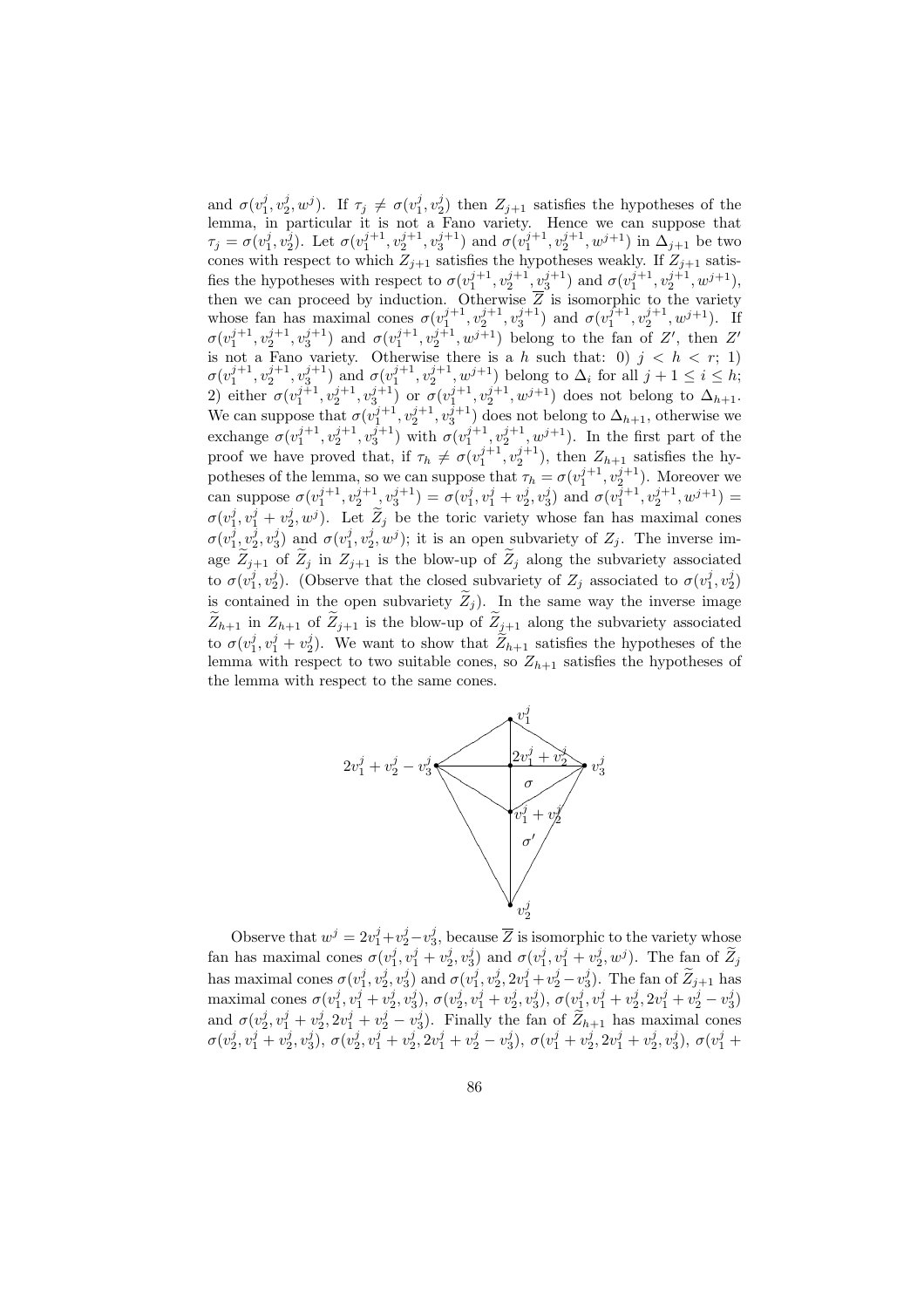$v_2^j, 2v_1^j + v_2^j, 2v_1 + v_2 - v_3$ ),  $\sigma(v_1^j, 2v_1^j + v_2^j, v_3^j)$  and  $\sigma(v_1^j, 2v_1^j + v_2^j, 2v_1^j + v_2^j - v_3^j)$ . Observe that  $\widetilde{Z}_{r+1}$  satisfies the hypotheses of the lemma with respect to  $\sigma(v_1^j +$  $v_2^j, v_3^j, 2v_1^j + v_2^j$  and  $\sigma(v_2^j, v_3^j, v_1^j + v_2^j)$ ; indeed we have  $(2v_1^j + v_2^j) + v_2^j = 2(v_1^j + v_2^j)$ . ¤

Now we want to study the varieties which contain an open subvariety isomorphic to  $\overline{Z}$ . Observe that these varieties are never Fano varieties. Let  $Z$  be a such variety and let  $Z'$  be the blow-up of  $Z$  along the subvariety isomorphic to the subvariety of  $\overline{Z}$  associated to  $\sigma(e_1, e_2)$ . We will show that, if  $Z'$  satisfies the hypotheses of the lemma 17.1, then there are not Fano varieties obtainable from Z through a sequence of blow-ups.

**Lemma 17.2** Let  $Z$  be a  $\beta$  dimensional toric variety whose fan contains two cones  $\sigma(v_1, v_2, v_3)$  and  $\sigma(v_1, v_2, v_1+v_2-v_3)$ . Let Z' be the blow-up of Z along the stable subvariety associated to  $\sigma(v_1, v_2)$  and let Z'' be a toric variety obtained from Z through a sequence of blow-ups. If  $Z''$  is a Fano variety, then  $Z''$  is  $obtainable from Z' through a sequence of blow-ups.$ 

Proof. We cannot proceed as in the previous lemma, because we do not know the other cones of Z. We have a sequence  $Z = Z_0 \leftarrow Z_1 \leftarrow ... \leftarrow Z_i \leftarrow$  $\ldots \leftarrow Z_h = Z''$  where  $\pi_{i+1} : Z_{i+1} \rightarrow Z_i$  is the blow-up along the subvariety of  $Z_i$ associated to a suitable cone  $\tau_{i+1}$ . Let  $\Delta_i$  be the fan of  $Z_i$  for each i. First of all we want to show that there is a cone  $\tau_j$  equal to  $\sigma(v_1, v_2)$ . If  $\tau_i$  is not contained in  $\sigma(v_1, v_2, v_3, v_1 + v_2 - v_3)$  for any i, then  $\sigma(v_1, v_2, v_3)$  and  $\sigma(v_1, v_2, v_1 + v_2 - v_3)$ belong to  $\Delta_i$  for all i. Thus  $Z''$  is not a Fano variety, a contradiction. Let j be the first index such that  $\tau_j$  is contained in  $\sigma(v_1, v_2, v_3, v_1 + v_2 - v_3)$ , so  $\tau_i \nsubseteq$  $\sigma(v_1, v_2, v_3, v_1 + v_2 - v_3)$  for all  $i < j$ . If  $\tau_j \neq \sigma(v_1, v_2)$  we know that  $Z_j$  satisfies the hypotheses of the lemma 17.1, so  $Z''$  is not a Fano variety, a contradiction. Therefore there is j such that  $\tau_j = \sigma(v_1, v_2)$  and  $\tau_i \nsubseteq \sigma(v_1, v_2, v_3, v_1 + v_2 - v_3)$ for all  $i < j$ . We want to reorder the cones associated to the subvarieties along which we are blowing-up. Observe that this is not possible in general. We will show that  $Z''$  is obtainable from  $Z'$  through the sequence of blow-ups along the subvarieties associated to the cones  $\tau_1, ..., \hat{\tau}_i, ..., \tau_h$ .

We want to consider the following sequence of blow-ups:  $Z = Z'_0 \leftarrow Z'_1 \leftarrow$  $\ldots \leftarrow Z'_{i} \leftarrow \ldots \leftarrow Z'_{j}$ , where  $\pi'_{1}: Z'_{1} \rightarrow Z'_{0}$  is the blow-up along the subvariety of  $Z'_0$  associated to  $\tau'_j$  and  $\pi'_{i+1} : Z'_{i+1} \to Z'_i$  is the blow up along the subvariety of  $Z_i'$  associated to  $\tau_i$  for each  $i \geq 1$ . Let  $\Delta_i'$  be the fan of  $Z_i'$ . We want to show that these blow-ups are well defined and that  $Z'_j = Z_j$ . For the first point we have to show that  $\tau_i$  belongs to  $\Delta'_i$  for each  $i < j$ . Because  $\tau_j = \sigma(v_1, v_2)$ the elements of  $\Delta'_{1}(3)$  not contained in  $\sigma(v_1, v_2, v_3, v_1 + v_2 - v_3)$  are exactly the elements of  $\Delta_0(3)$  not contained in  $\sigma(v_1, v_2, v_3, v_1 + v_2 - v_3)$ , i.e. the elements of  $\Delta_0(3)$  different from  $\sigma(v_1, v_2, v_3)$  and  $\sigma(v_1, v_2, v_1 + v_2 - v_3)$ .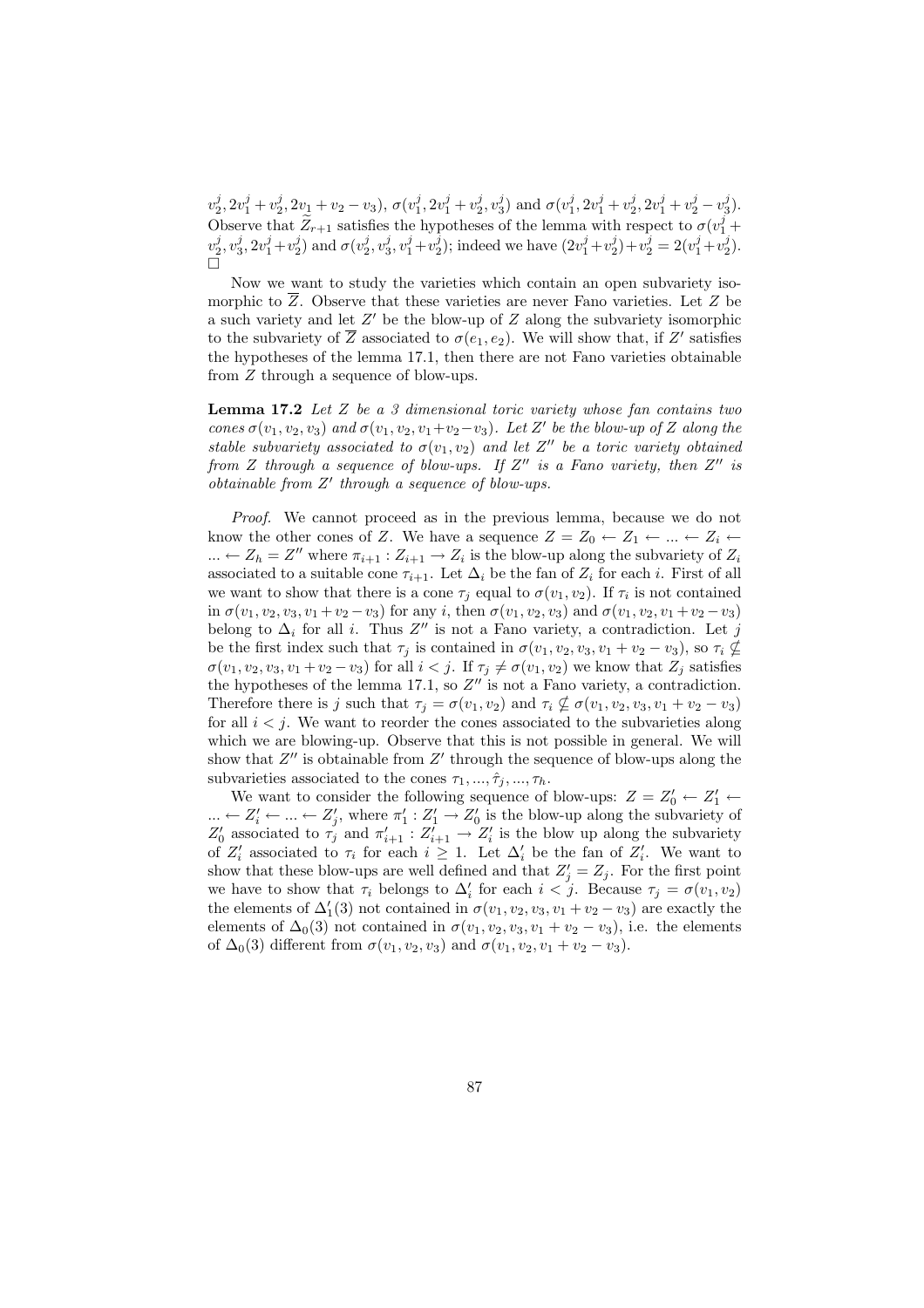

The first claim follows because  $\tau_i$  is contained in  $|\Delta|\langle \sigma(v_1, v_2, v_3, v_1+v_2-v_3)\rangle$ for each  $i < j$ . Recall that, given  $\varsigma \in \Delta(l)$ ,  $U_{\varsigma}$  is the open subvariety of Z associated to the cone  $\zeta$ . Z is the union of the open sets  $U_1$  and  $U_2$  defined as follows:  $U_1$  is the union of  $U_{\sigma(v_1,v_2,v_3)}$  and  $U_{\sigma(v_1,v_2,v_1+v_2-v_3)}$ , while  $U_2$  is the union of the  $U_{\zeta}$  where the  $\zeta$  varies in all the other maximal cones. The blow-up  $\pi'_1$  induces an isomorphism between  $U_2$  and its inverse image, because the subvariety of Z associated to  $\sigma(v_1, v_2)$  does not intersect any  $U_{\varsigma}$  with  $\varsigma \neq$  $\sigma(v_1, v_2, v_3), \sigma(v_1, v_2, v_1 + v_2 - v_3)$ . In the same way  $\pi_j$  induces an isomorphism between the inverse image of  $U_2$  in  $Z_{j-1}$  and its inverse image in  $Z_j$ . So the inverse image of  $U_2$  in  $Z_j$  is isomorphic to the the inverse image of  $U_2$  in  $Z'_j$ . Moreover  $\pi'_j \circ ... \circ \pi'_2$  induces an isomorphism between  $(\pi'_1)^{-1}(U_1)$  and its inverse image. In the same way  $\pi_{i-1} \circ ... \circ \pi_1$  induces an isomorphism between  $U_1$  and its inverse image. So the inverse image of  $U_1$  in  $Z_j$  is isomorphic to the the inverse image of  $U_1$  in  $Z'_j$ . Observe that the restrictions of these isomorphisms to the torus are always the identity. Thus the second claim follows because there is at most a morphism between two toric varieties such that its restriction to the torus is the identity.

It is now sufficient to observe that  $Z'_1 = Z'$ .  $\Box$ 

#### 18 Open Fano toric varieties of dimension 3

Now we have the instruments to classify, up to isomorphisms, the toric Fano varieties obtainable from  $A^3$  through a sequence of blow-ups. We want to find a finite number of varieties satisfying the lemma 17.1 and such that there are only a finite number of toric varieties obtainable from  $A<sup>3</sup>$  through a sequence of blow-ups, but not obtainable from any of the previous varieties through a sequence of blow-ups. We will proceed as follows:  $A^3$  is a Fano variety, so we consider all the possible blow-ups of  $\mathbf{A}^3$ . Let Z be a blow-up of  $\mathbf{A}^3$ : 1) if Z satisfies the hypothesis of lemma 17.1 we know that there are not Fano variety obtainable from  $Z$  through a sequence of blow-ups; 2) if  $Z$  satisfies the hypotheses of the lemma 17.2 we will study the variety  $Z'$  of that lemma; 3) finally if  $Z$  is a Fano variety we reiterate the procedure. It is a priori possible that Z belongs to none of the previous cases, but this will not happen for the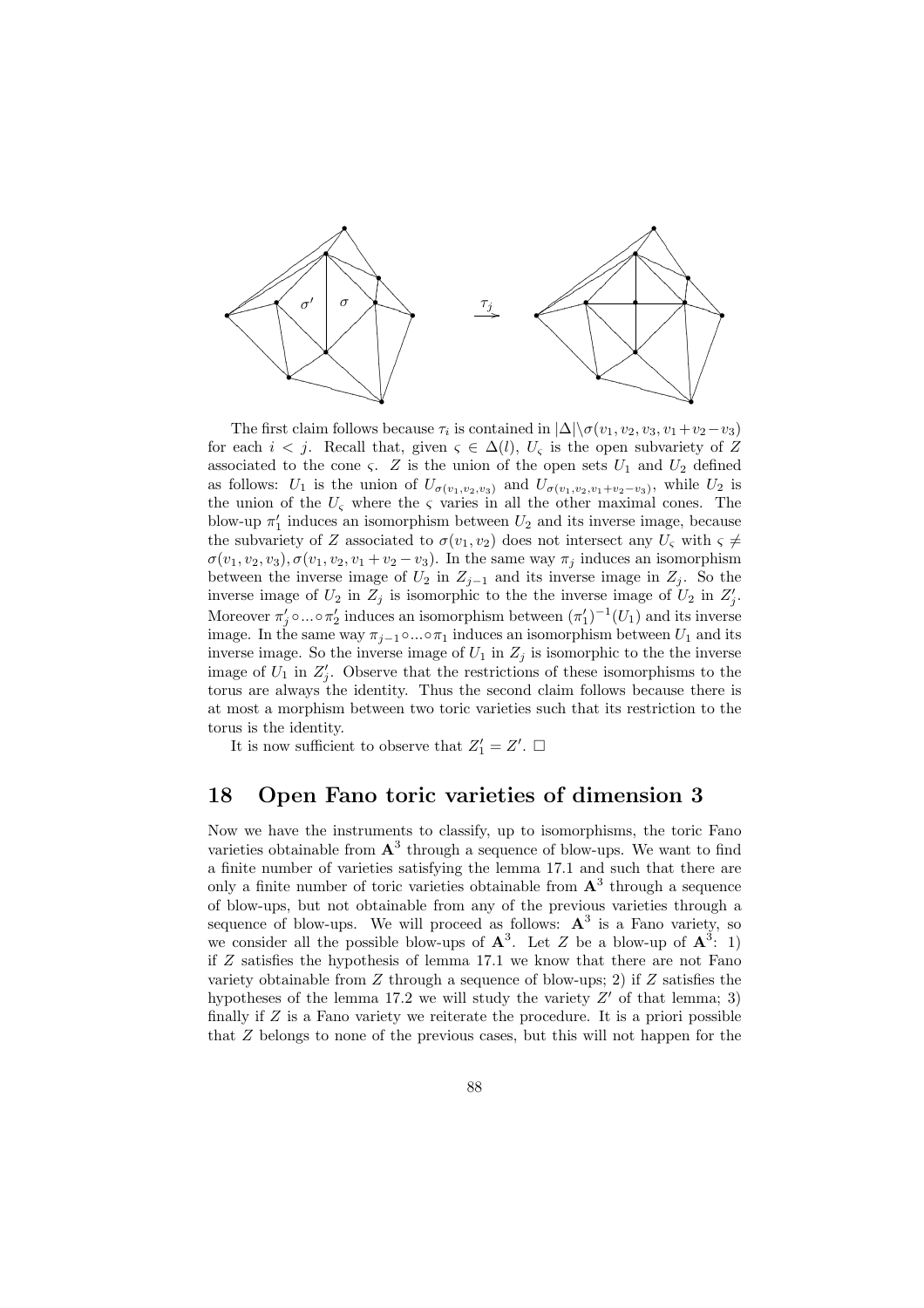varieties which we will study. In the following, if two blow-up of a given variety are isomorphic we will examine only one of them. In our cases the isomorphism will be induced by an isomorphism of  $N$  that exchanges the vector of the basis  ${e_1, e_2, e_3}$ . We want to observe that, in this paragraph, we include a variety in the class of varieties obtainable from the variety itself through a sequence of blow-ups. We want to remember how verify that a toric variety  $Z$  is a Fano variety. Let  $\Delta$  be its fan, let k be the function associated to its anticanonical bundle and suppose that all the maximal cones in  $\Delta$  are 3-dimensional. Then Z is a Fano variety if and only if, given any cone  $\sigma \in \Delta(3)$  and any cone  $\tau \in \Delta(1)$ with  $\tau \nsubseteq \sigma$ ,  $(k|\sigma)(\rho(\tau)) > -1$  (here  $\rho(\tau)$  is the primitive vector of  $\tau$ ).

 $\mathbf{A}^3$  is a Fano variety. Up to isomorphisms there are two blow-ups of  $\mathbf{A}^3$ : i) the variety "1" which is the blow-up of  $\mathbf{A}^3$  along the subvariety associated to  $\sigma(e_1, e_2)$ 



and ii) the variety "2" which is the blow-up of  $A<sup>3</sup>$  along the subvariety associated to  $\sigma(e_1, e_2, e_3)$ .



Now we study the variety "1". Its fan has maximal cones  $\sigma(e_1, e_3, e_1 + e_2)$ and  $\sigma(e_2, e_3, e_1 + e_2)$ . The 1-dimensional cones are generated respectively by  $e_1, e_2, e_3$  and  $e_1 + e_2$ . Let  $k_1$  be the function associated to its anticanonical bundle. We have  $(k_1|\sigma(e_1, e_3, e_1 + e_2))(e_2) = (-f_1 - f_3)(e_2) = 0 > -1$  and  $(k_1|\sigma(e_2, e_3, e_1 + e_2))(e_1) = (-f_2 - f_3)(e_1) = 0 > -1$ , so this variety is a Fano variety.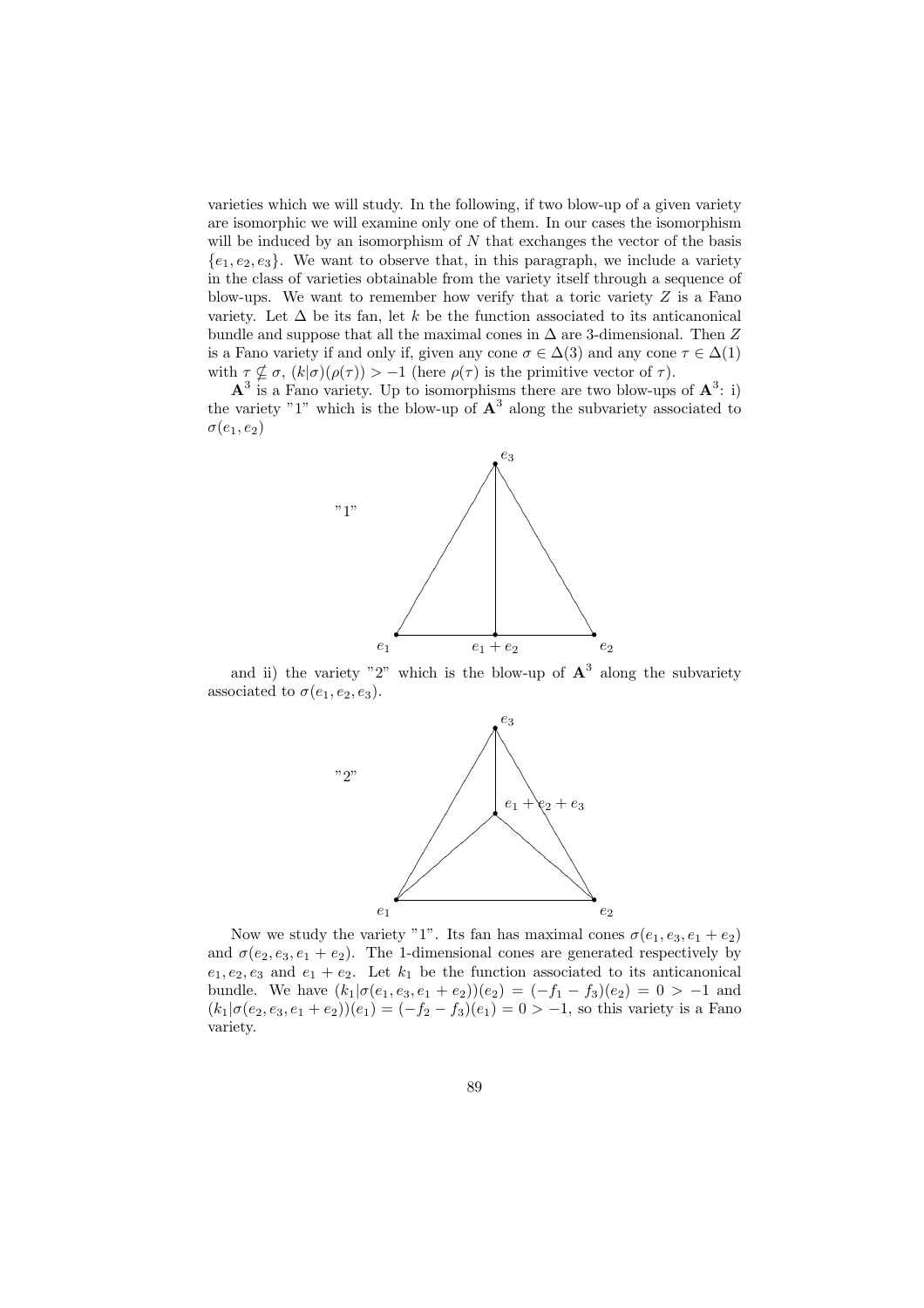The blow-ups of the variety "1" are, up to isomorphisms: i) the variety "3" which is the blow-up of the variety "1" along the subvariety associated to  $\sigma(e_1, e_3);$ 



ii) the variety "4" which is the blow-up of the variety "1" along the subvariety associated to  $\sigma(e_1, e_1 + e_2);$ 



iii) the variety "5" which is the blow-up of the variety "1" along the subvariety associated to  $\sigma(e_1 + e_2, e_2, e_3);$ 



and iv) the variety "6" which is the blow-up of the variety "1" along the subvariety associated to  $\sigma(e_1 + e_2, e_3)$ .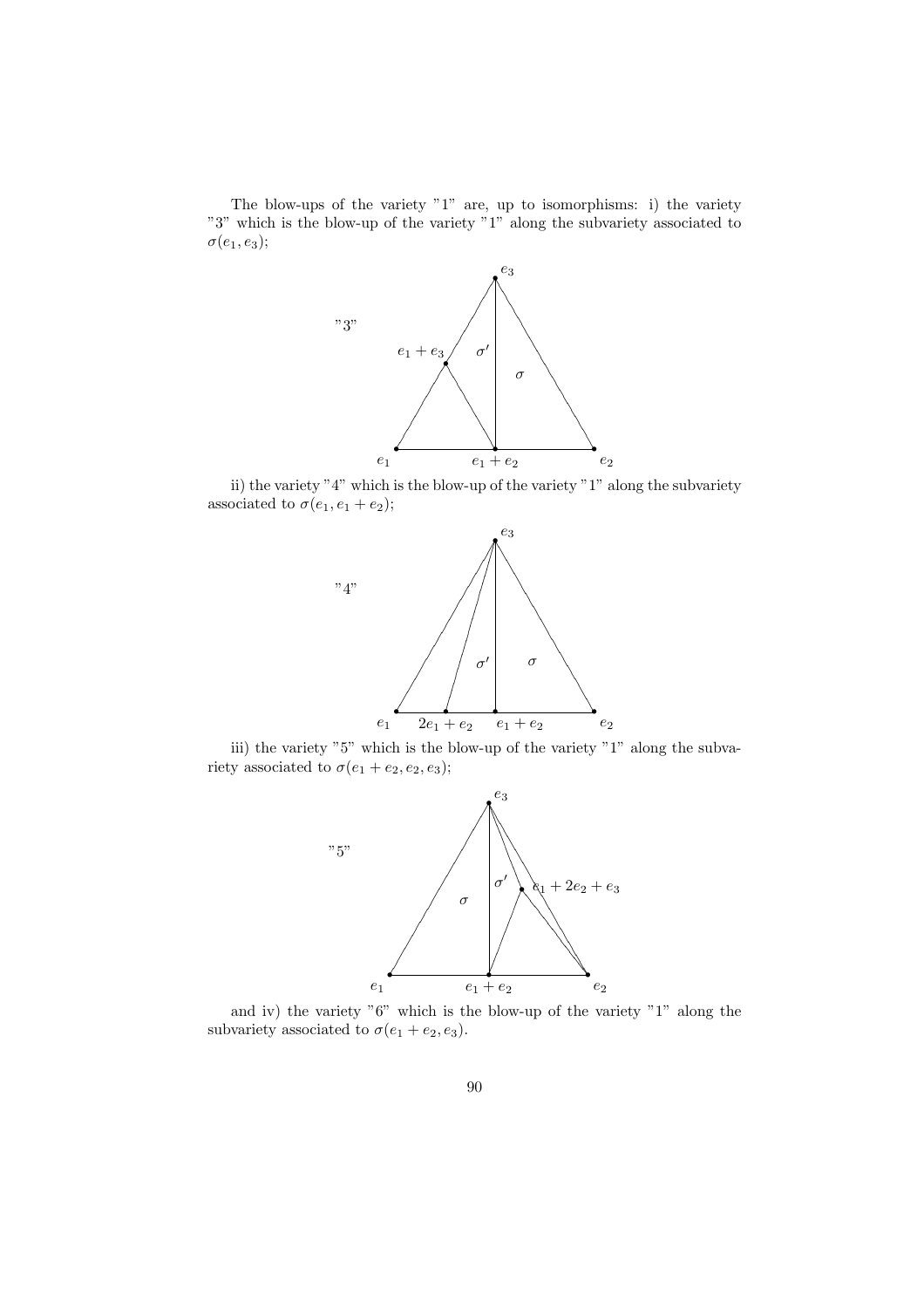

The fan of the variety "3" has maximal cones  $\sigma(e_1, e_1+e_2, e_1+e_3)$ ,  $\sigma(e_3, e_1+$  $e_2, e_1 + e_3$  and  $\sigma(e_2, e_3, e_1 + e_2)$ . We have  $(e_1 + e_3) + e_2 = e_3 + (e_1 + e_2)$ , so this variety satisfies the hypotheses of the lemma 17.2 for  $\sigma(e_3, e_1 + e_2, e_1 + e_3)$  and  $\sigma(e_2, e_3, e_1 + e_2)$ . Hence we have to study the variety "7" obtained blowing-up "3" along the subvariety associated to  $\sigma(e_3, e_1 + e_2)$ .



The fan of "7" has maximal cones  $\sigma(e_1, e_1 + e_2, e_1 + e_3)$ ,  $\sigma(e_1 + e_2, e_1 + e_2)$  $e_3, e_1 + e_2 + e_3$ ),  $\sigma(e_3, e_1 + e_3, e_1 + e_2 + e_3)$ ,  $\sigma(e_2, e_3, e_1 + e_2 + e_3)$  and  $\sigma(e_2, e_1 + e_2 + e_3)$  $e_2, e_1 + e_2 + e_3$ ). We have  $(e_1 + e_2 + e_3) + e_1 = (e_1 + e_2) + (e_1 + e_3)$ , so this variety satisfies the hypotheses of the lemma 17.2 for  $\sigma(e_1, e_1 + e_2, e_1 + e_3)$  and  $\sigma(e_1 + e_2, e_1 + e_3, e_1 + e_2 + e_3)$ . Hence we have to study the variety "8" obtained blowing-up "7" along the subvariety associated to  $\sigma(e_1 + e_2, e_1 + e_3)$ .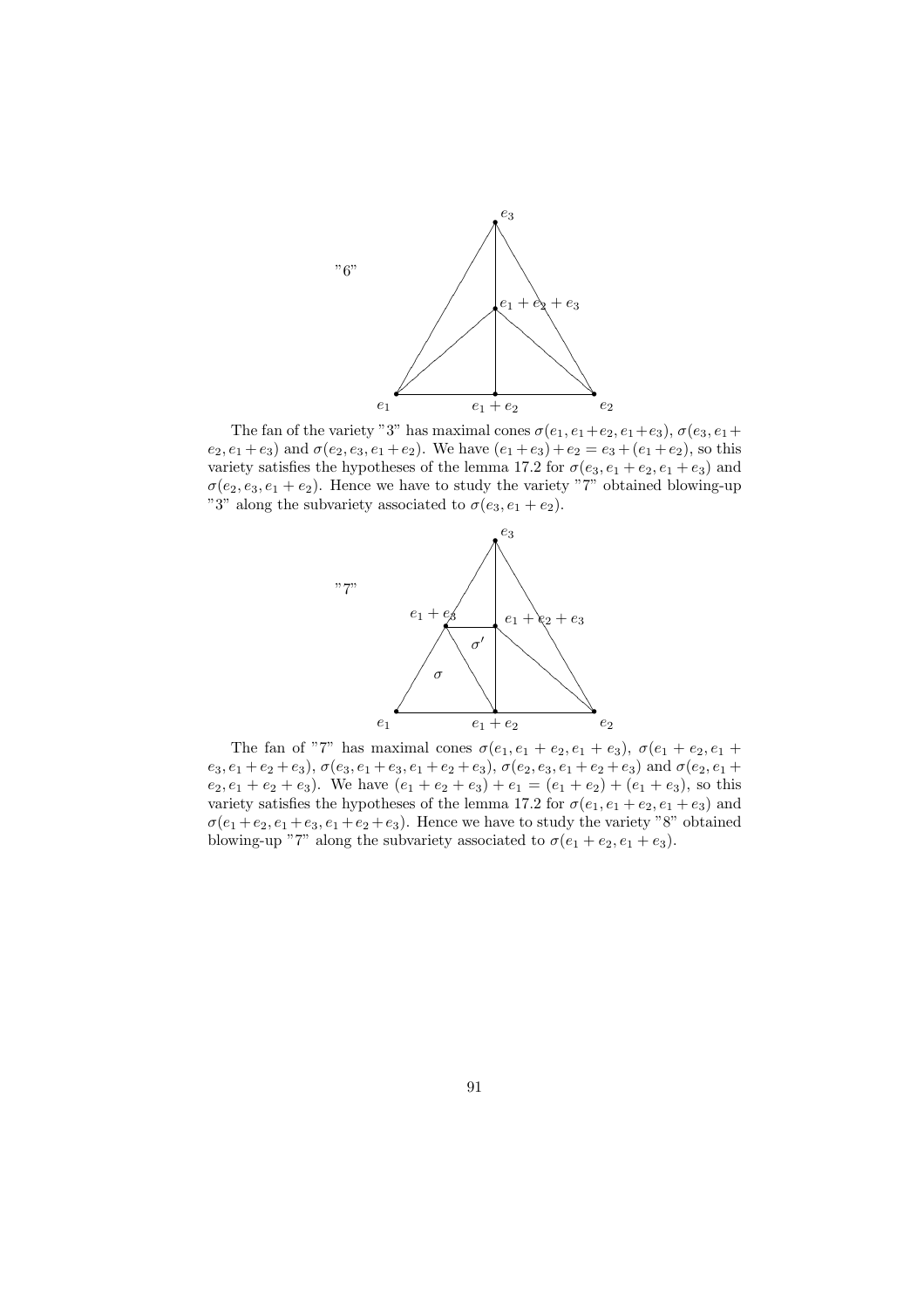

The fan of this variety has maximal cones  $\sigma(e_1, e_1 + e_3, 2e_1 + e_2 + e_3), \sigma(e_1 + e_2 + e_3)$  $e_3, e_1 + e_2 + e_3, 2e_1 + e_2 + e_3$ ),  $\sigma(e_1, e_1 + e_2, 2e_1 + e_2 + e_3)$ ,  $\sigma(e_1 + e_2, 2e_1 +$  $e_2 + e_3, e_1 + e_2 + e_3$ ),  $\sigma(e_2, e_1 + e_2, e_1 + e_2 + e_3)$ ,  $\sigma(e_3, e_1 + e_3, e_1 + e_2 + e_3)$  and  $\sigma(e_2, e_3, e_1+e_2+e_3)$ . We have  $(2e_1+e_2+e_3)+e_2 = (e_1+e_2)+(e_1+e_2+e_3)$ , so this variety satisfies the hypotheses of the lemma 17.2 for  $\sigma(e_2, e_1 + e_2, e_1 + e_2 + e_3)$ and  $\sigma(e_1 + e_2, e_1 + e_2 + e_3, 2e_1 + e_2 + e_3)$ . Hence we have to study the variety "9" obtained blowing-up "8" along the subvariety associated to  $\sigma(e_1+e_2, e_1+e_2+e_3)$ .



The fan of this variety has maximal cones  $\sigma(e_2, e_1 + e_2, 2e_1 + 2e_2 + e_3)$ ,  $\sigma(e_2, 2e_1+2e_2+e_3, e_1+e_2+e_3), \sigma(e_3, e_2, e_1+e_2+e_3), \sigma(e_3, e_1+e_3, e_1+e_2+e_3),$  $\sigma(e_1 + e_3, e_1 + e_2 + e_3, 2e_1 + e_2 + e_3), \sigma(e_1 + e_2 + e_3, 2e_1 + e_2 + e_3, 2e_1 + 2e_2 +$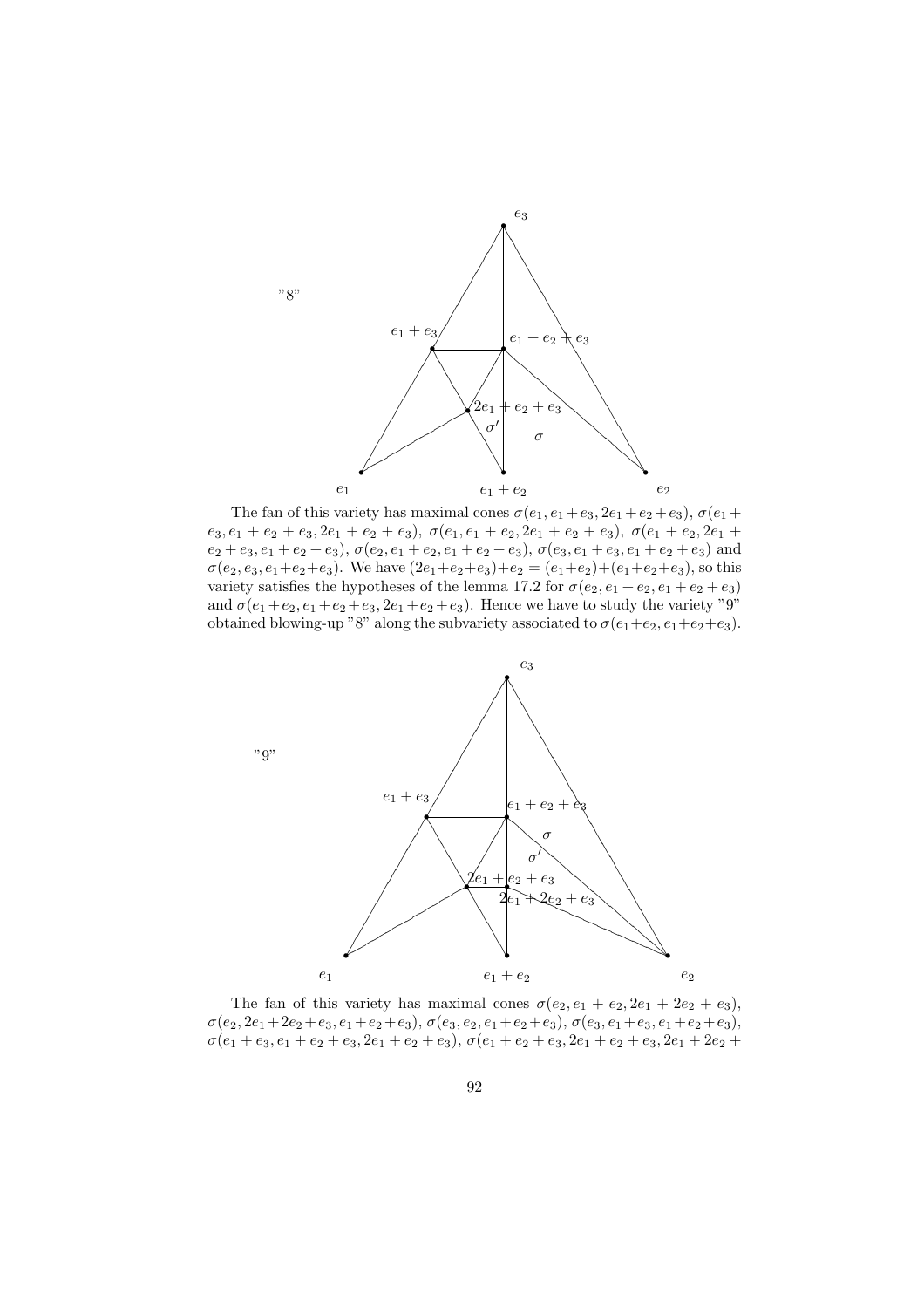e<sub>3</sub>),  $\sigma(e_1 + e_2, 2e_1 + e_2 + e_3, 2e_1 + 2e_2 + e_3)$ ,  $\sigma(e_1, e_1 + e_2, 2e_1 + e_2 + e_3)$  and  $\sigma(e_1, e_1 + e_3, 2e_1 + e_2 + e_3)$ . We have  $(2e_1 + 2e_2 + e_3) + e_3 = 2(e_1 + e_2 + e_3)$ , so "9" satisfies the hypotheses of the lemma 17.1 for  $\sigma(e_3, e_2, e_1 + e_2 + e_3)$  and  $\sigma(e_2, e_1 + e_2 + e_3, 2e_1 + 2e_2 + e_3)$ . Thus there are not Fano varieties obtained from "3" through a sequence of blow-ups.

Now we examine the variety "4". Its fan has maximal cones  $\sigma(e_1, e_3, 2e_1+e_2)$ ,  $\sigma(e_3, 2e_1+e_2, e_1+e_2)$  and  $\sigma(e_2, e_1+e_2, e_3)$ . We have  $(2e_1+e_2)+e_2 = 2(e_1+e_2)$ , so "4" satisfies the hypotheses of the lemma 17.1 for  $\sigma(e_3, 2e_1 + e_2, e_1 + e_2)$  and  $\sigma(e_2, e_1 + e_2, e_3).$ 

Now we examine the variety "5". Its fan has maximal cones  $\sigma(e_1, e_3, e_1+e_2)$ ,  $\sigma(e_1+2e_2+e_3, e_1+e_2, e_3), \sigma(e_1+e_2, e_2, e_1+2e_2+e_3)$  and  $\sigma(e_1+2e_2+e_3, e_2, e_3)$ . We have  $(e_1 + 2e_2 + e_3) + e_1 = 2(e_1 + e_2) + e_3$ , so "5" satisfies the hypotheses of the lemma 17.1 with respect to  $\sigma(e_1, e_1 + e_2, e_3)$  and  $\sigma(e_3, e_1 + e_2, e_1 + 2e_2 + e_3)$ .

Observe that we have demonstrate that if a toric Fano variety is obtained from the variety "1" through a sequence of blow-ups, then either it is the variety "1" or it is obtained from the variety "6" through a sequence of blow-ups. Now we want to show that the variety "6" is a Fano variety. Let  $k_6$  be the function associated to the anticanonical bundle of "6" and let  $\Delta_6$  be the fan associated to "6". We have  $\Delta_6(3) = \{\sigma(e_1+e_2, e_1, e_1+e_2+e_3), \sigma(e_1, e_3, e_1+e_2+e_3)\}$  $(e_3)$ ,  $\sigma(e_2, e_3, e_1 + e_2 + e_3)$ ,  $\sigma(e_1 + e_2, e_2, e_1 + e_2 + e_3)$ } and  $\Delta_6(1) = \{\sigma(e_1), \sigma(e_2),$  $\sigma(e_3), \sigma(e_1+e_2), \sigma(e_1+e_2+e_3)\}.$  So  $(k_6|\sigma(e_1+e_2, e_1, e_1+e_2+e_3))(e_2)$  $(-f_1)(e_2) = 0 > -1, (k_6|\sigma(e_1 + e_2, e_1, e_1 + e_2 + e_3))$  $(e_3) = (-f_1)(e_3) = 0 > -1,$  $(k_6|\sigma(e_1, e_3, e_1 + e_2 + e_3))(e_2) = (-f_1 + f_2 - f_3)(e_2) = 1 > -1, (k_6|\sigma(e_1, e_3, e_1 + e_2 + e_3))$  $(e_2 + e_3)(e_1 + e_2) = (-f_1 + f_2 - f_3)(e_1 + e_2) = 0 > -1, (k_6 | \sigma(e_2, e_3, e_1 + e_2 + e_3))$  $(e_3)(e_1) = (f_1 - f_2 - f_3)(e_1) = 1 > -1, (k_6 | \sigma(e_2, e_3, e_1 + e_2 + e_3)) (e_1 + e_2) =$  $(f_1-f_2-f_3)(e_1+e_2)=0>-1, (k_6|\sigma(e_1+e_2,e_2,e_1+e_2+e_3))(e_1)=(-f_2)(e_1)=$  $0 > -1$  and  $(k_6|\sigma(e_1 + e_2, e_2, e_1 + e_2 + e_3))(e_3) = (-f_2)(e_3) = 0 > -1$ , so "6" is a Fano variety.

The blow-ups of the variety "6" are, up to isomorphisms: i) the variety "10" which is the blow-up of the variety "6" along the subvariety associated to  $\sigma(e_1, e_1 + e_2);$ 



ii) the variety "11" which is the blow-up of the variety "6" along the subvariety associated to  $\sigma(e_1 + e_2, e_1 + e_2 + e_3);$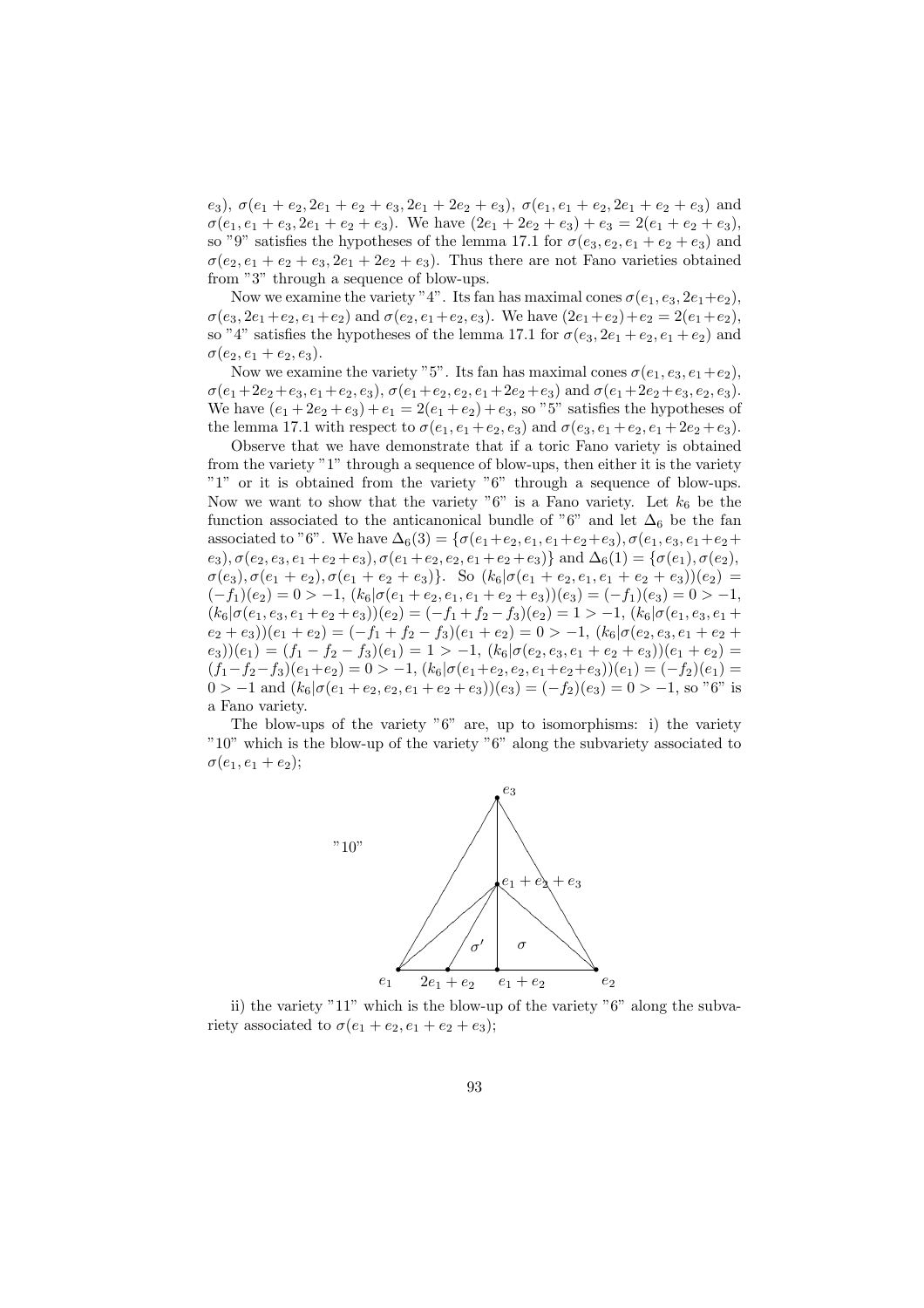

iii) the variety "12" which is the blow-up of the variety "6" along the subvariety associated to  $\sigma(e_3, e_1 + e_2 + e_3);$ 



iv) the variety "13" which is the blow-up of the variety "6" along the subvariety associated to  $\sigma(e_2, e_3, e_1 + e_2 + e_3);$ 



v) the variety "14" which is the blow-up of the variety "6" along the subvariety associated to  $\sigma(e_2, e_1 + e_2, e_1 + e_2 + e_3);$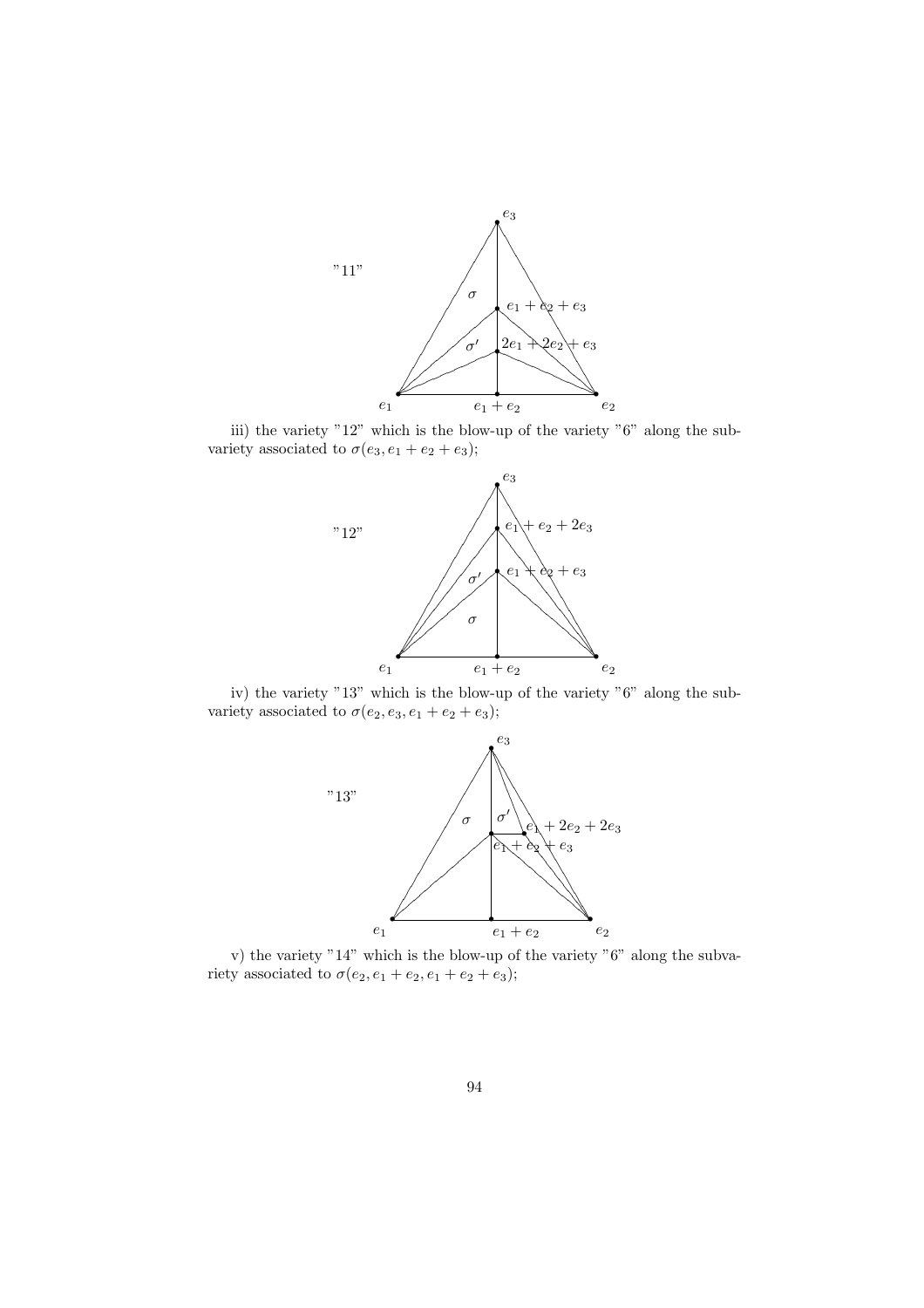

vi) the variety "15" which is the blow-up of the variety "6" along the subvariety associated to  $\sigma(e_1, e_3)$ ;



and vii) the variety "16" which is the blow-up of the variety "6" along the subvariety associated to  $\sigma(e_1, e_1 + e_2 + e_3)$ .



We begin studying the variety "10". Its fan has maximal cones  $\sigma(e_2, e_1 +$  $e_2, e_1 + e_2 + e_3), \ \sigma(e_2, e_3, e_1 + e_2 + e_3), \ \sigma(e_1, e_3, e_1 + e_2 + e_3), \ \sigma(e_1, e_1 + e_2 + e_4)$  $e_3, 2e_1 + e_2$  and  $\sigma(2e_1 + e_2, e_1 + e_2, e_1 + e_2 + e_3)$ . We have  $(2e_1 + e_2) + e_2$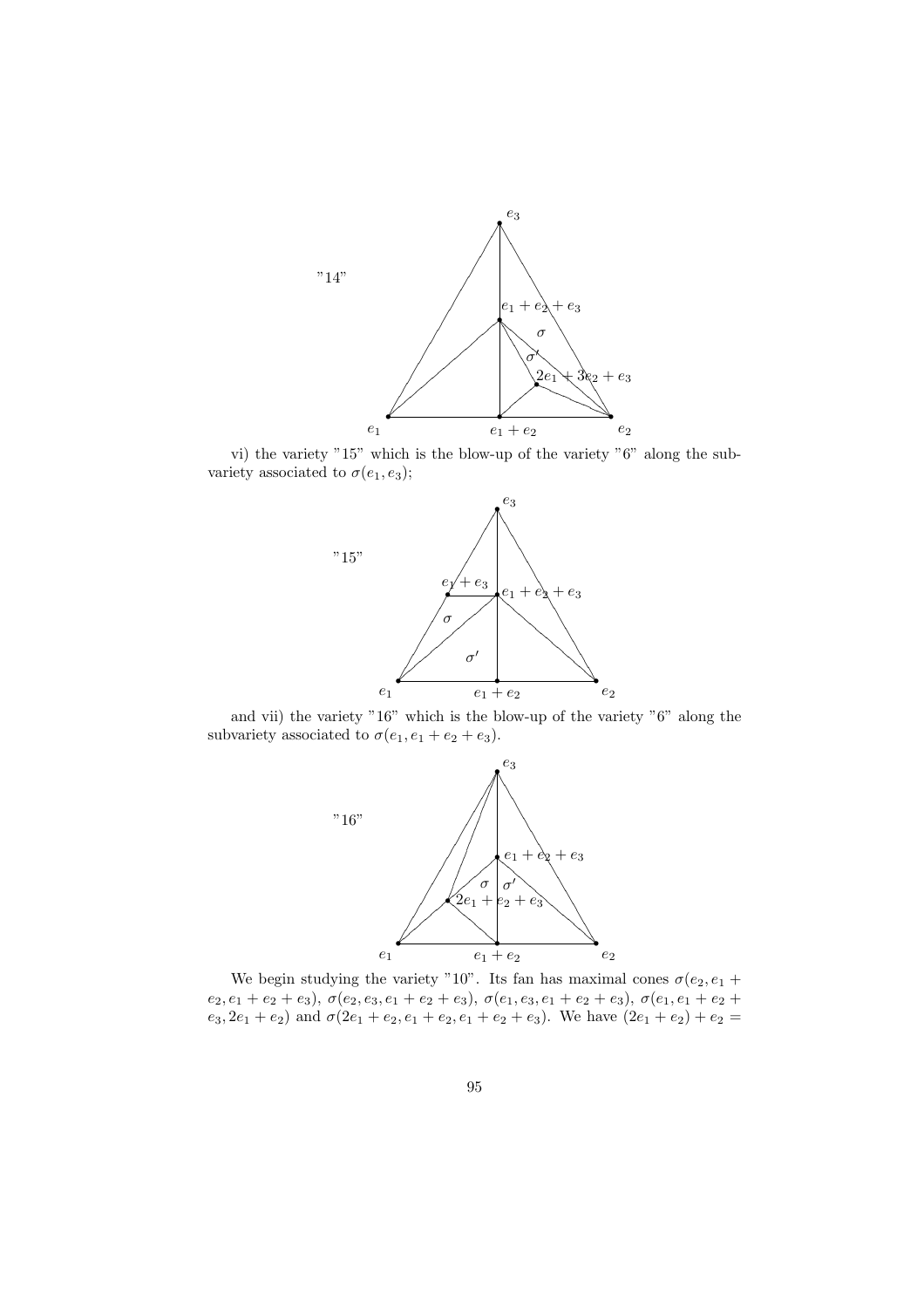$2(e_1 + e_2)$ , so "10" satisfies the hypotheses of the lemma 17.1 with respect to  $\sigma(e_2, e_1 + e_2, e_1 + e_2 + e_3)$  and  $\sigma(2e_1 + e_2, e_1 + e_2, e_1 + e_2 + e_3)$ .

Now we examine the variety "11". Its fan has maximal cones  $\sigma(e_1, e_1 +$  $e_2, 2e_1 + 2e_2 + e_3$ ),  $\sigma(e_1, 2e_1 + 2e_2 + e_3, e_1 + e_2 + e_3)$ ,  $\sigma(e_1, e_3, e_1 + e_2 + e_3)$ ,  $\sigma(e_2, e_3, e_1 + e_2 + e_3), \sigma(e_2, 2e_1 + 2e_2 + e_3, e_1 + e_2 + e_3)$  and  $\sigma(e_2, e_1 + e_2, 2e_1 +$  $2e_2 + e_3$ ). We have  $(2e_1 + 2e_2 + e_3) + e_3 = 2(e_1 + e_2 + e_3)$ , so "11" satisfies the hypotheses of the lemma 17.1 with respect to  $\sigma(e_1, 2e_1 + 2e_2 + e_3, e_1 + e_2 + e_3)$ and  $\sigma(e_1, e_3, e_1 + e_2 + e_3)$ .

The fan of the variety "12" has maximal cones  $\sigma(e_1, e_1 + e_2, e_1 + e_2 + e_3)$ ,  $\sigma(e_1, e_1 + e_2 + e_3, e_1 + e_2 + 2e_3), \sigma(e_1, e_3, e_1 + e_2 + 2e_3), \sigma(e_2, e_3, e_1 + e_2 + 2e_3),$  $\sigma(e_2, e_1 + e_2 + e_3, e_1 + e_2 + 2e_3)$  and  $\sigma(e_2, e_1 + e_2, e_1 + e_2 + e_3)$ . We have  $(e_1 + e_2 + 2e_3) + (e_1 + e_2) = 2(e_1 + e_2 + e_3)$ , so "12" satisfies the hypotheses of the lemma 17.1 with respect to  $\sigma(e_1, e_1 + e_2, e_1 + e_2 + e_3)$  and  $\sigma(e_1, e_1 + e_2 + e_3)$  $e_3, e_1 + e_2 + 2e_3$ .

The fan of the variety "13" has maximal cones  $\sigma(e_1, e_1 + e_2, e_1 + e_2 + e_3)$ ,  $\sigma(e_2, e_1+e_2, e_1+e_2+e_3), \sigma(e_2, e_1+e_2+e_3, e_1+2e_2+2e_3), \sigma(e_2, e_3, e_1+2e_2+2e_3),$  $\sigma(e_3, e_1 + e_2 + e_3, e_1 + 2e_2 + 2e_3)$  and  $\sigma(e_1, e_3, e_1 + e_2 + e_3)$ . We have  $(e_1 + 2e_2 +$  $2e_3$ ) +  $e_1 = 2(e_1 + e_2 + e_3)$ , so "13" satisfies the hypotheses of the lemma 17.1 with respect to  $\sigma(e_1, e_3, e_1 + e_2 + e_3)$  and  $\sigma(e_3, e_1 + e_2 + e_3, e_1 + 2e_2 + 2e_3)$ .

The fan of the variety "14" has maximal cones  $\sigma(e_1, e_1 + e_2, e_1 + e_2 + e_3)$ ,  $\sigma(e_1, e_3, e_1 + e_2 + e_3), \sigma(e_2, e_3, e_1 + e_2 + e_3), \sigma(e_2, e_1 + e_2 + e_3, 2e_1 + 3e_2 + e_3),$  $\sigma(e_1 + e_2, e_1 + e_2 + e_3, 2e_1 + 3e_2 + e_3)$  and  $\sigma(e_2, e_1 + e_2, 2e_1 + 3e_2 + e_3)$ . We have  $(2e_1 + 3e_2 + e_3) + e_3 = 2(e_1 + e_2 + e_3) + e_2$ , so "14" satisfies the hypotheses of the lemma 17.1 with respect to  $\sigma(e_1, e_2, e_1 + e_2 + e_3)$  and  $\sigma(e_2, e_1 + e_2 + e_3, 2e_1 +$  $3e_2 + e_3$ .

The fan of the variety "15" has maximal cones  $\sigma(e_2, e_1 + e_2, e_1 + e_2 + e_3)$ ,  $\sigma(e_2, e_3, e_1 + e_2 + e_3), \ \sigma(e_3, e_1 + e_3, e_1 + e_2 + e_3), \ \sigma(e_1, e_1 + e_3, e_1 + e_2 + e_3)$ and  $\sigma(e_1, e_1 + e_2, e_1 + e_2 + e_3)$ . We have  $(e_1 + e_2) + (e_1 + e_3) = e_1 + (e_1 + e_2)$  $e_2 + e_3$ ), so "15" satisfies the hypotheses of the lemma 17.2 with respect to  $\sigma(e_1, e_1 + e_3, e_1 + e_2 + e_3)$  and  $\sigma(e_1, e_1 + e_2, e_1 + e_2 + e_3)$ . Hence we have to study the variety obtained blowing-up "15" along the subvariety associated to  $\sigma(e_1, e_1+e_2+e_3)$ , but this one is the variety that we have called "8". So there are not Fano varieties obtained from "15" through a sequence of blow-ups, because "8" satisfies the hypotheses of the lemma 17.1.

The fan of the variety "16" has maximal cones  $\sigma(e_1 + e_2, e_1 + e_2 + e_3, 2e_1 +$  $(e_2 + e_3), \sigma(e_1, e_1 + e_2, 2e_1 + e_2 + e_3), \sigma(e_1, e_3, 2e_1 + e_2 + e_3), \sigma(e_3, e_1 + e_2 + e_4)$  $e_3, 2e_1 + e_2 + e_3$ ,  $\sigma(e_2, e_3, e_1 + e_2 + e_3)$  and  $\sigma(e_2, e_1 + e_2, e_1 + e_2 + e_3)$ . We have  $(2e_1 + e_2 + e_3) + e_2 = (e_1 + e_2) + (e_1 + e_2 + e_3)$ , so "16" satisfies the hypotheses of the lemma 17.2 with respect to  $\sigma(e_2, e_1 + e_2, e_1 + e_2 + e_3)$  and  $\sigma(e_1 + e_2, e_1 + e_2 + e_3)$  $e_3$ ,  $2e_1 + e_2 + e_3$ ). Hence we have to study the variety "17" obtained blowing-up "16" along the subvariety associated to  $\sigma(e_1 + e_2, e_1 + e_2 + e_3)$ .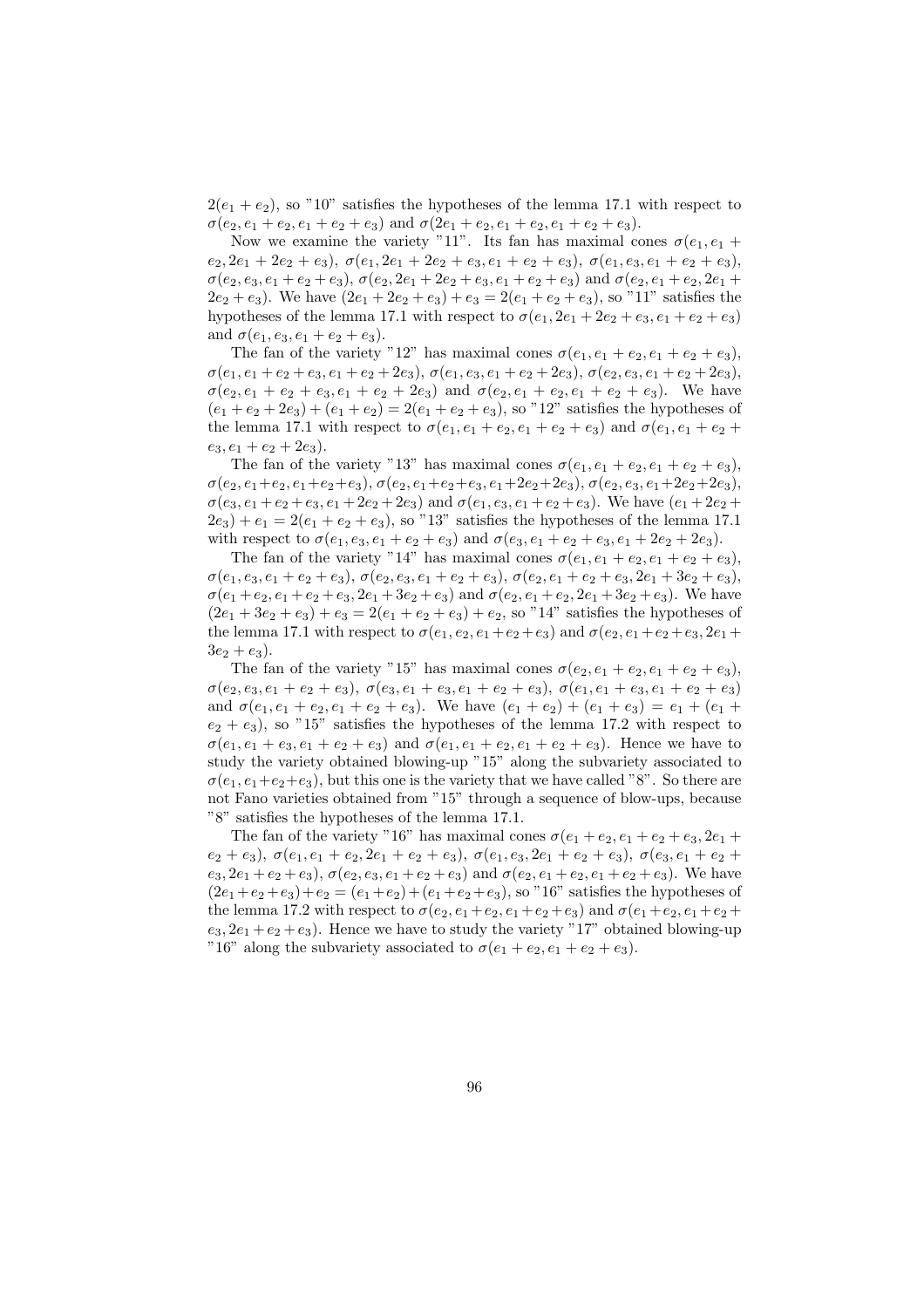

The fan of this variety has maximal cones  $\sigma(e_2, e_1 + e_2, 2e_1 + 2e_2 + e_3)$ ,  $\sigma(e_2, e_1+e_2+e_3, 2e_1+2e_2+e_3), \sigma(e_2, e_3, e_1+e_2+e_3), \sigma(e_3, e_1+e_2+e_3, 2e_1+e_2+e_3)$  $e_3$ ),  $\sigma(e_1+e_2+e_3, 2e_1+e_2+e_3, 2e_1+2e_2+e_3), \sigma(e_1+e_2, 2e_1+e_2+e_3, 2e_1+2e_2+e_3),$  $\sigma(e_1, e_1 + e_2, 2e_1 + e_2 + e_3)$  and  $\sigma(e_1, e_3, 2e_1 + e_2 + e_3)$ . We have  $(2e_1 + 2e_2 +$  $e_3$ ) +  $e_3$  = 2( $e_1$  +  $e_2$  +  $e_3$ ), so "17" satisfies the hypotheses of the lemma 17.1 with respect to  $\sigma(e_2, e_3, e_1 + e_2 + e_3)$  and  $\sigma(e_2, e_1 + e_2 + e_3, 2e_1 + 2e_2 + e_3)$ . Observe that we have classified the toric Fano varieties obtainable form the variety "1" through a sequence of blow-ups, so we have only to study the varieties dominating the variety "2".

Let  $k_2$  be the function associated to the anticanonical bundle of "2" and let  $\Delta_2$  be the fan associated to "2". We have  $\Delta_2(3) = \{ \sigma(e_2, e_3, e_1 + e_2 + \cdots) \}$  $(e_3), \sigma(e_1, e_3, e_1+e_2+e_3), \sigma(e_1, e_2, e_1+e_2+e_3)$ } and  $\Delta_2(1) = \{\sigma(e_1), \sigma(e_2), \sigma(e_3),$  $\sigma(e_1 + e_2 + e_3)$ . We have already showed that this variety is a Fano variety. Indeed, we have  $(k_2|\sigma(e_2, e_3, e_1 + e_2 + e_3))$  $(e_1) = (f_1 - f_2 - f_3)(e_1)$  $1 > -1$ ,  $(k_2 | \sigma(e_1, e_3, e_1 + e_2 + e_3)) (e_2) = (-f_1 + f_2 - f_3)(e_2) = 1 > -1$  and  $(k_2|\sigma(e_1, e_2, e_1 + e_2 + e_3))$  $(e_3) = (-f_1 - f_2 + f_3)(e_3) = 1 > -1$ . This inequalities prove again that "2" is a Fano variety.

The blow-up of the variety "2" are, up to isomorphisms: i) the variety "6" that we have already examined;

ii) the variety "18" which is the blow-up of the variety "2" along the subvariety associated to  $\sigma(e_1, e_2, e_1 + e_2 + e_3);$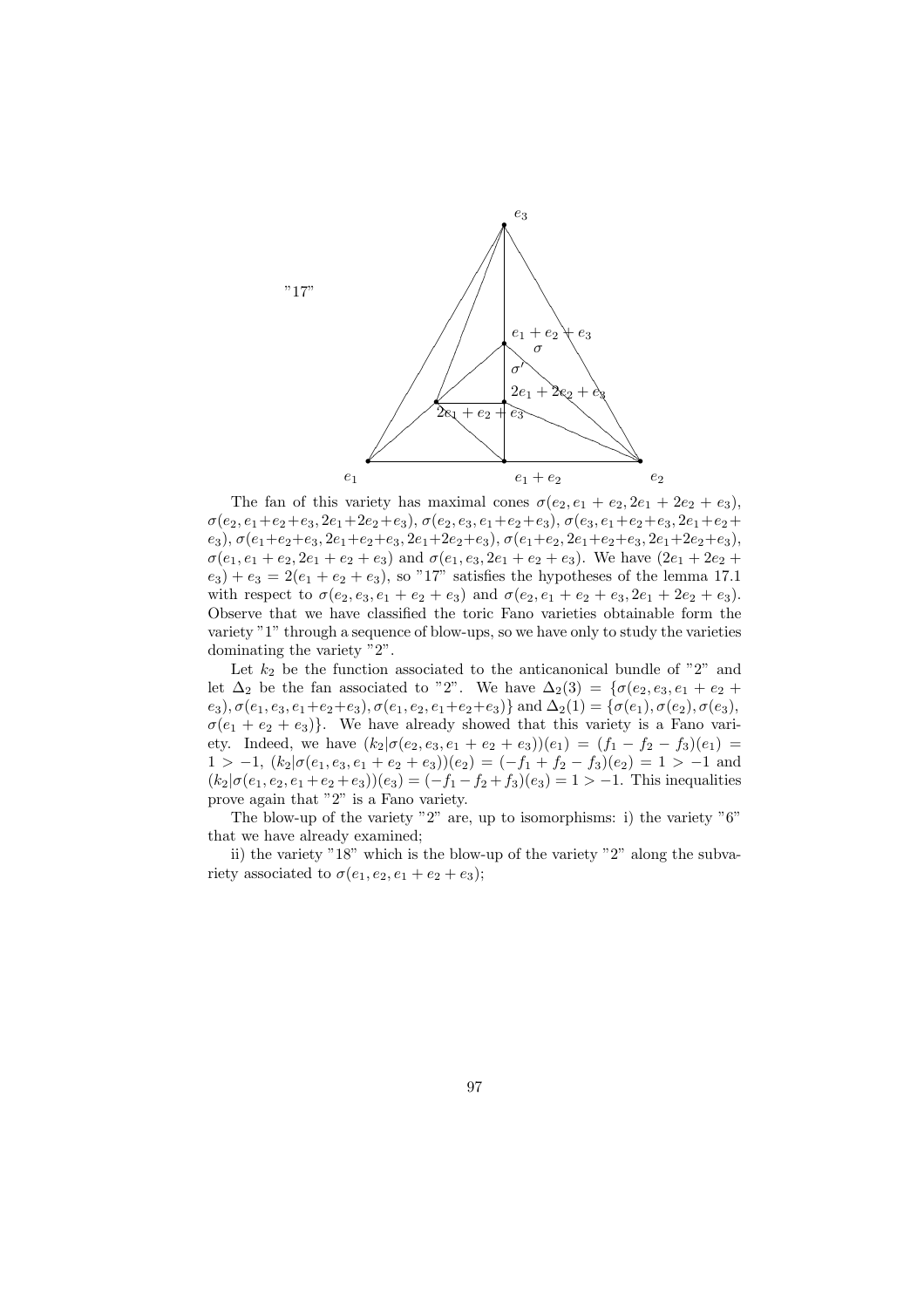

and iii) the variety "19" which is the blow-up of the variety "6" along the subvariety associated to  $\sigma(e_3, e_1 + e_2 + e_3)$ .



The fan of the variety "18" has maximal cones  $\sigma(e_1, e_2, 2e_1 + 2e_2 + e_3)$ ,  $\sigma(e_1, e_1 + e_2 + e_3, 2e_1 + 2e_2 + e_3), \sigma(e_1, e_3, e_1 + e_2 + e_3), \sigma(e_2, e_3, e_1 + e_2 + e_3)$  and  $\sigma(e_2, e_1 + e_2 + e_3, 2e_1 + 2e_2 + e_3)$ . Observe that the blow-up of "18" along the subvariety associated to  $\sigma(e_1, e_3)$  is isomorphic to the variety "13" through the isomorphism  $\varphi$  given by the action of  $(1,2,3)$  ∈Sym<sub>3</sub> on  $\{e_1, e_2, e_3\}$ . We have showed that such variety satisfies the hypotheses of the lemma 17.1. Indeed we have  $(2e_1 + 2e_2 + e_3) + e_3 = 2(e_1 + e_2 + e_3)$ , so "18" satisfies the hypotheses of the lemma 17.1 with respect to  $\sigma(e_2, e_3, e_1 + e_2 + e_3)$  and  $\sigma(e_2, e_1 + e_2 + e_3, 2e_1 +$  $2e_2 + e_3$ ).

Now we want to show that the variety "19" is a Fano variety. Let  $k_{19}$  be the function associated to the anticanonical bundle of "19" and let  $\Delta_{19}$  be the fan associated to "19". We have  $\Delta_{19}(3) = {\sigma(e_1, e_3, e_1 + e_2 + 2e_3), \sigma(e_1, e_1 + e_2 + 2e_4)}$  $e_3, e_1+e_2+2e_3), \sigma(e_1, e_2, e_1+e_2+e_3), \sigma(e_2, e_1+e_2+e_3, e_1+e_2+2e_3)\sigma(e_2, e_3, e_1+e_2+2e_3)$  $e_2+2e_3$ } and  $\Delta_{19}(1) = {\sigma(e_1), \sigma(e_2), \sigma(e_3), \sigma(e_1+e_2+e_3), \sigma(e_1+e_2+2e_3)}.$  We have  $(k_{19}|\sigma(e_1, e_3, e_1 + e_2 + 2e_3))(e_1 + e_2 + e_3) = (-f_1 + 2f_2 - f_3)(e_1 + e_2 + e_3) =$  $0 > -1$ ,  $(k_{19}|\sigma(e_1, e_3, e_1 + e_2 + 2e_3))(e_2) = (-f_1 + 2f_2 - f_3)(e_2) = 2 > -1$ ,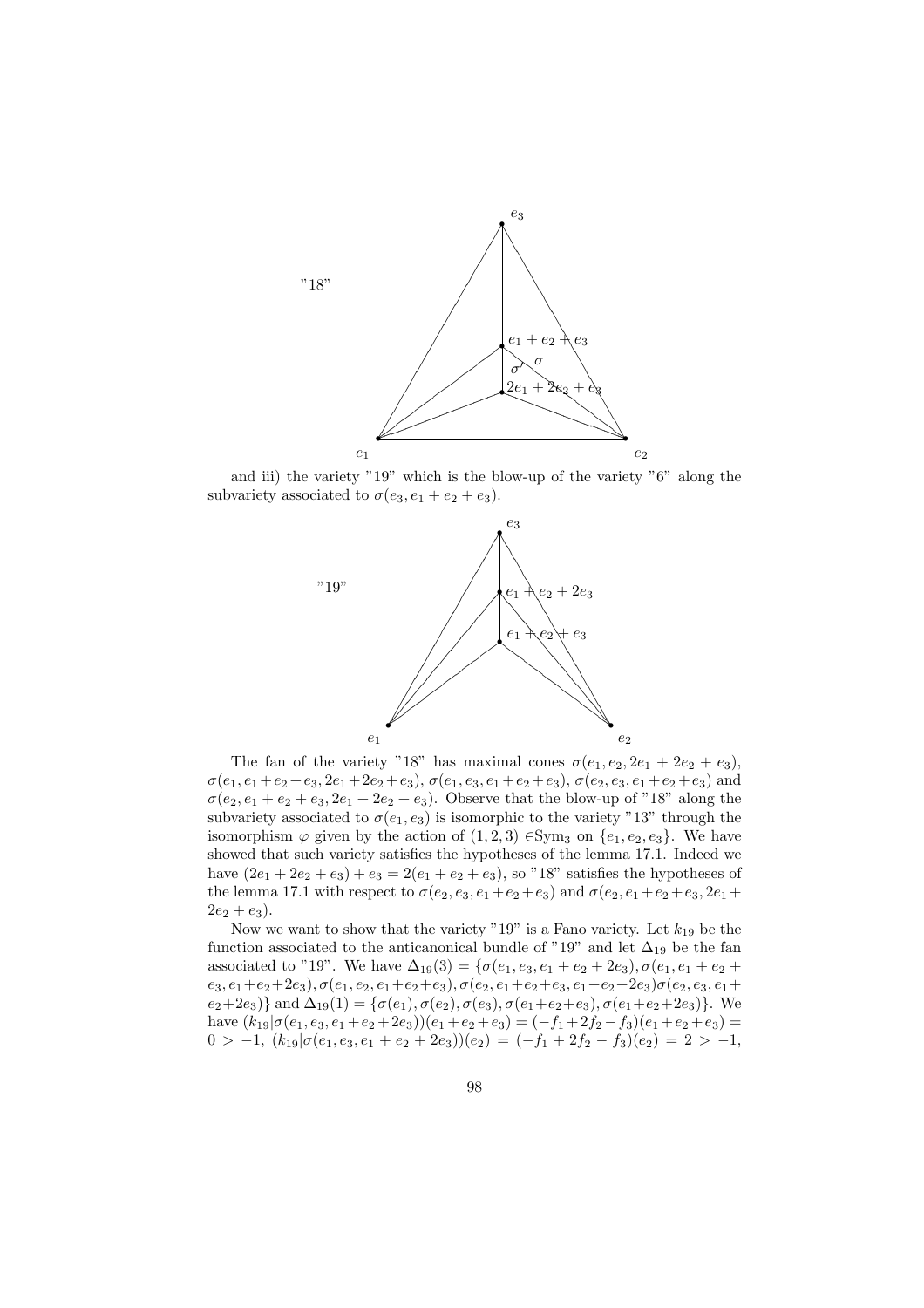$(k_{19}|\sigma(e_1, e_1 + e_2 + e_3, e_1 + e_2 + 2e_3))$  $(e_2) = (-f_1)(e_2) = 0 > -1, (k_{19}|\sigma(e_1, e_1 + e_2 + e_3, e_1 + e_2 + 2e_3))$  $(e_2+e_3, e_1+e_2+2e_3)(e_3)=(-f_1)(e_3)=0>-1, (k_{19}|\sigma(e_1, e_2, e_1+e_2+e_3))(e_1+$  $(e_2 + 2e_3) = (-f_1 - f_2 + f_3)(e_1 + e_2 + 2e_3) = 0 > -1, (k_{19}|\sigma(e_1, e_2, e_1 + e_2 +$  $(e_3)(e_3) = (-f_1 - f_2 + f_3)(e_3) = 1 > -1, (k_{19}|\sigma(e_2, e_1 + e_2 + e_3, e_1 + e_2 + e_3))$  $(2e_3)(e_2) = (-f_2)(e_1) = 0 > -1, (k_{19}|\sigma(e_2, e_1 + e_2 + e_3, e_1 + e_2 + 2e_3))(e_3) =$  $(-f_2)(e_3) = 0 > -1, (k_{19}|\sigma(e_2, e_3, e_1 + e_2 + 2e_3))(e_1 + e_2 + e_3) = (2f_1 - f_2$  $f_3$ )( $e_1 + e_2 + e_3$ ) = 0 > -1 and  $(k_{19}|\sigma(e_2, e_3, e_1 + e_2 + 2e_3))$ ( $e_1$ ) = (2 $f_1 - f_2$   $f_3$ ( $e_1$ ) = 2 > -1, so this variety is a Fano variety.

The blow-up of the variety "19" are, up to isomorphisms: i) the variety "12" which satisfies the hypotheses of the lemma 17.1; ii) the variety "20" which is the blow-up of the variety "19" along the subvariety associated to  $\sigma(e_3, e_1+e_2+2e_3)$ ;



iii) the variety "21" which is the blow-up of the variety "19" along the subvariety associated to  $\sigma(e_1 + e_2 + e_3, e_1 + e_2 + 2e_3);$ 



iv) the variety "22" which is the blow-up of the variety "19" along the subvariety associated to  $\sigma(e_1, e_1 + e_2 + 2e_3)$ ;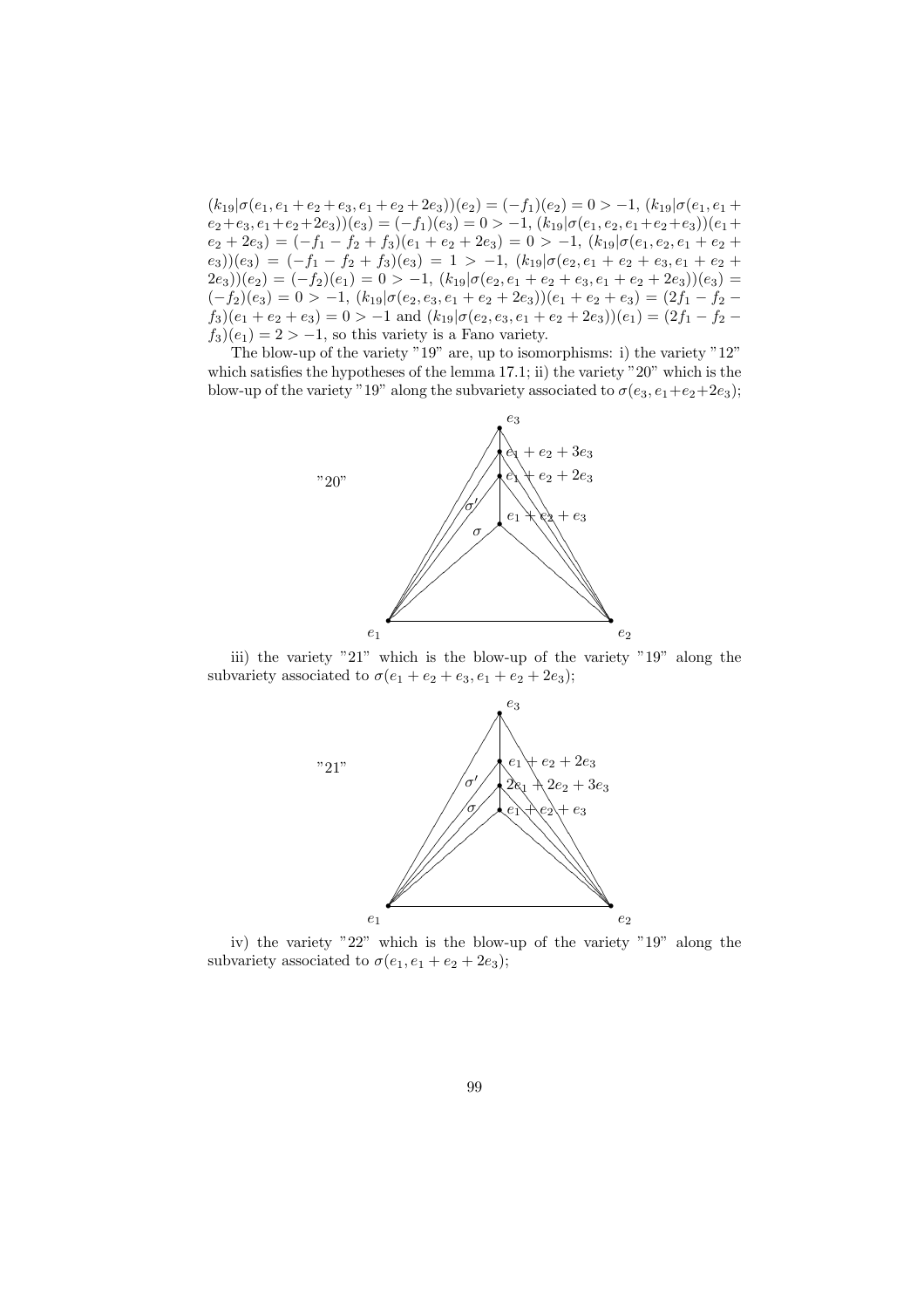

v) the variety "23" which is the blow-up of the variety "19" along the subvariety associated to  $\sigma(e_1, e_3)$ ;



vi) the variety "24" which is the blow-up of the variety "19" along the subvariety associated to  $\sigma(e_1, e_1 + e_2 + e_3);$ 



vii) the variety "25" which is the blow-up of the variety "19" along the subvariety associated to  $\sigma(e_1, e_3, e_1 + e_2 + 2e_3)$ ;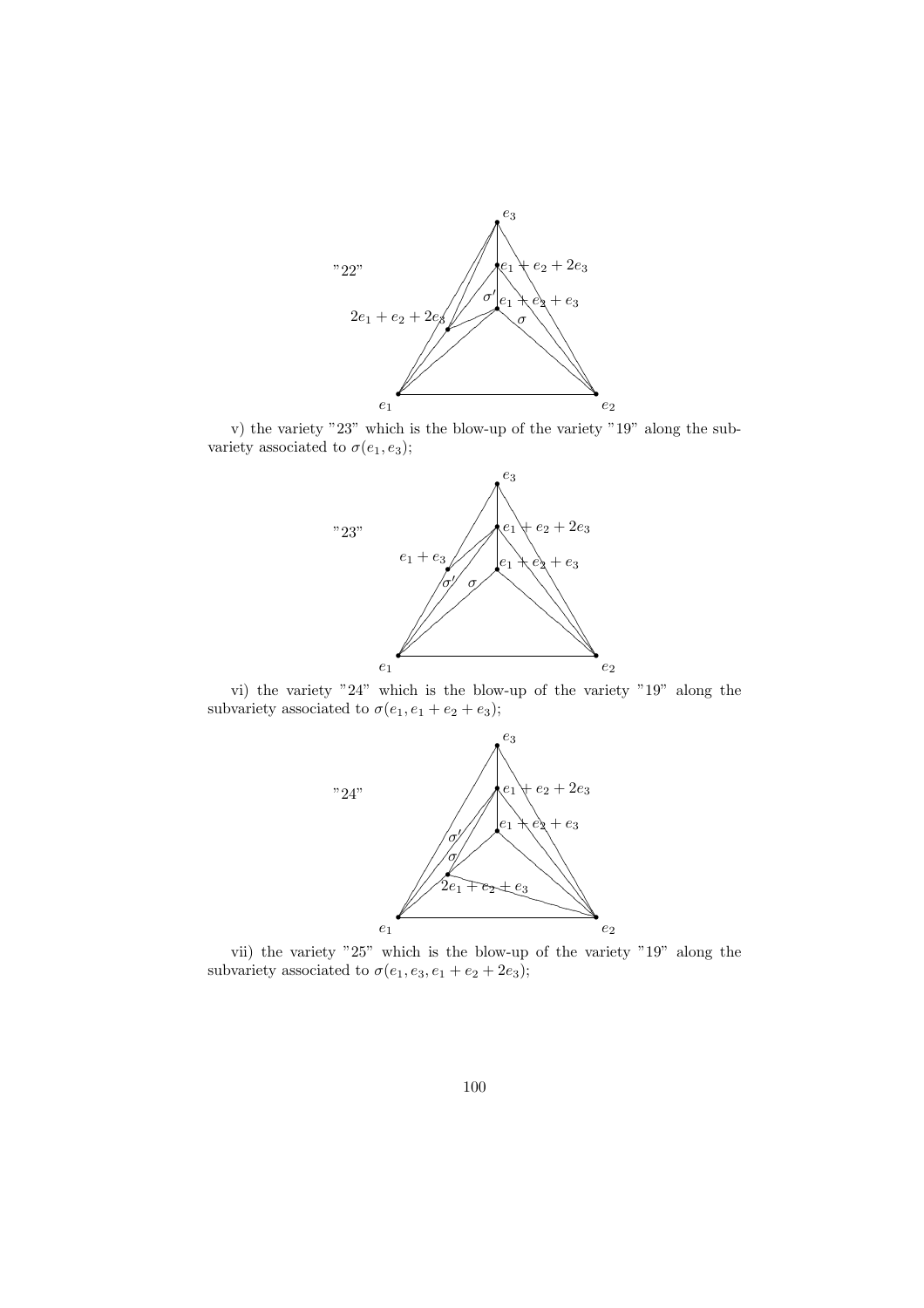

viii) the variety "26" which is the blow-up of the variety "19" along the subvariety associated to  $\sigma(e_1, e_1 + e_2 + e_3, e_1 + e_2 + 2e_3);$ 



and ix) the variety "27" which is the blow-up of the variety "19" along the subvariety associated to  $\sigma(e_1, e_2, e_1 + e_2 + e_3)$ .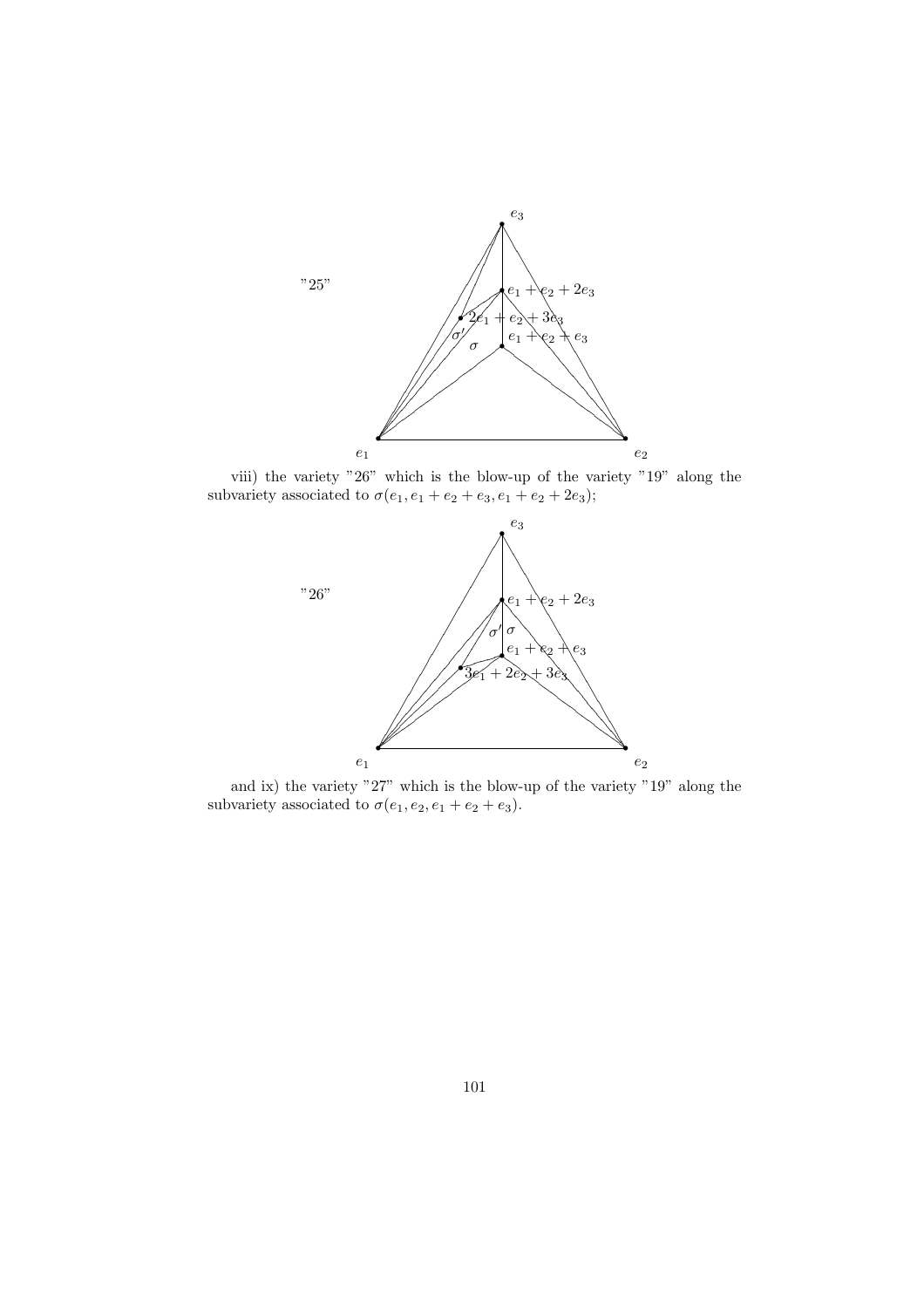

The fan of the variety "20" has maximal cones  $\sigma(e_1, e_3, e_1 + e_2 + 3e_3)$ ,  $\sigma(e_1, e_1 + e_2 + 3e_3, e_1 + e_2 + 2e_3), \sigma(e_1, e_1 + e_2 + e_3, e_1 + e_2 + 2e_3), \sigma(e_1, e_2, e_1 +$  $e_2 + e_3$ ),  $\sigma(e_2, e_1 + e_2 + e_3, e_1 + e_2 + 2e_3)$ ,  $\sigma(e_2, e_1 + e_2 + 2e_3, e_1 + e_2 + 3e_3)$ and  $\sigma(e_2, e_3, e_1 + e_2 + 3e_3)$ . We have  $(e_1 + e_2 + e_3) + (e_1 + e_2 + 3e_3) =$  $2(e_1 + e_2 + 2e_3)$ , so "20" satisfies the hypotheses of the lemma 17.1 with respect to  $\sigma(e_1, e_1 + e_2 + e_3, e_1 + e_2 + 2e_3)$  and  $\sigma(e_1, e_1 + e_2 + 2e_3, e_1 + e_2 + 3e_3)$ .

The fan of the variety "21" has maximal cones  $\sigma(e_1, e_3, e_1 + e_2 + 2e_3)$ ,  $\sigma(e_1, e_1+e_2+2e_3, 2e_1+2e_2+3e_3), \sigma(e_1, e_1+e_2+e_3, 2e_1+2e_2+3e_3), \sigma(e_1, e_2, e_1+$  $e_2+e_3$ ),  $\sigma(e_2, e_1+e_2+e_3, 2e_1+2e_2+3e_3)$ ,  $\sigma(e_2, e_1+e_2+2e_3, 2e_1+2e_2+3e_3)$  and  $\sigma(e_2, e_3, e_1 + e_2 + 2e_3)$ . We have  $(2e_1 + 2e_2 + 3e_3) + e_3 = 2(e_1 + e_2 + 2e_3)$ , so "21" satisfies the hypotheses of the lemma 17.1 with respect to  $\sigma(e_1, e_3, e_1 + e_2 + 2e_3)$ and  $\sigma(e_1, e_1 + e_2 + 2e_3, 2e_1 + 2e_2 + 3e_3)$ .

The fan of the variety "22" has maximal cones  $\sigma(e_2, e_3, e_1 + e_2 + 2e_3)$ ,  $\sigma(e_2, e_1+e_2+e_3, e_1+e_2+2e_3), \sigma(e_1, e_2, e_1+e_2+e_3), \sigma(e_1, e_1+e_2+e_3, 2e_1+e_2+e_4)$ 2e<sub>3</sub>),  $\sigma(e_1+e_2+e_3, e_1+e_2+2e_3, 2e_1+e_2+2e_3), \sigma(e_3, e_1+e_2+2e_3, 2e_1+e_2+2e_3)$ and  $\sigma(e_1, e_3, 2e_1 + e_2 + 2e_3)$ . We have  $(2e_1 + e_2 + 2e_3) + e_2 = 2(e_1 + e_2 + e_3)$ , so "22" satisfies the hypotheses of the lemma 17.1 with respect to  $\sigma(e_2, e_1 + e_2 +$  $e_3, e_1 + e_2 + 2e_3$  and  $\sigma(e_1 + e_2 + e_3, e_1 + e_2 + 2e_3, 2e_1 + e_2 + 2e_3)$ .

The fan of the variety "23" has maximal cones  $\sigma(e_3, e_1 + e_3, e_1 + e_2 + 2e_3)$ ,  $\sigma(e_1, e_1+e_3, e_1+e_2+2e_3), \sigma(e_1, e_1+e_2+e_3, e_1+e_2+2e_3), \sigma(e_1, e_2, e_1+e_2+e_3),$  $\sigma(e_2, e_1+e_2+e_3, e_1+e_2+2e_3)$  and  $\sigma(e_2, e_3, e_1+e_2+2e_3)$ . We have  $(e_1+e_2+e_3)+$  $(e_1+e_3)=(e_1+e_2+2e_3)+e_1$ , so "23" satisfies the hypotheses of the lemma 17.2 with respect to  $\sigma(e_1, e_1 + e_2 + e_3, e_1 + e_2 + 2e_3)$  and  $\sigma(e_1, e_1 + e_3, e_1 + e_2 + 2e_3)$ . Hence we have to study the variety "28" obtained blowing-up "23" along the subvariety associated to  $\sigma(e_1, e_1 + e_2 + 2e_3)$ .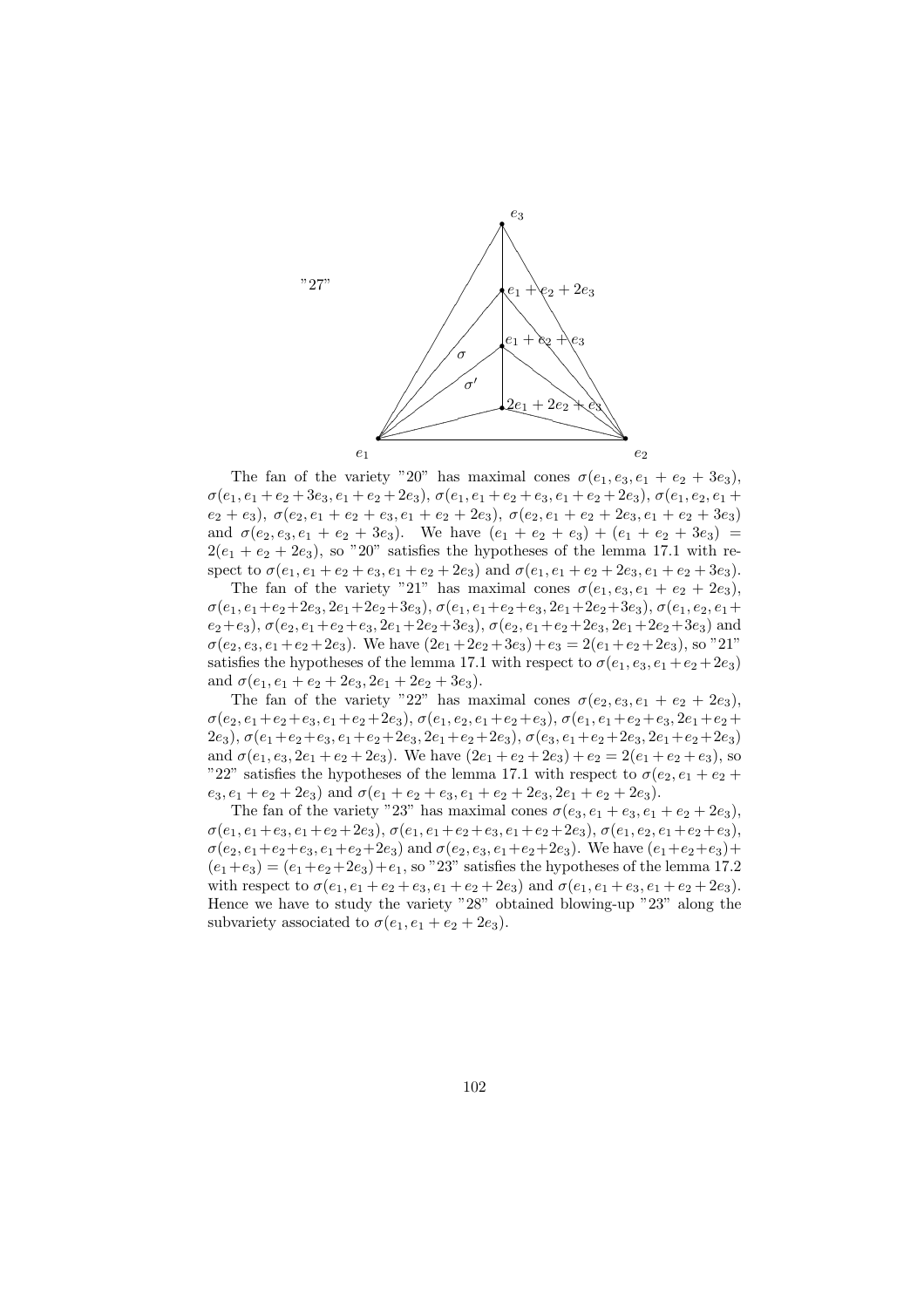

The fan of this variety has maximal cones  $\sigma(e_1, e_2, e_1+e_2+e_3)$ ,  $\sigma(e_2, e_1+e_2+e_4)$  $e_3, e_1+e_2+2e_3), \sigma(e_2, e_3, e_1+e_2+2e_3), \sigma(e_3, e_1+e_3, e_1+e_2+2e_3), \sigma(e_1+e_3, e_1+e_2+2e_4)$  $e_2+2e_3$ ,  $2e_1+e_2+2e_3$ ),  $\sigma(e_1, e_1+e_3, 2e_1+e_2+2e_3)$ ,  $\sigma(e_1, e_1+e_2+e_3, 2e_1+e_2+2e_3)$ and  $\sigma(e_1 + e_2 + e_3, e_1 + e_2 + 2e_3, 2e_1 + e_2 + 2e_3)$ . We have  $(2e_1 + e_2 + 2e_3) + e_2$  $2(e_1 + e_2 + e_3)$ , so "28" satisfies the hypotheses of the lemma 17.1 with respect to  $\sigma(e_1, e_2, e_1 + e_2 + e_3)$  and  $\sigma(e_1, e_1 + e_2 + e_3, 2e_1 + e_2 + 2e_3)$ .

The fan of the variety "24" has maximal cones  $\sigma(e_2, e_3, e_1 + e_2 + 2e_3)$ ,  $\sigma(e_2, e_1 + e_2 + e_3, e_1 + e_2 + 2e_3), \sigma(e_2, e_1 + e_2 + e_3, 2e_1 + e_2 + e_3), \sigma(e_1, e_2, 2e_1 +$  $e_2+e_3$ ),  $\sigma(e_1, 2e_1+e_2+e_3, e_1+e_2+2e_3)$ ,  $\sigma(e_1+e_2+e_3, e_1+e_2+2e_3, 2e_1+e_2+e_3)$ and  $\sigma(e_1, e_3, e_1 + e_2 + 2e_3)$ . We have  $(2e_1 + e_2 + e_3) + e_3 = (e_1 + e_2 + 2e_3) + e_1$ , so "24" satisfies the hypotheses of the lemma 17.2 with respect to  $\sigma(e_1, 2e_1 +$  $e_2 + e_3, e_1 + e_2 + 2e_3$  and  $\sigma(e_1, e_3, e_1 + e_2 + 2e_3)$ . Hence we have to study the variety "29" obtained blowing-up "24" along the subvariety associated to  $\sigma(e_1, e_1 + e_2 + 2e_3).$ 



This variety has maximal cones  $\sigma(e_2, e_3, e_1+e_2+2e_3)$ ,  $\sigma(e_2, e_1+e_2+e_3, e_1+e_2+e_3)$  $e_2+2e_3$ ),  $\sigma(e_2,e_1+e_2+e_3,2e_1+e_2+e_3), \sigma(e_1,e_2,2e_1+e_2+e_3), \sigma(e_1,2e_1+e_2+e_4)$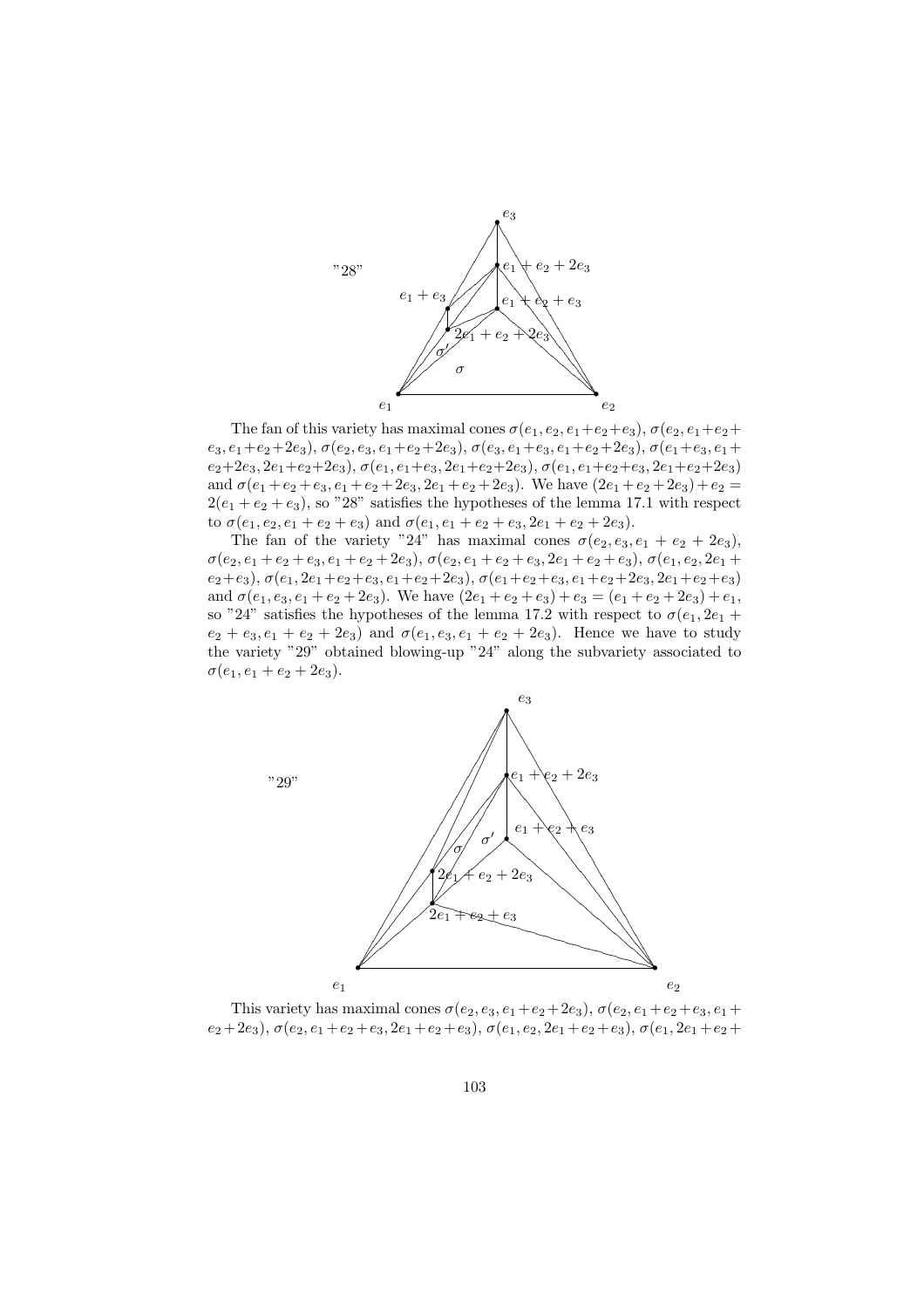$e_3, 2e_1+e_2+2e_3), \sigma(2e_1+e_2+2e_3, 2e_1+e_2+e_3, e_1+e_2+2e_3), \sigma(e_1+e_2+e_3, 2e_1+$  $e_2+e_3, e_1+e_2+2e_3$ ),  $\sigma(e_3, e_1+e_2+2e_3, 2e_1+e_2+2e_3)$  and  $\sigma(e_1, e_3, 2e_1+e_2+2e_3)$ . We have  $(2e_1 + e_2 + 2e_3) + (e_1 + e_2 + e_3) = (2e_1 + e_2 + e_3) + (e_1 + e_2 + 2e_3),$ so "29" satisfies the hypotheses of the lemma 17.2 with respect to  $\sigma(e_1 + e_2 +$  $e_3, 2e_1 + e_2 + e_3, e_1 + e_2 + 2e_3$  and  $\sigma(2e_1 + e_2 + 2e_3, 2e_1 + e_2 + e_3, e_1 + e_2 + 2e_3)$ . Hence we have to study the variety "30" obtained blowing-up "29" along the subvariety associated to  $\sigma(2e_1 + e_2 + e_3, e_1 + e_2 + 2e_3)$ .



The fan of this variety has maximal cones  $\sigma(e_2, e_3, e_1 + e_2 + 2e_3)$ ,  $\sigma(e_2, e_1 +$  $e_2 + e_3, e_1 + e_2 + 2e_3$ ),  $\sigma(e_2, e_1 + e_2 + e_3, 2e_1 + e_2 + e_3)$ ,  $\sigma(e_1, e_2, 2e_1 + e_2 + e_3)$ ,  $\sigma(e_1, 2e_1 + e_2 + e_3, 2e_1 + e_2 + 2e_3), \sigma(2e_1 + e_2 + 2e_3, 2e_1 + e_2 + e_3, 3e_1 + 2e_2 + 3e_3),$  $\sigma(e_1+e_2+e_3, 2e_1+e_2+e_3, 3e_1+2e_2+3e_3), \sigma(3e_1+2e_2+3e_3, e_1+e_2+2e_3, e_1+e_2+$  $(e_3)$ ,  $\sigma(e_1+e_2+2e_3, 2e_1+e_2+2e_3, 3e_1+2e_2+3e_3)$ ,  $\sigma(e_3, e_1+e_2+2e_3, 2e_1+e_2+2e_3)$ and  $\sigma(e_1, e_3, 2e_1 + e_2 + 2e_3)$ . We have  $(3e_1 + 2e_2 + 3e_3) + e_2 = 3(e_1 + e_2 + e_3)$ , so "30" satisfies the hypotheses of the lemma 17.1 with respect to  $\sigma(e_2, e_1 + e_2 +$  $e_3, e_1 + e_2 + 2e_3$  and  $\sigma(e_1 + e_2 + e_3, e_1 + e_2 + 2e_3, 3e_1 + 2e_2 + 3e_3)$ .

The fan of the variety "25" has maximal cones  $\sigma(e_1, e_2, e_1+e_2+e_3)$ ,  $\sigma(e_2, e_1+e_2+e_3)$  $e_2 + e_3, e_1 + e_2 + 2e_3$ ),  $\sigma(e_2, e_3, e_1 + e_2 + 2e_3)$ ,  $\sigma(e_3, e_1 + e_2 + 2e_3, 2e_1 + e_2 + 3e_3)$ ,  $\sigma(e_1, e_3, 2e_1 + e_2 + 3e_3), \sigma(e_1, e_1 + e_2 + 2e_3, 2e_1 + e_2 + 3e_3)$  and  $\sigma(e_1, e_1 + e_2 +$  $e_3, e_1+e_2+2e_3$ . We have  $(2e_1+e_2+3e_3)+(e_1+e_2+e_3)=2(e_1+e_2+2e_3)+e_1$ , so "25" satisfies the hypotheses of the lemma 17.1 with respect to  $\sigma(e_1, e_1 +$  $e_2 + e_3, e_1 + e_2 + 2e_3$  and  $\sigma(e_1, e_1 + e_2 + 2e_3, 2e_1 + e_2 + 3e_3)$ .

The fan of the variety "26" has maximal cones  $\sigma(e_2, e_3, e_1 + e_2 + 2e_3)$ ,  $\sigma(e_2, e_1+e_2+e_3, e_1+e_2+2e_3), \sigma(e_1, e_2, e_1+e_2+e_3), \sigma(e_1, e_1+e_2+e_3, 3e_1+2e_2+$ 3e<sub>3</sub>),  $\sigma(e_1, e_1+e_2+2e_3, 3e_1+2e_2+3e_3)$ ,  $\sigma(3e_1+2e_2+3e_3, e_1+e_2+e_3, e_1+e_2+2e_3)$ and  $\sigma(e_1, e_3, e_1 + e_2 + 2e_3)$ . We have  $(3e_1 + 2e_2 + 3e_3) + e_2 = 3(e_1 + e_2 + e_3)$ , so "26" satisfies the hypotheses of the lemma 17.1 with respect to  $\sigma(e_2, e_1 + e_2 +$  $e_3, e_1 + e_2 + 2e_3$  and  $\sigma(e_1 + e_2 + e_3, e_1 + e_2 + 2e_3, 3e_1 + 2e_2 + 3e_3)$ .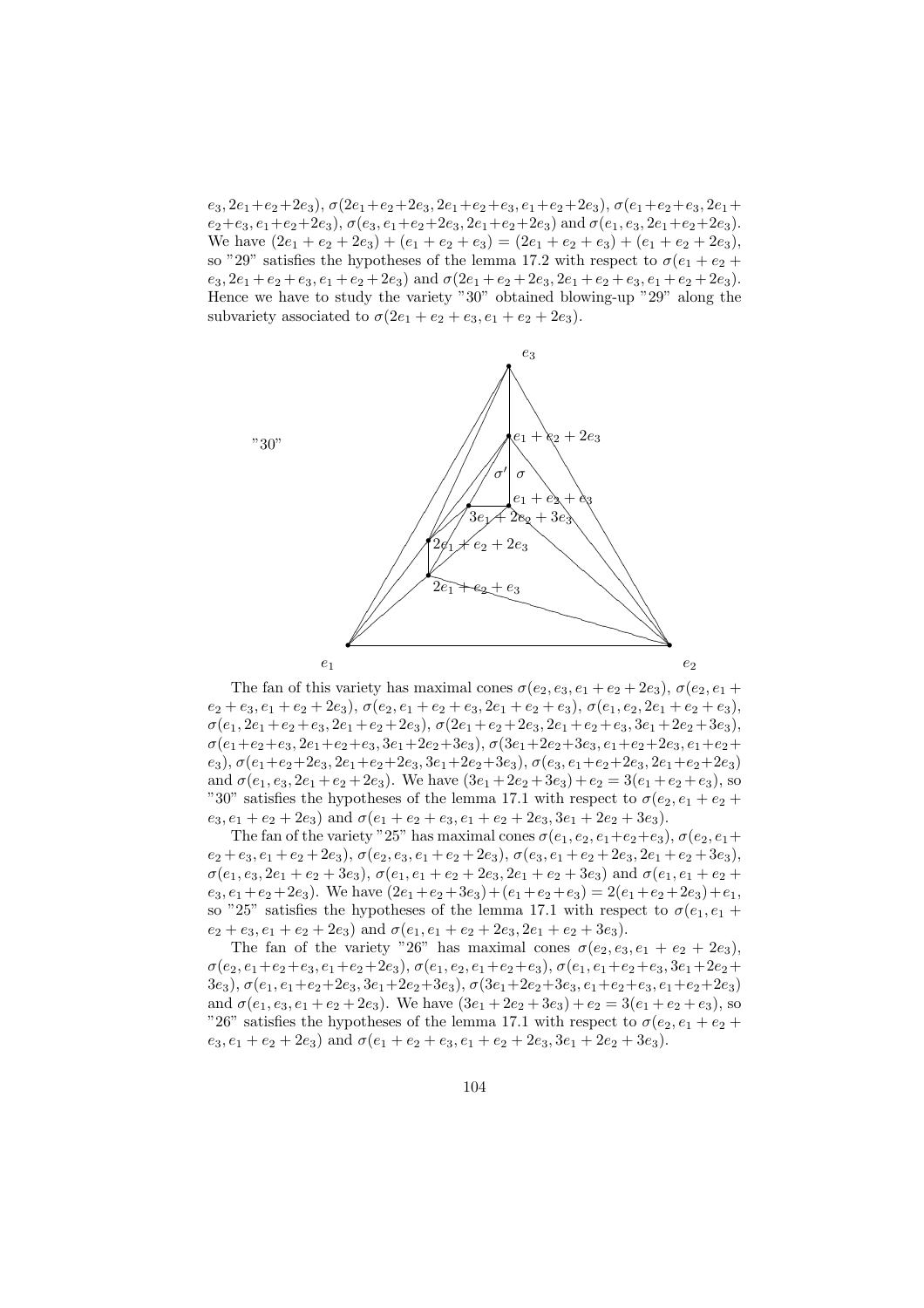The fan of the variety "27" has maximal cones  $\sigma(e_1, e_3, e_1 + e_2 + 2e_3)$ ,  $\sigma(e_1, e_1 + e_2 + e_3, e_1 + e_2 + 2e_3), \sigma(e_1, e_1 + e_2 + e_3, 2e_1 + 2e_2 + e_3), \sigma(e_1, e_2, 2e_1 +$  $(2e_2 + e_3), \sigma(e_2, e_1 + e_2 + e_3, 2e_1 + 2e_2 + e_3), \sigma(e_2, e_1 + e_2 + e_3, e_1 + e_2 + 2e_3)$ and  $\sigma(e_1, e_3, e_1 + e_2 + 2e_3)$ . We have  $(e_1 + e_2 + 2e_3) + (2e_1 + 2e_2 + e_3) =$  $3(e_1 + e_2 + e_3)$ , so "27" satisfies the hypotheses of the lemma 17.1 with respect to  $\sigma(e_1, e_1 + e_2 + e_3, e_1 + e_2 + 2e_3)$  and  $\sigma(e_1, e_1 + e_2 + e_3, 2e_1 + 2e_2 + e_3)$ .

Therefore we have proved the following theorem.

**Proposition 18.1** The Fano toric varieties obtainable from  $A^3$  through a sequence of blow-up are, up to isomorphisms:

- 1.  $A^3$
- 2. a 2-blow-up of  $A^3$
- 3. the 3-blow-up of  $A^3$
- 4. the variety whose fan has maximal cones  $\sigma(e_1, e_1 + e_2, e_1 + e_2 + e_3)$ ,  $\sigma(e_1, e_3, e_1 + e_2 + e_3), \sigma(e_2, e_3, e_1 + e_2 + e_3)$  and  $\sigma(e_2, e_1 + e_2, e_1 + e_2 + e_3)$ . This variety is obtainable from  $A^3$  through two consecutive blow-ups along subvarieties of codimension 2,
- 5. the variety whose fan has maximal cones  $\sigma(e_1, e_3, e_1 + e_2 + 2e_3)$ ,  $\sigma(e_1, e_1 +$  $e_2+e_3, e_1+e_2+2e_3), \sigma(e_1, e_2, e_1+e_2+e_3), \sigma(e_2, e_1+e_2+e_3, e_1+e_2+2e_3)$ and  $\sigma(e_2, e_3, e_1 + e_2 + 2e_3)$ . This variety is obtainable from  $\mathbf{A}^3$  through a 3-blow up followed by a 2-blow up.



We now want to explain why is too difficult to generalize the proof to 3 dimensional almost Fano varieties or to Fano varieties of arbitrary dimension.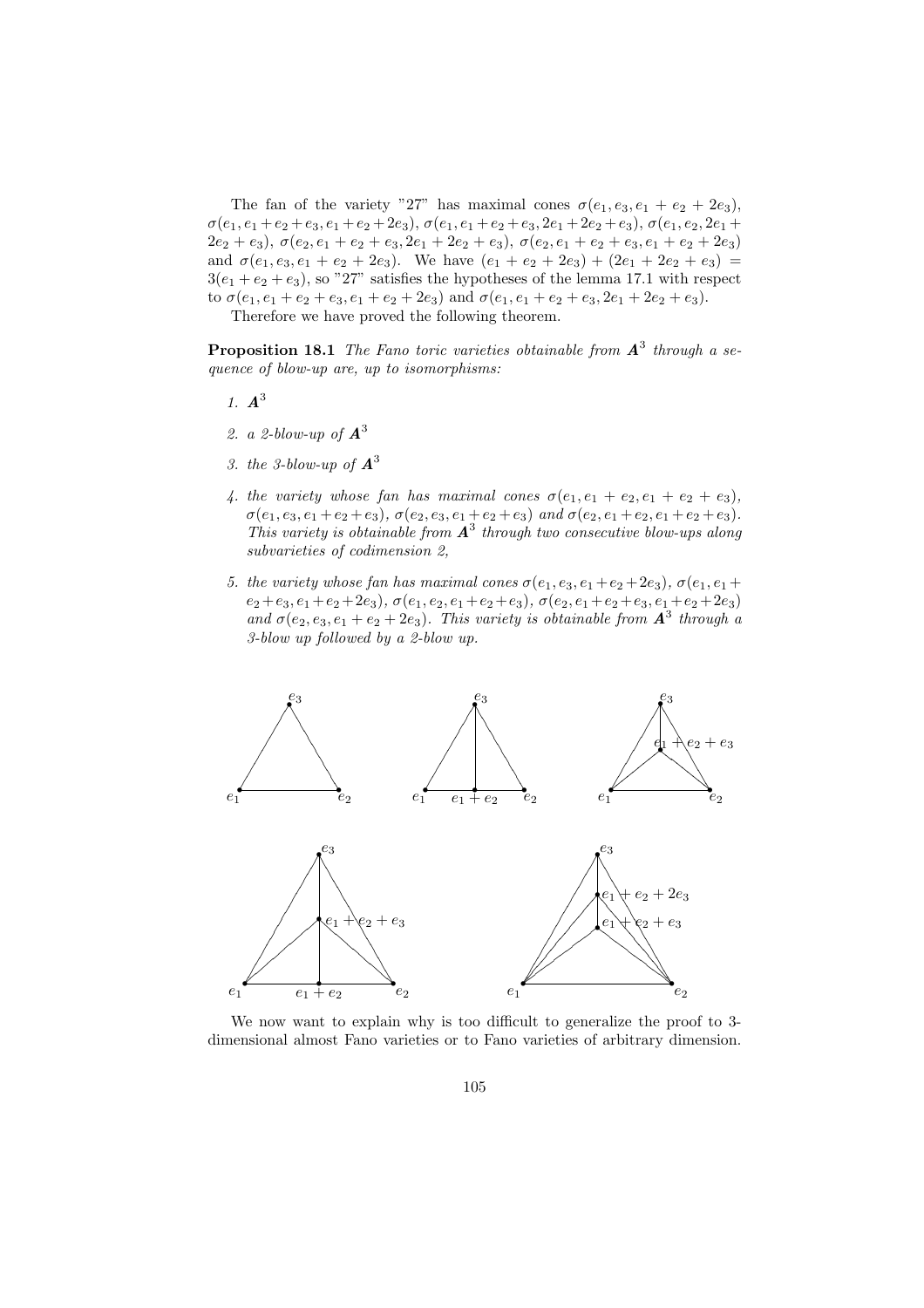It is likely that one can prove a lemma similar to the lemma 17.1 for the almost Fano varieties. We suppose that we have to replace the hypothesis  $a_1 \geq 2$  with the hypothesis  $a_1 \geq 3$ . Unluckily, it is too difficult to generalize the explicit part of the proof that we have done in this paragraph, because there are too much varieties to study. Indeed we know that there are an infinite number of almost Fano variety of dimension 3, for example the varieties  $A^1 \times Z_n$  where the  $Z_n$  are the varieties of the proposition 15.2. Moreover, most of the varieties that we have explicitly studied in this section are quasi-Fano varieties, so it is difficult to find a family of varieties that hopefully contains all the almost-Fano varieties.

We have two problem to generalize the proof to Fano varieties of arbitrary dimension. First, it is difficult to generalize lemma 17.1. Observe that we have used that there is only one troublesome variety, namely  $\overline{Z}$ , and there is only one "bad" blow-up of  $\overline{Z}$ . But this is false in higher dimension. For example, in dimension 4 we have to consider two varieties: i) the variety whose fan has maximal cones  $\sigma(v_1, v_2, v_3, v_4)$  and  $\sigma(v_1, v_2, v_3, v_1 + v_2 + v_3 - v_4)$  and ii) the variety whose fan has maximal cones  $\sigma(v_1, v_2, v_3, v_4)$  and  $\sigma(v_1, v_2, v_3, v_1 + v_2$  $v_4$ ). Moreover we have to consider the blow-ups of any of such varieties along the subvarieties associated to any cone of dimension at least 2 contained in  $\sigma(v_1, v_2, v_3)$ . So we have to consider five case up to isomorphisms. Second, we cannot reiterate the explicit part of the proof for every dimension.

### 19 Complete symmetric varieties of rank at least 3

In this section we begin to classify the Fano complete symmetric varieties of rank at least 3 which are obtained from the wonderful variety by a sequence of blow ups along closed orbits. Let Y be a such variety, then either Y is the wonderful variety  $X$  or it is the blow-up of  $X$  along the closed orbit because of the proposition 16.1. Recall that we have already classified the wonderful Fano symmetric varieties in the theorem 13.1. We will use again the notation used in the proof of that theorem. We want to prove that the blow-up of the wonderful varieties along the closed orbit is not Fano if  $G/H$  has a simple factor of rank at least 3. Remember that the weights associated to the anti-canonical P bundle are  $\lambda_i = 2\delta - 2\delta_0 - (l-2)\alpha_i^s + \sum_{j\neq i} \alpha_j^s$  with  $i = 1, ..., l$ . It is sufficient to prove that there is always an index i such that  $\langle \lambda_i, (\alpha_i^s)^{\vee} \rangle$  is negative. Recall that  $(\alpha_i^s)^\vee = (2) < \alpha_i^s, \alpha_i^s > \alpha_i^s \in M_{\mathbf{R}}$  is the coroot corresponding to  $\alpha_i^s$ . Suppose that  $G/H$  is not simple and let  $G'/H'$  be a simple factor of rank l' at least 3. Let  $\lambda'_i$  be the weights of G' defined in a similar way to the  $\lambda_i$ , then  $\lambda_i = \lambda'_i - (l - l')\alpha_i^s + \omega$  where  $\omega$  is a spherical weight which vanishes on the restricted roots of G'. Thus  $\langle \lambda_i, (\alpha_i^s)^\vee \rangle \leq \langle \lambda'_i, (\alpha_i^s)^\vee \rangle$ , so it is sufficient to consider the simple symmetric varieties of rank at least 3.

We consider two cases. First, suppose that there is an  $i \in \{1, ..., l\}$  such that we have  $\langle \beta, \alpha_i \rangle = 0$  for each root  $\beta$  fixed by  $\theta$ , so  $\langle \beta, \theta(\alpha_i) \rangle = 0$ . In this case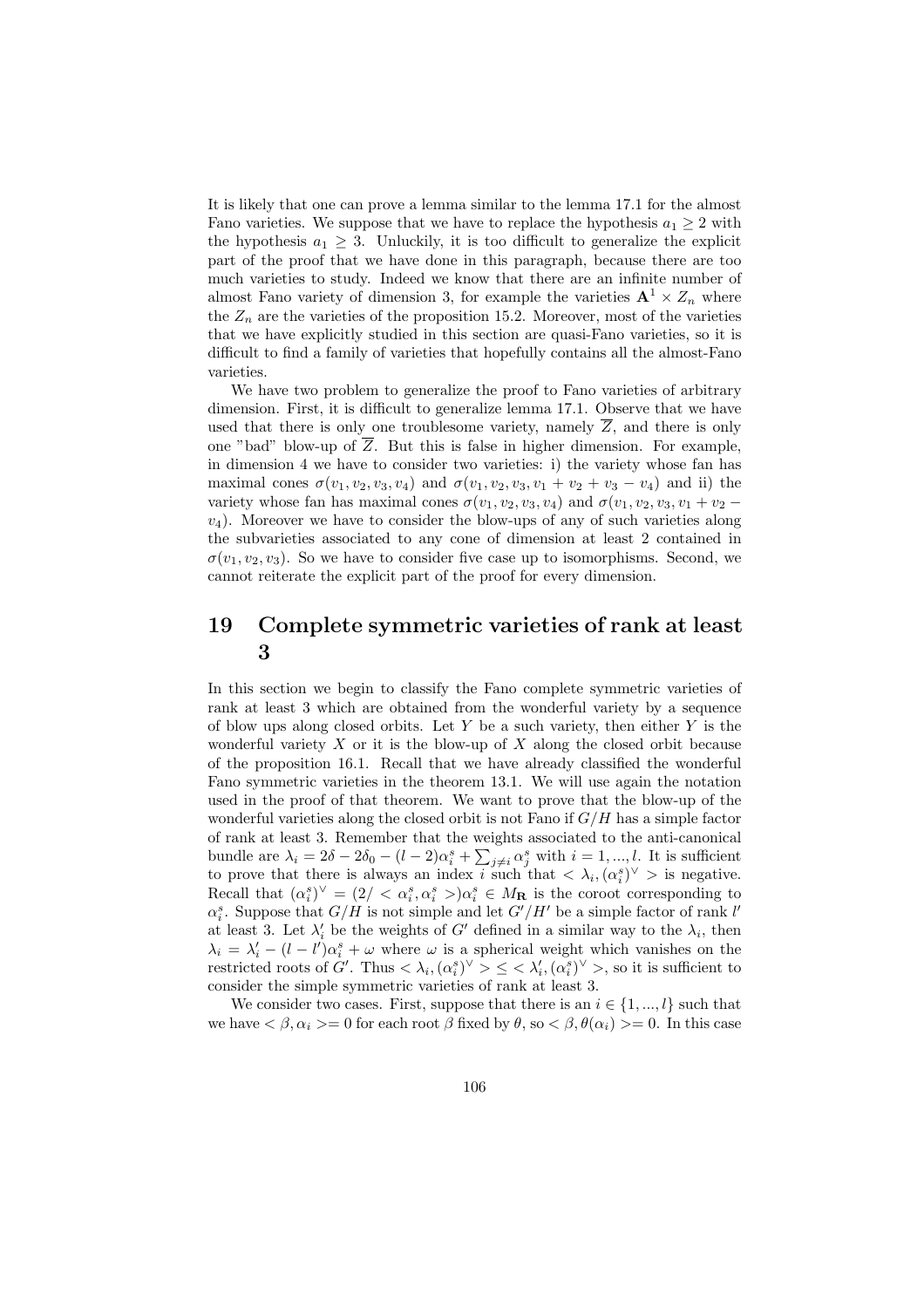$< 2\tilde{\delta}, (\alpha_i^s)^\vee > \leq 2, < 2\tilde{\delta}_0, (\alpha_i^s)^\vee > = 0, < \alpha_i^s, (\alpha_i^s)^\vee > = 2 \text{ and } < \alpha_j^s, (\alpha_i^s)^\vee > \leq 0$ for each  $j \neq i$ . Hence  $\langle \lambda_i, (\alpha_i^s)^\vee \rangle \leq 2 + 0 - 2 - 0 = 0$ . Observe that this case include the compactifications of a group. Moreover, the only simple involutions of rank at least 3 which are not include in this case are: 1) the involutions of type  $AII$ ; 2) the involutions of type  $CII$ ; 3) the involutions of type  $DIII$  if the rank of  $G$  is odd.

Second, we suppose that there are simple roots  $\alpha_1$ ,  $\alpha_2$ ,  $\alpha_3$ ,  $\beta_1$  and  $\beta_2$  with the following properties: 1)  $\alpha_1, \alpha_2, \alpha_3 \in \phi_1$  and  $\beta_1, \beta_2 \in \phi_0$ ; 2)  $\langle \beta_i, \beta_i \rangle = \langle \beta_i, \beta_i \rangle$  $\alpha_j, \alpha_j > \text{for each } i \text{ and } j; 3$   $\langle \beta_1, \beta_2 \rangle = 0$  and  $\langle \beta_i, (\alpha_2)^\vee \rangle = \langle \alpha_j^s, (\alpha_2^s)^\vee \rangle =$  $-1$  for each *i* and for each *j* different from 2; 4)  $\alpha_2^s = 2\alpha_2 + \beta_1 + \beta_2$ . For simplicity we suppose that  $\langle \alpha_2, \alpha_2 \rangle = 2$ . Observe that for each  $\beta \in \Gamma_0$  we have  $\langle \beta, \alpha_2^s \rangle = \langle \theta(\beta), \theta(\alpha_2^s) \rangle = -\langle \beta, \alpha_2^s \rangle$ , so  $\langle \beta, \alpha_2^s \rangle = 0$ . Moreover we have  $\langle 2\delta, \alpha_2 \rangle = \langle 2\delta, \beta_1 \rangle = \langle 2\delta, \beta_2 \rangle = 2$ , so  $\langle 2\delta - 2\delta_0, \alpha_2^s \rangle = \langle 2\delta, \beta_2 \rangle = 2$  $2\delta, \alpha_2^s \geq 8$ . Observe that  $\langle \alpha_2^s, \alpha_2^s \rangle = \langle \alpha_2^s, 2\alpha_2 \rangle = 4$ , so  $(\alpha_2^s)^{\vee} = \frac{1}{2} \alpha_2^s$  and  $< 2\delta - 2\delta_0$ ,  $(\alpha_2^s)^{\vee} > = 4$ . Hence  $< \lambda_2$ ,  $(\alpha_2^s)^{\vee} > \leq < 2\delta - 2\delta_0 - (l - 2)\alpha_2^s + \alpha_1^s +$  $\alpha_3^s, (\alpha_2^s)^{\vee} \geq 4-2(l-2)-1-1 \leq 0$ . Thus we have proved the following lemma.

**Lemma 19.1** Suppose that  $(G, \theta) = (G_1, \theta_1) \times (G_2, \theta_2)$ , where  $(G_1, \theta_1)$  is simple of rank at least 3. If  $Y$  is a Fano complete symmetric variety then it is wonderful.

## 20 Complete Fano symmetric varieties I

Now we want conclude the classification of the (almost) Fano complete symmetric varieties (with the suitable hypotheses). We have already classified the associated Fano toric varieties, so we have only to calculate some weights. First of all we will do some remark on the not simple symmetric variety and we will introduce some notations. Suppose that  $(G, \theta) = (G_1, \theta_1) \times (G_2, \theta_2)$  and let  $\phi_i$ be the root system of  $G_i$ , so  $\phi = \phi_1 \cup \phi_2$ . Let  $\Omega_i$  be the lattice generated by the spherical weights of  $G_i$ , so  $\Omega = \Omega_1 \oplus \Omega_2$ . Given a weight  $\lambda$  in  $\Omega$ , we can write  $\lambda = \lambda_1 + \lambda_2$  where  $\lambda_i$  belongs to  $\Omega_i$ . Observe that  $\lambda$  is (strongly) dominant if and only if both  $\lambda_1$  and  $\lambda_2$  are (strongly) dominant. Thus we can reduce ourselves to study some weights of simple symmetric varieties, even if the complete symmetric variety may not be the product of a completion of  $G_1/H_1$  and of a completion of  $G_2/H_2$ . Because of the previous section we can suppose that the rank of  $G_i/H_i$  is at most 3 for each i.

Now we list all the weights which we have to determine. If  $l = 3$  we have to study the weights

$$
\lambda_0 = 2\delta - 2\delta_0
$$

$$
\lambda_1 = 2\delta - 2\delta_0 + \alpha_1^s
$$

$$
\lambda_2 = 2\delta - 2\delta_0 + \alpha_2^s
$$

$$
\lambda_3 = 2\delta - 2\delta_0 + \alpha_3^s
$$

$$
\lambda_4 = 2\delta - 2\delta_0 + \alpha_1^s + \alpha_2^s
$$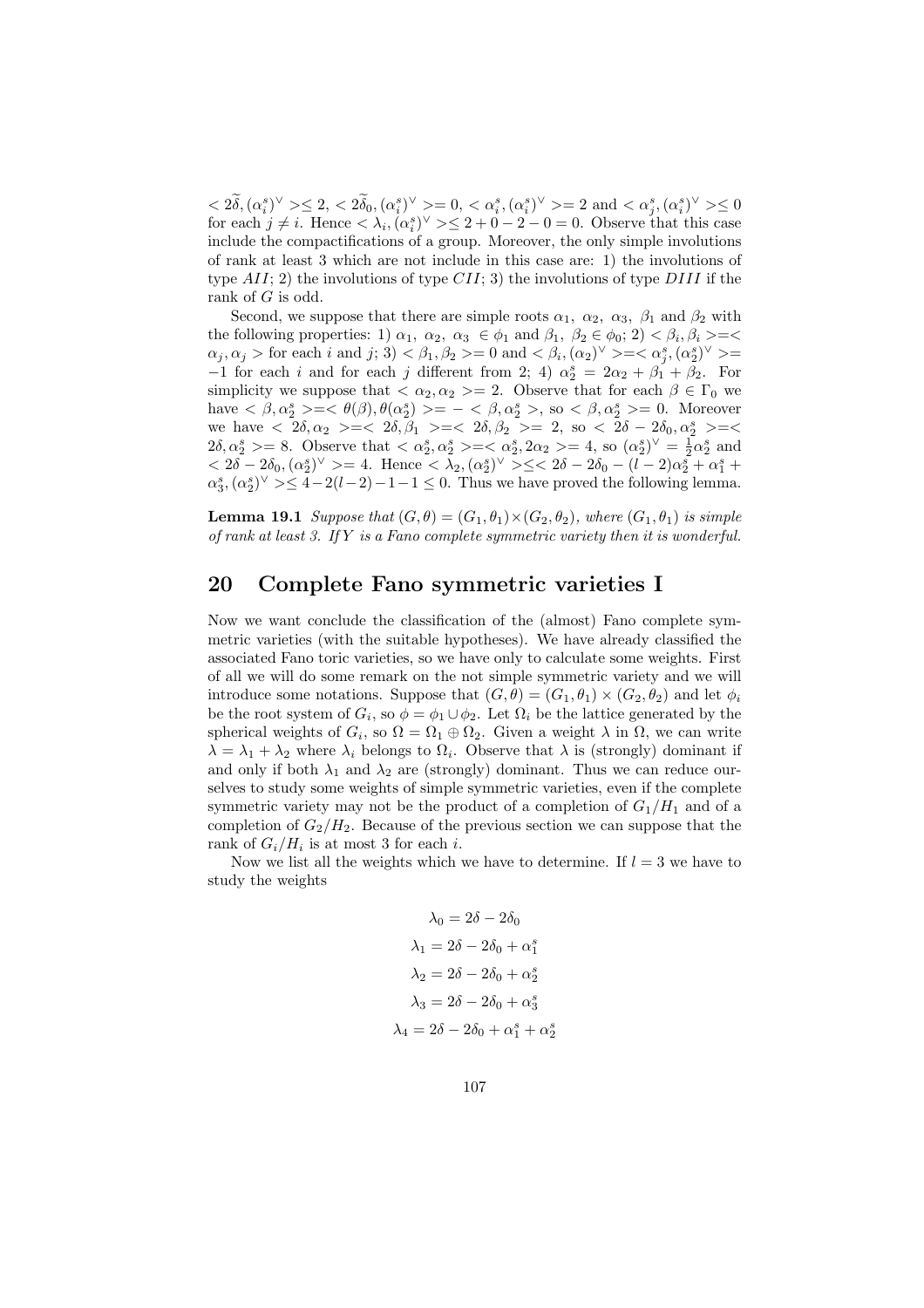$$
\lambda_5 = 2\delta - 2\delta_0 + \alpha_1^s + \alpha_3^s
$$

$$
\lambda_6 = 2\delta - 2\delta_0 + \alpha_2^s + \alpha_3^s
$$

$$
\lambda_7 = 2\delta - 2\delta_0 - \alpha_1^s + \alpha_2^s + \alpha_3^s
$$

$$
\lambda_8 = 2\delta - 2\delta_0 + \alpha_1^s - \alpha_2^s + \alpha_3^s
$$

$$
\lambda_9 = 2\delta - 2\delta_0 + \alpha_1^s + \alpha_2^s - \alpha_3^s
$$

$$
\lambda_{10} = 2\delta - 2\delta_0 - 2\alpha_1^s + \alpha_2^s + \alpha_3^s
$$

$$
\lambda_{11} = 2\delta - 2\delta_0 + \alpha_1^s - 2\alpha_2^s + \alpha_3^s
$$

and

$$
\lambda_{12}=2\delta-2\delta_0+\alpha_1^s+\alpha_2^s-2\alpha_3^s.
$$

If  $l = 2$  we have to determine the weights

$$
\mu_n = 2\delta - 2\delta_0 - (n-1)\alpha_1^s + \alpha_2^s
$$

$$
\nu_n = 2\delta - 2\delta_0 + \alpha_1^s - (n-1)\alpha_2^s
$$

$$
\eta = 2\delta - 2\delta_0
$$

for each  $n \geq 0$ . Observe that  $\mu_0 = \nu_0$ .

If  $l = 1$  we have to study the weights  $\psi_n = 2\delta - 2\delta_0 - (n-1)\alpha_1^s$  for each  $n \geq 0$ .

Suppose that  $l = 3$  and  $(G, \theta) = (G_1, \theta_1) \times (G_2, \theta_2)$  where the rank of  $(G_1, \theta_1)$ is 2 and the rank of  $(G_2, \theta_2)$  is 1. Then

$$
\lambda_0 = \eta + \psi_1
$$
  
\n
$$
\lambda_1 = \nu_1 + \psi_1
$$
  
\n
$$
\lambda_2 = \mu_1 + \psi_1
$$
  
\n
$$
\lambda_3 = \eta + \psi_0
$$
  
\n
$$
\lambda_4 = \mu_0 + \psi_1
$$
  
\n
$$
\lambda_5 = \nu_1 + \psi_0
$$
  
\n
$$
\lambda_6 = \mu_1 + \psi_0
$$
  
\n
$$
\lambda_7 = \mu_2 + \psi_0
$$
  
\n
$$
\lambda_8 = \nu_2 + \psi_0
$$
  
\n
$$
\lambda_9 = \mu_0 + \psi_2
$$
  
\n
$$
\lambda_{10} = \mu_3 + \psi_0
$$
  
\n
$$
\lambda_{11} = \nu_3 + \psi_0
$$

and

 $\lambda_{12} = \mu_0 + \psi_3.$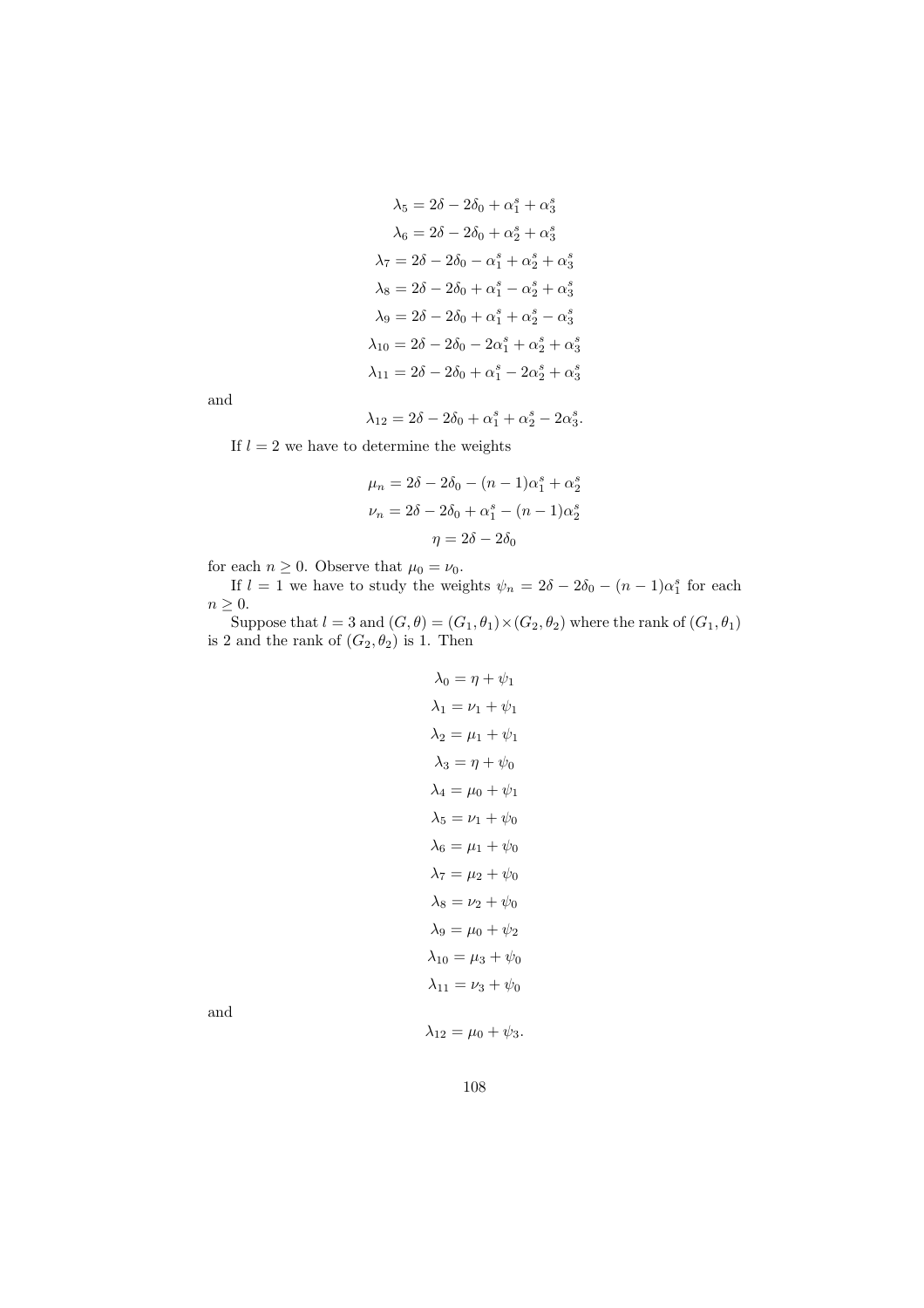Suppose that  $(G, \theta) = (G_1, \theta_1) \times (G_2, \theta_2) \times (G_3, \theta_3)$  where the rank of  $(G_i, \theta_i)$ is 1 for each *i*. Let  $\psi_n^i$  be the weights of  $G_i$  defined as before. We have

$$
\lambda_0 = \psi_1^1 + \psi_1^2 + \psi_1^3
$$
  
\n
$$
\lambda_1 = \psi_0^1 + \psi_1^2 + \psi_1^3
$$
  
\n
$$
\lambda_2 = \psi_1^1 + \psi_0^2 + \psi_1^3
$$
  
\n
$$
\lambda_3 = \psi_1^1 + \psi_1^2 + \psi_0^3
$$
  
\n
$$
\lambda_4 = \psi_0^1 + \psi_0^2 + \psi_1^3
$$
  
\n
$$
\lambda_5 = \psi_0^1 + \psi_1^2 + \psi_0^3
$$
  
\n
$$
\lambda_6 = \psi_1^1 + \psi_0^2 + \psi_0^3
$$
  
\n
$$
\lambda_7 = \psi_2^1 + \psi_0^2 + \psi_0^3
$$
  
\n
$$
\lambda_8 = \psi_0^1 + \psi_2^2 + \psi_0^3
$$
  
\n
$$
\lambda_9 = \psi_0^1 + \psi_0^2 + \psi_2^3
$$
  
\n
$$
\lambda_{10} = \psi_3^1 + \psi_0^2 + \psi_0^3
$$
  
\n
$$
\lambda_{11} = \psi_0^1 + \psi_3^2 + \psi_0^3
$$

and

$$
\lambda_{12} = \psi_0^1 + \psi_0^2 + \psi_3^3.
$$

Suppose  $l = 2$  and  $(G, \theta) = (G_1, \theta_1) \times (G_2, \theta_2)$  where the rank of  $(G_i, \theta_i)$  is 1 for each *i*. Let  $\psi_n^i$  be the weights of  $G_i$  defined as before. We have

$$
\mu_n = \psi_n^1 + \psi_0^2
$$
  

$$
\nu_n = \psi_0^1 + \psi_n^2
$$
  

$$
\eta = \psi_1^1 + \psi_1^2.
$$

Now we will write the weights of each complete symmetric variety whose associated toric variety is Fano, respectively almost Fano.

Let  $Y$  be a complete symmetric variety of rank 2 such that the fan of associated toric variety has 1-dimensional cones generated respectively by  $e_1, e_1 +$  $e_2, e_1+2e_2, \ldots, e_1+ie_2, \ldots, e_1+me_2, e_2$ . The weights associated to the anticanonical bundle of Y are  $\nu_1$  and  $\mu_m$ .

Let  $Y$  be a complete symmetric variety of rank 2 such that the fan of associated toric variety has 1-dimensional cones generated respectively by  $e_1$ ,  $me_1$  +  $e_2, (m-1)e_1 + e_2, ..., ie_1 + e_2, ..., e_1 + e_2, e_2$ . The weights associated to the anticanonical bundle of Y are  $\mu_1$  and  $\nu_m$ .

Let  $Y$  be the complete symmetric variety of rank 3 which is the the blow-up of X along  $X_{\sigma(e_1,e_2)}$ . The weights associated to the anticanonical bundle of Y are  $\lambda_5$  and  $\lambda_6$ .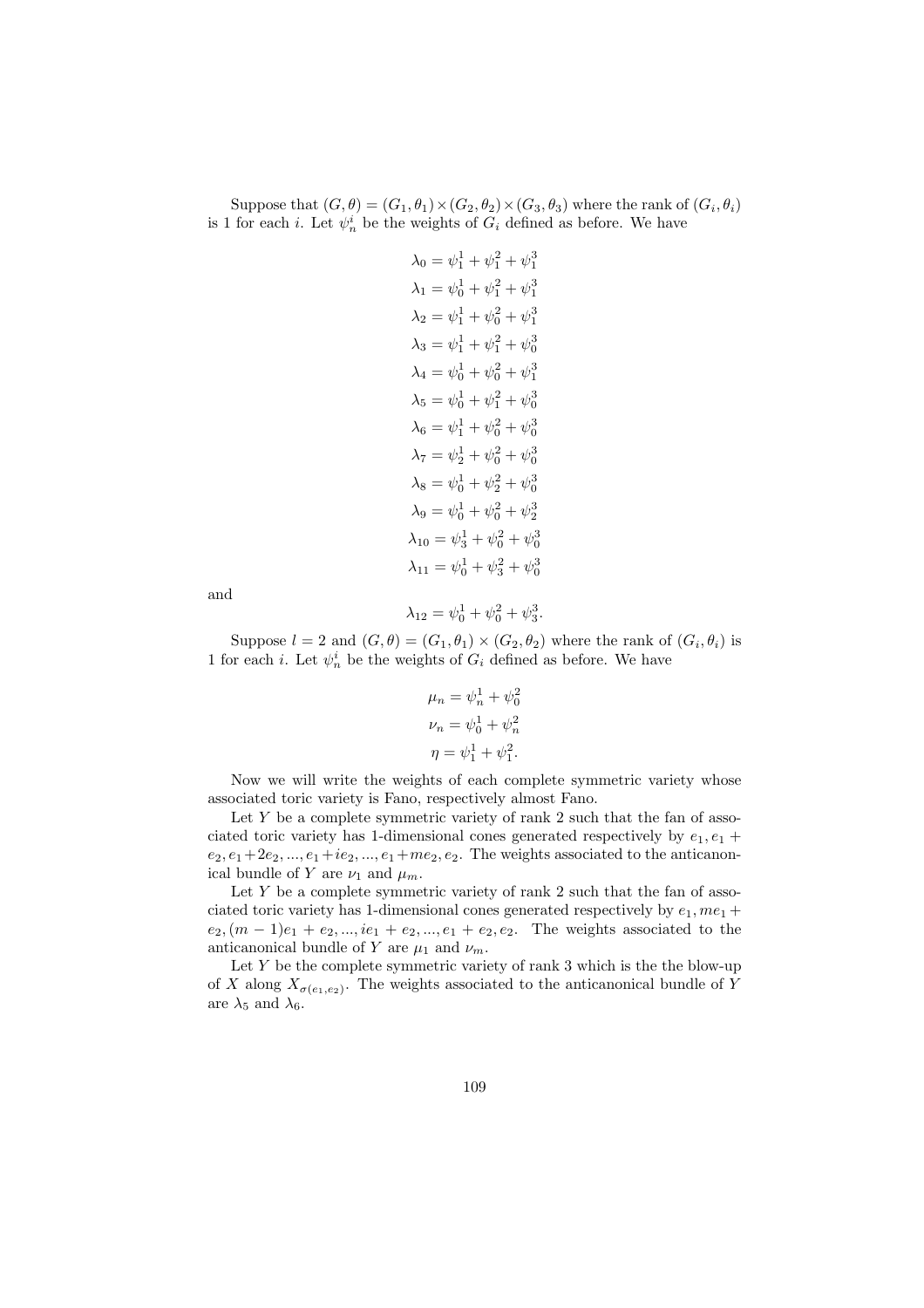Let  $Y$  be the complete symmetric variety of rank 3 which is the the blow-up of X along  $X_{\sigma(e_1,e_3)}$ . The weights associated to the anticanonical bundle of Y are  $\lambda_4$  and  $\lambda_6$ .

Let  $Y$  be the complete symmetric variety of rank 3 which is the the blow-up of X along  $X_{\sigma(e_2,e_3)}$ . The weights associated to the anticanonical bundle of Y are  $\lambda_4$  and  $\lambda_5$ .

Let  $Y$  be the complete symmetric variety of rank 3 which is the the blow-up of X along  $X_{\sigma(e_1,e_2,e_3)}$ . The weights associated to the anticanonical bundle of Y are  $\lambda_7$ ,  $\lambda_8$  and  $\lambda_9$ .

Let  $Y$  be the complete symmetric variety of rank 3 which is obtained by a blow-up of X along  $X_{\sigma(e_1,e_2,e_3)}$  followed by a blow-up along  $Y_{\sigma(e_1,e_2)}$ . The weights associated to the anticanonical bundle of Y are  $\lambda_1$ ,  $\lambda_2$ ,  $\lambda_7$  and  $\lambda_8$ .

Let  $Y$  be the complete symmetric variety of rank 3 which is obtained by a blow-up of X along  $X_{\sigma(e_1,e_2,e_3)}$  followed by a blow-up along  $Y_{\sigma(e_1,e_3)}$ . The weights associated to the anticanonical bundle of Y are  $\lambda_1$ ,  $\lambda_3$ ,  $\lambda_7$  and  $\lambda_9$ .

Let  $Y$  be the complete symmetric variety of rank 3 which is obtained by a blow-up of X along  $X_{\sigma(e_1,e_2,e_3)}$  followed by a blow-up along  $Y_{\sigma(e_2,e_3)}$ . The weights associated to the anticanonical bundle of Y are  $\lambda_2$ ,  $\lambda_3$ ,  $\lambda_8$  and  $\lambda_9$ .

Let  $Y$  be the complete symmetric variety of rank 3 which is obtained by a blow-up of X along  $X_{\sigma(e_1,e_2,e_3)}$  followed by a blow-up along  $Y_{\sigma(e_1,e_1+e_2+e_3)}$ . The weights associated to the anticanonical bundle of Y are  $\lambda_2$ ,  $\lambda_3$ ,  $\lambda_7$ ,  $\lambda_{11}$  and  $\lambda_{12}$ .

Let  $Y$  be the complete symmetric variety of rank 3 which is obtained by a blow-up of X along  $X_{\sigma(e_1,e_2,e_3)}$  followed by a blow-up along  $Y_{\sigma(e_2,e_1+e_2+e_3)}$ . The weights associated to the anticanonical bundle of Y are  $\lambda_1$ ,  $\lambda_3$ ,  $\lambda_8$ ,  $\lambda_{10}$  and  $\lambda_{12}$ .

Let  $Y$  be the complete symmetric variety of rank 3 which is obtained by a blow-up of X along  $X_{\sigma(e_1,e_2,e_3)}$  followed by a blow-up along  $Y_{\sigma(e_3,e_1+e_2+e_3)}$ . The weights associated to the anticanonical bundle of Y are  $\lambda_1$ ,  $\lambda_2$ ,  $\lambda_9$ ,  $\lambda_{10}$  and  $\lambda_{11}$ .

Finally let Y be a complete symmetric variety of rank  $l$  at least 3 which is the blow-up of X along  $X_{\sigma(e_1,...,e_l)}$ . Let  $(G', \theta')$  be a simple factor of  $(G, \theta)$ . By the lemma 19.1 we can suppose that the rank l' of  $(G', \theta')$  is at most 2. If  $l' = 2$ we are interested to the weights  $\mu_0$ ,  $\mu_{l-1}$ ,  $\nu_{l-1}$ . If  $l' = 1$  we are interested to the weights  $\psi_0$  and  $\psi_{l-1}$ .

Observe that it is not necessary to determine  $\lambda_0$ , but its knowledge is useful to determine the other weights.

To calculate these weights is useful to use another notation for the roots in φ. We define  $\{\beta_1, ..., \beta_r\}$  as a reordering of the basis  $\{\alpha_1, ..., \alpha_r\}$  of φ with the same notation of [Hu]. Let  $\omega_i'$  be the fundamental weight dual to  $\beta_i^{\vee}$  and let same notation of [Hu]. Let  $\omega_i$  be the fundamental weight dual to  $\rho_i$  and let  $\overline{\omega}_i = \omega'_i - \theta(\omega'_i)$ . Remember that  $\delta = \sum_{i=1}^m \omega'_i$ . To calculate  $\delta_0$ , it is useful to  $\omega_i = \omega_i - \theta(\omega_i)$ . Remember that  $\theta = \sum_{i=1}^{\infty} \omega_i$ . To calculate  $\theta_0$ , it is useful to write  $\sum \omega_i'$  as a linear combination of roots  $\{\beta_1, ..., \beta_r\}$  for each root system of a classic Lie algebra. We have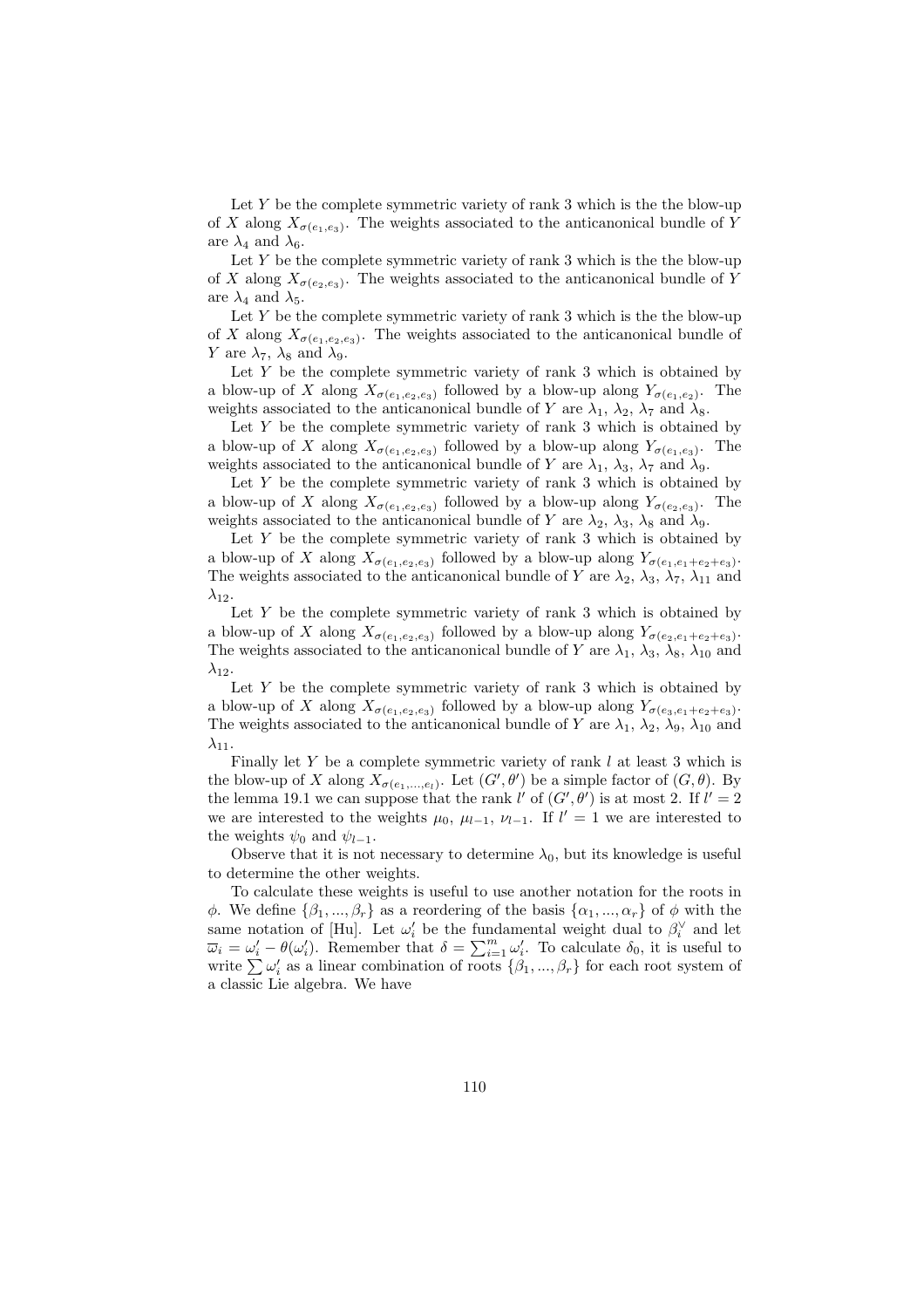$$
2\delta = \sum_{i=1}^{m} i(m+1-i)\alpha_i
$$
 if the type of  $\phi$  is  $A_m$ ,  

$$
2\delta = \sum_{i=1}^{m} i(2m-i)\alpha_i
$$
 if the type of  $\phi$  is  $B_m$ ,

$$
2\delta = \sum_{i=1}^{m-1} i(2m+1-i)\alpha_i + \frac{m(m+1)}{2}\alpha_m
$$
 if the type of  $\phi$  is  $C_m$ ,

and

$$
2\delta = \sum_{i=1}^{m-2} i(2m - 1 - i)\alpha_i + \frac{m(m-1)}{2}(\alpha_{m-1} + \alpha_m)
$$

if the type of  $\phi$  is  $D_m$ .

Now we want to write the simple restricted roots and the previous weights respect to the  $\overline{\omega}_i$ . In the first column we indicate the type of the involution while, if the homogeneous symmetric variety is a group, we write the type of its root system. In the second one we will write the rank m of G. In the third column we write the  $\alpha_i^s$  as a linear combination of the  $\{\beta_1^s, ..., \beta_r^s\}$  and as a linear combination of the  $\{\overline{\omega}_1, ..., \overline{\omega}_r\}$ . In the forth one we write the weights that we have defined in the begin of this section. Afterwards we will write a table in which we indicated what weights are dominant, respectively regular. First we consider the case in which  $l = 1$ .

| $A_1$      | $\overline{2}$ | $\alpha_1^s = \beta_1^s = 2\overline{\omega}_1$ | $\psi_n = (4 - 2n)\overline{\omega}_1$      |
|------------|----------------|-------------------------------------------------|---------------------------------------------|
| AI         | $\mathbf{1}$   | $\alpha_1^s = \beta_1^s = 4\overline{\omega}_1$ | $\psi_n = (6 - 4n)\overline{\omega}_1$      |
| AH         | $3 -$          | $\alpha_1^s = \beta_2^s = 2\overline{\omega}_2$ | $\psi_n = (6 - 2n)\overline{\omega}_2$      |
| AIV        | m              | $\alpha_1^s = \beta_1^s = \overline{\omega}_1$  | $\psi_n = (m+1-n)\overline{\omega}_1$       |
| BH         | m              | $\alpha_1^s = \beta_1^s = 2\overline{\omega}_1$ | $\psi_n = (2m - 2n + 1)\overline{\omega}_1$ |
| CII        | m              | $\alpha_1^s = \beta_2^s = \overline{\omega}_2$  | $\psi_n = (2m - n)\overline{\omega}_2$      |
| DH         | m              | $\alpha_1^s = \beta_1^s = 2\overline{\omega}_1$ | $\psi_n = (2m - 2n)\overline{\omega}_1$     |
| <i>FII</i> | 4              | $\alpha_1^s = \beta_4^s = \overline{\omega}_4$  | $\psi_n = (12 - n)\overline{\omega}_1$      |

| A <sub>1</sub> | $\mathcal{D}$    | $\psi_n$ if $n \leq 2$   | $\psi_n$ if $n \leq 1$    |
|----------------|------------------|--------------------------|---------------------------|
| AI             | $\overline{1}$   | $\psi_n$ if $n \leq 1$   | $\psi_n$ if $n \leq 1$    |
| AII            | 3                | $\psi_n$ if $n \leq 3$   | $\psi_n$ if $n \leq 2$    |
| AIV            | m                | $\psi_n$ if $n \leq m+1$ | $\psi_n$ if $n \leq m$    |
| BH             | $\boldsymbol{m}$ | $\psi_n$ if $n \leq m$   | $\psi_n$ if $n \leq m$    |
| CII            | m                | $\psi_n$ if $n \leq 2m$  | $\psi_n$ if $n \leq 2m-1$ |
| DH             | $\boldsymbol{m}$ | $\psi_n$ if $n \leq m$   | $\psi_n$ if $n \leq m-1$  |
| F I I          | 4                | $\psi_n$ if $n \leq 12$  | $\psi_n$ if $n \leq 11$   |

Observe that  $\psi_0$  and  $\psi_1$  are always regular. We now consider the case in which  $l = 2$ .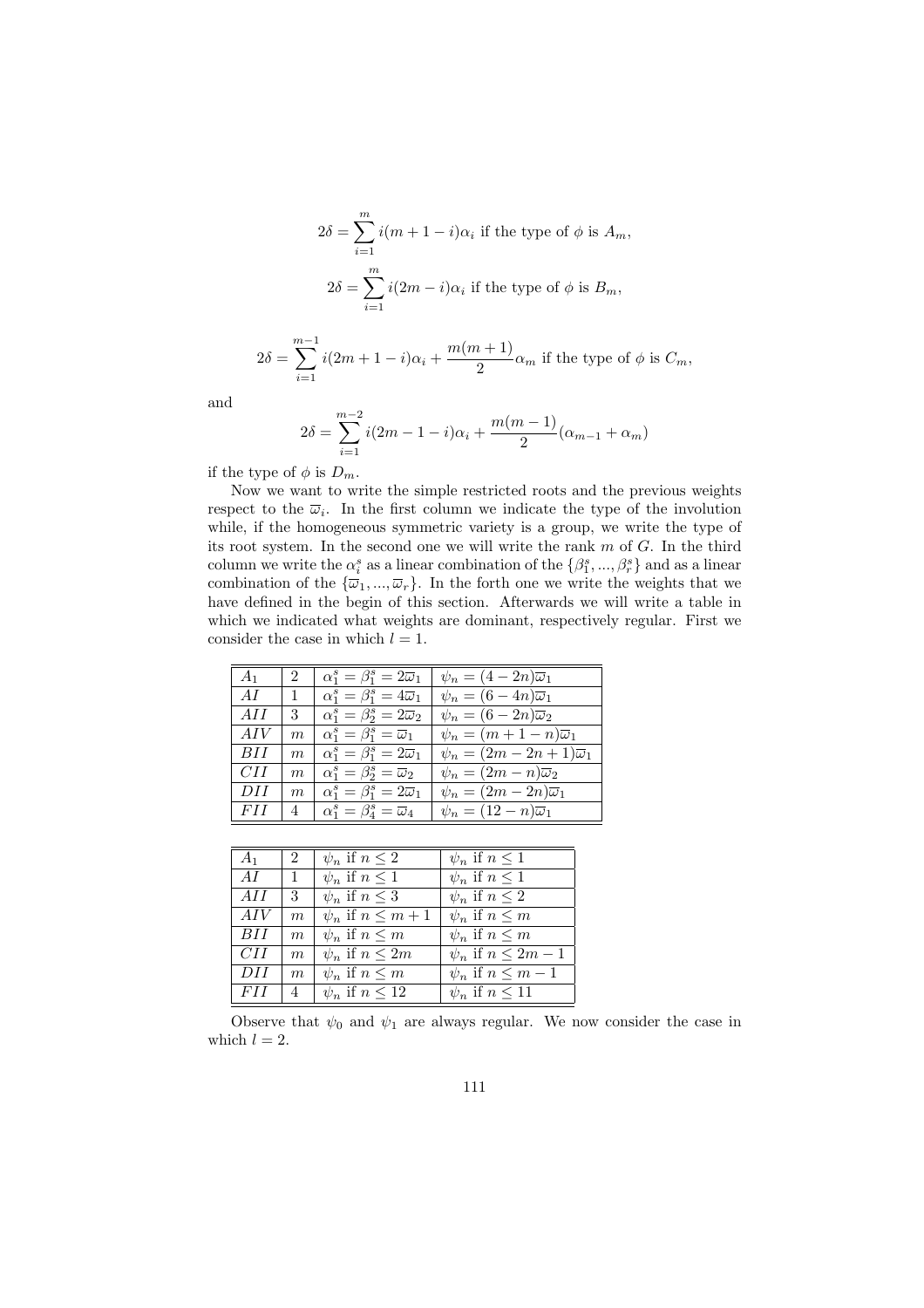| $A_2$                          | $\overline{4}$        | $\alpha_1^s = \beta_1^s = 2\overline{\omega}_1 - \overline{\omega}_2$                        | $\eta = 2\overline{\omega}_1 + 2\overline{\omega}_2$                     |
|--------------------------------|-----------------------|----------------------------------------------------------------------------------------------|--------------------------------------------------------------------------|
|                                |                       | $\alpha_2^s = \beta_2^s = -\overline{\omega}_1 + 2\overline{\omega}_2$                       | $\mu_n = (3 - 2n)\overline{\omega}_1 + (3 + n)\overline{\omega}_2$       |
|                                |                       |                                                                                              | $\nu_n = (3+n)\overline{\omega}_1 + (3-2n)\overline{\omega}_2$           |
| B <sub>2</sub>                 | 4                     | $\overline{\alpha_1^s} = \overline{\beta_1^s} = 2\overline{\omega}_1 - 2\overline{\omega}_2$ | $\eta = 2\overline{\omega}_1 + 2\overline{\omega}_2$                     |
|                                |                       | $\alpha_2^s = \beta_2^s = -\overline{\omega}_1 + 2\overline{\omega}_2$                       | $\mu_n = (3 - 2n)\overline{\omega}_1 + (2 + 2n)\overline{\omega}_2$      |
|                                |                       |                                                                                              | $\nu_n = (3+n)\overline{\omega}_1 + (2-2n)\overline{\omega}_2$           |
| $G_2$                          | $\overline{4}$        | $\alpha_1^s = \beta_1^s = 2\overline{\omega}_1 - \overline{\omega}_2$                        | $\eta=2\overline{\omega}_1+2\overline{\omega}_2$                         |
|                                |                       | $\alpha_2^s = \beta_2^s = -3\overline{\omega}_1 + 2\overline{\omega}_2$                      | $\mu_n = (1 - 2n)\overline{\omega}_1 + (3 + n)\overline{\omega}_2$       |
|                                |                       |                                                                                              | $\nu_n = (1+3n)\overline{\omega}_1 + (3-2n)\overline{\omega}_2$          |
| AI                             | $\overline{2}$        | $\alpha_1^s = \beta_1^s = 4\overline{\omega}_1 - 2\overline{\omega}_2$                       | $\eta = 2\overline{\omega}_1 + 2\overline{\omega}_2$                     |
|                                |                       | $\alpha_2^s = \beta_2^s = -2\overline{\omega}_1 + 4\overline{\omega}_2$                      | $\mu_n = (4 - 4n)\overline{\omega}_1 + (4 + 2n)\overline{\omega}_2$      |
|                                |                       |                                                                                              | $\nu_n = (4+2n)\overline{\omega}_1 + (4-4n)\overline{\omega}_2$          |
| $\overline{AII}$               | $\overline{5}$        | $\alpha_1^s = \beta_2^s = 2\overline{\omega}_2 - \overline{\omega}_4$                        | $\eta = 4\overline{\omega}_2 + 4\overline{\omega}_4$                     |
|                                |                       | $\alpha_2^s = \beta_4^s = -\overline{\omega}_2 + 2\overline{\omega}_4$                       | $\mu_n = (5 - 2n)\overline{\omega}_2 + (5 + n)\overline{\omega}_4$       |
|                                |                       |                                                                                              | $\nu_n = (5+n)\overline{\omega}_2 + (5-2n)\overline{\omega}_4$           |
| $\overline{A} \overline{I} II$ | $\overline{m} \geq 4$ | $\alpha_1^s = \beta_1^s = 2\overline{\omega}_1 - \overline{\omega}_2$                        | $\eta = 2\overline{\omega}_1 + (m-2)\overline{\omega}_2$                 |
|                                |                       | $\alpha_2^s = \beta_2^s = -\overline{\omega}_1 + \overline{\omega}_2$                        | $\mu_n = (3 - 2n)\overline{\omega}_1 + (m - 2 + n)\overline{\omega}_2$   |
|                                |                       |                                                                                              | $\nu_n = (3+n)\overline{\omega}_1 + (m-2-n)\overline{\omega}_2$          |
| $\overline{AIII}$              | $\overline{3}$        | $\overline{\alpha_1^s} = \overline{\beta_1^s} = 2\overline{\omega}_1 - 2\overline{\omega}_2$ | $\eta = 2\overline{\omega}_1 + 2\overline{\omega}_2$                     |
|                                |                       | $\alpha_2^s = \beta_2^s = -2\overline{\omega}_1 + 4\overline{\omega}_2$                      | $\mu_n = (2 - 2n)\overline{\omega}_1 + (4 + 2n)\overline{\omega}_2$      |
|                                |                       |                                                                                              | $\nu_n = (2+2n)\overline{\omega}_1 + (4-4n)\overline{\omega}_2$          |
| $\overline{BI}$                | $m \geq 3$            | $\alpha_1^s = \beta_1^s = 4\overline{\omega}_1 - 2\overline{\omega}_2$                       | $\eta = 2\overline{\omega}_1 + (2m+1)\overline{\omega}_2$                |
|                                |                       | $\alpha_2^s = \beta_2^s = -2\overline{\omega}_1 + 2\overline{\omega}_2$                      | $\mu_n = (4 - 4n)\overline{\omega}_1 + (2m + 2n + 1)\overline{\omega}_2$ |
|                                |                       |                                                                                              | $\nu_n = (4+2n)\overline{\omega}_1 + (2m-2n+1)\overline{\omega}_2$       |
| $\overline{BI}$                | $\overline{2}$        | $\alpha_1^s = \beta_1^s = 4\overline{\omega}_1 - 4\overline{\omega}_2$                       | $\eta = 2\overline{\omega}_1 + 2\overline{\omega}_2$                     |
|                                |                       | $\alpha_2^s = \beta_2^s = -2\overline{\omega}_1 + 4\overline{\omega}_2$                      | $\mu_n = (4 - 4n)\overline{\omega}_1 + (2 + 4n)\overline{\omega}_2$      |
|                                |                       |                                                                                              | $\nu_n = (4+2n)\overline{\omega}_1 + (2-4n)\overline{\omega}_2$          |
| $\overline{CII}$               | $m \geq 5$            | $\alpha_1^s = \beta_2^s = 2\overline{\omega}_2 - \overline{\omega}_4$                        | $\eta = 4\overline{\omega}_2 + (2m - 5)\overline{\omega}_4$              |
|                                |                       | $\alpha_2^s = \beta_4^s = -\overline{\omega}_2 + \overline{\omega}_4$                        | $\mu_n = (5 - 2n)\overline{\omega}_2 + (2m + n - 5)\overline{\omega}_4$  |
|                                |                       |                                                                                              | $\nu_n = (5+n)\overline{\omega}_2 + (2m-n-5)\overline{\omega}_4$         |
| $\overline{CII}$               | 4                     | $\alpha_1^s = \beta_2^s = 2\overline{\omega}_2 - \overline{\omega}_4$                        | $\eta = 4\overline{\omega}_2 + 3\overline{\omega}_4$                     |
|                                |                       | $\alpha_2^s = \beta_4^s = -2\overline{\omega}_2 + 2\overline{\omega}_4$                      | $\mu_n = (4 - 2n)\overline{\omega}_2 + (4 + n)\overline{\omega}_4$       |
|                                |                       |                                                                                              | $\nu_n = (4+2n)\overline{\omega}_2 + (4-2n)\overline{\omega}_4$          |
| $\overline{DI}$                | $_{m}$                | $\alpha_1^s = \beta_1^s = 4\overline{\omega}_1 - 2\overline{\omega}_2$                       | $\eta = 2\overline{\omega}_1 + (2m - 4)\overline{\omega}_2$              |
|                                |                       | $\alpha_2^s = \beta_2^s = -2\overline{\omega}_1 + 2\overline{\omega}_2$                      | $\mu_n = (4 - 4n)\overline{\omega}_1 + (2m + 2n - 4)\overline{\omega}_2$ |
|                                |                       |                                                                                              | $\nu_n = (4+2n)\overline{\omega}_1 + (2m-2n-4)\overline{\omega}_2$       |
| DIII                           | $\overline{4}$        | $\alpha_1^s = \overline{\beta_2^s} = 2\overline{\omega}_2 - 2\overline{\omega}_4$            | $\eta = 4\overline{\omega}_2 + 2\overline{\omega}_4$                     |
|                                |                       | $\alpha_2^s = \beta_4^s = -2\overline{\omega}_2 + 4\overline{\omega}_4$                      | $\mu_n = (4 - 2n)\overline{\omega}_2 + (4 + 2n)\overline{\omega}_4$      |
|                                |                       |                                                                                              | $\nu_n = (4+2n)\overline{\omega}_2 + (4-4n)\overline{\omega}_4$          |
| DIII                           | 5                     | $\alpha_1^s = \beta_1^s = 2\overline{\omega}_1 - \overline{\omega}_4$                        | $\eta = 4\overline{\omega}_1 + 3\overline{\omega}_4$                     |
|                                |                       | $\alpha_2^s = \beta_4^s = -\overline{\omega}_1 + \overline{\omega}_4$                        | $\mu_n = (5 - 2n)\overline{\omega}_1 + (3 + n)\overline{\omega}_4$       |
|                                |                       |                                                                                              | $\nu_n = (5+n)\overline{\omega}_1 + (3-n)\overline{\omega}_4$            |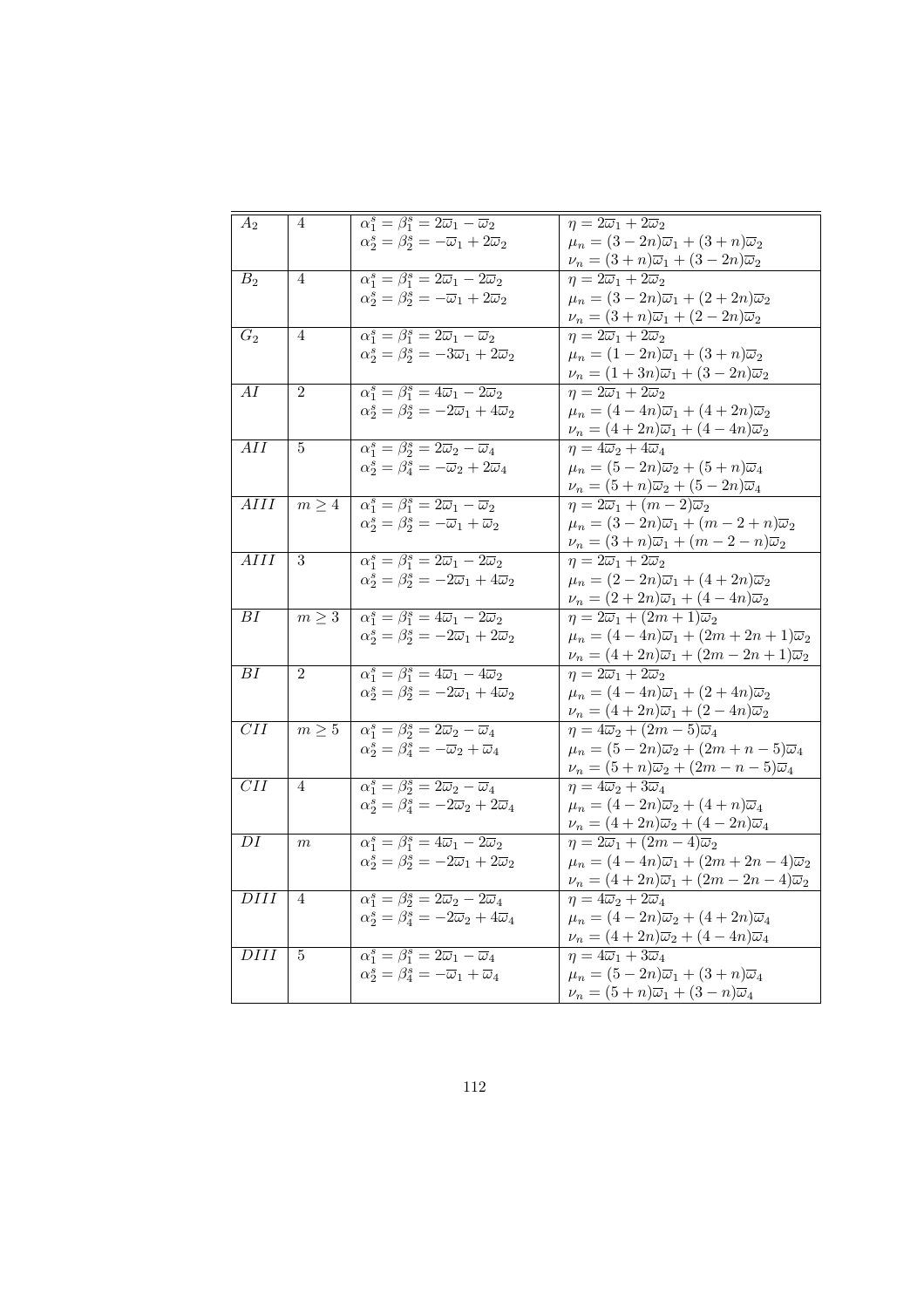| EIII | - 6 | $\alpha_1^s = \beta_2^s = 2\overline{\omega}_2 - \overline{\omega}_1$   | $\eta = 6\overline{\omega}_2 + 5\overline{\omega}_1$           |
|------|-----|-------------------------------------------------------------------------|----------------------------------------------------------------|
|      |     | $\alpha_2^s = \beta_1^s = -\overline{\omega}_2 + \overline{\omega}_1$   | $\mu_n = (7-2n)\overline{\omega}_2 + (5+n)\overline{\omega}_1$ |
|      |     |                                                                         | $\nu_n = (7+n)\overline{\omega}_2 + (5-n)\overline{\omega}_1$  |
| EIV  | 6   | $\alpha_1^s = \beta_1^s = 2\overline{\omega}_1 - \overline{\omega}_6$   | $\eta = 8\overline{\omega}_1 + 8\overline{\omega}_6$           |
|      |     | $\alpha_2^s = \beta_6^s = -\overline{\omega}_1 + 2\overline{\omega}_6$  | $\mu_n = (9-2n)\overline{\omega}_1 + (9+n)\overline{\omega}_6$ |
|      |     |                                                                         | $\nu_n = (9+n)\overline{\omega}_1 + (9-2n)\overline{\omega}_6$ |
| G    | 2   | $\alpha_1^s = \beta_1^s = 4\overline{\omega}_1 - 2\overline{\omega}_2$  | $\eta = 2\overline{\omega}_1 + 2\overline{\omega}_2$           |
|      |     | $\alpha_2^s = \beta_2^s = -6\overline{\omega}_1 + 4\overline{\omega}_2$ | $\mu_n = -4n\overline{\omega}_1 + (4+2n)\overline{\omega}_2$   |
|      |     |                                                                         | $\nu_n = 6n\overline{\omega}_1 + (4-4n)\overline{\omega}_2$    |
|      |     |                                                                         |                                                                |

| $A_2$          | 4              | $\mu_n$ if $n \leq 1$    | $\mu_n$ if $n \leq 1$    |
|----------------|----------------|--------------------------|--------------------------|
|                |                | $\nu_n$ if $n \leq 1$    | $\nu_n$ if $n \leq 1$    |
|                |                | η                        | η                        |
| B <sub>2</sub> | 4              | $\mu_n$ if $n \leq 1$    | $\mu_n$ if $n \leq 1$    |
|                |                | $\nu_n$ if $n \leq 1$    | $\nu_0$                  |
|                |                | $\eta$                   | $\eta$                   |
| $G_2$          | 4              | $\mu_0$                  | $\mu_0$                  |
|                |                | $\nu_n$ if $n \leq 1$    | $\nu_n$ if $n \leq 1$    |
|                |                | $\eta$                   | $\eta$                   |
| AI             | $\overline{2}$ | $\mu_n$ if $n \leq 1$    | $\mu_0$                  |
|                |                | $\nu_n$ if $n \leq 1$    | $\nu_0$                  |
|                |                | η                        | $\eta$                   |
| AH             | 5              | $\mu_n$ if $n \leq 2$    | $\mu_n$ if $n \leq 2$    |
|                |                | $\nu_n$ if $n \leq 2$    | $\nu_n$ if $n \leq 2$    |
|                |                | $\eta$                   | $\eta$                   |
| AIII           | $m \geq 4$     | $\mu_n$ if $n \leq 1$    | $\mu_n$ if $n \leq 1$    |
|                |                | $\nu_n$ if $n \leq m-2$  | $\nu_n$ if $n \leq m-3$  |
|                |                | η                        | $\eta$                   |
| AIII           | 3              | $\mu_n$ if $n \leq 1$    | $\mu_0$                  |
|                |                | $\nu_n$ if $n \leq 1$    | $\nu_0$                  |
|                |                | η                        | $\eta$                   |
| BI             | $m \geq 3$     | $\mu_n$ if $n \leq 1$    | $\mu_0$                  |
|                |                | $\nu_n$ if $n \leq m$    | $\nu_n$ if $n \leq m$    |
|                |                | $\eta$                   | $\eta$                   |
| ΒI             | $\overline{2}$ | $\mu_n$ if $n \leq 1$    | $\mu_0$                  |
|                |                | $\nu_0$                  | $\nu_0$                  |
|                |                | η                        | $\eta$                   |
| CII            | $m \geq 5$     | $\mu_n$ if $n \leq 2$    | $\mu_n$ if $n \leq 2$    |
|                |                | $\nu_n$ if $n \leq 2m-5$ | $\nu_n$ if $n \leq 2m-6$ |
|                |                | η                        | $\eta$                   |
|                |                |                          |                          |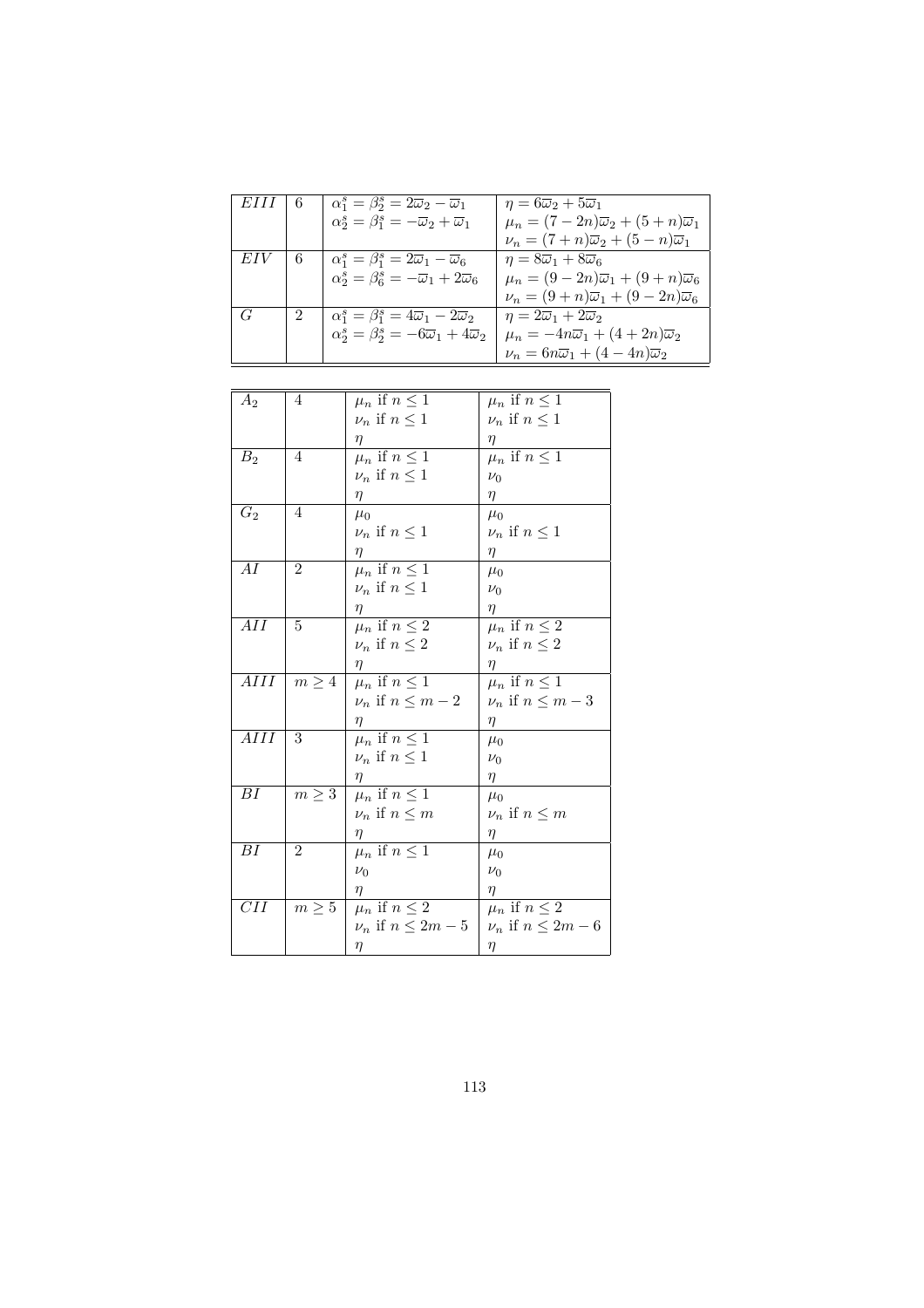| CН  | 4 | $\mu_n$ if $n \leq 2$   | $\mu_n$ if $n \leq 1$   |
|-----|---|-------------------------|-------------------------|
|     |   | $\nu_n$ if $n \leq 2$   | $\nu_n$ if $n \leq 1$   |
|     |   | $\eta$                  | $\eta$                  |
| DI  | m | $\mu_n$ if $n \leq 1$   | $\mu_0$                 |
|     |   | $\nu_n$ if $n \leq m-2$ | $\nu_n$ if $n \leq m-3$ |
|     |   | $\eta$                  | $\eta$                  |
| DHI | 4 | $\mu_n$ if $n \leq 2$   | $\mu_n$ if $n \leq 1$   |
|     |   | $\nu_n$ if $n \leq 1$   | $\nu_0$                 |
|     |   | $\eta$                  | $\eta$                  |
| DHI | 5 | $\mu_n$ if $n \leq 2$   | $\mu_n$ if $n \leq 2$   |
|     |   | $\nu_n$ if $n \leq 3$   | $\nu_n$ if $n \leq 2$   |
|     |   | $\eta$                  | η                       |
| EHI | 6 | $\mu_n$ if $n \leq 3$   | $\mu_n$ if $n \leq 3$   |
|     |   | $\nu_n$ if $n \leq 5$   | $\nu_n$ if $n \leq 4$   |
|     |   | $\eta$                  | $\eta$                  |
| EIV | 6 | $\mu_n$ if $n \leq 4$   | $\mu_n$ if $n \leq 4$   |
|     |   | $\nu_n$ if $n \leq 4$   | $\nu_n$ if $n \leq 4$   |
|     |   | $\eta$                  | η                       |
| G   | 2 | $\mu_0$                 |                         |
|     |   | $\nu_n$ if $n \leq 1$   |                         |
|     |   | η                       | $\eta$                  |

Finally we can consider the case of rank  $l = 3$ .

| $A_3$ | 6. | $\alpha_1^s = \beta_1^s = 2\overline{\omega}_1 - \overline{\omega}_2$                        | $\lambda_0 = 2\overline{\omega}_1 + 2\overline{\omega}_2 + 2\overline{\omega}_3$     |
|-------|----|----------------------------------------------------------------------------------------------|--------------------------------------------------------------------------------------|
|       |    | $\alpha_2^s = \beta_2^s = -\overline{\omega}_1 + 2\overline{\omega}_2 - \overline{\omega}_3$ | $\lambda_1 = 4\overline{\omega}_1 + \overline{\omega}_2 + 2\overline{\omega}_3$      |
|       |    | $\alpha_3^s = \beta_3^s = -\overline{\omega}_2 + 2\overline{\omega}_3$                       | $\lambda_2 = \overline{\omega}_1 + 4\overline{\omega}_2 + \overline{\omega}_3$       |
|       |    |                                                                                              | $\lambda_3 = 2\overline{\omega}_1 + \overline{\omega}_2 + 4\overline{\omega}_3$      |
|       |    |                                                                                              | $\lambda_4 = 3\overline{\omega}_1 + 3\overline{\omega}_2 + \overline{\omega}_3$      |
|       |    |                                                                                              | $\lambda_5 = 4\overline{\omega}_1 + 4\overline{\omega}_3$                            |
|       |    |                                                                                              | $\lambda_6 = \overline{\omega}_1 + 3\overline{\omega}_2 + 3\overline{\omega}_3$      |
|       |    |                                                                                              | $\lambda_7 = -\overline{\omega}_1 + 4\overline{\omega}_2 + 3\overline{\omega}_3$     |
|       |    |                                                                                              | $\lambda_8 = 5\overline{\omega}_1 - 2\overline{\omega}_2 + 5\overline{\omega}_3$     |
|       |    |                                                                                              | $\lambda_9 = 3\overline{\omega}_1 + 4\overline{\omega}_2 - \overline{\omega}_3$      |
|       |    |                                                                                              | $\lambda_{10} = -3\overline{\omega}_1 + 5\overline{\omega}_2 + 3\overline{\omega}_3$ |
|       |    |                                                                                              | $\lambda_{11} = 6\overline{\omega}_1 - 4\overline{\omega}_2 + 6\overline{\omega}_3$  |
|       |    |                                                                                              | $\lambda_{12}=3\overline{\omega}_1+5\overline{\omega}_2-3\overline{\omega}_3$        |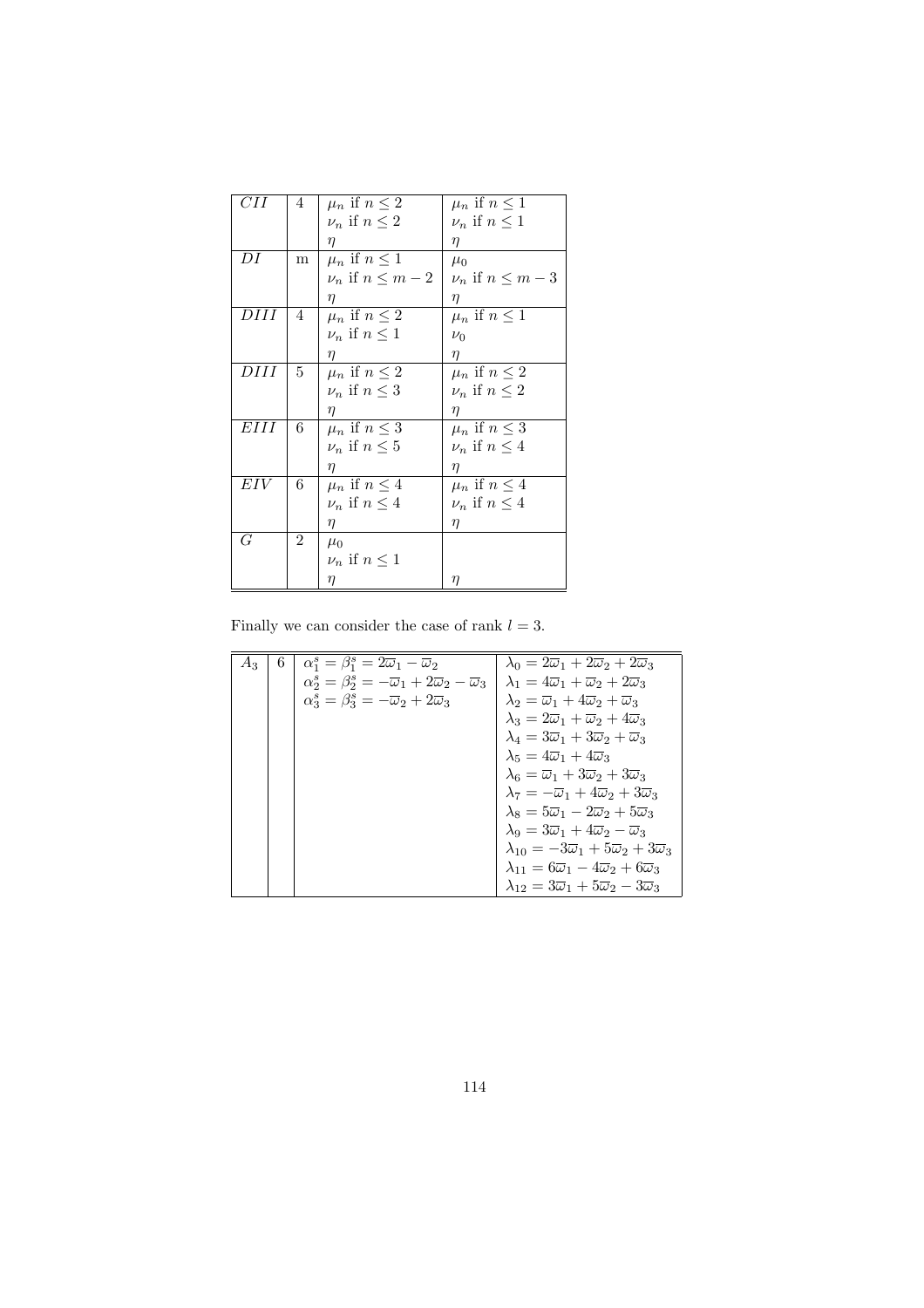| $B_3$            | 6 | $\alpha_1^s = \beta_1^s = 2\overline{\omega}_1 - \overline{\omega}_2$                          | $\lambda_0 = 2\overline{\omega}_1 + 2\overline{\omega}_2 + 2\overline{\omega}_3$       |
|------------------|---|------------------------------------------------------------------------------------------------|----------------------------------------------------------------------------------------|
|                  |   | $\alpha_2^s = \beta_2^s = -\overline{\omega}_1 + 2\overline{\omega}_2 - 2\overline{\omega}_3$  | $\lambda_1 = 4\overline{\omega}_1 + \overline{\omega}_2 + 2\overline{\omega}_3$        |
|                  |   | $\alpha_3^s = \beta_3^s = -\overline{\omega}_2 + 2\overline{\omega}_3$                         | $\lambda_2 = \overline{\omega}_1 + 4\overline{\omega}_2$                               |
|                  |   |                                                                                                | $\lambda_3 = 2\overline{\omega}_1 + \overline{\omega}_2 + 4\overline{\omega}_3$        |
|                  |   |                                                                                                | $\lambda_4 = 3\overline{\omega}_1 + 3\overline{\omega}_2$                              |
|                  |   |                                                                                                | $\lambda_5 = 4\overline{\omega}_1 + 4\overline{\omega}_3$                              |
|                  |   |                                                                                                | $\lambda_6 = \overline{\omega}_1 + 3\overline{\omega}_2 + 2\overline{\omega}_3$        |
|                  |   |                                                                                                | $\lambda_7 = -\overline{\omega}_1 + 4\overline{\omega}_2 + 2\overline{\omega}_3$       |
|                  |   |                                                                                                | $\lambda_8 = 5\overline{\omega}_1 - 2\overline{\omega}_2 + 6\overline{\omega}_3$       |
|                  |   |                                                                                                | $\lambda_9 = 3\overline{\omega}_1 + 4\overline{\omega}_2 - 2\overline{\omega}_3$       |
|                  |   |                                                                                                | $\lambda_{10} = -3\overline{\omega}_1 + 5\overline{\omega}_2 + 2\overline{\omega}_3$   |
|                  |   |                                                                                                | $\lambda_{11} = 6\overline{\omega}_1 - 4\overline{\omega}_2 + 8\overline{\omega}_3$    |
|                  |   |                                                                                                | $\lambda_{12}=3\overline{\omega}_1+5\overline{\omega}_2-4\overline{\omega}_3$          |
| $\overline{C_3}$ | 6 | $\alpha_1^s = \beta_1^s = 2\overline{\omega}_1 - \overline{\omega}_2$                          | $\lambda_0 = 2\overline{\omega}_1 + 2\overline{\omega}_2 + 2\overline{\omega}_3$       |
|                  |   | $\alpha_2^s = \beta_2^s = -\overline{\omega}_1 + 2\overline{\omega}_2 - \overline{\omega}_3$   | $\lambda_1 = 4\overline{\omega}_1 + \overline{\omega}_2 + 2\overline{\omega}_3$        |
|                  |   | $\alpha_3^s = \beta_3^s = -2\overline{\omega}_2 + 2\overline{\omega}_3$                        | $\lambda_2 = \overline{\omega}_1 + 4\overline{\omega}_2 + \overline{\omega}_3$         |
|                  |   |                                                                                                | $\lambda_3 = 2\overline{\omega}_1 + 4\overline{\omega}_3$                              |
|                  |   |                                                                                                | $\lambda_4 = 3\overline{\omega}_1 + 3\overline{\omega}_2 + \overline{\omega}_3$        |
|                  |   |                                                                                                | $\lambda_5 = 4\overline{\omega}_1 - \overline{\omega}_2 + 4\overline{\omega}_3$        |
|                  |   |                                                                                                | $\lambda_6 = \overline{\omega}_1 + 2\overline{\omega}_2 + 3\overline{\omega}_3$        |
|                  |   |                                                                                                | $\lambda_7 = -\overline{\omega}_1 + 3\overline{\omega}_2 + 3\overline{\omega}_3$       |
|                  |   |                                                                                                | $\lambda_8 = 5\overline{\omega}_1 - 3\overline{\omega}_2 + 5\overline{\omega}_3$       |
|                  |   |                                                                                                | $\lambda_9 = 3\overline{\omega}_1 + 5\overline{\omega}_2 - \overline{\omega}_3$        |
|                  |   |                                                                                                | $\lambda_{10} = -3\overline{\omega}_1 + 4\overline{\omega}_2 + 3\overline{\omega}_3$   |
|                  |   |                                                                                                | $\lambda_{11} = 6\overline{\omega}_1 - 5\overline{\omega}_2 + 6\overline{\omega}_3$    |
|                  |   |                                                                                                | $\lambda_{12}=3\overline{\omega}_1+7\overline{\omega}_2-3\overline{\omega}_3$          |
| AI               | 3 | $\overline{\alpha_1^s} = \overline{\beta_1^s} = 4\overline{\omega}_1 - 2\overline{\omega}_2$   | $\lambda_0 = 2\overline{\omega}_1 + 2\overline{\omega}_2 + 2\overline{\omega}_3$       |
|                  |   | $\alpha_2^s = \beta_2^s = -2\overline{\omega}_1 + 4\overline{\omega}_2 - 2\overline{\omega}_3$ | $\lambda_1 = 6\overline{\omega}_1 + 2\overline{\omega}_3$                              |
|                  |   | $\alpha_3^s = \beta_3^s = -2\overline{\omega}_2 + 4\overline{\omega}_3$                        | $\lambda_2=6\overline{\omega}_2$                                                       |
|                  |   |                                                                                                | $\lambda_3 = 2\overline{\omega}_1 + 6\overline{\omega}_3$                              |
|                  |   |                                                                                                | $\lambda_4 = 4\overline{\omega}_1 + 4\overline{\omega}_2$                              |
|                  |   |                                                                                                | $\lambda_5 = 6\overline{\omega}_1 - 2\overline{\omega}_2 + 6\overline{\omega}_3$       |
|                  |   |                                                                                                | $\lambda_6 = 4\overline{\omega}_2 + 4\overline{\omega}_3$                              |
|                  |   |                                                                                                | $\lambda_7 = -4\overline{\omega}_1 + 6\overline{\omega}_2 + 4\overline{\omega}_3$      |
|                  |   |                                                                                                | $\lambda_8 = 8\overline{\omega}_1 - 6\overline{\omega}_2 + 8\overline{\omega}_3$       |
|                  |   |                                                                                                | $\lambda_9 = 4\overline{\omega}_1 + 6\overline{\omega}_2 - 4\overline{\omega}_3$       |
|                  |   |                                                                                                | $\lambda_{10} = -8\overline{\omega}_1 + 8\overline{\omega}_2 + 4\overline{\omega}_3$   |
|                  |   |                                                                                                | $\lambda_{11} = 10\overline{\omega}_1 - 10\overline{\omega}_2 + 10\overline{\omega}_3$ |
|                  |   |                                                                                                | $\lambda_{12}=4\overline{\omega}_1+8\overline{\omega}_2-8\overline{\omega}_3$          |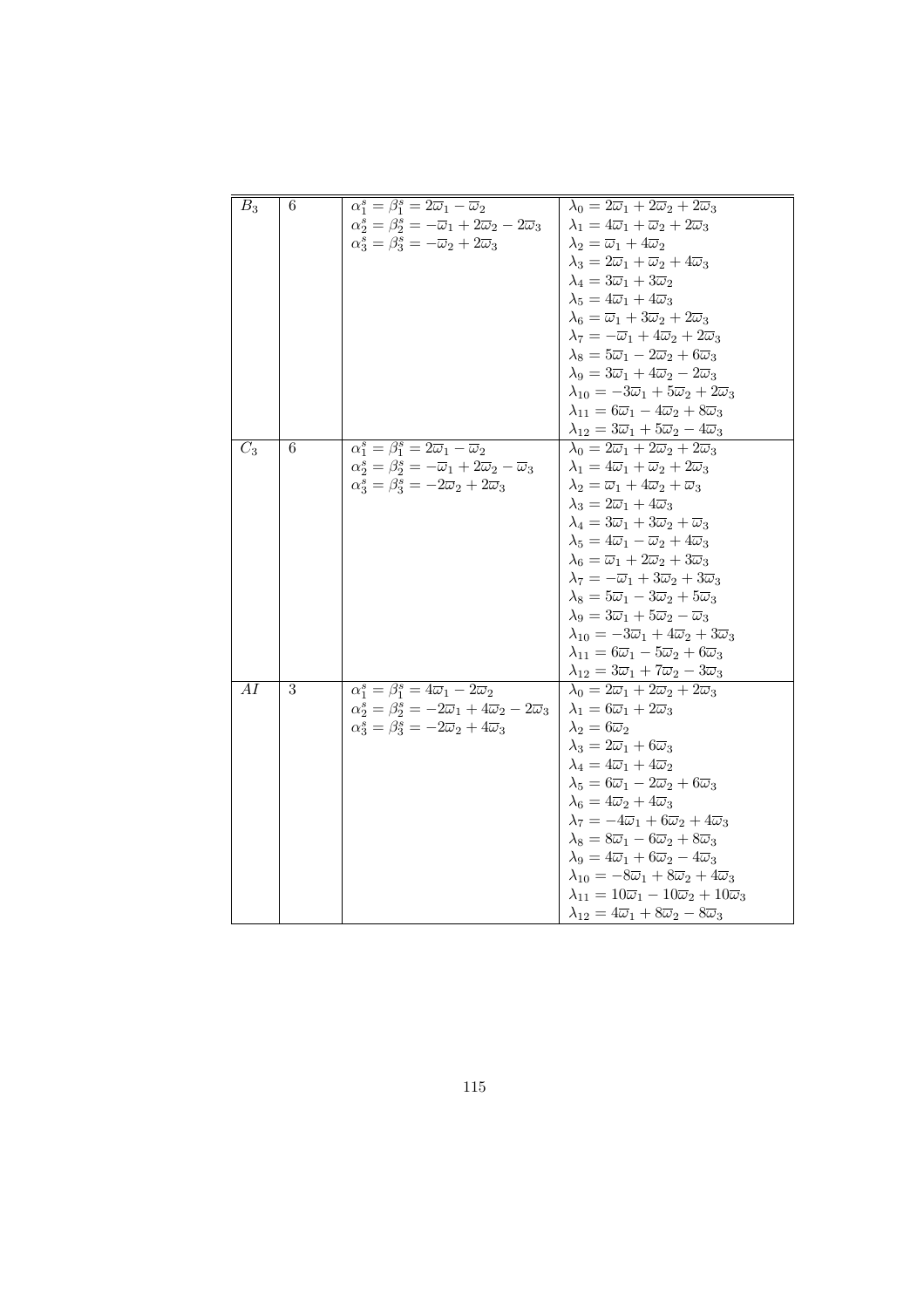| $\overline{AII}$  | 7 | $\alpha_1^s = \beta_2^s = 2\overline{\omega}_2 - \overline{\omega}_4$                         | $\lambda_0 = 4\overline{\omega}_2 + 4\overline{\omega}_4 + 4\overline{\omega}_6$                                                                                   |
|-------------------|---|-----------------------------------------------------------------------------------------------|--------------------------------------------------------------------------------------------------------------------------------------------------------------------|
|                   |   | $\alpha_2^s = \beta_4^s = -\overline{\omega}_2 + 2\overline{\omega}_4 - \overline{\omega}_6$  | $\lambda_1 = 6\overline{\omega}_2 + 3\overline{\omega}_4 + 4\overline{\omega}_6$                                                                                   |
|                   |   | $\alpha_3^s = \beta_6^s = -\overline{\omega}_4 + 2\overline{\omega}_6$                        | $\lambda_2 = 3\overline{\omega}_2 + 6\overline{\omega}_4 + 3\overline{\omega}_6$                                                                                   |
|                   |   |                                                                                               | $\lambda_3 = 4\overline{\omega}_2 + 3\overline{\omega}_4 + 6\overline{\omega}_6$                                                                                   |
|                   |   |                                                                                               | $\lambda_4 = 5\overline{\omega}_2 + 5\overline{\omega}_4 + 3\overline{\omega}_6$                                                                                   |
|                   |   |                                                                                               | $\lambda_5 = 6\overline{\omega}_2 + 2\overline{\omega}_4 + 6\overline{\omega}_6$                                                                                   |
|                   |   |                                                                                               | $\lambda_6 = 3\overline{\omega}_2 + 5\overline{\omega}_4 + 5\overline{\omega}_6$                                                                                   |
|                   |   |                                                                                               | $\lambda_7 = \overline{\omega}_2 + 6\overline{\omega}_4 + 5\overline{\omega}_6$                                                                                    |
|                   |   |                                                                                               | $\lambda_8 = 7\overline{\omega}_2 + 7\overline{\omega}_6$                                                                                                          |
|                   |   |                                                                                               | $\lambda_9 = 5\overline{\omega}_2 + 6\overline{\omega}_4 + \overline{\omega}_6$                                                                                    |
|                   |   |                                                                                               | $\lambda_{10}=-\overline{\omega}_2+7\overline{\omega}_4+5\overline{\omega}_6$                                                                                      |
|                   |   |                                                                                               | $\lambda_{11} = 8\overline{\omega}_2 - 2\overline{\omega}_4 + 8\overline{\omega}_6$                                                                                |
|                   |   |                                                                                               | $\lambda_{12}=5\overline{\omega}_2+7\overline{\omega}_4-\overline{\omega}_6$                                                                                       |
| AIII              |   | $m \geq 6$ $\alpha_1^s = \beta_1^s = 2\overline{\omega}_1 - \overline{\omega}_2$              | $\lambda_0 = 2\overline{\omega}_1 + 2\overline{\omega}_2 + (m-4)\overline{\omega}_3$                                                                               |
|                   |   | $\alpha_2^s = \beta_2^s = -\overline{\omega}_1 + 2\overline{\omega}_2 - \overline{\omega}_3$  | $\lambda_1 = 4\overline{\omega}_1 + \overline{\omega}_2 + (m-4)\overline{\omega}_3$                                                                                |
|                   |   | $\alpha_3^s = \beta_3^s = -\overline{\omega}_2 + \overline{\omega}_3$                         | $\lambda_2 = \overline{\omega}_1 + 4\overline{\omega}_2 + (m-5)\overline{\omega}_3$                                                                                |
|                   |   |                                                                                               | $\lambda_3 = 2\overline{\omega}_1 + \overline{\omega}_2 + (m-3)\overline{\omega}_3$                                                                                |
|                   |   |                                                                                               | $\lambda_4 = 3\overline{\omega}_1 + 3\overline{\omega}_2 + (m-5)\overline{\omega}_3$                                                                               |
|                   |   |                                                                                               | $\lambda_5 = 4\overline{\omega}_1 + (m-3)\overline{\omega}_3$                                                                                                      |
|                   |   |                                                                                               | $\lambda_6 = \overline{\omega}_1 + 3\overline{\omega}_2 + (m-4)\overline{\omega}_3$                                                                                |
|                   |   |                                                                                               | $\lambda_7 = -\overline{\omega}_1 + 4\overline{\omega}_2 + (m-4)\overline{\omega}_3$                                                                               |
|                   |   |                                                                                               | $\lambda_8 = 5\overline{\omega}_1 - 2\overline{\omega}_2 + (m-2)\overline{\omega}_3$                                                                               |
|                   |   |                                                                                               | $\lambda_9 = 3\overline{\omega}_1 + 4\overline{\omega}_2 + (m-6)\overline{\omega}_3$                                                                               |
|                   |   |                                                                                               | $\lambda_{10} = -3\overline{\omega}_1 + 5\overline{\omega}_2 + (m-4)\overline{\omega}_3$                                                                           |
|                   |   |                                                                                               | $\lambda_{11} = 6\overline{\omega}_1 - 4\overline{\omega}_2 + (m-1)\overline{\omega}_3$                                                                            |
|                   |   |                                                                                               | $\lambda_{12}=3\overline{\omega}_1+5\overline{\omega}_2+(m-7)\overline{\omega}_3$                                                                                  |
| $\overline{AIII}$ | 5 | $\overline{\alpha_1^s = \beta_1^s = 2\overline{\omega}_1 - \overline{\omega}_2}$              | $\lambda_0 = 2\overline{\omega}_1 + 2\overline{\omega}_2 + 2\overline{\omega}_3$                                                                                   |
|                   |   | $\alpha_2^s = \beta_2^s = -\overline{\omega}_1 + 2\overline{\omega}_2 - 2\overline{\omega}_3$ | $\lambda_1 = 4\overline{\omega}_1 + \overline{\omega}_2 + 2\overline{\omega}_3$                                                                                    |
|                   |   | $\alpha_3^s = \beta_3^s = -2\overline{\omega}_2 + 4\overline{\omega}_3$                       | $\lambda_2 = \overline{\omega}_1 + 4\overline{\omega}_2$                                                                                                           |
|                   |   |                                                                                               | $\lambda_3 = 2\overline{\omega}_1 + 6\overline{\omega}_3$                                                                                                          |
|                   |   |                                                                                               | $\lambda_4 = 3\overline{\omega}_1 + 3\overline{\omega}_2$                                                                                                          |
|                   |   |                                                                                               | $\lambda_5 = 4\overline{\omega}_1 - \overline{\omega}_2 + 6\overline{\omega}_3$<br>$\lambda_6 = \overline{\omega}_1 + 2\overline{\omega}_2 + 4\overline{\omega}_3$ |
|                   |   |                                                                                               | $\lambda_7 = -\overline{\omega}_1 + 3\overline{\omega}_2 + 4\overline{\omega}_3$                                                                                   |
|                   |   |                                                                                               | $\lambda_8 = 5\overline{\omega}_1 - 3\overline{\omega}_2 + 8\overline{\omega}_3$                                                                                   |
|                   |   |                                                                                               | $\lambda_9 = 3\overline{\omega}_1 + 5\overline{\omega}_2 - 4\overline{\omega}_3$                                                                                   |
|                   |   |                                                                                               | $\lambda_{10} = -3\overline{\omega}_1 + 4\overline{\omega}_2 + 4\overline{\omega}_3$                                                                               |
|                   |   |                                                                                               | $\lambda_{11} = 6\overline{\omega}_1 - 5\overline{\omega}_2 + 10\overline{\omega}_3$                                                                               |
|                   |   |                                                                                               | $\lambda_{12} = 3\overline{\omega}_1 + 7\overline{\omega}_2 - 8\overline{\omega}_3$                                                                                |
|                   |   |                                                                                               |                                                                                                                                                                    |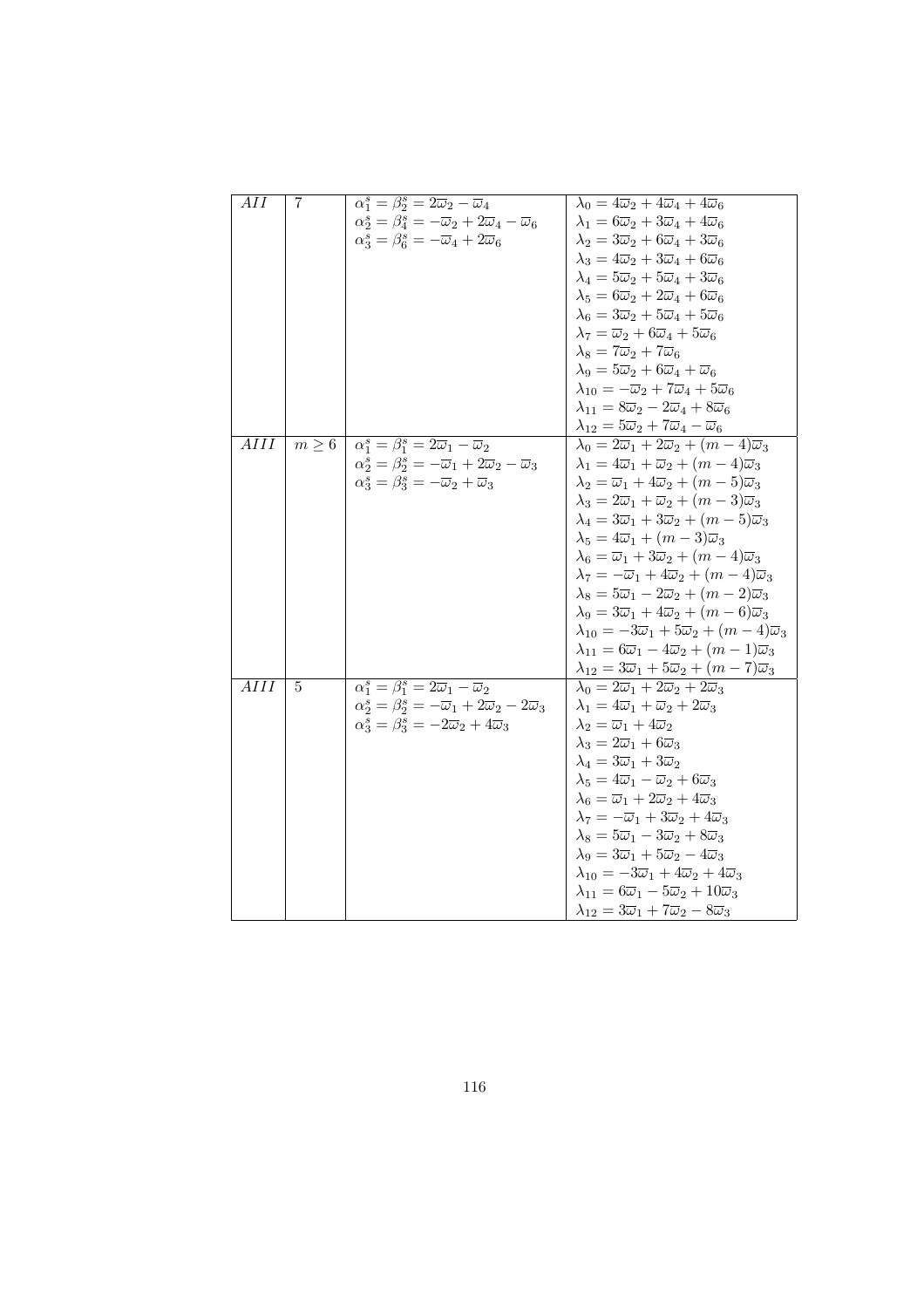| BI              |   | $m \geq 4$ $\alpha_1^s = \beta_1^s = 4\overline{\omega}_1 - 2\overline{\omega}_2$              | $\lambda_0 = 2\overline{\omega}_1 + 2\overline{\omega}_2 + (2m+1)\overline{\omega}_3$     |
|-----------------|---|------------------------------------------------------------------------------------------------|-------------------------------------------------------------------------------------------|
|                 |   | $\alpha_2^s = \beta_2^s = -2\overline{\omega}_1 + 4\overline{\omega}_2 - 2\overline{\omega}_3$ | $\lambda_1 = 6\overline{\omega}_1 + (2m+1)\overline{\omega}_3$                            |
|                 |   | $\alpha_3^s = \beta_3^s = -2\overline{\omega}_2 + 2\overline{\omega}_3$                        | $\lambda_2 = 6\overline{\omega}_2 + (2m - 1)\overline{\omega}_3$                          |
|                 |   |                                                                                                | $\lambda_3 = 2\overline{\omega}_1 + (2m+3)\overline{\omega}_3$                            |
|                 |   |                                                                                                | $\lambda_4 = 4\overline{\omega}_1 + 4\overline{\omega}_2 + (2m-1)\overline{\omega}_3$     |
|                 |   |                                                                                                | $\lambda_5 = 6\overline{\omega}_1 - 2\overline{\omega}_2 + (2m+3)\overline{\omega}_3$     |
|                 |   |                                                                                                | $\lambda_6 = 4\overline{\omega}_2 + (2m+1)\overline{\omega}_3$                            |
|                 |   |                                                                                                | $\lambda_7 = -4\overline{\omega}_1 + 6\overline{\omega}_2 + (2m+1)\overline{\omega}_3$    |
|                 |   |                                                                                                | $\lambda_8 = 8\overline{\omega}_1 - 6\overline{\omega}_2 + (2m + 5)\overline{\omega}_3$   |
|                 |   |                                                                                                | $\lambda_9 = 4\overline{\omega}_1 + 6\overline{\omega}_2 + (2m-3)\overline{\omega}_3$     |
|                 |   |                                                                                                | $\lambda_{10} = -8\overline{\omega}_1 + 8\overline{\omega}_2 + (2m+1)\overline{\omega}_3$ |
|                 |   |                                                                                                | $\lambda_{11}=10\overline{\omega}_1-10\overline{\omega}_2+(2m+7)\overline{\omega}_3$      |
|                 |   |                                                                                                | $\lambda_{12}=4\overline{\omega}_1+8\overline{\omega}_2+(2m-5)\overline{\omega}_3$        |
| $\overline{BI}$ | 3 | $\alpha_1^s = \beta_1^s = 4\overline{\omega}_1 - 2\overline{\omega}_2$                         | $\lambda_0 = 2\overline{\omega}_1 + 2\overline{\omega}_2 + 2\overline{\omega}_3$          |
|                 |   | $\alpha_2^s = \beta_2^s = -2\overline{\omega}_1 + 4\overline{\omega}_2 - 4\overline{\omega}_3$ | $\lambda_1 = 6\overline{\omega}_1 + 2\overline{\omega}_3$                                 |
|                 |   | $\alpha_3^s = \beta_3^s = -2\overline{\omega}_2 + 4\overline{\omega}_3$                        | $\lambda_2 = 6\overline{\omega}_2 - 2\overline{\omega}_3$                                 |
|                 |   |                                                                                                | $\lambda_3 = 2\overline{\omega}_1 + 6\overline{\omega}_3$                                 |
|                 |   |                                                                                                | $\lambda_4 = 4\overline{\omega}_1 + 4\overline{\omega}_2 - 2\overline{\omega}_3$          |
|                 |   |                                                                                                | $\lambda_5 = 6\overline{\omega}_1 - 2\overline{\omega}_2 + 6\overline{\omega}_3$          |
|                 |   |                                                                                                | $\lambda_6 = 4\overline{\omega}_2 + 2\overline{\omega}_3$                                 |
|                 |   |                                                                                                | $\lambda_7 = -4\overline{\omega}_1 + 6\overline{\omega}_2 + 2\overline{\omega}_3$         |
|                 |   |                                                                                                | $\lambda_8 = 8\overline{\omega}_1 - 6\overline{\omega}_2 + 10\overline{\omega}_3$         |
|                 |   |                                                                                                | $\lambda_9 = 4\overline{\omega}_1 + 6\overline{\omega}_2 - 6\overline{\omega}_3$          |
|                 |   |                                                                                                | $\lambda_{10} = -8\overline{\omega}_1 + 8\overline{\omega}_2 + 2\overline{\omega}_3$      |
|                 |   |                                                                                                | $\lambda_{11} = 10\overline{\omega}_1 - 10\overline{\omega}_2 + 14\overline{\omega}_3$    |
|                 |   |                                                                                                | $\lambda_{12}=4\overline{\omega}_1+8\overline{\omega}_2-10\overline{\omega}_3$            |
| $\overline{CI}$ | 3 | $\overline{\alpha_1^s = \beta_1^s = 4\overline{\omega}_1 - 2\overline{\omega}_2}$              | $\lambda_0 = 2\overline{\omega}_1 + 2\overline{\omega}_2 + 2\overline{\omega}_3$          |
|                 |   | $\alpha_2^s = \beta_2^s = -2\overline{\omega}_1 + 4\overline{\omega}_2 - 2\overline{\omega}_3$ | $\lambda_1 = 6\overline{\omega}_1 + 2\overline{\omega}_3$                                 |
|                 |   | $\alpha_3^s = \beta_3^s = -4\overline{\omega}_2 + 4\overline{\omega}_3$                        | $\lambda_2=6\overline{\omega}_2$                                                          |
|                 |   |                                                                                                | $\lambda_3 = 2\overline{\omega}_1 - 2\overline{\omega}_2 + 6\overline{\omega}_3$          |
|                 |   |                                                                                                | $\lambda_4 = 4\overline{\omega}_1 + 4\overline{\omega}_2$                                 |
|                 |   |                                                                                                | $\lambda_5 = 6\overline{\omega}_1 - 4\overline{\omega}_2 + 6\overline{\omega}_3$          |
|                 |   |                                                                                                | $\lambda_6 = 2\overline{\omega}_2 + 4\overline{\omega}_3$                                 |
|                 |   |                                                                                                | $\lambda_7 = -4\overline{\omega}_1 + 4\overline{\omega}_2 + 4\overline{\omega}_3$         |
|                 |   |                                                                                                | $\lambda_8 = 8\overline{\omega}_1 - 8\overline{\omega}_2 + 8\overline{\omega}_3$          |
|                 |   |                                                                                                | $\lambda_9 = 4\overline{\omega}_1 + 8\overline{\omega}_2 - 4\overline{\omega}_3$          |
|                 |   |                                                                                                | $\lambda_{10} = -8\overline{\omega}_1 + 6\overline{\omega}_2 + 4\overline{\omega}_3$      |
|                 |   |                                                                                                | $\lambda_{11} = 10\overline{\omega}_1 - 12\overline{\omega}_2 + 10\overline{\omega}_3$    |
|                 |   |                                                                                                | $\lambda_{12}=4\overline{\omega}_1+12\overline{\omega}_2-8\overline{\omega}_3$            |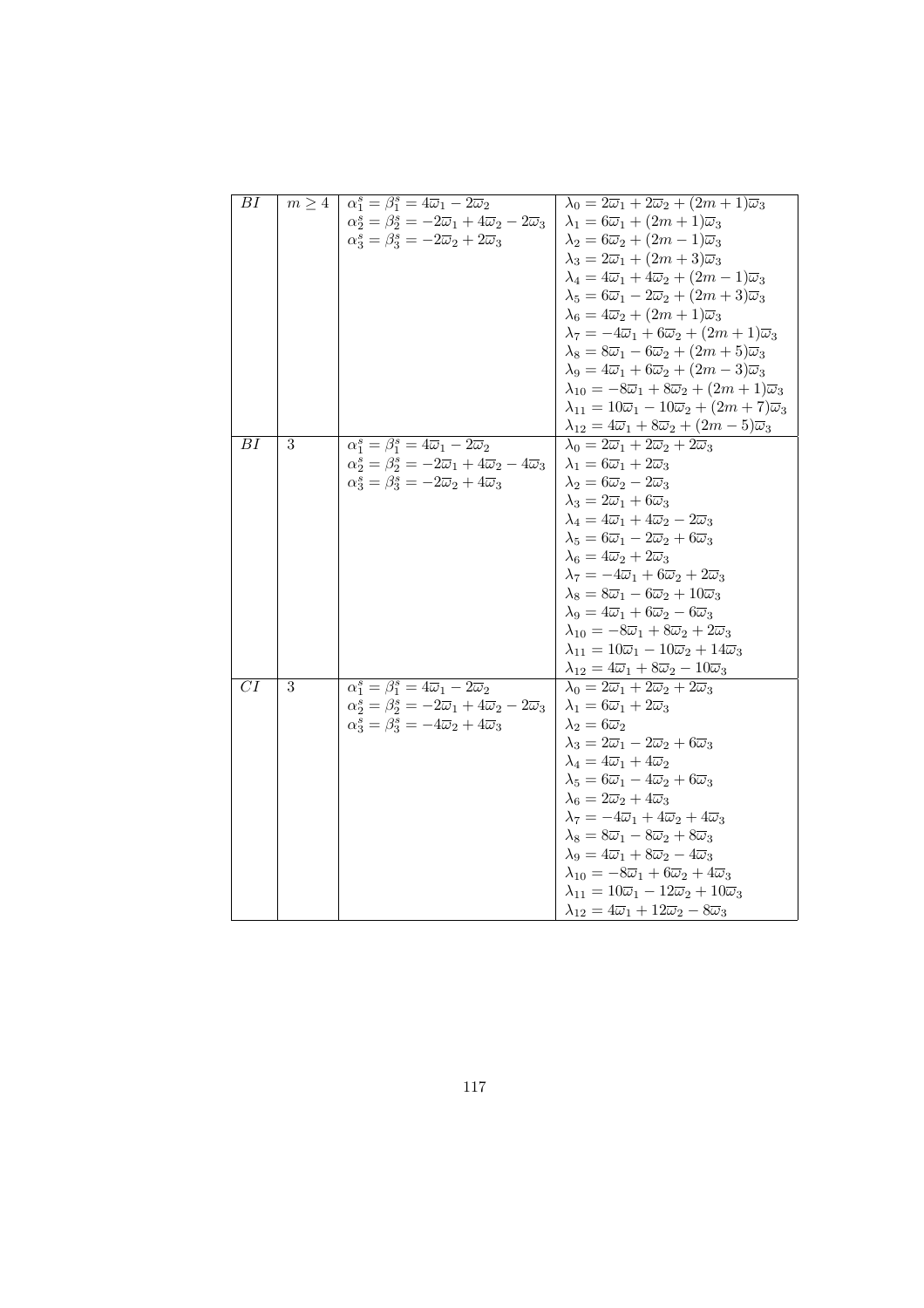| $\overline{CII}$ |            |                                                                                                |                                                                                             |
|------------------|------------|------------------------------------------------------------------------------------------------|---------------------------------------------------------------------------------------------|
|                  | $m \geq 7$ | $\alpha_1^s = \beta_2^s = 2\overline{\omega}_2 - \overline{\omega}_4$                          | $\lambda_0 = 4\overline{\omega}_2 + 4\overline{\omega}_4 + (2m-9)\overline{\omega}_6$       |
|                  |            | $\alpha_2^s = \beta_4^s = -\overline{\omega}_2 + 2\overline{\omega}_4 - \overline{\omega}_6$   | $\lambda_1 = 6\overline{\omega}_2 + 3\overline{\omega}_4 + (2m - 9)\overline{\omega}_6$     |
|                  |            | $\alpha_3^s = \beta_6^s = -\overline{\omega}_4 + \overline{\omega}_6$                          | $\lambda_2 = 3\overline{\omega}_2 + 6\overline{\omega}_4 + (2m - 10)\overline{\omega}_6$    |
|                  |            |                                                                                                | $\lambda_3 = 4\overline{\omega}_2 + 3\overline{\omega}_4 + (2m - 8)\overline{\omega}_6$     |
|                  |            |                                                                                                | $\lambda_4 = 5\overline{\omega}_2 + 5\overline{\omega}_4 + (2m - 10)\overline{\omega}_6$    |
|                  |            |                                                                                                | $\lambda_5 = 6\overline{\omega}_2 + 2\overline{\omega}_4 + (2m - 8)\overline{\omega}_6$     |
|                  |            |                                                                                                | $\lambda_6 = 3\overline{\omega}_2 + 5\overline{\omega}_4 + (2m - 9)\overline{\omega}_6$     |
|                  |            |                                                                                                | $\lambda_7 = \overline{\omega}_2 + 6\overline{\omega}_4 + (2m - 9)\overline{\omega}_6$      |
|                  |            |                                                                                                | $\lambda_8 = 7\overline{\omega}_2 + (2m - 7)\overline{\omega}_6$                            |
|                  |            |                                                                                                | $\lambda_9 = 5\overline{\omega}_2 + 6\overline{\omega}_4 + (2m - 11)\overline{\omega}_6$    |
|                  |            |                                                                                                | $\lambda_{10}=-\overline{\omega}_2+7\overline{\omega}_4+(2m-9)\overline{\omega}_6$          |
|                  |            |                                                                                                | $\lambda_{11}=8\overline{\omega}_2-2\overline{\omega}_4+(2m-6)\overline{\omega}_6$          |
|                  |            |                                                                                                | $\lambda_{12}=5\overline{\omega}_2+7\overline{\omega}_4+(2m-12)\overline{\omega}_6$         |
| $\overline{CII}$ | 6          | $\alpha_1^s = \beta_2^s = 2\overline{\omega}_2 - \overline{\omega}_4$                          | $\lambda_0 = 4\overline{\omega}_2 + 4\overline{\omega}_4 + 3\overline{\omega}_6$            |
|                  |            | $\alpha_2^s = \beta_4^s = -\overline{\omega}_2 + 2\overline{\omega}_4 - \overline{\omega}_6$   | $\lambda_1 = 6\overline{\omega}_2 + 3\overline{\omega}_4 + 3\overline{\omega}_6$            |
|                  |            | $\alpha_3^s = \beta_6^s = -2\overline{\omega}_4 + 2\overline{\omega}_6$                        | $\lambda_2 = 3\overline{\omega}_2 + 6\overline{\omega}_4 + 2\overline{\omega}_6$            |
|                  |            |                                                                                                | $\lambda_3 = 4\overline{\omega}_2 + 2\overline{\omega}_4 + 5\overline{\omega}_6$            |
|                  |            |                                                                                                | $\lambda_4 = 5\overline{\omega}_2 + 5\overline{\omega}_4 + 2\overline{\omega}_6$            |
|                  |            |                                                                                                | $\lambda_5 = 6\overline{\omega}_2 + \overline{\omega}_4 + 5\overline{\omega}_6$             |
|                  |            |                                                                                                | $\lambda_6 = 3\overline{\omega}_2 + 4\overline{\omega}_4 + 4\overline{\omega}_6$            |
|                  |            |                                                                                                | $\lambda_7 = \overline{\omega}_2 + 5\overline{\omega}_4 + 4\overline{\omega}_6$             |
|                  |            |                                                                                                | $\lambda_8 = 7\overline{\omega}_2 - \overline{\omega}_4 + 6\overline{\omega}_6$             |
|                  |            |                                                                                                | $\lambda_9 = 5\overline{\omega}_2 + 7\overline{\omega}_4$                                   |
|                  |            |                                                                                                | $\lambda_{10} = -\overline{\omega}_2 + 6\overline{\omega}_4 + 4\overline{\omega}_6$         |
|                  |            |                                                                                                | $\lambda_{11}=8\overline{\omega}_2-3\overline{\omega}_4+7\overline{\omega}_6$               |
|                  |            |                                                                                                | $\lambda_{12}=5\overline{\omega}_2+9\overline{\omega}_4-2\overline{\omega}_6$               |
| DI               | m          | $\overline{\alpha_1^s} = \overline{\beta_1^s} = 4\overline{\omega}_1 - 2\overline{\omega}_2$   | $\lambda_0 = 2\overline{\omega}_1 + 2\overline{\omega}_2 + (2m - 6)\overline{\omega}_3$     |
|                  |            | $\alpha_2^s = \beta_2^s = -2\overline{\omega}_1 + 4\overline{\omega}_2 - 2\overline{\omega}_3$ | $\lambda_1 = 6\overline{\omega}_1 + (2m - 6)\overline{\omega}_3$                            |
|                  |            | $\alpha_3^s = \beta_3^s = -2\overline{\omega}_2 + 2\overline{\omega}_3$                        | $\lambda_2 = 6\overline{\omega}_2 + (2m - 8)\overline{\omega}_3$                            |
|                  |            |                                                                                                | $\lambda_3 = 2\overline{\omega}_1 + (2m - 4)\overline{\omega}_3$                            |
|                  |            |                                                                                                | $\lambda_4 = 4\overline{\omega}_1 + 4\overline{\omega}_2 + (2m - 8)\overline{\omega}_3$     |
|                  |            |                                                                                                | $\lambda_5 = 6\overline{\omega}_1 - 2\overline{\omega}_2 + (2m - 4)\overline{\omega}_3$     |
|                  |            |                                                                                                | $\lambda_6 = 4\overline{\omega}_2 + (2m - 6)\overline{\omega}_3$                            |
|                  |            |                                                                                                | $\lambda_7 = -4\overline{\omega}_1 + 6\overline{\omega}_2 + (2m - 6)\overline{\omega}_3$    |
|                  |            |                                                                                                | $\lambda_8 = 8\overline{\omega}_1 - 6\overline{\omega}_2 + (2m - 2)\overline{\omega}_3$     |
|                  |            |                                                                                                | $\lambda_9 = 4\overline{\omega}_1 + 6\overline{\omega}_2 + (2m - 10)\overline{\omega}_3$    |
|                  |            |                                                                                                | $\lambda_{10} = -8\overline{\omega}_1 + 8\overline{\omega}_2 + (2m - 6)\overline{\omega}_3$ |
|                  |            |                                                                                                | $\lambda_{11} = 10\overline{\omega}_1 - 10\overline{\omega}_2 + 2m\overline{\omega}_3$      |
|                  |            |                                                                                                | $\lambda_{12}=4\overline{\omega}_1+8\overline{\omega}_2+(2m-12)\overline{\omega}_3$         |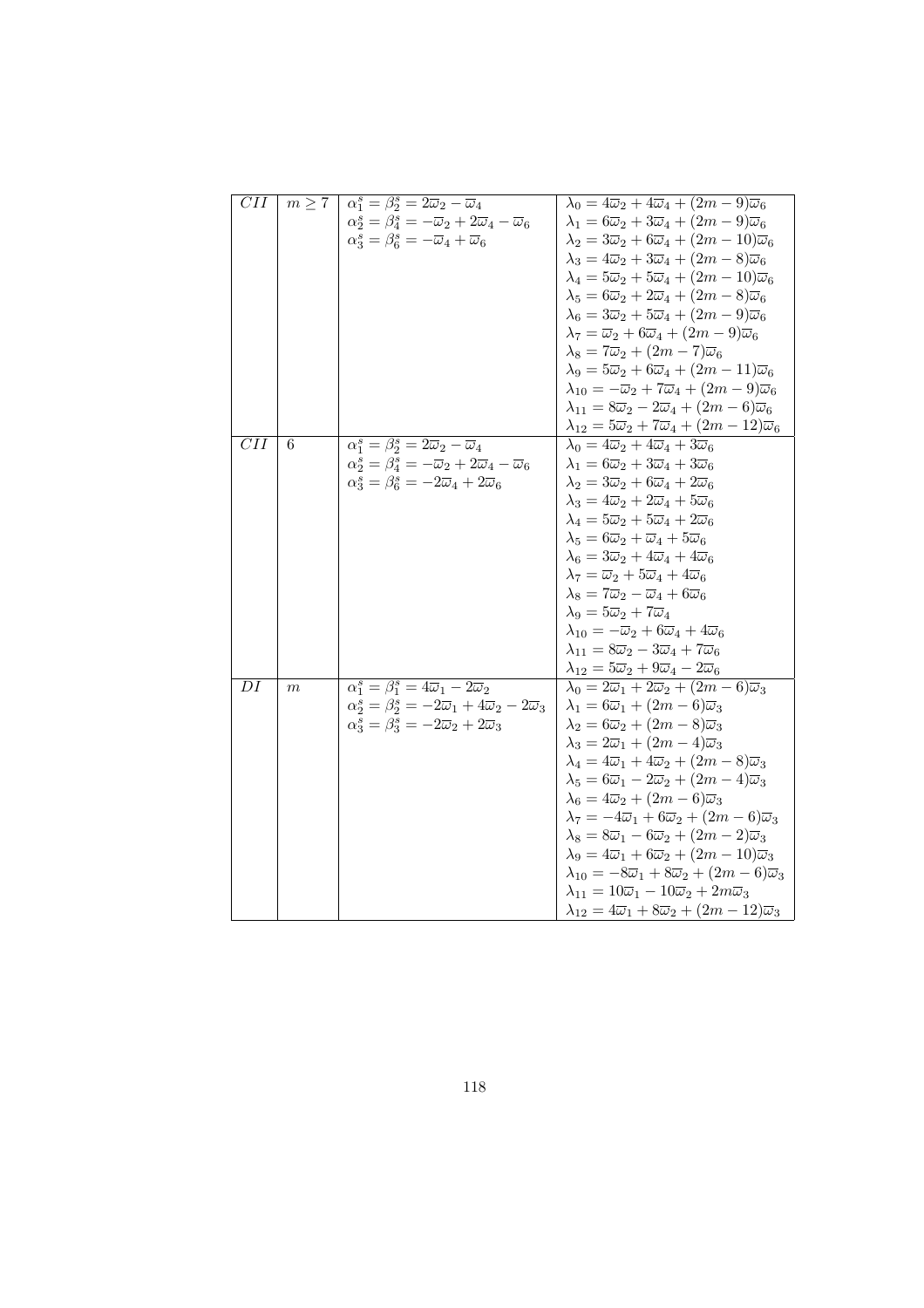| $\overline{D}III$ | 6 | $\alpha_1^s = \beta_2^s = 2\overline{\omega}_2 - \overline{\omega}_4$                         | $\lambda_0 = 4\overline{\omega}_2 + 4\overline{\omega}_4 + 2\overline{\omega}_6$     |
|-------------------|---|-----------------------------------------------------------------------------------------------|--------------------------------------------------------------------------------------|
|                   |   | $\alpha_2^s = \beta_4^s = -\overline{\omega}_2 + 2\overline{\omega}_4 - 2\overline{\omega}_6$ | $\lambda_1 = 6\overline{\omega}_2 + 3\overline{\omega}_4 + 2\overline{\omega}_6$     |
|                   |   | $\alpha_3^s = \beta_6^s = -2\overline{\omega}_4 + 4\overline{\omega}_6$                       | $\lambda_2 = 3\overline{\omega}_2 + 6\overline{\omega}_4$                            |
|                   |   |                                                                                               | $\lambda_3 = 4\overline{\omega}_2 + 2\overline{\omega}_4 + 6\overline{\omega}_6$     |
|                   |   |                                                                                               | $\lambda_4 = 5\overline{\omega}_2 + 5\overline{\omega}_4$                            |
|                   |   |                                                                                               | $\lambda_5 = 6\overline{\omega}_2 + \overline{\omega}_4 + 6\overline{\omega}_6$      |
|                   |   |                                                                                               | $\lambda_6 = 3\overline{\omega}_2 + 4\overline{\omega}_4 + 4\overline{\omega}_6$     |
|                   |   |                                                                                               | $\lambda_7 = \overline{\omega}_2 + 5\overline{\omega}_4 + 4\overline{\omega}_6$      |
|                   |   |                                                                                               | $\lambda_8 = 7\overline{\omega}_2 - \overline{\omega}_4 + 8\overline{\omega}_6$      |
|                   |   |                                                                                               | $\lambda_9 = 5\overline{\omega}_2 + 7\overline{\omega}_4 - 4\overline{\omega}_6$     |
|                   |   |                                                                                               | $\lambda_{10}=-\overline{\omega}_2+6\overline{\omega}_4+4\overline{\omega}_6$        |
|                   |   |                                                                                               | $\lambda_{11} = 8\overline{\omega}_2 - 3\overline{\omega}_4 + 10\overline{\omega}_6$ |
|                   |   |                                                                                               | $\lambda_{12}=5\overline{\omega}_2+9\overline{\omega}_4-8\overline{\omega}_6$        |
| DIII              | 7 | $\alpha_1^s = \beta_2^s = 2\overline{\omega}_2 - \overline{\omega}_4$                         | $\lambda_0 = 4\overline{\omega}_2 + 4\overline{\omega}_4 + 3\overline{\omega}_6$     |
|                   |   | $\alpha_2^s = \beta_4^s = -\overline{\omega}_2 + 2\overline{\omega}_4 - \overline{\omega}_6$  | $\lambda_1 = 6\overline{\omega}_2 + 3\overline{\omega}_4 + 3\overline{\omega}_6$     |
|                   |   | $\alpha_3^s = \beta_6^s = -\overline{\omega}_4 + \overline{\omega}_6$                         | $\lambda_2 = 3\overline{\omega}_2 + 6\overline{\omega}_4 + 2\overline{\omega}_6$     |
|                   |   |                                                                                               | $\lambda_3 = 4\overline{\omega}_2 + 3\overline{\omega}_4 + 4\overline{\omega}_6$     |
|                   |   |                                                                                               | $\lambda_4 = 5\overline{\omega}_2 + 5\overline{\omega}_4 + 2\overline{\omega}_6$     |
|                   |   |                                                                                               | $\lambda_5 = 6\overline{\omega}_2 + 2\overline{\omega}_4 + 4\overline{\omega}_6$     |
|                   |   |                                                                                               | $\lambda_6 = 3\overline{\omega}_2 + 5\overline{\omega}_4 + 3\overline{\omega}_6$     |
|                   |   |                                                                                               | $\lambda_7 = \overline{\omega}_2 + 6\overline{\omega}_4 + 3\overline{\omega}_6$      |
|                   |   |                                                                                               | $\lambda_8 = 7\overline{\omega}_2 + 5\overline{\omega}_6$                            |
|                   |   |                                                                                               | $\lambda_9 = 5\overline{\omega}_2 + 6\overline{\omega}_4 + \overline{\omega}_6$      |
|                   |   |                                                                                               | $\lambda_{10}=-\overline{\omega}_2+7\overline{\omega}_4+3\overline{\omega}_6$        |
|                   |   |                                                                                               | $\lambda_{11} = 8\overline{\omega}_2 - 2\overline{\omega}_4 + 6\overline{\omega}_6$  |
|                   |   |                                                                                               | $\lambda_{12}=5\overline{\omega}_2+7\overline{\omega}_4$                             |
| $\overline{EVII}$ | 7 | $\alpha_1^s = \beta_1^s = 2\overline{\omega}_1 - \overline{\omega}_6$                         | $\lambda_0 = 8\overline{\omega}_1 + 8\overline{\omega}_6 + 2\overline{\omega}_7$     |
|                   |   | $\alpha_2^s = \beta_6^s = -\overline{\omega}_1 + 2\overline{\omega}_6 - 2\overline{\omega}_7$ | $\lambda_1 = 10\overline{\omega}_1 + 7\overline{\omega}_6 + 2\overline{\omega}_7$    |
|                   |   | $\alpha_3^s = \beta_7^s = -2\overline{\omega}_6 + 4\overline{\omega}_7$                       | $\lambda_2 = 7\overline{\omega}_1 + 10\overline{\omega}_6$                           |
|                   |   |                                                                                               | $\lambda_3 = 8\overline{\omega}_1 + 6\overline{\omega}_6 + 6\overline{\omega}_7$     |
|                   |   |                                                                                               | $\lambda_4 = 9\overline{\omega}_1 + 9\overline{\omega}_6$                            |
|                   |   |                                                                                               | $\lambda_5 = 10\overline{\omega}_1 + 5\overline{\omega}_6 + 6\overline{\omega}_7$    |
|                   |   |                                                                                               | $\lambda_6 = 7\overline{\omega}_1 + 8\overline{\omega}_6 + 4\overline{\omega}_7$     |
|                   |   |                                                                                               | $\lambda_7 = 5\overline{\omega}_1 + 9\overline{\omega}_6 + 4\overline{\omega}_7$     |
|                   |   |                                                                                               | $\lambda_8 = 11\overline{\omega}_1 + 3\overline{\omega}_6 + 8\overline{\omega}_7$    |
|                   |   |                                                                                               | $\lambda_9 = 9\overline{\omega}_1 + 11\overline{\omega}_6 - 4\overline{\omega}_7$    |
|                   |   |                                                                                               | $\lambda_{10} = 3\overline{\omega}_1 + 10\overline{\omega}_6 + 4\overline{\omega}_7$ |
|                   |   |                                                                                               | $\lambda_{11} = 12\overline{\omega}_1 + \overline{\omega}_6 + 10\overline{\omega}_7$ |
|                   |   |                                                                                               | $\lambda_{12} = 9\overline{\omega}_1 + 13\overline{\omega}_6 - 8\overline{\omega}_7$ |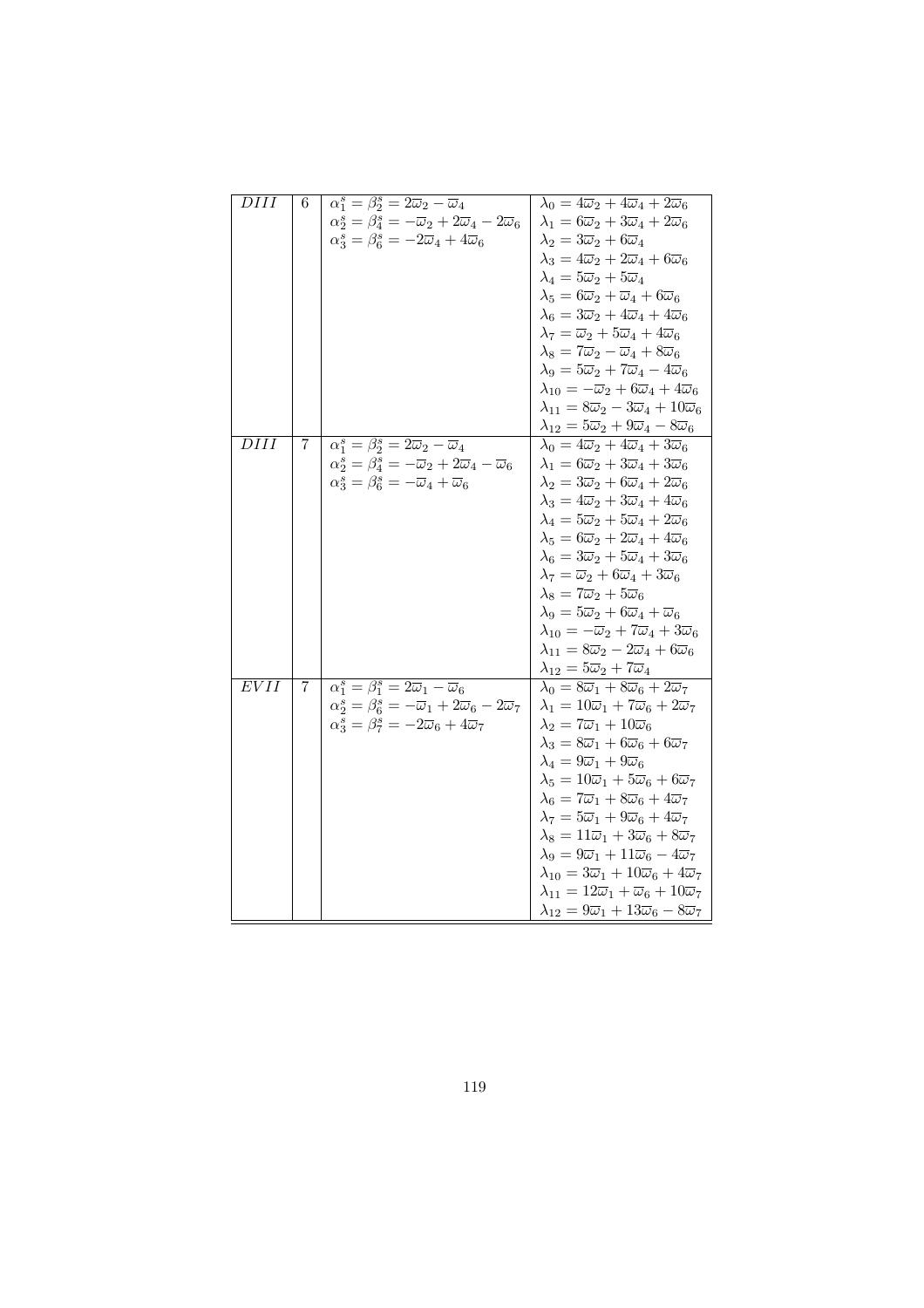| $A_3$            | 6          | $\lambda_0, \lambda_1, \lambda_2, \lambda_3$                     | $\overline{\lambda_0, \, \lambda_1, \, \lambda_2, \, \lambda_3}$ |
|------------------|------------|------------------------------------------------------------------|------------------------------------------------------------------|
|                  |            | $\lambda_4, \, \lambda_5, \, \lambda_6$                          | $\lambda_4, \lambda_6$                                           |
| $B_3$            | 6          | $\lambda_0, \lambda_1, \lambda_2, \lambda_3$                     | $\lambda_0, \lambda_1, \lambda_3$                                |
|                  |            | $\lambda_4,\,\lambda_5,\,\lambda_6$                              | $\lambda_6$                                                      |
| $\overline{C_3}$ | 6          | $\lambda_0, \lambda_1, \lambda_2, \lambda_3$                     | $\overline{\lambda_0, \lambda_1, \lambda_2}$                     |
|                  |            | $\lambda_4,\,\lambda_6$                                          | $\lambda_4,\,\lambda_6$                                          |
| AI               | 3          | $\lambda_0, \lambda_1, \lambda_2, \lambda_3$                     | $\lambda_0$                                                      |
|                  |            | $\lambda_4,\,\lambda_6$                                          |                                                                  |
| AII              | 7          | $\lambda_0, \, \lambda_1, \, \overline{\lambda_2, \, \lambda_3}$ | $\overline{\lambda}_0, \, \lambda_1, \, \lambda_2, \, \lambda_3$ |
|                  |            | $\lambda_4, \lambda_5, \lambda_6$                                | $\lambda_4, \lambda_5, \lambda_6$                                |
|                  |            | $\lambda_7, \lambda_8, \lambda_9$                                | $\lambda_7, \lambda_9$                                           |
| AHI              | $m \geq 6$ | $\lambda_0, \lambda_1, \lambda_2, \lambda_3$                     | $\lambda_0, \, \lambda_1, \, \lambda_2, \, \lambda_3$            |
|                  |            | $\lambda_4, \lambda_5, \lambda_6$                                | $\lambda_4, \lambda_6$                                           |
|                  |            | $\lambda_9$                                                      | $\lambda_9$ if $m \geq 7$                                        |
|                  |            | $\lambda_{12}$ if $m \geq 7$                                     | $\lambda_{12}$ if $m \geq 8$                                     |
| AIII             | 5          | $\lambda_0, \lambda_1, \lambda_2, \lambda_3$                     | $\lambda_0, \lambda_1$                                           |
|                  |            | $\lambda_4, \lambda_6$                                           | $\lambda_6$                                                      |
| BI               | $m \geq 4$ | $\lambda_0, \lambda_1, \lambda_2, \lambda_3$                     | $\bar{\lambda}_0$                                                |
|                  |            | $\lambda_4,\,\lambda_6,\,\lambda_9,\,\lambda_{12}$               | $\lambda_4, \lambda_9, \lambda_{12}$                             |
| BI               | 3          | $\lambda_0, \, \lambda_1, \, \lambda_3, \, \lambda_6$            | $\lambda_0$                                                      |
| $\overline{CI}$  | 3          | $\lambda_0, \, \lambda_1, \, \lambda_2, \, \lambda_4$            | $\lambda_0$                                                      |
|                  |            | $\lambda_6$                                                      |                                                                  |
| $\overline{CII}$ | $m \geq 7$ | $\lambda_0, \lambda_1, \lambda_2, \overline{\lambda_3}$          | $\lambda_0, \lambda_1, \lambda_2, \lambda_3$                     |
|                  |            | $\lambda_4, \lambda_5, \lambda_6$                                | $\lambda_4, \lambda_5, \lambda_6$                                |
|                  |            | $\lambda_7, \lambda_8, \lambda_9$                                | $\lambda_7, \lambda_9$                                           |
|                  |            | $\lambda_{12}$                                                   | $\lambda_{12}$                                                   |
|                  |            |                                                                  |                                                                  |
| CII              | 6          | $\lambda_0, \, \lambda_1, \, \lambda_2, \, \overline{\lambda_3}$ | $\lambda_0, \lambda_1, \lambda_2, \lambda_3$                     |
|                  |            | $\lambda_4, \lambda_5, \lambda_6$                                | $\lambda_4, \lambda_5, \lambda_6$                                |
|                  |            | $\lambda_7, \lambda_9$                                           | $\lambda_7$                                                      |
| DI               | $_{m}$     | $\lambda_0, \lambda_1, \lambda_2, \lambda_3$                     | $\lambda_0$                                                      |
|                  |            | $\lambda_4, \lambda_6$                                           | $\lambda_4$ if $m \geq 5$                                        |
|                  |            | $\lambda_9$ if $m \geq 5$                                        | $\lambda_9$ if $m \geq 6$                                        |
|                  |            | $\lambda_{12}$ if $m \geq 6$                                     | $\lambda_{12}$ if $m \geq 7$                                     |
| DIII             | 6          | $\lambda_0, \lambda_1, \lambda_2, \lambda_3$                     | $\lambda_0, \lambda_1, \lambda_3$                                |
|                  |            | $\lambda_4, \lambda_5, \lambda_6$                                | $\lambda_5, \lambda_6$                                           |
|                  |            | $\lambda_7$                                                      | $\lambda_7$                                                      |
| DIII             | 7          | $\lambda_0,\,\lambda_1,\,\lambda_2,\,\lambda_3$                  | $\lambda_0, \, \lambda_1, \, \lambda_2, \, \lambda_3$            |
|                  |            | $\lambda_4,\,\lambda_5,\,\lambda_6$                              | $\lambda_4, \lambda_5, \lambda_6$                                |
|                  |            | $\lambda_7, \lambda_8, \lambda_9$                                | $\lambda_7, \lambda_9$                                           |
|                  |            | $\lambda_{12}$                                                   |                                                                  |
| EVII             | 7          | $\lambda_0, \lambda_1, \lambda_2, \lambda_3$                     | $\lambda_0, \lambda_1, \lambda_3$                                |
|                  |            | $\lambda_4, \lambda_5, \lambda_6$                                | $\lambda_5, \lambda_6$                                           |
|                  |            | $\lambda_7, \lambda_8$<br>$\lambda_{10},\,\lambda_{11}$          | $\lambda_7, \lambda_8$<br>$\lambda_{10}, \lambda_{11}$           |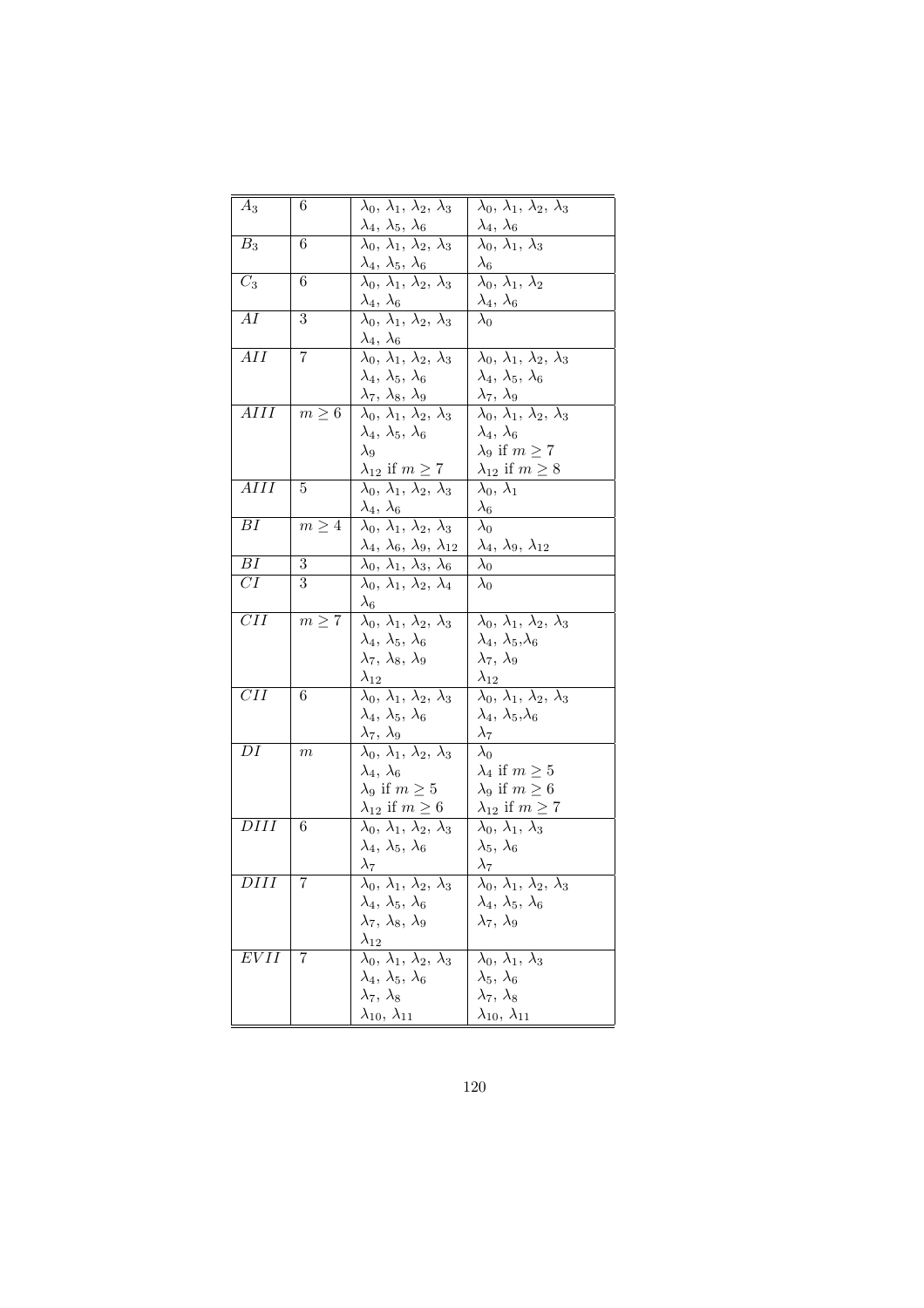## 21 Complete Fano symmetric varieties II

Now we can conclude the classification. In this section we always suppose that  $\{\alpha_1, ..., \alpha_l\}$  is ordered so that  $\{\alpha_1^s, ..., \alpha_l^s\}$  is a basis of  $\phi^s$  with the notations of  $[Hu]$ . We have to introduce some definitions. Let Y be a complete symmetric variety of rank 2. We will say that the type of  $Y$  is  $V(n)$  if the fan of the associated toric variety has 1-dimensional cones generated respectively by  $e_1, e_1 + e_2, e_1 + 2e_2, ..., e_1 + ie_2, ..., e_1 + ne_2, e_2.$ 



Instead we will say that the type of  $Y$  is  $W(n)$  if the fan of the associated toric variety has 1-dimensional cones generated respectively by  $e_1$ ,  $ne_1 + e_2$ ,  $(n 1)e_1 + 2e_2, ..., ie_1 + e_2, ..., e_1 + e_2, e_2.$ 



Observe that Y is of type  $V_1$  if and only if it is of type  $W(1)$ . We will say that the type of Y is O if Y is wonderful. Finally, if Y has not type  $V(n)$ ,  $W(n)$ or  $O$ , we will say that the type of Y is  $P$ .

Let  $Y$  be a complete symmetric variety of rank 3. We will say that the type of Y is O if Y is the wonderful variety  $X$ .



We will say that the type of Y is  $Q(1, 2)$  if Y is the blow-up of X along  $X_{\sigma(e_1,e_2)}$ .



We will say that the type of Y is  $Q(1,3)$  if Y is the blow-up of X along  $X_{\sigma(e_1,e_3)}$ .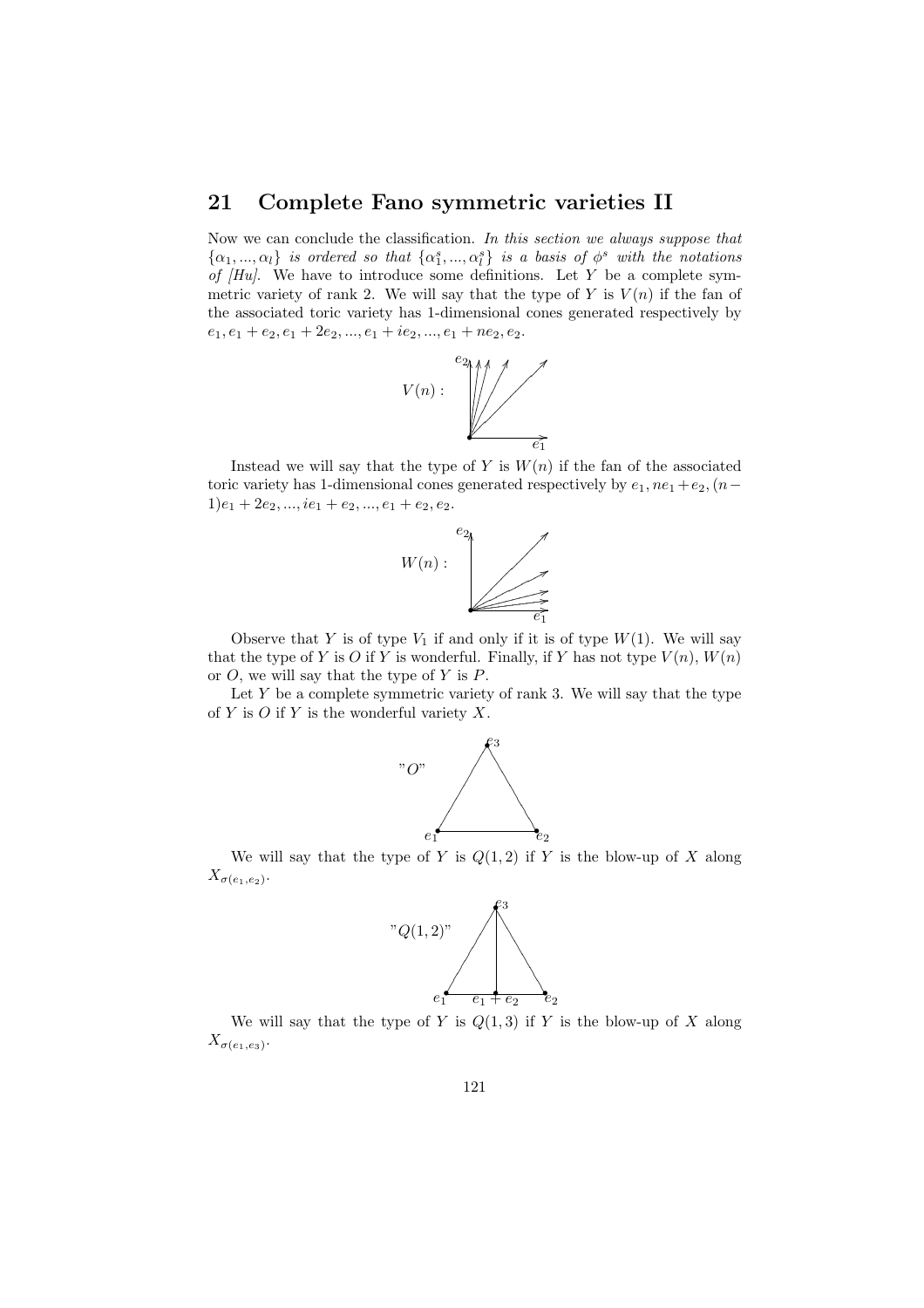

We will say that the type of Y is  $Q(2,3)$  if Y is the blow-up of X along  $X_{\sigma(e_2,e_3)}$ .



We will say that the type of Y is R if Y is the blow-up of X along  $X_{\sigma(e_1,e_2,e_3)}$ .



We will say that the type of Y is  $S(1, 2)$  if Y is the blow-up of the variety Y' of type R along  $Y'_{\sigma(e_1,e_2)}$ .



We will say that the type of Y is  $S(1,3)$  if Y is the blow-up of the variety Y' of type R along  $Y'_{\sigma(e_1,e_3)}$ .



We will say that the type of Y is  $S(2,3)$  if Y is the blow-up of the variety Y' of type R along  $Y'_{\sigma(e_2,e_3)}$ .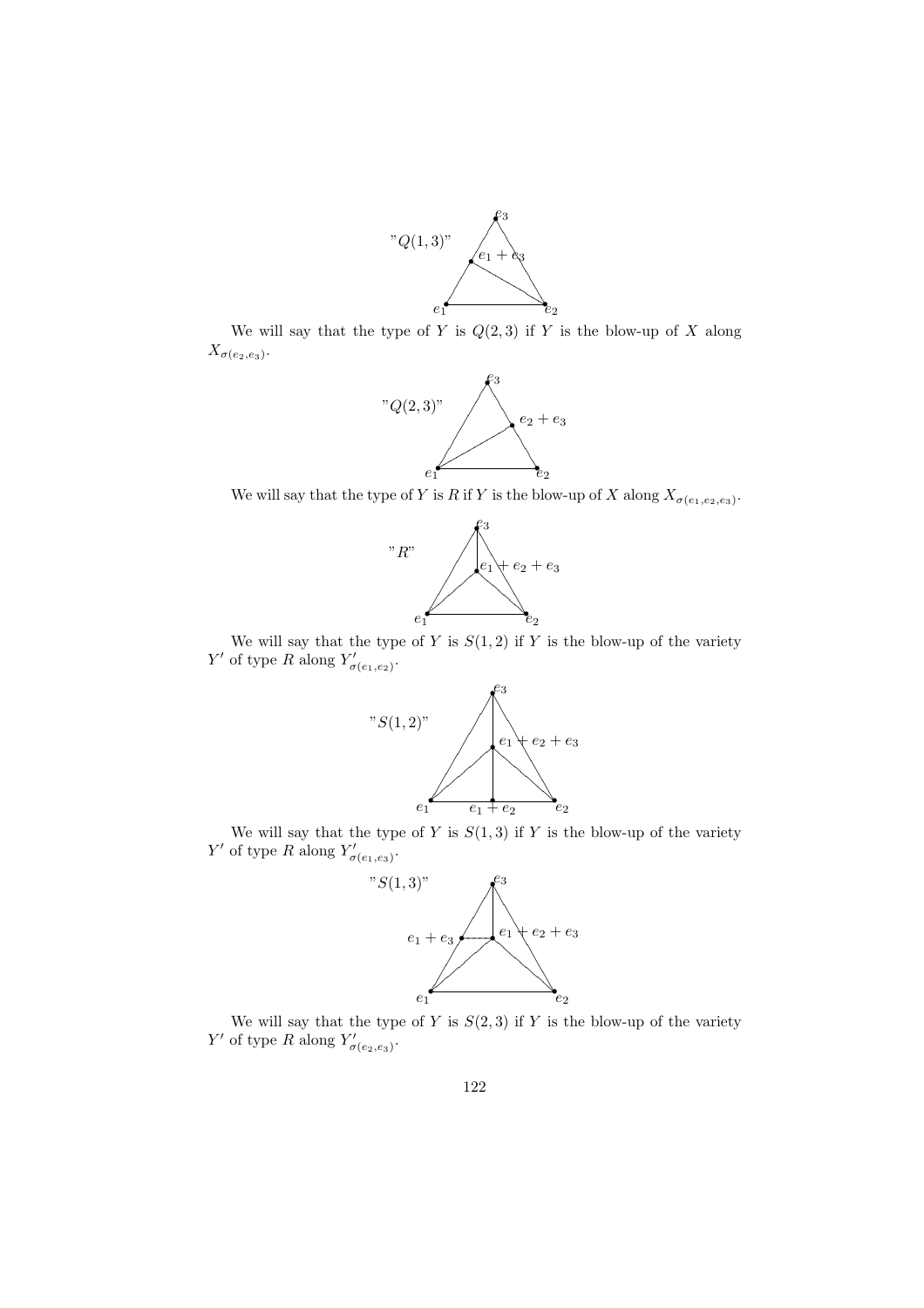

We will say that the type of Y is  $T(1)$  if Y is the blow-up of the variety  $Y'$ of type R along  $Y'_{\sigma(e_1,e_1+e_2+e_3)}$ .



We will say that the type of Y is  $T(2)$  is the blow-up of the variety Y' of type R along  $Y'_{\sigma(e_2,e_1+e_2+e_3)}$ .



We will say that the type of Y is  $T(3)$  if Y is the blow-up of the variety  $Y'$ of type R along  $Y'_{\sigma(e_3,e_1+e_2+e_3)}$ .



123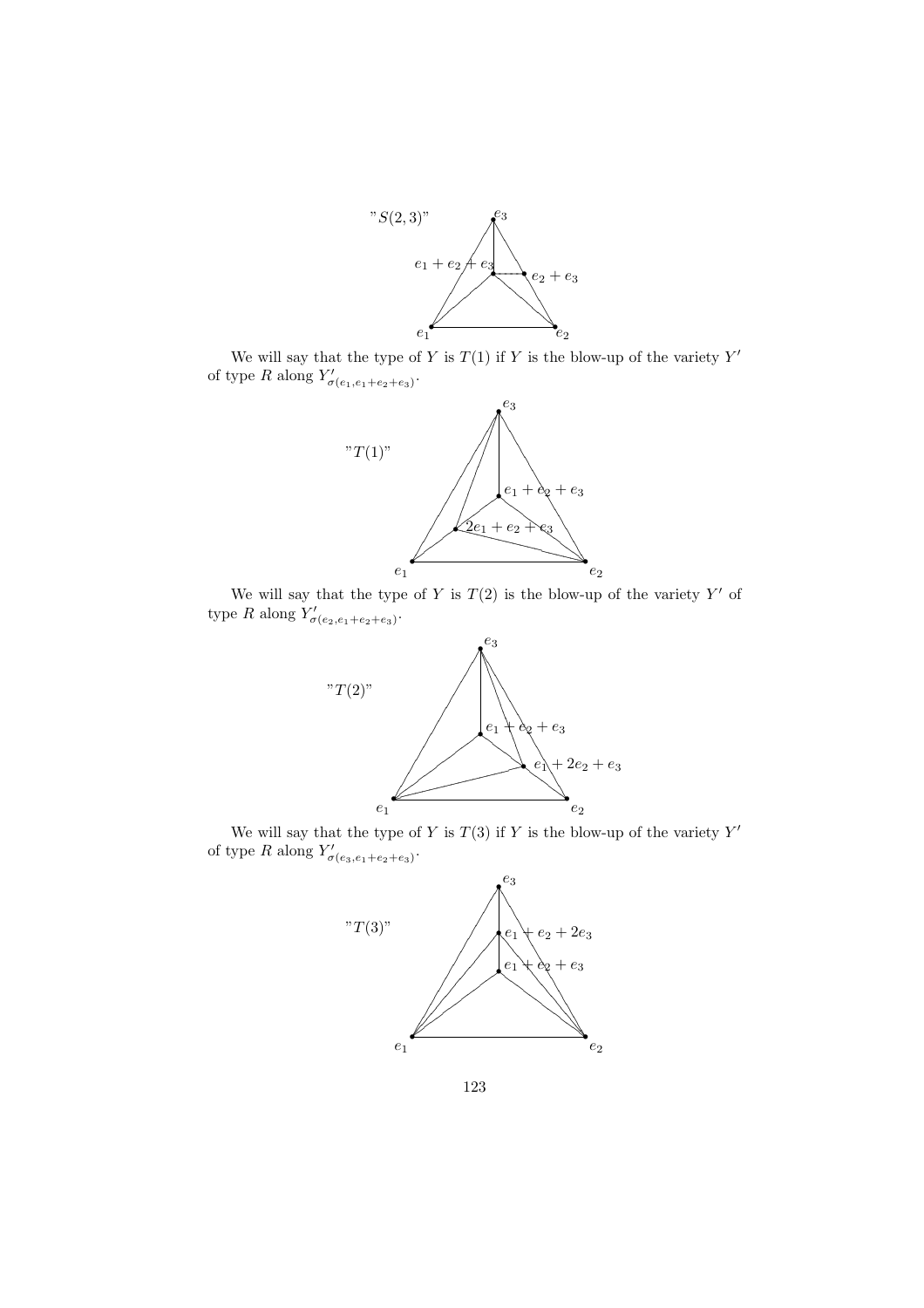Finally, if Y is none of previous ones, we will say that the type of Y is  $P$ . Now we can write the classification.

**Theorem 21.1** Let Y be a complete symmetric variety associated to an open toric variety Z. Suppose that Y is a completion of the symmetric variety  $G/H$ associated to an involution  $(G, \theta)$  of rank 2.

- 1. If Y is a Fano variety then either it is the wonderful symmetric variety X or it is the blow-up of  $X$  along the closed orbit, so there at most two Fano completions of G/H.
- 2. If  $(G, \theta)$  is not simple then Y is a Fano variety if and only if it is the wonderful symmetric variety  $X$  or it is the blow-up of  $X$  along the closed orbit.
- 3. If Y is a wonderful simple variety then it is Fano if and only if  $(G, \theta)$  has not type G.
- 4. If Y is a simple Fano variety and it is not wonderful, we have exactly the following possibilities for  $(G, \theta)$  (let m be the rank of G):
	- $G/H$  is the adjoint group of type  $A_2$ .
	- $(G, \theta)$  has type AII and  $m = 5$ ;
	- $(G, \theta)$  has type AIII and  $m \geq 4$ ;
	- $(G, \theta)$  has type CII;
	- $(G, \theta)$  has type DIII and  $m = 5$ ;
	- $(G, \theta)$  has type EIII;
	- $(G, \theta)$  has type EIV;
- 5. If Y is almost-Fano then it has type O,  $V(n)$  or  $W(n)$  for a suitable n.
- 6. There is a finite number of almost Fano complete symmetric varieties, but this number can be arbitrarily large.
- 7. Given an (almost) Fano toric variety Z proper over  $A^2$ , there is an involution  $(G, \theta)$  such that the associated complete symmetric variety  $Y = X_Z$ is an (almost) Fano variety.
- 8. The classification of the simple almost-Fano varieties  $Y$  is as in the figure 1.
- 9. Suppose that  $G/H = G_1/H_1 \times G_2/H_2$ . Then the completion of  $G_1/H_1 \times G_2/H_2$ .  $G_2/H_2$  of type  $V(n)$  is an almost Fano variety if and only if the completion of  $G_2/H_2 \times G_1/H_1$  of type  $W(n)$  is an almost Fano variety. Moreover, if Y has type  $V(n)$ , then the property of being almost Fano depends only on  $G_1$  (and not on  $G_2$ ). Likewise if Y has type  $W(n)$  then the property of being almost Fano depends only on  $G_2$  (and not on  $G_1$ ).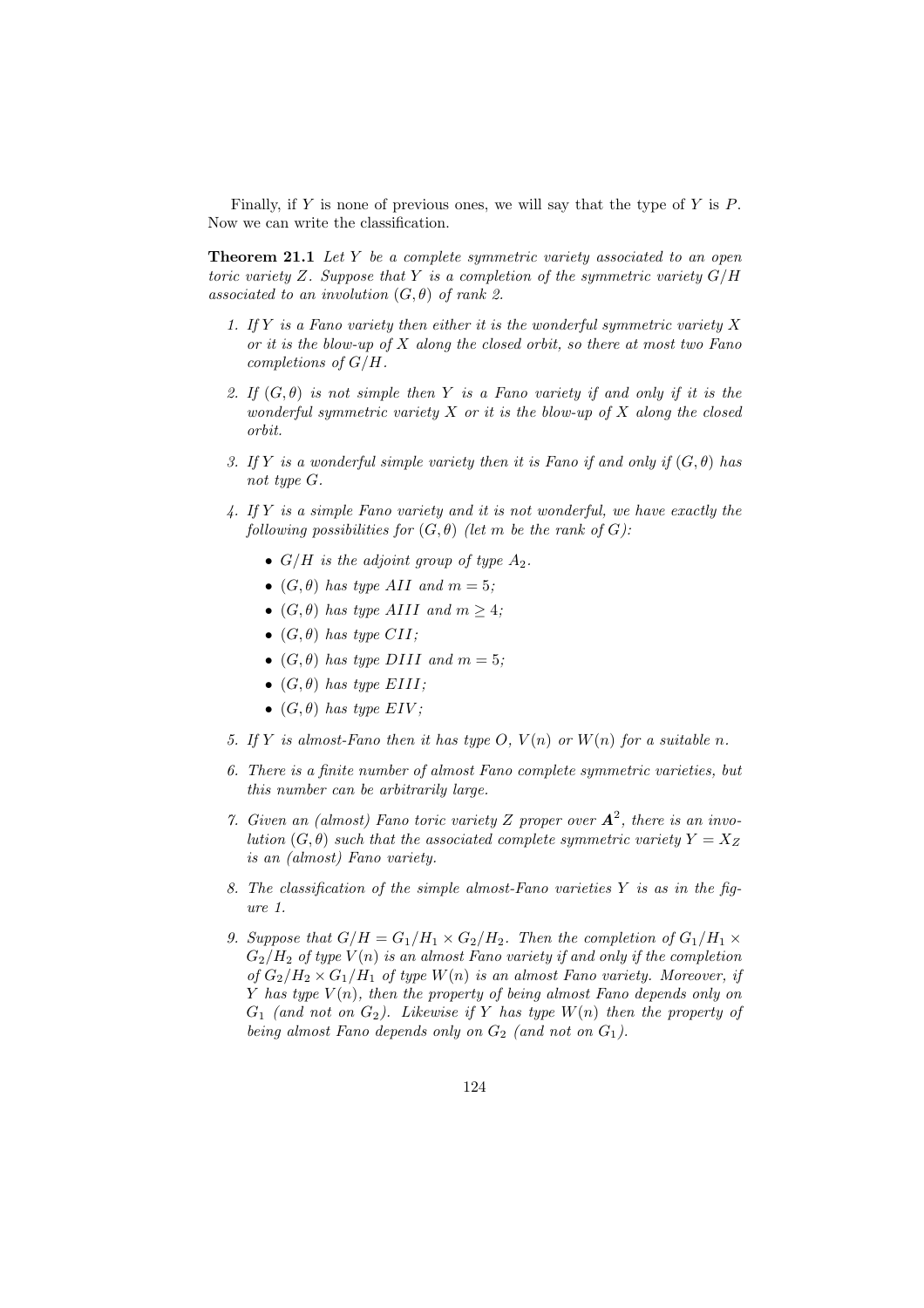| $(G, \theta)$     | rank $G$       | type of $Y$                             |
|-------------------|----------------|-----------------------------------------|
| $A_2$             | 4              | $O, V(1) = W(1)$                        |
| B <sub>2</sub>    | 4              | $O, V(1) = W(1)$                        |
| $G_2$             | 4              | $\Omega$                                |
| AI                | $\overline{2}$ | $O, V(1) = W(1)$                        |
| $\overline{A}II$  | 5              | $O, V(1) = W(1), V(2), \overline{W(2)}$ |
| $\overline{AlII}$ | $m \geq 4$     | $O, V(1) = W(1), W(n)$ if $n \leq m-2$  |
| AHI               | 3              | $O, V(1) = W(1)$                        |
| BI                | $m \geq 3$     | $O, V(1) = W(1)$                        |
|                   |                | $W(n)$ if $n \leq m$                    |
| ВI                | $\mathfrak{D}$ | O                                       |
| CН                | $m \geq 5$     | $O, V(1) = W(1), V(2)$                  |
|                   |                | $W(n)$ if $n \leq 2m-5$                 |
| CII               | 4              | $O, V(1) = W(1), V(2), W(2)$            |
| DI                | m              | $O, V(1) = W(1)$                        |
|                   |                | $W(n)$ if $n \leq m-2$                  |
| DHI               | $\overline{4}$ | $\overline{O, V(1)} = W(1), V(2)$       |
| DHI               | 5              | $O, V(1) = W(1), V(2), W(2), W(3)$      |
| EIII              | 6              | $O, V(1) = W(1), V(2), V(3),$           |
|                   |                | $W(n)$ if $n \leq 5$                    |
| EIV               | 6              | $O, V(1) = W(1), V(n)$ if $n \leq 4$    |
|                   |                | $W(n)$ if $n \leq 4$                    |
| G                 | $\mathfrak{D}$ | O                                       |

Figure 1: Simple almost Fano varieties

10. Suppose that  $(G, \theta) = (G_1, \theta_1) \times (G_2, \theta_2)$ . If Y is wonderful then it is almost-Fano, while the classification of the almost-Fano Y of type  $V(n)$  is as in the figure 2.

For the case of rank 3 we need a definition to simplify the notations.

**Definition 21.1** Let  $(G, \theta)$  be an involution of rank 1. We will say that  $(G, \theta)$ is of type 2 if  $\psi_2$  is regular, while we will say that  $(G, \theta)$  is of type 3 if  $\psi_3$  is regular. If  $(G, \theta)$  is not of type 2 then we will say that  $(G, \theta)$  is of type 0.

We have the following classification:

**Lemma 21.1** Let  $(G, \theta)$  be an involution of rank 1.

1. If  $(G, \theta)$  is of type 3 then it is of type 2.

2. The involutions of type 0 are the following:

- $(G, \theta)$  such that  $G/H$  is the adjoint group of type  $A_1$ .
- $(G, \theta)$  of type AI with  $m = 1$ .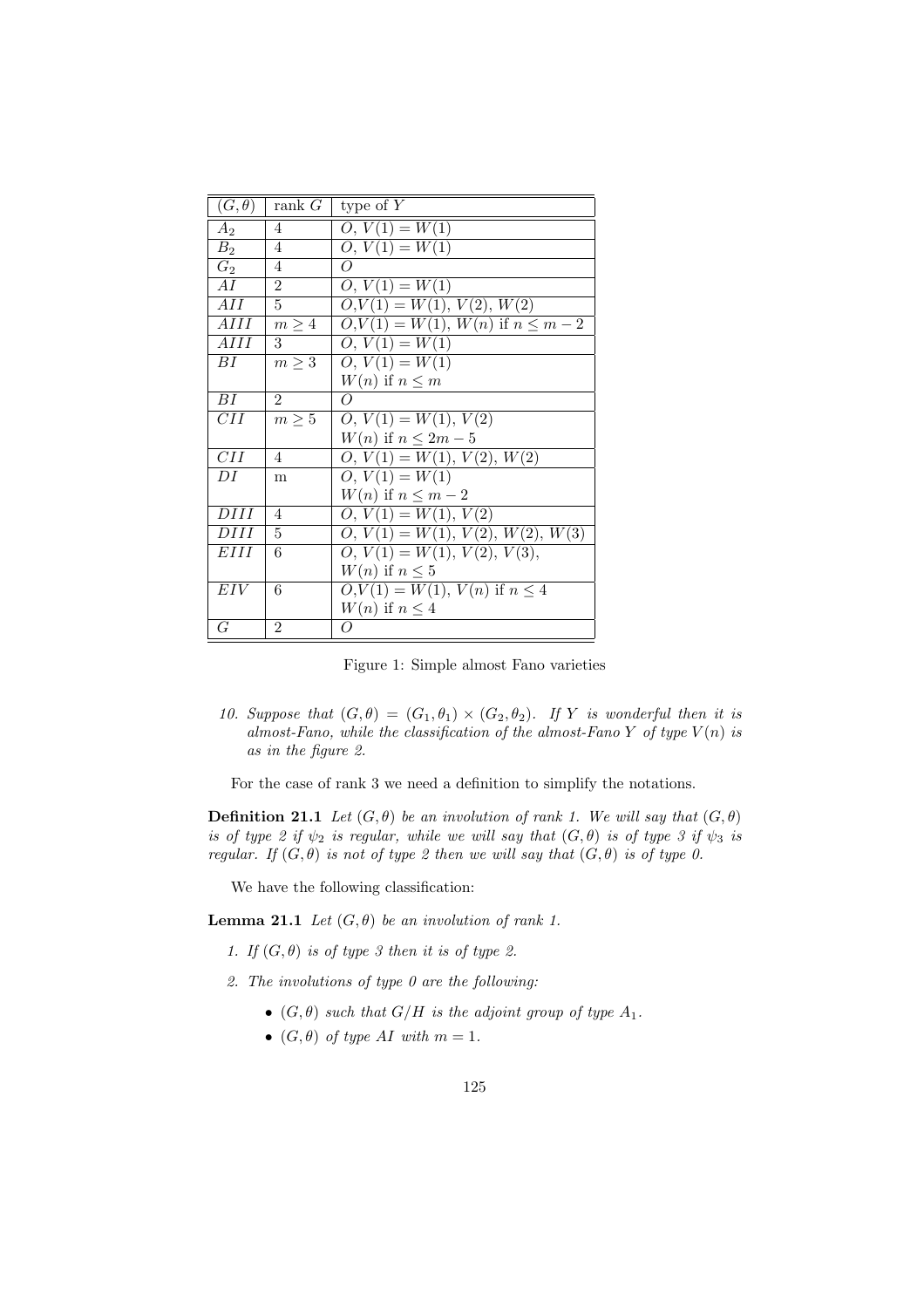| $(G_1,\theta_1)$ | rank $G_1$       | type of $Y$                       |
|------------------|------------------|-----------------------------------|
| A <sub>1</sub>   | $\overline{2}$   | $\overline{V(1)}, V(2)$           |
| AI               | 1                | V(1)                              |
| AII              | 3                | $\overline{V(n)}$ if $n \leq 3$   |
| AIV              | m                | $\overline{V(n)}$ if $n \leq m+1$ |
| BII              | $\boldsymbol{m}$ | $V(n)$ if $n \leq m$              |
| CII              | $\boldsymbol{m}$ | $\overline{V(n)}$ if $n \leq 2m$  |
| DII              | $\boldsymbol{m}$ | $\overline{V(n)}$ if $n \leq m$   |
| <i>FII</i>       | (4,1)            | $V(n)$ if $n \leq 12$             |

Figure 2: Not-simple almost Fano varieties

- 3. The involutions of type 2 are the following:
	- $(G, \theta)$  of type AII with  $m = 3$ ;
	- $(G, \theta)$  of type AIV;
	- $(G, \theta)$  of type BII;
	- $(G, \theta)$  of type CII;
	- $(G, \theta)$  of type DII;
	- $(G, \theta)$  of type FII.
- 4. The involutions of type 3 are the following:
	- $(G, \theta)$  of type AIV with  $m \geq 3$ ;
	- $(G, \theta)$  of type BII with  $m \geq 3$ ;
	- $(G, \theta)$  of type CII;
	- $(G, \theta)$  of type  $DII$ ;
	- $(G, \theta)$  of type FII.

Theorem 21.2 Let Y be a complete symmetric variety obtained from the wonderful variety  $X$  by a sequence of blow-ups along stable subvarieties. Suppose that Y is a completion of the symmetric variety  $G/H$  associated to an involution  $(G, \theta)$  of rank 3.

- 1. If Y is a Fano variety then it has type O,  $Q(1, 2)$ ,  $Q(1, 3)$ ,  $Q(2, 3)$ , R,  $S(1, 2), S(1, 3), S(2, 3), T(1), T(2)$  or  $T(3)$ . Thus there are at most eleven Fano completions of G/H.
- 2. There is an involution  $(G, \theta)$  such that Y is a Fano variety if and only if it is of type O,  $Q(1,2), Q(1,3), Q(2,3), R, S(1,2), S(1,3), S(2,3), T(1),$  $T(2)$  or  $T(3)$ .
- 3. If Y is simple and Fano then it is of type  $O, Q(1, 2), Q(1, 3), Q(2, 3)$  or  $S(1,3)$ .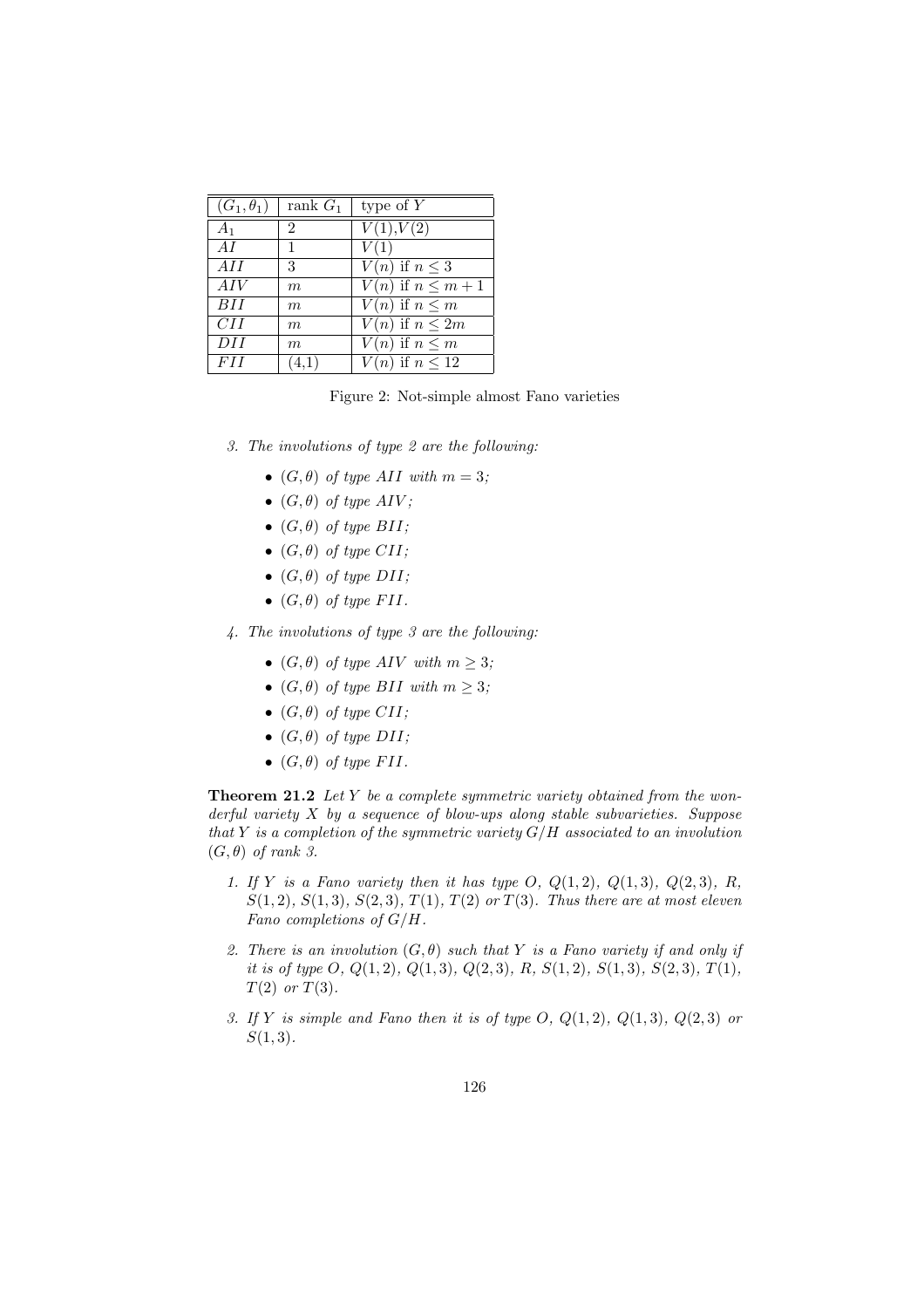- 4. The classification of the simple Fano varieties Y is as in the figure 3.
- 5. Suppose that  $(G, \theta) = (G_1, \theta_1) \times (G_2, \theta_2)$ , where  $(G_1, \theta_1)$  is a simple involution of rank 2 and  $(G_2, \theta_2)$  is a involution of rank 1, then the classification of the Fano varieties Y is as in the figure 4 (let r be the type of  $(G_2, \theta_2)$ ).
- 6. Suppose that  $(G, \theta) = (G_1, \theta_1) \times (G_2, \theta_2) \times (G_3, \theta_3)$  where  $(G_i, \theta_i)$  is a involution of rank 1 for each i. Let r be the number of  $(G_i, \theta_i)$  of type 2 and let s be the number of  $(G_i, \theta_i)$  of type 3, so  $3 \geq r \geq s \geq 0$ . Then the  $classification of the Fano varieties Y is as follows:$ 
	- If  $r \leq 1$ , then Y is a Fano variety if and only if it is of type O,  $Q(1, 2)$ ,  $Q(1,3)$  or  $Q(2,3)$ . In particular there are four Fano varieties.
	- If  $r = 2$ , then there are five Fano varieties. Let i and j be the indices such that  $G_i$  and  $G_j$  are of type 2. We can suppose that  $i < j$ . Y is a Fano variety if and only if it is of type  $O, Q(1, 2), Q(1, 3), Q(2, 3)$ or  $S(i, j)$ .
	- If  $(r, s)$  is equal to  $(3, 0)$  or to  $(3, 1)$ , then there are eight Fano varieties. Y is a Fano variety if and only if it is of type  $O, Q(1, 2)$ ,  $Q(1, 3), Q(2, 3), R, S(1, 2), S(1, 3)$  or  $S(2, 3)$ .
	- If  $(r, s) = (3, 2)$ , then there are nine Fano varieties. Suppose that  $G_i$ is not of type 3, then  $Y$  is a Fano variety if and only if it is of type O,  $Q(1, 2)$ ,  $Q(1, 3)$ ,  $Q(2, 3)$ , R,  $S(1, 2)$ ,  $S(1, 3)$ ,  $S(2, 3)$  or  $T(i)$ .
	- If  $(r, s) = (3, 3)$ , then there are eleven Fano varieties. Y is a Fano variety if and only if it is of type O,  $Q(1, 2)$ ,  $Q(1, 3)$ ,  $Q(2, 3)$ , R,  $S(1, 2), S(1, 3), S(2, 3), T(1), T(2)$  or  $T(3)$ .

**Theorem 21.3** Let Y be a complete symmetric variety obtained from the wonderful variety  $X$  by a sequence of blow-ups along closed orbits. Suppose that Y is a completion of the symmetric variety  $G/H$  associated to the involution  $(G, \theta)$  of rank  $l$   $(l > 1)$ .

- 1. If Y is a Fano variety then either it is the wonderful variety  $X$  or it is the blow-up of  $X$  along the closed orbit.
- 2. If there is a simple factor of  $(G, \theta)$  of rank at least 3 and Y is a Fano variety, then Y is wonderful.
- 3. Suppose that  $l \geq 6$ . If there is a simple factor of  $(G, \theta)$  of rank at least 2 and  $Y$  is a Fano variety, then  $Y$  is wonderful.
- 4. Suppose that Y is a Fano variety and it is not wonderful then we have the following possibilities for a simple factor  $(G', \theta')$  of  $(G, \theta)$  of rank 2 (let m be the rank of  $G'$ ):
	- $G/H$  is the adjoint group of type  $A_2$  and  $l = 2$ ;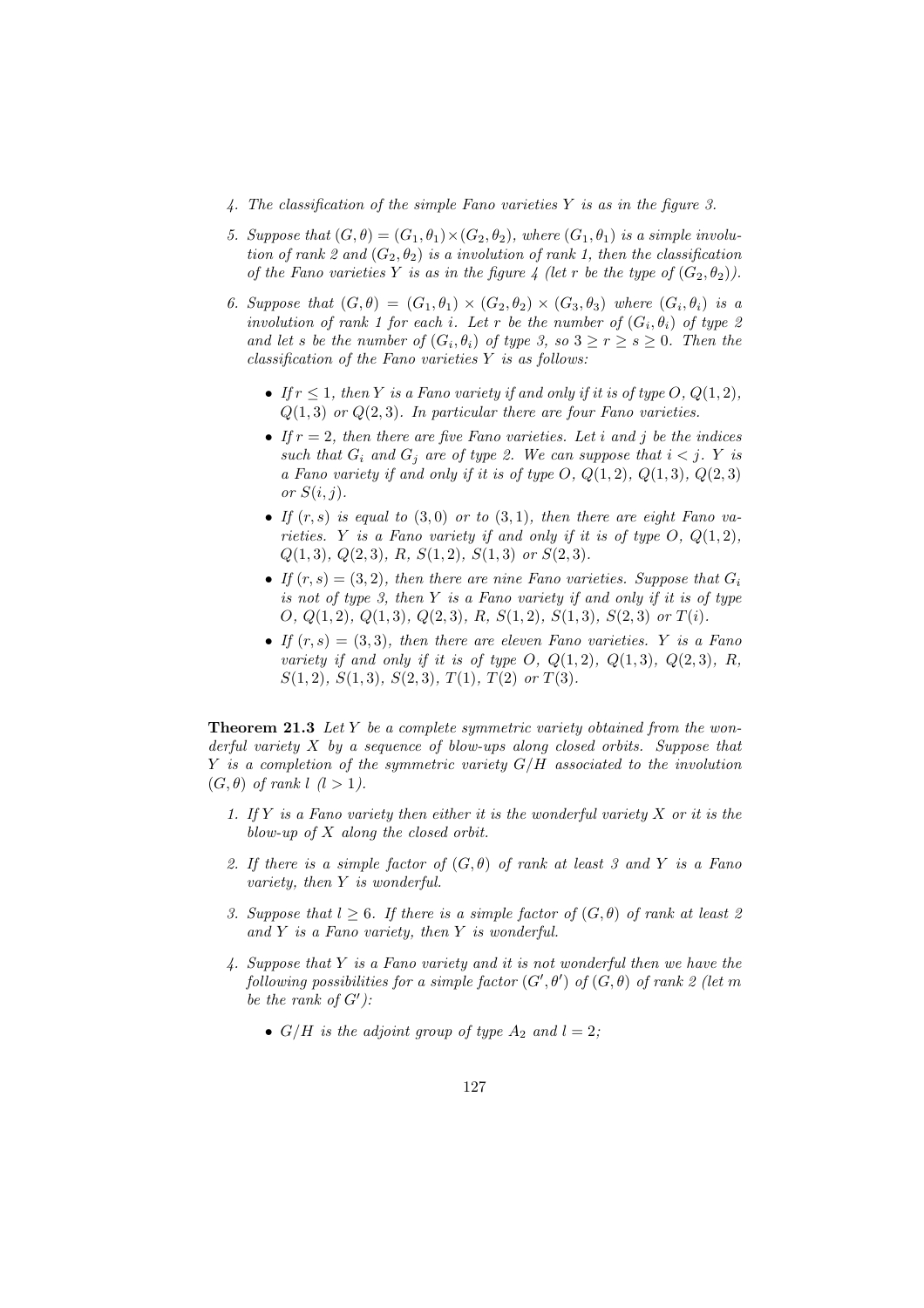| $(G, \theta)$ | rank $G$         | type of $Y$                                    |
|---------------|------------------|------------------------------------------------|
| $A_3$         | 6                | O, Q(1,3)                                      |
| $B_3$         | 6                |                                                |
| $C_3$         | 6                | O, Q(1,3)                                      |
| AI            | 3                | Ω                                              |
| AH            | 7                | $\overline{O, Q(1,2)}, Q(1,3), Q(2,3), S(1,3)$ |
| AHI           | $m \geq 6$       | O, Q(1,3)                                      |
| AHI           | 5                | Ω                                              |
| ВI            | $m\geq 3$        | Ω                                              |
| CІ            | 3                | ∄                                              |
| CII           | $m \geq 7$       | O, Q(1,2), Q(1,3), Q(2,3), S(1,3)              |
| CII           | 6                | O, Q(1,2), Q(1,3), Q(2,3)                      |
| DI            | $\boldsymbol{m}$ | Ω                                              |
| DHI           | 6                | O, Q(1,2)                                      |
| DHI           | 7                | O, Q(1,2), Q(1,3), Q(2,3), S(1,3)              |
| <b>EVII</b>   | 7                | O, Q(1,2)                                      |

Figure 3: Simple Fano varieties of rank 3

- $(G', \theta')$  is of type AII,  $m = 5$  and  $l \leq 3$ ;
- $(G', \theta')$  is of type AIII,  $m \geq 4$  and  $l = 2$ ;
- $(G', \theta')$  is of type CII,  $m \geq 5$  and  $l \leq 3$ ;
- $(G', \theta')$  is of type CII,  $m = 4$  and  $l = 2$ ;
- $(G', \theta')$  is of type DIII,  $m = 5$  and  $l \leq 3$ ;
- $(G', \theta')$  is of type EIII,  $m = 6$  and  $l \leq 4$ ;
- $(G', \theta')$  is of type EIV,  $m = 6$  and  $l \leq 5$ ;
- 5. Suppose that Y is a Fano variety and it is not wonderful then we have the following possibilities for a simple factor  $(G', \theta')$  of  $(G, \theta)$  of rank 1 (let m be the rank of  $G'$ ):
	- $G/H$  is the adjoint group of type  $A_1$  and  $l = 2$ ;
	- $(G', \theta')$  is of type AI and  $l = 2$ ;
	- $(G', \theta')$  is of type AII,  $m = 3$  and  $l \leq 3$ ;
	- $(G', \theta')$  is of type AIV and  $l \leq m+1$ ;
	- $(G', \theta')$  is of type BII and  $l \leq m+1$ ;
	- $(G', \theta')$  is of type CII and  $l \leq 2m$ ;
	- $(G', \theta')$  is of type DII and  $l \leq m$ ;
	- $(G', \theta')$  is of type FII and  $l \leq 12$ ;
- 6. Let  $(G_i, \theta_i)$  be involutions as in the previous two points, then the blow-up Let  $(G_i, \sigma_i)$  be involutions as in the previous two points, then the blow-up<br>of the wonderful completion of  $\prod G_i/H_i$  along the closed orbit is a Fano variety.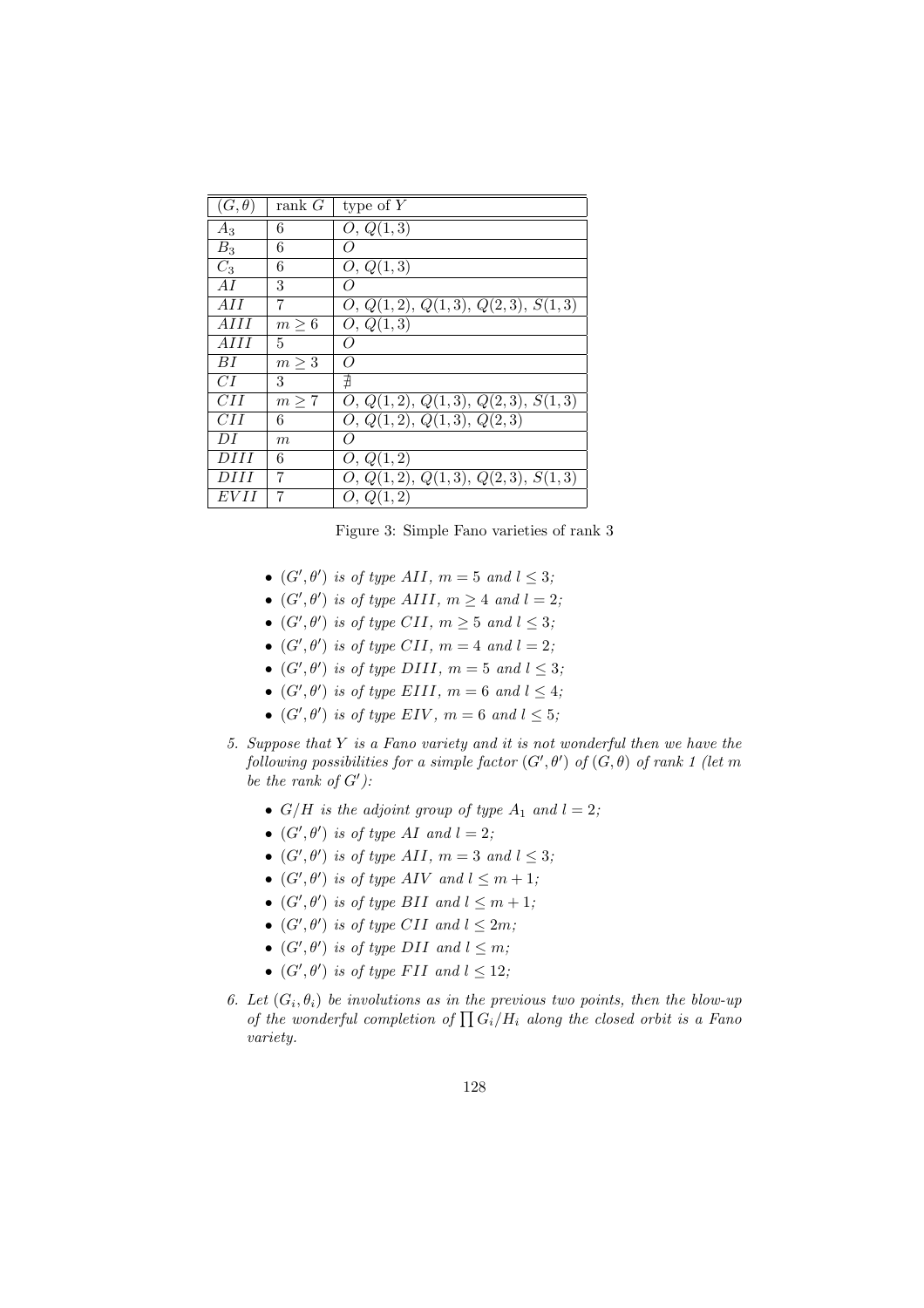| $(G_1,\theta_1)$ | rank $G_1$     | type r of $(G_2, \theta_2)$ | type of $Y$                       |
|------------------|----------------|-----------------------------|-----------------------------------|
| $A_2$            | $\overline{4}$ | $\forall r$                 | O, Q(1,2), Q(1,3), Q(2,3)         |
| B <sub>2</sub>   | $\overline{4}$ | $\forall r$                 | O, Q(1,3)                         |
| $\overline{G_2}$ | $\overline{4}$ | $\forall r$                 | $\overline{O}$ , $Q(2,3)$         |
| AI               | $\overline{2}$ | $\forall r$                 | $\overline{O}$                    |
| AII              | $\overline{5}$ | $\forall r$                 | O, Q(1,2), Q(1,3), Q(2,3), S(1,2) |
|                  |                | if $r=2$                    | R, S(1,3), S(2,3)                 |
| AHI              | $m \geq 4$     | $\forall r$                 | O, Q(1,2), Q(1,3), Q(2,3)         |
|                  |                | if $r = 2$ and $m \geq 5$   | S(2,3)                            |
| AIII             | 3              | $\forall r$                 | $\overline{O}$                    |
| $\overline{BI}$  | $m \geq 2$     | $\forall r$                 | $\overline{O}$                    |
| $\overline{CII}$ | $m \geq 5$     | $\forall r$                 | Q, Q(1,2), Q(1,3), Q(2,3), S(1,2) |
|                  |                | if $r=2$                    | R, S(1,3), S(2,3)                 |
|                  |                | if $r=3$                    | T(1)                              |
| $\overline{CII}$ | $\overline{4}$ | $\forall r$                 | O, Q(1,2), Q(1,3), Q(2,3)         |
| DI               | m              | $\overline{\forall r}$      | $\overline{O, Q(2,3)}$            |
| DHI              | $\overline{4}$ | $\overline{\forall r}$      | O, Q(1,3)                         |
| <b>DIII</b>      | $\overline{5}$ | $\forall r$                 | Q, Q(1,2), Q(1,3), Q(2,3), S(1,2) |
|                  |                | if $r=2$                    | R, S(1,3), S(2,3)                 |
| EIII             | 6              | $\forall r$                 | O, Q(1,2), Q(1,3), Q(2,3), S(1,2) |
|                  |                | if $r=2$                    | R, S(1,3), S(2,3), T(3)           |
|                  |                | if $r=3$                    | T(1), T(2)                        |
| EIV              | 6              | $\forall r$                 | Q, Q(1,2), Q(1,3), Q(2,3), S(1,2) |
|                  |                | if $r=2$                    | R, S(1,3), S(2,3), T(3)           |
|                  |                | if $r=3$                    | T(1), T(2)                        |
| G                | $\overline{2}$ | $\forall r$                 | ∄                                 |

Figure 4: Not simple Fano varieties of rank 3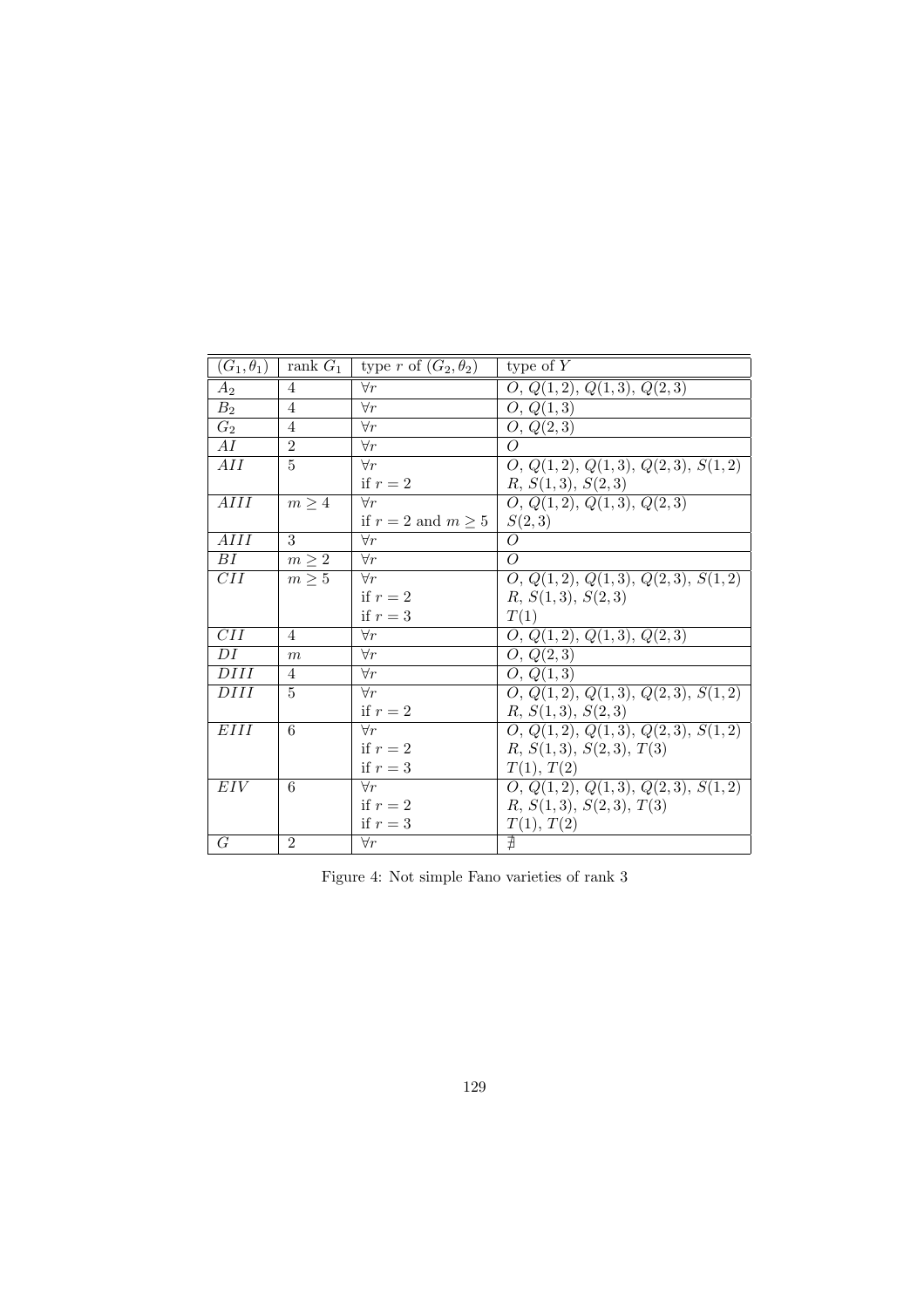## References

- [A] S. ARAKI, On root system and an infinitesimal classification of irreducible symmetric space, J. Math. Osaka 13,(1962), 1-34.
- [Ba1] V.V. BATIREV, Toroidal Fano 3-folds, Math USSR-Izv, 19, (1982), 13-25.
- [Ba2] V.V. BATIREV, On the classification of smooth projective toric varieties, Tohoku Math. J., 43, (1991), 569-585.
- [Ba3] V.V. BATIREV, On the classification of toric Fano 4-folds, J. Math. Sci. (New York), 94, (1999), 1021-1050.
- [Bi] E. BIFET, On Complete Symmetric Varieties, Adv in Math. 80, (1990), 225-249.
- [Bo] BONAVERO L., Sur des variétés torique non projective, Bull. Soc. Math. France, 128, (2000), 407-431.
- [Br] M. BRION, Groupe de Picard et nombres caractéristiques des variétés sphérique, Düke Math. J. 58, (1989), no. 2,397-424.
- [Bu] D. BUMP, Lie groups, Graduate Text in Mathematics, 225, Springer-Verlag, New York, 2004.
- [Ca1] C. CASAGRANDE, On the birational geometry of toric Fano 4-folds, C. R. Acad. Sci. Paris. Ser. I-math, 332 (2001) no. 12, 1093-1098.
- [Ca2] C. CASAGRANDE, Toric Fano varieties and birational morphisms, Int. Math. Res. Not., 27 (2003), 1473-1505.
- [CS] C. De CONCINI and T. A. SPRINGER, Compactifications of symmetric varieties, Transform. Groups 4 (2000), no. 2-3, 273-300.
- [CM I] R. CHIRIVÌ AND A. MAFFEI, The ring of sections of a complete symmetric variety, J. Algebra, 261, no.2, 310-326, (2003).
- [CM II] R. CHIRIVI AND A. MAFFEI, Projective normality of complete symmetric varieties, Duke Math. J. 122 (2004) no. 1, 93-123.
- [CSV I] C. De CONCINI AND C. PROCESI, Complete symmetric varieties, in Invariant Theory, "Lecture notes in Math" 996, 1-44, Springer-Verlag, New York 1983.
- [CSV II] C. De CONCINI AND C. PROCESI, Complete symmetric varieties II, Adv. Stud. Pure Math. 6 (1985), 481-513.
- [Da] V. I. DANILOV The geometry of toric varieties, Russian Math. Surveys 33 (1978), no. 2 97 -154.